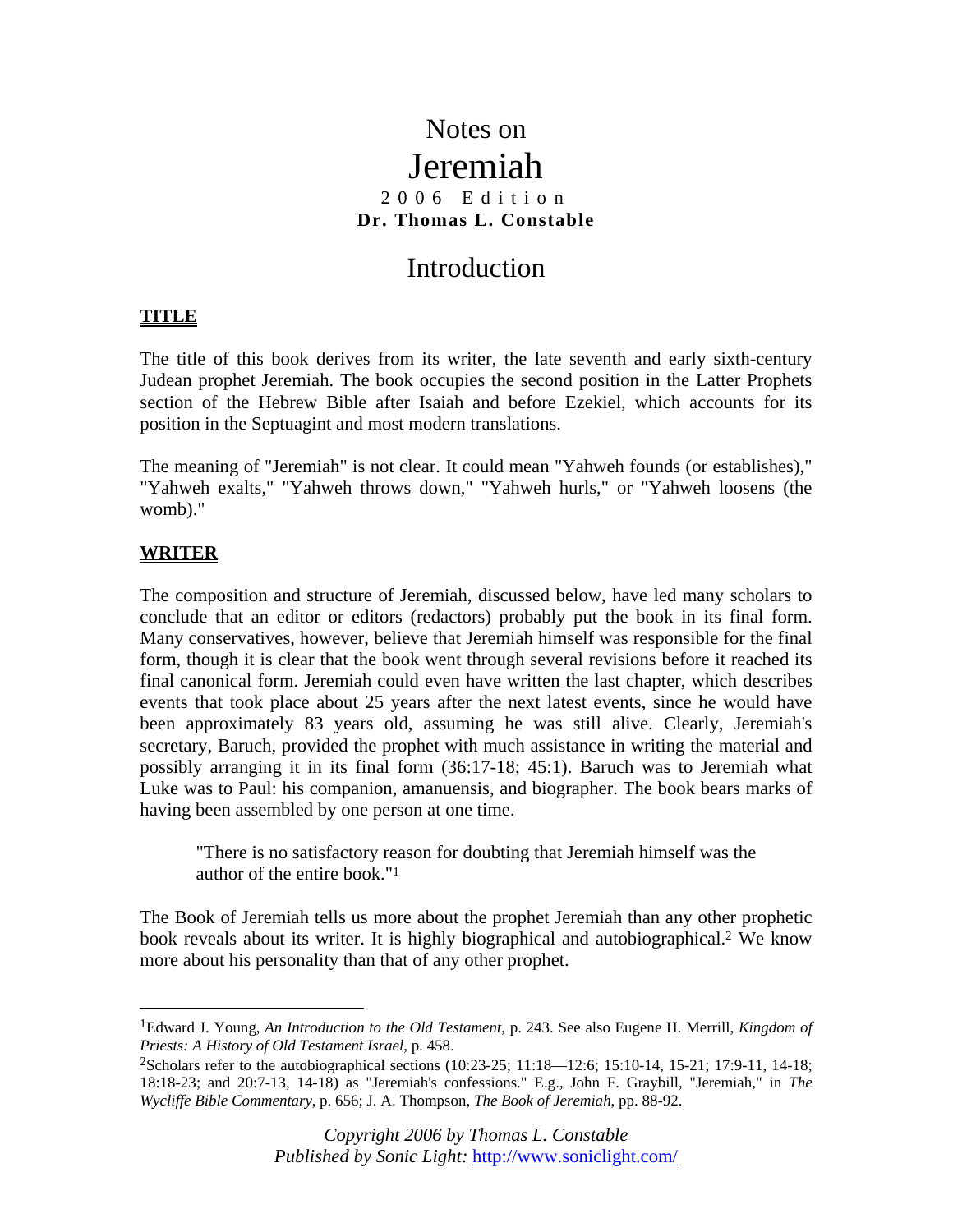Jeremiah's hometown was Anathoth, a Levitical town in the territory of Benjamin three miles northeast of Jerusalem.3 Jeremiah's father, Hilkiah, was evidently a descendant of Abiathar, a descendant of Eli (1 Sam. 14:3). Thus Jeremiah had ancestral connections to Shiloh, where the tabernacle stood during the judges period of Israel's history (the amphictyony). Jeremiah referred to Shiloh in his Temple Sermon (7:12, 14; 26:6). Abiathar was the sole survivor of King Saul's massacre of the priests at Nob, also only a few miles northeast of Jerusalem (1 Sam. 22:20). Later Solomon exiled Abiathar to Anathoth, where Abiathar had property, because Abiathar had proved unfaithful to David (1 Kings 2:26). Jeremiah's father Hilkiah may have been the high priest who found the book of the Law in the temple during Josiah's reforms (1 Kings 2:26).4 Even though Jeremiah came from a priestly family (like Ezekiel and Zechariah), there is no indication that he ever underwent training for the priesthood or functioned as a priest.

Jeremiah's date of birth is a matter of dispute. Most scholars believe he was born about 643 B.C., one year before the end of King Manasseh's reign.5 He probably died in Egypt.

"A late, unattested tradition, mentioned by Tertullian, Jerome, and others, claims that the people of Tahpanhes [in Egypt] stoned Jeremiah to death."6

His call to the prophetic office came in 627 B.C. (1:2; 25:3) when he would have been about 20 years old.7 His ministry as a prophet may have extended over 40 years.8 He evidently exercised his ministry mainly during periods of crisis in Judah's history, though it is impossible to date some of his prophecies. His ministry involved prophesying about Judah and the other ancient Near Eastern nations of his time (1:10).

Judging by Jeremiah's autobiographical remarks and the narrative information about him in this book, his life was a sad one, one long martyrdom. He probably encountered more opposition from more enemies than any other prophet. Much of it stemmed from his message to his own people: unconditional surrender to Babylon.

"No braver or more tragic figure ever trod the stage of Israel's history than the prophet Jeremiah. . . .

1

<sup>&</sup>lt;sup>3</sup>See the map of Palestine at the end of these notes.

<sup>4</sup>R. K. Harrison, *Introduction to the Old Testament*, p. 802.

<sup>5</sup>For a clear discussion of the problem, see Thompson, pp. 50-56. See Edwin R. Thiele, *A Chronology of the Hebrew Kings*, p. 75, for the dates of Israel and Judah's kings. The commentators give dates that sometimes vary by one or two years when describing the same events. This is because the Babylonians used one method of dating and the Israelites another, at least for some periods of their history. There is still some confusion about these dates. I have usually followed the scheme set forth by Thiele.

<sup>6</sup>Charles Lee Feinberg, "Jeremiah," in *Isaiah-Ezekiel*, vol. 6 of *The Expositor's Bible Commentary*, p. 360. 7See my comments on 1:6.

<sup>8</sup>Several reliable scholars believed that Jeremiah's ministry ended about 587 B.C. or a little later. See, for example, Peter C. Craigie, *Jeremiah 1—25*, p. xlv; Merrill, p. 467; and Thompson, p. 116. Charles H. Dyer, "Jeremiah," in *The Bible Knowledge Commentary: Old Testament*, p. 1123; and Leon J. Wood, *The Prophets of Israel*, p. 330, believed it continued to at least 582 B.C. Craigie, by the way, wrote only the commentary on 1:1—8:3 and the Introduction in this volume. Dyer usually provided good explanations of time references that occur throughout Jeremiah.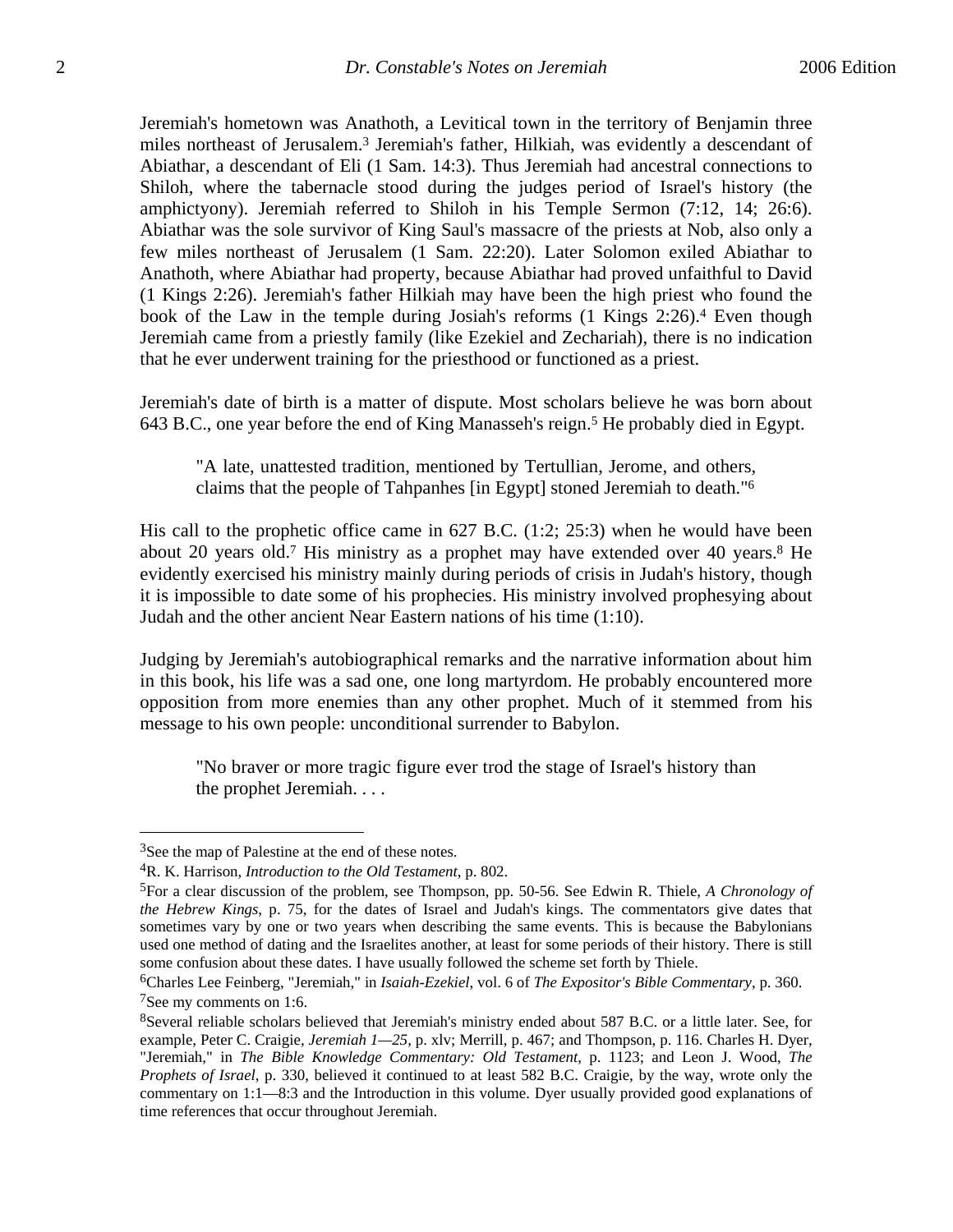"Jeremiah was hated, jeered at, ostracized (e.g., chs. 15:10f., 17; 18:18; 20:10), continually harassed, and more than once almost killed (e.g., chs. 11:18 to 12:6; 26; 36)."9

Jeremiah is the only prophet who recorded his own feelings as he ministered, which makes him both very interesting and very helpful to other ministers. Some authorities believe that his greatest contribution to posterity is his personality.

". . . by birth a priest; by grace a prophet; by the trials of life a bulwark for God's truth; by daily spiritual experience one of the greatest exponents of prophetic faith in his unique relation to God; by temperament gentle and timid, yet constantly contending against the forces of sin; and by natural desire a seeker after the love of a companion, his family, friends, and above all, his people—which were all denied him."10

"He was a weeping prophet to a wayward people."11

There are many similarities between Jeremiah and Hosea. Hosea announced the fall of Samaria, and Jeremiah announced the fall of Jerusalem. Both prophets experienced much personal tragedy. In his ideas as well as in his vocabulary, Jeremiah demonstrates familiarity with Hosea's prophecies. There are also affinities with Job and the Psalter.

There are also remarkable parallels between Jeremiah and the Lord Jesus Christ. No other prophet bears as many striking similarities to the Savior, which makes him the most Christ-like of the prophets. The people of Jesus' day noted these similarities (Matt. 16:14). In both cases Jerusalem was about to fall, the temple would suffer destruction soon, the worship of Yahweh had become a formalistic husk, and there was need for emphasis on individual relationship with God. Both men had a message for Israel and the whole world. Both of them used nature quite extensively for illustrative purposes in their teaching. Both came from a high tradition: Jeremiah from a priestly, prophetic heritage and Jesus from a divine, royal position. Both were very conscious of their call from God. Both condemned the commercialism of temple worship in their day (7:11: Matt. 21:13). Their enemies charged both of them with political treason. Both experienced persecutions, trials, and imprisonments. Both foretold the destruction of the temple (7:14; Matt. 13:2). Both wept over Jerusalem (9:1; Luke 19:41). Both condemned the priests of their day. Both experienced rejection by members of their own families (12:6; John 1:11). Both were so tenderhearted that some Jewish leaders identified them with the Suffering Servant of Isaiah 53. Both loved Israel deeply. Both were lonely (15:10; Isa. 53:3). And both enjoyed unusually intimate fellowship with God (20:7; John 11:41-42).<sup>12</sup>

"It has often been remarked that Jeremiah's life was finally a failure. He was alone for most of his ministry. It seemed that no one gave any heed to

<sup>9</sup>John Bright, *A History of Israel*, pp. 313, 314.

<sup>10</sup>Feinberg, p. 358.

<sup>11</sup>Dyer, p. 1123.

 $12$ Feinberg, p. 361.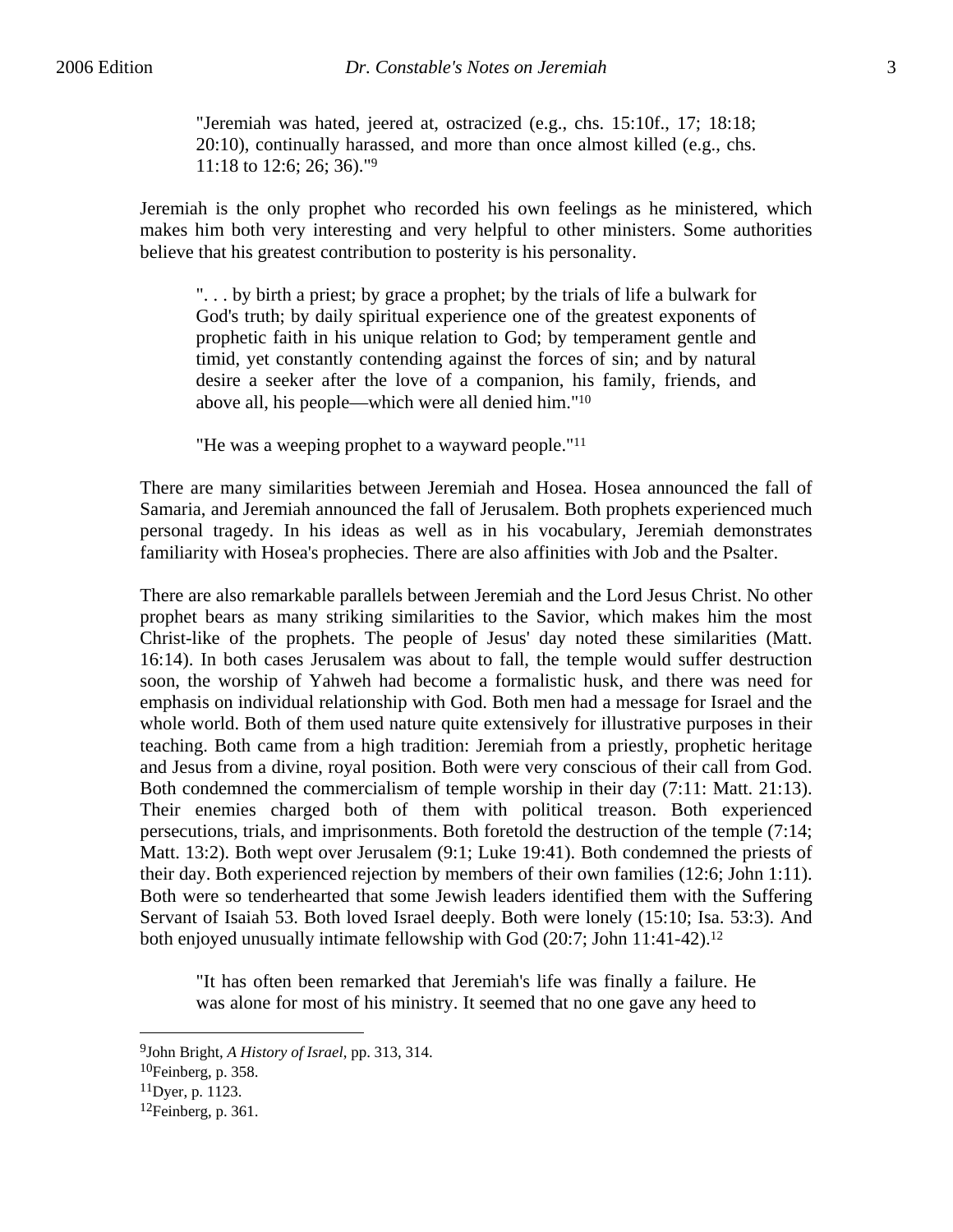his words. He was dragged off finally to live his last days in exile against his own will. He was a failure as the world judges human achievement. But a more balanced assessment of him would be that his very words of judgment saved Israel's faith from disintegration, and his words of hope finally helped his people to gain hope in God's future for them."13

"The character of Jeremiah is also reflected in his writings. His speech is clear and simple, incisive and pithy, and, though generally speaking somewhat diffuse, yet ever rich in thought. If it lacks the lofty strain, the soaring flight of an Isaiah, yet it has beauties of its own. It is distinguished by a wealth of new imagery which is wrought out with great delicacy and deep feeling, and by 'a versatility that easily adapts itself to the most various objects, and by artistic clearness' (Ewald)."14

# **HISTORICAL BACKGROUND**

The biblical records of the times in which Jeremiah ministered are 2 Kings 21—25 and 2 Chronicles 33—36. His contemporary prophets were Zephaniah and Habakkuk before the Exile, and Ezekiel and Daniel after it began.

King Manasseh had been Judah's most ungodly king, but toward the end of his life he repented (2 Chron. 33:15-19). He was responsible for many of the evil conditions that marked Judah in Jeremiah's earliest years (cf. 15:4; 2 Kings 23:26). His long life was not a blessing for faithfulness, as his father Hezekiah's had been, but an instrument of chastening for Judah.

King Amon succeeded Manasseh and reigned two years (642-640 B.C.). Rather than perpetuating the repentant attitude that his father had demonstrated, Amon reverted to the policies of Manasseh's earlier reign and rebelled against Yahweh completely. This provoked some of his officials to assassinate him (2 Kings 21:23).

Josiah was eight years old when his father Amon died. He began reigning then and continued on the throne for 31 years (640-609 B.C.). Josiah was one of Judah's best kings and one of the four reforming kings of the Southern Kingdom. He began to seek the Lord when he was 16 years old and began initiating religious reforms when he was 20 (2 Chron. 34:3-7). Jeremiah received his call to minister in the thirteenth year of Josiah when the king was 21, namely, 627 B.C. (1:6). Josiah's reforms were more extensive than those of any of his predecessors. He began the major projects when he was 26. During these years Assyria was declining as a world power and Neo-Babylonia was not yet the dominant empire it soon became. One of Josiah's projects was the repairing of Solomon's temple (v. 5; cf. 12:4-16). During its renovation Hilkiah, the high priest and possibly Jeremiah's father, discovered the Mosaic Law, which had been lost for a long time (cf. 2 Kings 22:8). This discovery spurred a return to the system of worship that the Book of

 $13$ Thompson, p. 106.

<sup>14</sup>C. F. Keil, *The Prophecies of Jeremiah*, 1:19. For good summaries of Jeremiah's life, see ibid., 1:11-20; Thompson, pp. 94-106; and Bright, pp. 313-15.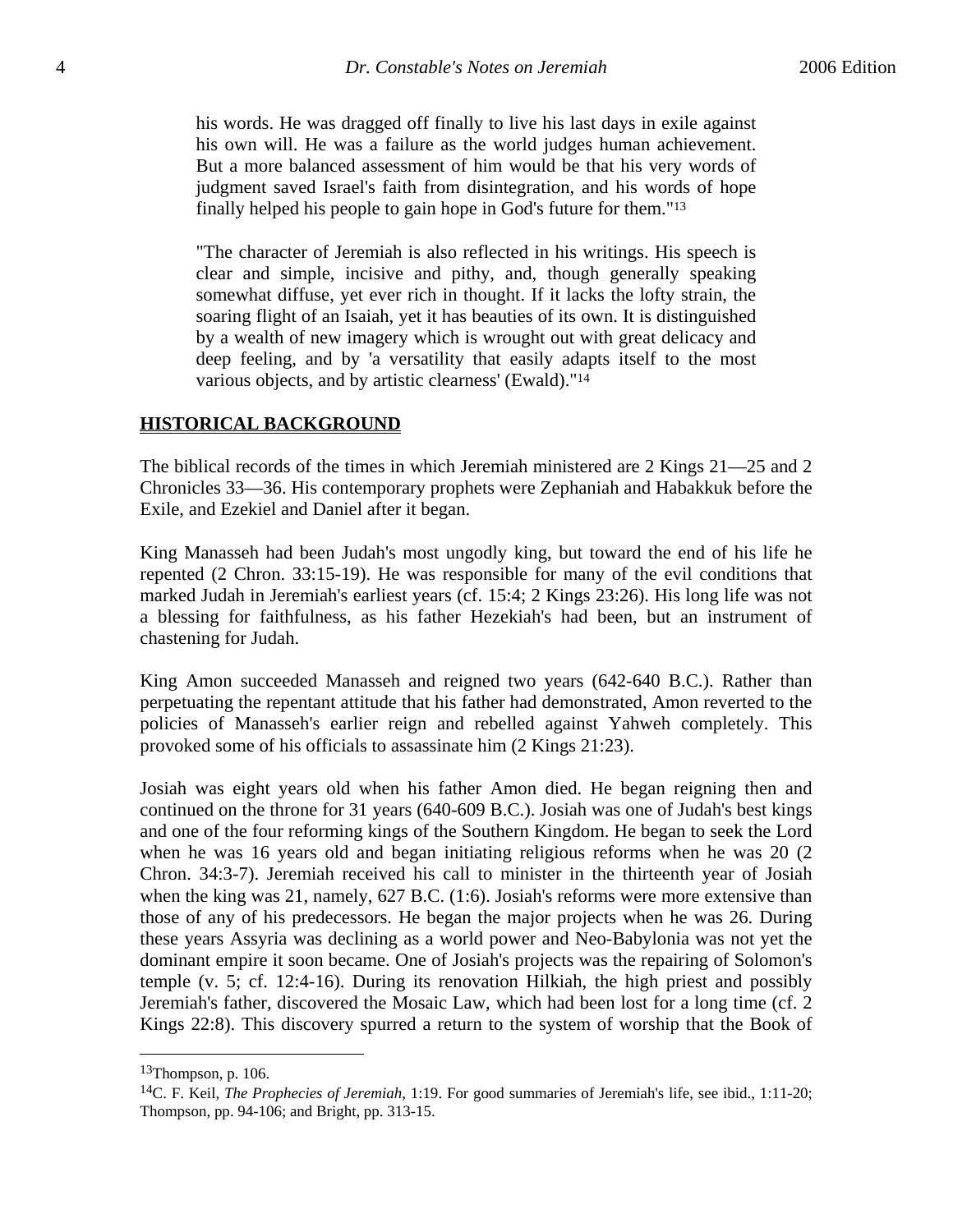$\overline{a}$ 

Deuteronomy specified (2 Kings 23). Josiah also did much to clear the land of idolatry, sacred prostitution, child sacrifice, and pagan altars not only in Judah but also in some formerly Israelite territory. He also reinstituted the Passover. Unfortunately for Judah, Josiah felt compelled to travel to Megiddo to try and block Pharaoh Neco II from advancing north to assist the Assyrians in resisting the westward expanding Babylonians. Josiah died at Megiddo in 609 B.C. at the age of 39. His death was a tragic loss for Judah.

Some of Jeremiah's prophecies date from Josiah's reign.15 Zephaniah also ministered in Judah during the reign of Josiah, as did the prophetess Huldah (2 Kings 22:14-20).

Three of Josiah's sons and one of his grandsons ruled Judah after his death. The first of these, though he was the second son, was Jehoahaz, who ruled for only three months in 609 B.C. The Judean people favored Jehoahaz, but Pharaoh Neco, who by slaying Josiah gained control over Judah, found him uncooperative. Therefore, Pharaoh deported Jehoahaz to Egypt as a prisoner where he died (22:10-12). God gave Jeremiah a few prophecies during this king's brief reign.

# **The Last Five Kings of Judah**



Jehoahaz's older brother Jehoiakim succeeded him on Judah's throne, thanks to Pharaoh Neco. He reigned for 11 years (609-598 B.C.). Jehoiakim was a weak king who changed allegiances between Egypt and Babylon whenever he thought a change might be to Judah's advantage. During his tenure Prince Nebuchadnezzar of Babylon defeated the allied Egyptian and Assyrian forces at Carchemish thus establishing Babylonian supremacy in the ancient Near East (605 B.C.). Shortly thereafter King Nebuchadnezzar, as he had become, invaded Palestine, conquered some cities, and took some of the nobles, including Daniel, as exiles to Babylon (Dan. 1:1-3). Jehoiakim refused to follow Jeremiah's counsel to submit to the Babylonians. Instead he showed his contempt for the prophet by burning his prophecies (ch. 36). Jeremiah despised this king for his wickedness (22:18-19; 26:20-23; 36). Jehoiakim rebelled against Babylon in 601 B.C., so the Babylonians deposed him and took him to Babylon (2 Chron. 36:6). Later they allowed him to return to Jerusalem where he died in 561 B.C. (cf. 22:19). Several of Jeremiah's prophecies apparently date from Jehoiakim's reign. Habakkuk probably also ministered at this time, as the content of his book suggests.

<sup>&</sup>lt;sup>15</sup>There have been many attempts to date all the various sections of Jeremiah. However much of this is guesswork, and even conservative commentators disagree about the dating of many sections of the book. See the chart "The Dating of Jeremiah's Prophecies" in *The Bible Knowledge Commentary: Old Testament*, p. 1126; Young, pp. 250-55; Thompson, pp. 27-30; Feinberg, p. 367; R. K. Harrison, *Jeremiah and Lamentations: An Introduction and Commentary*, p. 33; and Derek Kidner, *The Message of Jeremiah*, pp. 173-75; for various schemes.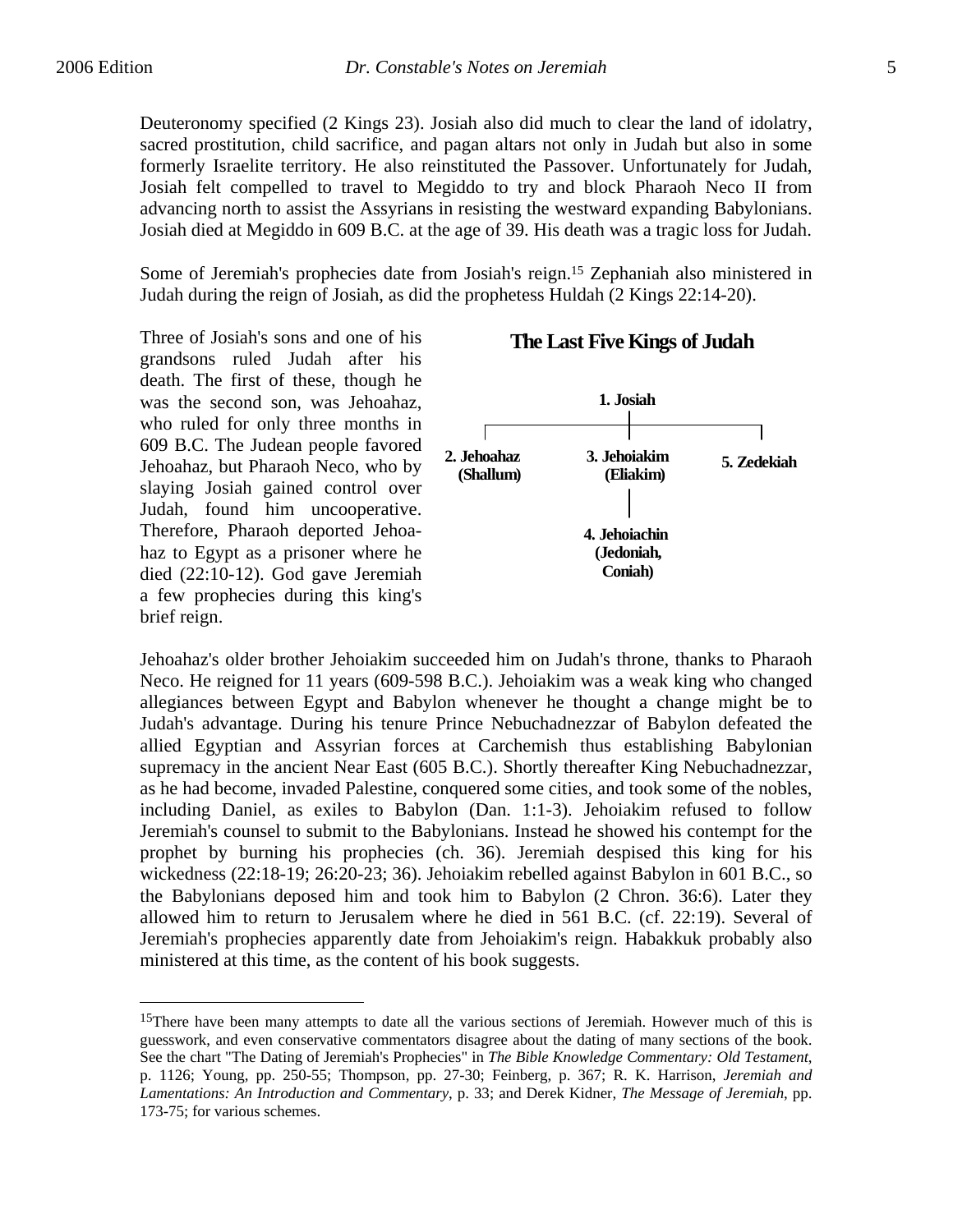Jehoiakim's son Jehoiachin succeeded his father but only reigned for three months (598- 597 B.C.). During that time Nebuchadnezzar attacked Jerusalem and carried off a large portion of the city's population (in 597 B.C.). The king was evil, and Jeremiah predicted that none of his sons would rule over the nation (22:30). He ended his days in Babylon enjoying the favor of the Babylonian king Evilmerodach (52:31-34).

Zedekiah was the third son of Josiah to rule Judah, and he too ruled under Nebuchadnezzar's sovereignty (597-586 B.C.). The Babylonian monarch summoned Zedekiah to Babylon in 593 B.C. (51:59), but he rebelled against Nebuchadnezzar by making a treaty with Pharaoh Hophra (589-570 B.C.) under pressure from Judean nationalists (chs. 37—38). This resulted in the final siege of Jerusalem in 588 and its fall two years later in 586 B.C. (ch. 39).<sup>16</sup> The Babylonians took Zedekiah captive to Riblah in Syria where they slew his sons and put out his eyes. He died later in Babylon. Since Jeremiah advocated surrender to the Babylonians, Nebuchadnezzar allowed him to choose where he wanted to live when Jerusalem fell, and the prophet elected to stay where he was.

Shortly after he defeated Zedekiah, Nebuchadnezzar set up a pro-Babylonian Judean named Gedaliah as his governor of Judah (40:5-6). But a group of Jewish nationalists under Ishmael's leadership assassinated Gedaliah within the year (586 B.C.; 41:2). This ill-advised act resulted in the rebels having to flee to Egypt for safety from Nebuchadnezzar. They forced Jeremiah to accompany them against his will (chs. 42— 43). There the prophet evidently spent the remaining years of his life and produced his final prophecies.17

| <b>IMPORTANT DATES FOR JEREMIAH</b> |                                                 |                   |  |
|-------------------------------------|-------------------------------------------------|-------------------|--|
| <b>Years</b>                        | <b>Events</b>                                   | <b>References</b> |  |
| 643                                 | Probable date of Jeremiah's birth               |                   |  |
| 640                                 | Josiah becomes king of Judah at age 8           | 2 Chron. 34:1     |  |
| 628                                 | Josiah begins his reforms                       | 2 Chron. 34:3     |  |
| 627                                 | Jeremiah begins his ministry                    | Jer. 1:2; 25:3    |  |
| 626                                 | Nabopolassar founds the Neo-Babylonian Empire   |                   |  |
| 622                                 | The book of the Law discovered in the temple    | 2 Chron. 34:8, 14 |  |
| 612                                 | The fall of Nineveh, Assyria's capitol          |                   |  |
| 609                                 | Josiah killed in battle by Egyptians at Megiddo | 2 Chron. 35:20-25 |  |
|                                     | Jehoahaz reigns over Judah for 3 months         | 2 Chron. 36:1-3   |  |
|                                     | Jehoiakim made king of Judah by Pharaoh Necho   | 2 Chron. 36:4     |  |

<sup>16</sup>Some writers date the fall of Jerusalem in 587 B.C. See, for example, Rodger C. Young, "When Did Jerusalem Fall?" *Journal of the Evangelical Theological Society* 47:1 (March 2004):21-38.

 $17$ All of the major commentaries on Jeremiah, Old Testament Introductions, and Histories of Israel contain explanations of the historical background of the book, which see for further detail.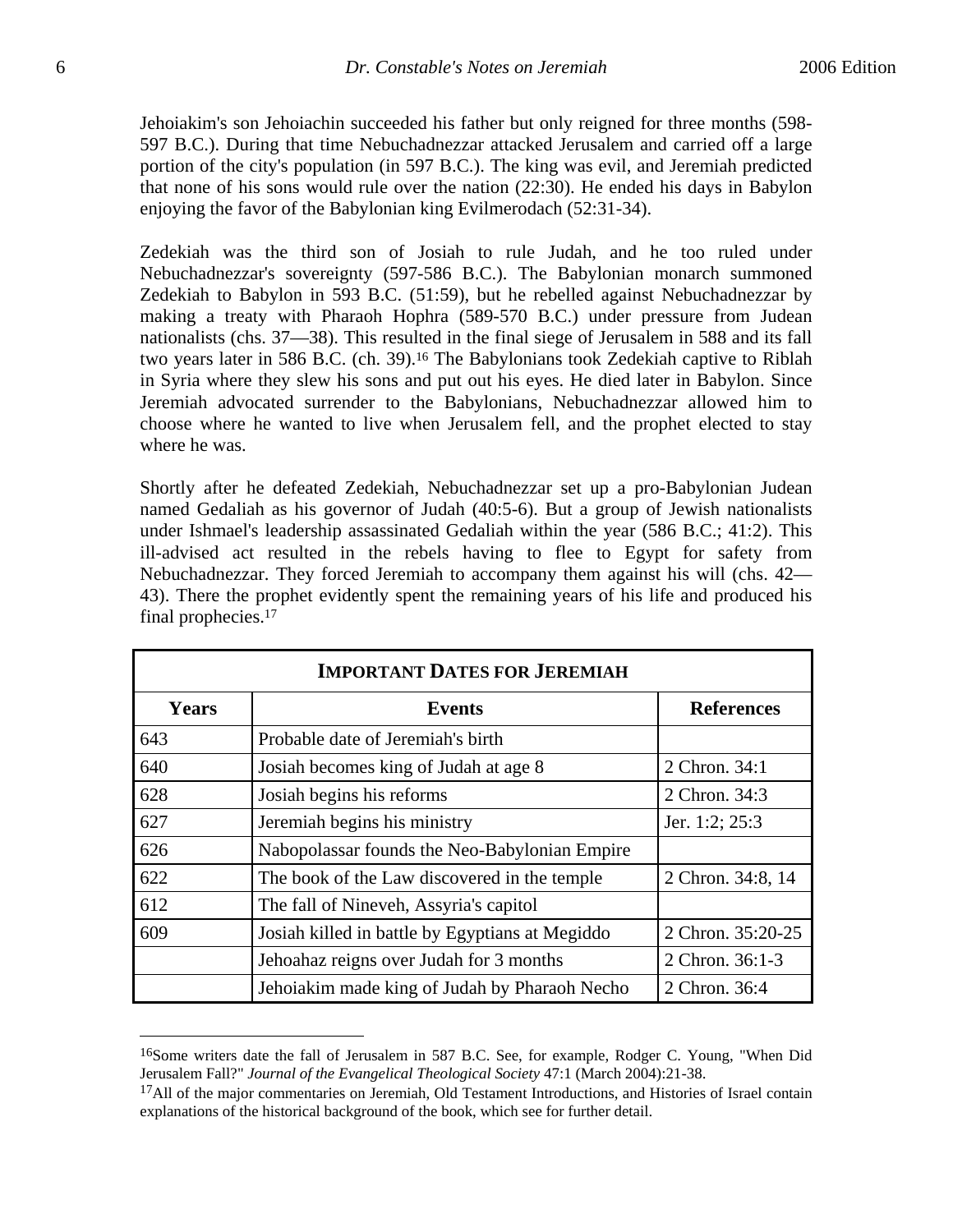| <b>IMPORTANT DATES FOR JEREMIAH</b> |                                                                         |                           |  |
|-------------------------------------|-------------------------------------------------------------------------|---------------------------|--|
| <b>Years</b>                        | <b>Events</b>                                                           | <b>References</b>         |  |
| 605                                 | Nebuchadnezzar defeats the Egyptians at<br>Carchemish                   | Jer. 46:2                 |  |
|                                     | The first deportation of exiles (including Daniel) to<br><b>Babylon</b> | Dan. 1:1-7                |  |
| 604                                 | Jehoiakim burns Jeremiah's first scroll                                 | Jer. 36                   |  |
| 601                                 | Jehoiakim rebels against Babylon                                        | 2 Kings 24:1              |  |
| 598                                 | Jehoiakim is deposed and dies                                           | 2 Chron. 36:3             |  |
|                                     | Jehioachin reigns over Judah for 3 months                               | 2 Kings 24:8              |  |
| 597                                 | The second deportation of exiles<br>(including Jehoiachin) to Babylon   | 2 Kings 24:12-16          |  |
|                                     | Zedekiah made king of Judah by Nebuchadnezzar                           | 2 Kings 24:17             |  |
| 593                                 | Zedekiah summoned to Babylon                                            | Jer. 51:59                |  |
| 588                                 | Zedekiah is besieged in Jerusalem for treachery                         | Jer. 52:3-4               |  |
| 586                                 | Fall of Jerusalem                                                       | Jer. 39                   |  |
|                                     | Gedaliah appointed governor of Judah by<br>Nebuchadnezzar               | Jer. 40:5-6               |  |
|                                     | Gedaliah assassinated by Ishmael                                        | Jer. 41:2                 |  |
|                                     | Judean refugees flee to Egypt taking Jeremiah with<br>them              | Jer. 42–43                |  |
| 581                                 | The third deportation of exiles to Babylon                              | Jer. 52:30                |  |
| 568                                 | Nebuchadnezzar invades Egypt                                            | Jer. 43:8-13;<br>46:13-26 |  |
| 561                                 | Jehoiachin released from prison in Babylon                              | Jer. 52:31-34             |  |
| 539                                 | Fall of Babylon to Cyrus the Persian                                    | Dan. 5:30                 |  |
| 538                                 | Cyrus issues his decree allowing the Jews to return<br>to Palestine     | Ezra 1:1-4                |  |

# **DATE**

As has already been pointed out, Jeremiah gave the prophecies and composed the narratives that constitute this book at various times during his long ministry. The date at which the book reached the state in which it is today is debatable. Most scholars believe that editors continued to add and rearrange the material long after Jeremiah's day. However, the tradition that Jeremiah was responsible for the book is old and has encouraged many conservative scholars to view it as the product of the prophet himself or perhaps his scribe Baruch. If Jeremiah was the final editor of the work, as well as its writer, he completed this editorial task after his last historical reference and before his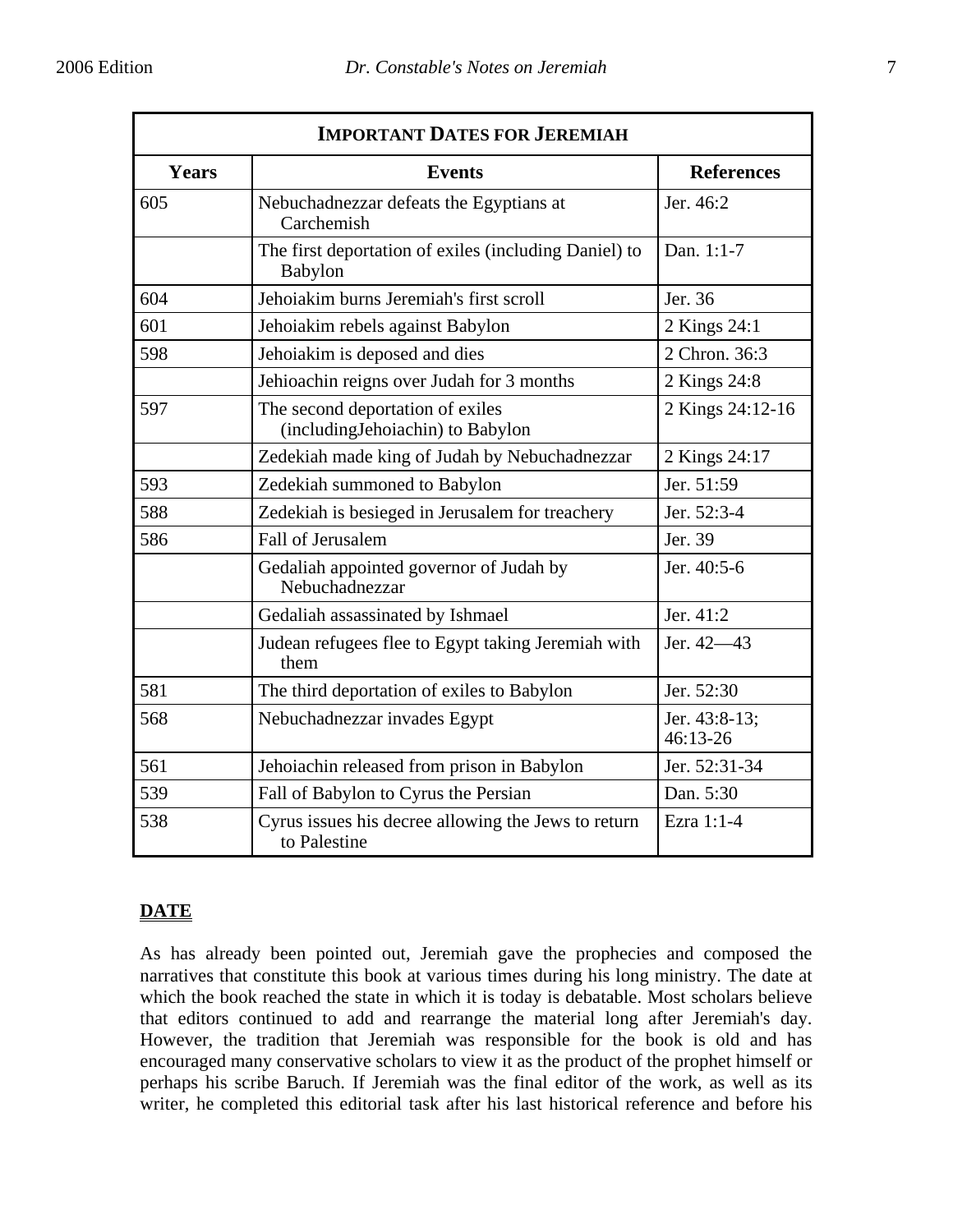death. The last historical reference is Jehoiachin's release from captivity in Babylon (561 B.C.; 52:31-34). We do not know when Jeremiah died, but if he was born about 643 B.C., he probably did not live much beyond 560 B.C. Some scholars believe Jeremiah wrote this account himself or that Baruch provided it. Others believe the writer of the Book of Kings added it to the collections of Jeremiah's writings.18 One writer speculated that the final canonical form of the book was in circulation not later than 520 B.C.19 Another believed it was available shortly after Jeremiah's death, which he guessed was about 586 B.C.20

#### **AUDIENCE**

Jeremiah ministered to the people of Judah during the last days of the monarchy and the early part of the captivity. Almost all his ministry took place in Jerusalem. He spoke to kings, priests, and prophets, as well as the ordinary citizens, and he delivered oracles against foreign nations.

"The book of Jeremiah and the book of Lamentations show how God looks at a culture which knew Him and deliberately turned away."<sup>21</sup>

#### **PURPOSE**

Jeremiah's purpose was to call his hearers to repentance in view of God's judgment on Judah, which would come soon from an army from the north (chs. 2—45). Judgment was coming because God's people had forsaken Yahweh and had given themselves to idolatry. Jeremiah spoke more about repentance than any other prophet. He also assured his audience that God had a future for Israel and Judah (chs. 30—33). Once it became clear that the people would not repent, he advocated submission to Babylon to minimize the destruction that was inevitable. As God's prophetic spokesman, he also uttered oracles against the nations that opposed God's chosen people (chs. 46—51).

"The theme of this prophet consists largely in a stern warning to Judah to turn from idolatry and sin to avoid the catastrophe of exile."22

#### **THEOLOGICAL EMPHASES**

The Book of Jeremiah is not theologically organized in the sense that it develops a certain theological emphasis as it unfolds, as Isaiah does. Rather it presents certain theological truths in greater or lesser degree throughout its 52 chapters. The dominant theological emphases are as follows.

The prophet paid more attention to God and the Israelites than to any other subjects of revelation. His appreciation for God as the Lord of all creation is noteworthy. In contrast

 ${}^{18}E.g., Dyer, p. 1123.$ 

<sup>19</sup>Harrison, *Jeremiah and . . .*, p. 32.

<sup>20</sup>Feinberg, p. 362.

<sup>21</sup>Francis A. Schaeffer, *Death in the City*, p. 16.

<sup>22</sup>Gleason L. Archer Jr., *A Survey of Old Testament Introduction*, p. 359. See also Young, pp. 248-49.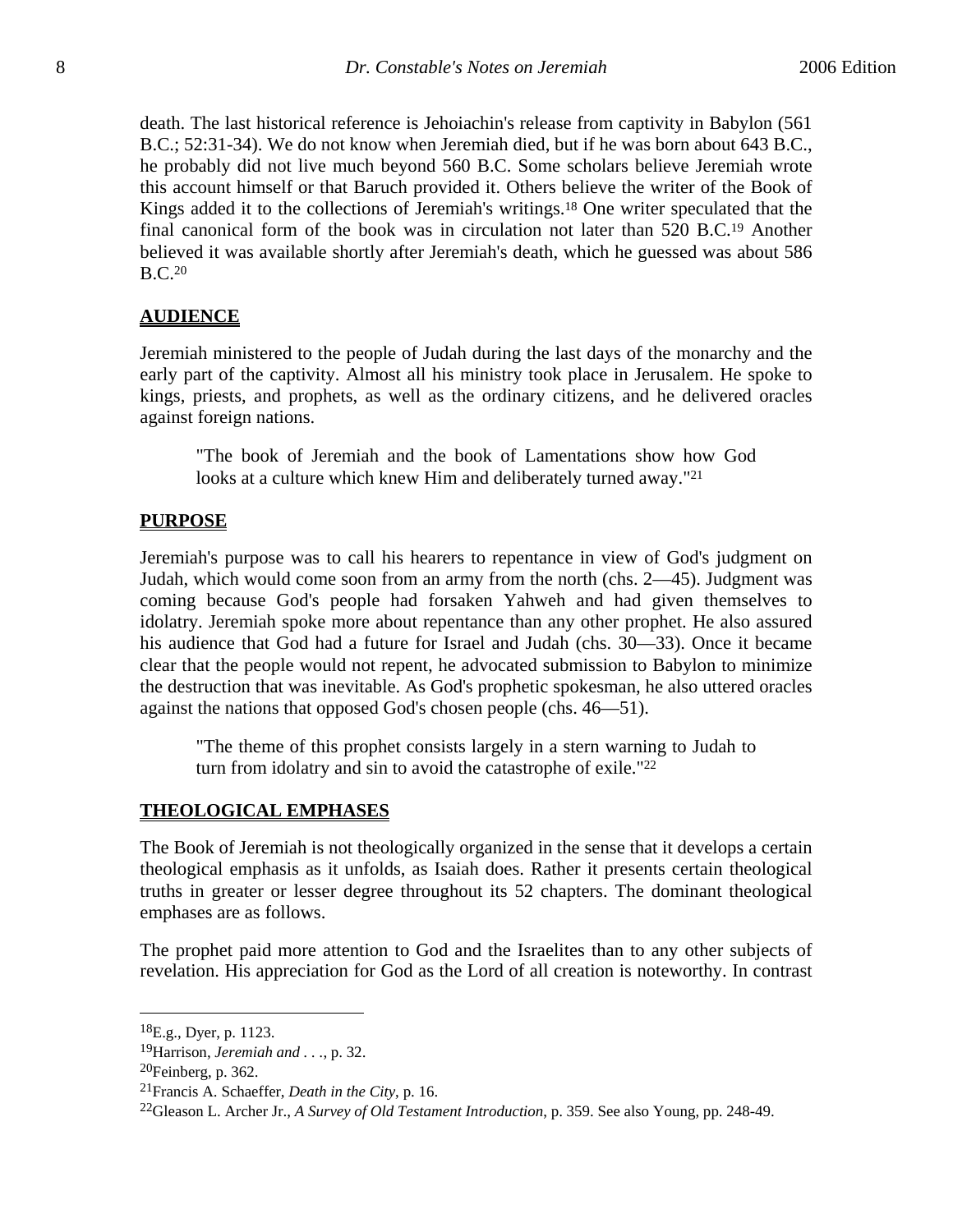to Isaiah, Micah, Zechariah, and Daniel, Jeremiah did not reveal much about the coming Messiah, though he did record a few significant messianic predictions. A coming revealer would outshine the ark of the covenant (3:14-17), and the fulfillment of the Davidic Covenant promises would come (33:14-26).

Regarding the Israelites, Jeremiah stressed the fact that immorality always accompanies idolatry. Israel's present problems were the result of her past and present apostasy. The priests, Jeremiah asserted, were primarily responsible for the degeneration of worship from spiritual to merely formal, though several false prophets also misled the people. The Judahites could not escape going into captivity because they refused to repent. Therefore, they needed to accept the inevitable and not resist the Babylonians. Jerusalem and Judah would suffer destruction, the Davidic kings would not rule (for some time), and the Israelites would lose their land (temporarily). But there would be a return from exile (25:11; 29:10). Israel had hope of a glorious future in view of God's faithfulness to His promises (32:1-15). In the distant future, Israel would return in penitence to the Lord (32:37-40). Messiah would rule over her (23:5-8).

". . . Jeremiah placed an enormous emphasis on the sins and misdeeds of Israel. . . .

"The evil deeds in which Israel was involved were of two broad classes the worship of false gods, and the perpetration of personal and social sins of an ethical and moral kind."23

"The theology of the book of Jeremiah may be summarized as follows: God's judgment would fall on Judah because she had broken His covenant."24

The nations were God's agents in executing His will, particularly Nebuchadnezzar (27:6). But Babylon would fall (chs. 50—51). The nations, as well as Israel, needed to demonstrate righteousness (chs. 46—51). God had a concern for the nations as well as for His people (29:1-14). In the distant future, the remnant of the nations would enjoy blessing from the Lord (3:17; 16:19).

There is also a strong emphasis on the biblical covenants in Jeremiah, particularly the Mosaic and New Covenants. Jeremiah viewed Israel as the chosen people of God adopted by Him for a special relationship with Himself and for a special purpose in the world. The Mosaic Covenant was pure grace, and Yahweh had made it with a redeemed people. It involved promises from God and responsibilities for the Israelites that required trust, obedience, and holiness. Obedience would result in blessing from God, and disobedience would yield divine cursing. The prophet knew the Mosaic Law and compared the conduct of the people to what it required.25 Jeremiah anticipated the appearing of the promised

<sup>23</sup>Thompson, pp. 110, 111.

<sup>24</sup>Robert B. Chisholm Jr., "A Theology of Jeremiah and Lamentations," in *A Biblical Theology of the Old Testament*, p. 342.

 $25$ This feature is so prominent that some scholars have argued that someone from the so-called Deuteronomistic School composed or edited the book. Writers identified as Deuteronomistic in their emphasis, especially writers of the books of Joshua through 2 Kings, consistently compared the conduct of the Israelites to what God required in the Mosaic Law, which was Moses' practice in Deuteronomy.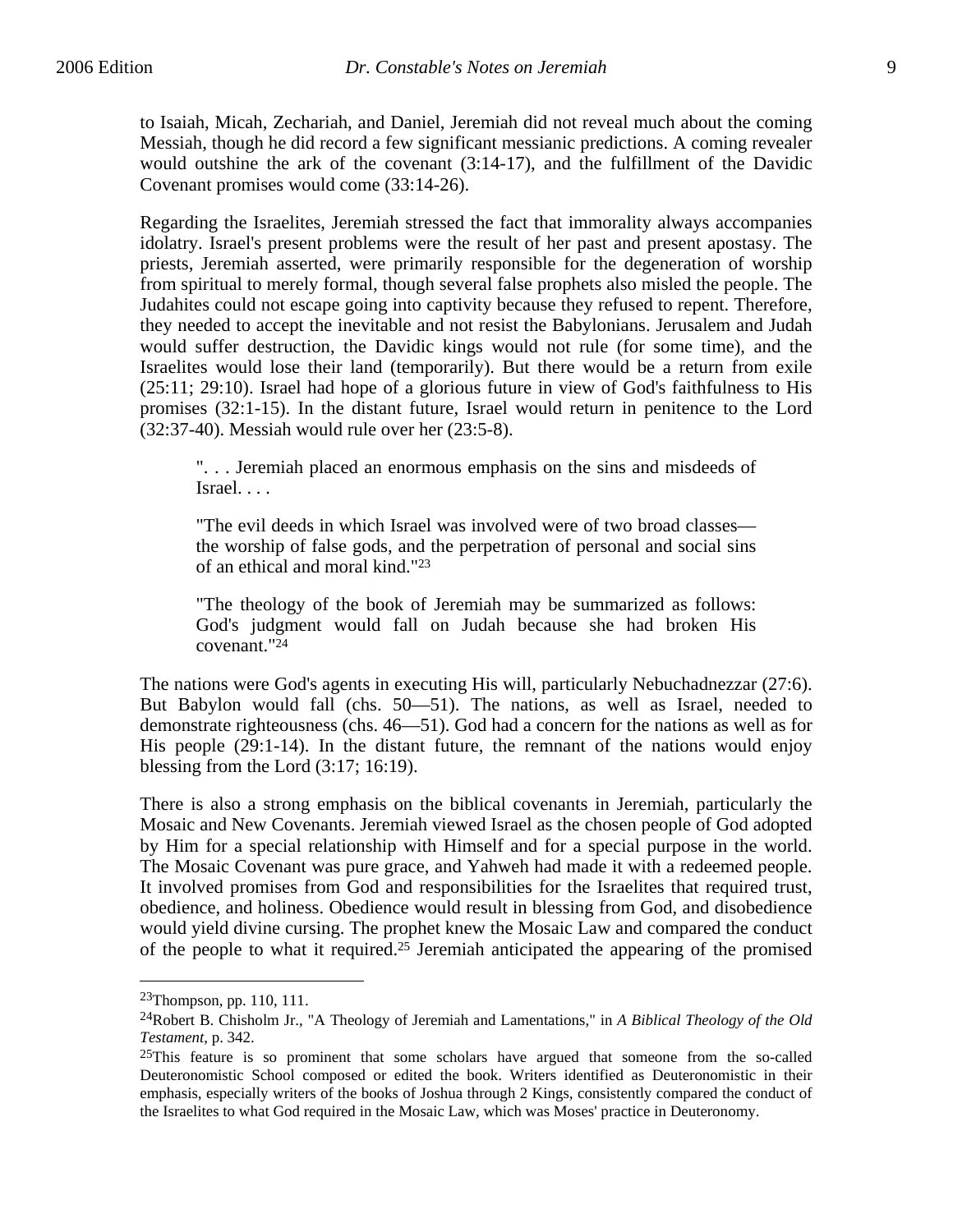Davidic Messiah and the fulfillment of the kingdom promises that God had made to David. He also predicted that God would make a new covenant with the Israelites sometime in the future that would involve new provisions and conditions for living (31:31-34). It would replace the old Mosaic Covenant and would feature personal relationship with God to an extent never experienced before.

"Probably the outstanding emphasis in Jeremiah's ministry was the priority of the spiritual over everything else. He saw how secondary the temporal features of Judah's faith were. . . .

"The lasting value of Jeremiah's book lies not only in the allusions (between forty and fifty of them) in the NT (over half are in Revelation) but also in its being a wonderful handbook for learning the art of having fellowship with God."26

#### **COMPOSITION**

The present canonical form of the book was probably the result of a long and complex process of collection. The Book of Psalms also underwent compilation in a similar fashion over many years. The compilation is not chronological, but it did occur in stages.

"Precisely how the final form of the prophecy arose is unknown."27

In some cases key words link units of material together. There is also some grouping of subject matter according to genre within the larger sections of the book.<sup>28</sup>

The attempt to identify the original sources of material in Bible books is a worthy subject of study, but the purpose of these notes is to expound the text.29 The book itself indicates that King Jehoiakim destroyed some of Jeremiah's earlier written prophecies and that Baruch rewrote them and added more to form another collection (ch. 36). This information explains to some extent the anthological structure of the book and suggests that Jeremiah, Baruch, and perhaps others added even more prophecies as time passed and that the final product is what we have.

"It is clear that the book assumed its present form either very late in the prophet's lifetime, or more probably after his death."30

<sup>&</sup>lt;sup>26</sup>Feinberg, pp. 369-70. Most of the allusions to Jeremiah in Revelation deal with the coming fall of Babylon. For more extensive discussions of Jeremiah's theological emphases, I recommend Harrison, *Jeremiah and . . .*, pp. 37-42; Thompson, pp. 107-13; and Kidner, pp. 163-72.

<sup>27</sup>Harrison, *Jeremiah and . . .*, p. 32.

<sup>28</sup>See Dyer, pp. 1127-28.

<sup>&</sup>lt;sup>29</sup>See the major commentaries on Jeremiah for further discussion of how the present canonical form of the text came into existence. I recommend especially Thompson, pp. 33-50.

<sup>30</sup>Craigie, p. xxxiii.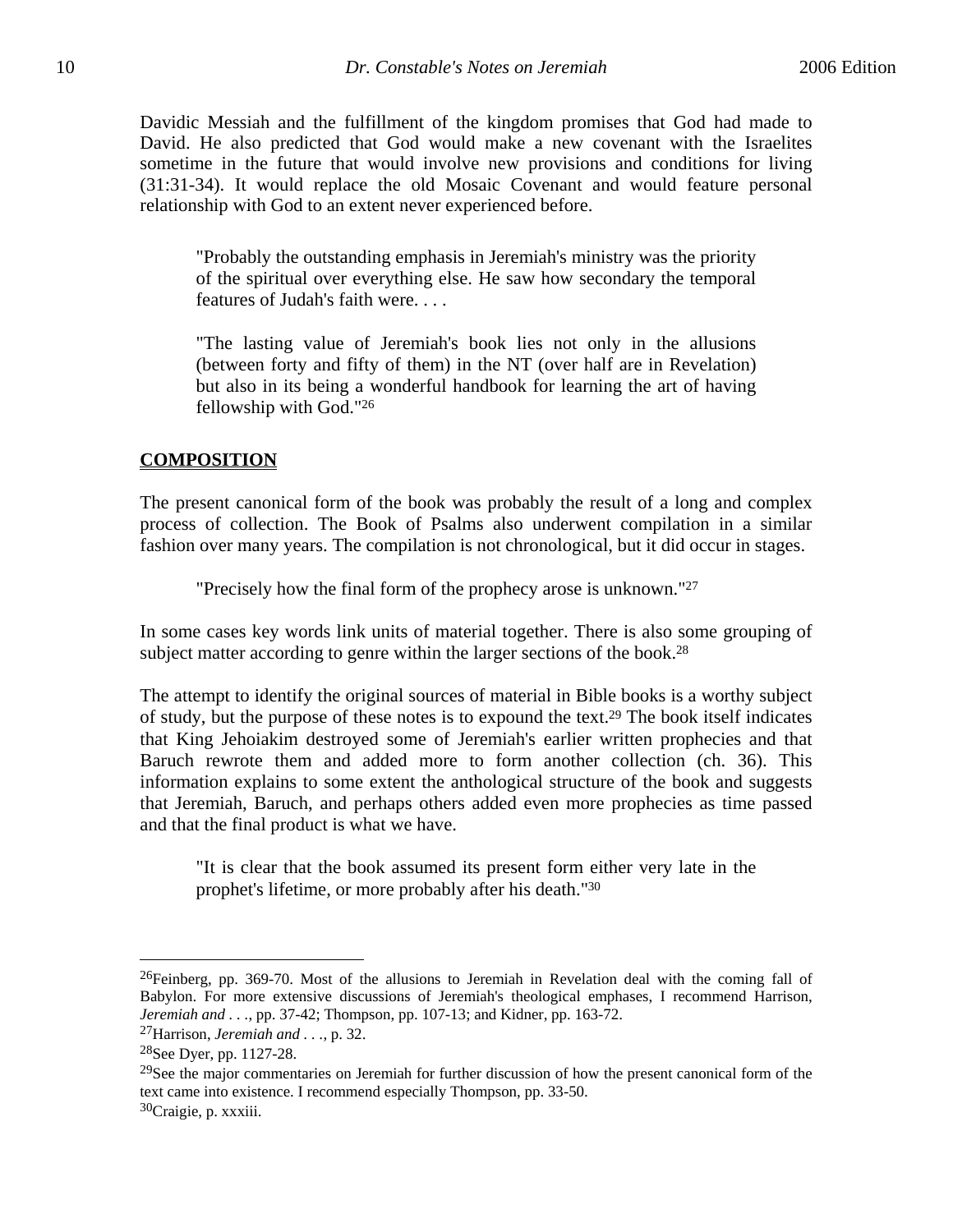# **GENRE**

About half of Jeremiah is poetry and half prose. But poetry and prose appear side by side in many sections of the book; several literary units contain both forms of composition.

Scholars have identified three types of literature (genre) in Jeremiah: poetic sayings or oracles (so-called Type A material), prose narratives that are largely biographical and historical (so-called Type B material), and prose speeches or discourses (so-called Type C material).31

Several generations of scholars have held that the poetic oracles toward the first part of the book represent Jeremiah's original sayings, and the historical and biographical narratives that follow were the product of Baruch, Jeremiah's scribe. This view, while a common one, contains serious problems, and many competent authorities have pointed out the inconsistencies of this position. I mention it here because it is a common view, not because I accept it. I do not.32

# **STRUCTURE**

Like most other prophetic books of the Old Testament, Jeremiah is a collection of oracles and other materials. It is an anthology of Jeremiah's speeches and writings, really an anthology of anthologies. It is not like a novel that one may read from start to finish discovering that it unfolds in a logical fashion as it goes.

"No commentator, ancient or modern, has seriously posited a chronological arrangement of its prophecies."33

This book, even more than most of the other prophetic books, strikes the western mind initially as not following any consistently logical order, especially within the body of the book. The difficulty that students of Jeremiah have had in discovering its underlying plan is clear from the fact that commentators have offered so many different outlines of it. $34$ 

"When we come to inquire whether any principles of arrangement can be observed in the book of Jeremiah, we have to admit that any consistent principles escape us."35

". . . it is often difficult to see why certain passages occur at precisely the point where they do occur."36

<sup>31</sup>Sigmund Mowinckel labeled the three types A, B, and C in *Zur Komposition des Buches Jeremia* (1914) following the earlier work of Berhard Duhm in *Das Buch Jeremia* (1901), and commentators make frequent reference to the genre by these types.

<sup>32</sup>For further discussion of the different genres in Jeremiah, see C. Hassell Bullock, *An Introduction to the Old Testament Prophetic Books*, pp. 204-6.

 $33$ Feinberg, p. 367. He argued for an essentially topical arrangement of the material.

<sup>&</sup>lt;sup>34</sup>Harrison even provided two different outlines of the book in his Old Testament Introduction and in his commentary on Jeremiah.

<sup>35</sup>Thompson, p. 30.

<sup>36</sup>Young, p. 249.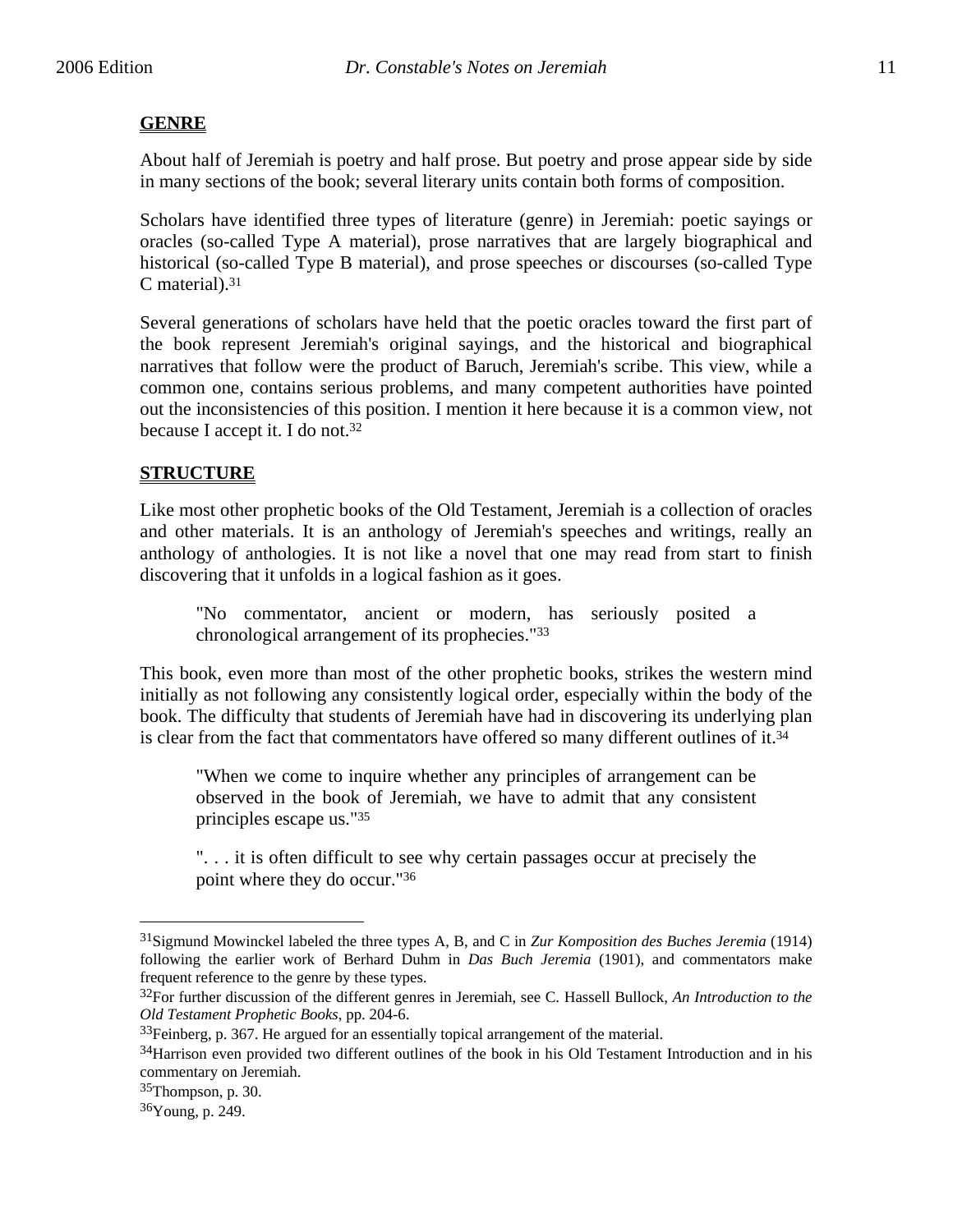# **DISTINCTIVE FEATURES**

In addition to the lack of a clear organizing plan, Jeremiah is quite repetitive. The repetition is for emphasis, no doubt, and many very similar passages occur two and even three times.

The last chapter is unique because someone must have written it long after the rest of the book. The options are that Jeremiah or Baruch wrote it or that some other writer added it later. There is no way to tell for sure who wrote it or when, but it's purpose seems clear enough. It provides hope at the end of a record of discouraging circumstances.

The biographical and autobiographical sections of the book are also distinctive. No other prophet wrote as much about himself and his experiences as Jeremiah did, and no other prophet let us into his head and his heart as much as he did by sharing how he thought and felt.

Jeremiah used object lessons to communicate spiritual truth more than the other prophets. He made his prophecies concrete and vivid by this means. He did not delight to paint word pictures as much as Isaiah did, but he performed acts and spoke of real situations far more than that earlier prophet did.

# **TEXT**

 $\overline{a}$ 

The history of the textual transmission of Jeremiah is unusual. The Septuagint (Greek) translation, made in the third and second centuries B.C. in Alexandria, Egypt, is about one-eighth shorter than the Masoretic Text (the Hebrew text formalized in the fifth century A.D. that is the basis for the modern Hebrew Bible and our English translations). In addition to being shorter, the arrangement of material in the book is in a different order in several places. The Septuagint version of Jeremiah differs from the Hebrew more widely than is true of any other Old Testament book. There are omissions, additions, transpositions, alterations, and substitutions.37

Probably the Septuagint translators worked from a different version of Jeremiah than the one that was the basis for the Masoretic Text.38 The Septuagint was the Bible of most of the early Christians, especially those who lived outside Palestine. Which version is more reliable, the shorter one that they used (and quoted in the New Testament) or the longer one that we have? Most conservative scholars believe that the Masoretic Text has a solid history and is more reliable than the Septuagint. The differences between these two versions are not significant in terms of theology. We do not have contradictions between what the New Testament writers quoted as being from Jeremiah and what we read in our English translations of Jeremiah.39

<sup>37</sup>See G. C. Workman, *The Text of Jeremiah*, pp. 18-181; Emanuel Tov, "The Literary History of the Book of Jeremiah in the Light of Its Textual History," in *Empirical Models for Biblical Criticism*, pp. 211-37. 38Some Dead Sea Scroll fragments of Jeremiah point to the existence of such a version.

<sup>&</sup>lt;sup>39</sup>See Feinberg, p. 372; Thompson, pp. 117-20; or Craigie, pp. xli-xlv; for further discussion, or Chisholm, p. 342, n. 1, for a concise summary.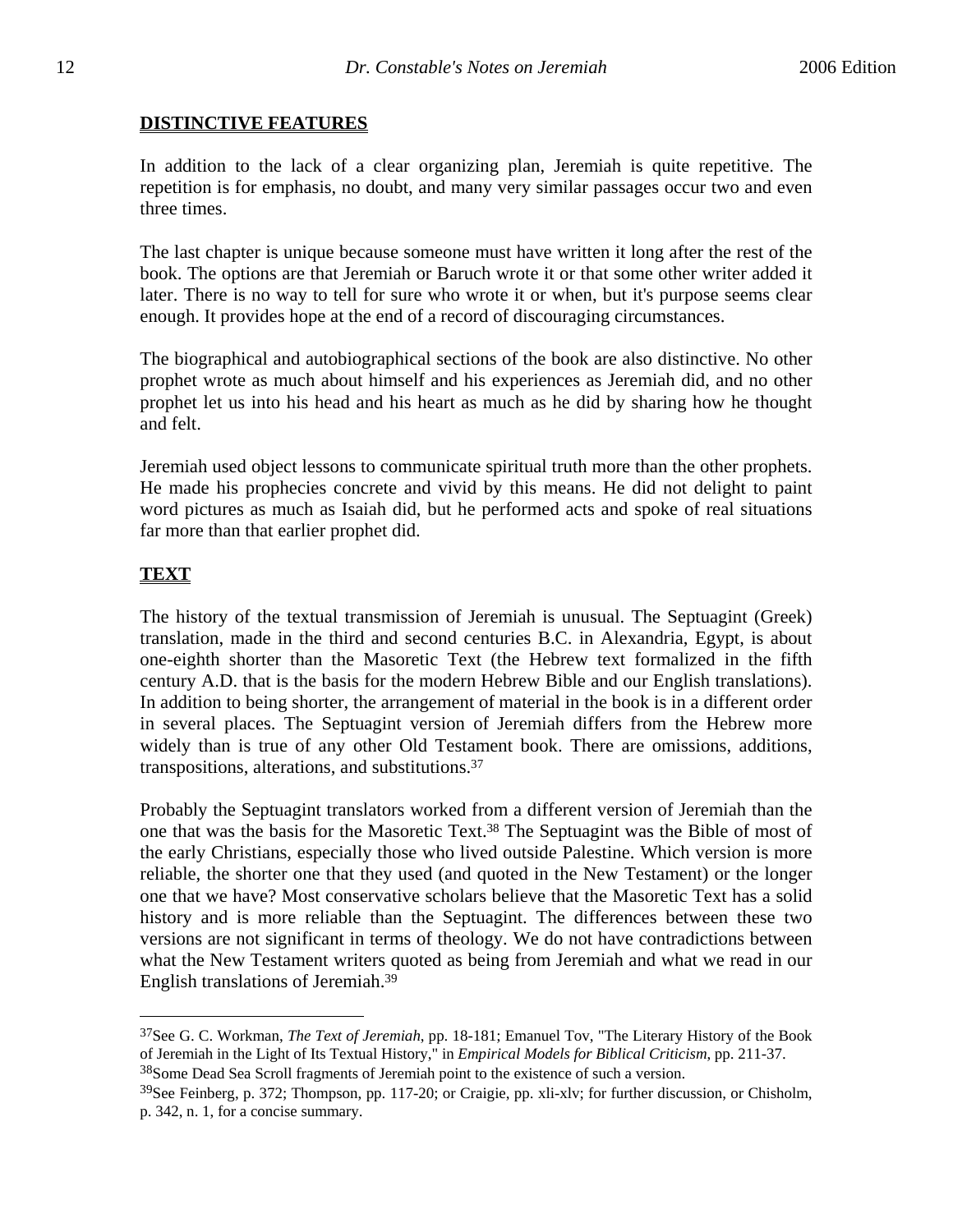# **OUTLINE**

- I. Introduction ch. 1
	- A. The introduction of Jeremiah 1:1-3
	- B. The call of Jeremiah 1:4-19
		- 1. The promise of divine enablement 1:4-10
		- 2. Two confirming visions 1:11-19
- II. Prophecies about Judah chs. 2—45
	- A. Warnings of judgment on Judah and Jerusalem chs. 2—25
		- 1. Warnings of coming punishment because of Judah's guilt chs. 2—6
		- 2. Warnings about apostasy and its consequences chs. 7—10
		- 3. Warnings in view of present conditions 11:1—15:9
		- 4. Warnings in view of Judah's hardheartedness 15:10—25:38
	- B. Controversies concerning false prophets chs. 26—29
		- 1. Conflict with the people ch. 26
		- 2. Conflict with the false prophets in Jerusalem chs. 27—28
		- 3. Conflict with the false prophets in exile ch. 29
	- C. The Book of Consolation chs. 30—33
		- 1. The restoration of all Israel chs. 30—31
		- 2. The restoration of Judah and Jerusalem chs. 32—33
	- D. Incidents surrounding the fall of Jerusalem chs. 34—45
		- 1. Incidents before the fall of Jerusalem chs. 34—36
		- 2. Incidents during the fall of Jerusalem chs. 37—39
		- 3. Incidents after the fall of Jerusalem chs. 40—45
- III. Prophecies about the nations chs. 46—51
	- A. The oracle against Egypt ch. 46
	- B. The oracle against the Philistines ch. 47
	- C. The oracle against Moab ch. 48
	- D. The oracle against Ammon 49:1-6
	- E. The oracle against Edom 49:7-22
	- F. The oracle against Damascus 49:23-27
	- G. The oracle against the Arab tribes 49:28-33
	- H. The oracle against Elam 49:34-39
	- I. The oracle against Babylon chs. 50—51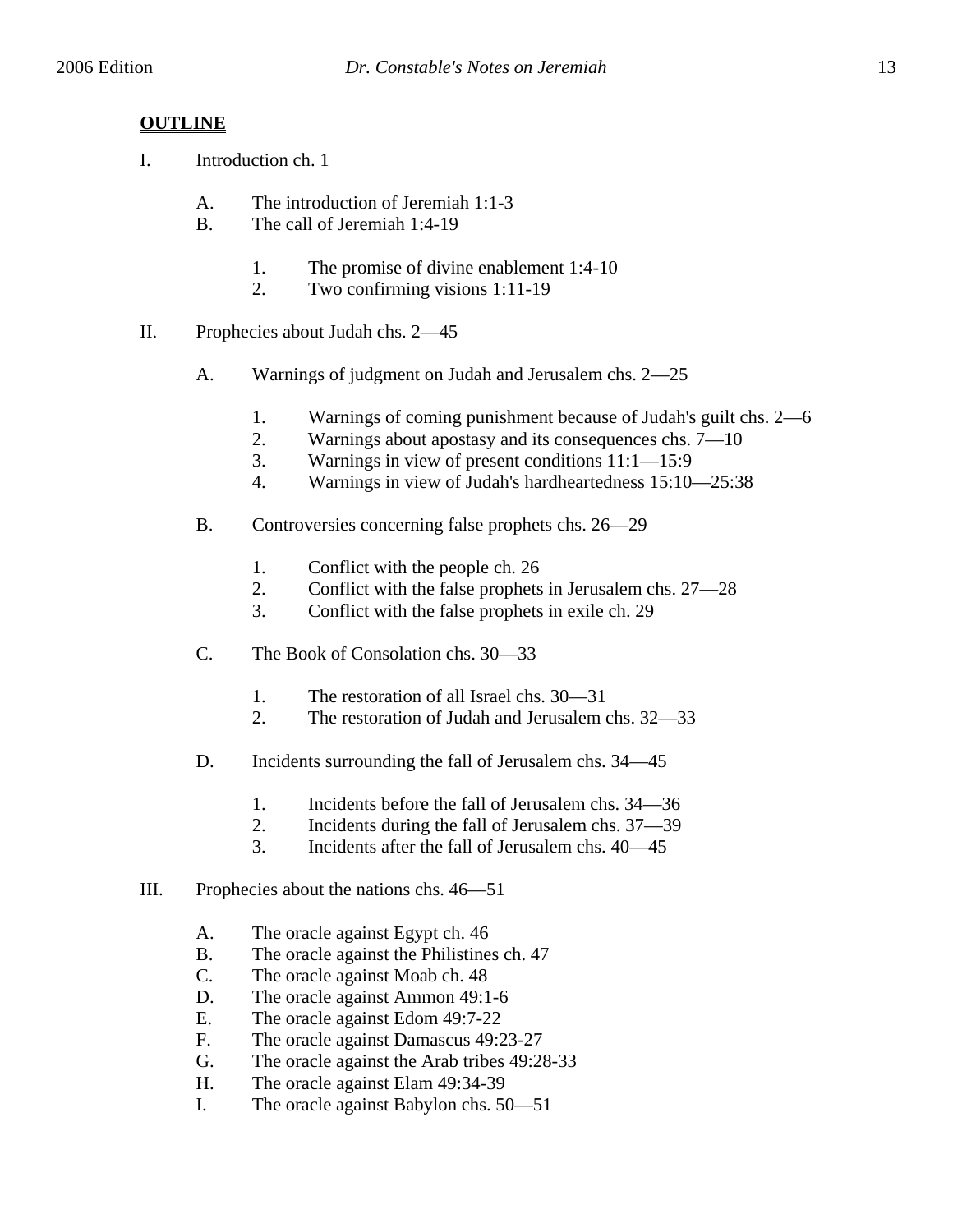- A. The fall of Jerusalem and the capture of Zedekiah 52:1-16
- B. The sacking of the temple 52:17-23<br>C. The numbers deported to Babylon 5.
- The numbers deported to Babylon 52:24-30
- D. The release of Jehoiachin from prison 52:31-34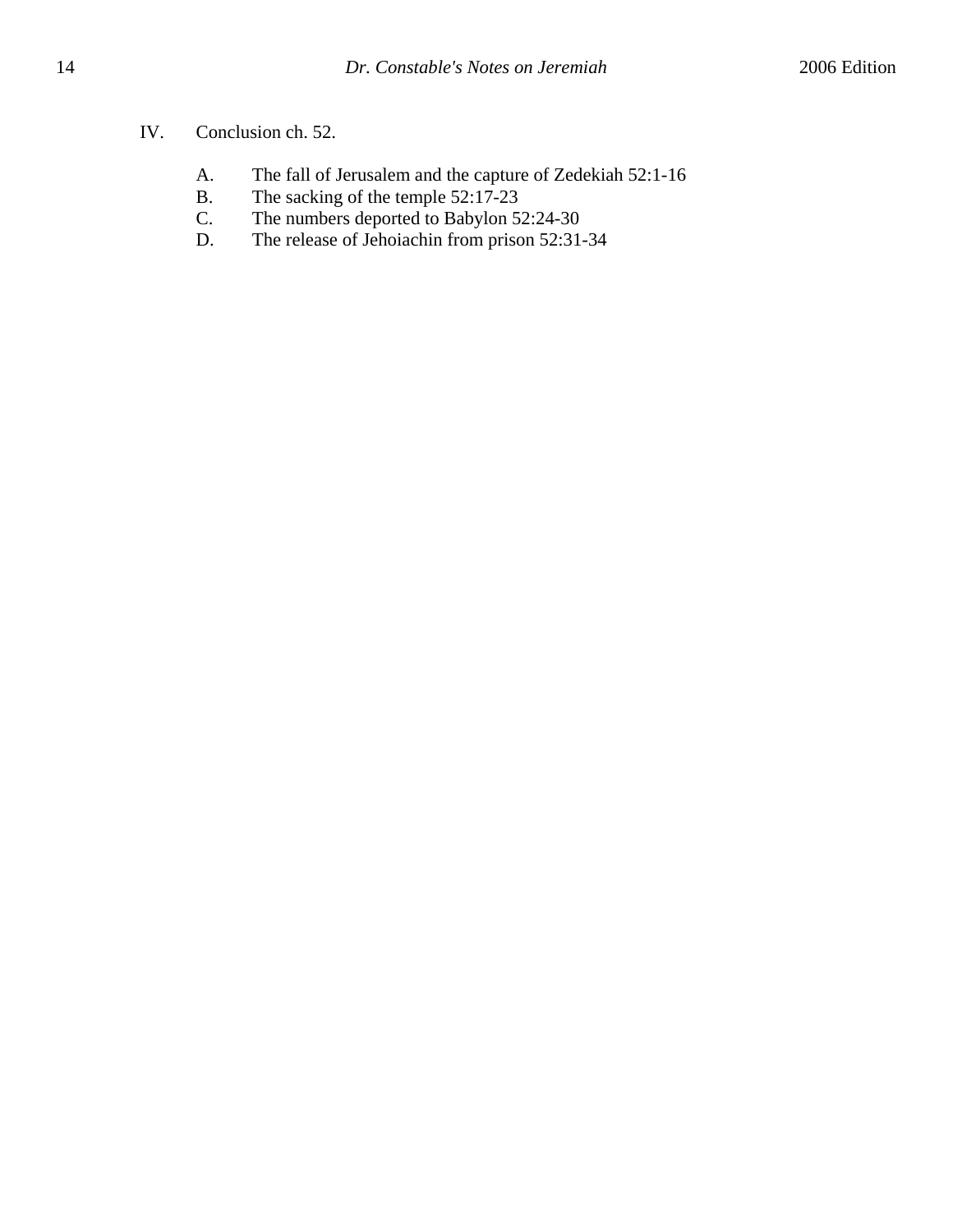# Exposition

# **I. INTRODUCTION CH. 1**

The first chapter of this great book introduces the prophet to the reader and records his calling by Yahweh into the prophetic ministry.

# **A. THE INTRODUCTION OF JEREMIAH 1:1-3**

Most of the prophetical books begin with some indication of authorship and date to put them in their historical contexts, and this is true of the Book of Jeremiah.

- 1:1 The "words" (Heb. *debarim*, writings, prophecies, deeds, and events of his life) that follow are those of Jeremiah (meaning Yahweh founds, establishes, exalts, throws down, hurls, or loosens [the womb]).40 His father was Hilkiah who may or may not have been the high priest who found the book of the Law in the temple during Josiah's reforms (1 Kings 2:26).41 Jeremiah's father was a priest who lived in Anathoth, a village three miles northeast of Jerusalem in the territory of Benjamin where other priests also lived (cf. Josh. 21:15-19). Thus Jeremiah was a priest by ancestry.42
- 1:2 The word of Jeremiah was the word of the Lord (cf. v. 1). Jeremiah received his first instructions from Yahweh as a prophet in the thirteenth year of King Josiah of Judah's reign (640-609 B.C.), namely, 627 B.C. (cf.  $25:3$ ).  $43$
- 1:3 He also received prophecies from the Lord during the reign of King Jehoiakim (609-598 B.C.) and until the eleventh year of King Zedekiah (597-586 B.C.), namely, 586 B.C., even until the exile of the residents of Jerusalem began in the fifth month of 586 B.C.44

"There is particular significance in the reference to the deportation (*galut*) of Jerusalem. This event was the climax to Jeremiah's preaching and a demonstration of his authenticity as a genuine prophet of Yahweh, for in that event the basic thrust of his prophecy was fulfilled."45

<u>.</u>

<sup>40</sup>This was a common name in Israel. The Old Testament refers to many different individuals who bore it. 41Hilkiah was also a common name.

 $42$ The book never refers to him as serving as a priest, and he was often a severe critic of the Levitical priests.

<sup>43</sup>See A Graeme Auld, "Prophets and Prophecy in Jeremiah and Kings," *Zeitschrift für die Alttestamentliche Wissenschaft* 96:1 (1984):66-82, for a study of the history of the terms "prophet" and "prophecy" in the Old Testament.

<sup>&</sup>lt;sup>44</sup>The writer evidently omitted Jehoahaz and Jehoiachin from this list of kings because their reigns each lasted only three months, in 609 and 598-597 B.C. respectively.

 $45$ Thompson, p. 141.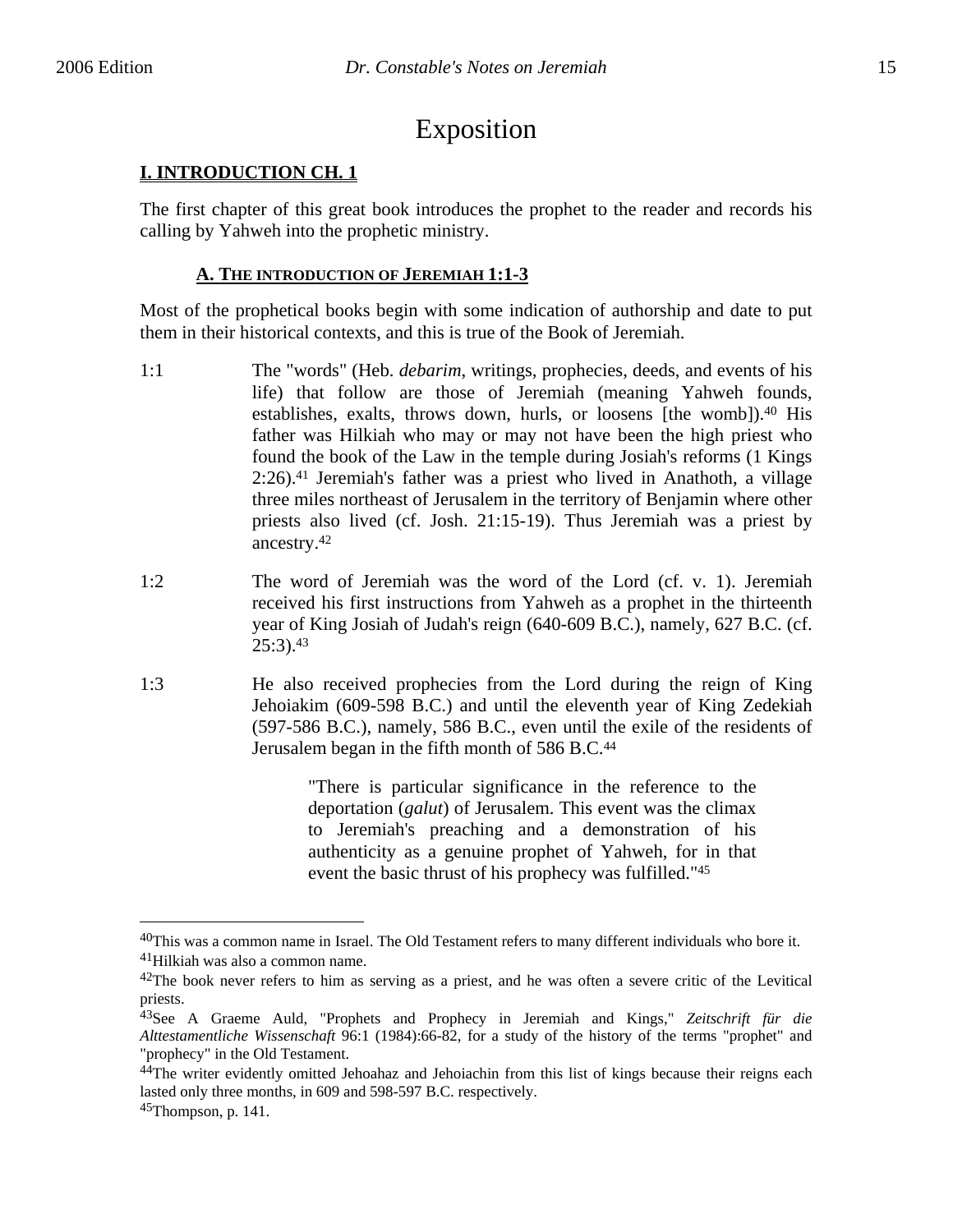We know from elsewhere in the book that Jeremiah also prophesied after the fall of Jerusalem (cf. chs. 40—44). So the dates in this verse fix the period of Jeremiah's main ministry and set it in a historical context.

> "We only begin to understand the power of Jeremiah's book if we grasp something of the chaos of his world."46

This preface sets the stage for what follows.

#### **B. THE CALL OF JEREMIAH 1:4-19**

This account of Jeremiah's call prepares the reader for the prophet's ministry that unfolds beginning in chapter 2. The events recorded here prepared Jeremiah for that ministry, a ministry that frequently discouraged him and made him wish that God had never called him.

#### **1. The promise of divine enablement 1:4-10**

- 1:4 The prophet now began speaking to his readers and telling them what the Lord had said to him. Throughout this book, an indication that the Lord had told Jeremiah something is often the sign of a new pericope, as here (cf. vv. 11, 13; 2:1, 4; 3:6, 11; 4:3, 27; et al.).47
- 1:5 Yahweh knew (Heb. *yada'*, committed Himself to) Jeremiah before He had formed him in his mother's womb (cf. Gen. 4:1; Ps. 1:6; Hos. 4:1; Amos 3:2).48 He had set him aside (Heb. *hiqdish*) from all other uses for prophetic ministry even before his birth (cf. Isa. 6; Ezek 1—3; Amos 7:10- 17). His prophetic ministry would involve many nations (chs. 46—51), not just Judah (chs. 2—45).

"The thought that his very existence was a conscious part of divine purpose and not an incidental biological occurrence must have given him a special sense of destiny. This in turn doubtless contributed to his determination to fulfil [*sic*] his prophetic mission regardless of personal considerations."49

"God identified Himself to be sovereign over Jeremiah in that He (1) foreknew Jeremiah before he was born, (2) had caused him to be born, and (3) had separated him for a holy

<sup>46</sup>Craigie, p. 5.

 $47$ These references are not the only indicators of a new section of text, but they usually indicate the beginning or ending of a section when they appear.

 $48$ Note that Jeremiah existed as a human being during his gestation period (cf. Ps. 139:13).

<sup>49</sup>Harrison, *Jeremiah and . . .*, pp. 50-51.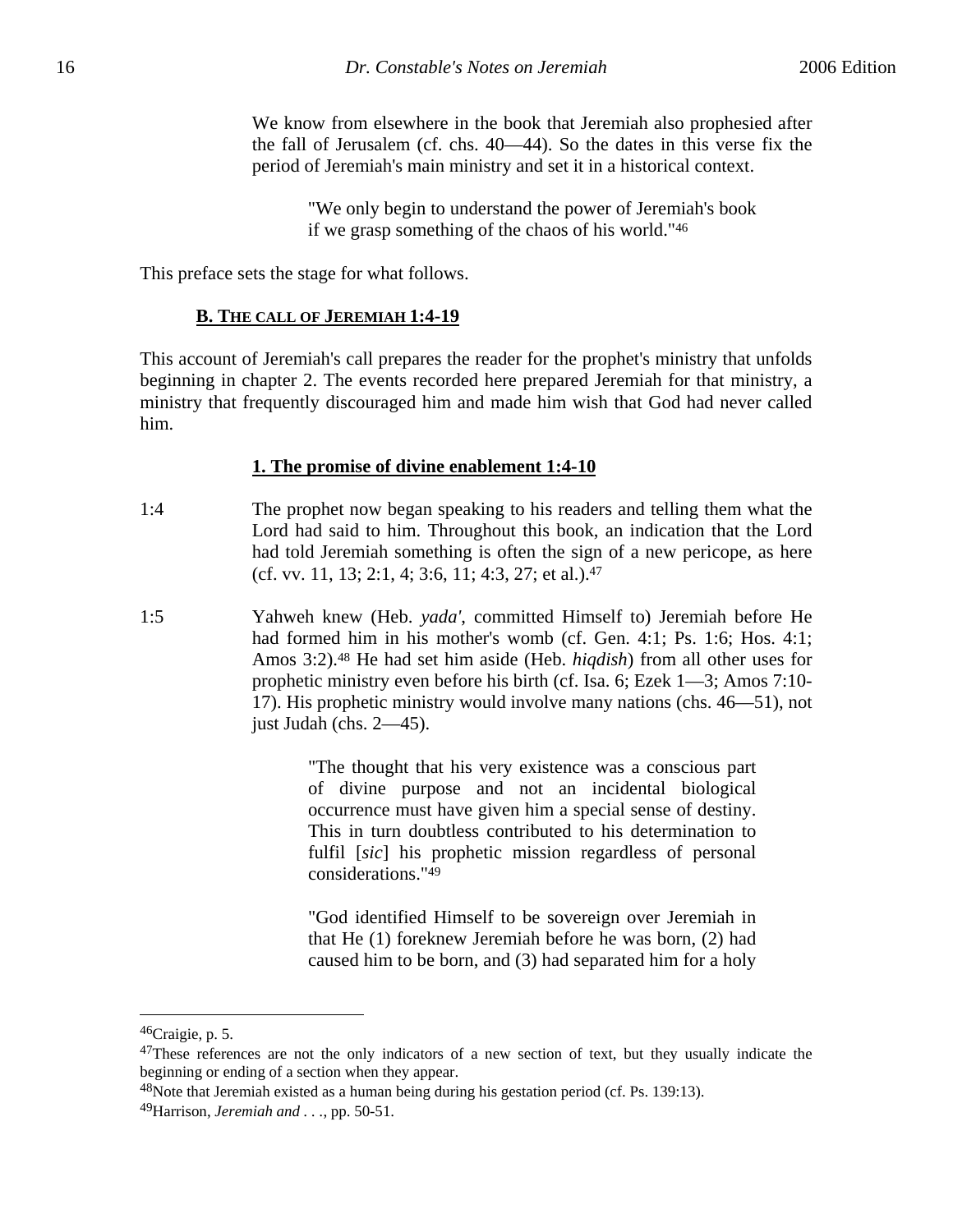service. On this basis, He also had the sovereign prerogative to appoint Jeremiah to be a prophet."50

1:6 When the Lord revealed his calling to him, Jeremiah expressed dismay, first, because he was still a youth and, second, because he had not yet learned how to speak confidently and effectively.

> Jeremiah's age at his call is not clear except that he was a youth (Heb. *na'ar*, a word that describes children through young men; cf. Gen. 14:24; 22:3; 34:19; Exod. 2:6; 33:11; 1 Sam. 4:21; Judg. 8:14). Jeremiah was probably about 20 years old.51

> Jeremiah's response to his call reveals the first of his many similarities to Moses (cf. Exod. 4:1-17). The people to whom they spoke did not believe either prophet, and both men claimed to be inadequate as speakers, to name only two likenesses. Jeremiah's contemporaries could very well have mistaken him for the prophet like Moses that Moses predicted would come after himself (Deut. 18:18).

- 1:7 The Lord refused to accept Jeremiah's reasons for refusing his call. It did not matter that he was young and inexperienced because the Lord had called him. He would go where God sent him and say what God told him to say.
- 1:8 He was not to fear the response of his audience because the Lord promised to be with him and to deliver him from his threatening hearers (cf. Gen. 15:1; Num. 21:34; Deut. 3:2; 31:6, 8; Josh. 1:9; Dan. 10:12, 19; Matt. 28:20; Luke 1:30; 5:10; Acts 27:24). The Lord always supports the servants whom He sends on His missions (cf. Exod. 3:12).
- 1:9 By stretching out His hand and touching Jeremiah's mouth, the Lord symbolized the transfer of His words to the prophet's mouth (cf. Deut. 18:18). He also explained the meaning of His act. This was a powerful way of visualizing that the Lord Himself would participate in all that Jeremiah would undertake (cf. Isa. 6:6-7; Ezek. 3:1-3).

God uses ordinary people to accomplish His extraordinary work if they trust in Him in spite of their fears, obey Him in spite of their inexperience, and proclaim His Word in spite of their feelings of inadequacy.52

1:10 The Lord appointed Jeremiah to a position of authority over the nations in the sense that he would announce God's will for them. He would announce both good news and bad, oracles of judgment and messages of comfort

<sup>50</sup>Irving L. Jensen, *Jeremiah and Lamentations*, p. 19.

<sup>&</sup>lt;sup>51</sup>The estimates of the commentators range from about 16 to 25 years old.

<sup>52</sup>Charles H. Dyer, in *The Old Testament Explorer*, p. 591.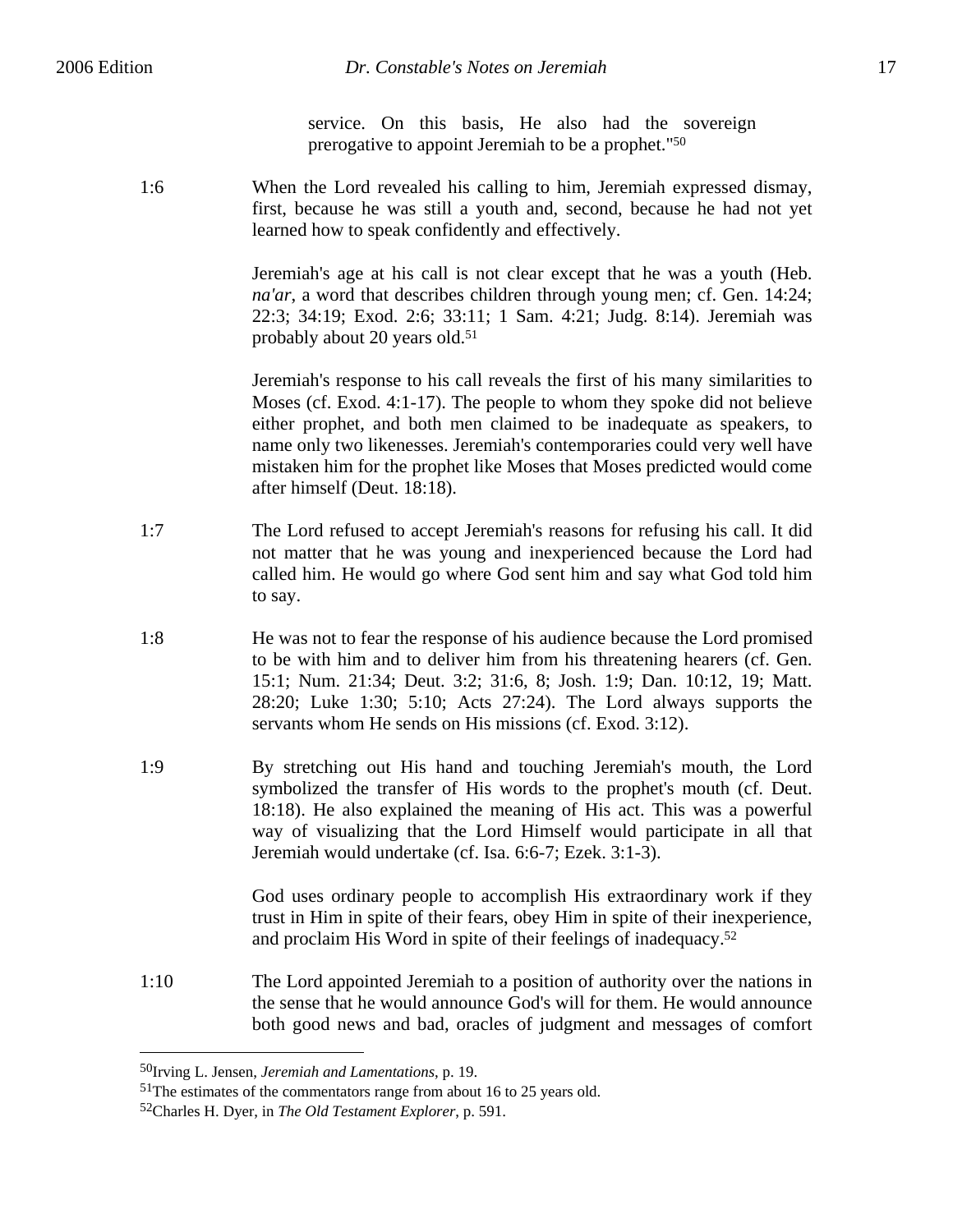and encouragement. The verbs in this verse anticipate the whole message of this book, as one might expect in an introduction.53 Four of them are destructive and only two are constructive reflecting the predominantly negative emphasis of Jeremiah's ministry. The Lord compared Jeremiah's work to that of two types of workers: a farmer and an architect.

"This is a paradigm of the spiritual life, for God has first to remove the sin before the sinner can begin to grow in grace and in the knowledge of Jesus Christ (*cf*. Eph. 4:15; 2 Pet. 3:18)."54

". . . the Bible gives us a realistic message that Jeremiah preached into his own days, a message I am convinced the church today must preach if it is to be any help in the post-Christian world."55

"First, we may say that there is a time, and ours is such a time, when a negative message is needed before anything positive can begin. There must first be the message of judgment, the tearing down. There are times, and Jeremiah's day and ours are such times, when we cannot expect a constructive revolution if we begin by overemphasizing the positive message. . . .

Second, with love we must face squarely the fact that our culture really is under the judgment of God. We must not heal the sickness lightly. We must emphasize the reality."<sup>56</sup>

"What we are is God's gift to us; what we do with it is our gift to Him."57

# **2. Two confirming visions 1:11-19**

The Lord gave Jeremiah two visions to help him appreciate the nature of his calling, two witnesses to his calling. The first one stresses the ultimate effectiveness of his ministry and the second its negative emphasis. The first deals with the time of judgment and the second with the direction and nature of it.

#### **The vision of the almond tree 1:11-12**

1:11 The Lord directed the prophet to observe the branch of an almond tree. The almond tree is distinctive as the first tree to blossom in Israel. Many

<sup>53</sup>See Hobart E. Freeman, *An Introduction to the Old Testament Prophets*, p. 243-44.

<sup>54</sup>Harrison, *Jeremiah and . . .*, p. 50. See also Kenneth L. Barker, "Jeremiah's Ministry and Ours," *Bibliotheca Sacra* 127:507 (July 1970):223-31.

<sup>55</sup>Schaeffer, p. 36.

<sup>56</sup>Ibid., pp. 70, 71.

<sup>57</sup>Warren W. Wiersbe, "Jeremiah," in *The Bible Exposition Commentary/Prophets*, p. 77.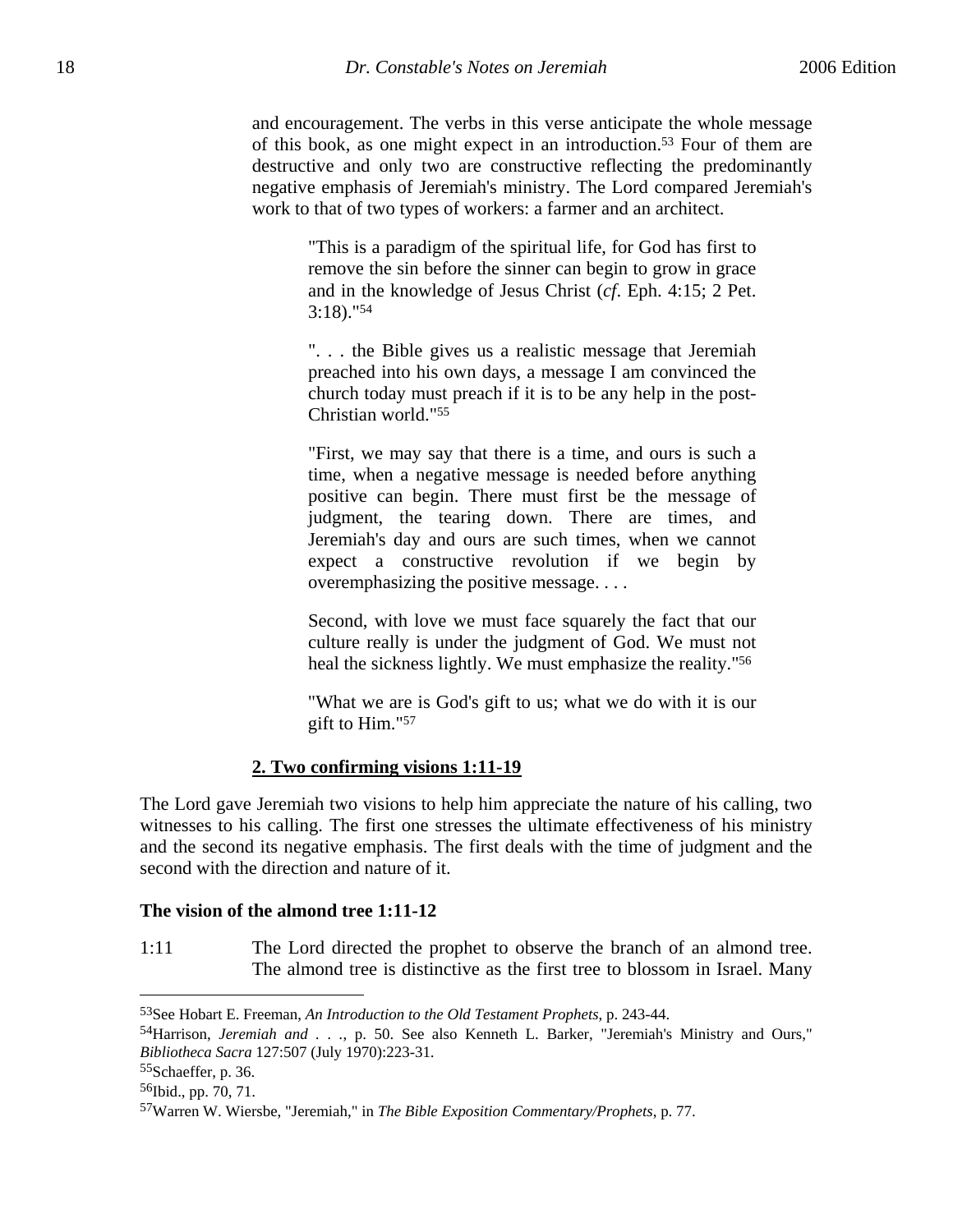almond trees still grow in Israel, even in the area of old Anathoth, so the tree was probably common to Jeremiah.

1:12 Yahweh explained that He would watch over His word to perform it. The connection with the almond branch is in a word play. "Almond" is *shaqed* in Hebrew, which also means "awake," and "watching" is *shoqed*. The meaning seems to be that just as the blooming of the almond branch announced that spring was near, so the prophet's word would herald the imminence of what he predicted. The NEB translated the last part of the Lord's statement in this verse, "I am early on the watch to carry out my purpose."

> "Jeremiah's vision of the 'awake tree' reminded him that God was awake and watching over His word to make sure it came to pass."58

These two verses summarize a central theme of Jeremiah: the inevitable fulfillment of Yahweh's announcements concerning Judah and the nations.

# **The vision of the boiling pot 1:13-19**

This vision may have come to Jeremiah immediately after the preceding one or at some other time.

- 1:13 The Lord next directed Jeremiah to view a boiling pot (cauldron used for cooking or washing, Heb. *sir*) that was tipped so that it was about to pour its contents out to the south. The Hebrew clarifies that a strong wind was blowing thus making the fire under the pot hot and causing it to boil over.
- 1:14 The Lord explained that the contents of the boiling pot represented an evil that would overflow upon all the inhabitants of Judah from the north. Most of the commentators, and I, believe this refers to Babylon (cf. 25:9; 39), but a few think it refers to the Scythians.59 The major threat to Judah when Jeremiah began his ministry was Assyria, but Assyria soon declined and Neo-Babylonia took its place. Whereas Babylon (and Assyria) lay to the northeast of Palestine, its invading armies would descend from the north since the Arabian Desert kept them from advancing directly from the east.
- 1:15 The evil from the north would be many families (peoples) of the kingdoms of the north; it would be a massive invasion. These enemies would invade Judah, besiege Jerusalem, and seek to conquer and rule the land.
- 1:16 The Lord would use these invaders to judge the Judahites for their wickedness, namely, forsaking the Lord and worshipping other gods and

<sup>58</sup>Dyer, "Jeremiah," p. 1131.

<sup>59</sup>See Harrison, *Introduction to . . .*, pp. 803-4; Feinberg, pp. 361-62; or Graybill, p. 657, for further discussion of the foe from the north.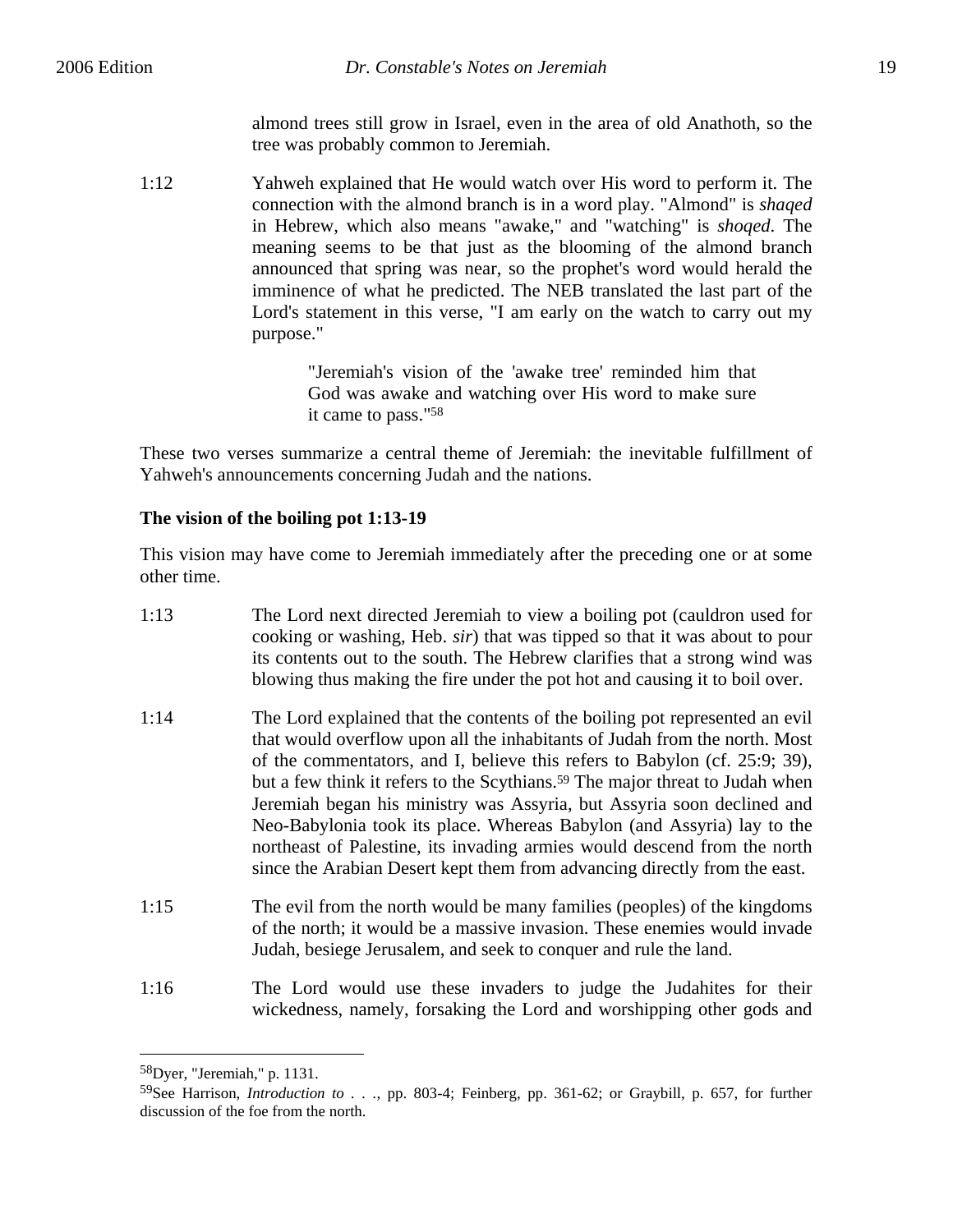the idols they made with their own hands. These sins demonstrated Judah's covenant unfaithfulness for which God had promised curses (Lev. 26:14- 39; Deut. 28:15-68).

- 1:17 Jeremiah was to get to work and announce all of the Lord's messages to His people (cf. Exod. 12:11; 2 Kings 4:29; 9:1; Luke 12:35; Eph. 6:14; 1 Pet. 1:13). He was not to let fear discourage him from being obedient (cf. Deut. 31:6-8; Josh. 1:6-9; Eph. 6:14) because if he did the Lord would really give him something to fear. The disobedient believer not only fears people, but he or she also has God to fear because God becomes his or her adversary (cf. 12:5-6; 20:9).
- 1:18 The Lord promised that none of the people of Judah—the kings, the princes, the priests, or the ordinary citizens—would be able to destroy Jeremiah. He would make Jeremiah as impregnable as a fortress, as irresistible as a fortified city, as strong as an iron pillar, and as resistant to attack as a bronze wall.60 Jeremiah would not be popular in his day. His greatness was "not his fame, but his faithfulness."61
- 1:19 The people of Judah would fight him and try to destroy him, but the Lord promised again to be with Jeremiah and to protect his life (cf. v. 8). The Lord would rescue him, as He had the Israelites in the Exodus (cf. Exod. 3:8; 18:4, 8-1; et al.).

". . . if you are a Christian looking for an easy ministry in a post-Christian culture where Christians are a minority, you are unrealistic in your outlook. It was not to be so in Jeremiah's day, and it *cannot* be so in a day like our own."62

"For Jeremiah as for us, his [God's] way in general is not to stop the fight but to stand by the fighter."63

"Prophets are almost extinct in the religious world today. The modern church is a 'non-prophet' organization."64

"The account of the vocation in Jer 1 has set the stage for reading with understanding the chapters of the book that follow. But now that the stage has been set, the reader must be careful not to forget this account of vocation, for its memory will return to haunt the prophet in later years (and subsequent chapters). The memory will emerge openly in the 'Confessions' that ensue from later trials, but still its shadow is felt in the

<sup>60</sup>Thompson, p. 157.

<sup>61</sup>Fred M. Wood, *Fire in My Bones*, p. 24.

 $62$ Schaeffer, p. 37.

<sup>63</sup>Kidner, p. 28.

<sup>64</sup>Vance Havner, cited in Dennis J. Hester, compiler, *The Vance Havner Quotebook*, p. 179.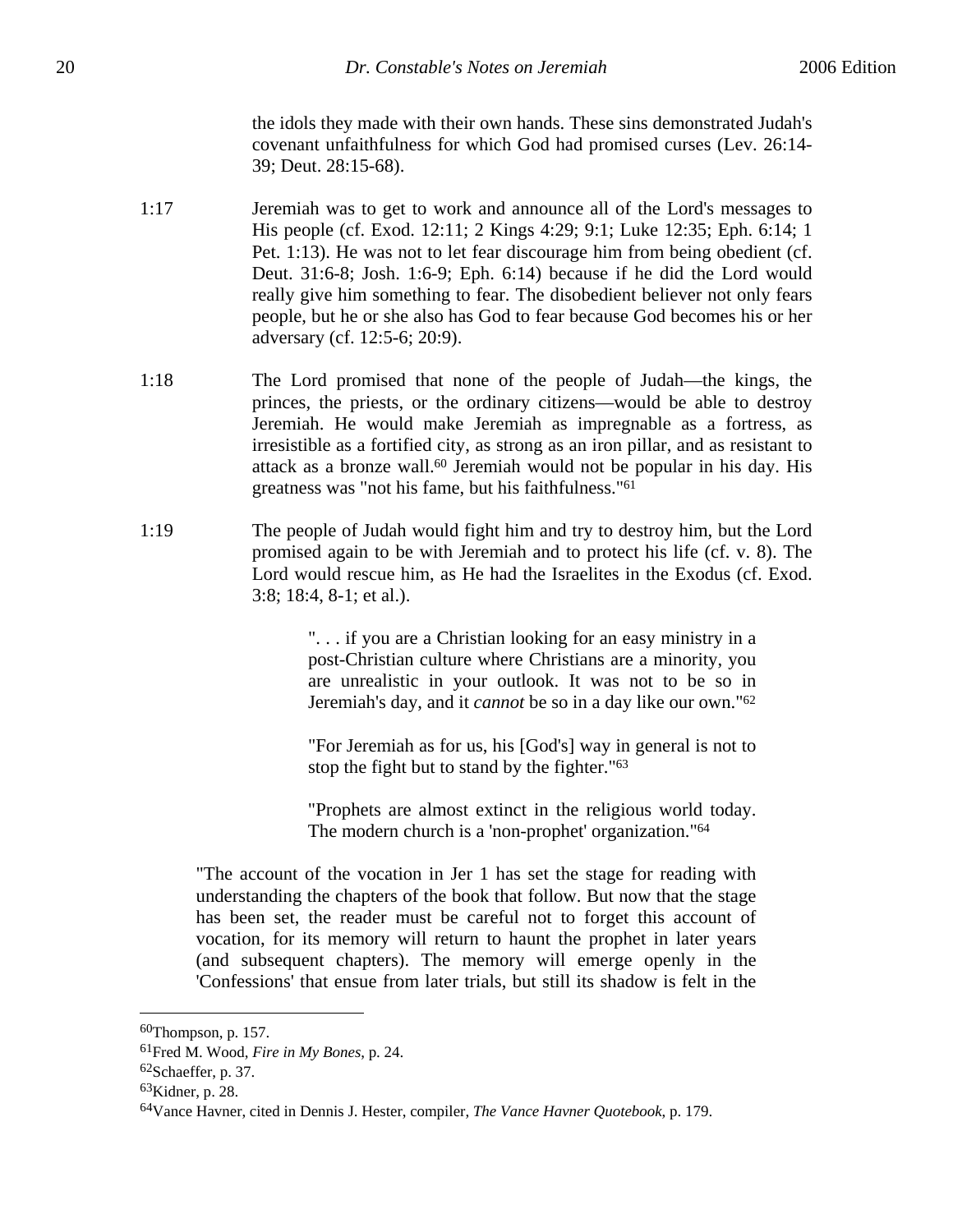last years of the prophet's life as a refugee in Egypt, cut off from the land in which the call came."65

Jeremiah's calling was not really that unusual. God has also chosen every Christian before the foundation of the world (Rom. 8:29-30; Eph. 1:4). He has chosen us to follow Him faithfully (1 Cor. 6:20). He has also called every Christian to announce His Word (Matt. 28:19). He has called us to follow Him as He leads us through life by His Spirit (Rom. 8:14; Gal. 5:25). And He has promised to be with us and to preserve us eternally even though we live as aliens and strangers in a hostile world (Matt. 28:20; Rom. 8:31- 39).

# **II. PROPHECIES ABOUT JUDAH CHS. 2—45**

The first series of prophetic announcements, reflections, and incidents that comprise this part of the book deals with Jeremiah's ministry to his own people.<sup>66</sup> The second main division of the book contains oracles against foreign nations (chs. 46—51).

# **A. WARNINGS OF JUDGMENT ON JUDAH AND JERUSALEM CHS. 2—25**

Chapters 2—25 contain warnings and appeals to the Judahites in view of their sins and the consequences of those sins.

# **1. Warnings of coming punishment because of Judah's guilt chs. 2—6**

Most of the material in this section is prophetic oracles that are poetic in form. There are three messages, the first indicting Judah for her evil (ch. 2), the second pleading for repentance (3:1—4:4), and the third declaring divine judgment (4:5—6:30).

". . . it is possible that at an early stage in the development of the book, this collection of prophetic oracles was brought together as a kind of summary of the prophet's early ministry."<sup>67</sup>

"The major themes in these five chapters are (1) God's indignation against moral and social sin, (2) his love for his people and land, (3) the certainty of doom on the unrepentant nation, and (4) salvation for the believing."68

# **Yahweh's indictment of His people for their sins ch. 2**

"The whole chapter has strong reminiscences of a legal form which was well known in the secular world, the so-called *rib* pattern. When lesser kings offended their overlords in some act of rebellion, the overlord sent a

<sup>65</sup>Craigie, p. 18.

<sup>&</sup>lt;sup>66</sup>Though Jeremiah ministered to Judah, he frequently referred to his nation as Israel, as did other of the prophets.

 $67$ Craigie, p. 19. Compare chapters 1—5 of Isaiah, which serve a similar function.

<sup>68</sup>Feinberg, p. 386.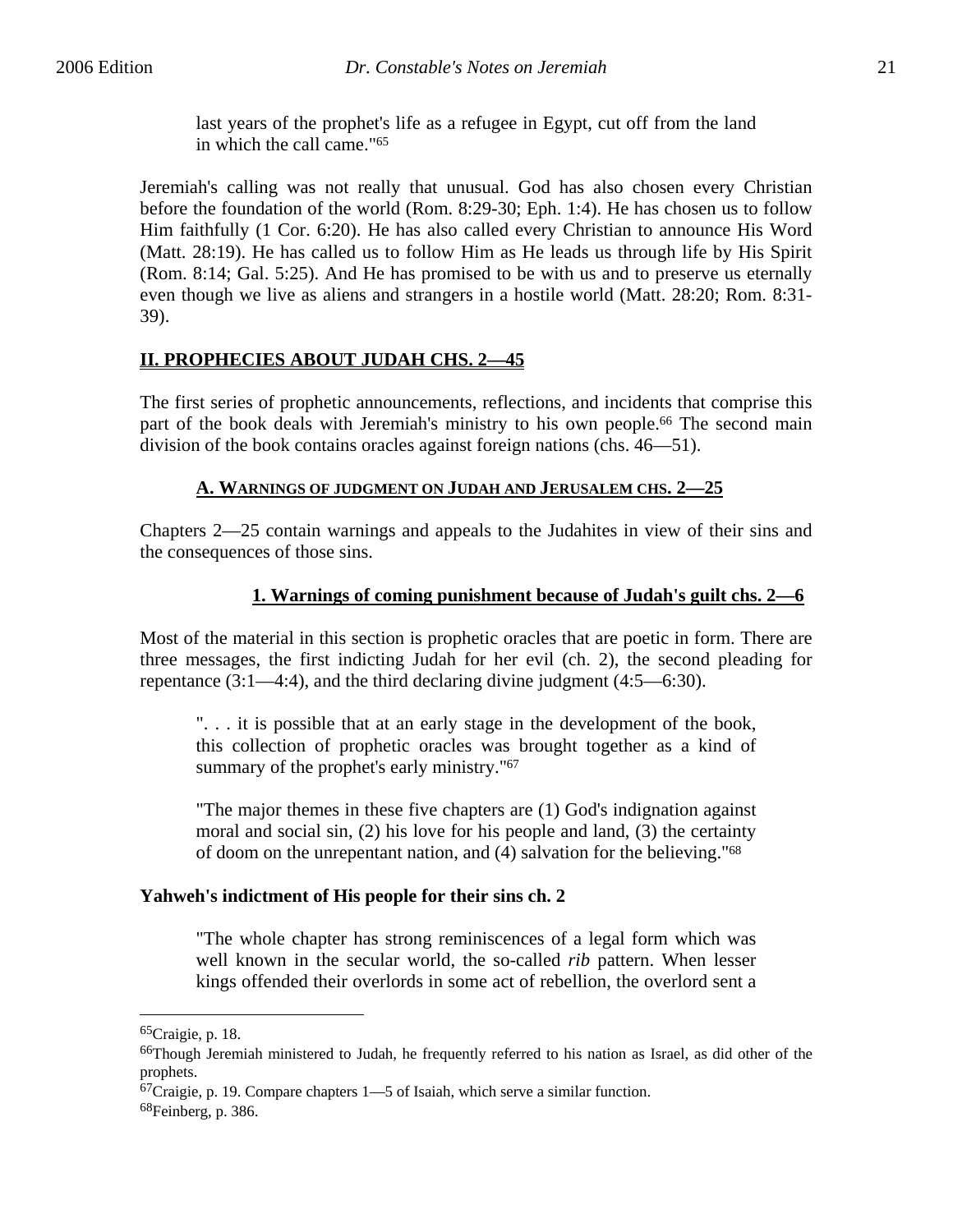written message by the hands of a messenger. Several of these documents are extant today. It seems clear that there was a proper legal form in which to lay a charge against a rebel. The shape was as follows: (i) an appeal to the vassal to pay heed, and a summons to the earth and the sky to act as witnesses; (ii) a series of questions each of which carried an implied accusation; (iii) a recollection of past benefits bestowed on the vassal with some statement of the offenses by which he had broken his treaty (covenant); (iv) a reference to the futility of ritual compensations, recourse to foreign cults, or other kinds of aid; (v) a declaration of culpability and a threat of judgment."69

Chapter 2 reads like one of these documents in that it contains the basic elements. However, this was not a formal legal document that Yahweh sent to His people but a spoken message through His prophet. The form of the message undoubtedly reminded the original hearers of these *rib* (lawsuit) documents and highlighted the position of the people as Yahweh's unfaithful vassals who had broken His covenant and were, therefore, in trouble with Him.

"This chapter is a powerful sermon dealing with apostasy, and was delivered with all the zeal of an evangelist, as is evident from the power and vitality of the language."70

#### **Yahweh's remembrance of Israel's past 2:1-3**

- 2:1-2a The Lord spoke to Jeremiah and instructed him to proclaim a message to the people of Jerusalem, a message from Yahweh.71
- 2:2b The Lord recalled how His people used to love (Heb. *hesed*) Him devotedly when they were following Him through the wilderness from Egypt to the Promised Land.72 Those were the days of Israel's betrothal as a youth, before she settled down with the Lord in the land (cf. Hos. 1—3).
- 2:3 In those days Israel was set apart to the Lord in a way that she had not been since she entered the land and began to worship idols (cf. Exod. 19:6; 22:31). She was His firstfruits among the nations that He would bless (cf. Gen. 12:1-3; Lev. 23:10, 17; Deut. 25:1-11). The Lord punished peoples who tried to devour the Israelites then as He punished those who ate His firstfruits offerings without divine authorization (Lev. 22:10, 16).

<sup>69</sup>Thompson, pp. 159-60. Mic. 6:1-8 is a fine biblical example.

<sup>70</sup>Harrison, *Jeremiah and . . .*, pp. 53-54.

<sup>71</sup>Other verses that refer to Jeremiah receiving a word from the Lord begin other sections of speeches, namely, 7:1; 11:1; 13:1; and 18:1.

 $72$ Even though the Israelites were not completely faithful to the Lord in the wilderness, their commitment to Him then was much stronger then than it was in Jeremiah's day. Their error then was mainly lack of faith (unbelief) whereas in Jeremiah's day it was departure from Him (apostasy).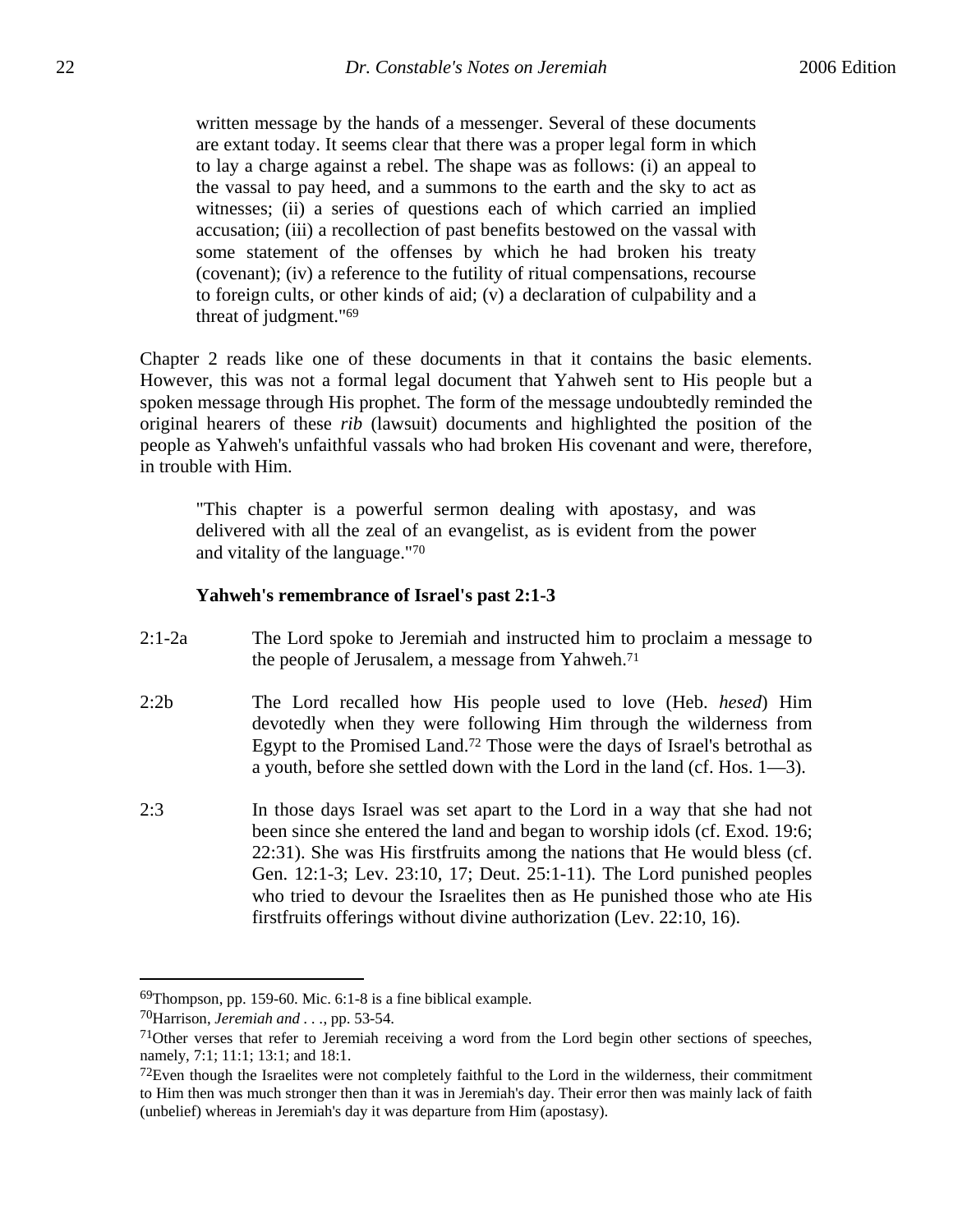# **Yahweh's claims to having dealt justly with His people 2:4-8**

The general flow of thought in this early part of Jeremiah's message is from Israel's early devotion to Yahweh (vv. 2-3) to her departure from Him (vv. 4-13) to the tragic results of her unfaithfulness (vv. 14-19). In this second pericope the irrationality of Israel's apostasy stands out.

- 2:4 Jeremiah appealed to all the Israelites in his audience to hear what God had to say to them.73
- 2:5 The Lord wanted to know what He had done to provoke His people to leave Him and pursue other gods that left them empty.74
- 2:6 The Israelites had not even asked themselves where the Lord who had redeemed them in the Exodus and preserved them through the wilderness was. They totally disregarded Him.
- 2:7 The Lord had brought His people into a fruitful land and had given them its produce and wealth, but they had defiled His land with their sins and made it an abomination with their idolatry.
- 2:8 The leaders of the people were no better than the ordinary citizens. The priests, rulers, and (false) prophets all failed to direct the people to Yahweh and, instead, led them away from Him into unprofitable pursuits.75 The priests should have encouraged the people to be faithful to the covenant and should have kept the sacrificial system pure. The governmental rulers (lit. shepherds) should have directed the people to the Lord rather than away from Him. And many professing prophets, instead of bringing messages from the Lord, brought alleged directions from Baal and followed vain pursuits.

"The reference to Baal here and elsewhere in the prophecy is to idols in general."76

"Surely this has something to do with the message we must speak to our post-Christian world. We must treat men with love, we must treat them and talk to them humanly. But we

<sup>73</sup>Some scholars believe that attention-getting devices such as this one, and other clues in the text, indicate the beginning of a new oracle. Craigie, pp. 20-21, for example, found evidence of six separate oracles in chapter 2. These students of the sources of our present canonical text believe that Jeremiah, or some other editor, arranged a number of shorter oracles into the sermon we have in chapter 2 for literary purposes. This is possible, I think, but not absolutely certain.

<sup>74</sup>The Hebrew word *hahebel*, translated "emptiness," may be a word play on the name Baal.

<sup>75</sup>Harrison, *Jeremiah and . . .*, pp. 56-57, suggested that another word play on the name Baal may be *lo' yo'ilu*, translated "things that did not profit." A similar phrase, *belo yo'il*, occurs at the end of verse 11 and is translated "that which does not profit."

<sup>76</sup>Feinberg, p. 389.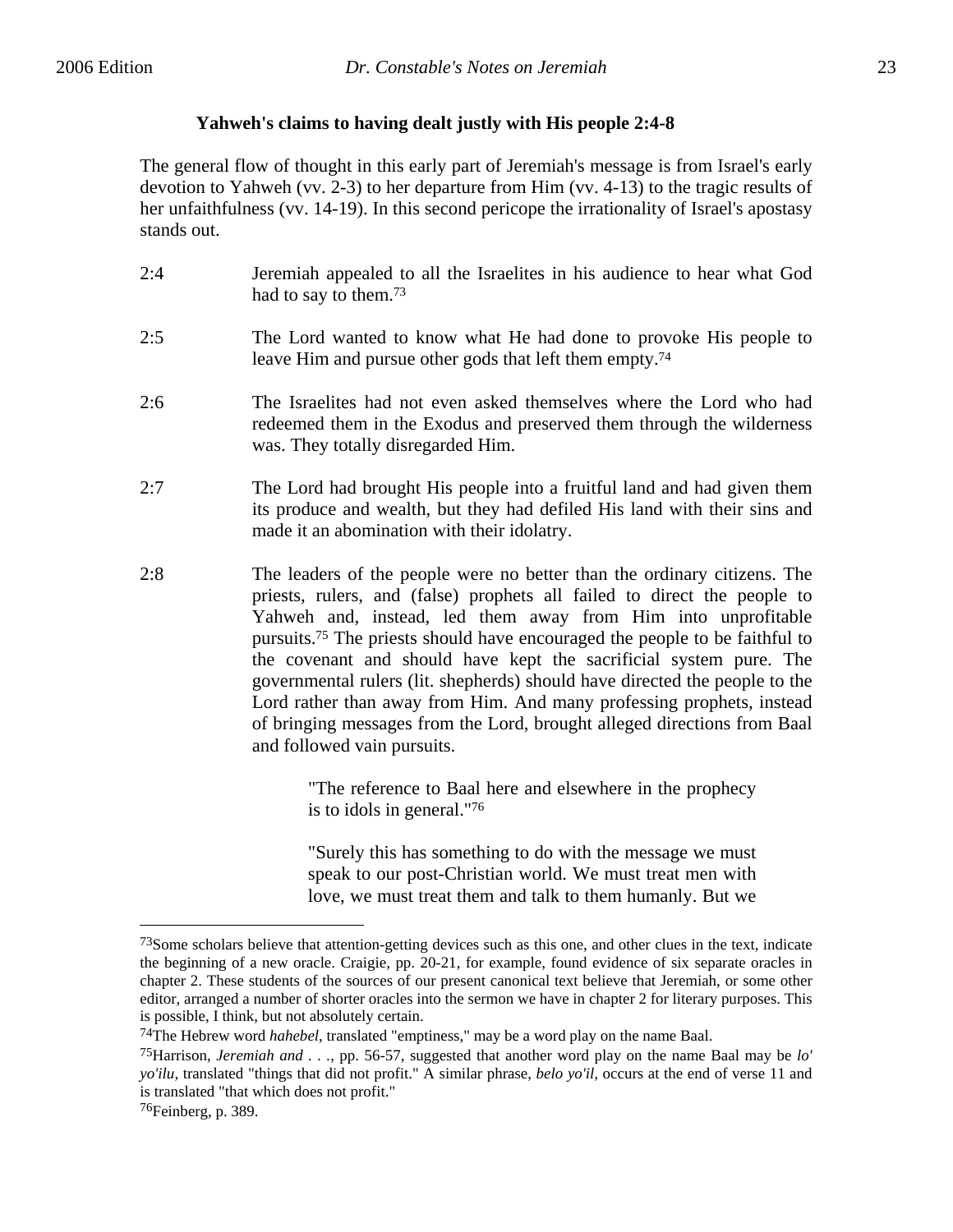must not tone down our message: the religious leaders of our day too are leading people astray."77

#### **Yahweh's promise to contend with His people 2:9-13**

2:9 Because of their unparalleled idolatry, the Lord promised to contest His people. Even their grandchildren would experience His discipline because of their forefathers' sins.

> ". . . Scripture often stresses the solidarity of one generation with another, endorsing our sense of pride or shame over our collective past."78

- 2:10-11 The Lord challenged His people to look to other nations to see if any of them had done what they had done. None of their neighbor nations had ever forsaken gods whom they thought had blessed them in the past. This was true of them all, from Kittim (Cyprus), to Israel's northwest, to Kedar (in the Arabian Desert), to the southeast (cf. Gen. 10:4; 25:13). Yet the Israelites had forsaken the only true God, who had made them a glorious people, for gods that did not give them anything.
- 2:12 Yahweh called the heavens as witnesses to Israel's folly (cf. Deut. 32:1; Isa. 1:2; Mic. 6:1; et al.). They could only be appalled and shudder at such foolishness and feel desolate over such apostasy.
- 2:13 The Israelites had committed two evils, one a sin of omission and the other a sin of commission. They had forsaken Yahweh who, like a fountain, had provided for their deepest needs (cf. Ps. 36:9; John 4:10-14; Rev. 21:6). And they had pursued idols who, like broken cisterns, could not even hold water much less provide it. The most reliable source of water in Israel was a natural spring, and the least reliable was a cistern.

"The best cisterns, even those in solid rock, are strangely liable to crack, and are a most unreliable source of supply of that absolutely indispensable article, water; and if, by constant care, they are made to hold, yet the water, collected from clay roofs or from marly soil, has the color of weak soapsuds, the taste of the earth or the stable, is full of worms, and in the hour of greatest need it utterly fails. Who but a fool positive, or one gone mad in love of filth, would exchange the sweet, wholesome stream of a living fountain for such an uncertain compound of nastiness and vermin!"79

78Kidner, p. 34.

1

<sup>77</sup>Schaeffer, p. 53.

<sup>79</sup>W. H. Thomson, *The Land and the Book*, 1:443.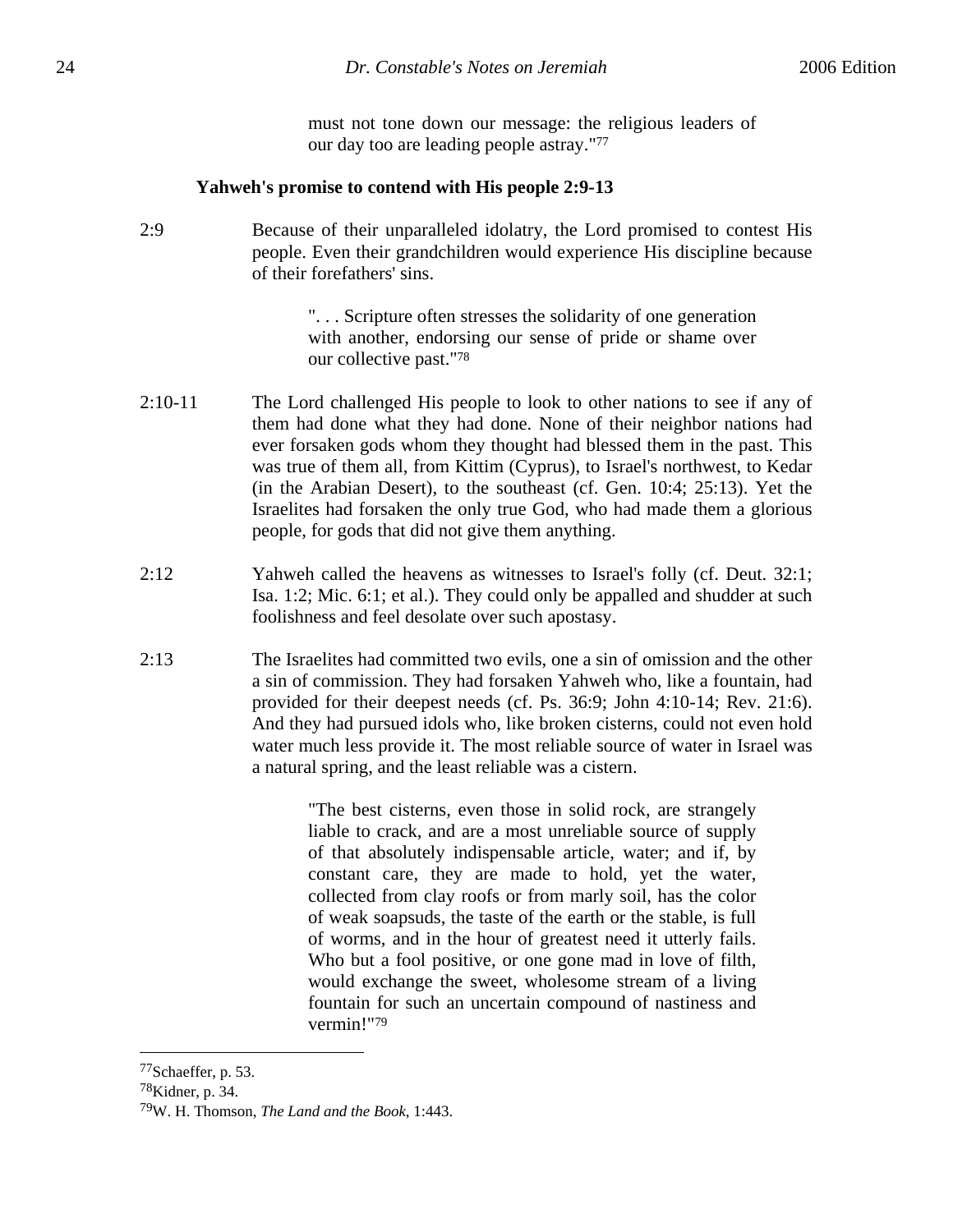# **Israel's perverse conduct 2:14-19**

Perverse conduct was the consequence of Israel's apostasy and infidelity, and it led to slavery.

2:14-15 Israel was Yahweh's firstborn son, not a slave or even a home-born servant.<sup>80</sup> As such he enjoyed the special care and provisions of the Lord. Then why had he become a prey to enemies? Enemy rulers, like young lions, had threatened and devoured Israel's land and destroyed his cities.<sup>81</sup> The Northern Kingdom had gone into captivity in 722 B.C. After that captivity lions multiplied in the land and became a threat to the people who lived there (cf. 2 Kings 17:25). The Assyrians attacked the Israelites like voracious lions many times.

> "Israel, in the metaphor, had not only become a slave, but after a generation or more had become a household servant, one for whom even the memory of freedom had been lost. But the statement of Israel's slavery in the form of two questions implies that slavery should never have come to pass. Israel, in its covenant, had been granted freedom."82

2:16 The Egyptians had cropped Israel's glory. In the ancient world long hair was a glorious thing. Perhaps Pharaoh Shishak's invasion of Judah in 925 B.C. is in view here (1 Kings 14:25-26). A more likely possibility is the slaying of King Josiah at Megiddo, when Pharaoh Neco took the crown (king) from the nation's head in 609 B.C. (2 Kings 23:29). In both instances Egypt had shorn Israel.

> Memphis (Noph) was the ancient capital of Lower (Northern) Egypt, about 13 miles south of modern Cairo. Tahpanhes (Daphne) stood near Lake Manzaleh in northeastern Egypt. It was the first significant Egyptian town that travelers came to on a land journey from Judah to Egypt. It was about 150 miles across the desert from Gaza. Later, Jeremiah and other Hebrew refugees settled there (43:7-9).

- 2:17 Now the answer to the question posed in verse 14 comes. The Israelites had brought these calamities on themselves by forsaking Yahweh their God who had led them so competently in the earlier years of their history.
- 2:18 God's people had turned to Egypt and Assyria for refreshment instead of to Him (cf. Isa. 30:1-5). In Jeremiah's day there was a pro-Egyptian party

<sup>&</sup>lt;sup>80</sup>People paid to purchase slaves for a period of service in Israel, but home-born servants belonged to their masters as personal possessions (Exod. 21:1-6). See *The New Bible Dictionary*, 1962 ed., s.v. "Slave, Slavery," by Kenneth A. Kitchen, pp. 1195-98.

<sup>81</sup>The lion was a symbol of both Assyria and Babylonia.

<sup>82</sup>Craigie, p. 32.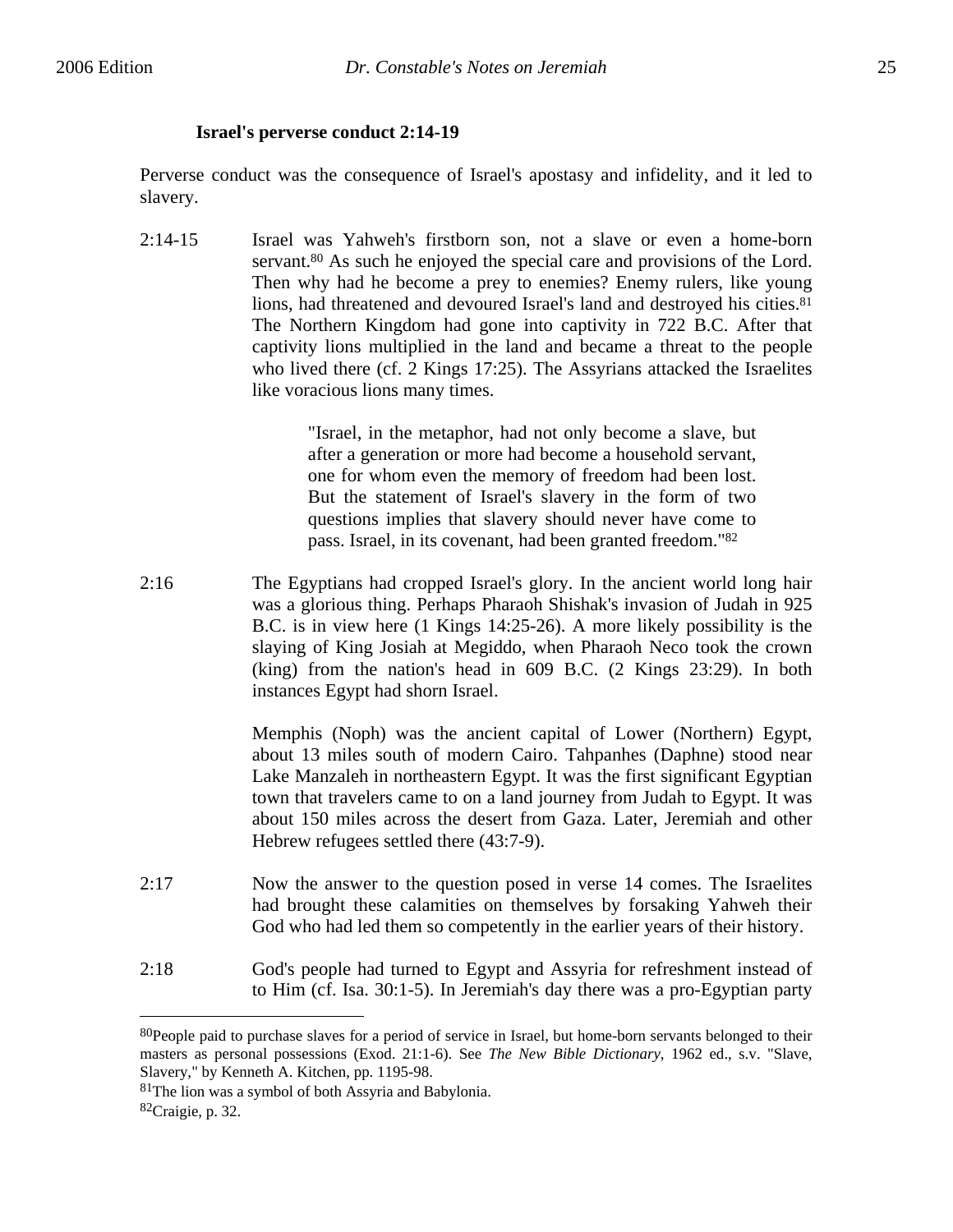and another pro-Assyrian party.83 The designation of the Nile River as the *shihor* (lit. blackness) may have been a way of denigrating the river, which was one of Egypt's primary gods. The Nile was muddy and, so, black.

This reference to the Judahites seeking help from Egypt and Assyria probably dates this sermon sometime before the decline of Assyrian supremacy in the ancient Near East, namely, before 612 B.C., when Nineveh fell (cf. 2 Kings 15:19; 16:7; 17:3; Hos. 5:13; 7:11; 8:9).

2:19 The consequences of the people's own wickedness and apostasies would come back on them and plague them. This should teach them that it was morally evil and experientially bitter for them to abandon Yahweh their God. All these bad things happened to them because they did not fear the Lord.

> "The greatest judgment God can send to disobedient people is to let them have their own way and reap the sad, painful consequences of their sins."84

> "One may turn to or away from Yahweh, and one may turn to and away from other allegiances. No book in the OT contains so many nuances of this idea as Jeremiah."85

#### **Evidences of Israel's ingratitude 2:20-25**

Baal worship fascinated the Israelites, but it was futile.

2:20 The Lord had broken the yoke of Egypt off His people at the Exodus and had set them free, but being ungrateful they refused to yield themselves to Him in covenant faithfulness.<sup>86</sup> Rather they had prostituted themselves to the gods of Canaan worshipping idols at their hilltop and grove shrines.

> ". . . the 'sexual revolution' introduced in the 1960s is not only permissive: it has its own propaganda to create a view of sex as virtually life's chief concern and most authoritative voice—certainly one that can override the voice of God."87

2:21 Yahweh had planted Israel in the Promised Land as a choice vine,<sup>88</sup> as His faithful seed, but Israel had grown up as a degenerate vine that bore the marks of foreign stock (cf. Isa. 5:1-7; Ezek. 15; Matt. 21:33-46).

<sup>83</sup>Feinberg, p. 392; Graybill, p. 661.

<sup>84</sup>Wiersbe, p. 80. Cf. Rom. 1:24.

<sup>85</sup>Thompson, p. 175.

<sup>86</sup>The Septuagint and Vulgate translations have "you" instead of "I broke your yoke." The translators interpreted this verse to mean that Israel had long ago thrown off all restraint. But the Hebrew text is probably correct here.

<sup>87</sup>Kidner, p. 33.

<sup>&</sup>lt;sup>88</sup>This is literally a sorek vine, a vine that thrived between Jerusalem and the Mediterranean Sea, especially in the Sorek Valley, and bore high-quality red grapes.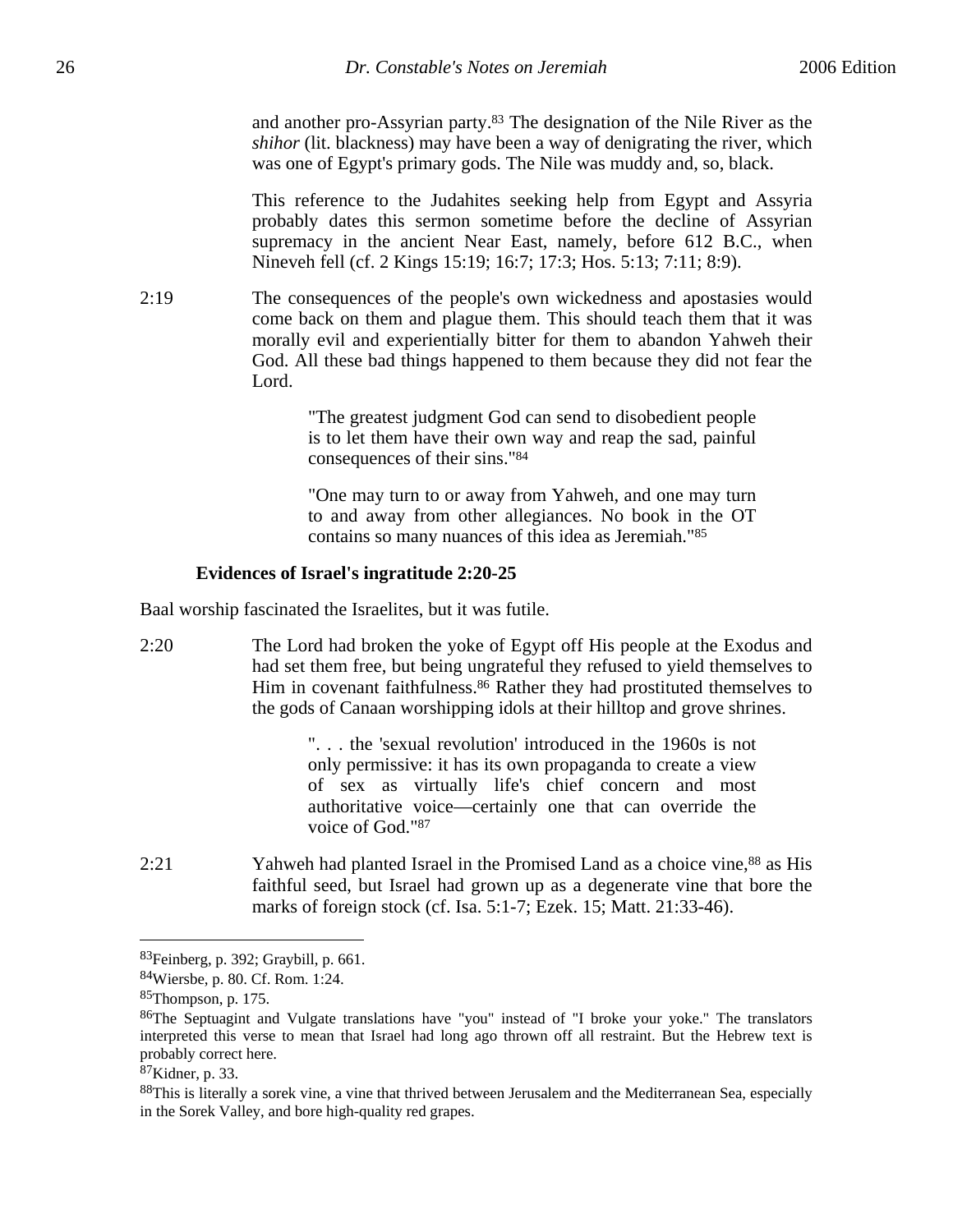$\overline{a}$ 

- 2:22 Israel could not cleanse herself of her iniquity. Ritual ablutions and sacrifices would not do the job (cf. 1 John 1:7). Lye was a mineral alkali cleanser, and soap was a vegetable alkali cleanser.
- 2:23 Neither could Israel deny that she had gone after Canaanite idols, though the people tried to. The Judahites worshipped Baal and Molech in the Hinnom Valley just south of Jerusalem (cf. 7:31-32; 2 Kings 23:10). All Judah had to do was examine her experiences and she would see that she was all tangled up, like a young camel that got wrapped up in its ropes for thrashing around where it did not belong.
- 2:24 Israel was also like a wild donkey that followed the scent that appealed to it rather than following its master. Like a wild female donkey in heat, Israel had done things that were unnatural (cf. Gen. 16:12; Job 11:12). Enemies pursued Israel and found her, just like male donkeys find female donkeys that are in heat.

"She [the female donkey] sniffs the path in front of her trying to pick up the scent of a male (from his urine). Then she races down the road in search of the male. One Arab proverb runs, 'She is intoxicated with the urine of the male.' Under such circumstances the males need not weary themselves chasing the she-ass, because she is bent on chasing them."89

The people had worn out their sandals and fainted from thirst in their pursuit of idols.

2:25 Israel should guard herself from living like a wild animal and therefore suffering from thirst. But Israel had said that it was hopeless to live like a domesticated animal. Like an alcoholic or drug addict she believed it was impossible for her to submit to and serve her Master faithfully. She had let her heart go after strangers and had decided to follow them instead of Yahweh.

#### **Israel's shame because of her apostasy 2:26-28**

- 2:26 Yahweh had uncovered Israel's sins and had shamed her, as when someone exposes a thief. All her leaders were objects of shame because they led the people in apostasy (cf. v. 8).
- 2:27 The leaders had advocated worshipping the creation rather than the Creator and had promoted the worship of Asherah poles and stone pillars.

<sup>89</sup>Thompson, p. 179. The camel illustrates unreliability and the donkey lust-based passion in this instance. See K. E. Bailey and W. L. Holladay, "The 'Young Camel' and 'Wild Ass' in Jer. 2:23-25," *Vetus Testamentum* 18 (1968):256-60.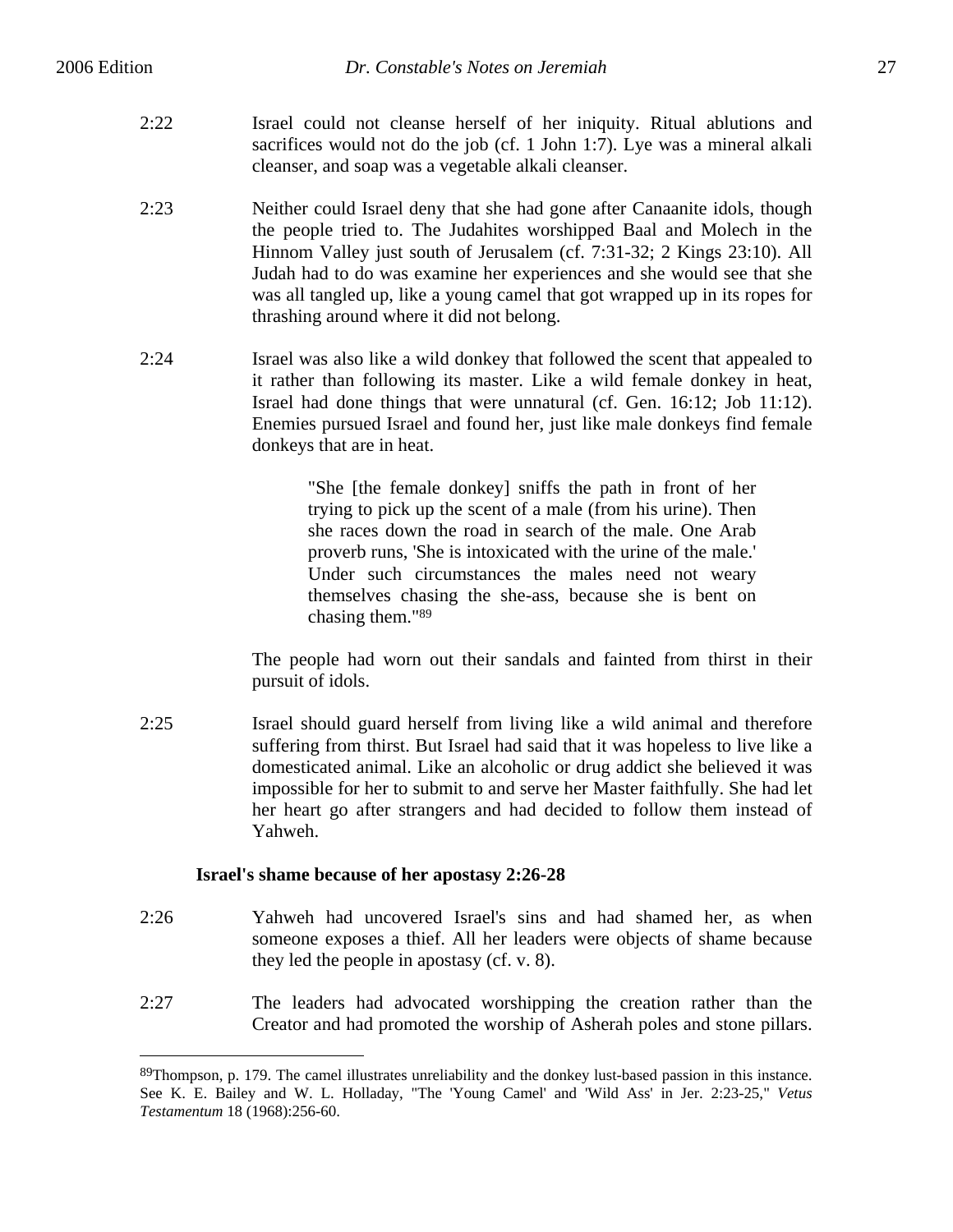These were phallic symbols in Canaanite religion that represented the powers of creativity and fertility.90 Instead of looking to the Lord, they had turned their backs on Him. Still, when trouble came, they would cry out to Yahweh to save them.

2:28 Let your idols save you then, the Lord responded. Obviously they could not save themselves since the people made the gods; the gods had not made the people and so could not help them. Wood and stone cannot arise to save, and neither can the idols made from these materials. The number of idols in Judah in Jeremiah's day was the same as the number of her cities. This is a hyperbolic way of saying that idolatry was rampant throughout the land.

# **Israel's hardness of heart 2:29-37**

Israel deserved judgment, and this pericope shows why. Jeremiah presented a series of pictures of the nation's irresponsibility and corruption.

- 2:29 The Lord wanted to know why His people were angry with Him. The difficulties they were experiencing were the result of their transgressions of His law.
- 2:30 But the Lord's discipline had not produced repentance (cf. Matt. 23:37; Luke 13:34; Acts 7:52). Even the younger generation refused to learn from their chastening. If this oracle dates from the time of Josiah, as seems probable, the younger generation, of which Jeremiah was a part, would have seen the fruit of King Manasseh's apostasy and should have turned from it.

"In the secular realm when a great king visited an erring vassal with some kind of punishment the vassal would come to heel, at least in the normal case. But in the case of Israel the divine visitation in some form of judgment was in vain. The people would not accept correction. Rather, they turned on Yahweh's representatives and spokesmen the prophets and destroyed them [cf. 26:20-23; 2 Kings 21:16; Neh. 9:26]."91

2:31 The Lord called all the people alive in Judah then to pay attention and give heed to His word to them (cf. Matt. 3:7; 12:43; 23:33; Luke 3:7). He had not been as ungiving as a wilderness or as benighting as darkness to them. They had no reason to feel free to abandon Him.

<sup>90</sup>Craigie, p. 39.

<sup>91</sup>Thompson, pp. 182-83.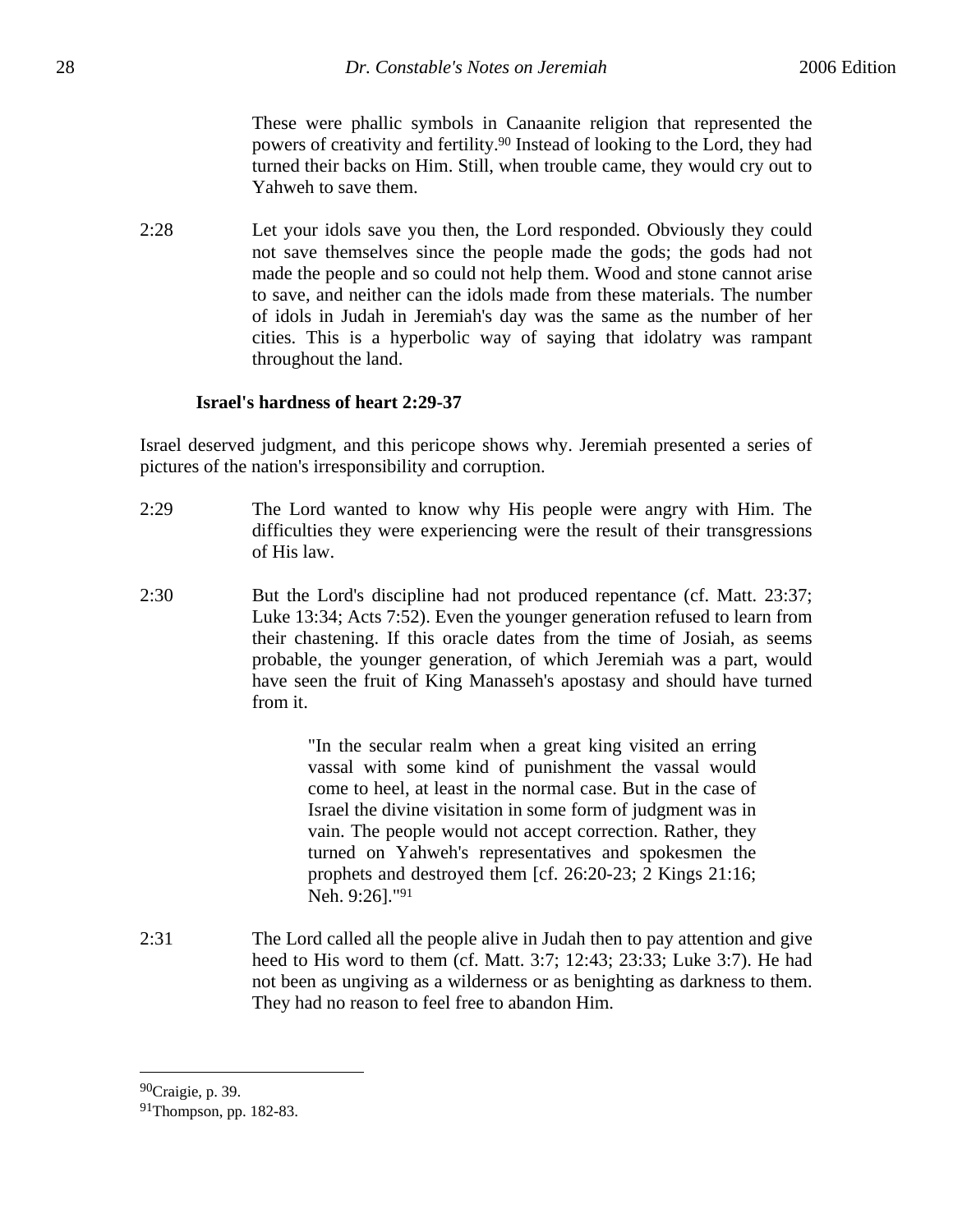| 2:32 | Young girls rarely forget their first jewelry, and brides hardly ever forget |
|------|------------------------------------------------------------------------------|
|      | what their wedding dress (lit. sash) looked like. But God's people had       |
|      | forgotten their greatest treasure and their glory long ago (cf. Deut. 8:11,  |
|      | 19; 32:18; Ps. 78:11; 106:13, 21; Isa. 17:10).                               |

2:33 Ironically, like an unfaithful wife Israel had prepared herself to seek a new lover. Her behavior had given ideas of unfaithfulness to other nations that did not even know the Lord. As a prostitute, Israel could teach even the heathen harlots a few tricks.

> ". . . it was true then as now, that the pagan has nothing to teach the hardened apostate, nor the outright unbeliever the religious double-thinker."92

2:34a In her unfaithfulness, Israel had gone so far as putting innocent people to death (cf. 26:20-23; 1 Kings 21:16; Neh. 9:26). If these people had done something worthy of death, such as breaking into a house, such bloodshed would have been tolerable (cf. Exod. 22:2-3)

> "Wicked behaviour always involves innocent people to some extent, as Christ demonstrated in bearing the sins of humanity (cf. 1 Pet. 2:20-24)."93

- 2:34b-35 In spite of all this guilt, Israel still claimed to be innocent and hoped that Yahweh's anger against her would subside. But the Lord promised to bring her to judgment because she falsely claimed to be not guilty.
- 2:36 Israel was wrong to change her ways, from following the Lord faithfully to pursuing idols, so often. The Lord would bring the hopes of the pro-Egyptian party to nothing. He had already used Assyria, which other Judeans trusted in, to overrun and take captive the Northern Kingdom (in 722 B.C.).
- 2:37 From Jerusalem (cf. v. 2) God's people would depart in grief and captivity, with their hands on their heads, because Yahweh had rejected the nations in whom Israel trusted and by whom she hoped to prosper (cf. 2 Sam. 13:19). He wanted them to trust and prosper in Him.

Throughout this oracle Jeremiah presented Israel's covenant unfaithfulness to God from two perspectives: religious and political. Yahweh's people had abandoned exclusive faith in their covenant God and had committed spiritual adultery by participating in the Baal fertility cult. Nationally they had ceased to recognize Yahweh's sovereignty over them and had turned to Egypt and Assyria for security.94

<sup>92</sup>Kidner, p. 34.

<sup>93</sup>Harrison, *Jeremiah and . . .*, p. 62.

<sup>94</sup>Craigie, p. 45.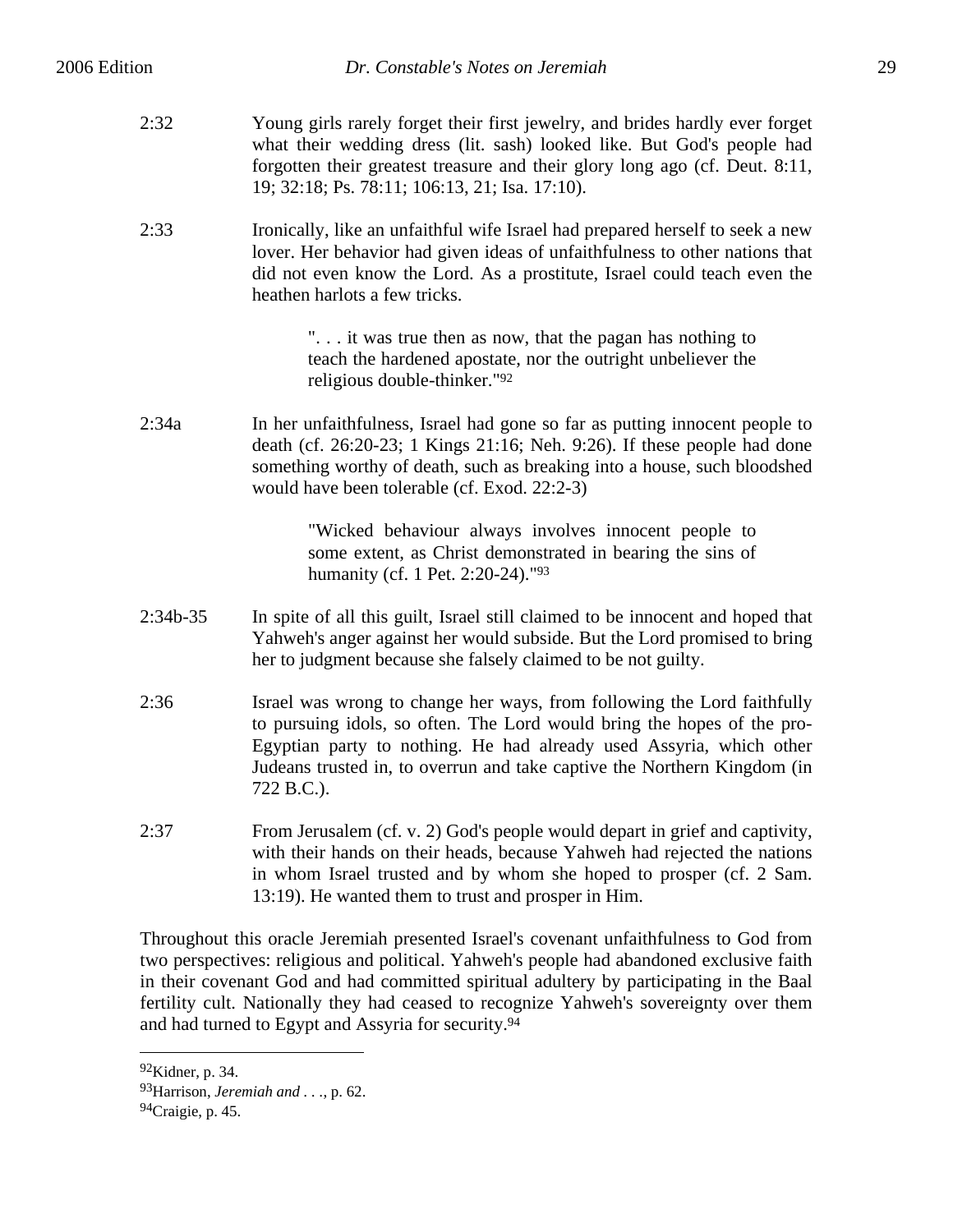#### **Yahweh's call for His people's repentance 3:1—4:4**

A passionate plea for repentance follows logically and textually the indictment of God's people for their sins (ch. 2).

"There is a problem with free forgiveness. If you can always wipe the slate clean, how much does it matter what you write on it next? It is a problem for both parties—not only for the one in the wrong, who may feel that he can get away with more and more, but also for the one who forgives, who has to wonder what his forbearance may be doing to the other person. Here God sets about shaking his people out of their complacency."95

#### **The spiritual unfaithfulness of Judah 3:1-5**

3:1 God posed the question to His people of what happens in a divorce. The answer to His rhetorical question is, no, a husband who divorces his wife, if she goes to live with another man, will not return to her.<sup>96</sup> The Mosaic Law forbade such a thing (cf. Deut. 24:1-4). If Judah was a wife and Yahweh was her husband, He would not normally "return" to her.<sup>97</sup> The Israelites believed that sin and evil in the people had repercussions on the land and polluted it (cf. vv. 2, 9; Lev. 18:25, 28; 19:29; Deut. 24:4; Hos. 4:2-3; Amos 4:6-10).

> A second figure compares Israel to a harlot with many lovers. She was worse than a divorced wife. Would such a woman expect her husband to receive her back if she returned to him? No. The people of Judah had no reasonable expectation that Yahweh would receive her back even if she repented (cf. Hos. 2:14—3:3).98

3:2 Continuing the figure of Judah as a harlot, the Lord urged His people to look around. There was hardly a place they could see where they had not been unfaithful to Him by worshipping idols. They had pursued this evil as avidly as roadside harlots sought lovers (cf. Gen. 38:14-23; Prov. 7:12- 15; Ezek. 16:25). Arabs of the desert waited along the wilderness routes and eagerly offered wares for sale to anyone who passed by. They also sometimes hid in ambush to rob passing caravans. The similarly eager Israelites had polluted the land spiritually with their wicked harlotry.

<sup>95</sup>Kidner, p. 35.

<sup>&</sup>lt;sup>96</sup>The Septuagint has the question being will the woman return to her first husband, but there is inferior support for this translation.

 $97$ "Return" is a key word in this sermon, as it is in the whole book. There are three specific commands to return in this section (vv. 12, 14, 22) as well as numerous other occurrences of the word and its relatives. "Return," for example, appears nine times in the NASB (3:1, 7 [twice], 10, 12, 14, 22, 4:1 [twice]) and "turn" twice (3:1, 19).

<sup>98</sup>See Joe M. Sprinkle, "Old Testament Perspectives on Divorce and Remarriage," *Journal of the Evangelical Theological Society* 40:4 (December 1997):542-43.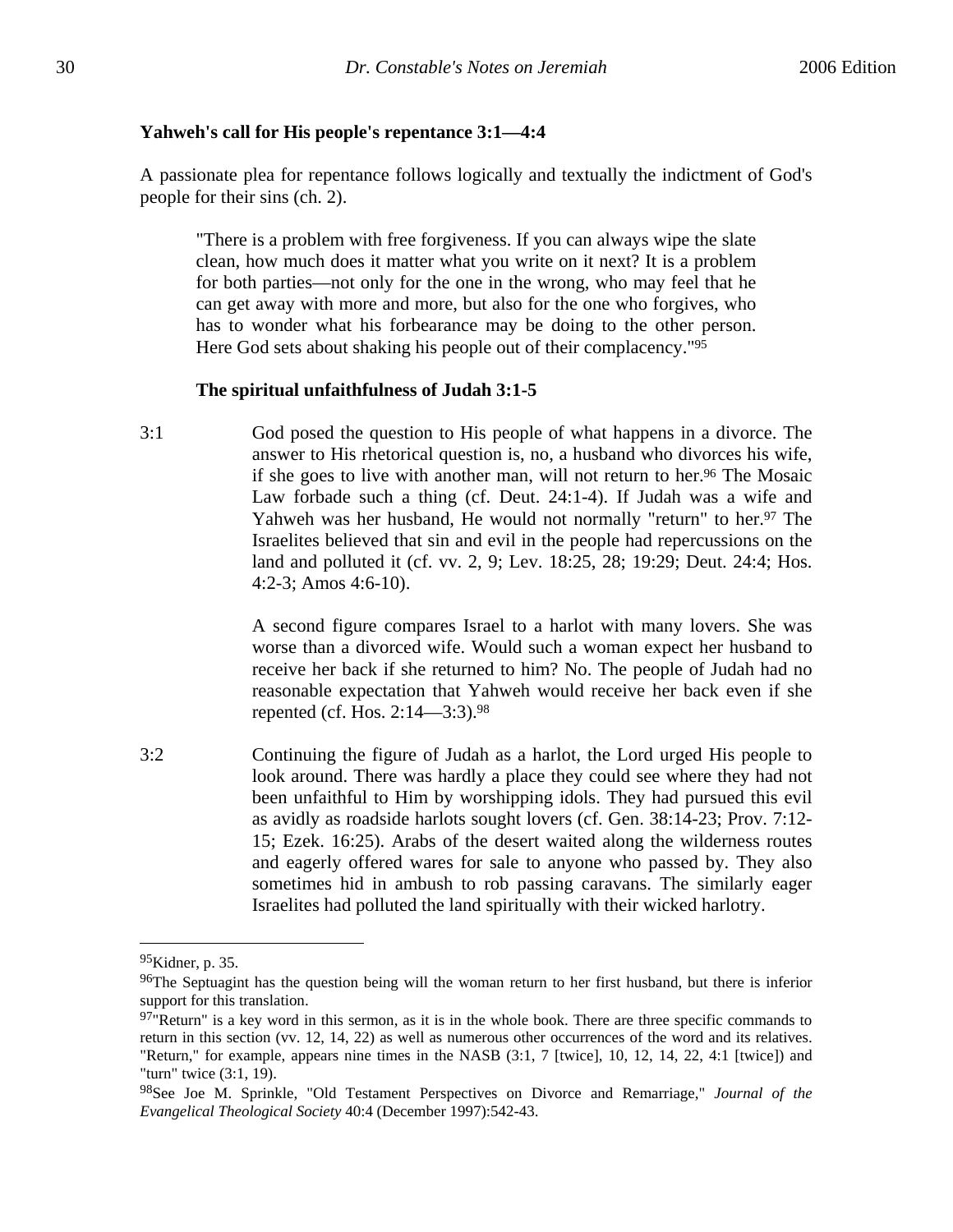3:3 Consequently the Lord had withheld rain from the land, as He threatened to do if His people departed from Him (Lev. 26:19; Deut. 28:23-24). In the spring, when the people needed rain so their crops would mature, the heavens were dry. In spite of this punishment they refused to repent. They did not feel shame for their apostasy but behaved brazenly. To have a harlot's forehead was to be brazen-faced.<sup>99</sup>

> "God's withholding of the rains should have indicated clearly enough to the people that their fertility rites ensured nothing; the God of covenant was as much Lord of the natural world as he was of the events of history."100

- 3:4 Instead of repenting, they besought God to help them, calling Him their Father, the friend who had guided them in their youth.
- 3:5 They also asked Him if He would always be angry with them. They acknowledged that He had spoken warnings in the past and had followed up His words with acts of judgment. He had had His way with them, but now, they implied, it was time for Him to relent. They failed to appreciate that the end of His punishment required repentance from them, not a change of heart from Him.

"Persistent, habitual sin can desensitize an individual to the nagging of one's conscience, the convicting work of God's Spirit, or the direct rebuke of God's Word."101

# **The persistent harlotry of Israel and Judah 3:6-10**

- 3:6 Yahweh previously had a conversation with Jeremiah along the same lines that took place during the reign of King Josiah (between 627 and 609 B.C.).102 The Lord asked the prophet if he had observed that the Northern Kingdom of Israel had been guilty of flagrant spiritual prostitution. He described the Northern Kingdom as "faithless Israel," literally "apostasy (Heb. *meshuba*) Israel" (cf. vv. 8, 11, 12). Israel was apostasy personified. She was faithless in respect to the Mosaic Covenant and in respect to her relationship to Yahweh as His "wife." She had deserted her covenant with the Lord and made a covenant with Baal, and she had failed to maintain her responsibilities as Yahweh's "wife."
- 3:7 The Lord had expected that eventually Israel would have returned to Him, but she had not.103 Furthermore, the Southern Kingdom of Judah, Israel's

 $99$ Graybill, p. 662.

<sup>100</sup>Craigie, p. 52.

<sup>101</sup>Dyer, in *The Old . . .*, p. 594.

<sup>&</sup>lt;sup>102</sup>This section may have been one of those shorter oracles that the writer used to compose the final written sermon.

<sup>&</sup>lt;sup>103</sup>Obviously Israel's actions did not surprise God since He knows everything before it happens. This is an anthropomorphic way of describing God's chagrin at Israel's behavior.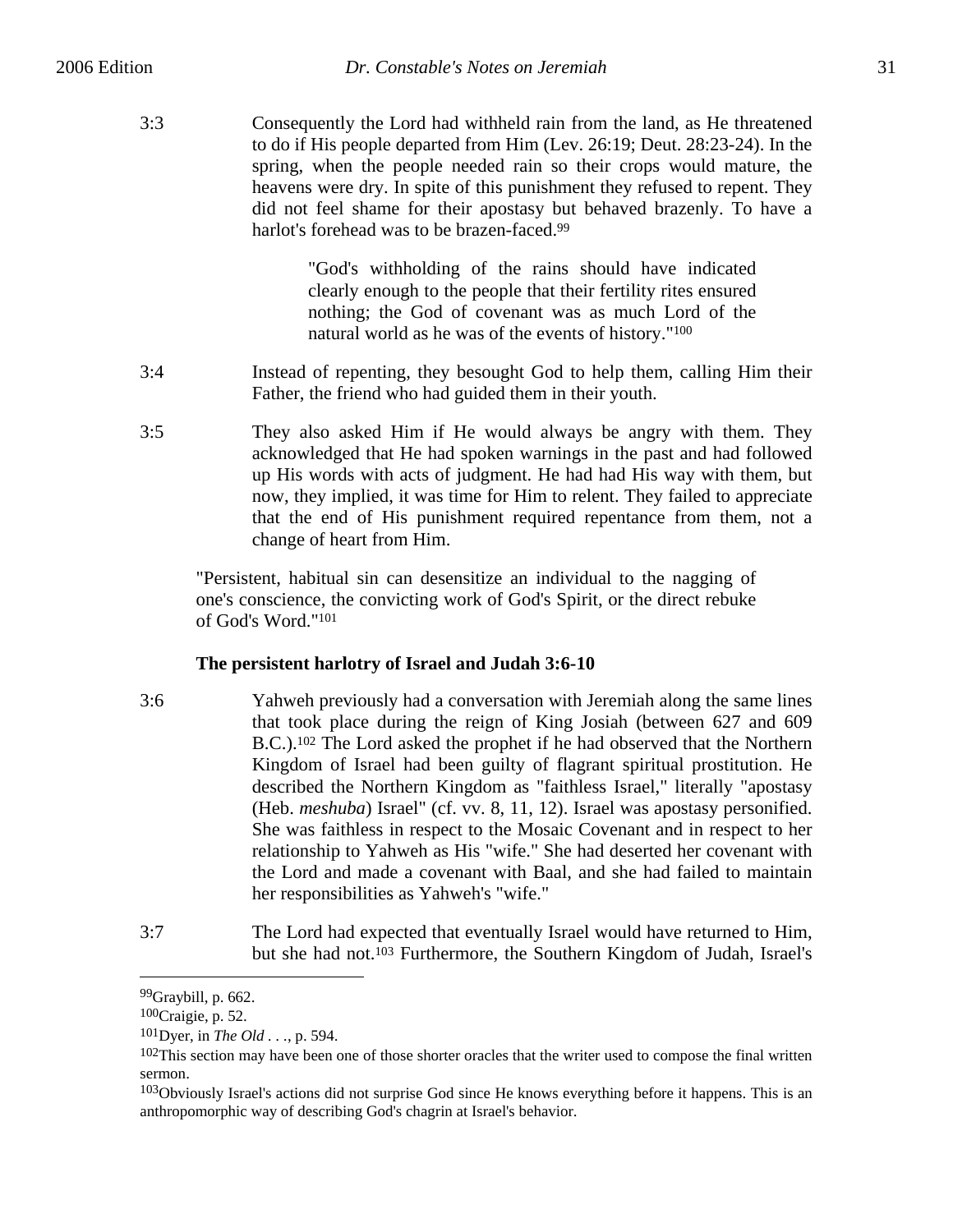treacherous sister, observed Israel's unrepentant harlotry. As Israel was apostasy personified, so Judah was treachery personified (cf. vv. 10, 11, 20).

- 3:8 Yahweh decided to put away His unfaithful "wife" Israel, to divorce her. So He sent her off to Assyria in captivity. But observing the consequences of Israel's conduct did not discourage Judah from following in her sister's footsteps. She too became a spiritual harlot and betrayed the trust of her "husband."104
- 3:9 Israel took her prostitution very lightly and committed spiritual fornication with the pagan idols of Canaan, which stone pillars and tree groves and poles represented (cf. 2:27).105
- 3:10 Still Judah did not return to the Lord with heartfelt repentance but only superficially. Jeremiah began ministering (in 627 B.C.) one year after King Josiah began his spiritual reforms (in 628 B.C.). This oracle may have come early in Jeremiah's ministry before the reforms had taken hold. But the rapidity with which Judah declined following Josiah's death seems to indicate that the reforms produced only a superficial return to the Lord. King Manasseh's long godless reign (697-642 B.C.) was more than Josiah's comparatively brief reforms (628-609 B.C.) could counteract. Though Josiah led the nation in a reformation, the people did not experience a heart-changing revival.

#### **The future repentance and return of all Israel 3:11-18**

- 3:11 Yahweh instructed His prophet that though both the Northern and Southern Kingdoms had committed spiritual harlotry, Judah's sin was worse than Israel's. Here the Lord personified Judah as "Treachery" as he again personified Israel as "Apostasy" (cf. vv. 6, 12). Israel had been unfaithful, but Judah and been unfaithful and had presumed on the Lord's mercy. Israel had not had the benefit of an example of unfaithfulness to warn her, but Judah did.
- 3:12 Jeremiah was to preach to the remnant left in the Northern Kingdom and to the exiles from that nation that they should repent and return to the Lord (cf. 31:2-6, 15-22). Those who had turned away from the Lord should turn back to Him.106 He would not hold His anger against them forever but would be gracious to them, if they would genuinely repent.

 $104$ Yahweh's relationship to both Israel and Judah was the same in that both kingdoms were His chosen people. We should not press the illustration too far or we come out with a picture of God as a bigamist. 105For a fuller discussion of these cult objects, see G. E. Wright, "The Archaeology of Palestine," in *The Bible and the Ancient Near East*, pp. 73-112.

<sup>106</sup>This is a play on derivatives of the Hebrew root *shub*, "turn," many of which occur in this sermon.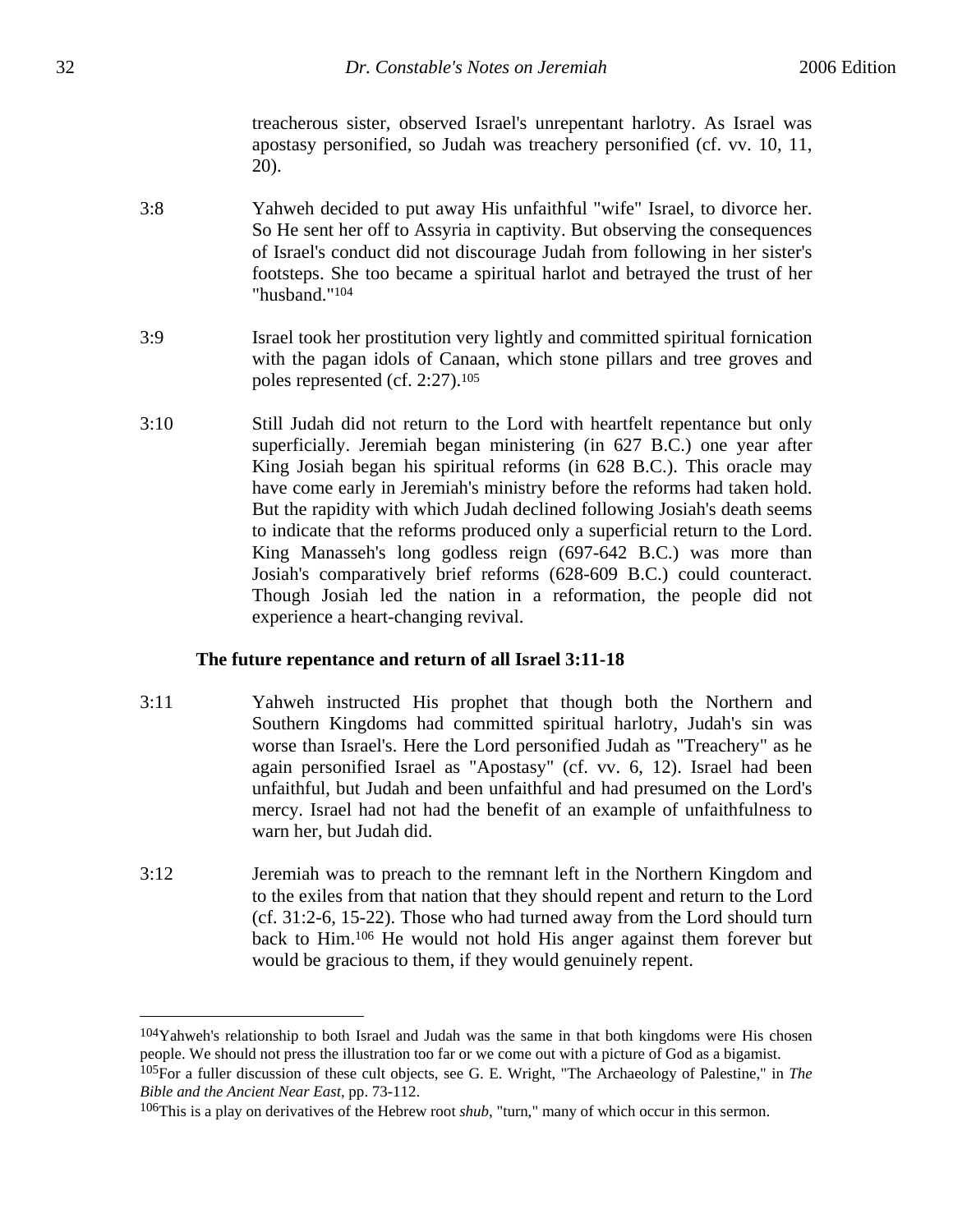3:13 Genuine repentance would have to include realizing and acknowledging that what they had done was iniquity, transgression of covenant commands, apostasy and spiritual adultery, and disobedience to Yahweh's Word (cf. Deut. 28:1-2, 15).

> "True confession, unfortunately, is a harrowing and humiliating experience, and thus seldom encountered, whether in individuals or nations. The catharsis of confession undoubtedly helps to make Christian forgiveness so rich an experience for the penitent spirit (1 Jn. 1:9)."107

3:14 Changing the figure, the Lord invited the prodigal Israelites to return to their Father (v. 4). He would take them back and be their master (Heb. *Ba'al*) again.108 He, the sovereign Lord of the covenant, was their master, not Baal (lit. "master").

> ". . . 'I am your *ba'al* (husband)' implies that no longer would Judah be bound to the Baals of the fertility faith to which she had so easily fallen away from the true covenant faith."109

The Israelites did not have to come *en mass*. The Lord would receive any individual Israelites who really repented even though they were part of a larger group that did not repent. The Lord would even bring them back to Himself in Zion, the place where He had promised to meet with His people. Thus the way was open for a remnant of spiritually sensitive Israelites to respond.

- 3:15 After their return, the Lord would give the truly repentant Israelites good leaders who had hearts for Himself and who would instruct them in sound knowledge (wisely) and understanding (well). Kind-hearted shepherds would provide wholesome and nourishing food for their sheep (cf. 23:1-4; Ezek. 34:23; 37:24).
- 3:16 When many Israelites had repented and returned to the land, they would not take pride in the ark of the covenant. The ark would not even come into their minds, they would not even remember it, they would not miss it, nor would they attempt to rebuild it.110

<sup>107</sup>Harrison, *Jeremiah and . . .*, p. 66.

<sup>108</sup>Perhaps this promise is the reason the prodigal son in Jesus' parable asked to come back home as a servant rather than as a son (cf. Luke 15:11-32).

<sup>109</sup>Craigie, p. 60. *Ba'al* sometimes has the connotation of "husband."

<sup>110</sup>Most scholars assume that the Babylonians took the ark into captivity when they destroyed the temple in 586 B.C. There is no historical record of it following that event. It is possible, of course, that the Jews may have hidden it sometime before the razing of the temple.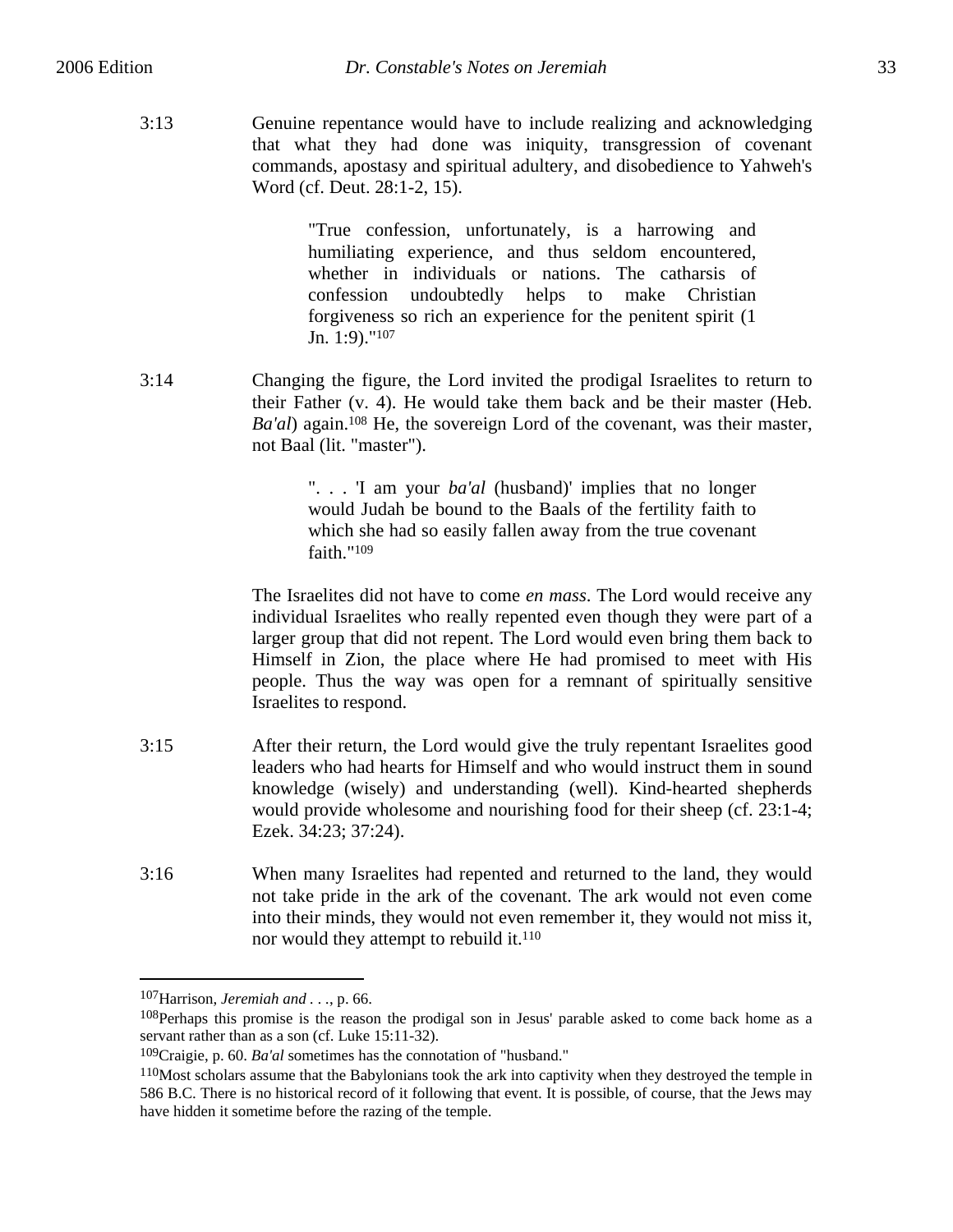"Verse 16b shows that the old economy was to be dissolved. The old covenant, of which the ark was a central feature, was to give way to another—a preview of 31:31- 34."111

At this point in the oracle it becomes clear that at least some in Israel definitely would repent and experience divine restoration sometime in the future. Note the recurrence of "in those days" and "at that time" (vv. 16- 18). We believe that the repentance in view will take place at the second coming of Christ, when the Jews realize that Jesus is their Messiah. They will then put their trust in Him (Zech. 12:10; 13:1; cf. Rom. 11:26). Much that follows in this oracle concerning the blessings of Israel's repentance describes millennial conditions.112

3:17 The reason for these Israelites' lack of interest in the ark would be that in that day the Lord Himself would be enthroned in Jerusalem. The whole city would be known as the place of His throne, not just the ark (cf. Lev. 16:2, 13; 2 Kings 19:15; Ps. 80:1; Ezek. 48:35).

> "There is unquestionably a Messianic expectation here (*cf*. Je. 5:18; 31:1; 33:16; Ho. 3:5, *etc*.)."113

People from the Gentile nations would also come to Jerusalem, as God would draw them, because of the reputation of Yahweh (cf. Isa. 2:2-3; 56:6-8; 60:11-14; Mic. 4:1-2). Their hearts would be different then, and they would comply with God's will rather than stubbornly resist it.

3:18 Jews from both Israel and Judah would return to the Promised Land from their various places of captivity "in those days" (cf. Hos. 3:5; Mic. 2:12). The Israelites had gone off to the north to Assyria, and the Judahites would go off to the north to Babylon, and they would return from that direction.114 The north represents wherever the Israelites had gone following the Lord's disbursal of them.115

> "Since there is no indication that the ten tribes ever repented, the projected union must point to the Messianic age of grace, when Jew and Gentile alike will do honour before the enthroned Lord in Zion."116

<sup>111</sup>Feinberg, p. 402.

<sup>112</sup>See Walter C. Kaiser Jr., "Evidence from Jeremiah," in *A Case for Premillennialism: A New Consensus*, pp. 105-7.

<sup>113</sup>Harrison, *Jeremiah and . . .*, p. 66.

<sup>114</sup>The ten tribes of Israel are not and never were lost but scattered, awaiting their repentance and regathering in faith to the land.

<sup>115</sup>Some of them, of course, returned to the Promised Land at the end of the Exile, but Titus scattered the Jews again in all directions when he destroyed Jerusalem in A.D. 70.

<sup>116</sup>Harrison, *Jeremiah and . . .*, p. 67. Cf. Zech. 14:16-19.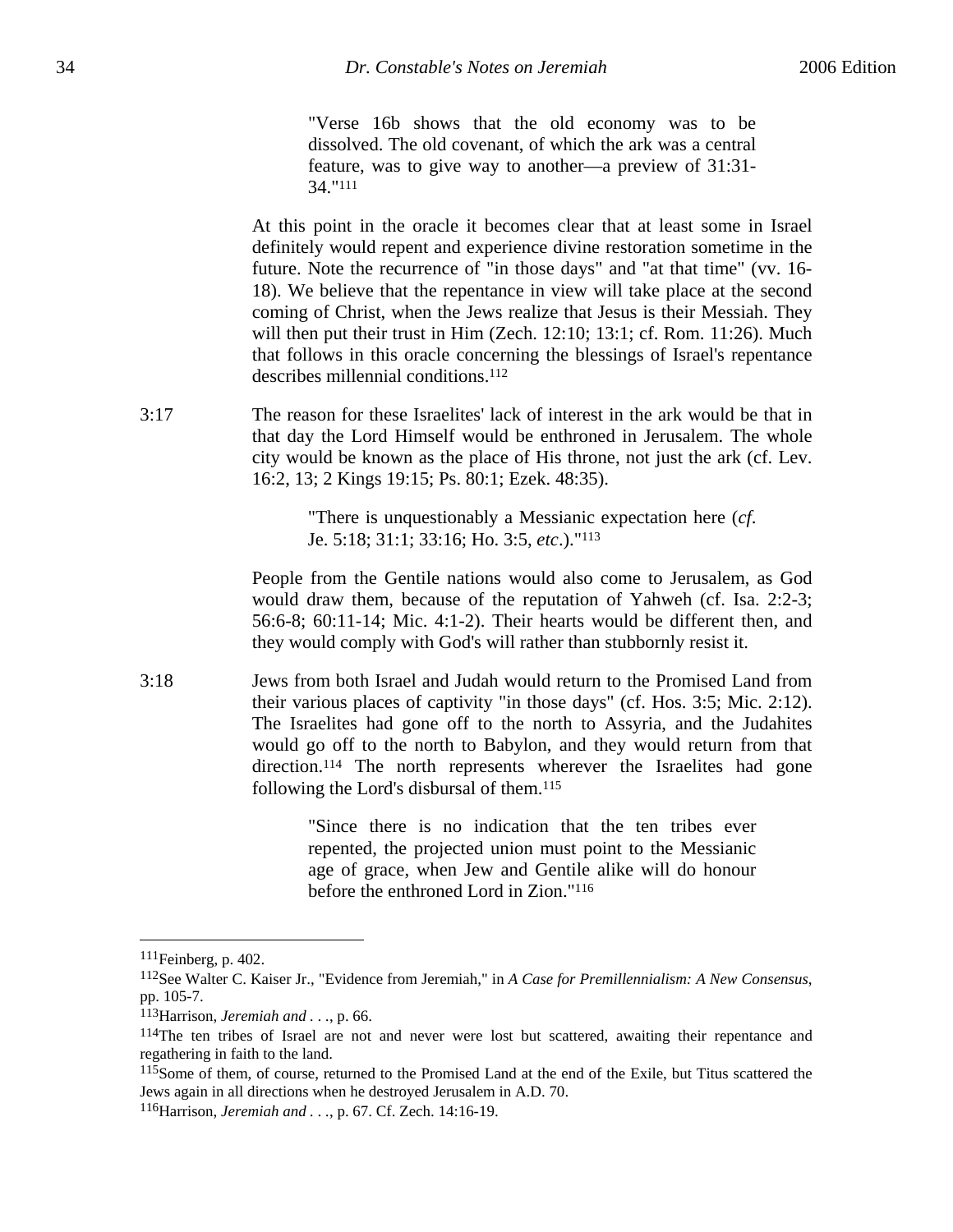$\overline{a}$ 

# **The promise of a beautiful land in spite of former treachery 3:19-20**

- 3:19 The Lord next explained how He longed for the day when this repentance and return would happen. He would set His chosen people among His other sons (including good angels, Gentile believers, and Christians). He would give them a pleasant land, a more beautiful inheritance than He will give believing Gentiles in the future. Israel and Judah would return to the Lord as their Father and would not turn away from Him any more (cf. Hos. 11:1).
- 3:20 All this blessing would come to Israel in spite of her past treacherous unfaithfulness to her spiritual lover, Yahweh. That treachery was deliberate; it was not a provoked departure.

"The mixing of metaphors (God is both father and husband) heightens the pathos of the speech and helps one empathize with God in his disappointment and emotional pain."<sup>117</sup>

"It is important to retain memory of this deep compassion when we read the prophet's declarations of judgment (4:5ff.); in judgment, the compassion is still present, hoping beyond the judgment for a restoration of the relationship of love."118

#### **The anticipation of Israel's repentance 3:21-25**

- 3:21 The Lord could hear, in the future, the Israelites weeping and praying in repentance on the hilltops, where they had formerly committed spiritual adultery (v. 2). They would finally realize that they had perverted their way and had forgotten Yahweh.
- 3:22 This anticipation drew from Him an invitation to His faithless people to return to Him immediately. He promised to heal their faithless addiction to wandering from Him. He also anticipated Israel's response of acceptance. Israel would return and acknowledge again Yahweh as her God.

"This simple statement was crucial, for the root of past errors lay in their failure to recognize the Lord as their one and true God, and their consequent resort to the false gods of the fertility cults. Having declared their recognition of God, they would immediately pass on to a denunciation of the false gods to whom they had resorted."119

<sup>117</sup>Robert B. Chisholm Jr., *Handbook on the Prophets*, p. 159. See also Terence Fretheim, *The Suffering of God*, p. 116. 118Craigie, p. 64. 119Ibid., p. 65.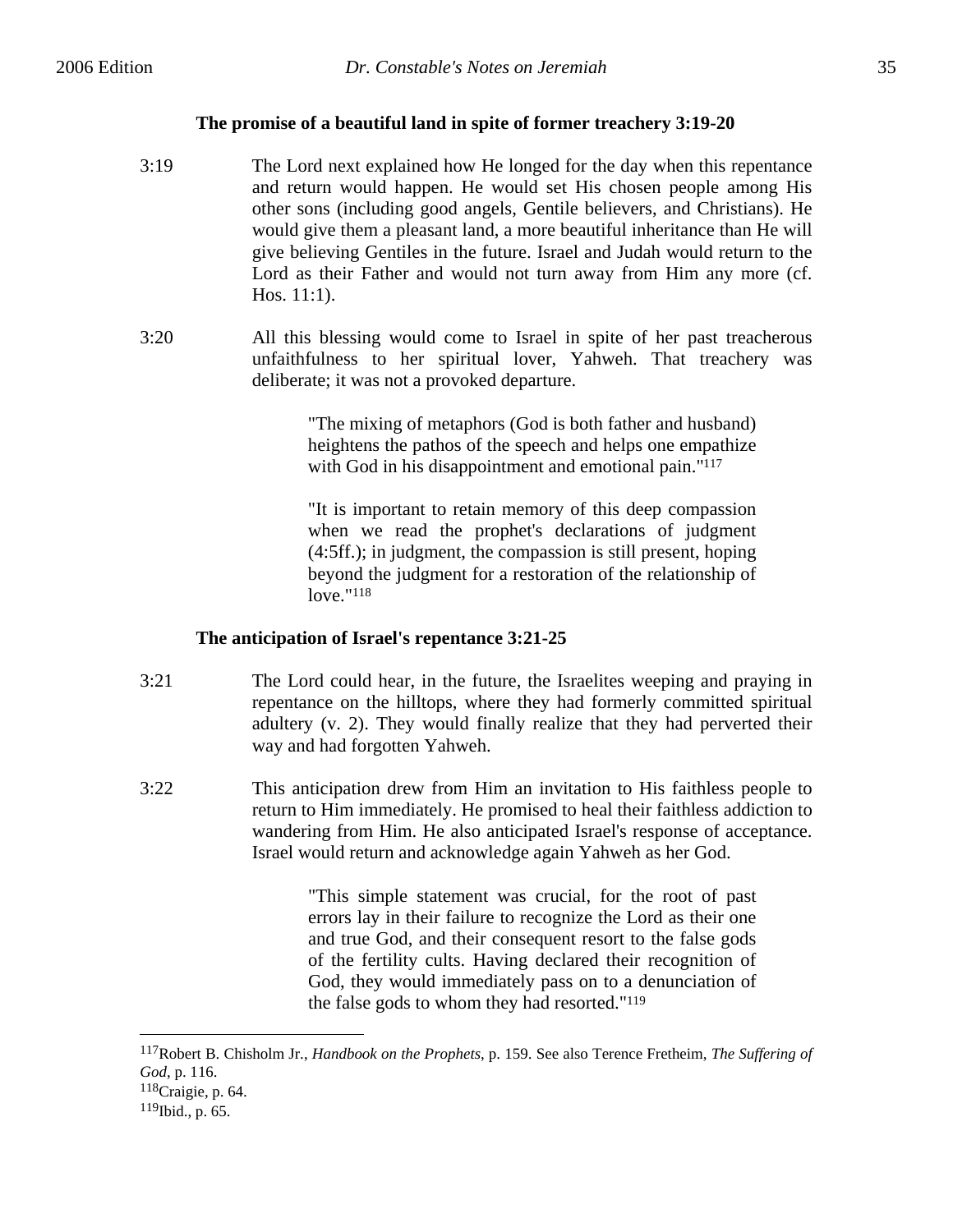- 3:23 The Israelites confessed that the hills and mountains on which they had worshipped idols had been sites of deception for them and places of unrest. The idols had not provided what they promised, and instead of finding rest by worshipping them the Israelites had experienced turmoil. They finally acknowledged that only in Yahweh their God could they find true salvation (cf. Exod. 20:2-6; Deut. 5:6-10; 6:4).
- 3:24 Idolatry had consumed the Israelites in all that they had done throughout their history. It had been a blight on their existence, a shame to them as a people. But another nuance may also have been intended.

". . . Baal is referred to under the substitute name *bosheth*, 'shame' [cf. 11:13; 2 Sam. 2:8: Ish-bosheth, lit. man of shame]. . . . 'Shame' (Baal) had devoured all that the labors of their fathers had produced since the people were children."120

3:25 They now did not try to run from their shame (cf. Gen. 3:7, 10). Rather they willingly let it cover them and confessed their sin against Yahweh their God, sin that had existed throughout their history as a nation. They had disobeyed the Lord's voice; they had broken His covenant (cf. v. 13).

# **Gentile blessing through Israelite repentance 4:1-4**

These verses provide the answer to God's question in 3:1. This is the repentance that was necessary for Yahweh to return to His "wife."

- 4:1a The Lord clarified that for His people to return to a blessed condition they must return to Himself.
- 4:1b-2 If they would put away their idolatry consistently and would swear by Him, rather than by the idols, then Israel would become responsible for the nations blessing themselves (cf. Gen. 12:3; 18:18; 22:18; 26:4; Isa. 2:3; 65:16). That is, the Gentile nations would come to the Lord and so experience His blessing and would glorify Him.

". . . they will discern in the example of Israel that the source of true blessing lies in Yahweh and that he dispenses his blessings to those who are obedient to his covenant . . ."121

Swearing by the Lord means acknowledging Him as master in contrast to lord Baal (lit. master) and other lords.

1

<sup>120</sup>Thompson, p. 209. 121Ibid., p. 213.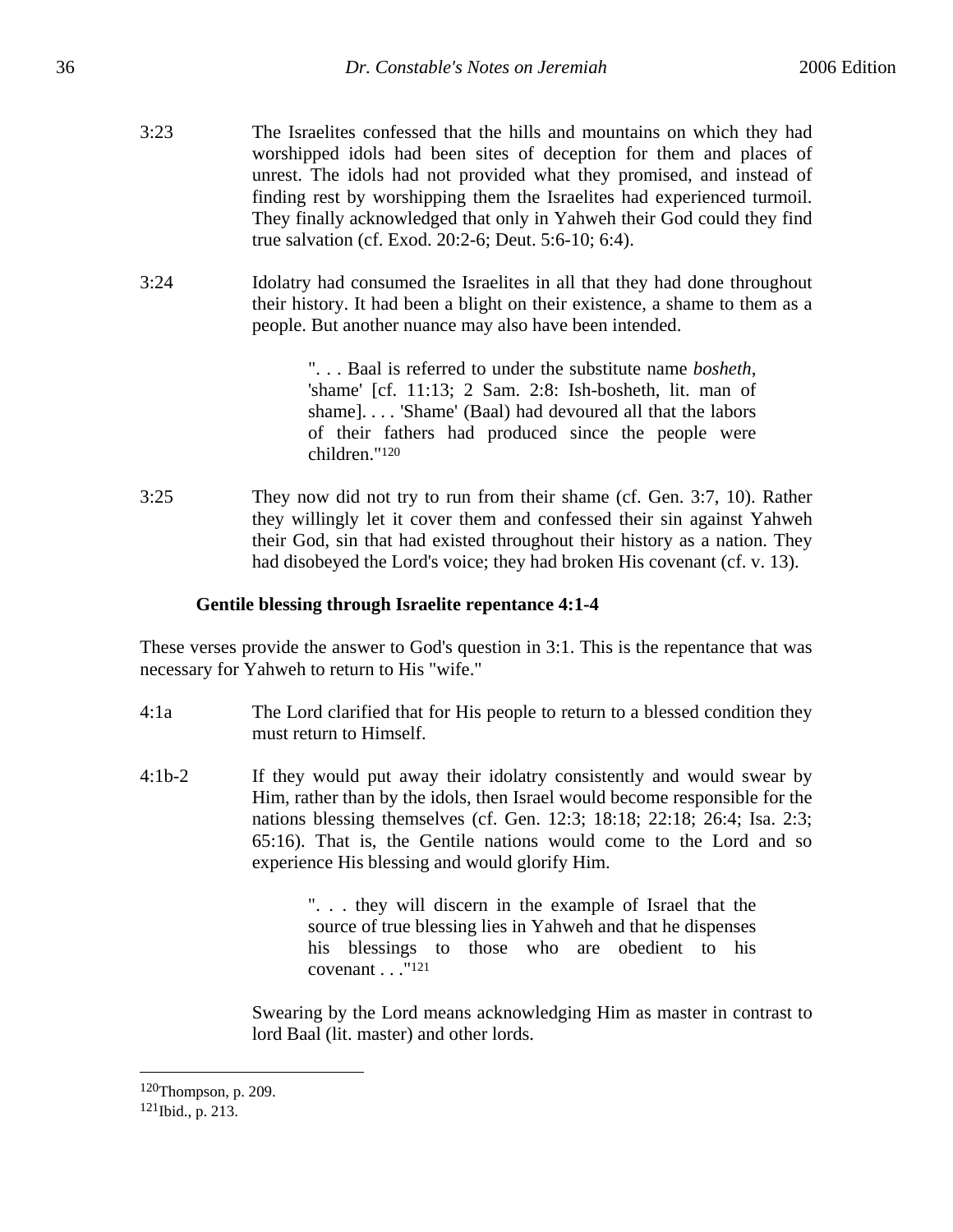4:3 This message closes with a call from the Lord to each of Jeremiah's original Jerusalemite and Judean hearers. Yahweh called on them with two agricultural metaphors. They needed to plow up the previously unplowed soil that symbolized their hearts (cf. Hos. 10:12; Mark 4:1-9). They needed to cultivate soft hearts that would welcome the Lord's words. Negatively they needed to stop investing in counterproductive ventures such as idolatry.

> "Just as a farmer does not sow his seed on unplowed ground, so God does not sow His blessings in unrepentant hearts."122

4:4 Changing the figure, they should make a radical and permanent change in their commitments, a change that sprang from their innermost being (cf. 9:25-26; Deut. 10:16; 30:6; Rom. 2:28-29). Unless they did this they could count on God's judgment that would burn and consume them like unquenchable fire because their deeds were so evil. Breaking the covenant carried very serious consequences.

By repenting as the Lord and His prophet urged, Judah could have experienced a postponement of divine judgment. But Isaiah, over a century earlier, had announced that the Southern Kingdom would fall to Babylon sometime in the future.

This sermon clarifies that the essence of repentance is turning.

". . . the key to life is to be found in the direction in which one faces; if that direction is wrong, one must turn to seek the true direction and walk in that path of life."123

# **Yahweh's declaration of divine judgment 4:5—6:30**

The Judahites having sinned greatly (ch. 2) failed to repent (3:1—4:4). Consequently judgment in the form of military invasion would overtake them. This whole section is an amplification and explanation of the overflowing caldron vision in 1:13-16.

This section provides a clear example of the mosaic structure of the Book of Jeremiah. It consists of 13 separate messages that all deal with the threat of approaching invasion from the north. Someone, Jeremiah and or others, skillfully arranged them in the present order to make a strong impact on the reader.

# **The sounding of the alarm that invasion was coming 4:5-10**

4:5 The Lord instructed Jeremiah to call for the people of Judah to assemble in the main cities. Blowing the trumpet in Israel's history and in the ancient

<sup>122</sup>Dyer, in *The Old . . .*, p. 595. 123Craigie, p. 68.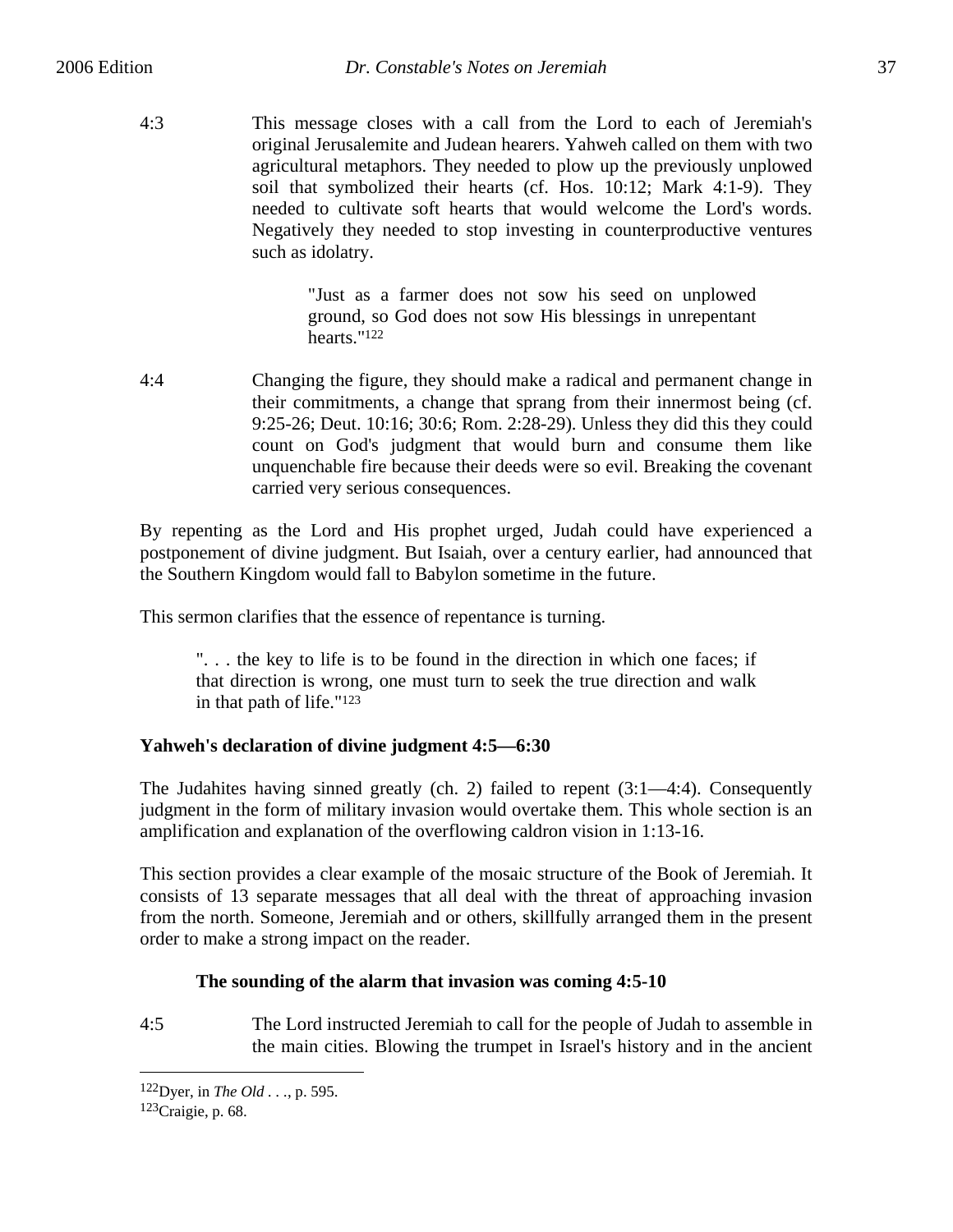Near East was a call to assemble and take cover in fortified cities, similar to the sounding of an air raid siren today (cf. Hos. 5:8; Joel 2:1; Amos 3:6).

- 4:6 The people were to lift up a flag or light a signal fire (Heb. *nes*) in Jerusalem as a sign of coming attack (cf. Isa. 13:2; 18:3). They should seek refuge quickly because the Lord was bringing an evil destroying force against them from the north (cf. 2 Kings. 16:5-6; Hos. 5:8: Joel 2:1; Amos 3:6). This was not just a twist of political fate; Yahweh was sending this enemy against His people.
- 4:7 A lion-like enemy had left its home to desolate Judah and its cities, and this enemy would succeed in driving out the inhabitants of these towns (cf. 1 Pet. 5:8). As noted previously, one of the symbols of Babylon was the lion.124
- 4:8 The people of Judah were to go into mourning over this situation. They were to view it as part of the continuing judgment of Yahweh on them.
- 4:9 When this enemy invaded, all the people, represented by their various groups of leaders, would be terrified (cf. 2:8, 26). False prophets had created the illusion that peace would continue indefinitely (cf. 6:13-14; 14:13-14; 23:16-17).
- 4:10 Jeremiah responded to this revelation by objecting that the sovereign Lord had misled His people by telling them that they would have peace when really they would have war. The basis of his charge seems to be that God had allowed false prophets to predict peace.<sup>125</sup> Even though Jeremiah announced this judgment he took no personal delight in it because it meant the destruction of his own people.

"At first glance Jeremiah's comments appear to be blasphemous. . . . Rather must we see in such an utterance not so much a considered judgment, but the spontaneous reaction of a man who felt deeply about the tragedies of life, whether his own or those of others."126

### **The intensity and severity of the coming judgment 4:11-18**

4:11-12 The Lord also said that when this invasion would come it would descend like a violent wind from the north. It would be far more severe than an

1

<sup>124</sup>See Harrison, *Jeremiah and . . .*, p. 70. See the discussions of the foe from the north in Thompson, pp. 86-87; Kidner, pp. 38-39; or Feinberg, p. 406.

<sup>125</sup>See Chisholm, *Handbook on . . .*, p. 161; idem, "Does God Deceive?" *Bibliotheca Sacra* 155:617 (January-March 1998):18-19; and Robert P. Carroll, *Jeremiah*, pp. 161-62. 126Thompson, p. 222.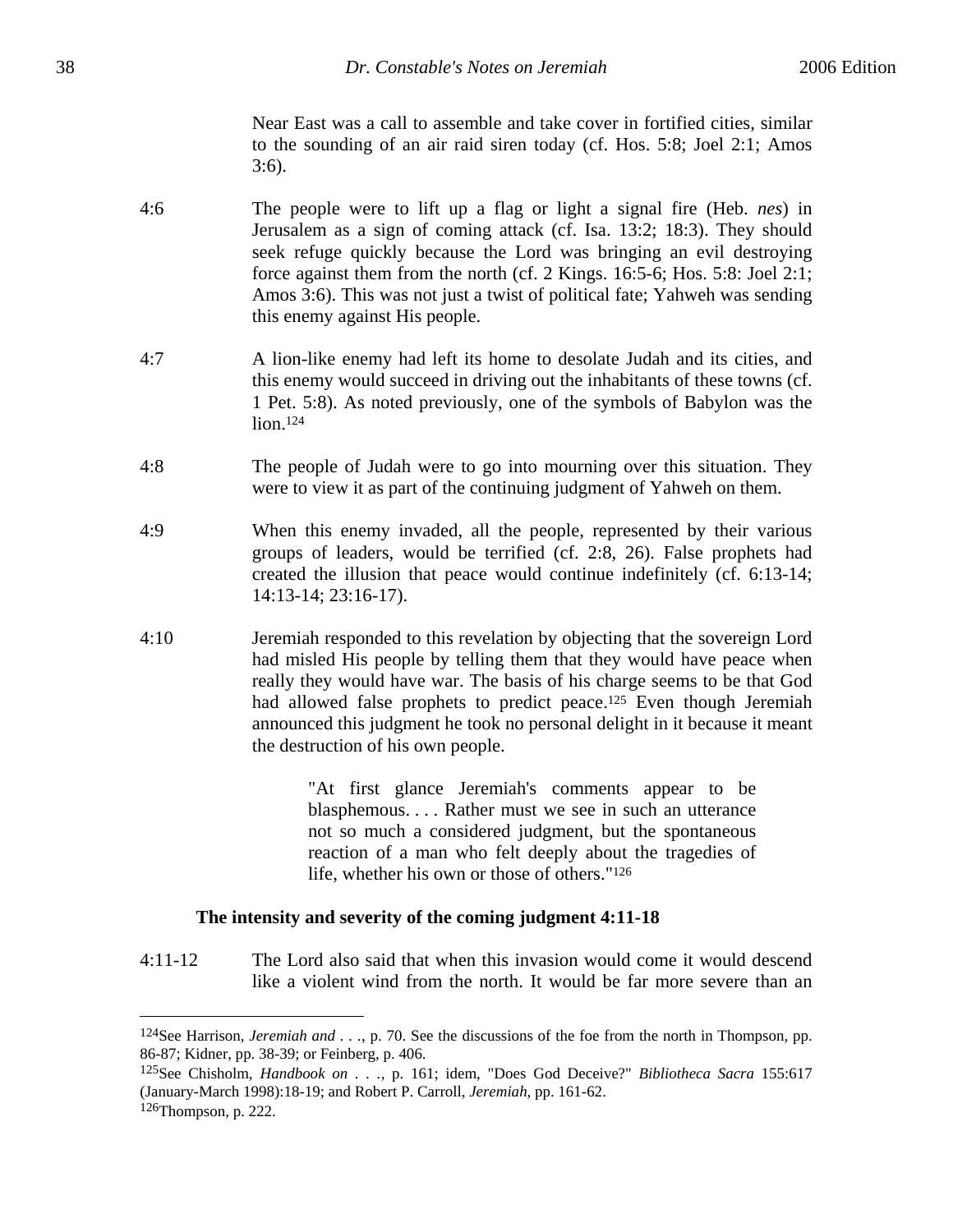ordinary attack that the prophet compared to a gentle breeze that would winnow the grain of the people, namely, discipline them gently. This "wind" would come at Yahweh's command and would be the instrument of God's judgment on the people. They were all too familiar with such devastating winds, or siroccos, that blew almost unbearable heat and dust into Judah from the Arabian Desert (cf. Gen. 41:6; Jon. 4:8).

- 4:13 Jeremiah reflected on the great power of God to bring judgment. He has the power to bring judgment as He has power to build clouds that bring rain. The approaching enemy was like a bank of storm clouds growing in the north (cf. Ezek. 38:16). The coming whirlwind was like a chariot on which the Lord rode to fight (cf. Isa. 5:28; 66:15). He can act even faster than eagles can fly. The foe would swoop down suddenly (cf. Hab. 1:8). Consequently, Judah was in big trouble.
- 4:14 The prophet appealed to his people to cleanse their hearts so God would be merciful to them. There was still time for repentance. The people needed to get rid of their wicked thoughts that had marked them for so long.

"Jeremiah is preeminently the prophet of the heart, for he used the word over sixty times."127

- 4:15 Already a voice, probably that of a watchman, from Dan, in the far north, and from Mount Ephraim, in the north but much closer to Judah, was heard warning of the coming invader. Mount Ephraim is a reference to the mountains in the territory of Ephraim.128 This voice may refer to the testimony of the Northern Kingdom that had already been overrun by another similar invader from the north, Assyria.
- 4:16 The Lord continued to tell Jeremiah to announce to all nations, as well as to Jerusalem, that besiegers were coming from a distant country and would lift their battle cries against Jerusalem.
- 4:17 This enemy would surround the capital and observe the city carefully, as a watchman stood guard over his field to detect any possible irregularities. This invasion would come on Jerusalem because the people had rebelled against Yahweh.
- 4:18 God's people had brought this punishment on themselves by breaking the Mosaic Covenant. God was not acting arbitrarily. Their evil had been great, but it had not moved them to repent.

<sup>127</sup>Wiersbe, p. 81.

<sup>128</sup>See Yohanan Aharoni and Michael Avi-Yonah, *The Macmillan Bible Atlas*, maps 8, 64, 86, 113, and 125. This was "the last large section of Palestine to be crossed before one reaches Jerusalem" (Graybill, p. 663).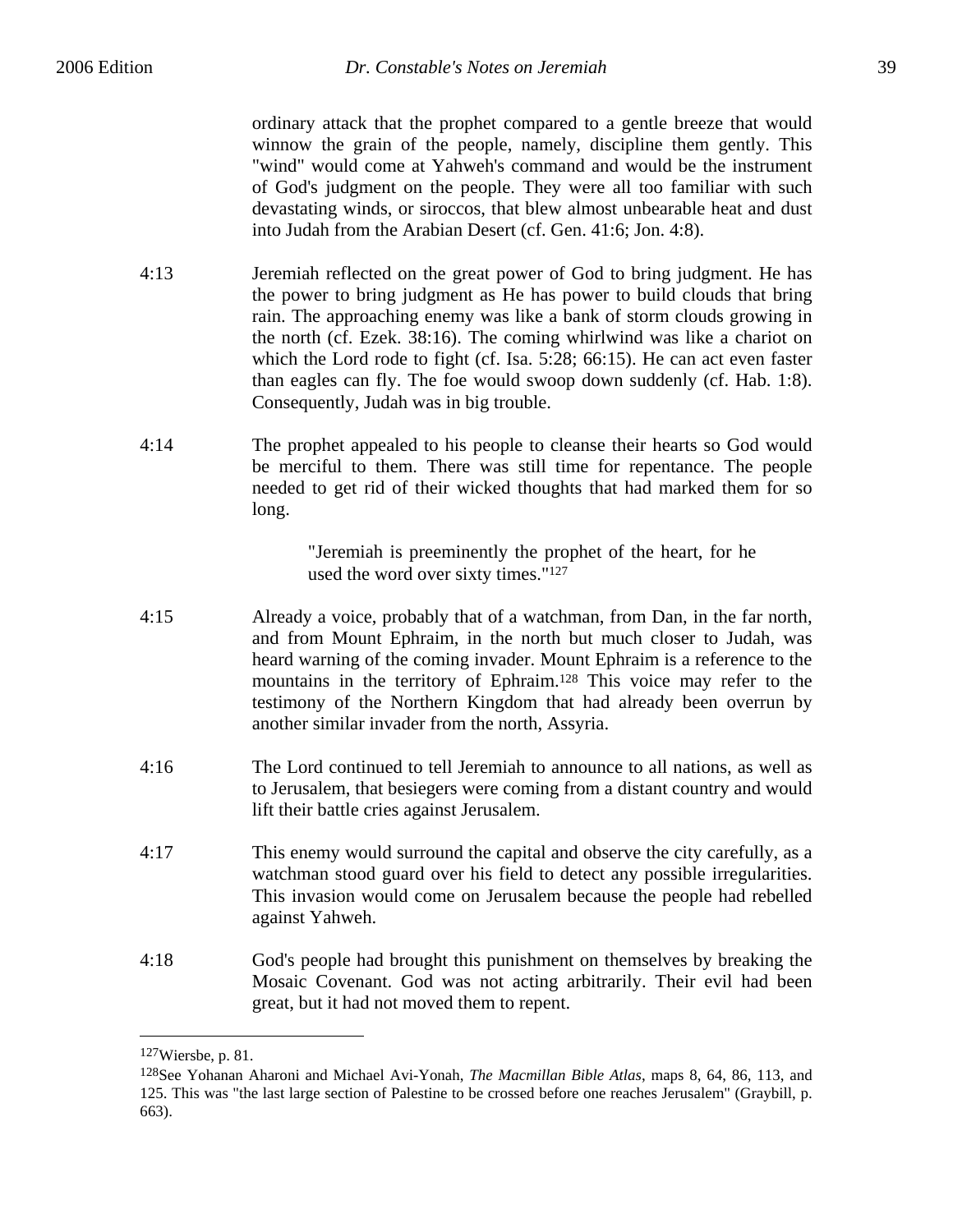## **The anguished response of Jeremiah 4:19-22**

This section is the first of Jeremiah's so-called "confessions."129

4:19 Jeremiah complained that his heart was pounding and he felt very upset because he had heard the Lord's announcement of impending invasion and destruction.

> ". . . it would be hard to find a sharper description of uncontrollable inner turmoil . . ."130

- 4:20 The prophet understood that this announcement meant sudden and complete devastation for Judah.
- 4:21 He longed to stop hearing this bad news and seeing the signal that indicated the need to flee for safety (cf. v. 6).
- 4:22 The Lord complained that His people were foolish, like stupid children. They did not really understand Him but felt they could deceive Him and that He would not bring them to account for their sins. They were clever when it came to sinning, but not clever at all when it came to understanding that He would punish their sins (cf. Prov. 1:2-3).

"These verses of confession illuminate the internal torment of a man who is torn, precisely because he is himself so gripped by the urgency of his public preaching. He is not stern in public because he is heartless; it is because he loves his nation and people so dearly that he speaks the severe word, but it takes a terrible toll on his own emotional life."131

# **A vision of the coming destruction 4:23-26**

"In one of the most magnificent lyrical passages in the entire prophecy [vv. 23-31], Jeremiah experiences a dramatic moment of insight concerning the outpouring of divine anger upon Judah."132

- 4:23 Jeremiah described the land of Judah after the coming devastation as completely desolate, like the earth and heavens before God formed and filled them. He suggested that they would return to primeval chaos.
- 4:24 He described the mountains, symbols of stability and strength, as moving back and forth. This was a picture of instability and weakness for the people.

<sup>129</sup>See Thompson, pp. 88-92.

<sup>130</sup>Kidner, p. 39.

<sup>131</sup>Craigie, p. 79.

<sup>132</sup>Harrison, *Jeremiah and . . .*, p. 72.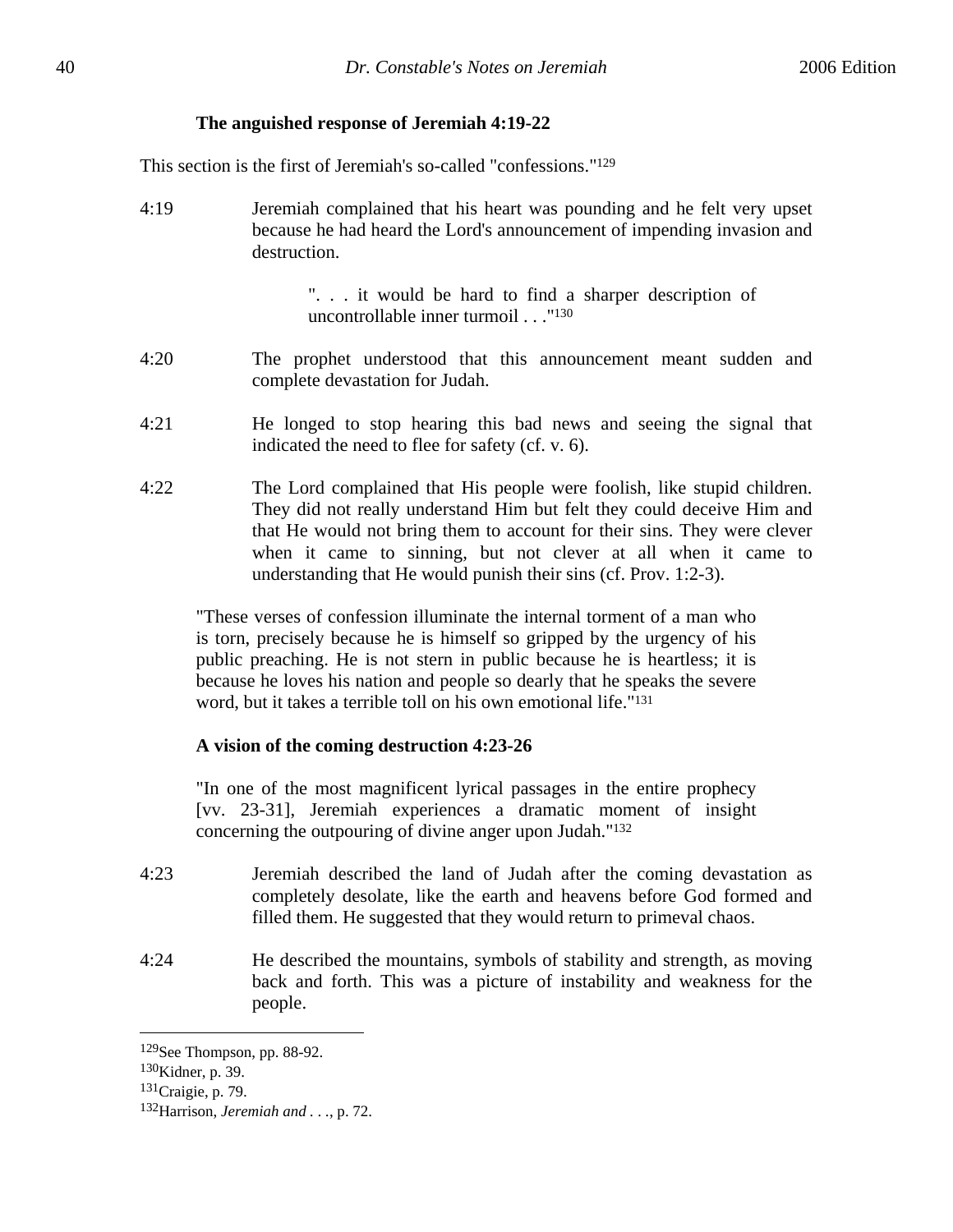- 4:25 The people had deserted the land, and even the birds were gone, so thoroughly had this enemy purged the land.133
- 4:26 The Lord's fierce anger had resulted in the land becoming wild and the cities destroyed.

"The picture is so extreme that only our present forebodings of nuclear winter may seem to come within sight of it."134

## **An oracle concerning the coming destruction 4:27-31**

- 4:27 The Lord promised to destroy the whole land but not completely. A remnant of His people would survive the disaster.
- 4:28 Yahweh's fixed purpose to bring this destruction on Judah was such bad news that even the earth and heavens would mourn upon hearing His plan.
- 4:29 The inhabitants of every Judean city would run and hide when they heard the enemy coming (cf. Isa. 2:19-21; Rev. 6:15-16). The result would be vacant cities throughout the land. Archaeological monuments have shown that the Babylonians were a people of archers.135
- 4:30 The Lord asked Judah what she would do then. Presently she pursued selfish interests and tried to make herself as attractive as possible, like a harlot, but the nations that pretended to love her would turn against her and attack her (cf. Rev. 17). No last-minute compromise with the invaders would placate them. The unfaithful wife of Yahweh would reap judgment for the profligacy she had sown (cf. 3:1; 2:35-36).
- 4:31 Judah would cry out like a woman giving birth for the first time. She would be in agony because of the adversaries who had come to put her to death. Neither pretty words (v. 30) nor a pitiful cry (v. 31) would turn the Lord back from His decision to judge His people.<sup>136</sup>

". . . Jerusalem's demise [in a fatal miscarriage] would be like that of a prostitute giving birth to a firstborn bastard."137

# **The depth of Judah's sin 5:1-9**

Now God gave His people reasons for the coming judgment. He stressed social and personal sins particularly.

<sup>133</sup>Contrast the descriptions of chaos in verses 23 and 25 with the descriptions of creation in Gen. 1:2, 3, 8, 10, 20, and 26. See also Job 3:3-13.

<sup>134</sup>Kidner, p. 40.

<sup>135</sup>Feinberg, p. 411.

<sup>136</sup>Jensen, p. 31.

<sup>137</sup>Craigie, p. 84.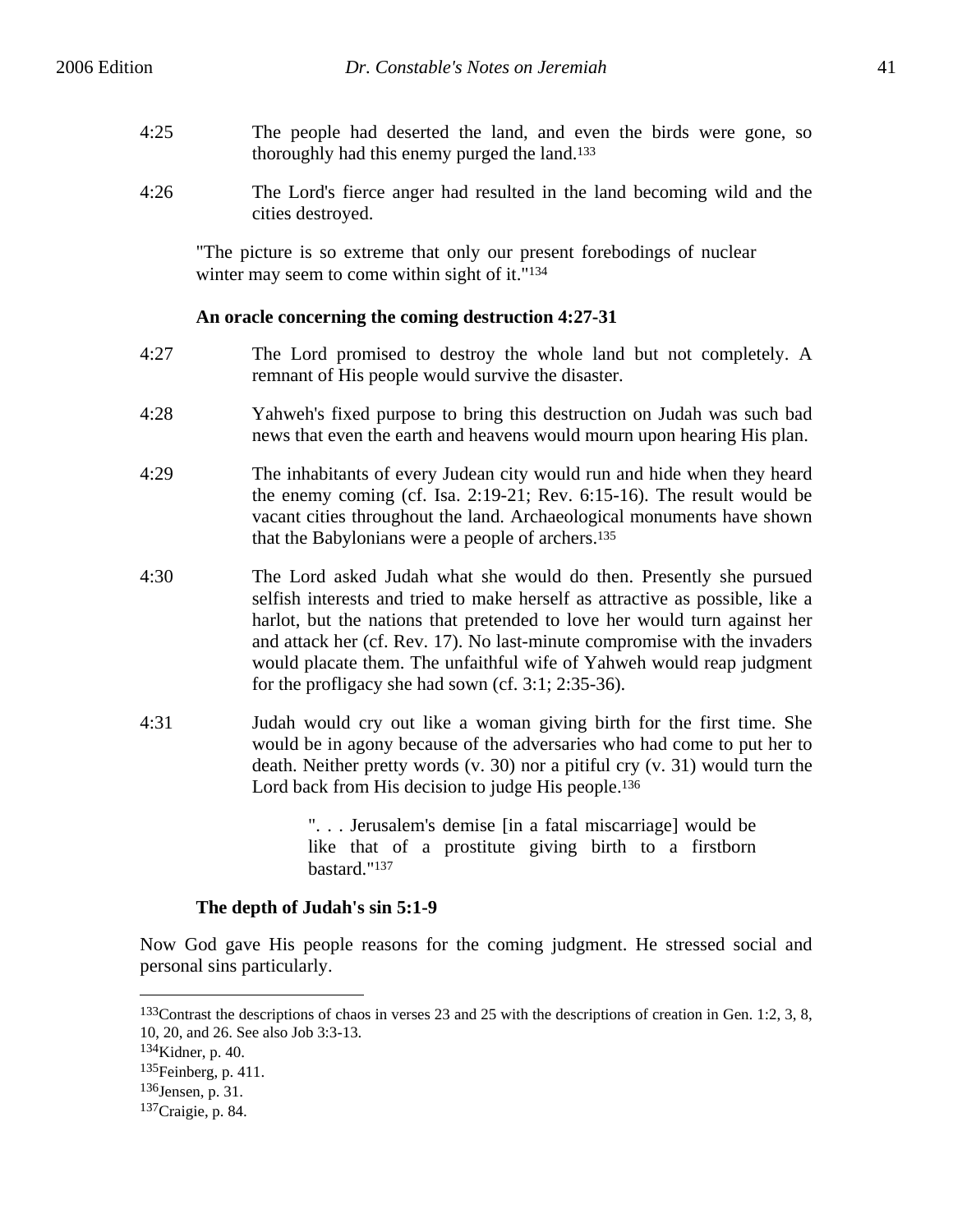"Jeremiah now appreciates the moral necessity for God's judgment of His people, as he sees clearly with his own eyes the iniquity, selfishness and depravity of life in Jerusalem."138

5:1 The Lord challenged Jeremiah to search Jerusalem for a man who was just and sought the truth.139 If he could find even one, on his "scavenger hunt,"<sup>140</sup> the Lord promised to pardon the city (cf. Gen. 18:23-32).

> "Obviously some godly people like Josiah, Baruch, Zephaniah, and Jeremiah himself were living in Jerusalem. But the words certainly applied to the mass of the populace. In short, corruption was so widespread that exceptions were not significant (cf. Ps. 14)."141

Justice and truthfulness are two terms that often appear together in the prophetic literature of the Old Testament. They are covenant qualities that govern relations between people and God and between people and other people.142

- 5:2 The Jerusalemites used the Lord's name to swear by, but then they showed no respect for Him by breaking their promises made in His name. When a person swore by Yahweh's name he or she called on the Lord to punish him or her if the person swearing violated the terms of the oath.
- 5:3 Jeremiah acknowledged that even though the people of Jerusalem did not seek truth (v. 1) the Lord did. The prophet knew that Yahweh's discipline of the people had not yielded repentance. They had hardened themselves against Him and had refused to repent (Heb. *shub*).

"Jerusalem was to fall at the hands of the political enemy from without because of the spiritual enemies of God working from within."143

- 5:4-5 Jeremiah, as he searched for righteous people in the city, initially concluded that only the ignorant and foolish ordinary citizens were blind to God's ways and laws. But as he continued to investigate he discovered that the informed leaders among the people had also rebelled against the Lord.
- 5:6 Therefore, the people of Judah would become prey for their savage animal-like enemies (cf. 2:15; 4:7; Hos. 13:7-8; Hab. 1:8; Zeph. 3:3).

<sup>138</sup>Harrison, *Jeremiah and . . .*, p. 74.

<sup>&</sup>lt;sup>139</sup>According to later Greek literature, Diogenes similarly searched Athens for an honest man.

<sup>140</sup>Dyer, "Jeremiah," p. 1137.

<sup>141</sup>Feinberg, p. 412.

<sup>142</sup>Thompson, p. 236.

<sup>143</sup>Jensen, p. 31.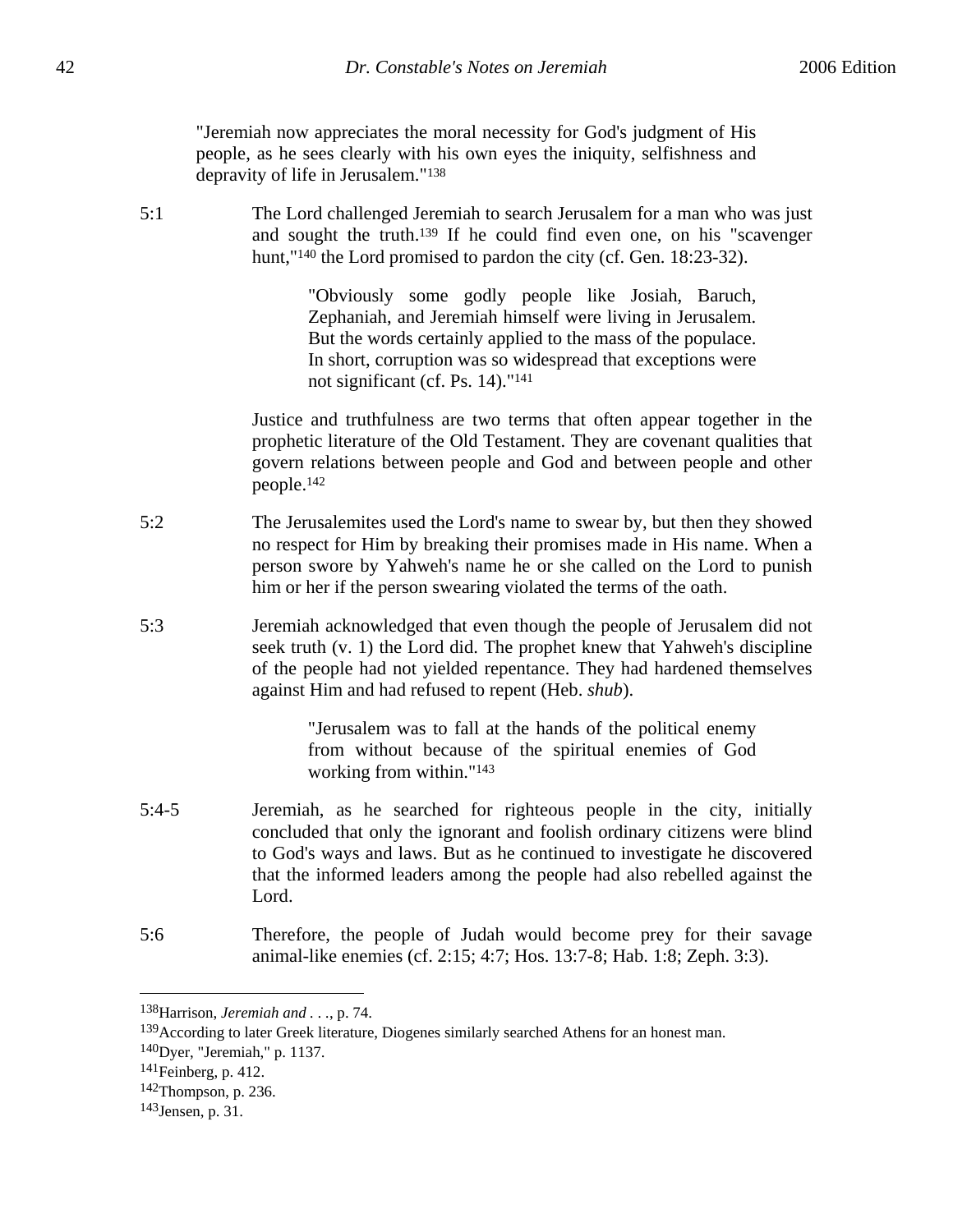"The lion represents strength, the desert wolf ravenousness, and the leopard swiftness—all traits of the Babylonians."144

When the Judahites would try to leave their towns, the foe would devour them. The reason was they had transgressed Yahweh's covenant greatly and had departed from Him many times. The eighth-century B.C. Sefire Treaties contain references to lions and leopards ravaging people in fulfillment of a treaty curse.<sup>145</sup> The Judahites were familiar with wild beasts attacking and killing humans outside their cities (cf. 2 Kings. 17:25).

- 5:7 Yahweh asked the people why He should pardon them. Their sons, for whom the older generation was responsible, had forsaken Him and trusted in idols. As payment for blessings He had sent them, they proceeded to commit adultery with the Canaanite gods and their human representatives.
- 5:8 They were like well-fed stallions that used their strength to pursue illegitimate mates, even their neighbor's wives. Spiritual adultery led to physical adultery.

"They used their affluence for sin. Does that sound familiar? Consider modern dramas, novels, movies, painting, sculpture. In the midst of the affluent society often the artist's answer is a call to the hedonistic life."146

5:9 Was it not just for Yahweh to punish such a people and to take vengeance on them for their sins (cf. v. 7)? It certainly was just, as verses 7 and 8 amply demonstrated (cf. Eph. 5:5; Heb. 13:4).147

### **Judah's false security 5:10-19**

- 5:10 Speaking to the invading soldiers that He would use to judge Judah, the Lord instructed them to prune His vine (cf. Isa. 5:1-7). However, they were to leave a remnant (cf. v. 18). They were to take many branches away because they were not His, namely, not faithful to Him (cf. John 15:1-6; Rom. 11:17-24).
- 5:11-12 Both the Northern and Southern Kingdoms had behaved treacherously toward the Lord. They had lied about Him saying that He would not judge them by sending misfortune, war, or famine to touch them. They denied God and His warnings about judgment (cf. Gen. 3:4). They were blind due to complacency.

1

<sup>144</sup>Feinberg, p. 413.

<sup>145</sup>See T. Wittstruck, "The Influence of Treaty Curse Imagery on the Beast Imagery of Daniel 7," *Journal of Biblical Literature* 97 (1978):100-102.

<sup>146</sup>Schaeffer, p. 40.

<sup>147</sup>Note that questions frame verses 7-9.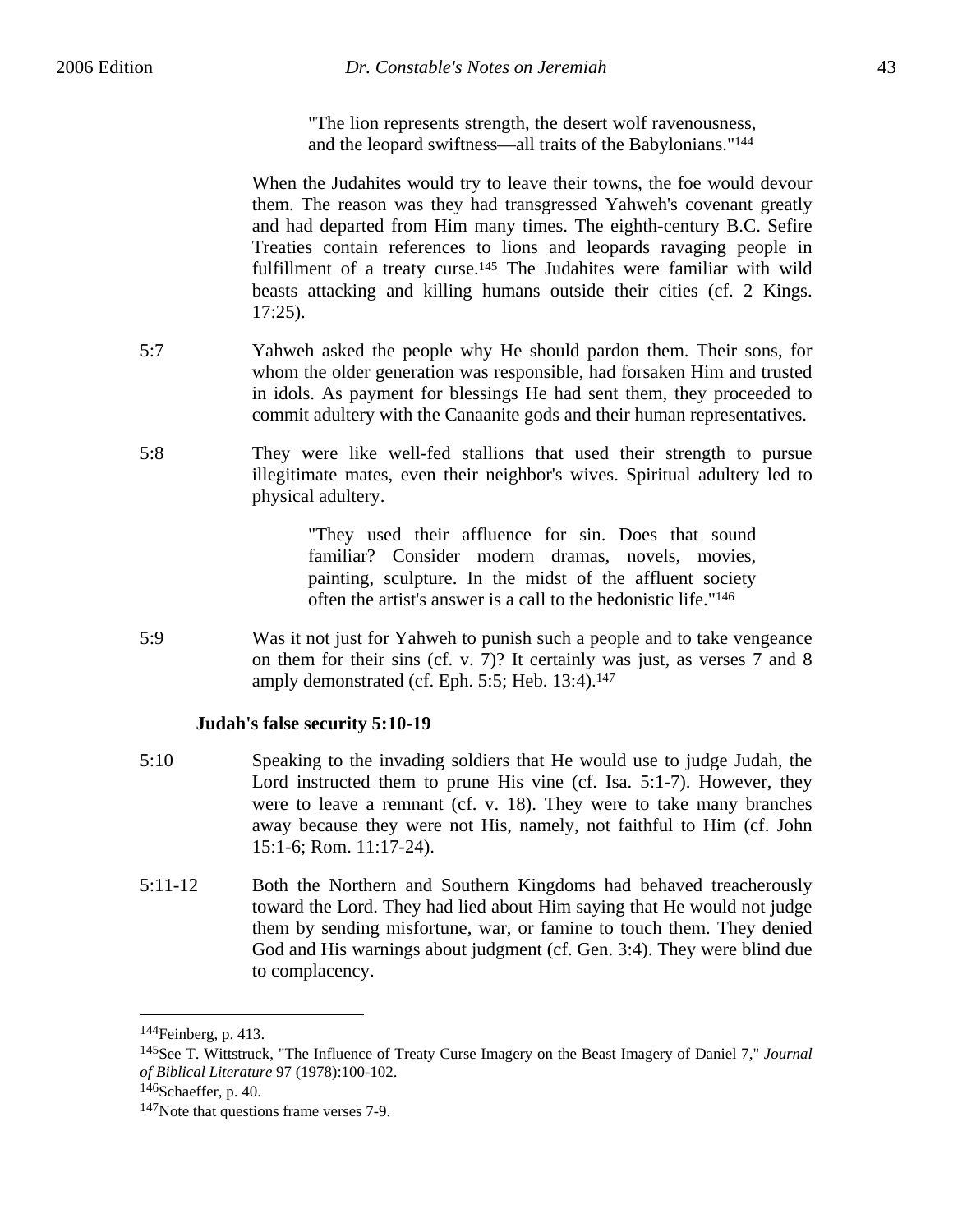5:13 There were many prophets in both kingdoms whose alleged prophecies were nothing more than hot air (wind, Heb. *ruah*, also translated "spirit"). They did not utter the Lord's words. God indeed would bring judgment on His people.

> "The essence of true prophecy was the *spirit* of God, but such was their blindness, or willful ignorance, that they could not discern between *wind* and the true *spirit* of prophecy."148

- 5:14 Yahweh, the ultimate power and authority in the universe, promised to make the messages that He had put in Jeremiah's mouth for the people like fire, not like hot air. His words would consume them in the sense that they would result in the people's destruction if repentance did not follow.
- 5:15 The Lord promised His people, called Israel here, that He would bring destruction against them by consuming them with Jeremiah's fiery words. The destroyer would come from a distant nation whose language they did not understand; it would not come from some nearby nation (cf. Deut. 28:49).

"Though Judah might appeal for mercy, the language barrier would prevent her cries from being heeded because they would not be understood."149

This nation was old and enduring. Babylon traced its origins back to Babel (Gen. 10:10; 11:1-9, 31).

- 5:16 The enemy soldiers' yawning quivers would be like open graves in that their arrows would slay the Judahites and send them to other large openings—in the ground (cf. Ps. 5:9). All the enemy soldiers would be mighty warriors, not just citizens recruited for military duty.
- 5:17 These soldiers would devour and demolish everything that the Judahites owned and trusted in for security.
- 5:18 In spite of such a thorough destruction, the Lord promised not to wipe out His people completely (cf. v. 10). He would be faithful to His covenant promises even though His people were unfaithful to their covenant responsibilities (cf. 2 Tim. 2:13).
- 5:19 When the people asked Jeremiah for an explanation of their circumstances, he was to tell them that since they had forsaken serving Him and worshipped idols in His land, the Lord was sending them to serve

<sup>148</sup>Craigie, p. 92.

<sup>149</sup>Harrison, *Jeremiah and . . .*, p. 77.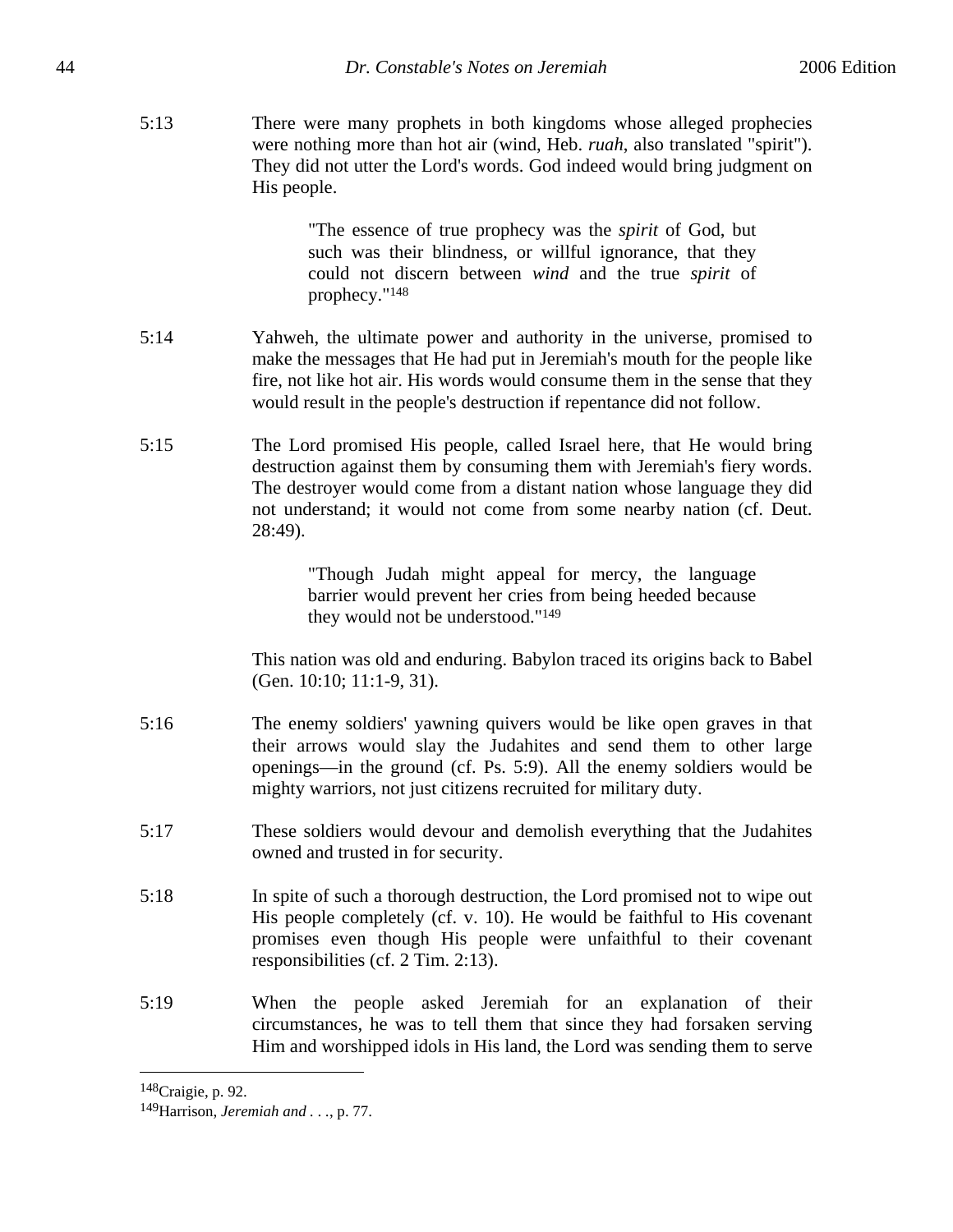strangers in the land of those idols. This was only fair (recompense in kind, the *lex talionis*, cf. Deut. 28:47-48).

# **Yahweh's warning to His complacent people 5:20-31**

There were three aspects to Judah's failure: the people's perversity (vv. 20-25), their injustice (vv. 26-29), and their leaders (vv. 30-31). $150$ 

"Jeremiah rebukes the Judeans as a whole for their utter stupidity and lack of moral discernment. They have flaunted the covenant stipulations, and many ruthless individuals have prospered at the expense of the downtrodden."151

5:20-21 Jeremiah was also to deliver another message to the Judahites. He was to command them to hear even though they were foolish and heartless, blind and deaf to the Lord (cf. Isa. 6:9; Matt. 13:14-15; John 12:40; Acts 28:26).

> "Although we have much sympathy for a man who cannot read because his eyes are sightless, our attitude is much different toward one who has never learned to read because of laziness or stubbornness. In a country where everyone has an opportunity to learn to read and write, illiteracy is regarded as an inexcusable tragedy. Spiritual illiteracy is little different. God is not sparing in His denunciation of those who have had a chance to know Him and His salvation but have despised the opportunity."152

- 5:22 Should His people not fear Him and tremble before Him since He sovereignly controlled the untamable sea? What they feared had no power over them because Yahweh controlled it. He was the one who also sovereignly controlled the borders of nations. The people of Judah had not observed the sovereignly ordained borders for their behavior in the Mosaic Law, and chaos was the result.
- 5:23 God's people had proved stubborn and rebellious at heart. Unlike the sea, they failed to submit to Yahweh's sovereignty (cf. 1:3). In their actions they had turned aside (Heb. *shub*), apostatized, and departed from the Lord and His covenant.
- 5:24 They did not acknowledge Yahweh as the source of the blessings of nature either. The Canaanites believed that Baal controlled the rains and fruitfulness of the land, and the Judahites had adopted their viewpoint. Nevertheless it was Yahweh, not Baal, who gave Israel her grain. The

<sup>150</sup>Craigie, p. 95.

<sup>151</sup>Harrison, *Jeremiah and . . .*, p. 77.

<sup>152</sup>Burton L. Goddard, *Meet Jeremiah: A Devotional Commentary*, p. 34.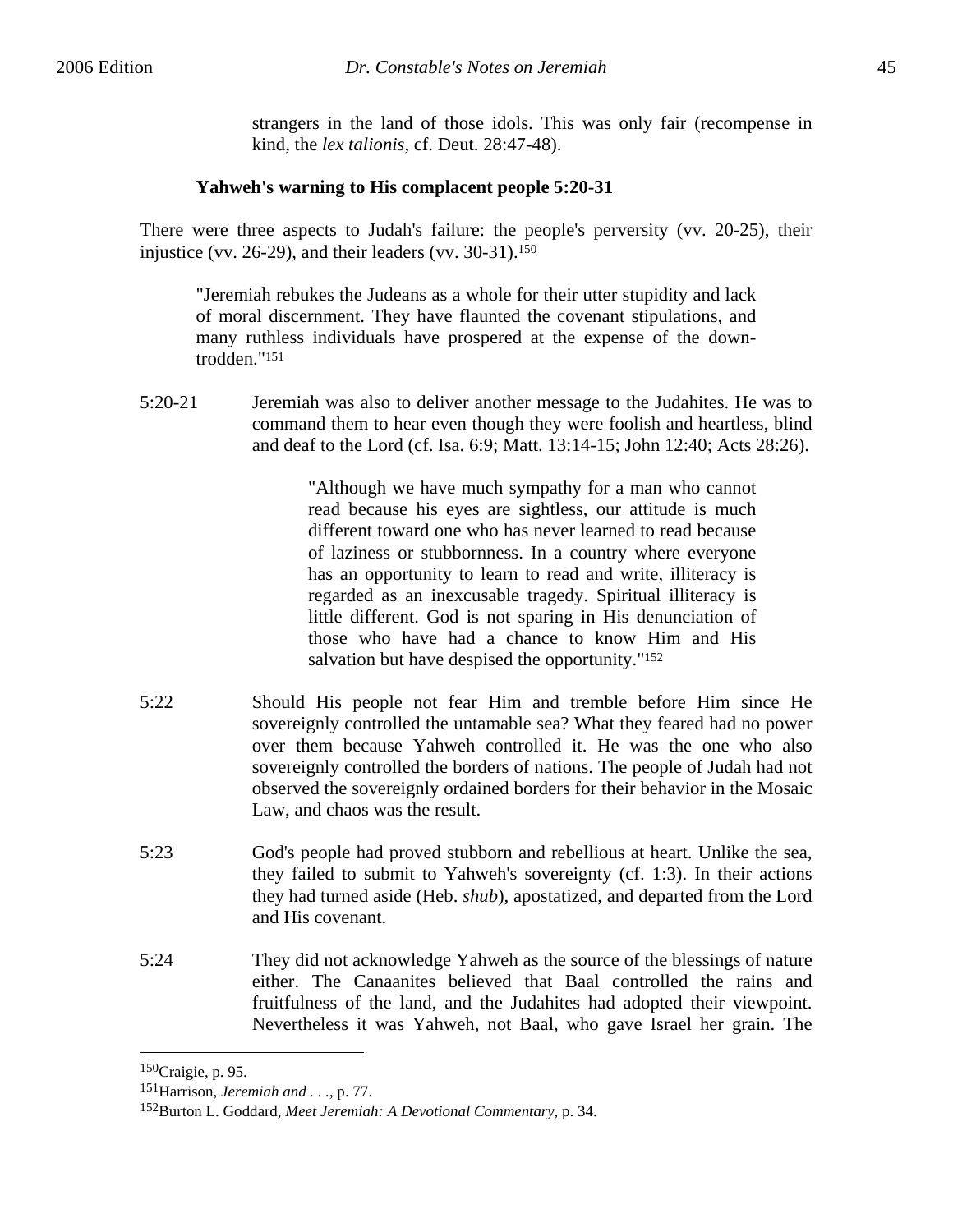"weeks of the harvest" were the seven weeks between Passover and the Feast of Weeks each spring. At those two feasts the Jews celebrated the Lord's goodness to them in giving them a good harvest (cf. Lev. 23:10, 17).

- 5:25 The people's sins had resulted in God withholding the blessings of nature from them as well as other good things. The reasons for their blindness were mainly moral rather than intellectual.
- 5:26-27 Many of the Judahites had wickedly tricked their neighbors and had accumulated wealth by deceiving them. They had put their fellow Israelites in their debt, robbed them of their freedom, and so caged them like birds (cf. Hab. 2:6, 8; Mark 10:19; 1 Thess. 4:6; Titus 2:10).

"Birds were snared with a net; men closed the net with cords when a bird came into it. Then the birds were put into a basket (. . . Mic 7:2)."153

- 5:28 These social bullies had grown fat (wealthy, cf. Deut. 32:15; Ps. 92:14; Prov. 28:25) at the expense of their neighbors so expert had they become in wickedness. Instead of giving special help to the needy among them, they had withheld assistance so they could keep their money for themselves.
- 5:29 Again the Lord asked rhetorically if punishment for this type of conduct was not just (cf. vv. 7, 9). Of course it was.
- 5:30-31 The Lord announced that an appalling and horrible thing had happened in Judah. The prophets did not deliver the Lord's messages but what the people wanted to hear. Also the priests conducted worship as they thought best rather than as the Lord had specified. But instead of revolting against these misleaders the people loved their apostate behavior. Yet, the Lord asked, what would they do in the end?154 They could not avoid His judgment for breach of covenant.

"There is a straight line from apostasy to disaster, from sin to death."155

"When we listen to the religion that is largely preached in our generation, we hear the same thing the unbelieving philosophers and sociologists are saying. The only difference is that theological language is used. But God

<sup>153</sup>Graybill, p. 664.

<sup>154</sup>Compare the other questions in this chapter (vv. 7, 9, 22, 25, 29). 155Kidner, p. 45.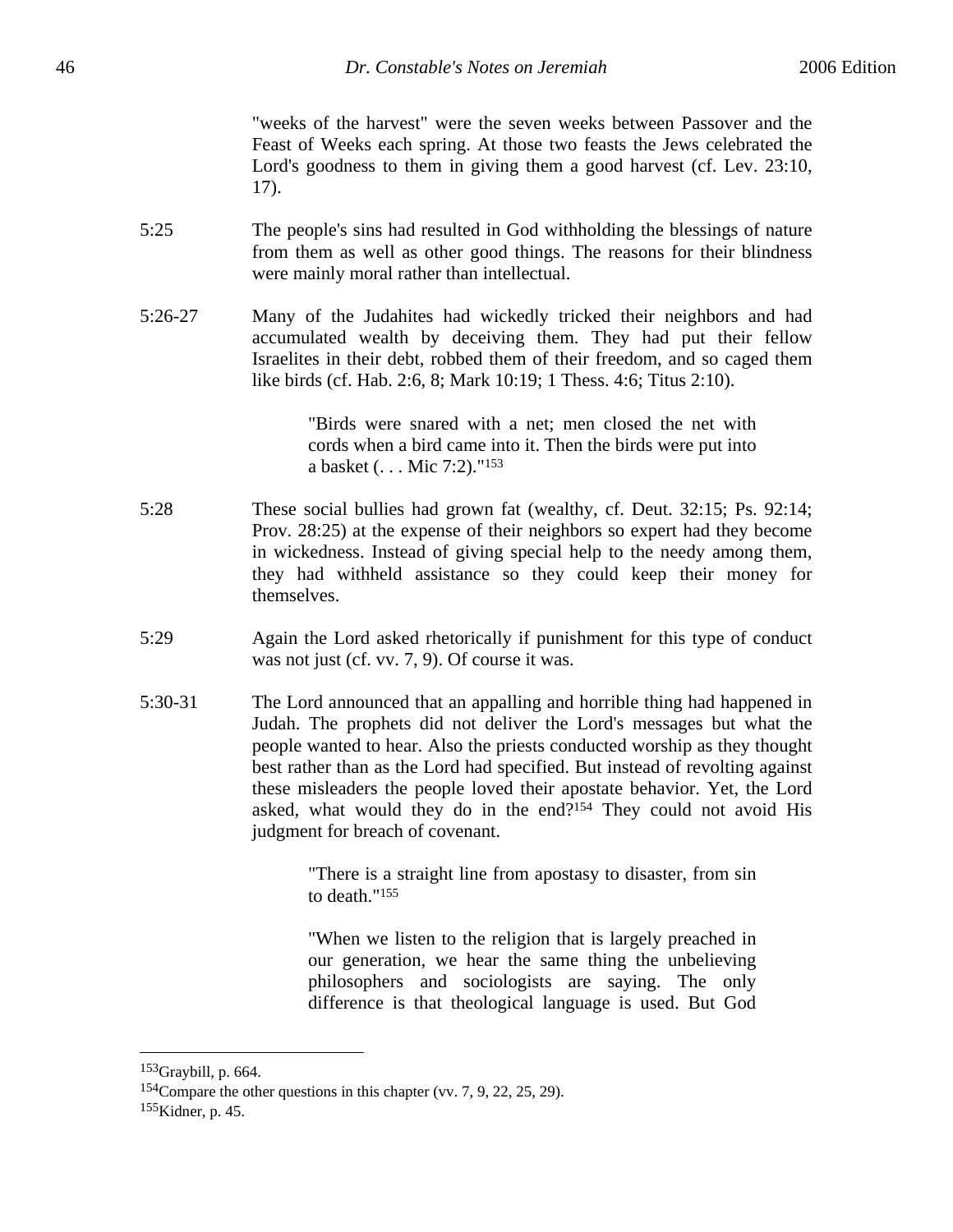says, 'It will not do. This brings you under my judgment.'"156

#### **The siege of Jerusalem predicted 6:1-8**

"The striking feature of this chapter is its rapidity of movement leading to the gathering storm of invasion soon to engulf the capital and the land."157

6:1 The Lord called the Benjamites, Jeremiah's tribal kinsmen, to flee for safety from the coming invader from the north (cf. 4:5-6). Jerusalem stood on the southern border of Benjamin. Benjamin's tribal border was the Hinnom Valley, which was also the southern boundary of Jerusalem.

> Tekoa, Amos' birthplace (Amos 1:1), was a Judean town about 10 miles south of Jerusalem, and Beth-hakkerem (lit. house of the vineyard) stood three miles south of Jerusalem. These representative villages needed to warn their inhabitants, with trumpets and signal fires, to flee in view of the destroyer's advance toward Jerusalem.158

- 6:2 The Lord would cut off Jerusalem, which He compared to an attractive and dainty young lady. Even though Jerusalem was attractive to the Lord, He would still bring destruction on her.
- 6:3 The enemy leaders and their soldiers would camp around Jerusalem like shepherds with their sheep (cf. 4:17; 12:10). Even though Jerusalem lay in a pleasant pastoral setting, its beauty would not deter the Lord from destroying her.
- 6:4-5 These enemies would encourage themselves to attack Judah's capital before they lost their opportunity. They would be so eager to destroy the city that they would even attack at night, a highly unusual practice.
- 6:6 In attacking Jerusalem the enemy soldiers would be responding to the instructions of Yahweh of armies to cut down the trees around the city to make implements of war and to lay siege. Jerusalem was due for punishment because its people were responsible for so much social oppression.
- 6:7 The residents had an unusual ability to keep wickedness as fresh as wells kept water fresh (cf. Prov. 4:16). Wicked violence and destruction had resulted in all kinds of sickness and wounds.

<sup>156</sup>Schaeffer, p. 53.

<sup>157</sup>Feinberg, p. 419.

<sup>158</sup>Tekoa, of all the northern Judean cities, may have been selected for literary reasons. In Hebrew its name, *teqoa'*, is very similar to the word translated "blow the trumpet," *tiq'u*. Beth-hakkerem may have been chosen for the meaning of its name since Jeremiah often referred to Judah as Yahweh's vineyard.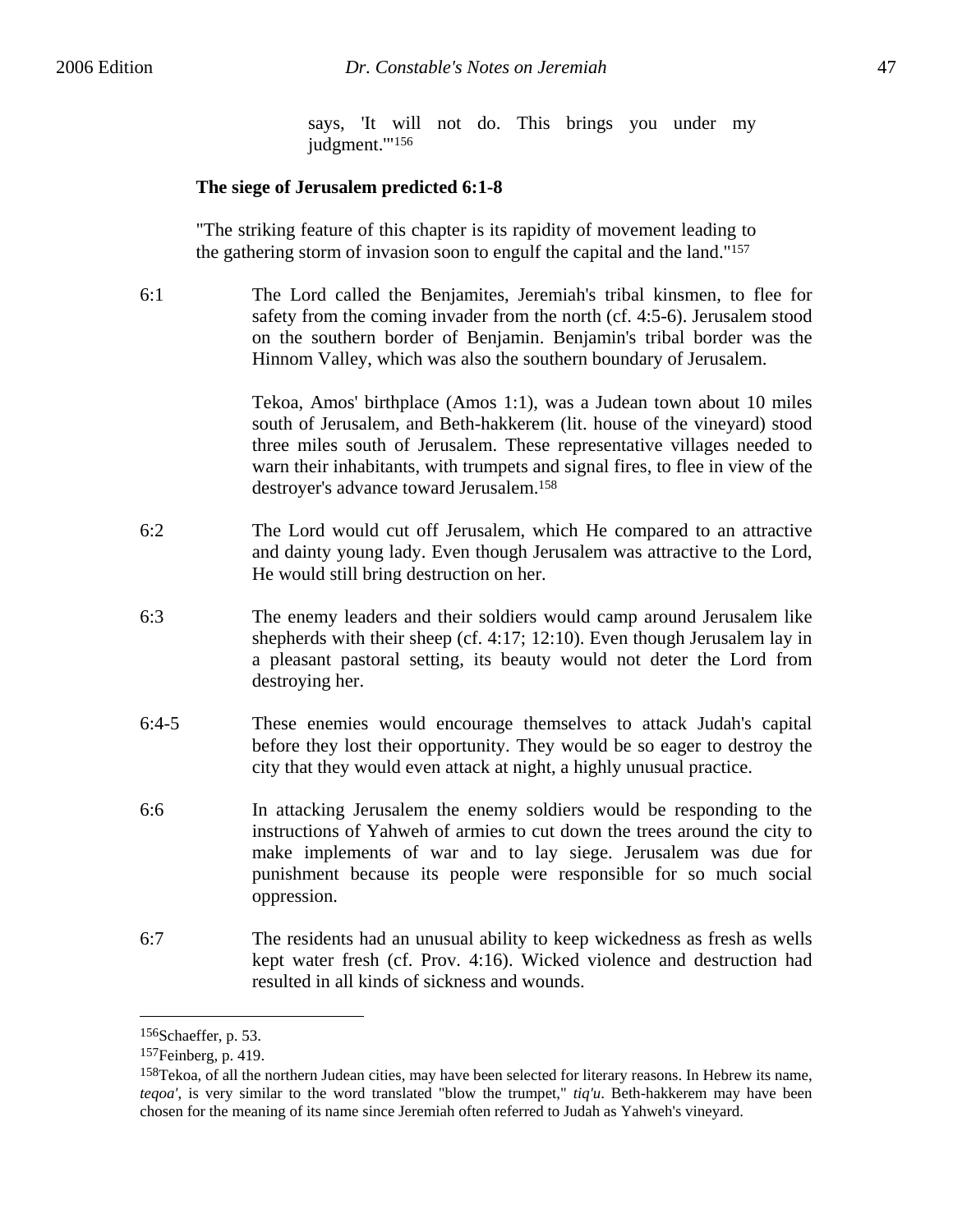6:8 These announcements were to function as a warning to the people of Judah who still had time to repent before the enemy from the north would descend. If they did not repent, the results would be alienation from God (in captivity), the desolation of their city and their lives, and the ruination of their land.

> "We may be reminded of the care lavished in our own day on presenting and practising [*sic*] an 'alternative morality', and may be warned, with Jerusalem . . ."159

#### **The breadth of Judah's guilt 6:9-15**

6:9 The sovereign Lord promised that the coming enemy would remove the people of Judah from their land as a grape harvester removed the grapes from his vines (cf. 5:10; Isa. 5:1-6). The harvest would be so thorough that even the small number of Israelites left in the land would be taken captive.

> The Lord also commanded Jeremiah to assess the nation as carefully as a grape gatherer examined the branches of his grapevine (cf. v. 27; 5:1). What follows in this pericope is what he discovered.

> > "All of Jeremiah's prophetic ministry, however fruitless it seemed, was a kind of grape harvesting, a gleaning of the vine of Israel. Jeremiah's task was to glean Israel. Once more he must return (*shub*) to the task to make certain that there was none remaining who had not heard his message."160

6:10 Jeremiah wondered to whom he could deliver this warning so they could benefit from it. The people he ministered to had closed their ears to his prophecies, and they were so steeped in sin that it was not even possible for them to hear. Messages from the Lord had become offensive to them, and they no longer welcomed them.

> "This is the first of more than three dozen times in Jeremiah where the people did not listen to (i.e., they disobeyed) God's Word."161

6:11 Yet the prophet was full of messages announcing God's coming wrath that he felt incapable of containing. The Lord instructed him to pour out his pent-up messages of wrath on everyone in Jerusalem—children, adolescents, husbands, wives, older people, and the very aged—because all of them would be taken captive.

1

<sup>159</sup>Kidner, p. 45.

<sup>160</sup>Thompson, p. 257.

<sup>161</sup>Dyer, "Jeremiah," p. 1138.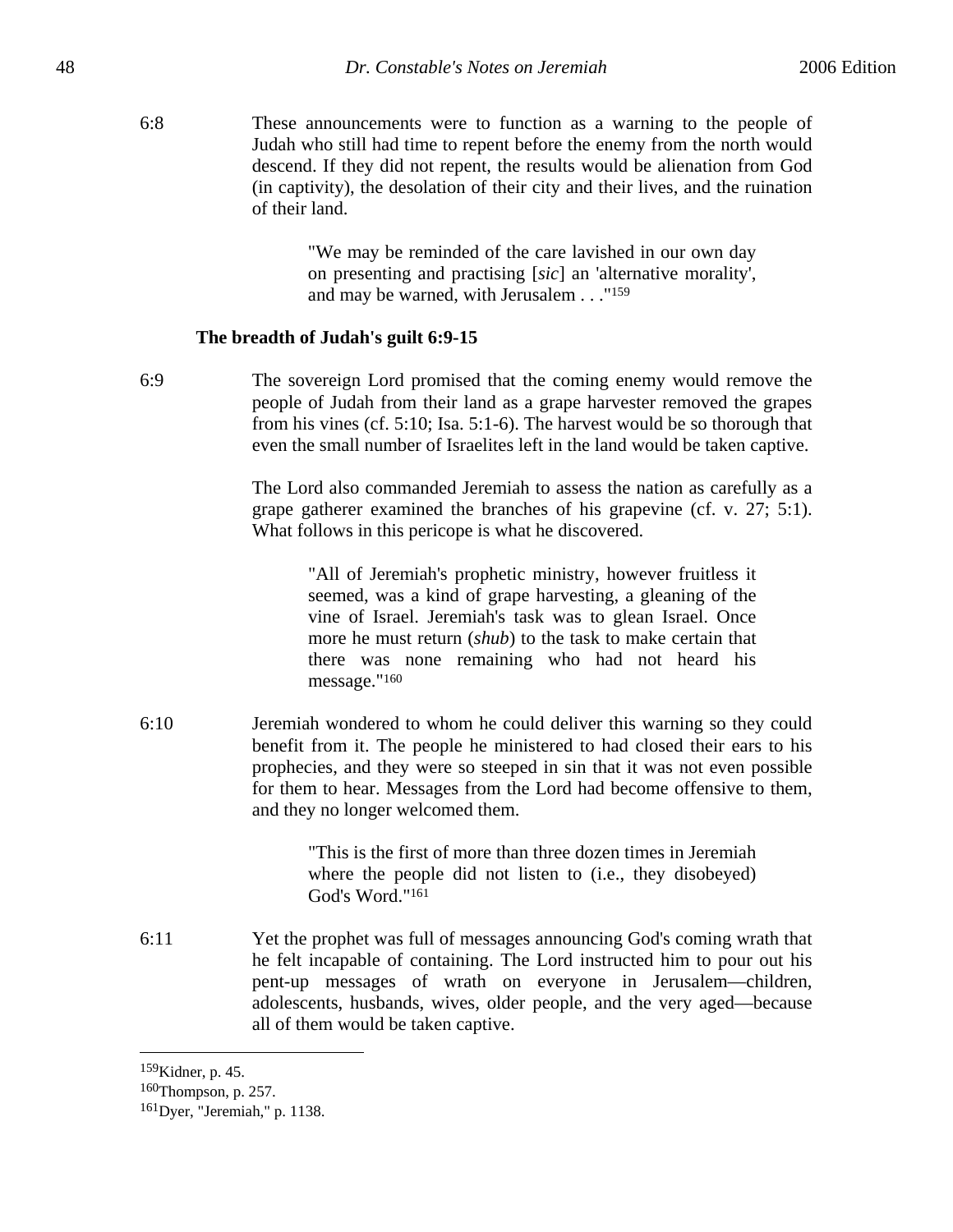"Ancient Near Eastern war was essentially total in nature, so that a city which resisted a siege unsuccessfully could only expect complete destruction, without respect to property, age or sex."162

- 6:12 The Lord would turn the people's houses, fields, and wives over to others. It would be the Lord Himself, acting in power, who would be responsible for this judgment on Judah.
- 6:13 Everyone was guilty and worthy of judgment, from all levels of society including the false prophets and the unfaithful priests. They all behaved selfishly and deceived others (cf. 4:3-5).
- 6:14 The leaders of the people had tried to heal the cancer of the populace with a bandage. They kept promising that everything would be all right, but there would be no peace because of Judah's sins.
- 6:15 These leaders did not even feel ashamed or embarrassed by their actions; they were completely insensitive to their sins (cf. 1 Sam. 15:22-23). Consequently they would fall along with the rest of the population when the Lord brought judgment.

"When evil is pursued and practiced regularly and devotedly, it produces eventually a moral blindness in the perpetrator."163

# **The inadequacy of mere ritual worship 6:16-21**

6:16 Yahweh commanded the Judahites to compare the paths in which they could walk. Then they should ask their leaders to direct them in the good old paths, the teachings of the Mosaic Covenant. Then they should walk in those ways and so experience rest (cf. Isa. 28:12; Matt. 11:28-29). But the people refused to follow those old paths. Probably they confused the ancient ways with obsolete ways, as many in our day do.

> "The importance of the covenant for Jeremiah cannot be overrated. For him the covenant was fundamental to Israel's very life, involving as it did the acknowledgment of Yahweh as Israel's only sovereign Lord, and the glad acceptance of the covenant obligations. When Israel took this way she followed the ancient paths, the good way, and found rest. It was a theme to which Jeremiah returned again and again (7:22-23; 11:1-13; etc.)."164

<sup>162</sup>Harrison, *Jeremiah and . . .*, p. 81.

<sup>163</sup>Craigie, p. 104.

<sup>164</sup>Thompson, p. 261.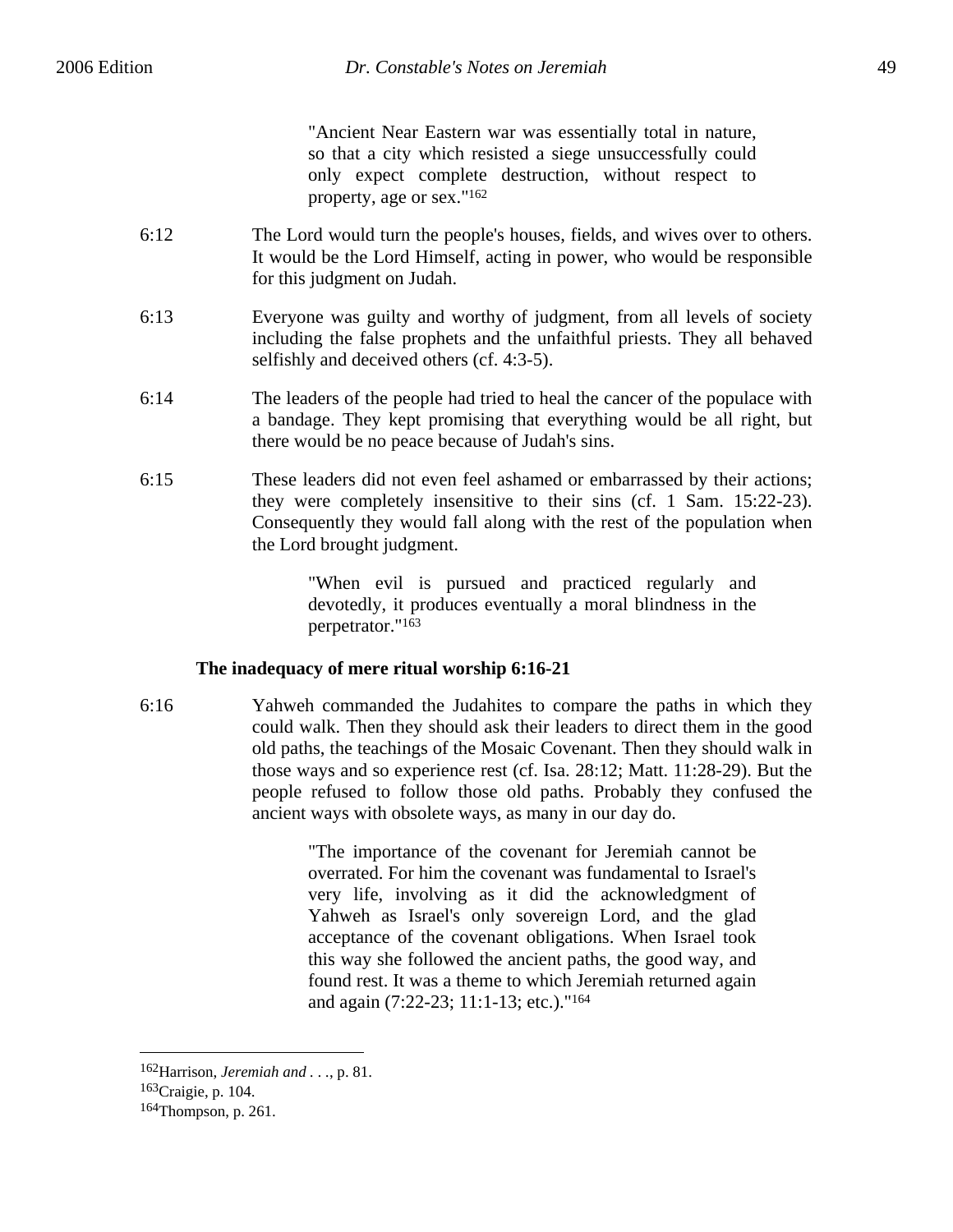- 6:17 The Lord had set prophets over the people to warn them of their wicked ways, but the people refused to listen to them.
- 6:18-19 Because the people refused to listen to the Lord's words and had rejected His Law, the Lord announced to the whole earth that He would bring disaster on His people.
- 6:20 Even though the Judeans still worshipped God formally, their sacrifices made no impression on Him (cf. Isa. 1:11-14; Amos 5:21; Mic. 6:6-8). It was their true attitudes and actions that He saw.

Sheba was a famous southwest Arabia (possibly modern Yemen) source for the incense used in the offerings (cf. 1 Kings 10:1-13; Ezek. 27:22). Sweet cane (calamus) was an ingredient in the anointing oil (Exod. 30:22- 25; cf. Song of Sol. 4:14; Isa. 43:24) and was also an expensive import item perhaps coming from India. Burnt offerings were those in which the entire animal was offered up to God, and sacrifices were those offerings that were partially eaten by their worshippers.

6:21 Because of this hypocrisy, the Lord would trip His people up. He would humiliate them and interrupt their progress, probably with their own sins and with the coming invader. This would include all generations and involve people in all relationships (cf. v. 11).

### **The people's response to the invader's attack 6:22-26**

- 6:22 Again Yahweh announced that people from a great and distant land would descend on Judah from the north.
- 6:23 They would be cruel warriors riding on instruments of warfare shouting loud battle cries and making as much noise as the roaring sea. Their target would be God's beloved residents of Jerusalem.
- 6:24 Jeremiah responded that the news of this invasion had made the people physically weak, mentally anxious, and extremely distressed (cf. 4:31). This is a proleptic (anticipatory) description of their reaction.
- 6:25 He counseled the people not to leave the city, to stay out of their fields and off the highways. There was an armed enemy out there waiting to kill them, and it should inspire terror among them all (cf. 20:3, 10; 46:5; 49:29).
- 6:26 The prophet called the people to repent while there was still time (cf. v. 8). Mourning over the untimely death of an only son was especially bitter because the family would then have no one to perpetuate the family name and line. Unless the people did repent the destroyer would overtake them.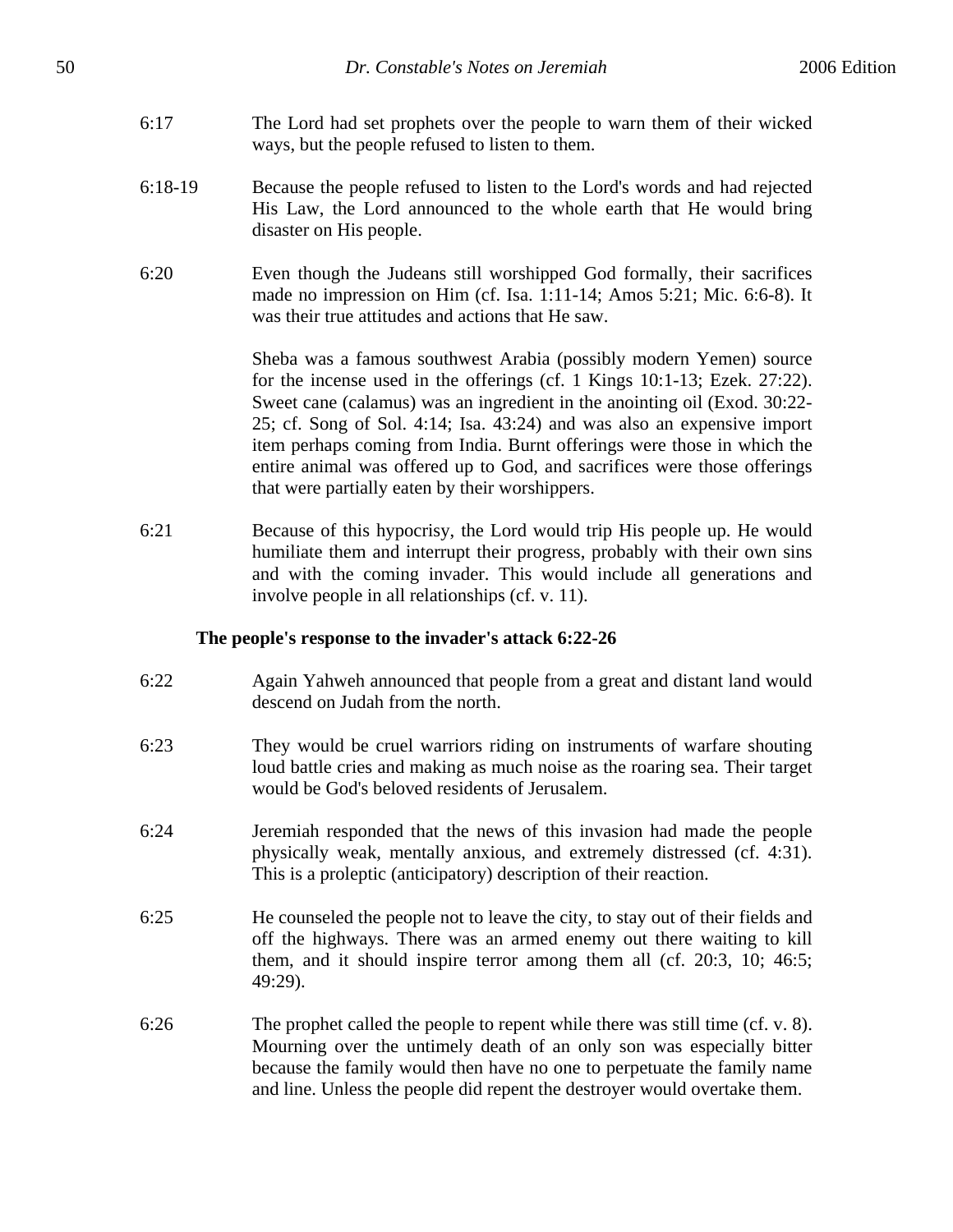### **Jeremiah's evaluation of his people 6:27-30**

- 6:27 Yahweh informed Jeremiah that He had given the prophet a roll in Judah that was similar to that of an assayer of metals. He would be able and be responsible to test the "mettle" of the Lord's people (cf. 5:1).
- 6:28 The Judahites were stubborn, rebellious, and deceitful. All of them were also hardened to outside influences, like bronze and iron, and were impure (cf. Mal. 3:3).

". . . the people of Judah are not, so to speak, precious metal marred by some impurities, but base metal from which nothing of worth can be extracted."<sup>165</sup>

6:29 The Lord had applied the fires of testing to His people, but still they remained impure.

> "When lead was placed in a crucible with silver ore and heated, the lead became oxidized and served as a flux to collect impurities."166

6:30 Because the people were impure the Lord would reject them, as a silversmith rejects dross or slag. The implication is that He would toss them aside out of His land.

> ". . . the imagery is employed not to indicate that judgment would be a refining process but rather to convey its terminal nature; since no purity could be found, no solid silver, the mixture would be cast away as dross."167

Because of the possibility of repentance that Jeremiah referred to in chapters 2—6, most scholars believe that these messages date from the reign of Josiah and possibly the early years of Jehoiakim. This would place their origin between 627 and 609 or a little later. The possibility of repentance disappears later in the book probably indicating that Jeremiah delivered those prophecies later in his ministry.

Other recurring themes in chapters 2—6, which Jeremiah introduced in chapter 1, include the nations, uprooting and tearing down, destroying and razing, building and planting, and Yahweh watching over His Word. The coming invader from the north, wickedness, forsaking Yahweh, idolatry, and Judah's leaders and ordinary citizens are also prominent themes.168

<sup>165</sup>Kidner, p. 47.

<sup>166</sup>Thompson, p. 266.

<sup>167</sup>Craigie, p. 110.

<sup>168</sup>See Thompson, pp. 268-69, for further discussion.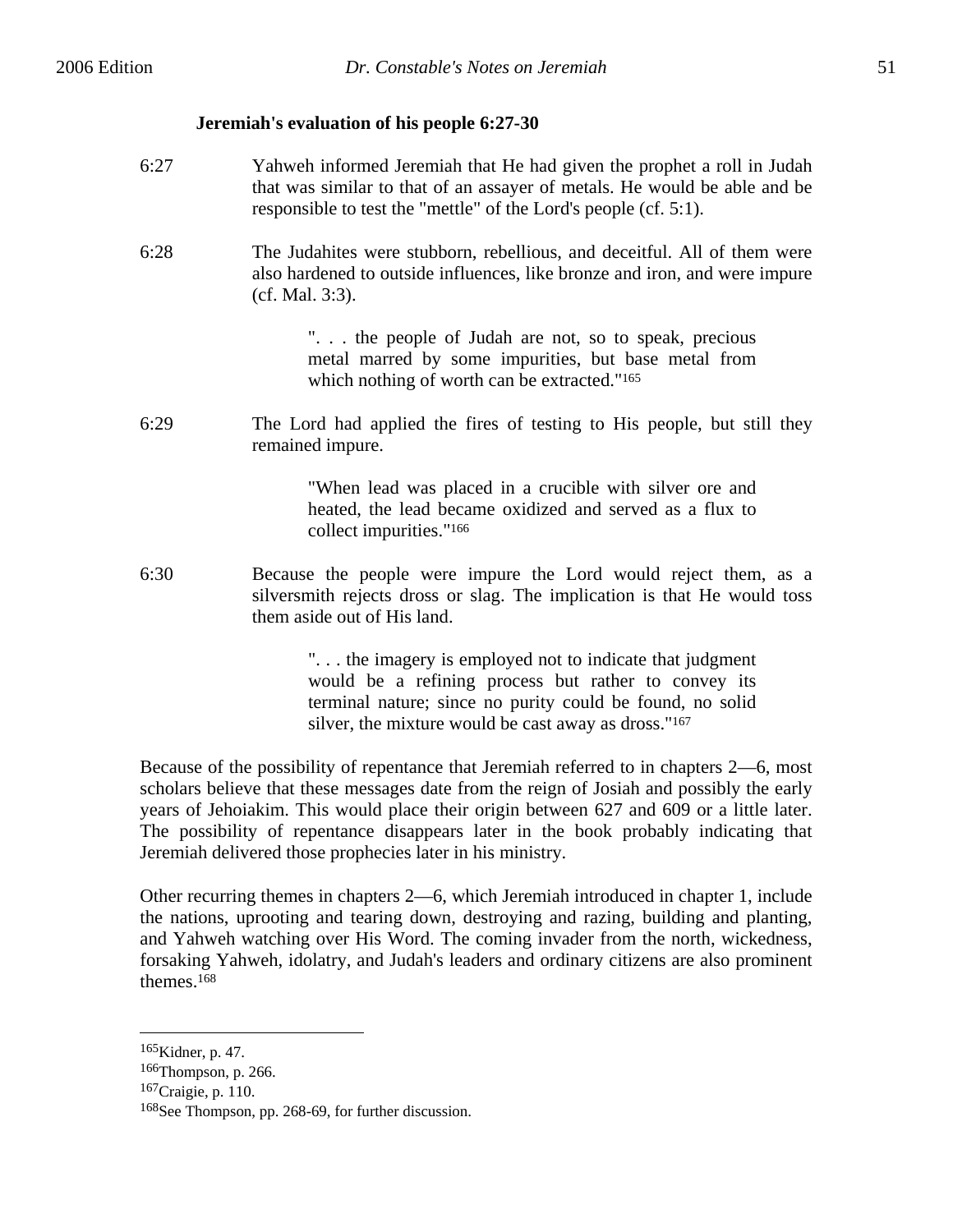## **2. Warnings about apostasy and its consequences chs. 7—10**

This is another collection of Jeremiah's prophecies that have in common the theme of Judah's departure from God and the consequences of that apostasy.

# **Aspects of false religion 7:1—8:3**

All the messages in this section deal with departure from the Lord in religious practices, either in pagan rites or in the perversion of the proper worship of Yahweh that the Mosaic Law specified. All the material in this section fits conditions in Judah after 609 B.C., when Jehoiakim began allowing a return to pagan practices after the end of Josiah's reforms. Another feature of this section is the large amount of prose material it contains, much more than the preceding section (chs. 2—6). The common theme is worship, and the key word is "place," though this word refers to different things in different verses (vv. 7:3, 7, 12, 14, 20, 32; 8:3).<sup>169</sup> From their contents we may surmise that these messages were undoubtedly responsible for much of the antagonism that Jeremiah received from the Judahites (cf. 26:7-24).

# **Jeremiah's Temple Sermon 7:1-15**

This message demonstrates a structure that is quite typical of many others in the Book of Jeremiah (cf. 11:1-17; 17:19-27; 34:8-22). First there is an explanation of Yahweh's will (word, law; vv. 1-7), then a description of Israel's departure from it (vv. 8-12), and then an announcement of divine judgment (vv. 13-15). A similar message, or the same message in abbreviated form, appears later in the book (26:1-6).170

7:1-2 Jeremiah received another message from the Lord. He was to go to the gate of the temple in Jerusalem and deliver a prophecy in Yahweh's name to the Judahites who entered to worship. This was probably the New or Eastern temple gate (cf. 26:10; 36:10).

> ". . . during the pilgrimage festivals in the temple, the pilgrims were greeted at the temple gates by a servant of the institution, who asked them to examine their moral lives prior to passing through the gates and participating in the worship (see Pss 15, 24 . . .). If Jeremiah assumed his role of 'preacher at the gate' in an unofficial capacity, then it is possible that the custom had lapsed at that time (as seems entirely probable from the substance of the sermon) and was consciously resumed by the prophet to his own moral and spiritual ends."171

1

<sup>&</sup>lt;sup>169</sup>The places in view are the temple, Jerusalem, and Judah, but which one is in view is sometimes difficult to determine.

 $170$ Scholars differ about what they call Jeremiah's Temple Sermon. Some refer to all of 7:1—8:3 as the temple sermon, and a few consider 7:1—10:25 the temple sermon.

<sup>171</sup>Craigie, p. 120.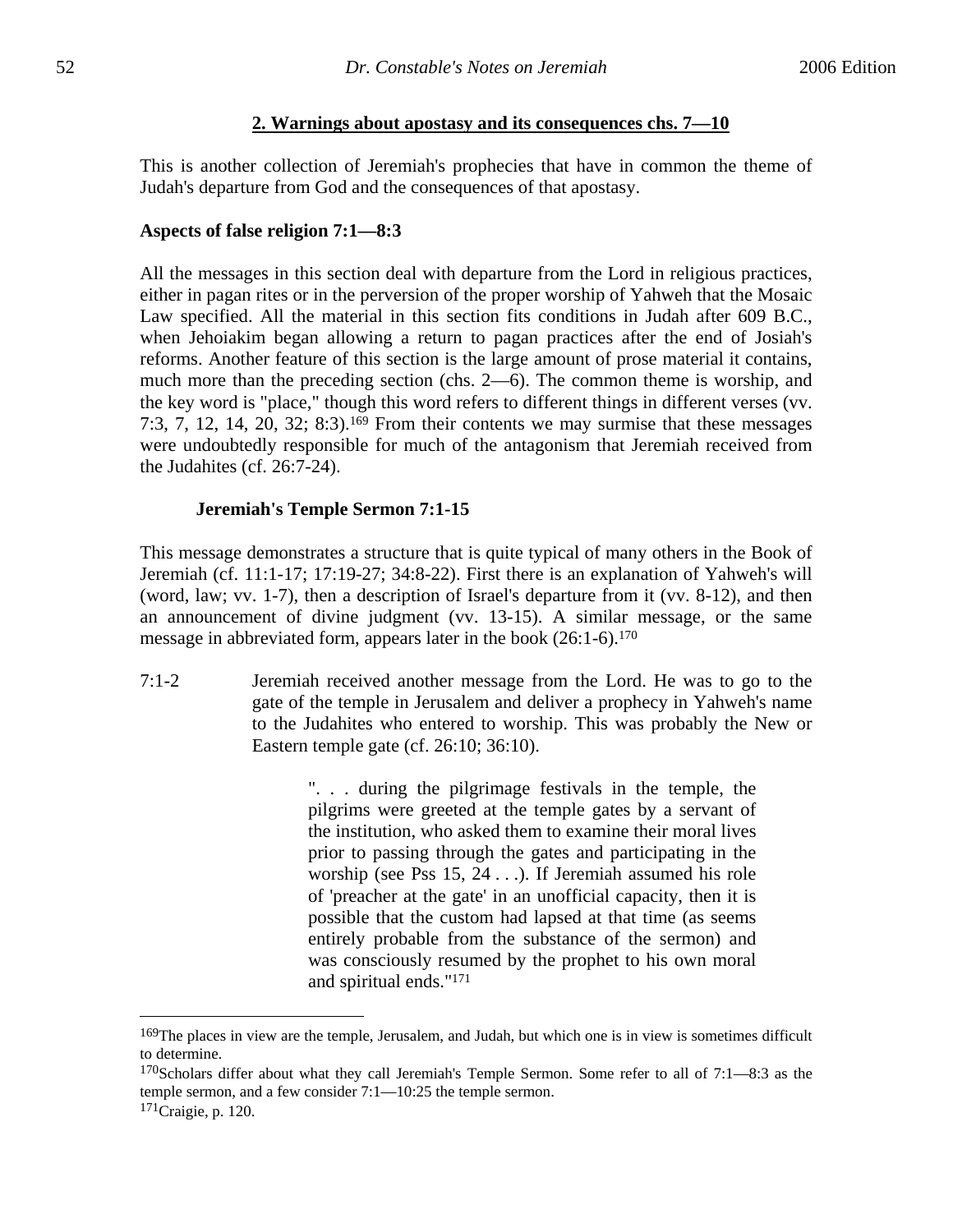- 7:3 The prophet was to announce that sovereign Yahweh, the God of Israel, promised that if His people would repent (change their thinking, actions, and way of life) He would allow them to continue to dwell in their land.
- 7:4 The people were not to assume that just because they had the temple the Lord would keep them safe. Many of the Judahites believed that the existence of the temple guaranteed Jerusalem's inviolability. God's supernatural deliverance of Jerusalem in Hezekiah's reign probably accounts for some of this feeling (2 Kings 18:13—19:37). Furthermore, Josiah had glorified the temple during his reforms.

"They [these Judeans] would argue that God had chosen Zion as his earthly dwelling place (cf. Ps. 132:13-14) and had promised to David and his descendants a kingdom for ever (2 Sam. 7:12-13). In the light of such promises it seemed to be a natural conclusion that God would not allow either his dwelling place (the temple) or his chosen ruler to come to any harm."172

"The temple building itself had become the people's object of worship, replacing the *Person* of the building."173

- 7:5-6 Jeremiah proceeded to explain God's promise (v. 3). He listed three examples to illustrate what God wanted, two related to actions toward fellow Israelites and one related to actions toward God. True repentance meant dealing justly with one another, namely, refraining from oppressing the vulnerable such as strangers, orphans, and widows. It also meant not putting people to death without proper justification.174 Godward, repenting meant not worshipping other gods, which the people were doing to their own ruin.
- 7:7 If the people did these things, then Yahweh would allow them to remain in the land that He had given their forefathers as a permanent possession (cf. v. 3; Gen. 12:7).
- 7:8 The prophet also explained what the Lord meant by trusting in deceptive words (v. 4), which they had been trusting in but without profit.
- 7:9 The people were committing robbery, murder, adultery, perjury, offering sacrifices to Baal, and following other foreign idols. These were all violations of Israel's law (Exod. 20:3-5, 13-16).

1

<sup>172</sup>Thompson, p. 277.

<sup>173</sup>Jensen, p. 37.

<sup>174</sup>The Mosaic Law demonstrates a profound concern for human welfare (cf. Deut. 14:29; 24:19-21; et al.).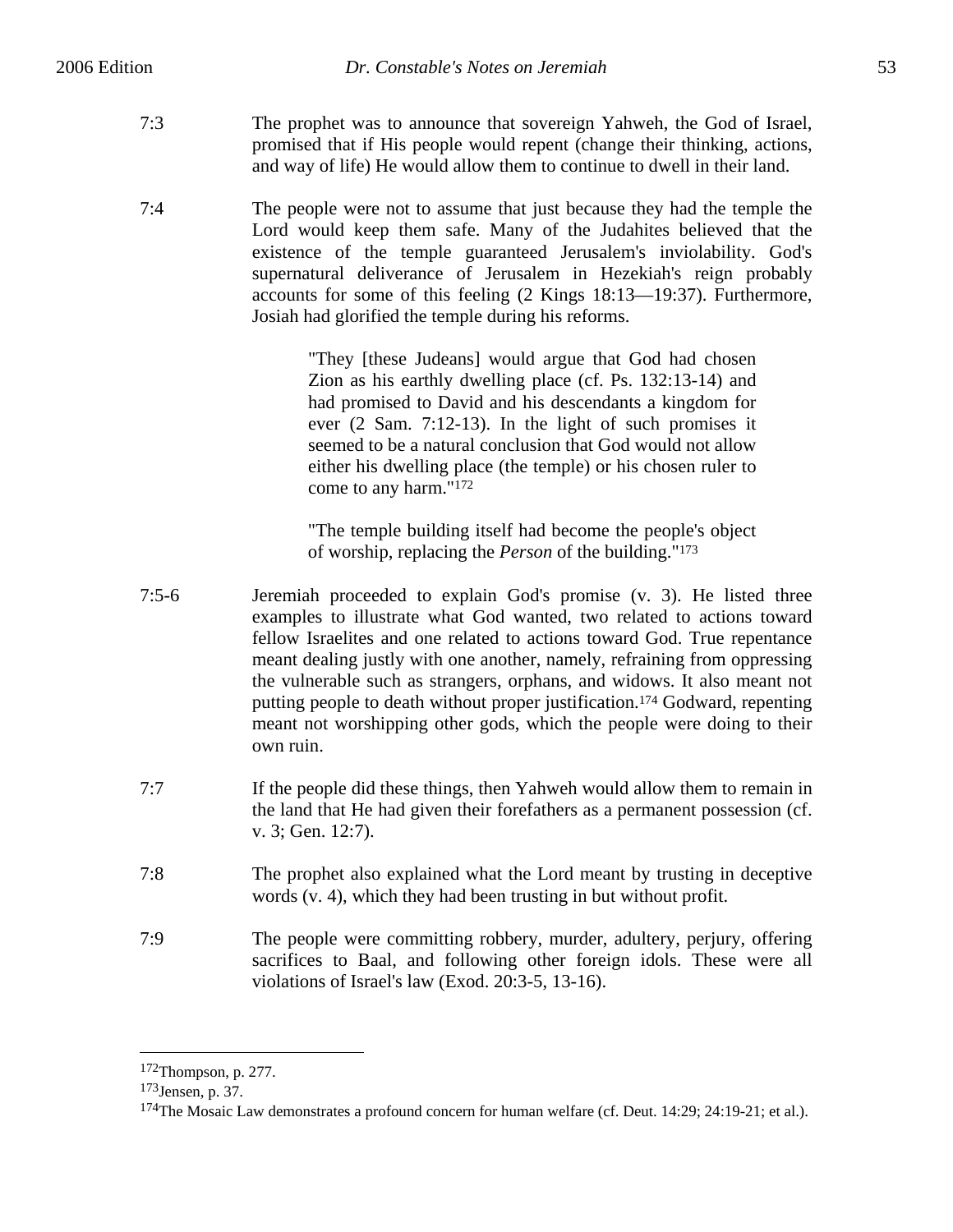7:10 The Judahites would commit these sins and then come to the temple, stand before Yahweh, and conclude that He had forgiven them. They would go through this ritual only so they could go out and sin again. They apparently felt that they had an indulgence that permitted them to go on sinning (cf. Eccles. 8:11).<sup>175</sup>

> "They flee to the temple for protection, thinking to be safe there, believing that participation in the formal rituals of the cult would somehow deliver them from the Judge. But the temple was no sheltering place for covenant-breakers."176

The house that was called by Yahweh's name is a description of the temple that stresses that it was the building with which He associated His personal presence uniquely.

7:11 By treating the temple this way the people had turned it into a den of robbers, a gathering place for those who stole from others and God, and violated God's word with impunity (cf. Matt. 21:13; Mark 11:17; Luke 19:46).

> "They have profaned God's house by making it a place of retreat between acts of crime . . ."177

The Lord assured the people that He Himself had seen what they were doing; they had not deceived Him.

7:12 Yahweh told the people to go to Shiloh to see what He had done to another town where He had met with the Israelites in former years (cf. Josh. 18:1; Judg. 18:31; 1 Sam. 1—4). In Jeremiah's day it lay in ruins.178 Yahweh had allowed Shiloh to be destroyed because of the wickedness of the Israelites. Therefore Jeremiah's hearers should not think that He would preserve the temple from destruction in spite of their sins. The temple was not a talisman that guaranteed their safety.179

<sup>175</sup>Feinberg, p. 428.

<sup>176</sup>Thompson, p. 281.

<sup>177</sup>Harrison, *Jeremiah and . . .*, p. 86.

<sup>&</sup>lt;sup>178</sup>The site was about 20 miles north of Jerusalem. The Philistines evidently destroyed the town in Eli's day, though the text does not say so specifically (1 Sam. 4). See H. Kjaer, "The Excavation of Shiloh 1929," *Journal of the Palestine Oriental Society* 10:2-3 (1930):87-174; and W. F. Albright, "The Danish Excavations at Shiloh," *Bulletin of the American Schools of Oriental Research* 9, pp. 10-11. The tabernacle that had stood at Shiloh then was still in existence in David's day (1 Chron. 21:29) and when Solomon began to reign (2 Chron. 1:3), so it did not suffer destruction with the city. Later references indicate that the town was rebuilt (1 Kings 14:2, 4). The Assyrian invasion of the territory of Ephraim, where Shiloh stood, may have destroyed it again.

<sup>&</sup>lt;sup>179</sup>The Israelites had formerly also taken this view of the ark (cf. 1 Sam. 4:3).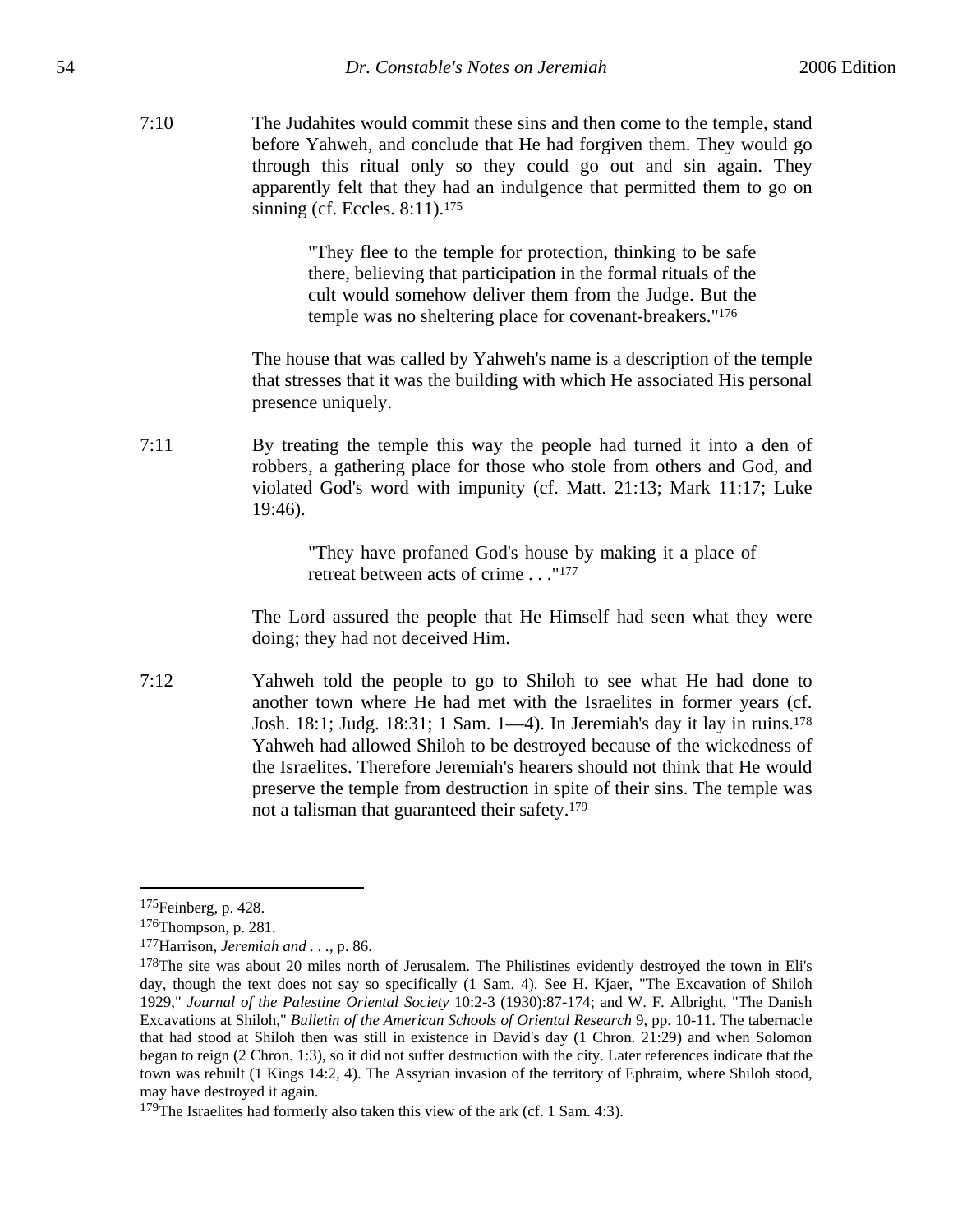$\overline{a}$ 

- 7:13 The people had been sinning in the ways just enumerated for a long time. The Lord had sent them prophets and leaders who had warned them from the earliest days of their departure from Him, but they had refused to respond.180
- 7:14 Consequently, the Lord promised to destroy the temple and Jerusalem as He had destroyed Shiloh. He would do this even though the temple bore His name, His people trusted in it, and He had given it to them and their fathers.
- 7:15 Furthermore, the Lord would drive the Judahites from His sight in the land as He had driven their brethren in the Northern Kingdom from His sight, by sending them into captivity.

# **The Queen of Heaven cult 7:16-20**

This pericope continues Yahweh's instructions to Jeremiah preparing him to deliver the Temple Sermon (cf. vv. 1-2). Jeremiah may have received this message from the Lord at the same time or at some other time.

- 7:16 The Lord told His prophet not to waste his time praying for Him to be merciful to the people, even with earnest prayers, because they would not cause Him to relent (cf. 11:14; 14:11). The only thing that would prevent invasion, destruction, and captivity would be His people's repentance (cf. vv. 3, 5-7).
- 7:17 Yahweh reminded Jeremiah how far His people had departed from His ways.
- 7:18 Whole families were involved in making offering cakes for the Queen of Heaven. They also poured out drink offerings to other gods to hurt, humiliate, and annoy the Lord.

The "Queen of Heaven" was most likely a title of the Assyrian-Babylonian goddess Astarte (or Ishtar; cf. 44:17), though some scholars believe the name applied to several pagan goddesses.181 Worship of the queen of heaven had been popular in Judah during the reign of Manasseh (2 Kings 21; 23:4-14), though it began earlier in Israel's history (Amos 5:26). This "queen" was an astral deity that appealed particularly to women (cf. 19:13; 32:29; Zeph. 1:5). Her worship involved offering cakes made in the shape of the deity or the moon, or stamped with her image, and drink offerings (cf. 44:19). Other symbols of this goddess were the planet Venus, a moon,

<sup>180</sup>The phrase "rising up early and speaking" was a favorite of Jeremiah's (cf. v. 25; 11:7; 25:3-4; 26:5; 29:19; 32:33; 35:14-15; 44:4). It occurs nowhere else in the Old Testament.

<sup>&</sup>lt;sup>181</sup>Craigie, pp. 123, mentioned the Canaanite goddesses Anat, Ashtaroth, and Shapash, all of whom the Canaanites associated with heaven.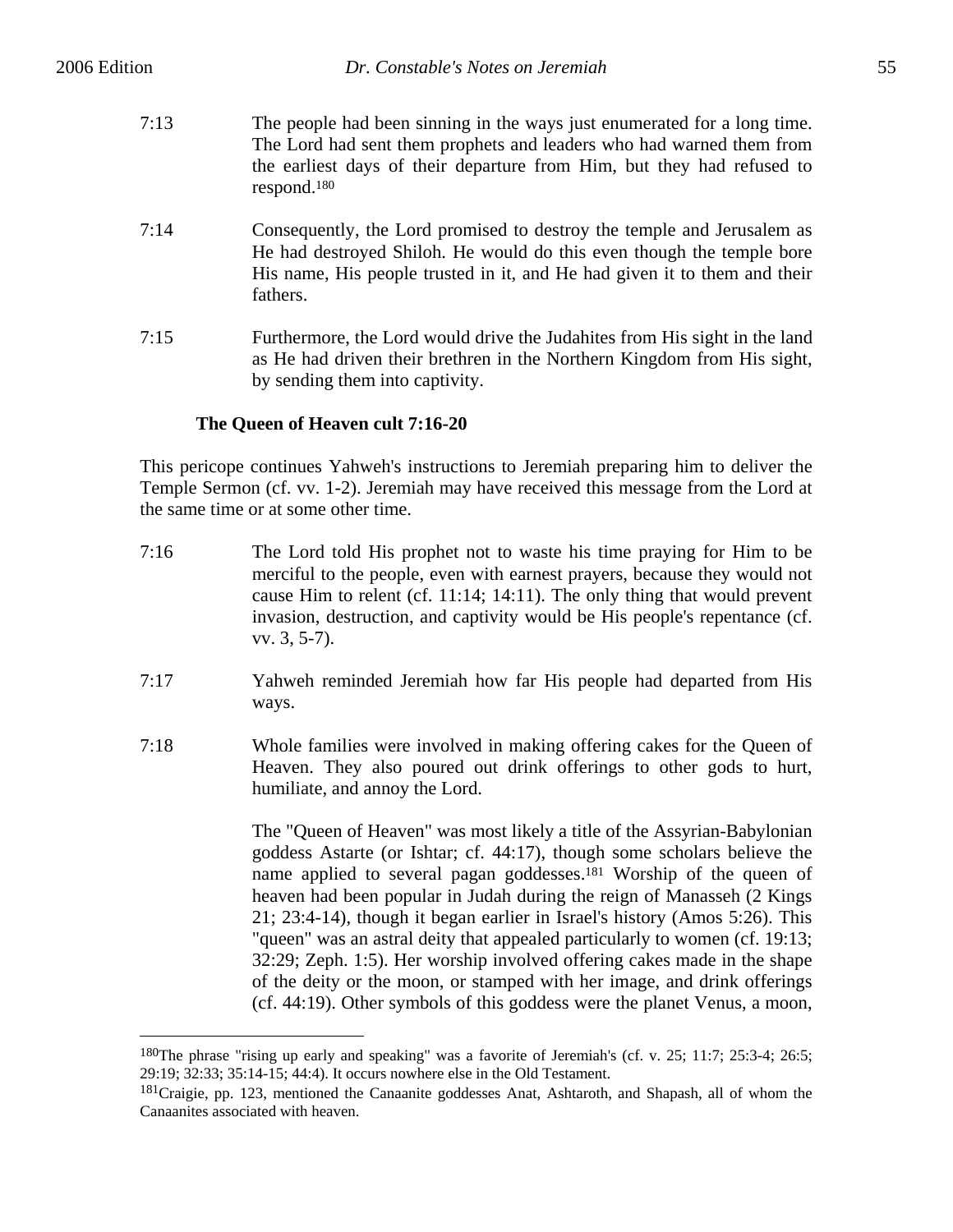and a star. This cult had evidently survived Josiah's reforms, probably because people could worship Astarte in their homes. Worship of the Queen of Heaven and all other idols constituted a rejection of Yahweh's sole sovereignty as lord of Israel's covenant.

- 7:19 By provoking the Lord, the people were really hurting and humiliating themselves. Their flagrant disobedience would come back on them, and they would suffer for their sins.
- 7:20 The Lord promised to pour out His anger and wrath on the whole land of Judah because the people were doing these things. His judgment would affect people, animals, trees, and crops; in other words, it would affect everything in the land. Nothing would put out the fires of His anger except genuine repentance (cf. vv. 3, 5-7).

## **Obedience as opposed to mere sacrifice 7:21-28**

This seems to be a new message from the Lord. It is a good example of prophetic indictments of Israel's sacrificial institutions (cf. 6:20; 1 Sam. 15:22; Ps. 51:16-17; Isa. 1:4-15; Hos. 6:6; Amos 5:21-24; Mic. 6:6-8).

7:21 Yahweh, the sovereign God of Israel, commanded His people to eat their whole burnt offerings (Heb. *'oloth*), which should have been burned up completely on the altar, as well as the sacrifices (Heb. *zebah*) that they only ate part of (cf. Lev. 3; 7:11-18; 22:18-23, 27-30). It mattered little to Him how carefully they observed His instructions about offering animal sacrifices to Him if their hearts were not right.

> ". . . to affirm that the prophets rejected the whole sacrificial system is to go beyond the evidence. It was not the system as such that was rejected but the operation of the system, which divorced sacrifices from obedience and took them out of the covenantal setting in which they found their whole rationale."182

7:22 God could say this because burnt offerings and sacrifices were not His primary concern. This should have been clear to the people as they remembered what He had commanded them when He redeemed them as a nation. He had given them the Decalog, which called for righteous conduct, before He gave them the cultic legislation, which specified the ritual of worship (cf. Exod. 20:1-17; 24:1-8). He had not given them the laws concerning burnt offerings and sacrifices until after they broke the Decalog.

<sup>182</sup>Thompson, p. 291.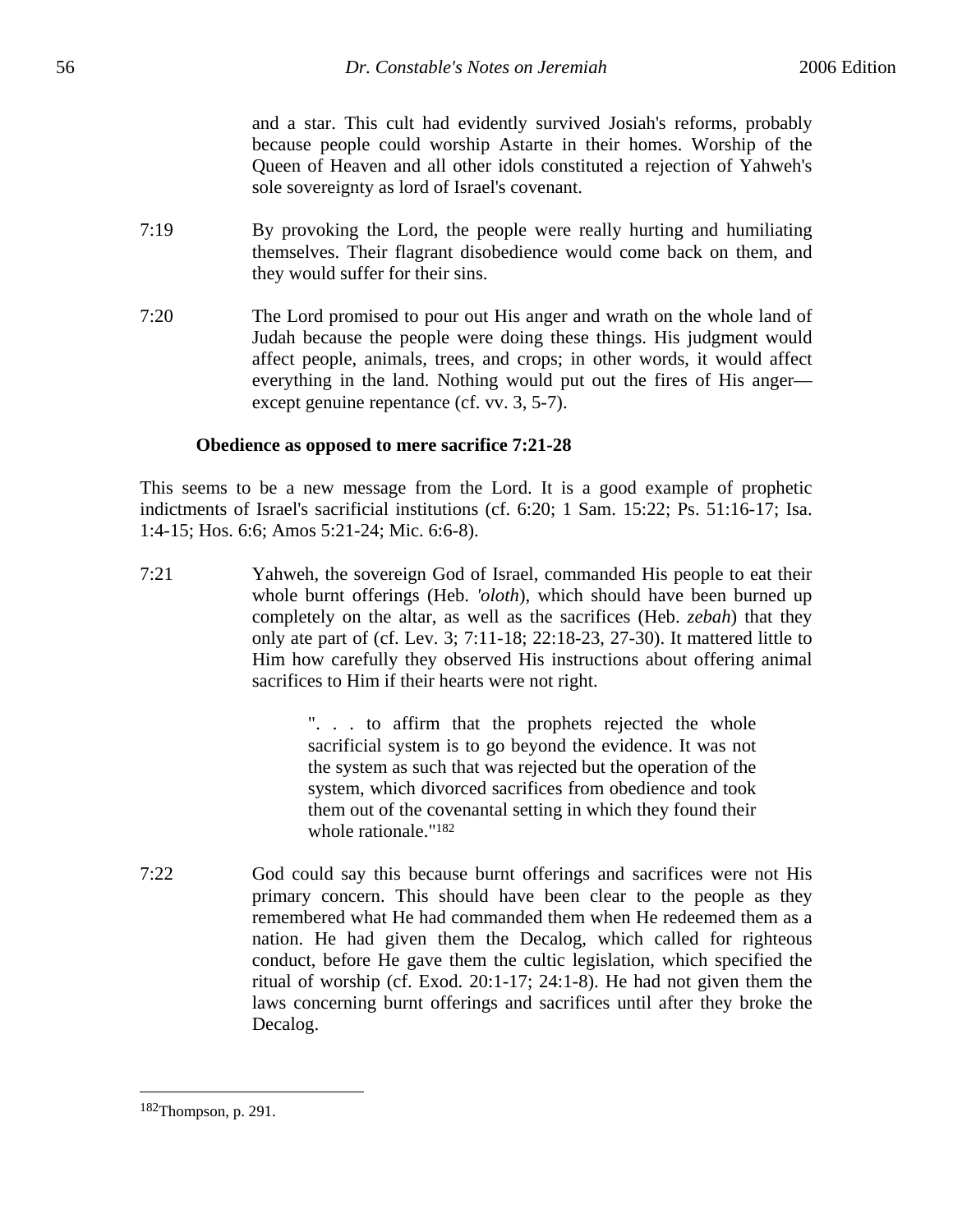- 7:23 Obedience to His words is what He commanded them then. It was more important that they obey Him than that they follow the procedures involved in presenting sacrifices that only symbolized their obedience. His ancient command to obey also contained promises of blessing if they would obey. Yahweh had promised to adopt Israel into a uniquely intimate relationship with Himself that would be beneficial for the Israelites (Exod. 19:5-6).
- 7:24 In spite of these promised blessings, the Israelites had not obeyed or even listened to the Lord's voice. They had followed their own advice, and their evil hearts had stubbornly refused to yield to His will. Instead of progressing toward blessing, they regressed into cursing.
- 7:25 Ever since the Exodus God had graciously arisen early to send His servants the prophets to urge the Israelites to follow Him (cf. v. 13). The image of God getting up early in the morning stresses the priority He gave to instructing His people.
- 7:26 In spite of these instructions, each succeeding generation of Israelites did not listen or pay attention. Instead they became obstinate in their disobedience and did even more evil than their fathers had done.
- 7:27 The Lord told Jeremiah that he was to pass along all these words to his contemporaries, but they would not listen to him any more than they had listened to the former prophets. He should call to them to respond to his message from the Lord, but they would not even answer him.
- 7:28 Jeremiah was to tell the people that they were a disobedient nation. They refused to accept correction from their Lord. They were not faithful (Heb. *'emuna*, cf. 5:1, 3; Hab. 2:4) to Him and His covenant.

# **Sin in the Valley of Hinnom 7:29-34**

7:29 The people were to cut off their hair as a sign of grief.

"The command to cut off the 'hair' (lit., 'crown' . . .) is in the feminine in Hebrew, showing that the city (cf. 6:23—'O Daughter of Zion') is meant. The charge stems from the fact that the Nazirite's hair was the mark of his separation to God (Num 6:5). When he was ceremonially defiled, he had to shave his head. So Jerusalem because of her corruption must do likewise. Her mourning is because the Lord has cast her off. Because of her sin, the chief mark of her beauty must be cast away as polluted and no longer consecrated to the Lord."183

<sup>183</sup>Feinberg, p. 433.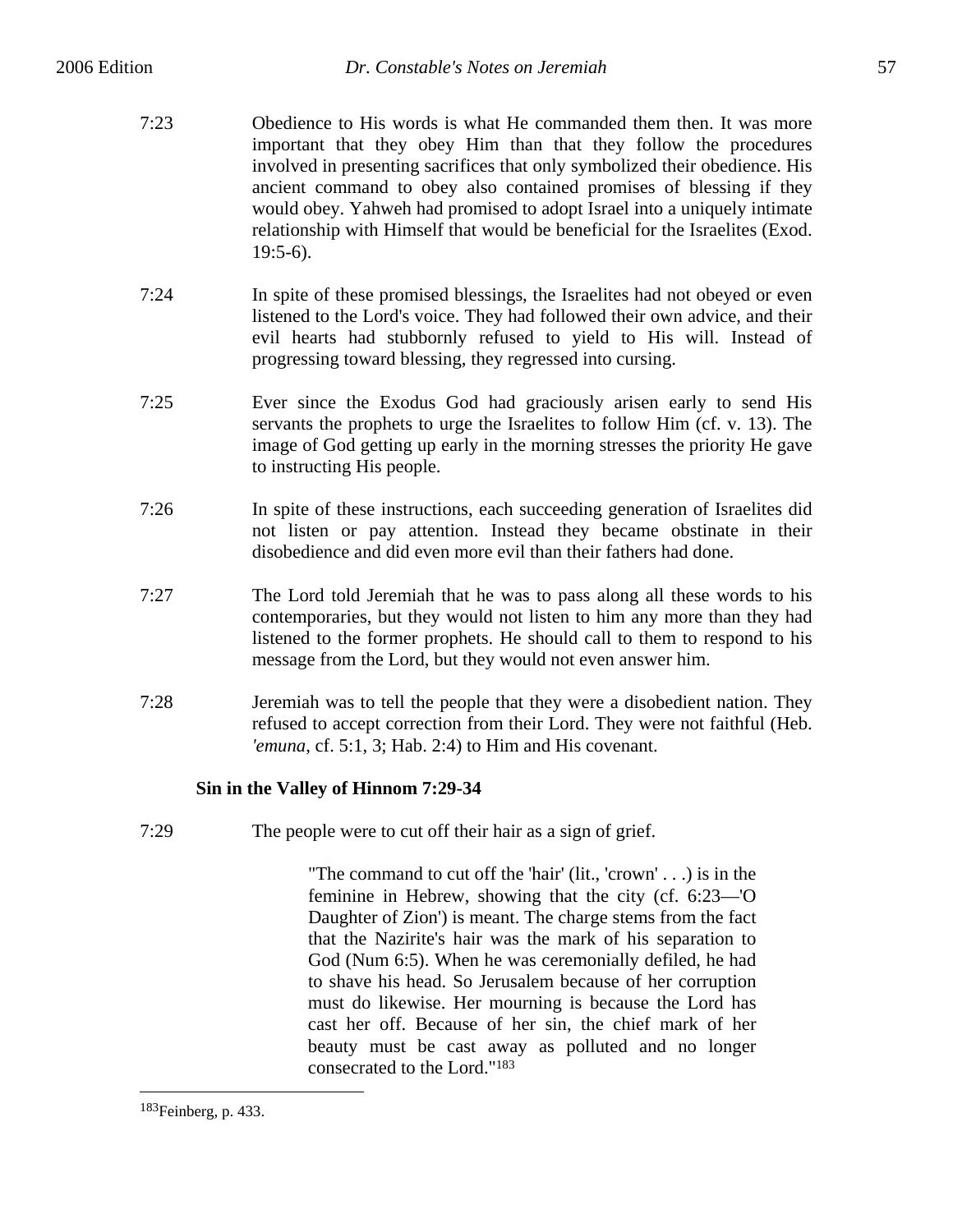They were to go up to a bare hilltop and lament their fate because the Lord had rejected and forsaken the generation of the Judahites on whom He would pour out His wrath (cf. v. 20).

- 7:30 The reason for this strange behavior was that the Judeans had done evil in the Lord's sight. Specifically, they had brought things into the temple that were detestable to the Lord and that defiled it. These were idols and other objects associated with idolatry (cf. 2 Kings 21:5; 23:4-7; Ezek. 8).
- 7:31 The people had also built a shrine at a site called "Topheth" in the Valley of Hinnom just south of Jerusalem.184 They had offered their children as human sacrifices at this shrine during the reigns of Ahaz and Manasseh (2 Kings 16:3; 21:6), something that Yahweh never commanded nor even entertained in His thinking (cf. Lev. 18:21; 20:2-5; 2 Kings 23:10; Mic. 6:7). King Josiah had attempted to wipe out this horrible practice (2 Kings 23:10), but the people revived it after he died in 609 B.C. (Ezek. 20:25- 26).185 What the Judahites were doing in the Valley of Hinnom was not fundamentally different from some of the forms of abortion that characterize modern life.
- 7:32 Because of this gross sin, the Lord promised that in the future the site would have a new name: the Valley of Slaughter.186 This would be appropriate because so many of the idolatrous Israelites would die there in the coming siege. The enemy would fill this valley with Israelite bodies because it would be an easy way to dispose of their corpses. In ancient Near Eastern culture, to die and remain unburied was an insult as well as a tragedy (14:16; Deut. 28:26; Ps. 79:3; Isa. 18:6). The law prescribed that even criminals should be buried (Deut. 21:23).

"All too appropriately, the place where parents tried to buy their own safety at their children's terrible expense, would become an open grave for their own remains (32-33)."187

7:33 This future mass grave would become a feeding ground for birds and beasts. No one would frighten the animals away because the Israelites who remained alive would be taken away as captives. Being left unburied was a terrible curse.188

<sup>184</sup>The name "Topheth" may come from the Aramaic *tephath*, meaning "fireplace," "oven," or "hearth." The Hebrews made a play on its name by adding the vowels of *bosheth*, "shame," a name for Baal, to this word. Hinnom may have been a former owner of the valley. The idol worshipped there was Molech, a fire god. See also Dyer, in *The Old . . .*, p. 598.

<sup>185</sup>Yahweh's test of Abraham's faith involved obeying a command that apparently involved child sacrifice, but it did not (Gen. 22). For more information about child-sacrifice, see A. R. W. Green, *The Role of Human Sacrifice in the Ancient Near East*, pp. 173-87.

<sup>186</sup>Jesus used this valley as a figure for hell, "Gehenna" being a transliterated form of the Greek name of this site (Matt. 5:22, 29, 30; 10:28; 18:9; 23:15, 23; et al.).

<sup>187</sup>Kidner, p. 51.

<sup>188</sup>See R. de Vaux, *Ancient Israel: Its Life and Institutions*, 1:56-59.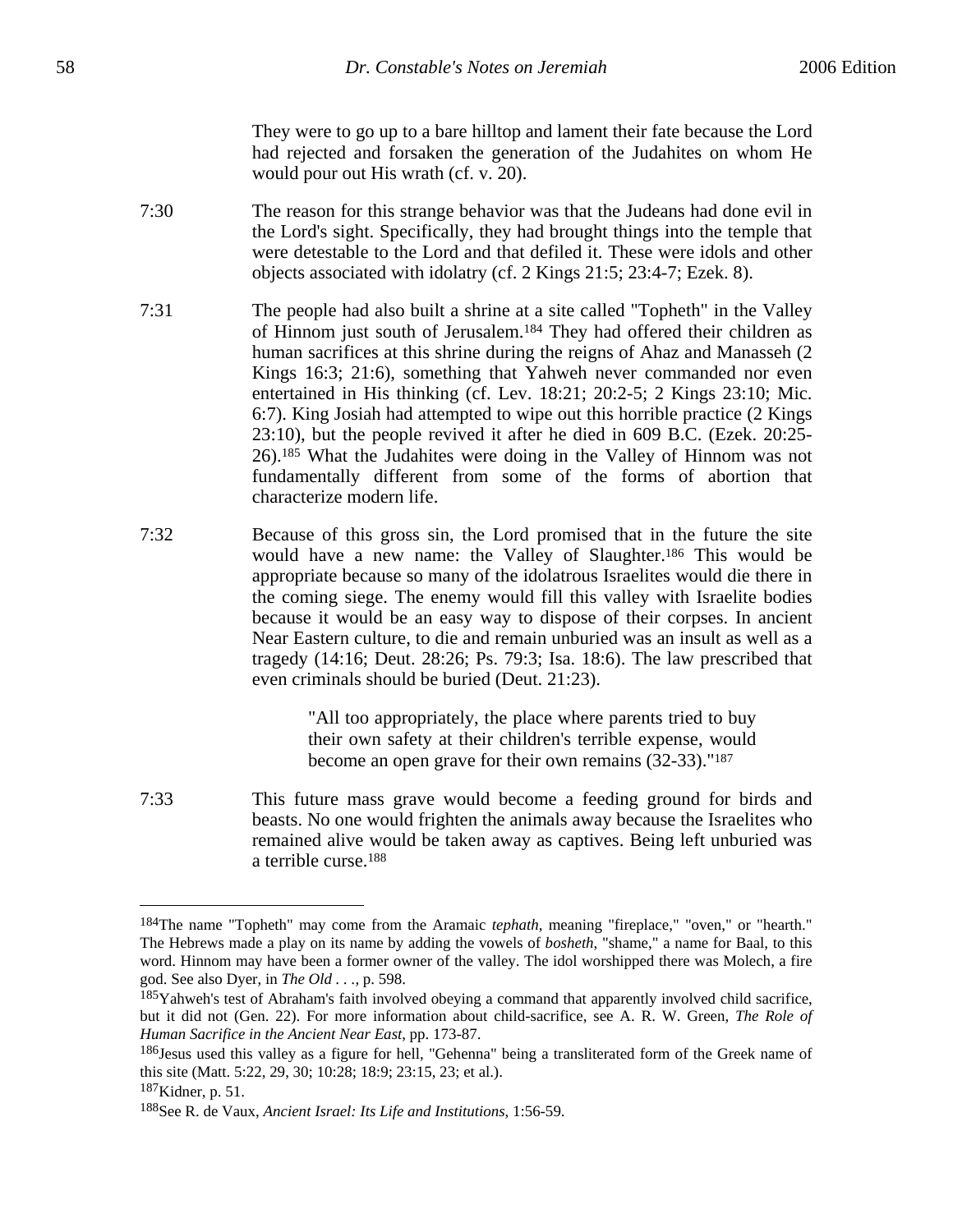7:34 At that future time the Lord would remove all the joy and gladness from Jerusalem and the other cities of Judah. The land would become a ruin due to the invader from the north.

> "The joy of a wedding carries the happy anticipation of the birth of children, but a nation that sacrificed its children forfeited all right for such cheerful occasions."189

## **Astral worship 8:1-3**

"The sermon ends (if these verses, still in prose, should be taken with ch. 7) on a note which takes away the last shreds of comfort for those whose hopes or memories are bound up with Jerusalem."190

8:1 When the invasion from the north came (cf. vv. 32-34), the Lord declared, the enemy soldiers would dig up the bodies of kings, princes, priests, prophets, and ordinary citizens (cf. Amos 2:1). Thus they would add insult to injury. The ancients believed that the spirits of unburied people would have no rest in the netherworld.<sup>191</sup> Some of the reason for exhuming these corpses may have been to plunder the graves of the dead, a practice that was common in the ancient Near East.192

> "Even in modern times, the opening up of graves and the throwing about of the bones of the departed is practiced as a mark of extreme contempt. In recent wars in the Middle East such desecrations and insult were perpetrated."193

8:2 The enemy soldiers would expose these bones to the sun, moon, and stars, which the Judahites had loved, served, followed, consulted, and worshipped.

> ". . . as if in fulfillment of the desires of the dead, their bones are laid out upon the earth, exposed to the very astral 'powers' whom once the dead had worshiped [*sic*]. And in the humiliation of the dead, their former heavenly masters were uncaring, complacently shining in the heavens, unconcerned about human fate on the face of the earth. Although in life the citizens of Judah had served these astral deities, offering them affection, soliciting their advice and counsel (much as their modern counterparts might read

<sup>189</sup>Craigie, p. 126.

<sup>190</sup>Kidner, p. 51.

 $191$ Graybill, pp. 665-66.

<sup>192</sup>Feinberg, p. 434.

<sup>193</sup>Thompson, p. 295, n. 2.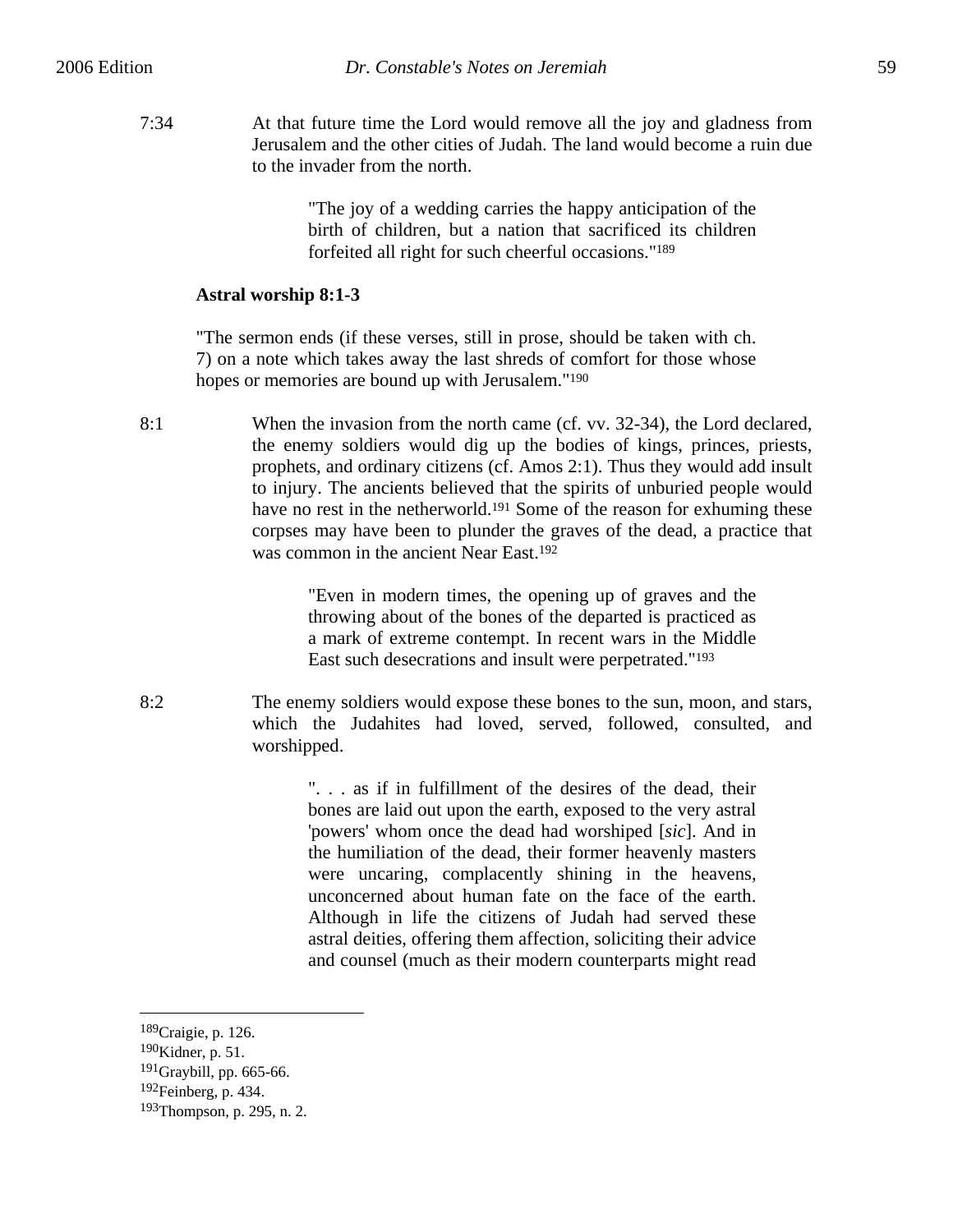an astrological chart), in human death the futility of their actions was at last made plain."194

Worship of astral deities was popular in the days of Manasseh (2 Kings 21:3; 23:4) and later revived after Josiah's reforms (Ezek. 8:16). The land would resemble a bone yard because there would be few if any survivors from Judah to gather up the bones for burial (cf. ch. 37). Human bones would serve as fertilizer for the land instead of animal bones, which were often used for this purpose (cf. 16:4).

8:3 The scattered remnant who survived the invasion would consider death a more desirable alternative than life as displaced persons. They would feel this way because the lot of the living would be more miserable than that of the dead (cf. Lev. 26:36-39; Deut. 28:65-67; 2 Kings 25:5-7; Ps. 137; Rev. 9:6).

Some scholars believe that Jeremiah delivered this entire collection of speeches (7:1— 8:3) at the temple (cf. 7:1-2). That may or may not be true. It is very difficult, if not impossible, to trace the origin of many of Jeremiah's undated prophecies, when and where he gave them originally.<sup>195</sup>

## **Incorrigible Judah 8:4—10:25**

The twin themes of Judah's stubborn rebellion and her inevitable doom tie this section of miscellaneous messages together. The section contains mostly poetic material, and the prophecies bear the marks of Jehoiakim's early reign (perhaps shortly after 609 B.C.).

### **Blind complacency 8:4-12**

8:4 The Lord commanded Jeremiah to ask the people if it was not normal for people to repent after sinning. After all, when someone falls down, the natural thing is to get up. When one gets lost, he tries to get back on the right way as soon as possible. 8:5 But the people of Jerusalem had behaved unnaturally in continuing in their apostate condition. They insisted on being deceitful, and they refused to return to the Lord even though they had stumbled and lost their way. This was irrational behavior.196 8:6 The Lord had heard what the people were saying, which was not right. They were refusing to acknowledge their sin (cf. 5:1-3). They were headed for trouble, like a horse rushing headlong into battle.

<sup>194</sup>Craigie, p. 127.

<sup>195</sup>For a chart of his dated material, see Raymond B. Dillard and Tremper Longman III, *An Introduction to the Old Testament*, p. 302

<sup>196</sup>There are many occurrences of the Hebrew root *shub*, "repent," in verses 4 and 5.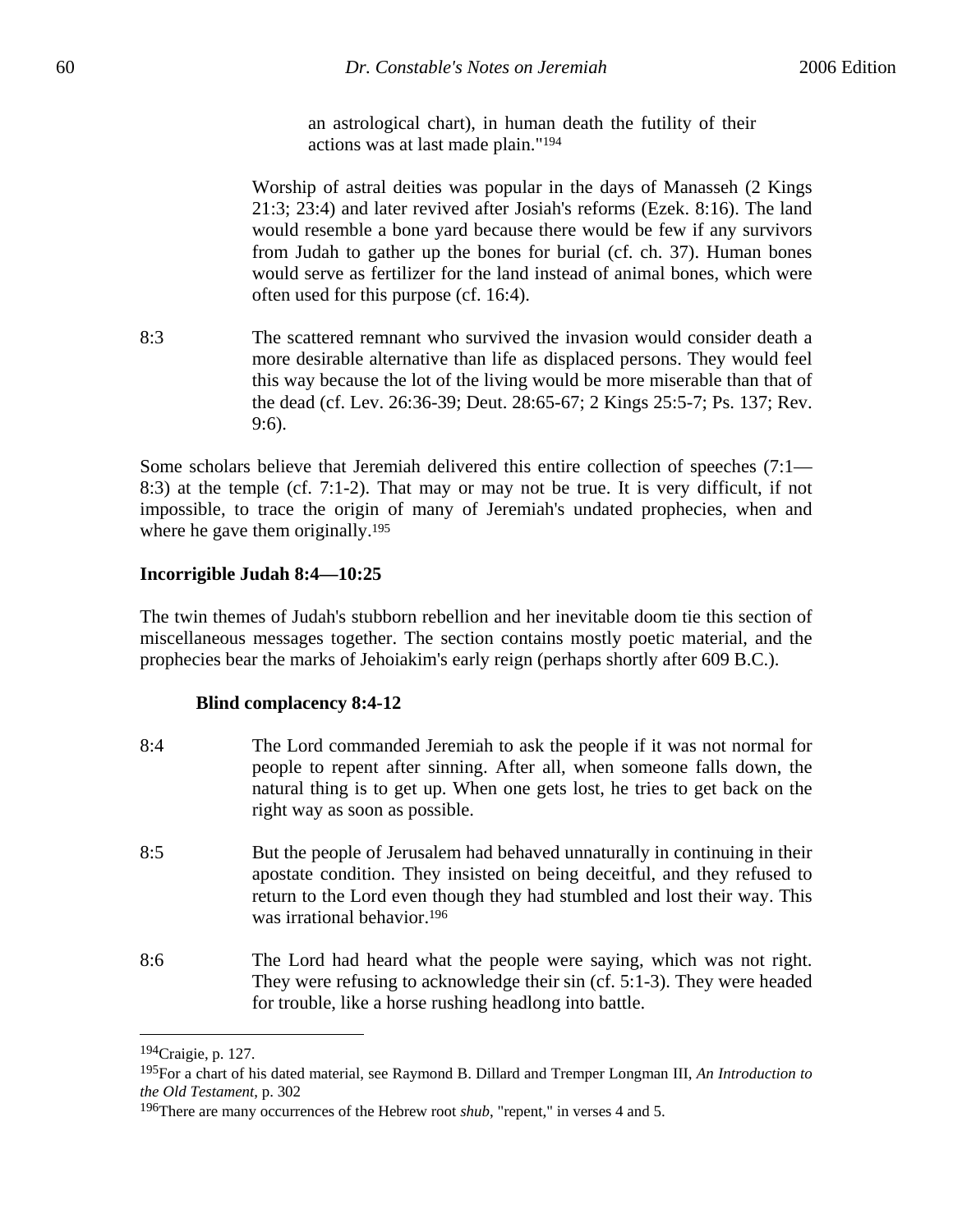8:7 The migratory birds that visited Palestine yearly knew instinctively when it was time for them to change direction and fly either north or south, depending on the season. But the Judeans had more specific direction from the Lord in His word and the promptings of His love. Yet they did not see that it was time for them to change the direction of their lives (cf. 5:22- 23).

> "In matters spiritual and moral we act with a perversity which is quite unlike our common sense at other levels, let alone the impressive wisdom of our fellow creatures (even the bird-brained, 7a!)."197

The Judahites were not even as smart as birds.

- 8:8 The people were claiming that they knew God's word and were obeying it. However, it was only because their experts in the law had perverted it that they could say such a thing (cf. 2 Pet. 3:16). The scribes kept official records, copied important documents, and taught the people the law.
- 8:9 The Lord's word through Jeremiah had exposed these "wise men." They had rejected the Lord's word, and that was not "wise."
- 8:10 Since all the spiritual leaders, from the least to the greatest, lived for money and persisted in their deceit, the Lord would give their wives and fields to new owners, namely, the invaders (cf. Deut. 28:30).

"Dark is the day when people reject God's Word. Darker it is when the ministers of the Word betray their holy commission.198

- 8:11 Those in positions of spiritual leadership had provided panaceas for the people by telling them that all was well, but all was far from well.
- 8:12 These leaders were not in the least ashamed of their conduct, not even enough to blush. Therefore the Lord would cause them to fall when the rest of the people fell in the coming invasion (cf. 6:12-15).

"Could men reach a stage of apostasy where they would never repent? Yes they could, and Judah had reached that point [cf. Heb. 6:4-6]."199

This passage is a scathing indictment of Judah's spiritual leaders.

<sup>197</sup>Kidner, p. 52.

<sup>198</sup>Jensen, p. 40.

<sup>199</sup>Thompson, p. 301.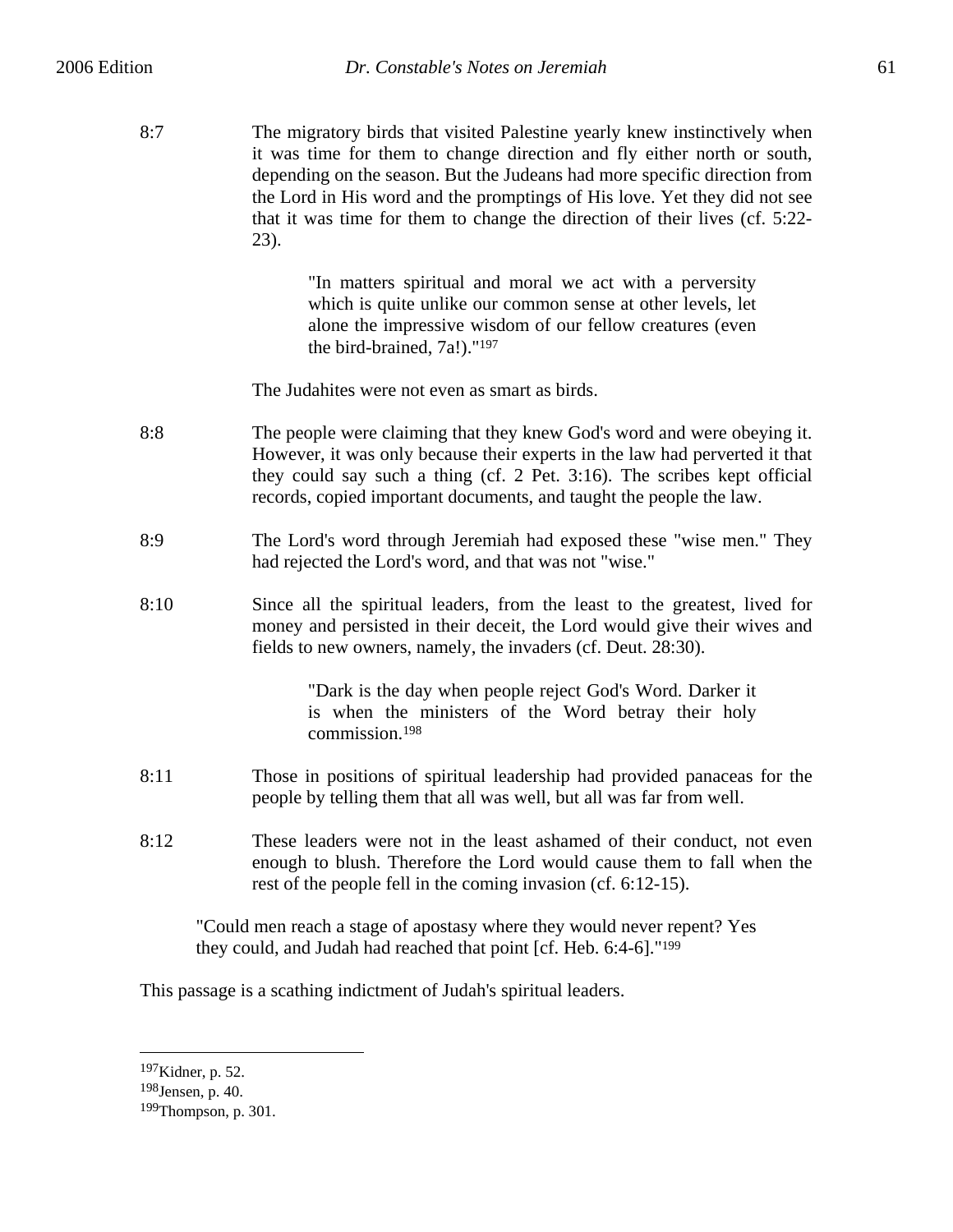## **The fruitless nation 8:13-17**

- 8:13 The Lord also declared that He would snatch the Judahites from their land. He had gone forth among His people to gather a harvest of righteousness, but all He found on His vines and fig trees was withered leaves, no grapes or figs (cf. 2:21; 5:10; 6:9; Matt. 21:18-19; Luke 13:6-9; John 15:2). Consequently, He would remove their former blessings.
- 8:14 Jeremiah called his fellow countrymen to go with him to the walled cities where they could resist the invader for at least a little longer before they perished. He recognized that the coming judgment was from the Lord because the people had sinned so greatly. He compared their judgment to being given poisoned water ("gall" AV) to drink.
- 8:15 The people had waited for the peace and healing that the false prophet kept promising (v. 11), but it never came. Instead terror had overtaken them.
- 8:16 The invader could be heard approaching from the north. The people living at Dan, Israel's northernmost city, heard the army coming first. The whole earth shook because of the number and strength of the advancing army. Its purpose was to consume everything in the land including Jerusalem and its citizens.
- 8:17 The enemy would be like a batch of poisonous snakes that no one could charm that would bite the people fatally (cf. Num. 21:6-9).

### **Jeremiah's grief over Jerusalem 8:18—9:1**

- 8:18 The prospect of this catastrophic invasion overwhelmed Jeremiah with sorrow. It made him weak, and he could not get over his anguish.
- 8:19 He could hear his people in captivity crying out bitterly. They longed for Jerusalem where their God was, their true King. Why was He not helping them? They remembered Him marveling that they had provoked Him by worshipping images and idols.
- 8:20 The time for divine deliverance had come and gone. The Lord had left them exposed to judgment, as grain left standing after the harvest.

"It would appear that we have here a popular proverb used in daily life when men encountered a hopeless situation from which no deliverance or escape seemed possible. Jeremiah pictured the people of Judah as having passed by one opportunity after another to repent of their rebellious ways and so be delivered or *saved* (Heb. *nosha'*) from coming judgment."200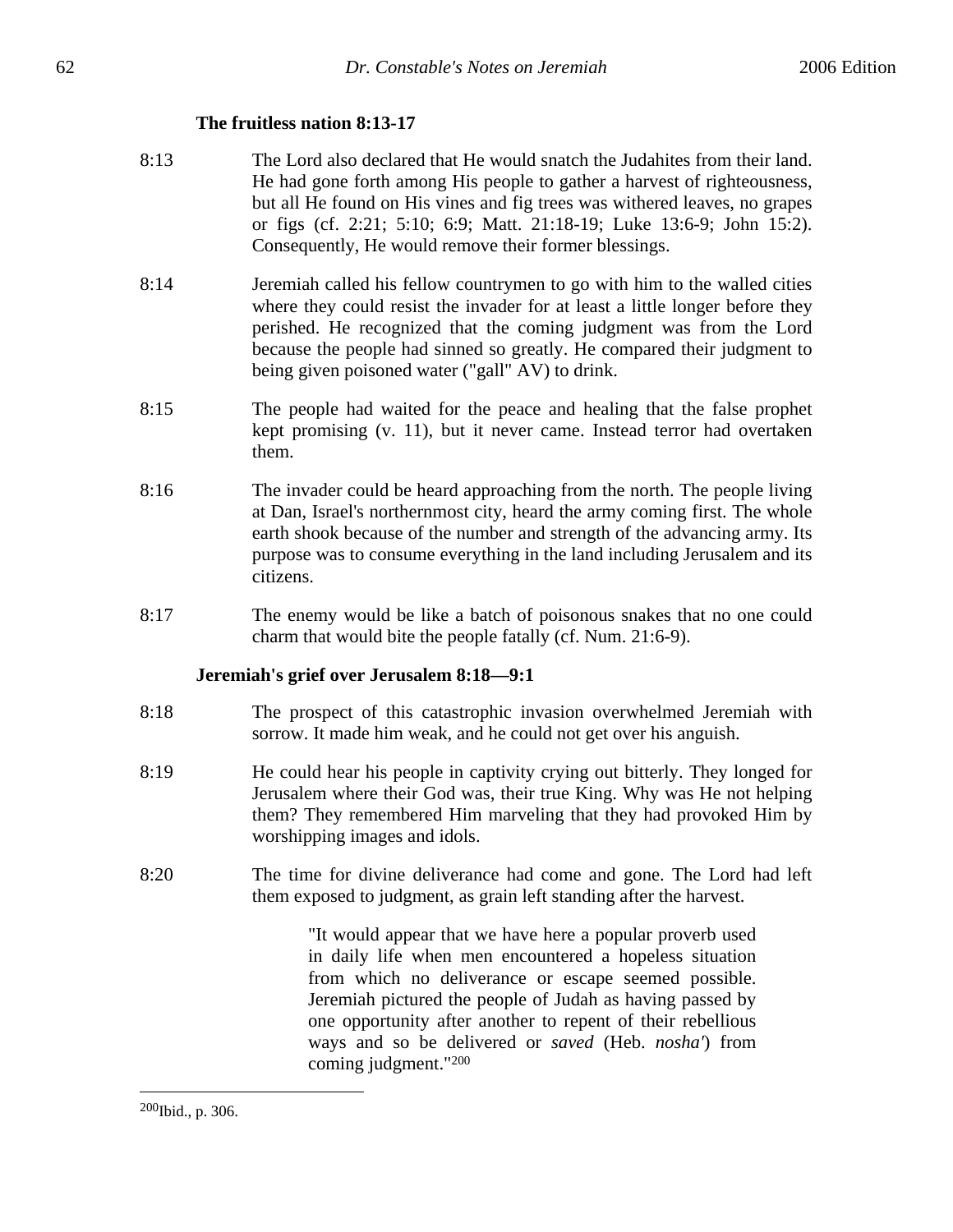8:22 Gilead, east of the Jordan River, was a source for healing balsam, but no healing was forthcoming for Judah.201

> "The balm referred to is the resin or gum of the storax tree. It was used medicinally (cf. Gen 37:25; Jer 46:11; 51:8; Ezek 27:17)."202

No physician was on the horizon either, even though Yahweh was Israel's Great Physician (Exod. 15:26). The prophet marveled that Israel's Great Physician had not provided healing for His people, but he knew that their affliction was judgment for their sins.

9:1 Jeremiah loved his people so much that he wished he had more tears to shed for those of them that had died (cf. 2 Sam. 18:33; Matt. 23:37; Luke 19:41-44; Rom. 9:1-5; 10:1). His empathy with his people's sufferings earned him the nickname "the weeping prophet" (cf. 13:17; 14:17).<sup>203</sup>

> "It's unusual today to find tears either in the pulpit or the pews; the emphasis seems to be on enjoyment."204

# **Judah's depravity 9:2-9**

- 9:2 Jeremiah longed for a place of retreat in the wilderness where he could go to get away from his fellow countrymen.205 Their spiritual adultery and treachery repulsed him.
- 9:3 The Lord added that they assassinated people with their words, which they used as arrows. They spoke falsehood more than the truth. They went from one evil thing to another giving evidence of no acquaintance with Yahweh (cf. Rom. 1:28).
- 9:4 The Lord advised His people to be on guard against their neighbors and not to trust their fellow Israelites because they all dealt deceitfully and slandered one another. The word translated "craftily" comes from the same Hebrew root as "Jacob," *ya'qob*. The people were behaving like Jacob at his worst. This was civil unrest at its worst.

<sup>201</sup>This is the source of the traditional American spiritual "There Is a Balm in Gilead."

204Wiersbe, p. 90.

<sup>202</sup>Feinberg, p. 439. See also P. J. King, *Jeremiah: An Archaeological Companion*, pp. 153-54.

<sup>203</sup>This is the last verse in chapter 8 in the Hebrew Bible.

<sup>205</sup>A few recent commentators take the first five verses of this pericope to be the words of God rather than Jeremiah, e.g., Page H. Kelley, *Jeremiah 1—25*, pp. 143-45. Kelley wrote the commentary on 8:4—16:21 in this volume of the Word Biblical Commentary, which appears in the bibliography of these notes after Craigie, the writer of the first part of the book.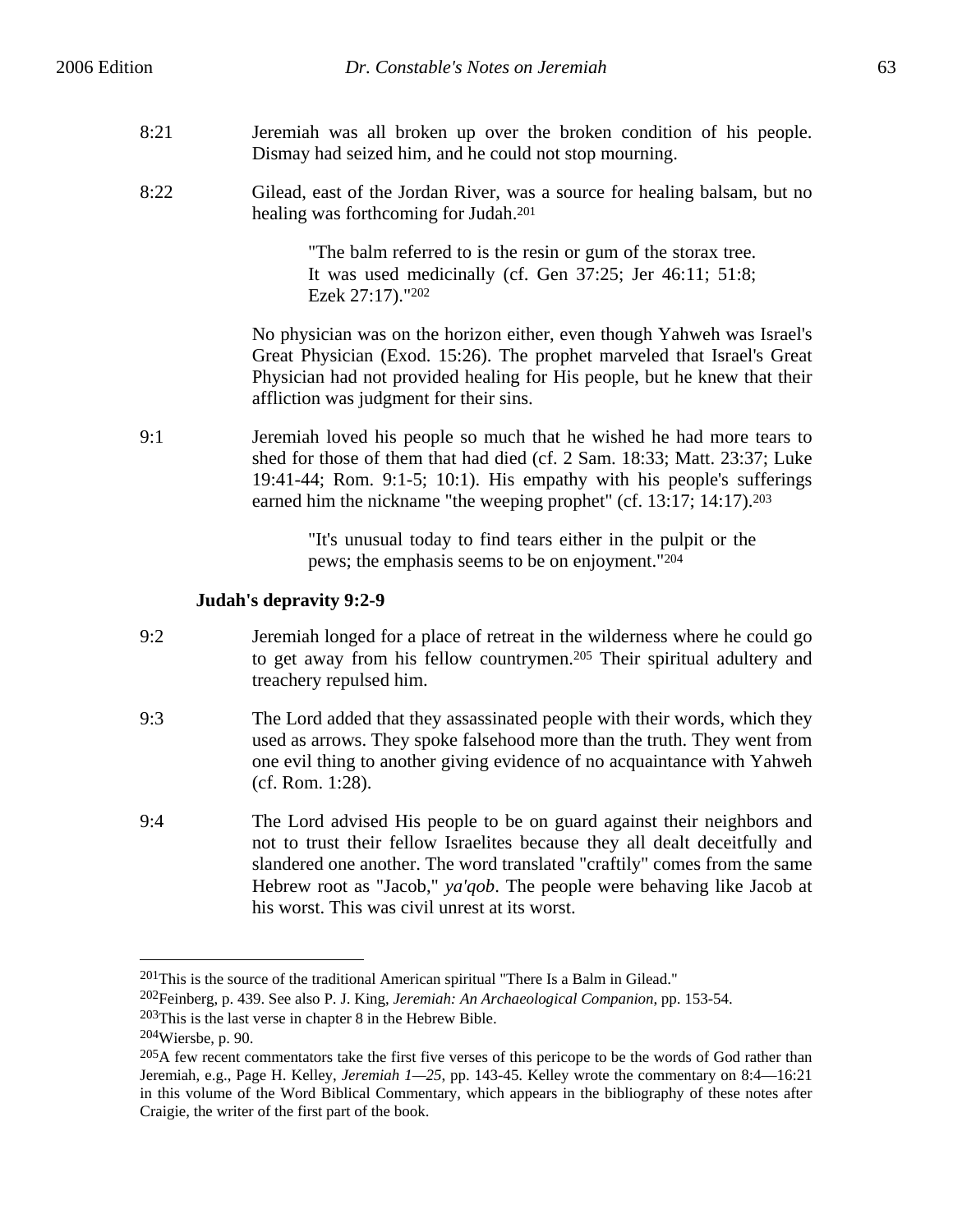- 9:5 They intentionally deceived their neighbors, cultivated the skill of lying, and pursued iniquity so strenuously that it wore them out.
- 9:6 Deceit was their environment so much that it prevented them from having much of a relationship with Yahweh. Note the recurrence of "deceit" and its synonyms in this pericope. They did not know God (v. 3), and they refused to know Him. Even though they studied deception (v. 5) they refused to "know" Him.

"The verb *yada'*, 'know,' denotes much more than intellectual knowledge but rather that deep intimate knowledge that follows on the personal commitment of one life to another, which is at its deepest in the commitment of a man to God [cf. Amos 3:2]."206

- 9:7 The sovereign Lord promised to put the Judean sinners through a refining process and to assay their value because the present dear generation of His people was so wicked (cf. 6:27-30; Mal. 3:3). He could do nothing else.
- 9:8 The tongue of this "daughter" was as deadly as an arrow (cf. v. 3). Her words appeared to be peaceful, but she was really setting a trap for her neighbors. People greeted their neighbors amicably on the streets, but in their hearts they intended to do them harm.
- 9:9 Yahweh asked, interrogatively, if He should not punish such a nation for their deceits. His nation had become like all the other nations (cf. vv. 24- 25). Should He not avenge Himself by punishing Judah for violating His covenant commands?

"The grief of God is caused not only by what the people have done to him but more especially by what they have done to each other."207

# **Jerusalem's ruin 9:10-16**

- 9:10 The Lord took up a lamentation on behalf of the land that suffered because of His people's sin. The coming invasion would leave the land deserted even by beasts and birds. The rest of this message indicates that the invasion had not yet taken place. Jeremiah was describing a future event as though it was already past.
- 9:11 The Lord would make Jerusalem a ruin where jackals (or wolves) would prowl freely without fear of human interference (cf. 10:22; 49:33; 51:37). He would also make the other cities of Judah uninhabited desolations. Jeremiah might have wanted to flee from Jerusalem to the wilderness (v. 2), but God would turn the city into a wilderness.

<sup>206</sup>Thompson, p. 310.

<sup>207</sup>Kelley, p. 145.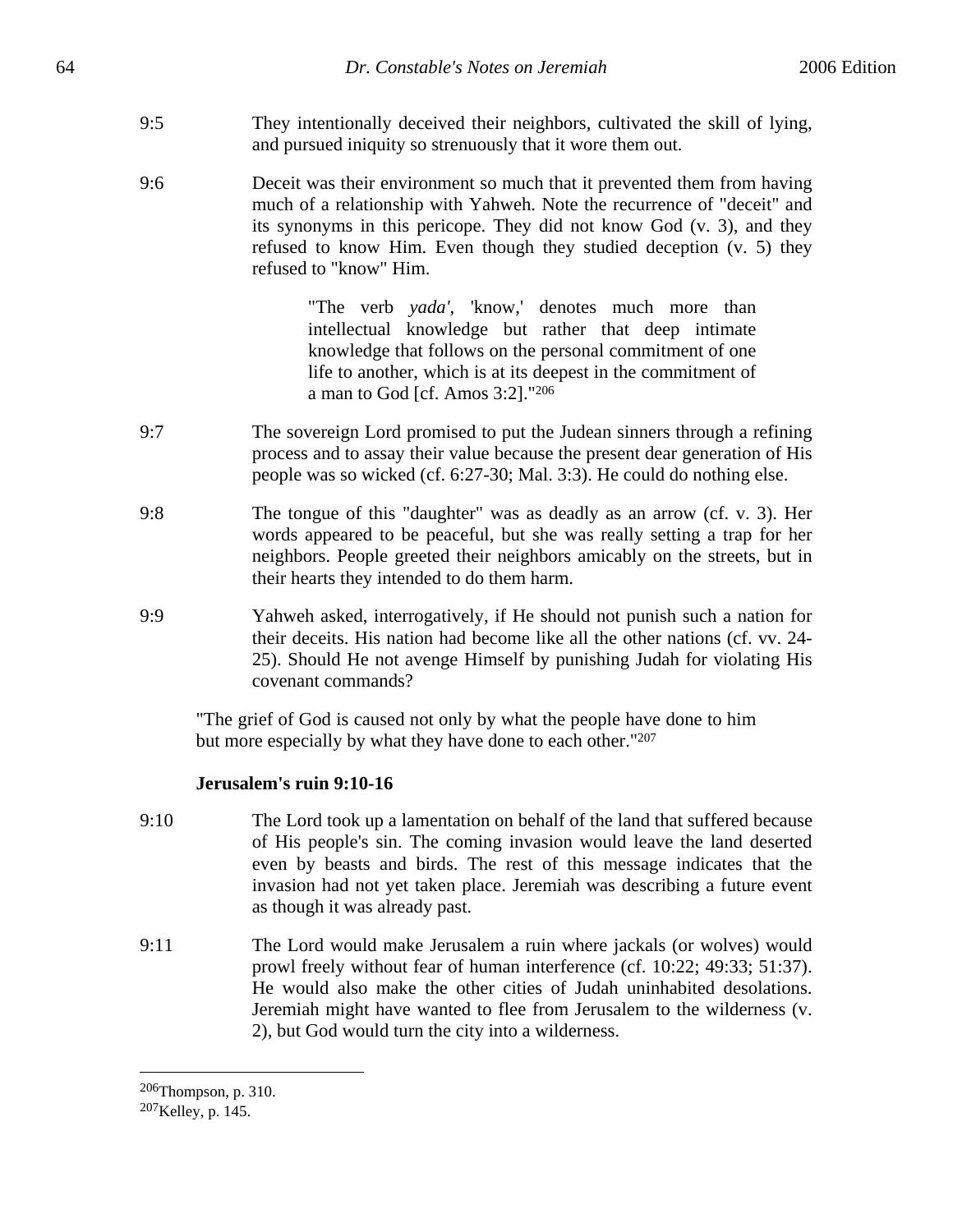- 9:12 Yahweh called for some wise person to step forward, someone who could explain the reason for the land's coming desolate condition.
- 9:13 The Lord Himself provided the answer to His own question. The land would lay desolate because His people had abandoned His covenant with them, had not walked in its commandments, and had not paid attention to His messages to them. The Israelites had promised to do these things at Mount Sinai (Exod. 19:4-8).
- 9:14 Instead the people had followed their own desires and the Baals, just like their ancestors. Stubbornness was one of their chief sins (cf. Deut. 29:18; Ps. 81:13).

"The threat of 'stubbornness' still exists today. It has been described as 'atrophy of the will.' When people stubbornly refuse to do right, the time comes when they cannot do right. Judgment then comes in the form of living in the prison you have erected for yourself."208

- 9:15 Because the people were stubborn the Lord promised to feed them with wormwood (instead of honey) and to give them poisoned water ("gall" AV, instead of milk) to drink (cf. 8:14; 23:15; Deut. 29:18; Matt. 27:34).209
- 9:16 He would also scatter them among nations that would be unfamiliar to them and their forefathers. Violence would follow them until the Lord had annihilated them. This would be the fate of many ungodly Judahites, not the whole nation (cf. 4:27; 5:18; 30:11).

# **A dirge over Jerusalem 9:17-22**

What follows is a brilliant prophetic elegy. It contains two pronouncements from the Lord (vv. 17-21 and 22).

9:17 The Lord called Jeremiah to summon the professional mourners (Heb. *meqonenoth*) to come forward.

> "In the Middle East even today, on the occasion of deaths or calamities, mourning is carried out by professional women who follow the funeral bier uttering a high-pitched shriek. Some of the Egyptian tomb paintings depict boatloads of professional mourners with their hair and garments disheveled accompanying a corpse on its way to a burial."210

1

<sup>208</sup>Ibid., p. 148.

<sup>209</sup>Wormwood was a plant with a very bitter taste.

<sup>210</sup>Thompson, p. 316.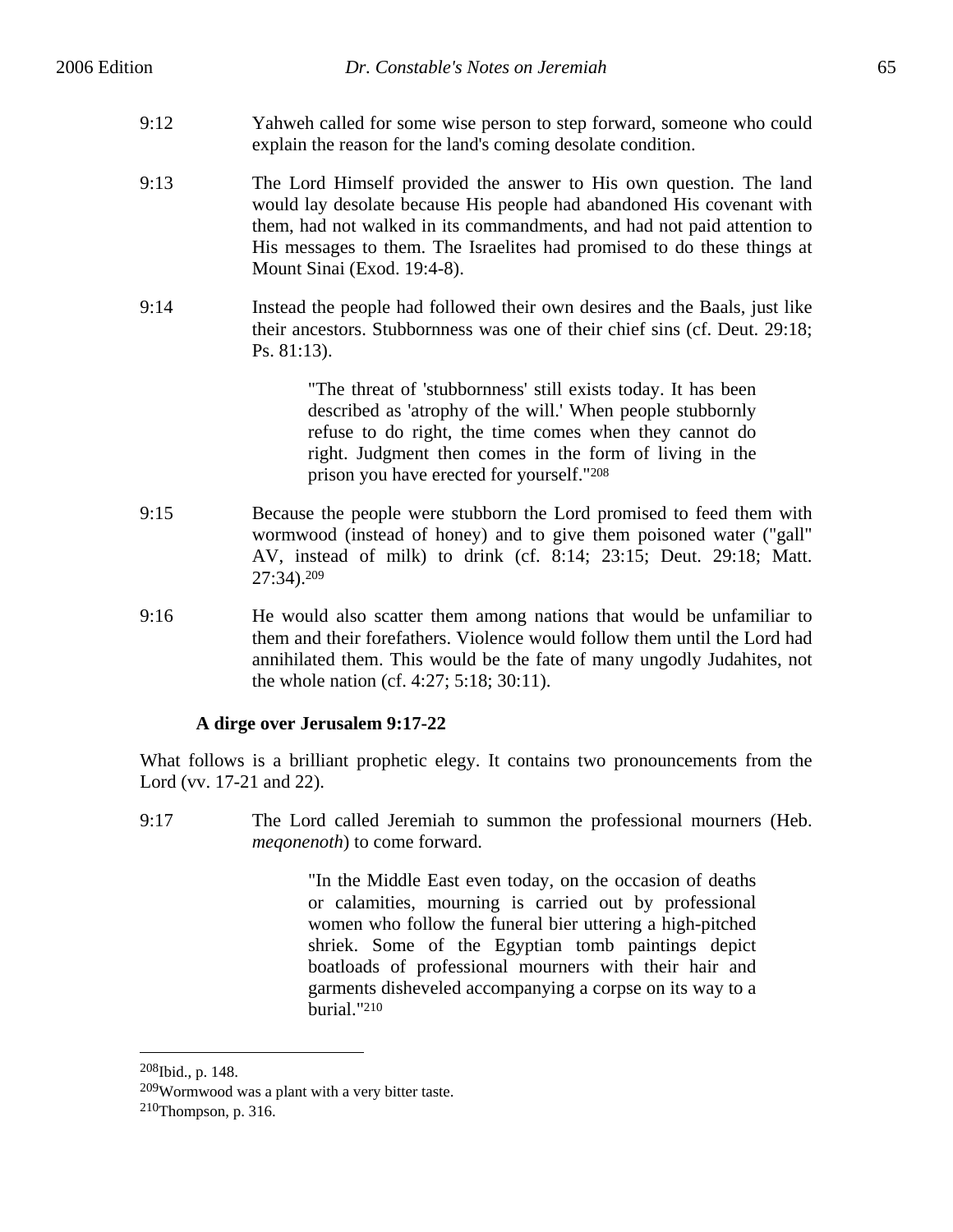- 9:18 The Lord wanted these women to come quickly and mourn on His behalf, wailing and shedding many tears.
- 9:19 The reason for this mourning was that the residents of Zion would bewail their ruin and shame in having to leave the land as captives with their homes destroyed.211
- 9:20 Jeremiah instructed the professional mourners in the Lord's name to teach their daughters how to wail and to teach their neighbors a dirge.
- 9:21 Death had invaded the city like a plague. It had entered homes and palaces, and it was cutting off children and youths from the public places.212
- 9:22 Men too would die in the open fields and lie there uncared for, like dung or like scraps of wheat left after a harvest.

"Here we see Death as the Grim Reaper. The custom was for a reaper to hold in his arm what a few strokes of his sickle had cut. Then he put it down, and behind him another laborer then gathered it into bundles and bound it into a sheaf. So death was to cover the ground with corpses, but the carcasses would lie there unburied because of the paucity of survivors and the great number of dead [cf. Rom. 6:23]."213

### **Proper grounds for boasting 9:23-24**

This reflection on the nature of true wisdom contrasts strongly with the preceding dirge. In such crucial days, Judah's only hope lay in her relationship with God. The thematic connection with the context is judgment.

- 9:23 The Lord commanded that the wise and strong and rich should not take pride in their wisdom and strength and wealth.214
- 9:24 Instead, the person who felt satisfied should do so because he or she understood and knew Yahweh as a God who loves and practices loyal love

<u>.</u>

 $211$ In Jeremiah "Zion" is primarily Jerusalem seen as the dwelling place of God (cf. 8:19).

 $^{212}$ It is possible that Jeremiah borrowed the figure of death entering through a window from Canaanite or Babylonian mythology, but this is impossible to prove. See J. B. Pritchard, *Ancient Near Eastern Texts*, pp. 134-35, for the Canaanite use of the figure, and S. M. Paul, "Cuneiform Light on Jer. 9, 20," *Biblica* 49 (1968):373-76, for discussion of the Babylonian use.

<sup>213</sup>Feinberg, p. 444.

<sup>214</sup>Walter A. Brueggemann, "The Epistemological Crisis of Israel's Two Histories (Jer 9:22-23)," in *Israelite Wisdom: Theological and Literary Essays in Honor of Samuel Terrien*, pp. 85-105, argued that Jeremiah ministered at a time when conventional wisdom was being challenged and that this fact accounts for much of the opposition that he faced.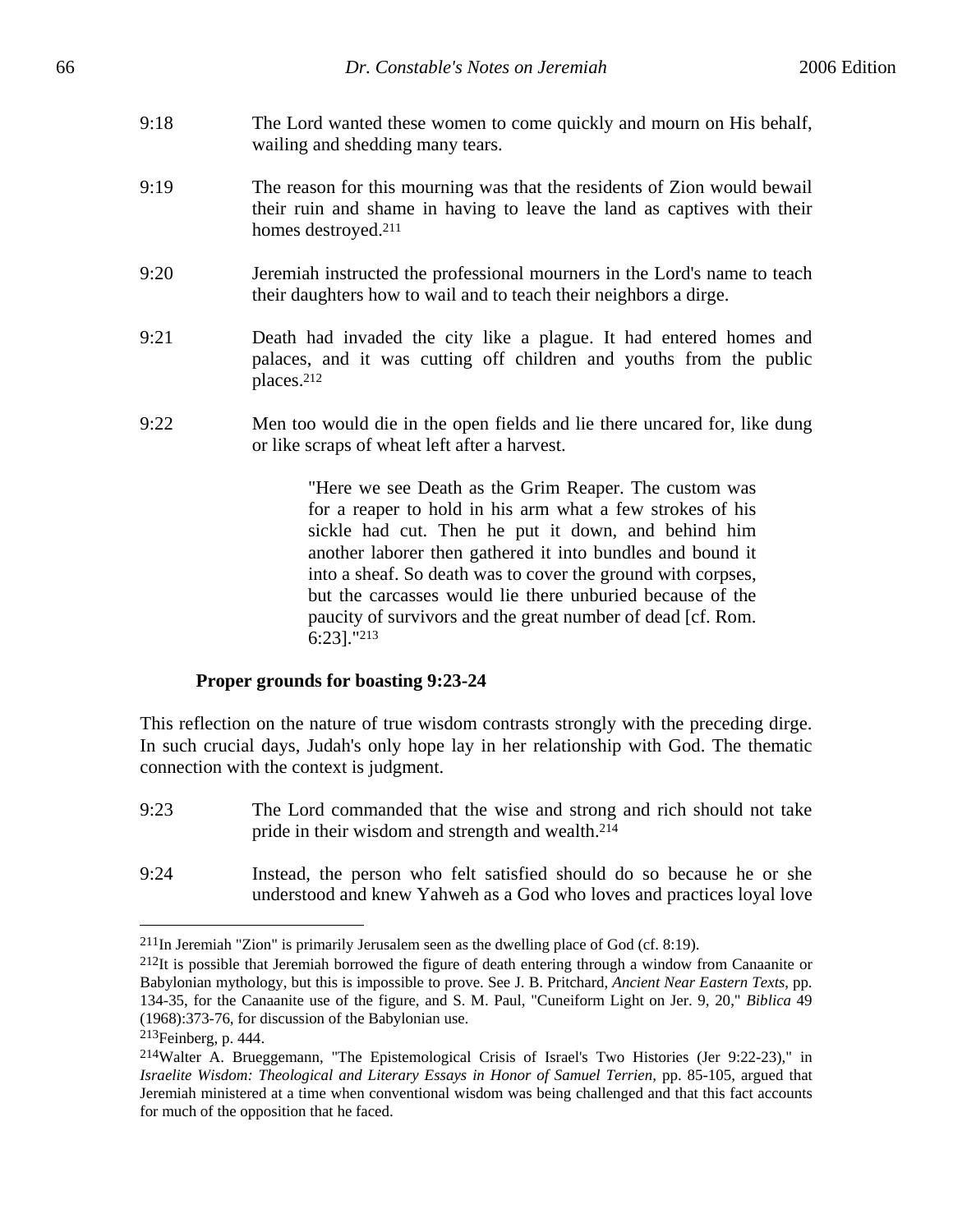(loyalty, loving kindness, steadfast love, unfailing devotion, merciful love, Heb. *hesed*), justice (Heb. *mishpat*), and righteousness (right, integrity, deliverance, salvation, Heb. *sedaqa*) on the earth. Truly knowing the Lord in this way implies participating with Him in valuing and practicing these essential covenant virtues. The standard is not social custom or community consensus but the character and will of Yahweh (cf. 1 Cor. 1:31; 2 Cor. 10:17; James 1:9).

". . . true religion consists in a personal and existential knowledge of God, and in a commitment to those qualities displayed by Yahweh himself—unfailing loyalty, justice, and right dealing."215

This verse is a concise summary of Israel's religion at its highest. For Israel true religion consisted of acknowledging the sovereignty of God over all of life and allowing Him to produce the qualities that mark Him in the lives of all His people.

## **The worthlessness of circumcision 9:25-26**

Trust in religious ritual is just as wrong as trust in human achievements.

"Just as the knowledge of God is more important than wisdom, power, or might, even so faith that springs from the heart is more important than any outward show of religion."216

- 9:25 The Lord promised to punish those circumcised in one way but not in another in the future.
- 9:26 This would include the Gentile nations that practiced circumcision as well as Israel. There was no essential difference between these nations and Israel since they all practiced the superficial requirement of the Mosaic Law but had not really devoted themselves to the Lord wholeheartedly (cf. Gen. 17:9-14). They were the circumcised of body but not of heart (cf. 4:4; 6:10; Lev. 26:41; Deut. 10:16; 30:6; Rom. 2:25-29). It was only what circumcision symbolized that Yahweh accepted, not just the practice of the rite by itself. Certain Arab tribes trimmed their hair away from their temples (cf. 25:23; 49:32), which the Law forbade the Israelites from doing (Lev. 19:27), but they did practice circumcision. Thus Judah was no better than her neighbors and could expect punishment just as the pagan nations could.

# **A satire on idolatry 10:1-16**

This scathing exposé of the folly of idolatry resembles several polemics in Isaiah (cf. Isa. 40:18-20; 41:6-7; 44:9-20; 46:5-7). Verses 12-16 appear again in 51:15-19.

<sup>215</sup>Thompson, p. 318.

<sup>216</sup>Kelley, p. 154.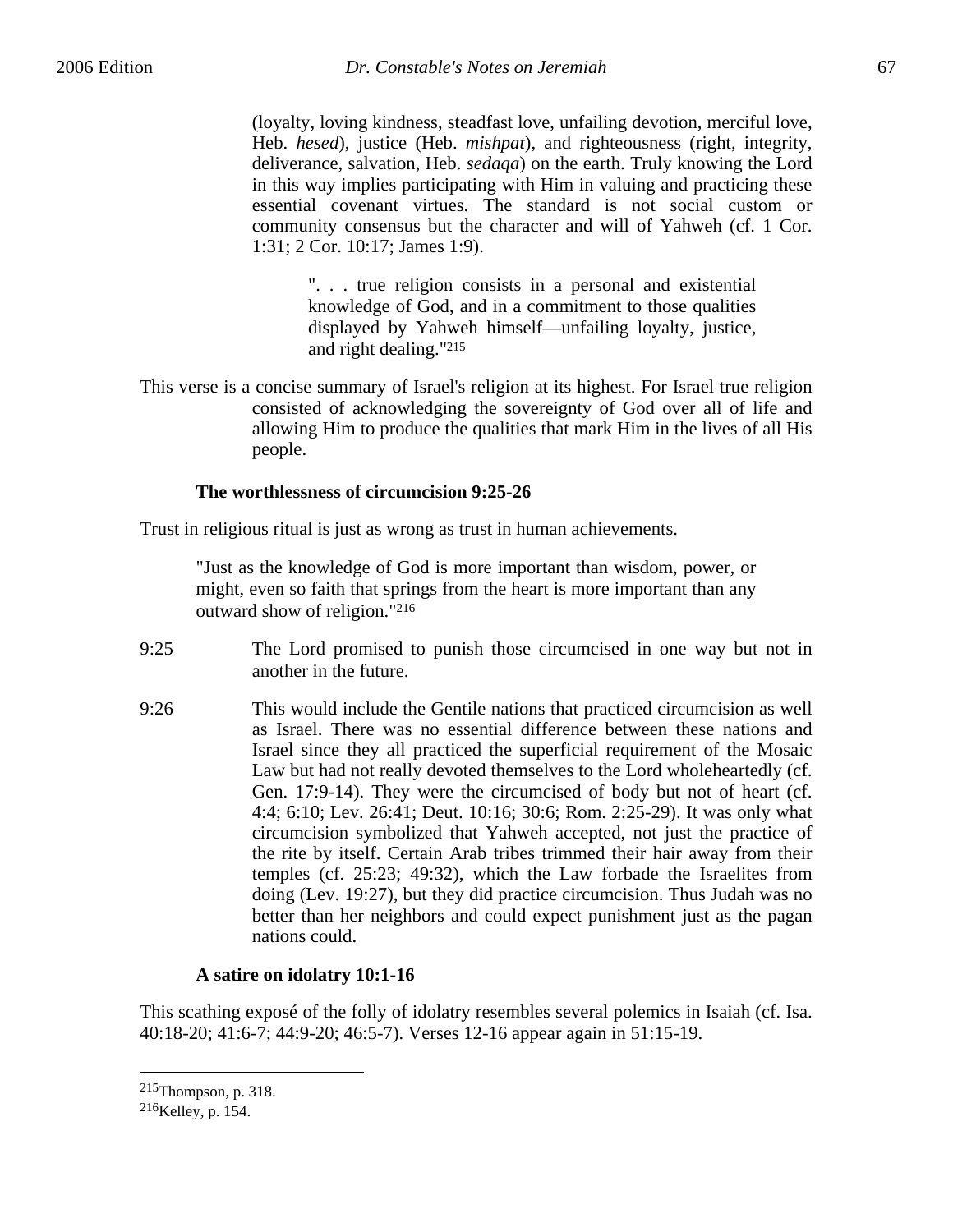"Why did so easy a target as idolatry need so many attacks in the Old Testament? Verse 9 suggests one reason: the appeal of the visually impressive; but perhaps verse 2 goes deeper, in pointing to the temptation to fall into step with the majority."217

A study of the architecture of the passage reveals alternating assertions about idols (vv. 2- 5, 8-9, 11, 14-15) and Yahweh (vv. 6-7, 10, 12-13, 16). The effect produced by this structure is contrast.

"Theologically these verses are of great significance, for they set Yahweh apart from every other object of worship. . . . As Lord of the covenant Yahweh demanded total unswerving loyalty from his subjects. Any attempt to share allegiance to him with another merited judgment, for it amounted to a rejection of the covenant. In that case the curses of the covenant became operative."218

- 10:1 The prophet again called his Israelite audience to hear the message that Yahweh had for them. There were people in Judah who were venerating idols who needed to hear this message.
- 10:2 He warned His people not to be disciples of the Gentile nations, specifically not to let the celestial phenomena that the nations looked to for guidance frighten them. The nations regarded abnormalities in the heavens as divine signs and held them in awe, particularly unusual phenomena such as comets, meteors, and eclipses. But it was Yahweh who controlled these things (cf. Gen. 1:14; Hab. 3:4, 11).
- 10:3 The worship of the Gentiles was an empty delusion. They worshipped only wood cut from the forest that a craftsman shaped with a tool. These gods were no more than pieces of wood.
- 10:4 They decorated their idols with precious metal and nailed them in place so they would not fall over. How ridiculous it is to worship something that cannot even keep itself upright, much less its devotees!
- 10:5 These idols were similar to scarecrows whose only power is to frighten birds. They did not speak to command, counsel, or comfort their worshippers. They could not walk to come to the aid of their devotees. People had to carry them; they were burdens to be borne rather than bearers of their suppliants' burdens. God's people should not fear them because they do neither harm nor good. They are do-nothing gods.
- 10:6 Yahweh, on the other hand, is unique among the deities that people worship. He is great, and He had a reputation for acting mightily.

1

<sup>217</sup>Kidner, p. 56.

<sup>218</sup>Thompson, p. 326.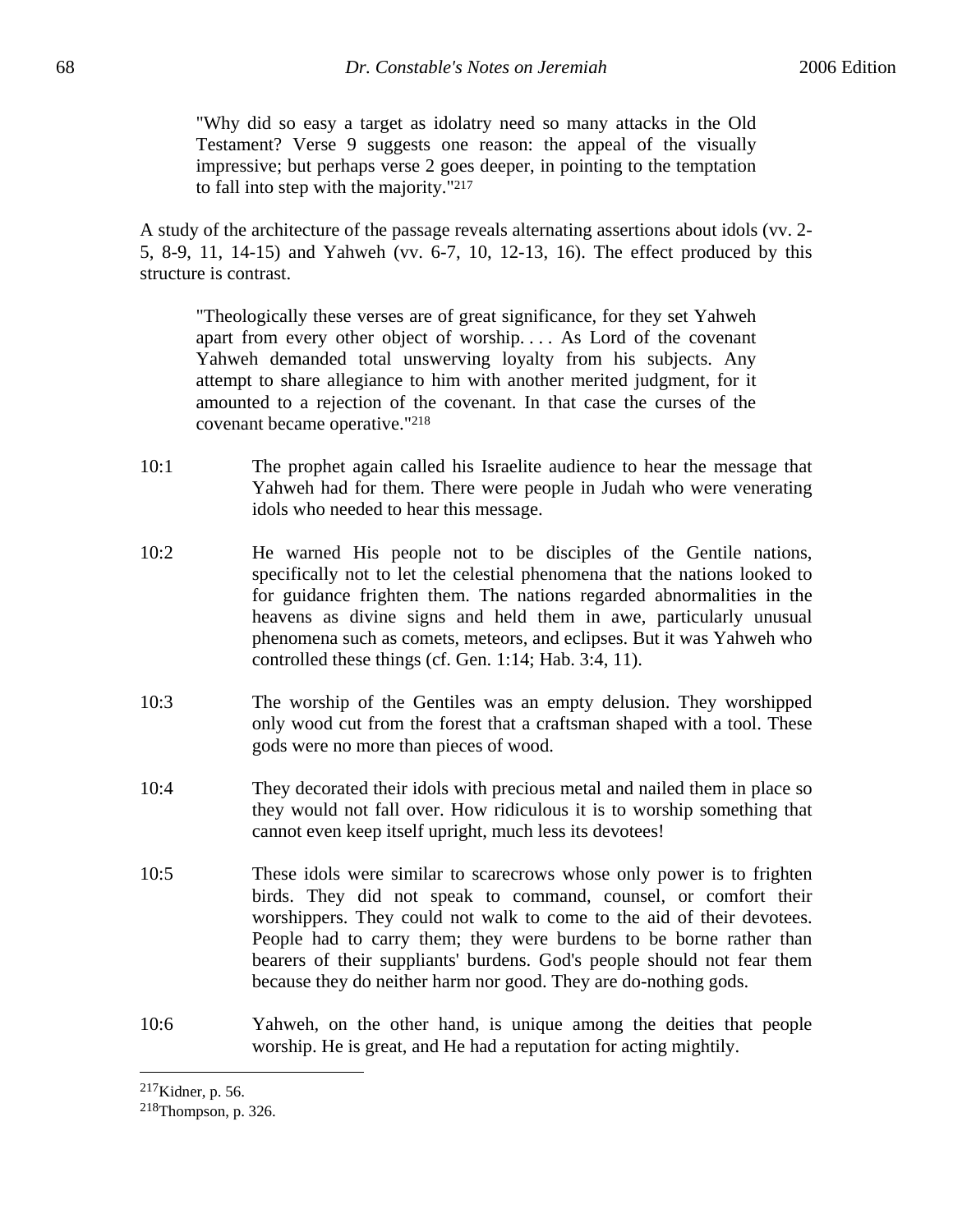$\overline{a}$ 

- 10:7 People naturally fear Him (cf. v. 5) because He is the sovereign over all nations. The ancients believed that idols only had authority over certain geographical territories. Yahweh is also wiser than any wise men anywhere.
- 10:8 So-called wise men from the nations who worship a wooden idol are really stupid and foolish (cf. 1 Cor. 1:21). Their disciplined worship is just a delusion accomplishing nothing.
- 10:9 The idolaters imported silver from Tarshish to the far west, probably Tartessus in Spain, and gold from Uphaz (location unknown).219 Craftsmen and goldsmiths then glorified these images that had no glory of their own. They dressed the idols up like little kings with royal-colored fabrics, but that did not make them kings since they were merely manmade artifacts.
- 10:10 Yahweh is the true God; idols are false gods. He is alive; they are dead, really nonexistent. He is the King who lives forever; they are only temporary and destructible. He controls the earth and makes it quake when He is angry; they have no power at all. The nations are unable to endure His indignation when He manifests it; the idols have no indignation and are impotent to manifest any feelings whatsoever.
- 10:11 Jeremiah instructed his audience to say that these idols would perish because they were human creations rather than the divine Creator.

This is the only Aramaic verse in Jeremiah.

"The Tg [Targum] prefaces v 11 with these words: 'This is the copy of the letter which the Prophet Jeremiah sent to the leaders of the exile in Babylon: "If the Chaldeans say to you, worship our idols, then answer them as follows."' This suggests that v 11 was a shortened version of a letter sent by Jeremiah to Jehoiachin and the other exiles in Babylon [where Aramaic was spoken] between 598 and 587 B.C. (compare 29:1-32)."220

Another possibility is that this verse represents a well-known saying that someone, perhaps an Aramaic speaker, added to the text under divine inspiration. 221

 $^{219}$ Instead of place names, some translators believe refined silver and pure gold are in view. Some ancient versions substituted Ophir, a site in southern Arabia, for Uphaz.

<sup>&</sup>lt;sup>220</sup>Kelley, p. 160. The Targums were interpretive translations of portions of the Hebrew Scriptures into Aramaic, which increasingly replaced the Hebrew language following the Babylonian captivity.  $221$ Thompson, p. 330.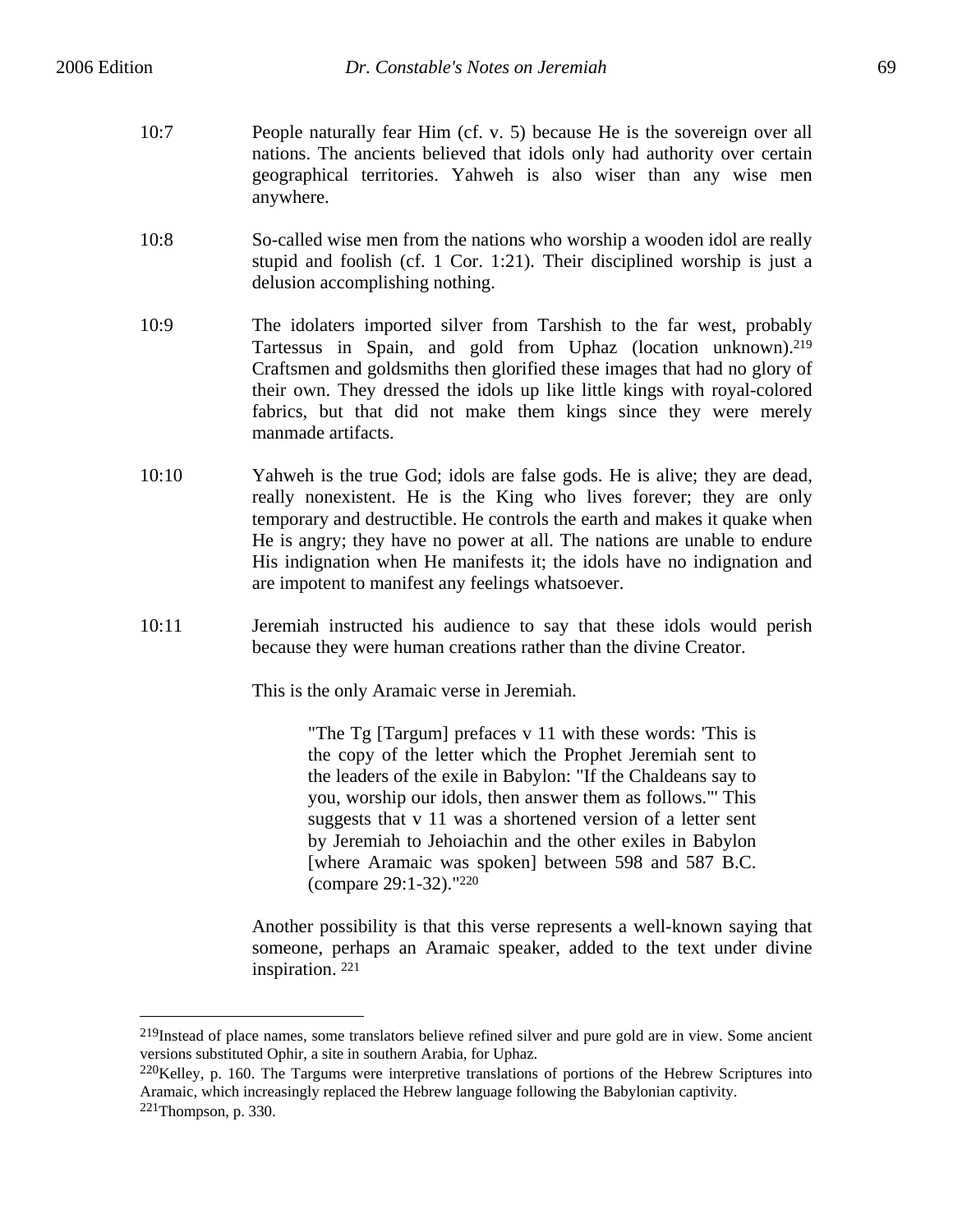- 10:12 Yahweh is the Creator. His power, wisdom, and understanding were responsible for creating and establishing the universe.
- 10:13 He is responsible for the rains and storms, even the lightning, on the earth. He summons the winds from His celestial storehouse with a mere word, and they blow on the earth. The Canaanites attributed all these powers to Baal. Every thunderstorm testifies to the omnipotence of Yahweh.
- 10:14 Everyone who worships idols is stupid and ignorant (cf. 1 Cor. 8:4-6). Their inability to do anything shames those who glorify them.
- 10:15 Idols have no worth. They mock those who make them by their silence. And they are unable to defend themselves, so they perish whenever the true God chooses to humiliate them.
- 10:16 Yahweh, the God who gave Himself in a special relationship to such an unworthy person as Jacob, is not like the idols because He is the Creator. He adopted Israel as His special treasure among the nations (Exod. 19:5- 6). He is Yahweh Almighty.

### **A lament over the coming exile 10:17-25**

- 10:17 Jeremiah called those living during the siege of Jerusalem to pack their bags. He often warned his hearers of the coming invasion by speaking as if the enemy was attacking. Consequently it is very difficult, if not impossible, to date these prophecies unless they contain a more specific indication of their historical origin.
- 10:18 The Lord had announced that He was going to send Jerusalem's citizens away soon, as a shepherd throws a stone out of his sling. This would be a very distressing experience for them, but it would bring them to their senses.
- 10:19 The people, for whom the prophet spoke, bewailed their calamity viewing it as an incurable injury that the Lord had inflicted on them. Yet they realized that there was no escape from it and they had to endure the experience.
- 10:20 Their homes lay in ruins, and there was no one to help them rebuild them. Jerusalem, as a pitiful tent-dwelling mother, had lost her home and her children.
- 10:21 Israel's leaders, political and spiritual, had foolishly forsaken the Lord and His covenant, so they became failures, and their people scattered like sheep (cf. Ezek. 34).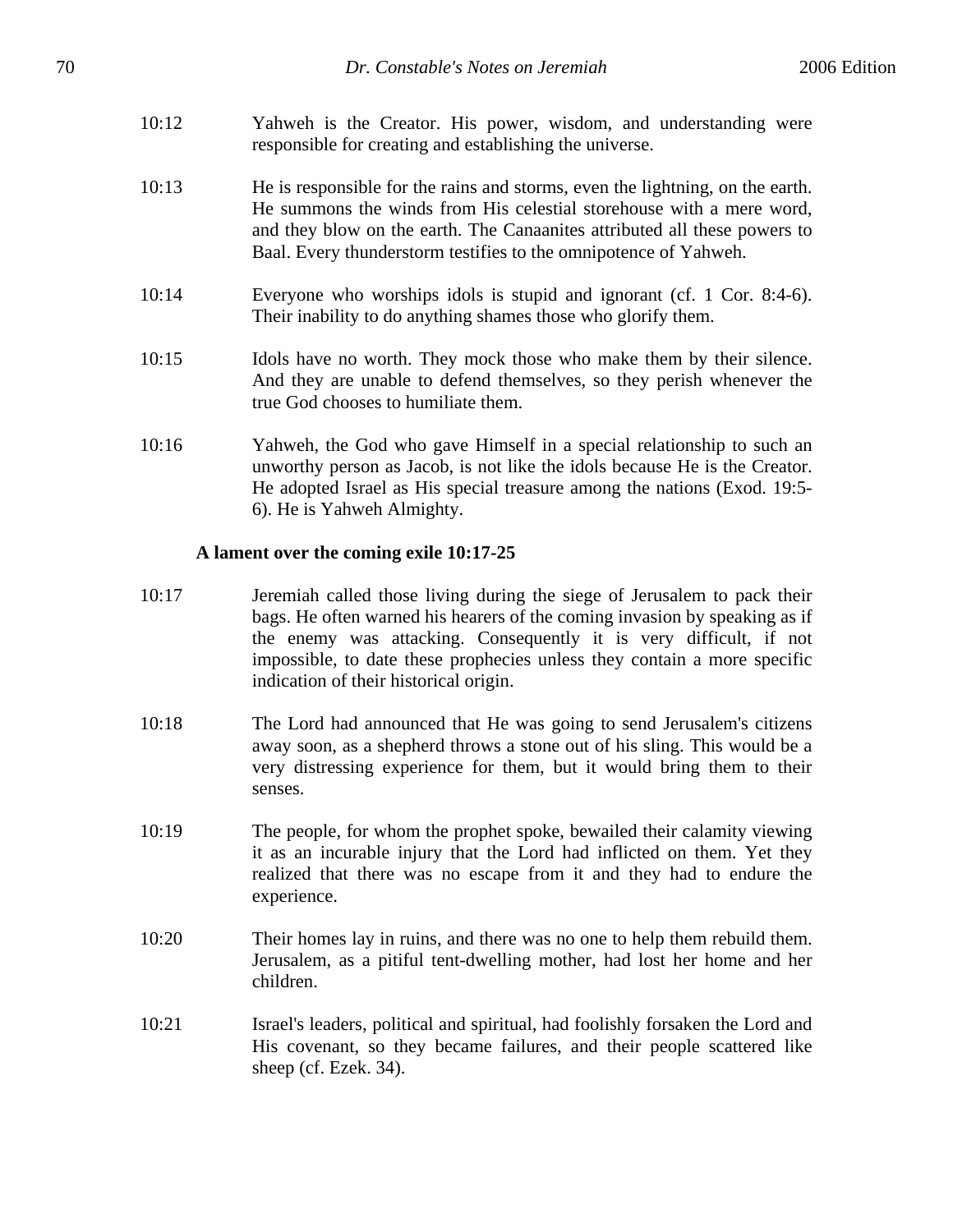10:22 The report of a great commotion in the north had reached Jerusalem. An invader was coming who threatened to destroy the towns of Judah so thoroughly that only jackals (or wolves) would inhabit them.

> "There is not a single known case where a town of Judah proper was continuously occupied through the exilic period."222

In view of the coming invasion, Jeremiah prayed to Yahweh. Earlier God had told him not to pray that He would stop the invasion (7:16; cf. 11:14; 14:11-12). But here the prophet did not pray for that but for God to correct him (and Judah) and to judge the nations. He prayed for himself as a representative of the nation.

- 10:23 The prophet confessed that people do not have the wisdom to direct their own steps in safe and successful paths (cf. Ps. 37:23; Prov. 3:5-6; 16:9; 20:24).
- 10:24 He invited the Lord to correct him, to lead him in the proper way, but to do it with justice (without undue severity). If the Lord corrected him in anger, as the prophet (and his people) deserved, he would die. Jeremiah was probably speaking for his people as well as for himself in this prayer.
- 10:25 The Lord's anger should find its object in the nations that did not know Him and did not pray to Him but devoured, consumed, and desolated God's people, despicable as the Judeans were (cf. Ps. 79:6-7).

# **3. Warnings in view of present conditions 11:1—15:9**

# **The consequences of breaking the covenant chs. 11—13**

This section provides an explanation for God's judgment on His people: the Judahites broke the Mosaic Covenant. It also contains two laments that portray the tragedy of the situation and the Lord's reluctance to send judgment. The final sub-section contains a symbolic action that pictures the horror of the people's sin.

# **The broken covenant 11:1-17**

This passage consists of five short parts (vv.  $1-5$ ,  $6-8$ ,  $9-10$ ,  $11-14$ , and  $15-17$ ). Most scholars believe it dates from the reign of Josiah, perhaps after the discovery of the Law but before he initiated his reforms (about 621 B.C.; cf. 2 Chron. 34:8-33).

11:1-2 The Lord's word again came to Jeremiah. The prophet was to listen to the words of the Mosaic Covenant and then address the people of Judah and Jerusalem.

<u>.</u>

<sup>222</sup>W. F. Albright, *The Archaeology of Palestine*, p. 142.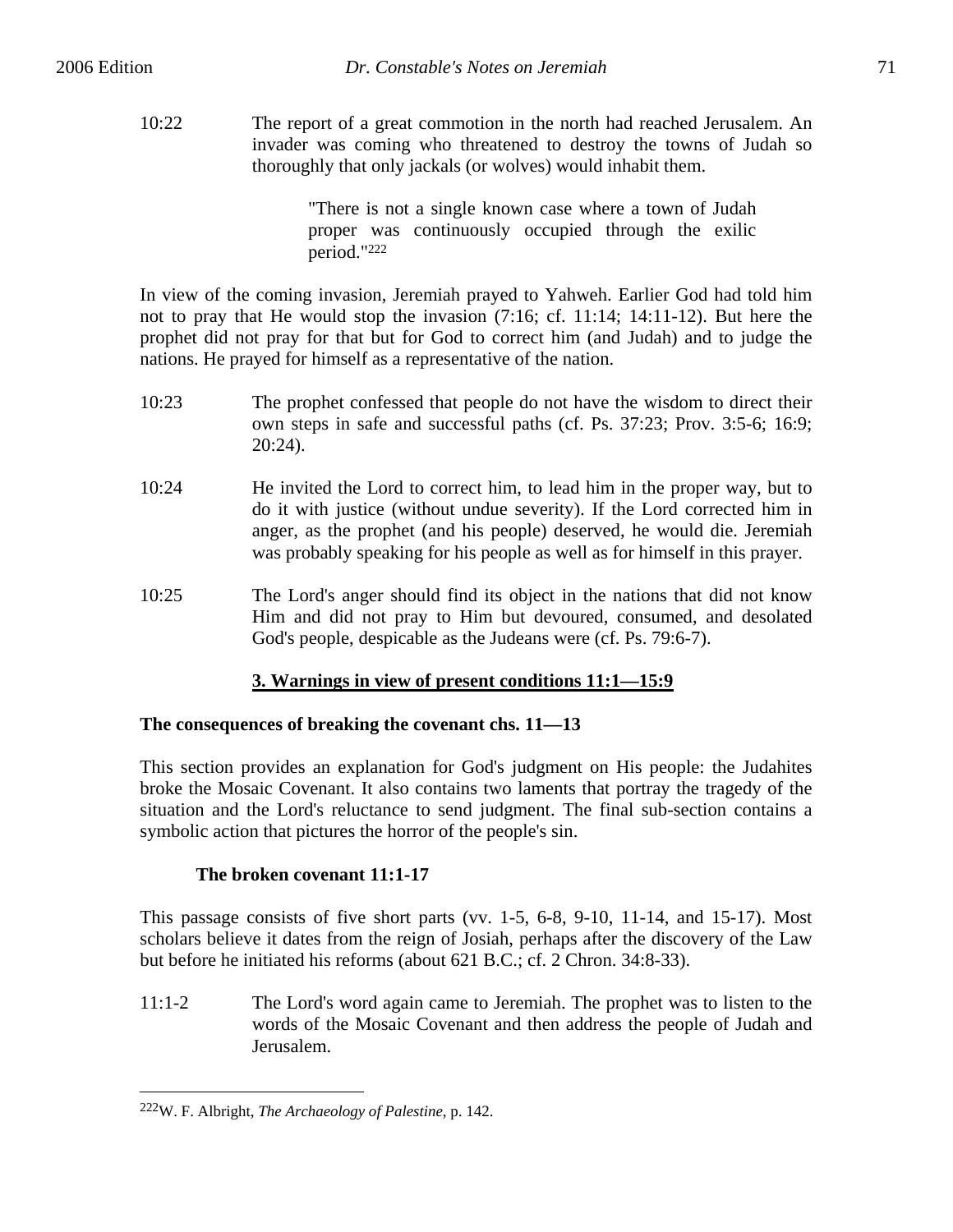11:3-4 Yahweh, Israel's God, announced a curse on any of His people who did not obey the covenant that He gave their forefathers when He liberated them from their Egyptian hardships (cf. Deut. 4:20; 11:28; 27:26; 28:15- 19; 29:20-21; 1 Kings 8:51; Isa. 48:10). At that time the Lord had commanded the Israelites to listen to His voice and to be completely obedient (cf. Exod. 19:5-6). By promising to do so they entered into covenant relationship with Yahweh; they became His special people and He became their national God (cf. 7:23; 24:7; 32:38).

> "Ancient Near Eastern international treaties normally contained a section of benedictions and maledictions which were expected to occur according to whether or not the covenant was horoured."223

11:5 The Mosaic Covenant was to be the means by which God would fulfill His earlier promises to Abraham concerning the Promised Land (Gen. 12:7). Jeremiah replied, "So be it, Yahweh," a standard response to a covenant (cf. Exod. 19:8; 24:7; Deut. 27:15-26). He promised to do what God had just told him to do.

> "There's no growth without challenge, and there's no challenge without change. As they get older, many people resist change, forgetting that without the challenge of change, they're in danger of deteriorating physically, mentally, and spiritually. God wanted Jeremiah to grow, and He also wants us to grow."224

- 11:6 Again the Lord instructed his prophet to bear a similar message to the same audience. Since the expression "in the cities of Judah and in the streets of Jerusalem" was proverbial for the length and breadth of the country, Jeremiah may not have carried on an itinerant preaching ministry.225 The people were to listen to and obey the Mosaic Covenant as Jeremiah proclaimed it.
- 11:7 The importance of doing so was clear in that the Lord had commanded his people to hear and obey the covenant when He first gave it and ever since.
- 11:8 Nevertheless the Israelites had failed to listen and obey. Consequently the Lord had brought all the curses warned of in the covenant on them. The root of the problem was Israel's stubborn and evil heart.

"We are prone to hope that God will be like the modern indulgent parent and that there will be no reckoning if we,

<sup>223</sup>Harrison, *Jeremiah and . . .*, p. 95.

<sup>224</sup>Wiersbe, p. 95.

<sup>225</sup>Feinberg, p. 453.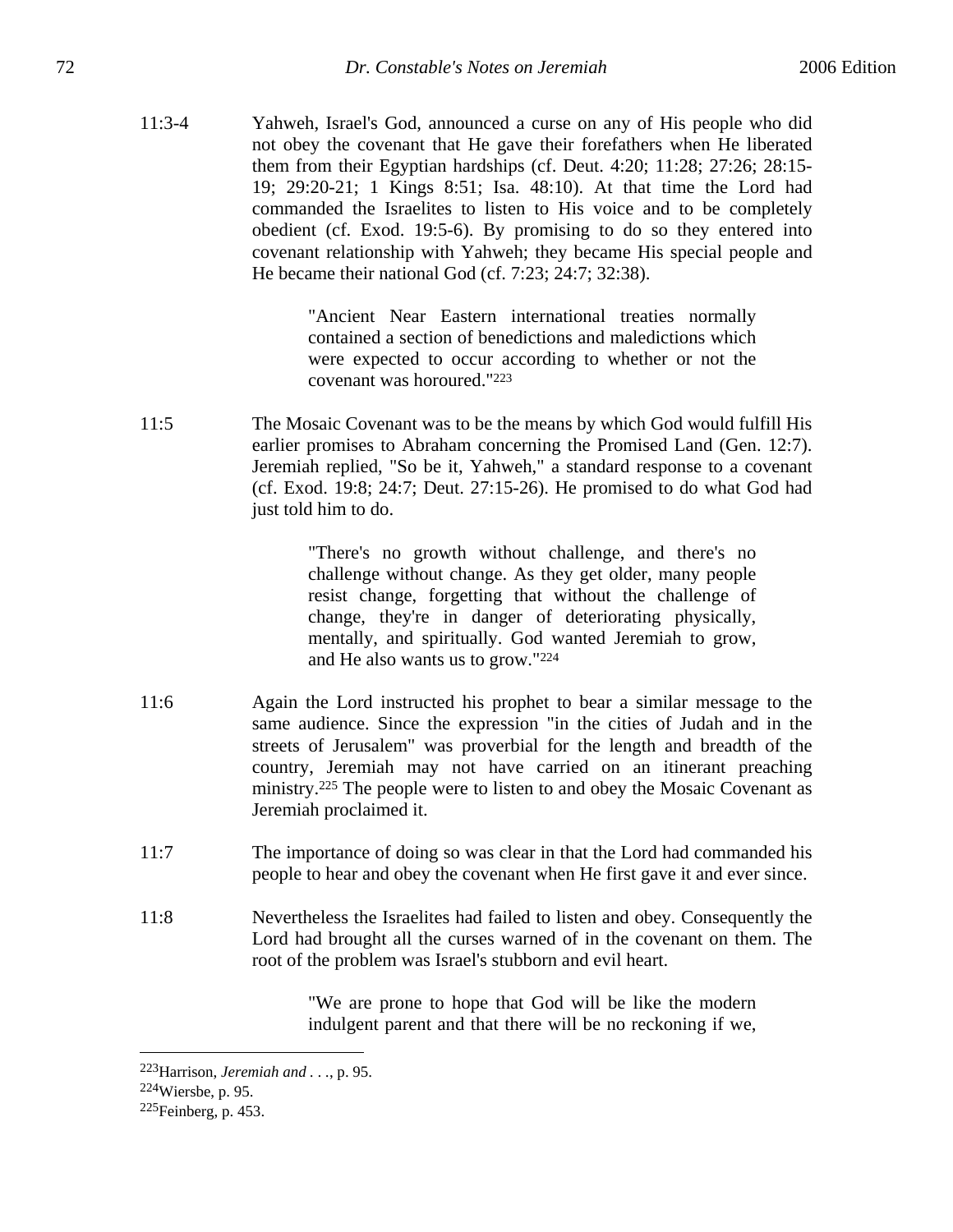also, disobey Him. It is a vain hope. Judgment is sure to come. As God punished Israel, so will He punish *all* whose hearts are confirmed in disobedience toward Him."226

- 11:9 Another word from the Lord informed Jeremiah of a conspiracy among his people.
- 11:10 They had returned (Heb. *shub*) to the sins of their forefathers who had rejected Yahweh's words and had pursued idols. This constituted breaking the covenant. Both the Northern and Southern Kingdoms were guilty, and the Northern Kingdom had already gone into captivity for its failure.
- 11:11 The result of this conduct would be disaster for them all. The Lord would bring this on them, and all their appeals to Him for relief would be of no avail. People who do not listen are not heard.
- 11:12 Receiving no relief from the Lord, the people would appeal to their idols, but they would not save them either.
- 11:13 The Judahites had worshipped multitudes of idols described hyperbolically as numbering as many as Jerusalem's streets and Judah's cities (cf. 2:28).
- 11:14 The Lord instructed Jeremiah again (cf. 7:16; 11:14) not to pray that He would withhold judgment from his people. Their sin was so great that the Lord would not defer judgment even though the prophet or his people cried out to Him for mercy (cf. v. 11). Genuine repentance was the only thing that would affect His punishment.
- 11:15 The Judahites, even though they were beloved by the Lord, had no right to come into His temple to worship Him because they had committed so many sins and had not repented. Their sacrifices alone could not make things right with Him. Judgment was inevitable.
- 11:16 Even though the Lord had compared His nation to a beautiful and fruitful green olive tree, He would burn it up in a great tumult because it had proved worthless as far as fulfilling His purpose for it (cf. 21:14; Ps. 52:8; 80:16; Isa. 27:11; Rom. 11:17-24). He would destroy the nation as He might destroy a tree by striking it with lightning.

"The olive [tree] was the source of oil for light, cooking, medicine, anointing for the body, and many other uses. It became the symbol of 'prosperity and divine blessing, of beauty and strength.' Thus it is here an apt picture of the Hebrew people, blessed by God, but now rejected."227

<sup>226</sup>Goddard, p. 56.

<sup>227</sup>Graybill, p. 667.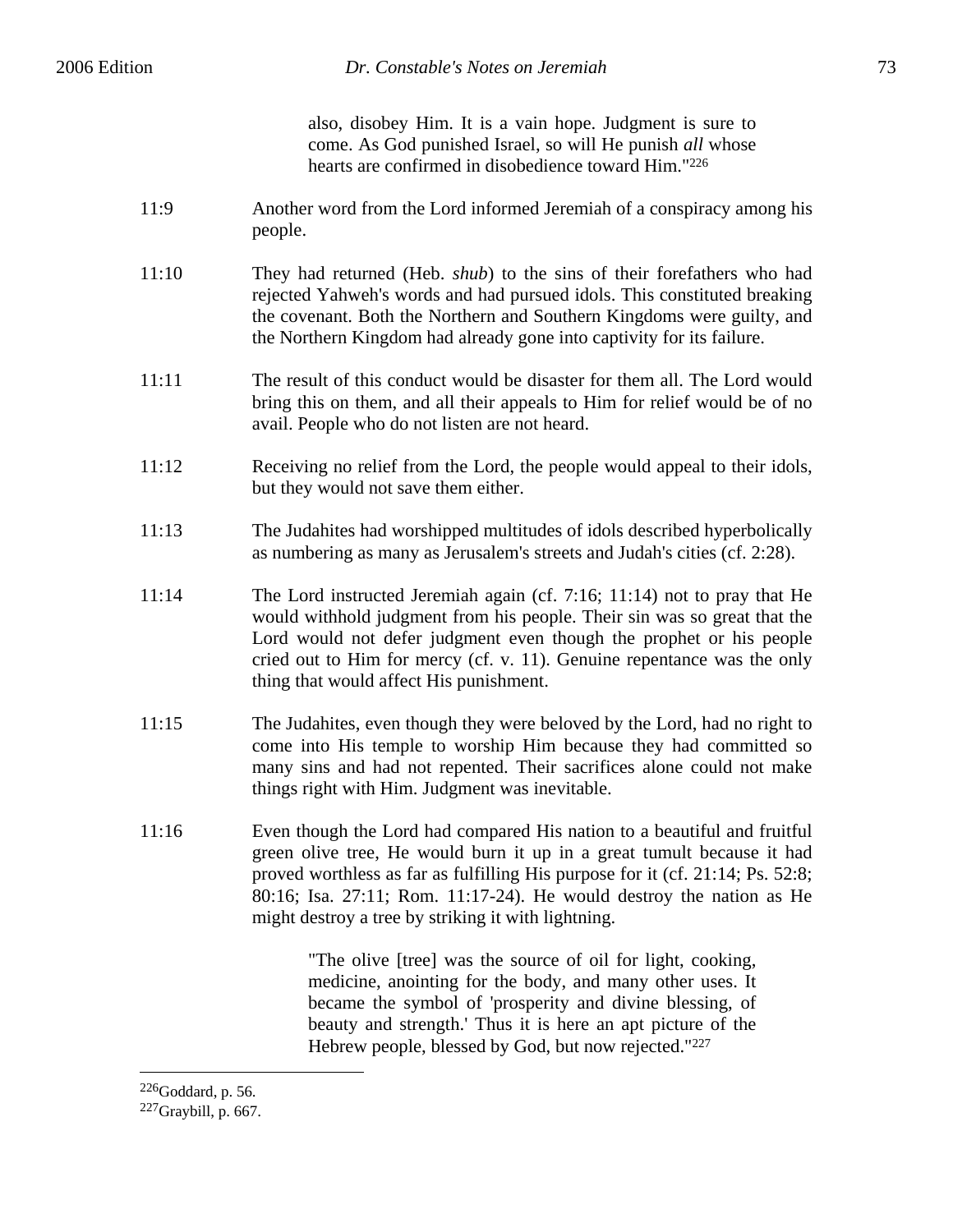11:17 Even though Almighty Yahweh had planted Israel, He would bring evil (Heb. *ra'ah*) on her because she had done evil (*ra'ah*) by provoking Him by worshipping Baal.

"There is nothing in this oracle that does not appear in earlier oracles except that there is here a certain sense of the imminence of coming doom. Such language would certainly provoke the kind of reaction we find in 11:18—12:6, where we are told of a plot against Jeremiah's life in his own village."228

## **An attempt to kill Jeremiah 11:18—12:6**

This pericope contains one of Jeremiah's "confessions," a self-revelation of the prophet's own struggles to cope with God's actions (cf. 10:23-24; 15:10-12, 15-21; 17:9-11, 14-18; 18:18-23; and 20:7-18).229 The heart of this one is 12:1-6.

- 11:18 Jeremiah announced that the Lord had revealed the fate of the Judahites to him and had given him insight into his people's deeds.
- 11:19 He had preached to the people without realizing that some of them were plotting his death. He was as unaware of their intention as a lamb going to its slaughter (cf. Isa. 53:7; Acts 8:32; 1 Pet. 2:21). They planned to get rid of him, the tree, as well as his messages, the fruit, so all memory of Jeremiah would end. This would be a tragedy since the existence of descendants demonstrated God's blessings on one's life under the Old Covenant.

"It will be recalled that Anathoth was the home of the priestly house of Abiathar, a friend of David. The house was deposed by Solomon, who supplanted it with the house of Zadok. Anathothites resented Jeremiah's favoring the deposition of the sanctuaries other than Jerusalem. This seemed to them like siding with Zadok against their own ancestor Abiathar. Furthermore, being priests, they doubtless hated his castigation of empty priestly ritual."230

- 11:20 The prophet prayed to Almighty Yahweh, who evaluates people's affections and intents, to judge them for their evil plans (cf. Ps. 17:13-14; 99:8; 149:7; Isa. 34:8; 35:4). He would not take vengeance himself, but he trusted the Lord to take vengeance for him.
- 11:21 Men from Jeremiah's hometown had warned him to stop prophesying in Yahweh's name or they would kill him.

<sup>228</sup>Thompson, p. 347.

<sup>229</sup>See Kelley, pp. 172-73, for an excursus on Jeremiah's confessions. 230Feinberg, p. 456.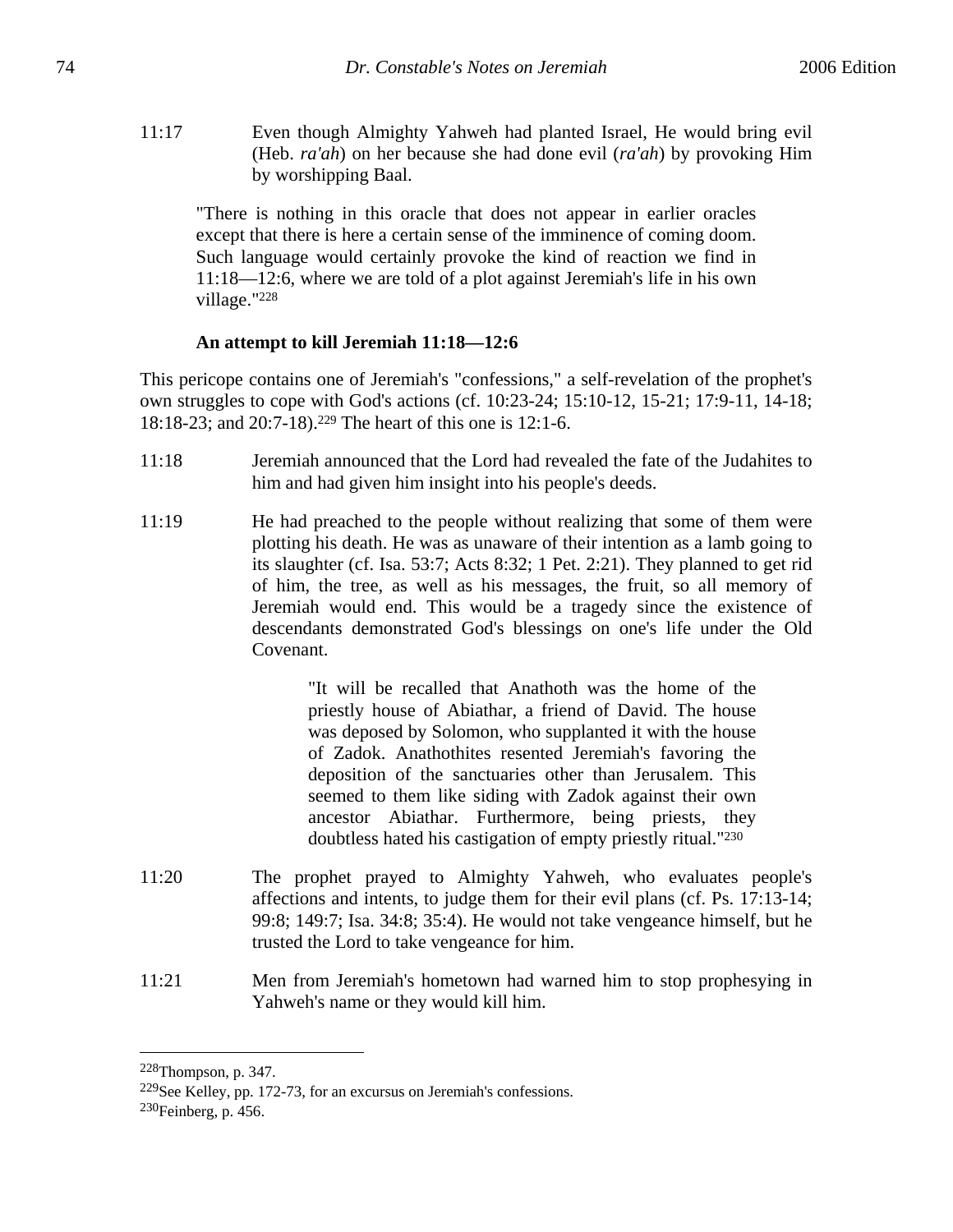11:22-23 The Almighty Lord promised to punish those men with disaster. The young men of military age would die violently, and others would die by famine, evidently during the siege of Jerusalem. The Lord would not leave them any descendants, so the memory of them would end. This would be fitting since they purposed to cut off all memory of Jeremiah (cf. v. 19).231

> "The judgment may seem harsh, but this is just one of many instances in the Hebrew Bible where children experience the consequences of their fathers' sins. The principle of corporate solidarity was integral to Israelite thinking. Ancient Israelites realized that the actions of individuals profoundly affect others in their social context and that one's social context affects the individual adversely or positively."232

12:1 Jeremiah wanted some answers from righteous Yahweh, and he approached the Lord in prayer as though he were in court. He wanted to know why God allowed the wicked to prosper and the treacherous to live in ease (cf. Job 21:7; Ps. 37; 73:3-5, 12; 94:3; Hab. 1:12-17). It appeared to the prophet that the Lord, as well as Israel, had broken covenant (cf. Ps. 1:3-4).

> "The problem of the prosperity of the wicked in the light of God's righteousness is not directly solved here or elsewhere in Scripture. The only final answer is faith in the sovereign wisdom and righteousness of God."233

- 12:2 The Lord had been responsible for these wicked people coming into existence, growing, and flourishing, like trees. This was a result of His "common grace" (cf. Matt. 5:45; Luke 6:35). They spoke freely about Yahweh, but they did not take Him into consideration.
- 12:3 The Lord knew that Jeremiah's attitude toward Him was entirely different than those hypocrites. The prophet prayed that the Lord would drag them off to punishment like sheep going to the slaughter (cf. 11:19). He prayed that God would reserve them for particular destruction, as He had set Jeremiah apart for his ministry (1:5).
- 12:4 The prophet continued to ask the Lord how long the promised judgment on the land would last. He knew it would come because of the people's wickedness in thinking that they could hide their sins from the Lord.

 $^{231}$ God evidently meant that of those who persecuted Jeremiah none would have descendants since Ezra 2:23 records that 128 men of Anathoth returned from the exile.

<sup>232</sup>Chisholm, *Handbook on . . .*, p. 170. See also Joel S. Kaminsky, *Corporate Responsibility in the Hebrew Bible.*<br><sup>233</sup>Feinberg, p. 457,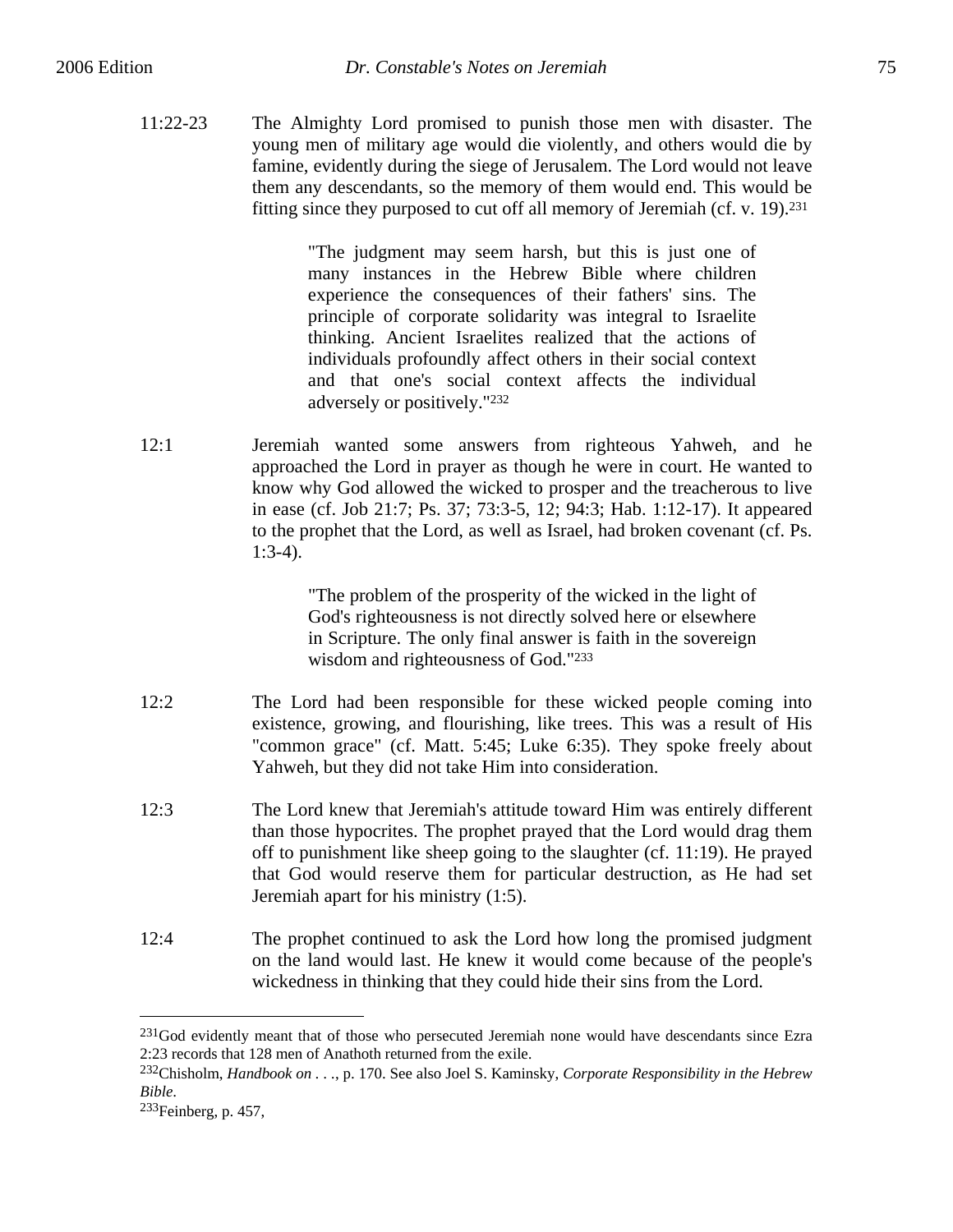- 12:5 The Lord replied by asking Jeremiah how he expected to be able to endure the rigors of coming antagonism if the present hostility he was experiencing wore him out (cf. 11:19, 21; 23:21). If he fell in a relatively peaceful environment, how could he get though the turbulence to come, which resembled the violent, overflowing Jordan River in the spring. The Jordan Valley was a sub-tropical jungle inhabited by lions that was hard to penetrate at any season of the year (cf. 49:19; 50:44; 2 Kings 6:2).
- 12:6 Even Jeremiah's near relatives had been hypocritical with him and had spoken out against him, though they said nice things to his face (cf. Matt. 10:36).

"The plot against him [Jeremiah] and the injustice this represented was tied inextricably to the suffering and sin of the people. He was called to announce judgment upon the people. Being one of them caused him to suffer with them because of the Lord's judgment. As God's messenger, he suffered as a result of his prophetic ministry."234

"The world today needs more Jeremiahs who, in the midst of opposition, are true to the standards of the Bible, patient in the proclamation of the gospel, gentle in the hands of persecutors, committed to the protective care of the Chief Shepherd, and burdened for the souls of lost men and women."235

## **A lament about Yahweh's ravaged inheritance 12:7-13**

Most scholars believe this lament dates from the time when Jehoiakim revolted against Babylon after three years of submission (about 602 B.C.; cf. 2 Kings 24:1-2).<sup>236</sup>

"The second part of God's reply is remarkable, saying in effect, 'Your tragedy is a miniature of mine.'"237

- 12:7 Yahweh mourned that He had forsaken the nation and abandoned His people to their captors (cf. Deut. 9:29; Joel 2:17; 3:2).238 He had turned over the nation He loved, as a husband loves his wife, to others who were her enemies.
- 12:8 Judah had become like a lion roaring in defiance against Yahweh rather than as a noble leader of the Israelites (cf. Gen. 49:8-10). Judah opposed and turned against Him, and for this He had grown to hate (i.e., reject) "the beloved of my soul" (v. 7; cf. 9:1-10).

<sup>234</sup>Kelley, p. 181.

<sup>235</sup>Jensen, p. 48.

<sup>236</sup>Feinberg, p. 459.

 $237$ Kidner, p. 61.

<sup>&</sup>lt;sup>238</sup>The verbs in this section are prophetic perfects, viewing future events as already past. The "house" may refer to the people, the land, or the temple, but the meaning is the same in any case.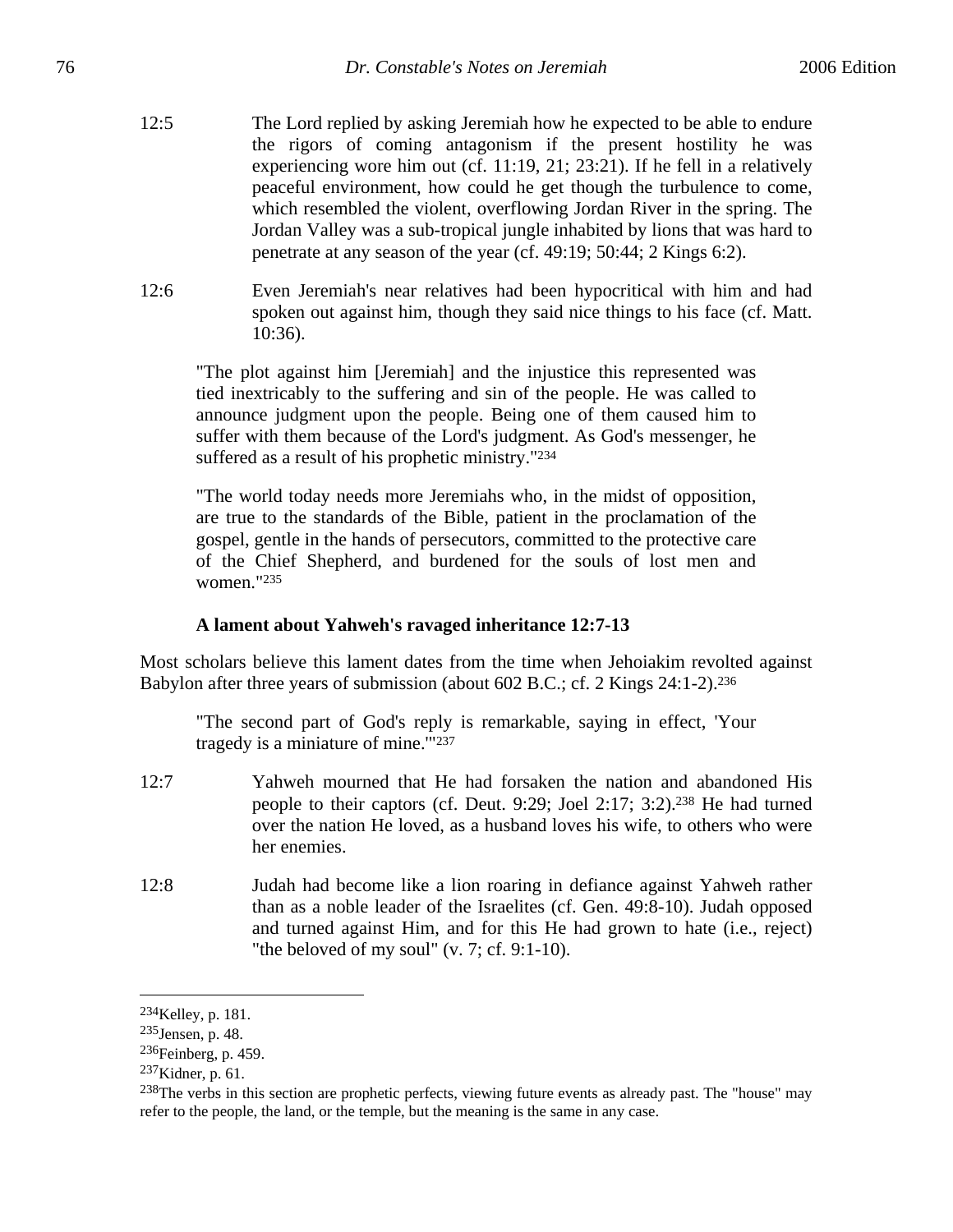$\overline{a}$ 

- 12:9 Judah was like a different, colorful bird among birds of prey gathered all around her to attack her.239 The Lord instructed His servants (the angels?) to assemble all the wild beasts that surrounded Judah to come and devour this bird.
- 12:10-11 Many of the foreign kings had ruined the Lord's people, like unfaithful shepherds sometimes ruined a vineyard. They had trodden the people down so that they had become as unproductive as a wilderness, completely desolate. Furthermore, Judeans did not express enough concern to do something about the situation; they failed to repent.
- 12:12 The Lord would bring destroyers on His people from the wilderness who would act as His sword and devour them. The whole land would experience war.
- 12:13 Because of the invasion the harvest that the Judahites would sow would turn out to be nothing but thorns (cf. Lev. 26:16; Deut. 28:38; Hos. 8:7; Mic. 6:15). All their labors to bring something profitable to fruition would come to nothing because their angry Lord would bring judgment on them.

## **Death or life for Israel's neighbors 12:14-17**

This prophecy about Israel's neighbors anticipates chapters 46—51, which contain oracles against Gentile nations.

12:14 The Lord promised to judge Judah's neighbor nations that had robbed His people of what the Lord had given them. Many of these neighboring people would go into captivity as well as the people of Judah. Among these were the Egyptians, Assyrians, Edomites, Moabites, Ammonites, Arameans, and even the Babylonians.

> "Numerous ancient Near Eastern texts include the threat of exile among the lists of curses designed for evildoers, especially treaty-breakers."240

- 12:15 The Lord would have compassion on these neighbors of Judah's as well as on Judah and would bring some of them back to the land at the end of the captivity along with the Judahites (cf. 48:47; 49:6).
- 12:16 If these neighbors came to trust and worship Yahweh (cf. Gen. 31:51-53), as they had formerly taught the Judahites to trust in Baal, the Lord would accept them (cf. Ruth).

<sup>&</sup>lt;sup>239</sup>Another translation possibility, represented by the Septuagint, is that Jeremiah described Judah as a hyena's lair surrounded by birds of prey ready to peck up the scraps that the hyenas left. 240Thompson, p. 360.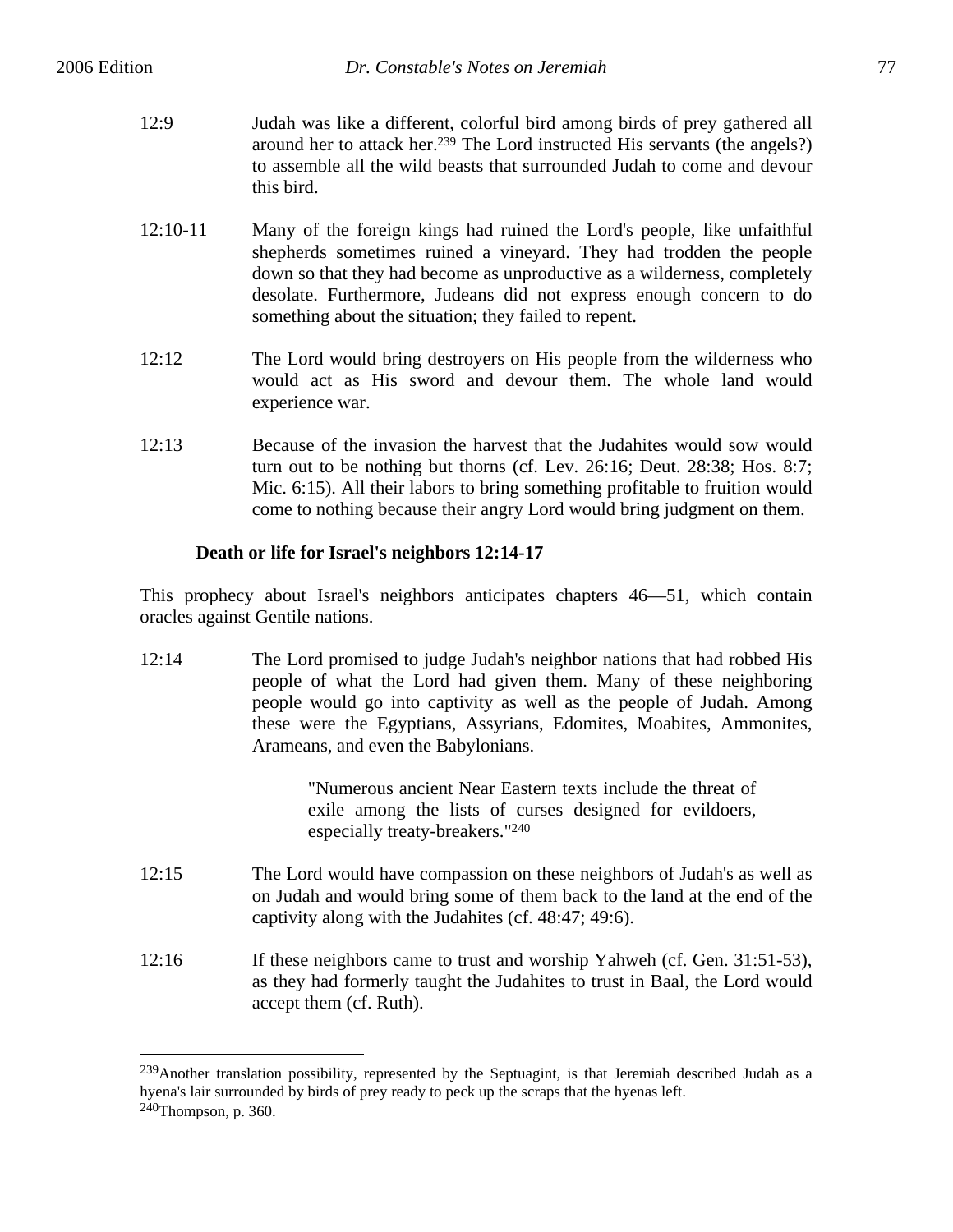"At the same time, there is no concession to the old ways or the old gods—in our modern terms, to religious pluralism"241

Verses 15 and 16 will find fulfillment in the Millennium (cf. Gen. 12:1-3; Zech. 14:16; Rom. 11:15).

12:17 But if they would not respond to the Lord positively, the Lord promised to destroy these nations again (cf. v. 14; Zech. 14:9, 16-19).

"This passage gives us a rare glimpse into the consternation and anguish that evil causes God. The anguish is especially acute for him when his own people are responsible for it. In these verses the Lord expresses both love and hate for his people, emotions we usually consider mutually exclusive, at least for God. When the Lord opened himself up to his people in love, he also opened himself to the possibility of hurt."242

### **The linen waistband 13:1-11**

This is the first of several symbolic acts that Jeremiah performed to communicate divine messages (cf. 16:1-4; 18:1-12; 19:1-2, 10-11; 27:1—28:17; 32:1-15; 43:8-13; 51:59-64). Other prophets did the same thing (cf. Isa. 20:2-6; Ezek. 4:1-13; 5:1-4). This acted sermon confronted the Judahites with the polluting effect of their associations and the consequences.

- 13:1-2 The Lord instructed Jeremiah to purchase a linen waistband (or sash, Heb. *'ezor*) and to wear it without first washing it, which he did. Washing it would wear it out to some extent.
- 13:3-5 Sometime later the Lord told Jeremiah to take his waistband and go to *perathah* and hide it in a crevice in the rock there, which he did.

The Hebrew word *perath* describes the Euphrates River elsewhere in the Old Testament, and that may be its meaning here (cf. 46:2, 6; 51:63; Gen. 2:14; 15:18; Deut. 1:7; 11:24; 2 Kings 23:29; 24:7). If so, Jeremiah traveled at least 500 miles each way four times. Such a destination is understandable since the Euphrates was the source of the coming invasion of Judah and the destination of the Judahite exiles.

However, several commentators have suggested that the Hebrew word should be read differently, as *parah*, which refers to a site just four miles northeast of Anathoth, Jeremiah's hometown (cf. Josh. 18:23).<sup>243</sup> Since

 $^{241}$ Kidner, p. 62.

<sup>242</sup>Kelley, p. 185.

<sup>&</sup>lt;sup>243</sup>Still others believe the Hebrew word is an abbreviated form of the name Ephrathah, an old name of Bethlehem six miles south of Jerusalem (cf. Mic. 5:2). See Charles H. Dyer, "Waistbands, Water, and the Word of God: Where Did Jeremiah Bury His Girdle?" in *Integrity of Heart, Skillfulness of Hands: Biblical and Leadership Studies in Honor of Donald K. Campbell*, pp. 62-81.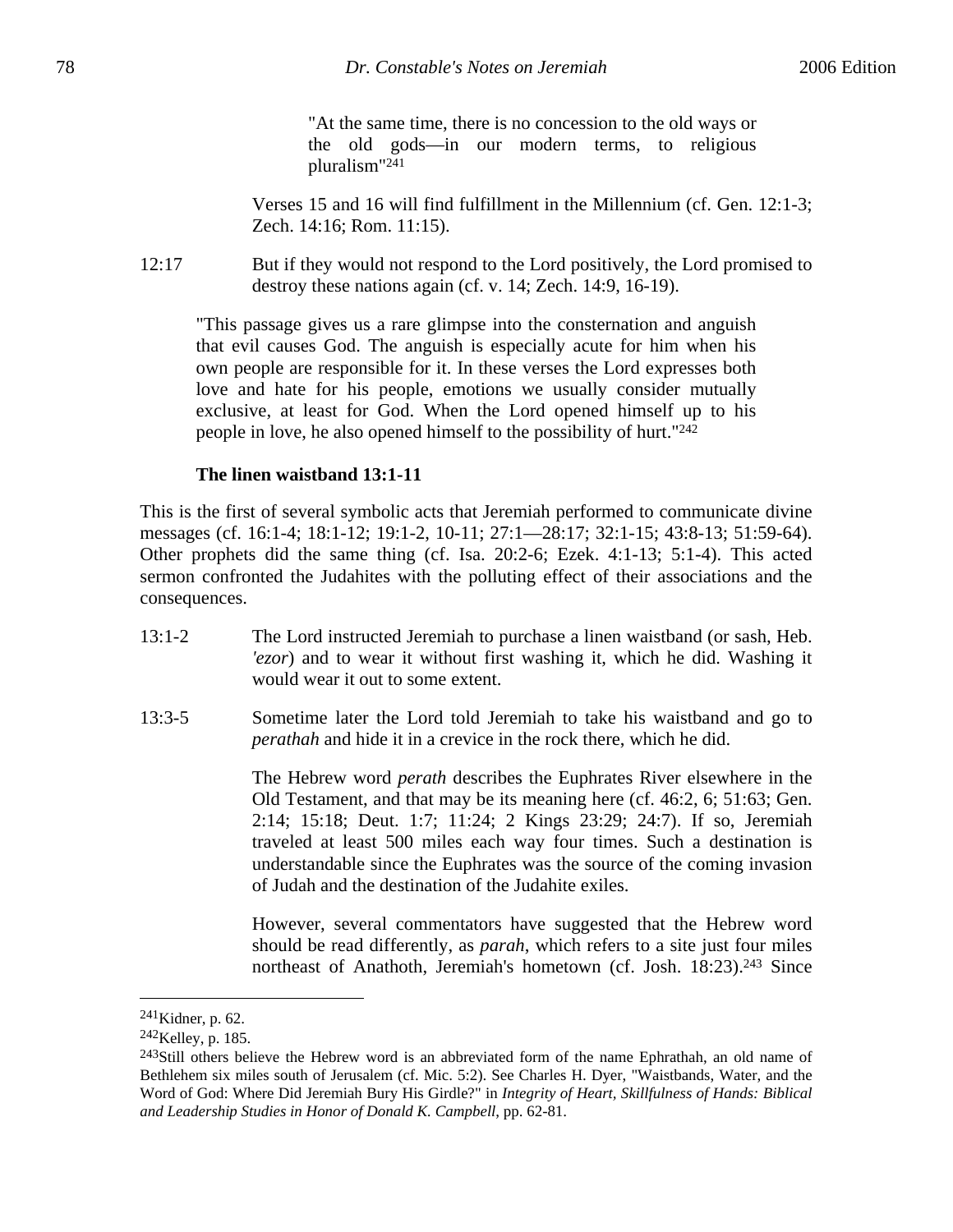Jeremiah's action was symbolic, he may not have made the long trip to the Euphrates to bury his waistband but may have hidden it in a closer place in the general direction of Babylon.

A third view is that this was a vision and Jeremiah never really went anywhere, except in his mind. But there are no clues in the text that this was a vision.

Regardless of where Jeremiah went, the meaning of the prophet's action is clear; it does not depend on our identifying his destination.

- 13:6-7 Again the word of the Lord came to Jeremiah after some time telling him to return to the same site and to retrieve the waistband that he had hidden there. When he did this he discovered that the waistband had become ruined and was of no more use.
- 13:8-9 Then the Lord told Jeremiah that He would destroy the pride of Judah and Jerusalem as the waistband had been destroyed.
- 13:10 The people of Judah, pure and untarnished at the time of their call (2:2-3), would be just as worthless as Jeremiah's ruined waistband because they had refused to listen to the Lord. They had been stubborn in their hearts (cf. Deut. 26:17-19) and had pursued idols by serving and worshipping them.
- 13:11 The Lord had purposed for His chosen people to cling closely to Him and to be an ornament of glory to Him, like a waistband served its wearer. But they did not listen to Him. They had become tarnished and spoiled by contact with polluting influences. Linen was a priestly material (Lev. 16:4), and similarly Israel was to be a priestly nation that was to cling to Yahweh (Exod. 19:6).

## **The parable of the wine jars 13:12-14**

This parable stressed the destructive effects of Yahweh's judgment that were coming on the people of Judah because of their self-indulgence and complacency.

- 13:12 Yahweh, Israel's God, also told Jeremiah to instruct the people to fill all their jugs with wine. He could expect them to reply that they knew that this was the purpose of jugs. The prophet's words may have been a common cry among the local people who wanted more wine to drink.
- 13:13 Then the prophet was to explain that the jugs represented all the people of Jerusalem—the Davidic kings, the priests, the prophets, and the ordinary citizens. As the people filled their jugs with wine, the Lord would fill His people with the wine of His wrath. They had become intoxicated with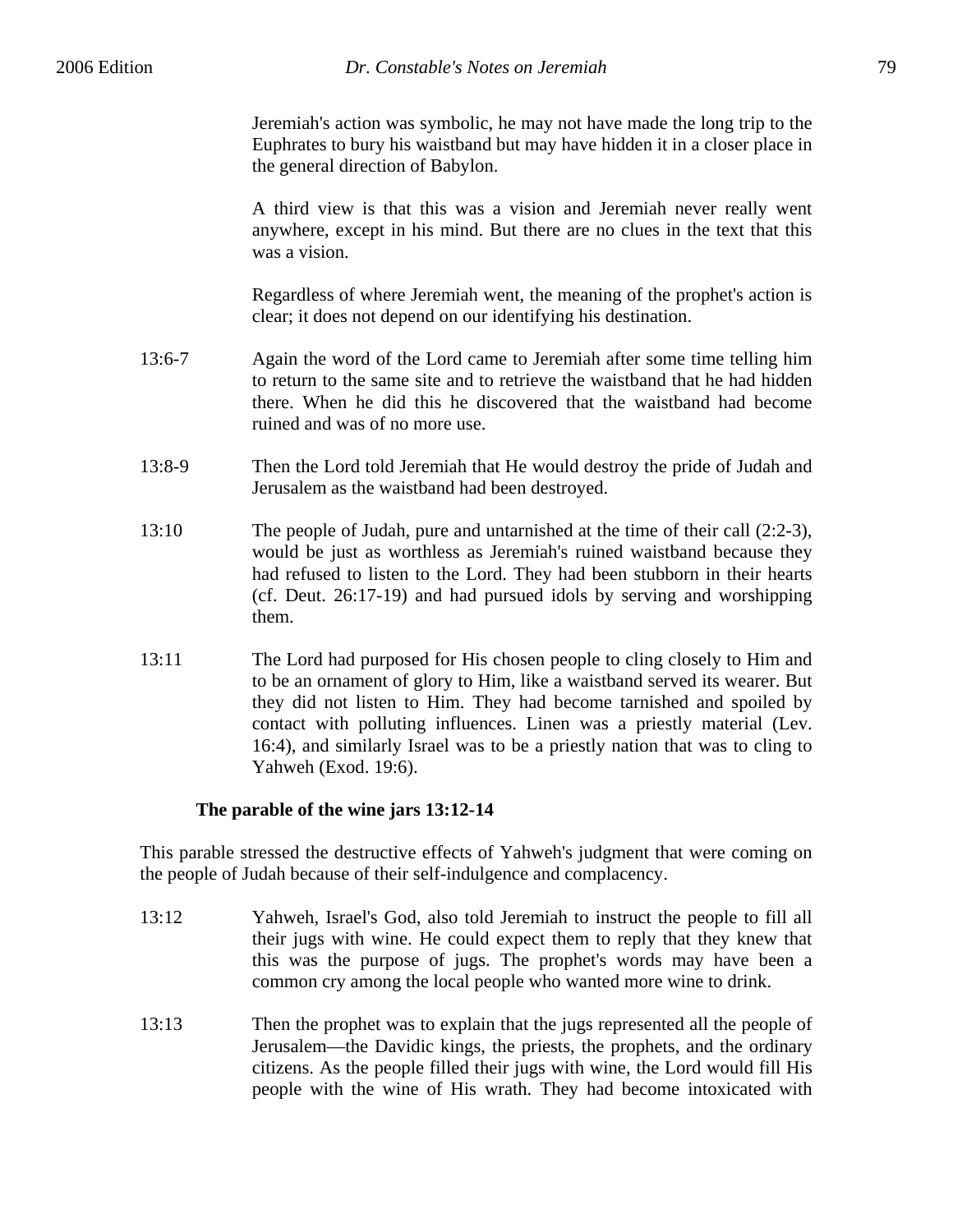idolatry and probably with real wine. As drunkards, they would be unable to defend themselves in the critical hour of the coming invasion.

> "Drunkenness was one of the major social problems in the ancient Near East, where the range of available beverages was considerably narrower than at present."244

13:14 The Lord would destroy His people, like jugs when they collided with one another and like drunkards when they stumbled into each other. He would not show pity on them. All generations of His people, from the oldest to the youngest, would suffer when He brought this destruction on them.245

### **A final plea and warning 13:15-17**

- 13:15 Jeremiah called the people to pay attention and not to disregard what he would tell them because they thought it was unimportant. Yahweh had a message for them.
- 13:16 They were to give glory to Yahweh before the darkness of God's judgment overwhelmed them and they stumbled in their walk, as people descending a mountain at twilight. Presently there was some light for the people to walk in, and they were hoping for more light, but deep darkness was about to overtake them. Giving glory to the Lord is an idiom for confessing sins (cf. Josh. 7:19; John 9:24).

The historical background for this oracle may be the deportation of Jehoiachin in 597 B.C., which was as twilight compared to the darkness of 586 B.C. when Jerusalem fell and Judah lost her independence.<sup>246</sup>

13:17 If the people would not listen to the Lord's word, Jeremiah would weep profusely for them because their failure to listen would indicate that the people, like a flock of sheep, would be taken captive by an enemy.

> "Let no one think that the good news of Jesus Christ is to be communicated in a cold 'take it or leave it' manner. Evangelical preaching and Christian witnessing must not be limited merely to a correct interpretation of the doctrines of the Word. We must have a love for sinners, so great a love that we will be driven urgently to unfold to them the way of salvation, whatever the cost."<sup>247</sup>

<sup>244</sup>Harrison, *Jeremiah and . . .*, p. 99.

<sup>245</sup>See William McKane, "Jeremiah 13:12-14: A Problematic Proverb," in *Israelite Wisdom: Theological and Literary Essays in Honor of Samuel Terrien*, pp. 107-20, for a technical study of this passage. 246Thompson, p. 369.

 $247$ Goddard, p. 66.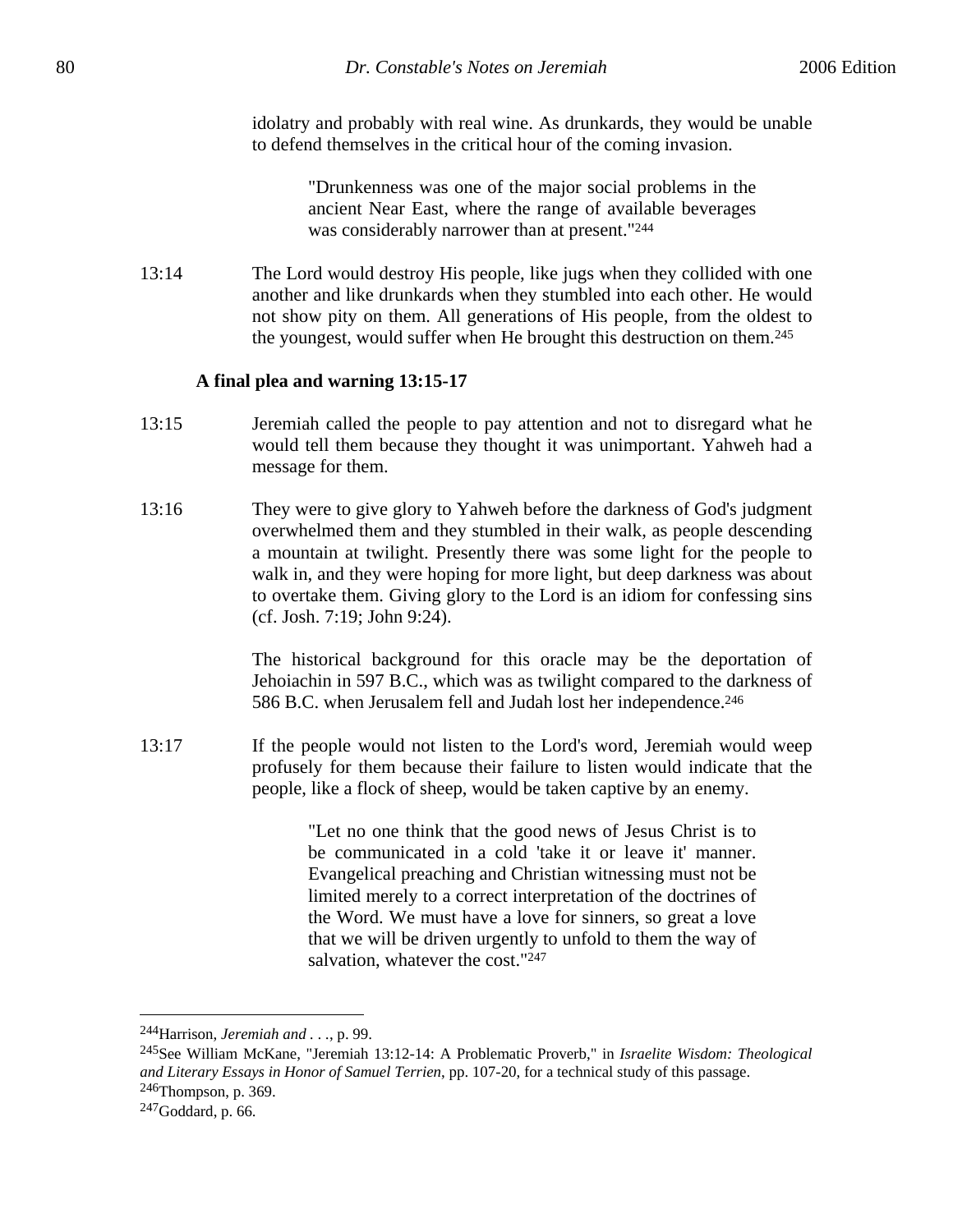1

### **A lament over the king and the queen mother 13:18-19**

13:18 Jeremiah was to tell the king and the queen mother of Judah to humble themselves because the Lord had removed their authority or would remove it soon. Pride was a besetting sin of royalty. The individuals in view are probably young King Jehoiachin and his mother Nehushta (cf. 22:26; 2 Kings 24:8-17). They were taken to Babylon as captives in 597 B.C.<sup>248</sup>

> The queen mother was an important official throughout Israel's monarchy, evidently as a counselor to the king, as was common in the ancient Near East (cf. 1 Kings 2:19; 15:13; 2 Kings 10:13). Queen mothers assumed unusual prominence because of the widespread practice of polygamy among the kings.

13:19 All the people of Judah had been or would be carried into exile, even those who lived in the Negev towns to the far south in Judah. That is, most of the people from all over Judah were involved. There were still some who did not leave the land in 586 B.C. (2 Kings 25:22). Jeremiah's statement in this verse is somewhat hyperbolic.

### **Jerusalem's incurable wickedness 13:20-27**

- 13:20 The Lord called Jerusalem to look north and she would see people coming.249 The city was about to lose the flock of special people over whom the Lord had made her responsible, namely, His people of Judah.
- 13:21 What would the city say when the Lord appointed other rulers over her whom the leaders of Jerusalem had cultivated, namely, the Mesopotamians? This may be a reference to King Ahaz's earlier request for Assyrian help against Israel and Aramea (2 Kings 16:7; Isa. 8:5-8).250 However, there were many times when Judah had relied on and courted Mesopotamian powers in the past (cf. 4:30). Jerusalem would be in agony over this situation, like a woman in labor pains.
- 13:22 If the people of the city asked themselves why such a state of affairs had overtaken them, they should remember that it was due to the greatness of their sins. The Lord would humiliate the city because it had humiliated Him. Lifting the skirt is a euphemism for sexual attack (cf. Lev. 18:6-19; 20:17; Deut. 22:30; 27:20; Isa. 47:3; Nah. 3:5), and exposing the heels seems to have been another one (cf. Deut. 28:57; 1 Sam. 24:3; Isa. 6:2).
- 13:23 The Jerusalemites were so steeped in evil that it was impossible for them to change. They could no more change then than the dark Ethiopian could

<sup>248</sup>Less probably they were King Jehoiakim and his mother Zebidah (2 Kings 23:36).

<sup>&</sup>lt;sup>249</sup>The imperatives in these verses are feminine indicating that probably Jerusalem is being addressed. 250Kelley, p. 193.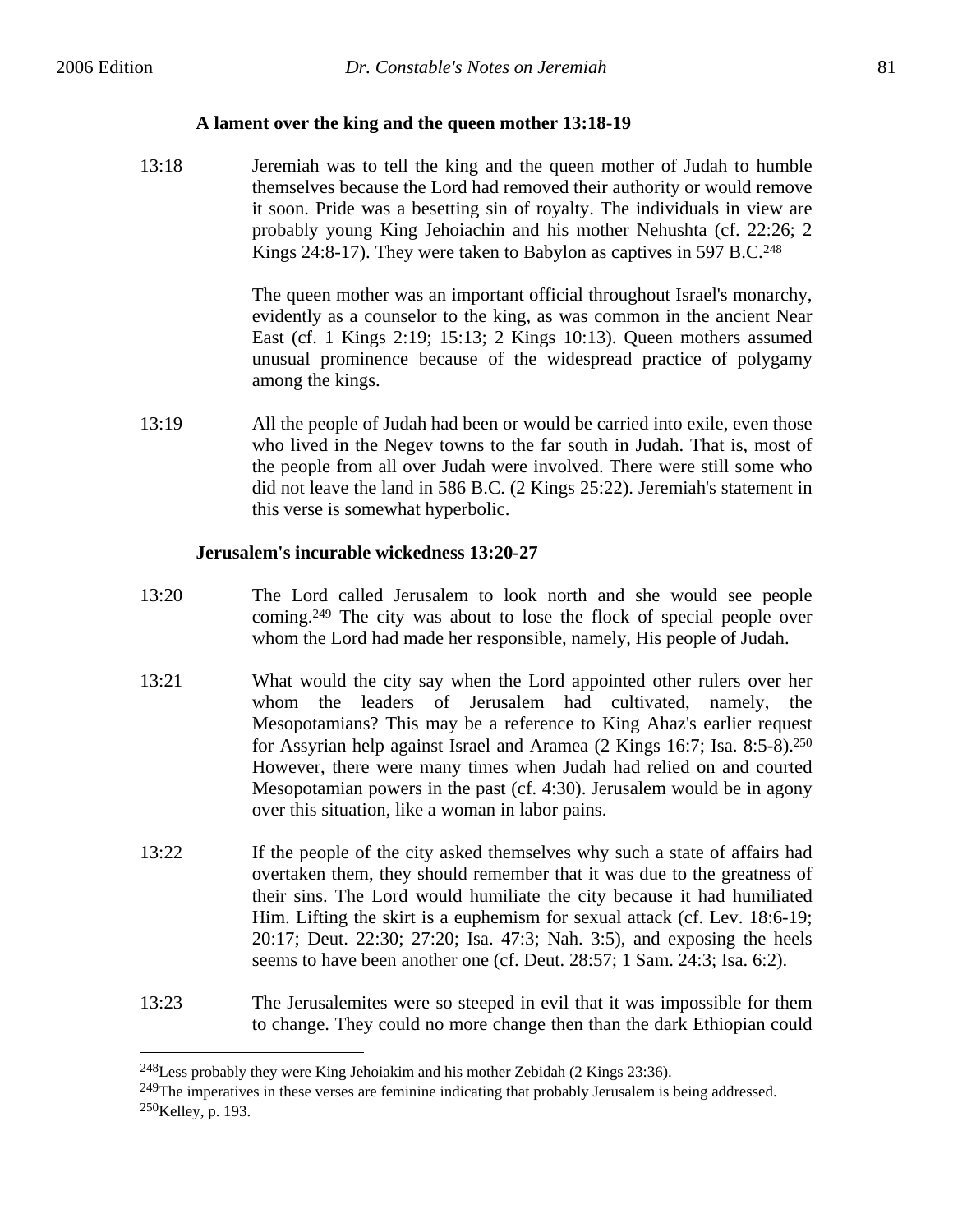change the color of his skin or the leopard his spots. They had passed the point of no return; repentance was now impossible for them (cf. Heb. 6:4- 6).

> "Here is a classic example of loss of freedom of the will through persistent sinning. Sin becomes natural. Jeremiah is speaking of the force of habit, not denying freedom of choice (cf. John 8:34)."251

- 13:24 Because of their inveterate sinning the Lord would scatter the people from their land, like straw blown by the wind. Like the straw, they would end up in desert lands, namely, Babylonia.
- 13:25 This was the fate that Yahweh assigned the capital of Judah because she had forsaken Him and trusted in false gods.
- 13:26 Yahweh Himself would be the one responsible for Jerusalem's humiliation (cf. v. 22).
- 13:27 Her citizens had behaved like adulterers and like copulating horses (cf. 5:8). The Lord had seen their unfaithful, lewd behavior toward Him when they worshipped idols and practiced sacred prostitution in the open-air shrines across the land. Jerusalem was in big trouble. How long would she continue in her wicked ways and remain unclean?! The question expresses frustration more than it is a request for information.

### **Laments during a drought and a national defeat 14:1—15:9**

Evidently droughts coincided with the Babylonian invasions from the north. Most commentators believe that the droughts and the defeat that this section describes took place at about the same time because of what Jeremiah wrote.

## **A lament during drought 14:1-16**

- 14:1 A message came to Jeremiah from Yahweh concerning some droughts (Heb. plural) that overtook Judah.252 Droughts were a punishment for covenant violation in Israel (cf. Lev. 26:18-19; Deut. 28:23-24).
- 14:2 Judah was in mourning. Her cities were languishing, as when their gates sagged on their hinges. The people sat on the ground as an expression of their humbled condition. The people of Jerusalem were crying out for relief.

 $251$ Feinberg, p. 466.

<sup>252</sup>This pericope begins with an unusual formula, which occurs again in 46:1; 47:1; and 49:34.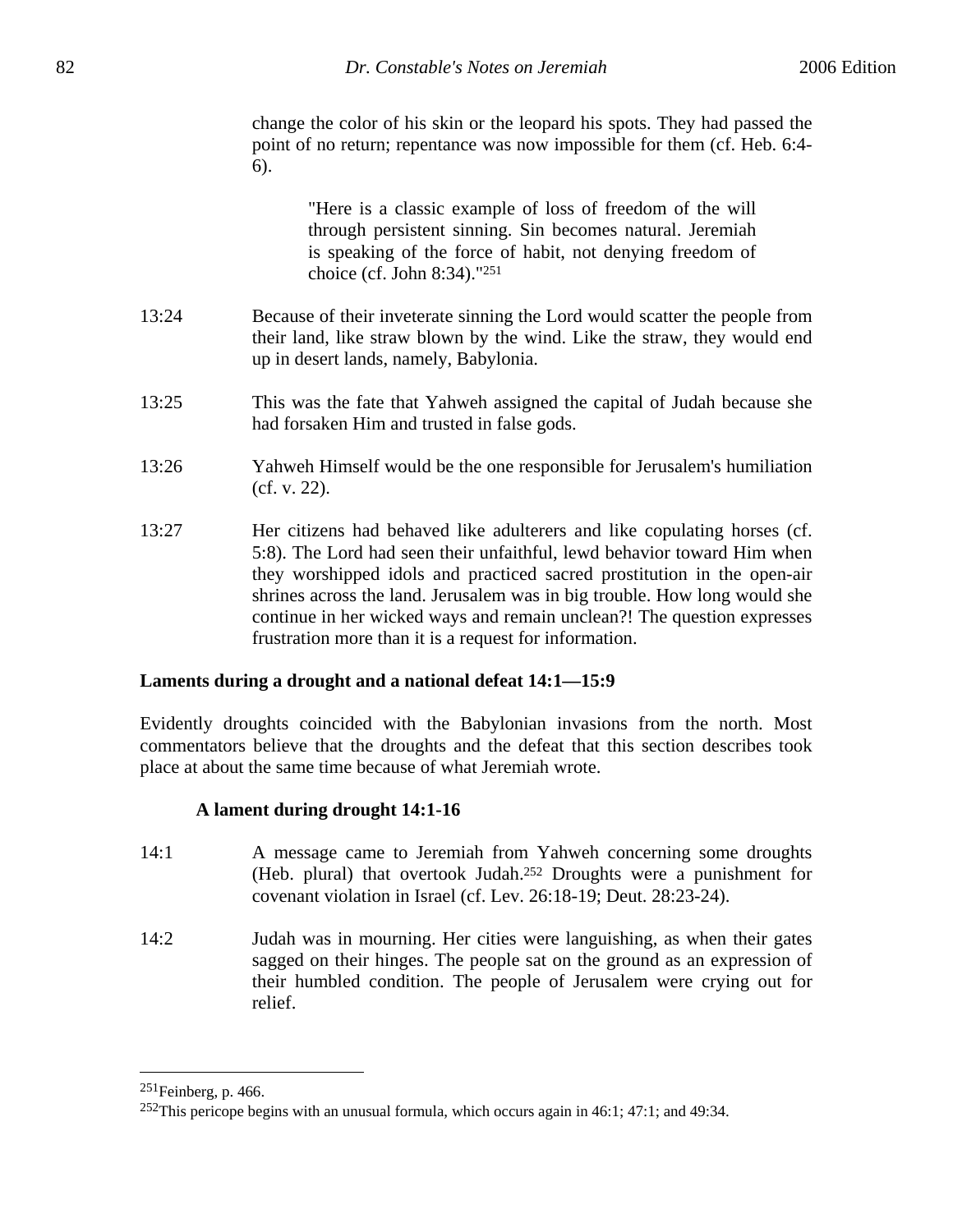- 14:3 The servants who had gone to draw water returned to their masters emptyhanded. The cisterns, which collected rainwater in the cities, were dry. Even the wealthy nobles could find no water, and their servants covered their heads as though to protect themselves from heaven-sent calamity.
- 14:4 The farmers, the lowest persons on the social scale, likewise felt humiliated by the lack of rain. The drought had cracked their land open and had made normal farming impossible.
- 14:5 There was so little grass available that even the does, that normally took good care of their newborn fawns, deserted them to find grass to keep themselves alive.
- 14:6 Even the wild donkeys, known for their hardiness, could only stand and sniff the wind on hills since they could find nothing to eat. They panted and their eyes grew dim from lack of sustenance because death was near.
- 14:7 Jeremiah voiced a prayer for his people. He admitted that their iniquities, apostasies, and sins had been great. These terms for sin are all words that indicate breach of covenant. But he pled for Yahweh to do something for the people for His own reputation's sake, as a God of mercy, if not for theirs. Yet God is a God of justice as well as a God of mercy.
- 14:8 Yahweh had been Israel's hope (cf. 17:7, 13; 50:7; Ps. 71:5; Joel 3:16; Acts 28:20; Col. 1:27; 1 Tim. 1:1) and her savior in times of distress (cf. 2 Sam. 22:3; Ps. 106:21; Isa. 43:3, 11; 45:15; 49:26; 60:16; Hos. 13:4). But now He was acting like a stranger or a passing traveler. Such people normally have little real concern for the land through which they travel and the locals around them.
- 14:9 The prophet wondered why God was behaving like someone who, upon witnessing a catastrophe, was so dismayed that he just stood there with his mouth open and did nothing to help. God's lack of aid was especially surprising since He dwelt among His people and they were His chosen people. Jeremiah besought Yahweh not to forsake them.

"There could hardly be a stronger set of pleas than those that the prophet pours out here: not only the reproaches of verses 8b-9a but the positive considerations that surround them, which are a model for any prayer of penitence."253

14:10 The Lord sent a message to His people. They had loved to wander from the path that He had prescribed for them to walk (cf. v. 8; Hos. 8:13; 9:9). They had departed from His will by seeking out the many idolatrous sanctuaries in the land and the foreign nations with which they could make

<sup>253</sup>Kidner, p. 66.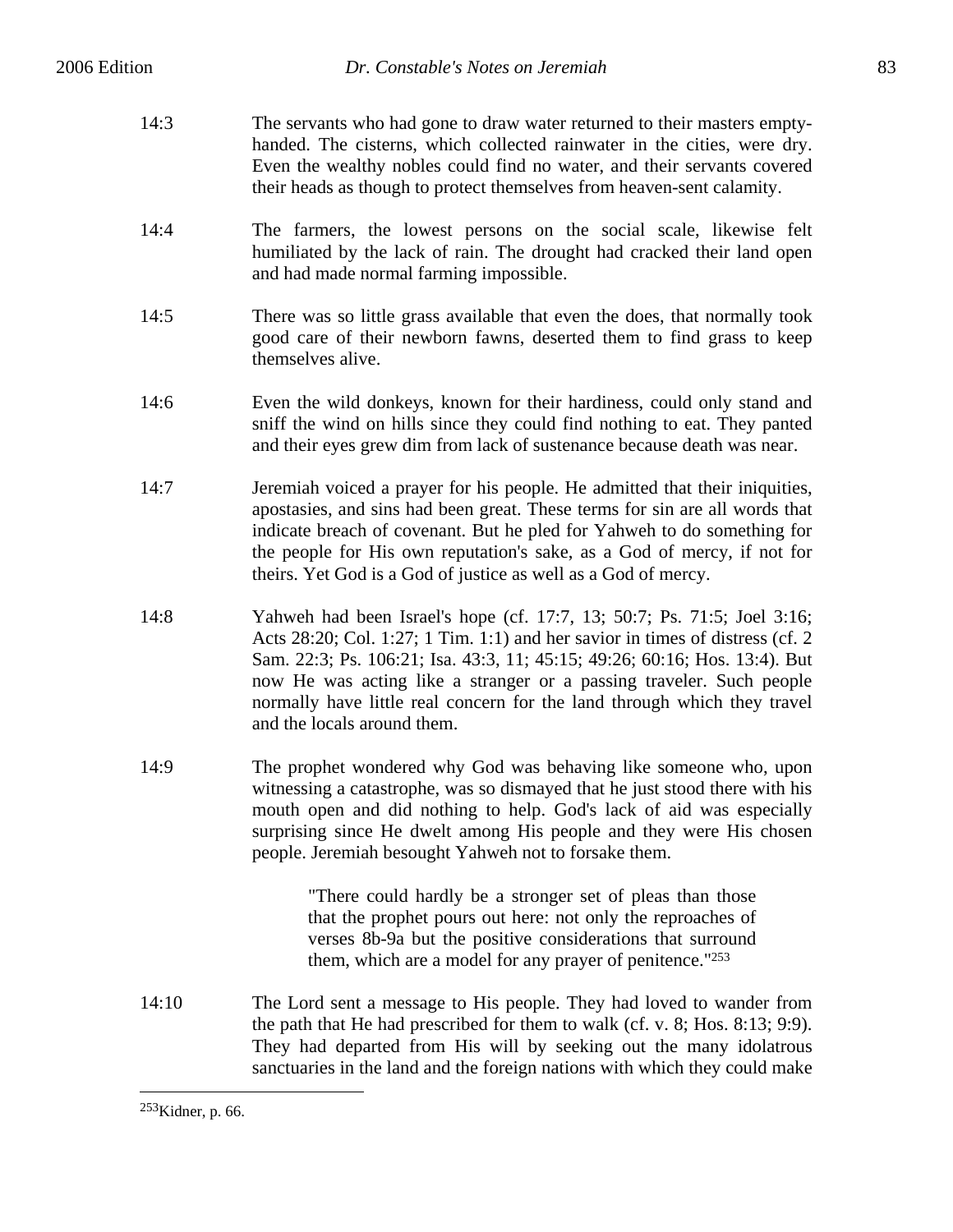alliances. This was unacceptable behavior, and He would punish them for their sins.

14:11-12 The Lord further instructed Jeremiah not to pray for Him to turn back from punishing them (cf. 7:15; 11:14). Fasting and presenting sacrifices would not move Him to change either (cf. 5:12; 14:15; 27:8; 29:18; 2 Sam. 24:23; Isa. 51:19). He had determined to destroy them with the sword, famine, and disease, the classic trio of war accompaniments. This is "tough love."

> "A theological question is raised as to whether it is ever proper to give up praying for anyone. Perhaps one may pray for them to come to repentance by way of divine judgment, but breach of covenant leads unerringly to divine judgment."254

- 14:13 Jeremiah suggested that the people were not totally responsible for their behavior. The false prophets had misled them by promising them lasting peace and prosperity.255 He hinted that perhaps the Lord Himself was partially responsible since His prophets were misleading the people.
- 14:14 The Lord replied that He had not sent those prophets. Their prophecies were their own concoctions, not messages from Him. They had misread the covenant badly if they had concluded that disobedience would not bring inevitable punishment.
- 14:15 Because the false prophets had denied the coming warfare and accompanying famine they would die in it. This would be the proof that the Lord had not sent them and that they had been false to Him.
- 14:16 The people to whom the false prophets had made these promises would also die in the same ways. So many of them would die that there would not be enough people left alive to bury all the dead. This would be God's judgment on the people for their wickedness: many unburied corpses.

## **A lament during a national defeat 14:17—15:4**

The national defeat pictured in this lament was a serious one. It may have been the first Babylonian invasion of Judah in 597 B.C., which resulted in severe destruction and exile for some Judeans.

14:17 Jeremiah was to tell the people that he had asked God to let him weep constantly because Judah, like a virgin daughter, had experienced a major tragedy. She had suffered a devastating blow and had incurred a severe injury.

<sup>254</sup>Thompson, p. 382.

<sup>255</sup>Jeremiah penned more about the false prophets than any other writing prophet.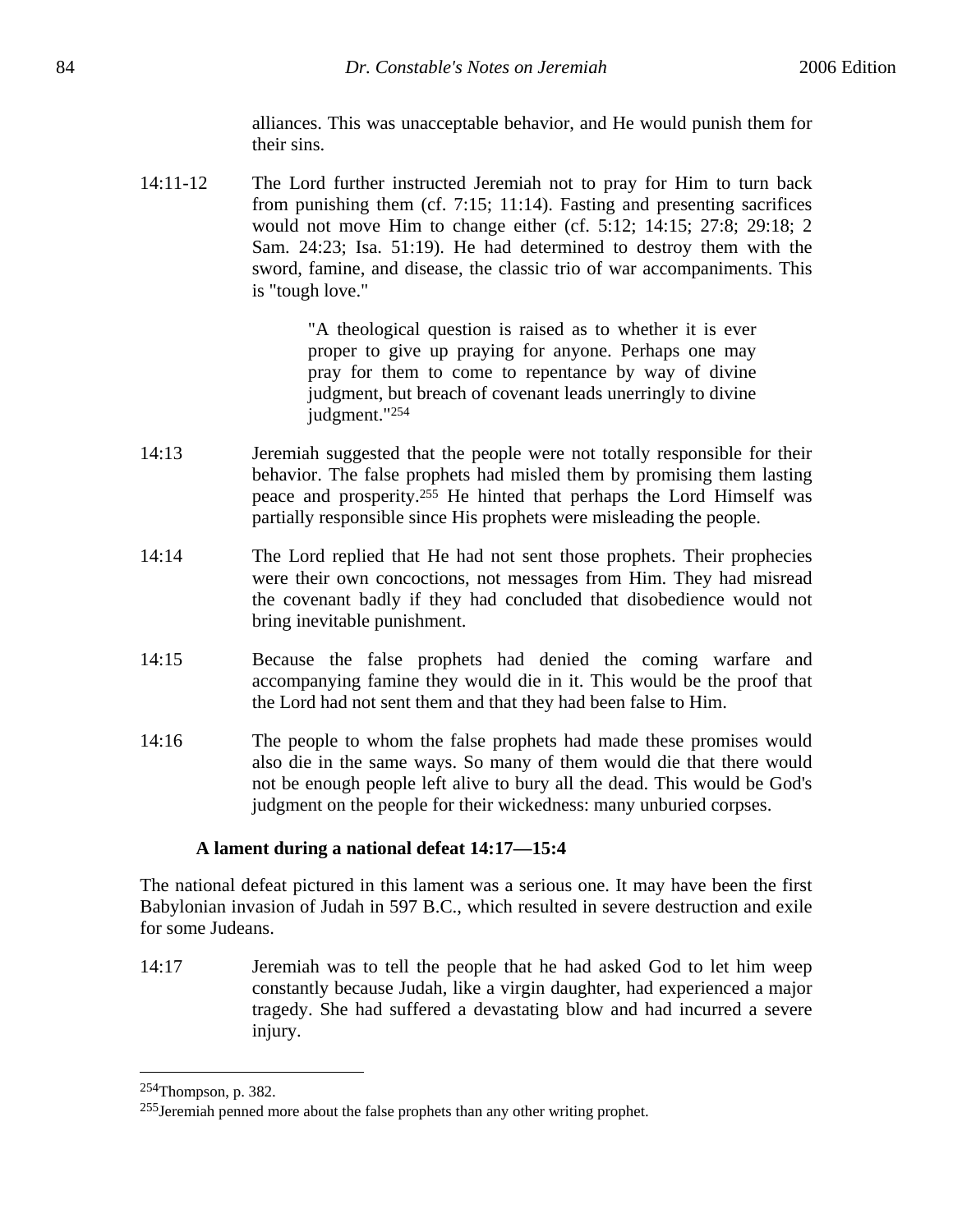- 14:18 Wherever Jeremiah went he saw dead corpses and people about to die from famine and its related diseases. Even the prophets and priests, who knew the land well, were wandering around in it as though they were in a foreign land.
- 14:19 Jeremiah asked the Lord if He had completely rejected Judah and had come to loath Zion, the place of His dwelling among His people. Why had he dealt Judah a fatal blow? When the people called on Him to send peace and healing, all He sent was silence and terror.
- 14:20 The prophet acknowledged that he and his people had sinned like their forefathers (cf. Ps. 51:1-4); they were not saying that they were sinless. He implied that this confession merited some mercy.
- 14:21 Jeremiah begged God for the sake of His reputation and honor not to abandon His people, not to break His covenant with them. He probably meant that God should not forsake the people with whom He had made a covenant at Mount Sinai. Of course, God never breaks His covenants even though people do.

"The nations knew him to be Judah's God, and any withdrawal of his help now would not be to his credit. Moreover, the destruction of Jerusalem would involve the destruction of the temple, his glorious throne (cf. 3:17; 17:12). . . . If he allowed calamity to touch his people or Jerusalem and its temple, this would cast a reflection on his power. Besides, he had a *covenant* (*berith*) with the people which must surely have involved him in the most profound of obligations to deliver them from their enemies."256

14:22 Yahweh was the only source of rain, not the idols or the astral deities, so Jeremiah's hope was in Him. He had brought calamity, and He alone could bring blessing.

> "His [Jeremiah's] appeals were directed to: (1) *a tender physician*—'Hath thy soul loathed Zion? Why . . . is no healing for us?' (14:19); (2) *a forgiving God*—'We have sinned against thee' (14:20); (3) *an honor-preserving throne*—'Do not disgrace the throne of thy glory: remember, break not thy covenant with us' (14:21); (4) *an omnipotent Creator*—'We will wait for thee' to bring rain and showers, 'for thou hast made all these things'  $(14:22)$ ."<sup>257</sup>

<sup>256</sup>Thompson, p. 386. 257Jensen, p. 52.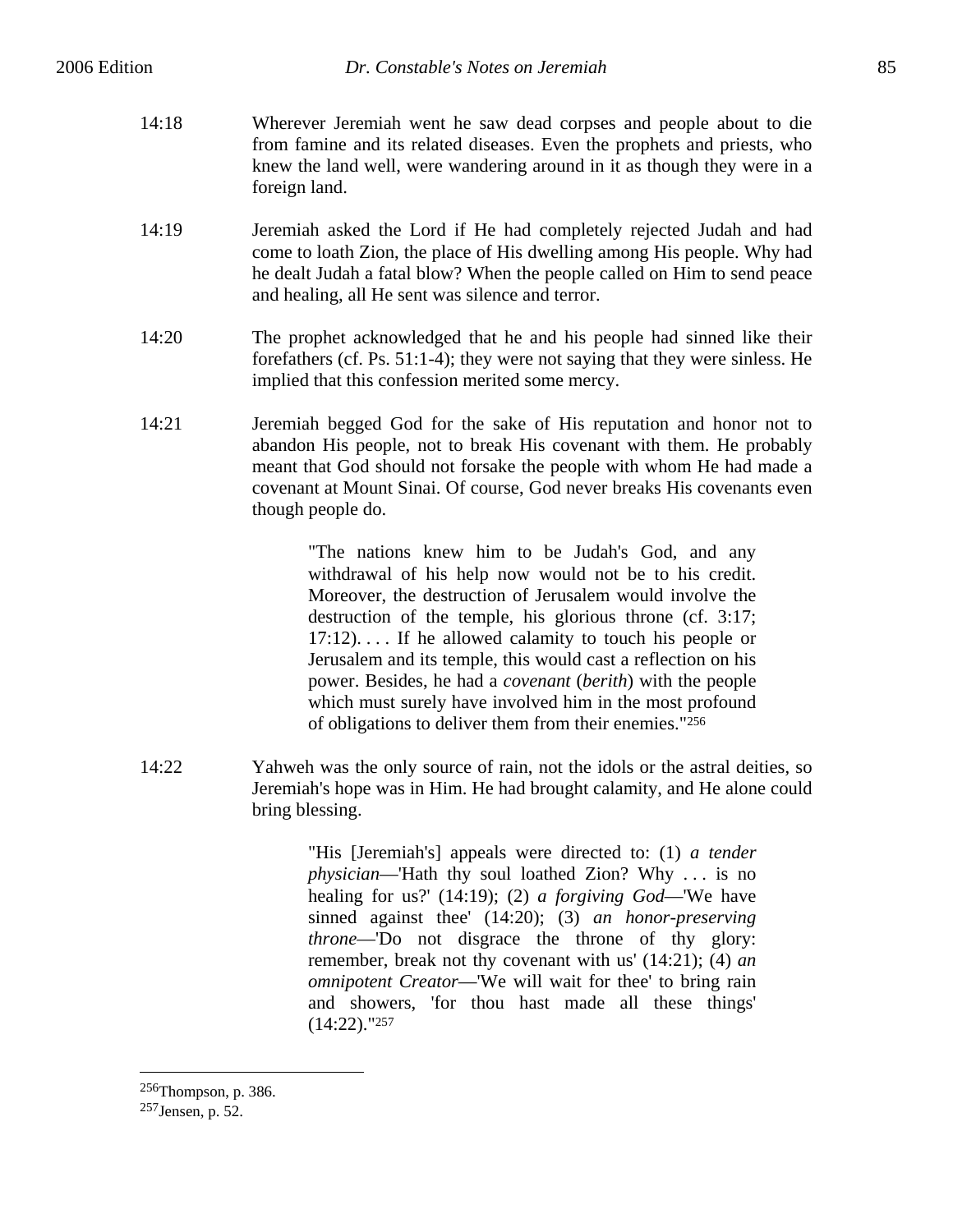- 15:1 The Lord assured Jeremiah that even if two of Israel's most effective intercessors stood before Him and pleaded for the people now, they would not change His mind about bringing judgment. Moses had been effective in getting God to change His plans when Israel had been unfaithful (Exod. 32:11-14, 30-32; Num. 14:13-20; Deut. 9:13-29). Samuel had also obtained God's mercy for Israel when she had sinned greatly (1 Sam. 7:8- 9; 12:19-25). But now these defense attorneys would prove ineffective, and the Lord would drive the guilty from His presence.258
- 15:2 If the people asked where they should go now, Jeremiah was to tell them that they would each go to their appointed judgment: death, the sword, famine, or captivity, the accompaniments of military invasion.
- 15:3 The Lord would assign four destroyers of His people: human warriors, dogs, birds, and beasts. These would be His agents in carrying out His sentence. The prospect of dying without burial was a horrible one for ancient Near Easterners, and being consumed by animals was even worse (cf. v. 16).
- 15:4 All the kingdoms of the earth would look on Judah's fate with horror. This judgment would come because of all the sins that wicked King Manasseh introduced into and revived in Jerusalem and throughout Judah (cf. 2 Kings 21:10-15; 23:26; 24:3). Manasseh was the most syncretistic of all the Davidic kings. This was especially deplorable since Manasseh was the son of one of Judah's most godly kings, Hezekiah. The wickedness that Manasseh was responsible for so saturated life in Judah, even after he died, that it was impossible to remove.

## **A lament concerning Jerusalem's terrible fate 15:5-9**

*Pentecost*, pp. 99-113.

Invasion and war had already overtaken Jerusalem when Jeremiah wrote this lament, but more destruction was to come (v. 9).

15:5 The Lord said that no one would have pity on Jerusalem when she had experienced His judgment (cf. Lam. 1:1, 12, 21; 2:13, 20). 15:6 The city had forsaken Yahweh. It had regressed rather than advanced morally and spiritually. The Lord promised to destroy her with His own power. He was tired of returning to a people who implored Him not to leave them (14:9). He was weary of waiting to judge a people who had grown weary of repenting (9:4). 15:7 He would also scatter the people of the outlying towns, as when a farmer

winnows his grain by throwing it up to the wind that blows the chaff away

 $\overline{a}$ 258See Thomas L. Constable, "What Prayer Will and Will Not Change," in *Essays in Honor of J. Dwight*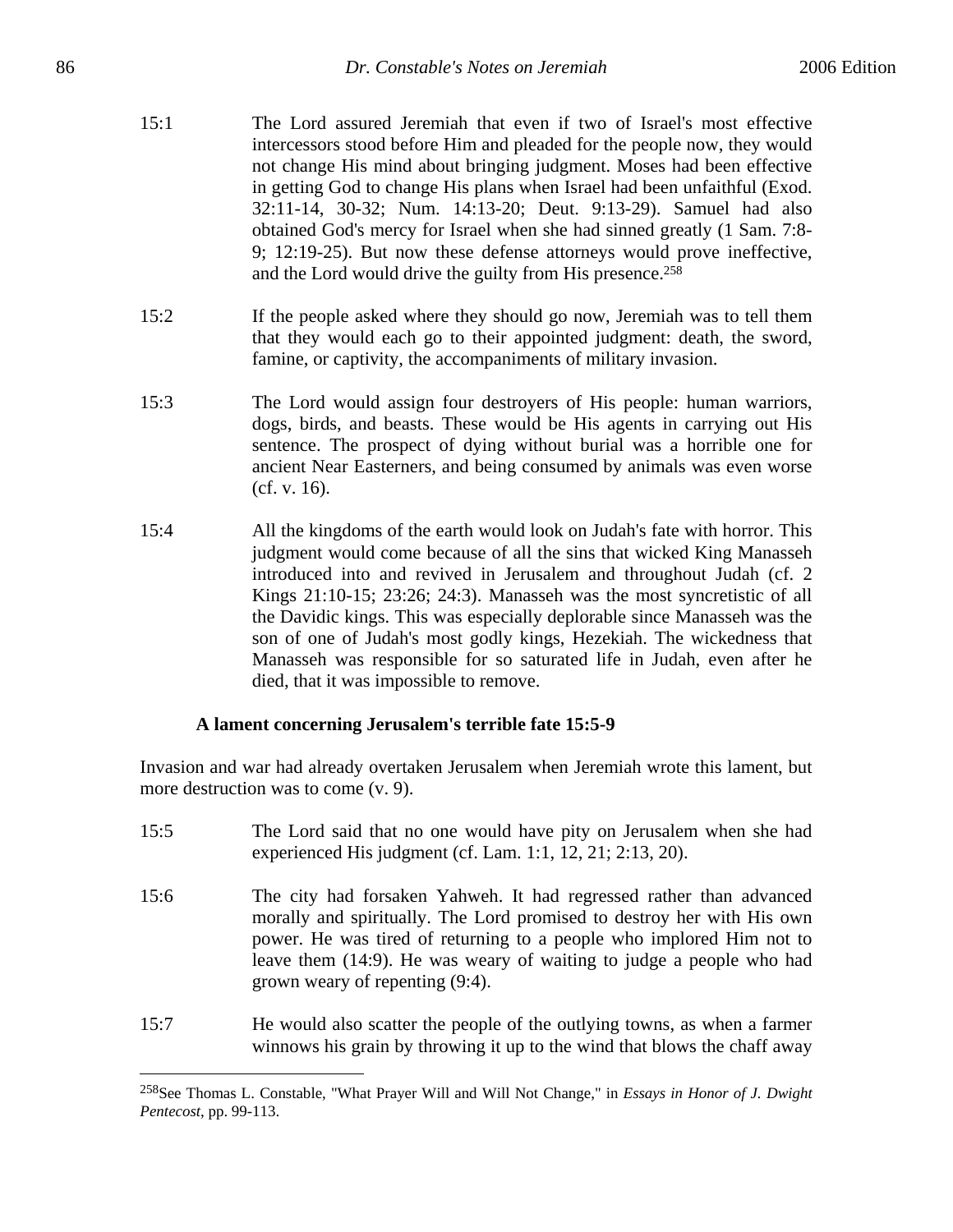(cf. Matt. 3:12). Children would die because God's people did not repent. Former winnowings, like the exile of the Northern Kingdom in 722 B.C., had not brought the Judahites to repentance.

- 15:8 So many young men of military age would die that the land would be full of widows who would mourn the deaths of their sons (cf. 2 Chron. 28:6). This judgment would constitute a setback in the promise to multiply Abraham's descendants as the sand of the sea (Gen. 22:17).
- 15:9 The woman who had a perfect family and complete happiness would become so sad that she would hardly be able to breath (cf. 1 Sam. 2:5; Ruth 4:15). It would be as though the day of her rejoicing ended at noon. Her sun disappeared at noon with the death of her sons. She would have no heirs and comforters in her old age (cf. 14:3-4). It is possible that Jeremiah was personifying Jerusalem and or Judah as a widow, but a literal fulfillment is also probably in view (cf. Matt. 23:37-38; Luke 23:28- 31).

The swords of the enemy would also devour many survivors of earlier invasions. This seems to indicate that one invasion of Jerusalem had already occurred when Jeremiah wrote this prophecy, probably the one in 597 B.C. (cf. 2 Kings 24:10-17).

| <b>Deportations of Judahites to Babylon</b> |          |
|---------------------------------------------|----------|
| First deportation                           | 605 B.C. |
| Second deportation                          | 597 B.C. |
| Third deportation                           | 586 B.C. |

# **4. Warnings in view of Judah's hard heart 15:10—25:38**

This section of the book contains several collections of Jeremiah's confessions, symbolic acts, and messages. These passages reflect conditions that were very grim, so their origin may have been shortly before the fall of Jerusalem in 586 B.C.

## **A collection of Jeremiah's personal trials and sayings 15:10—20:18**

This section of text is highly autobiographical. It contains, among other things, most of Jeremiah's so-called "confessions" (15:10-12, 15-21; 17:9-11, 14-18; 18:18-23; 20:7-18). This section can be a great help and encouragement to modern servants of the Lord.

# **The prophet's inner struggles and Yahweh's responses 15:10-21**

This pericope contains two instances in which Jeremiah faced crushing discouragement in his ministry (vv. 10-14, 15-21). He confessed his frustration to the Lord, and the Lord responded with encouragement.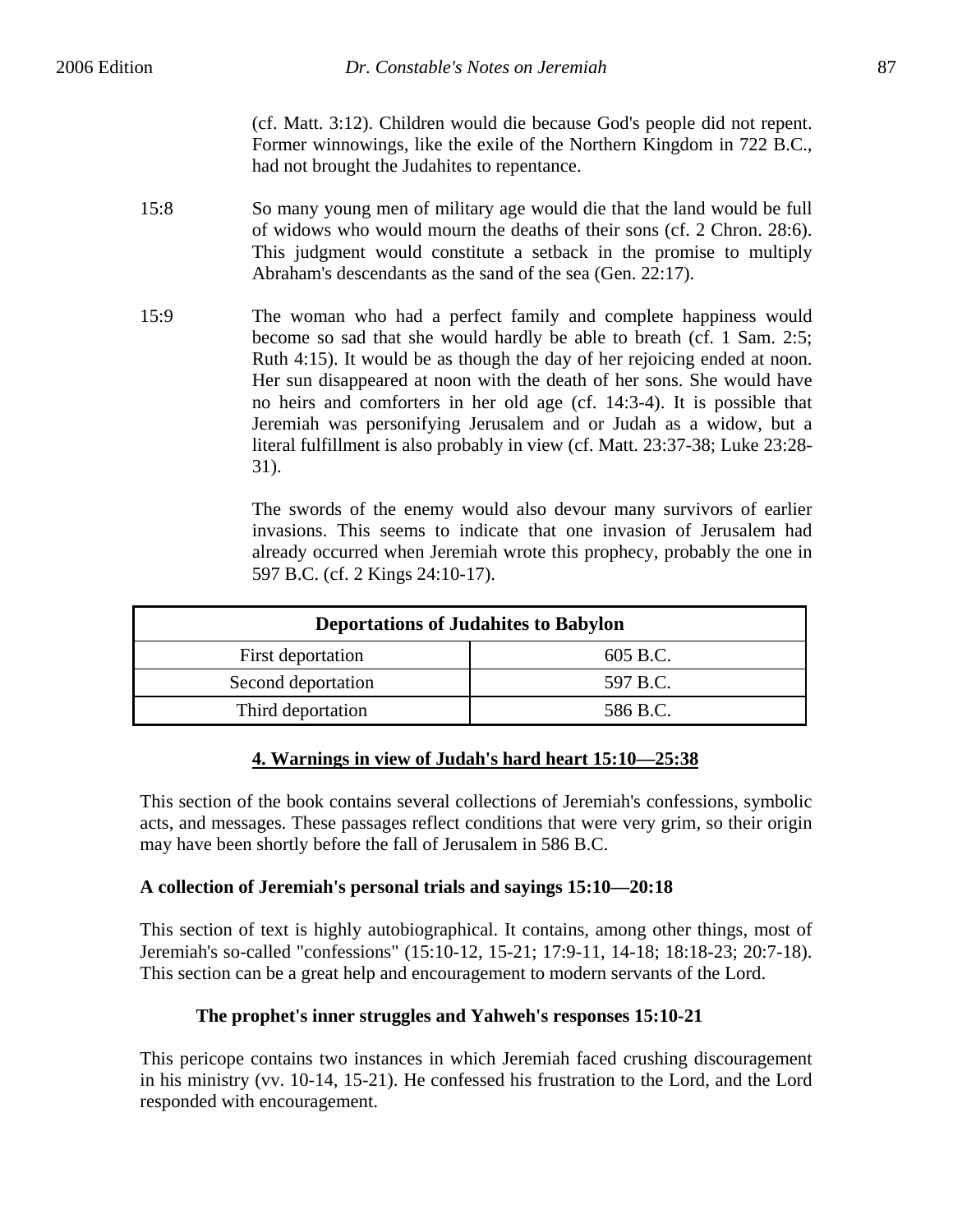- 15:10 Jeremiah addressed his mother and mourned that she had borne him (cf. 20:14-18; Job 3:3-10). It is normal for a single man like Jeremiah to think of his mother when he gets lonely and discouraged. Since the Lord's call of him antedated his birth (1:5), cursing his birth was tantamount to rejecting God's call on his life. His ministry had produced much strife and contention, both for him and his people (cf. 11:18-20). He sounds like a lawyer who was tired of bringing accusations against his countrymen. He felt that everyone cursed him. Their disagreements with him did not spring from borrowing and lending, a common cause of animosity, but from his preaching. Today we would say that Jeremiah felt burned out.
- 15:11 The Lord told Jeremiah that He would set him free (of his own frustrations) so that he would be a force for good in the coming national crisis.259 The enemy of Judah would even ask him for help in the coming distress (cf. 21:1-7; 37:1-10; 38:14-18; 42:1-6). Jeremiah would emerge from this catastrophe as a tower of strength.
- 15:12 The enemy from the north would be impossible to defeat, as strong as iron or bronze. What Jeremiah had been preaching would indeed come to pass.
- 15:13 Furthermore, the Lord would hand over the wealth of Judah to the enemy freely, as war booty, because of all her sins. The Lord knew what He would do and what was coming even if Jeremiah seemed to stand alone in a sea of unbelievers of God's Word.
- 15:14 The enemy would indeed carry Judah's wealth off to a distant land with which the Judahites were unfamiliar because Yahweh was angry with His people.

The following passage is similar to the immediately preceding one in that they both contain Jeremiah's confessions of complaint (vv. 10, 15-18) followed by the Lord's response (vv. 12-14, 19-21). However, this passage reveals a more serious crisis that Jeremiah faced.

15:15 Jeremiah asked Yahweh, who knows all things, to remember him and to punish his persecutors. He requested that the Lord not allow him to die because he had endured reproach for the Lord's sake.

> "There is a boldness about such words which only those in a very close relationship with Yahweh may show."260

15:16 When the priests discovered God's Word in the temple during Josiah's reign (2 Kings 22:13; 23:2), Jeremiah had consumed it. He may have had a deep appreciation for God's Word even before that event. Whenever

<sup>259</sup>The Lord had similarly encouraged His prophet (12:5-6) after he had voiced his discouragement (12:1- 4). And He would do so again, in the next pericope (vv. 15-21).

<sup>260</sup>Thompson, pp. 395-96.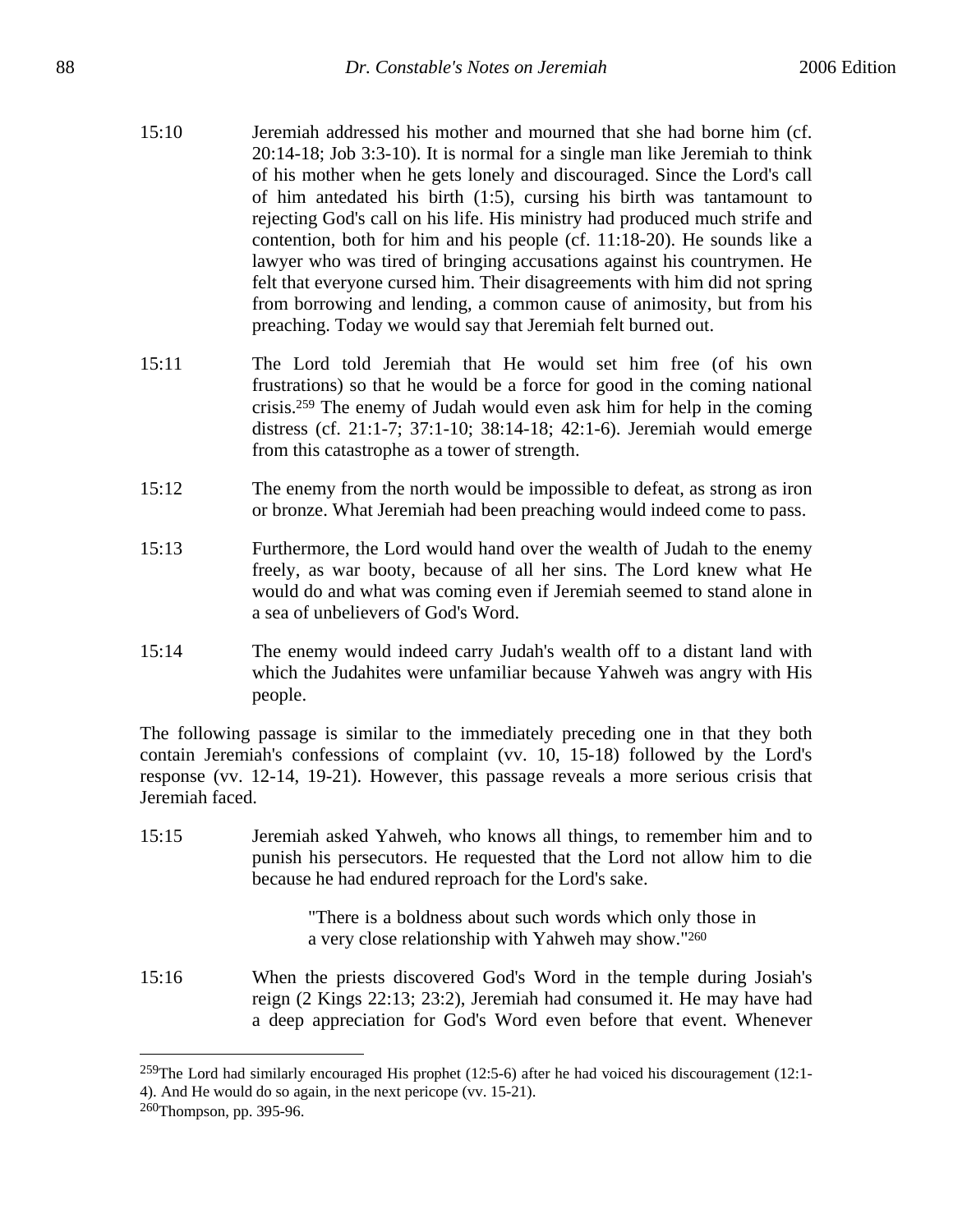Jeremiah began to relish God's Word, it had become his delight and a joy to his soul (cf. Ezek. 2:8—3:3; Rev. 10:9-10), in contrast to the majority of people who despised it (8:9). The Lord's words included his messages to the prophet as well as His written Word. Jeremiah's love for the Word was a result of God's initiative because Almighty Yahweh had called him to Himself (cf. 1:4-10).

One of the greatest blessings God can give His servants is a hunger for His Word. If you do not have it, ask Him to give it to you. Then cultivate a taste for it (cf. 1 Pet. 2:2).

15:17 Jeremiah had not spent his time with the people who disregarded God's messages to repent. Rather he felt indignation at their hard hearts and separated from them (cf. Ps. 1:1; 26:4-5). Their attitude repulsed him, and he felt under divine constraint to behave with integrity, in harmony with his preaching. Jeremiah felt that he had become a social leper (cf. Lev. 13:46).

> "Every true servant of God is likely to experience tensions of this kind, especially if, like Jeremiah, his foes are his relatives (*cf*. Mt. 10:36)."261

15:18 The prophet asked God why his broken heart refused to heal (cf. 6:14). The Lord promised refreshment to His people, even Himself (2:13), but this had not been Jeremiah's personal experience. God seemed like an unreliable wadi (stream bed) to Jeremiah. It promised water but was completely dry for most of the year (cf. Job 6:15-20).

> "The prophet Jeremiah found himself in a situation of conflict, conflict with his people and conflict with his God. He was at conflict with his people because of the message of judgment he proclaimed to them. He was at conflict with his God because he considered it unjust that he should suffer as a result of proclaiming God's message. He consequently complained to the Lord about his situation."262

15:19 The Lord replied that if Jeremiah would turn to Him he would find restoration and renewed strength to stand for his God. Jeremiah had been calling the people to repent, but he needed to repent of his self-pitying attitude (vv. 15-18). If he would purify himself inwardly (undergo a refining process), the Lord would continue to use him. Some of the people might turn to follow Jeremiah, but he must not turn to follow them. He must lift them and not allow them to drag him down.

<sup>261</sup>Harrison, *Jeremiah and . . .*, p. 103. 262Kelley, p. 212.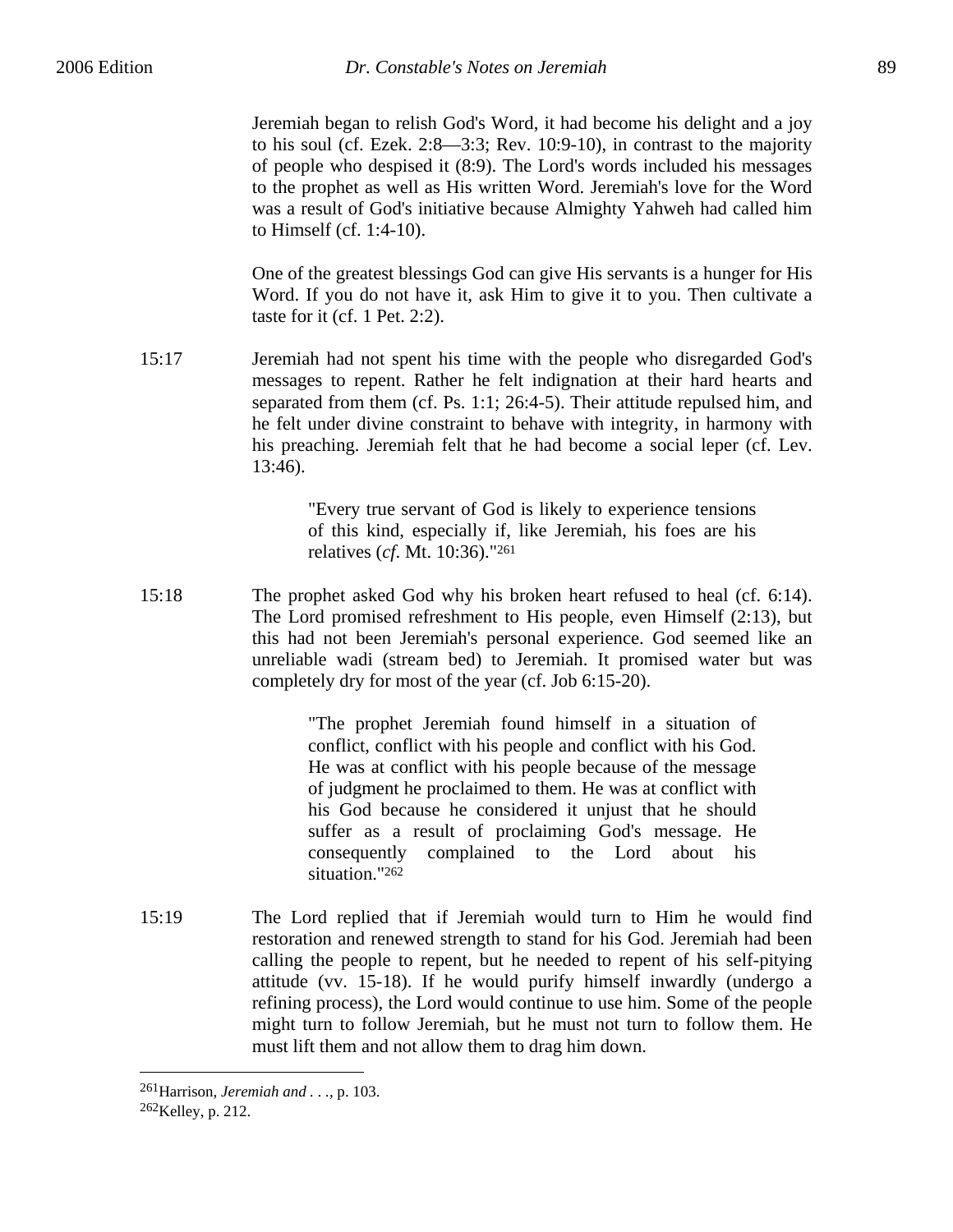"Perhaps God was telling the prophet that he had been overconcerned about what people thought and said about him when his one concern should have been to heed God's word and proclaim it."263

15:20-21 If Jeremiah repented, the Lord would make him as indestructible as a bronze wall (cf. v. 12; 1:18-19). No one would be able to destroy him because the Lord would be with him and deliver him from his adversaries. He would rescue him from the wicked who would try to kill him and would free him from the grasp of those who would handle him violently.

> "The antidote for the prophet's earlier 'Woe is me' [v. 10] was the Lord's 'I am with thee' (15:20). No better word could ever be given by God to one of His servants, anywhere or anytime! [cf. Matt. 28:20]."264

This passage appears to reflect Jeremiah's lowest point emotionally in his ministry.

### **The special conditions of Jeremiah's life 16:1-13**

Sometimes God used the events in the lives of His prophets to speak to the people as well as their messages.

"Hosea's unhappy marriage (Hos.  $1-3$ ), Isaiah's family (Isa.  $7-8$ ), the death of Ezekiel's wife (Ezek. 24:15-27), and Jeremiah's call to remain unmarried are all examples of the proclamation of the word through family events."265

- 16:1-2 The Lord commanded His prophet never (Heb. *lo'*) to marry and rear children.266 The Israelites and ancient Near Easterners in general regarded the unmarried state and childlessness as divine curses (cf. Matt. 24:19; 1 Cor. 7:26), but here God overruled what was normal (cf. Gen. 1:28; 2:18; Deut. 7:14) for a special reason. Bachelors were so rare in Israel that there is no word for bachelor in the Old Testament. As an unmarried man, Jeremiah would have been the object of much derision and scorn.
- 16:3-4 The reason for this command was that the people living in Judah then were soon going to die horrible deaths; the exile was imminent.

<sup>263</sup>Thompson, p. 398.

<sup>264</sup>Jensen, p. 54.

<sup>265</sup>Thompson, p. 403. See also Isa. 20.

 $^{266}$ In contrast, God commanded Hosea to marry and to have children (Hos. 1:2). This difference reflects God's sovereignty over His servants. His will for one may not be the same as His will for another in amoral matters.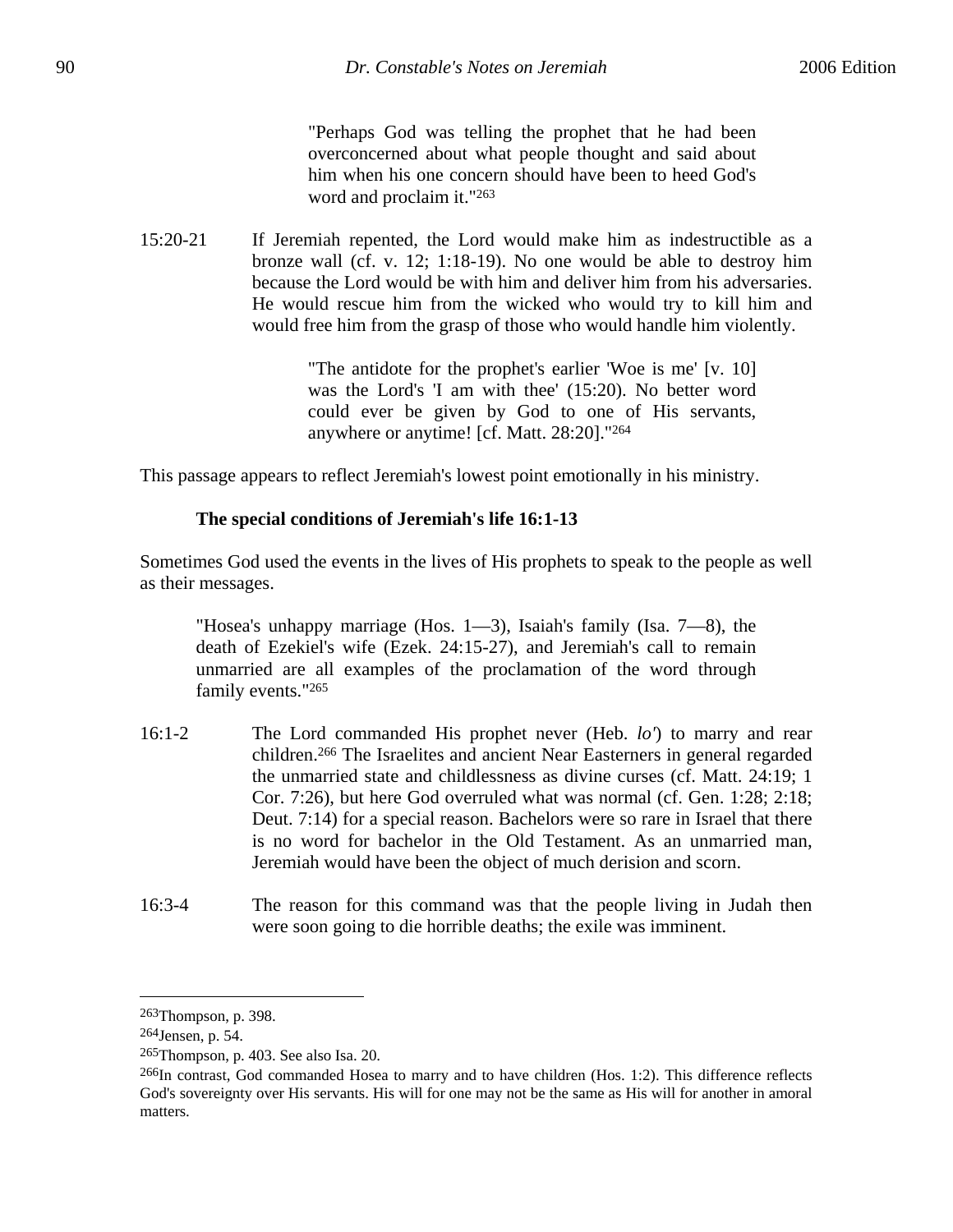"Jeremiah married no one, signifying the end of the relationship between the people and the Lord, and had no children, signifying the resulting destitution."267

Perhaps the Lord also wanted to spare Jeremiah the sorrow of seeing his wife and children die this way. The sorrow connected with the Babylonian invasion would be much greater than the joys of family life if he were to marry and father children.

16:5 The Lord also instructed Jeremiah not to visit those who were mourning over the death of a loved one.268 He was not to comfort them because the Lord had withdrawn his lovingkindness and compassion from His people. Jeremiah's life was to remind the people of God's withdrawal from them.

> "Not to show grief was abnormal and was cause for criticism."269

16:6-7 In the coming invasion, all classes of people would die and no one would bury them or lament their passing in traditional ways.<sup>270</sup> One of these ways was the meal that friends of the mourners provided after the funeral (cf. 2 Sam. 3:35; Ezek. 24:17; Hos. 9:4).271

> "A consoling cup in later Judaism was a special cup of wine drunk by the chief mourner. This practice is not mentioned elsewhere in Scripture."272

- 16:8 Neither was Jeremiah to attend joyful celebrations or eat and drink with merrymakers. This is probably a reference to participating in wedding celebrations (cf. 7:34; 25:10; 33:11). Jeremiah's failure to fulfill social obligations, such as attending weddings and funerals, would have made him even more an object of social disgrace.
- 16:9 The reason for this antisocial behavior, Almighty Yahweh, Israel's God explained, was that He would soon end all rejoicing in the land. Jeremiah was to reflect the attitudes of His God in all these situations. His withdrawal from village life pictured Yahweh's withdrawal from His people.

<sup>267</sup>Kelley, p. 216.

<sup>268</sup>Ezekiel was not even to mourn when his wife died (Ezek. 24:15-27).

 $269$ Feinberg, p. 479.

<sup>&</sup>lt;sup>270</sup>Even though cutting themselves and making themselves bald were contrary to the Mosaic Law (Lev. 19:28; 21:5; Deut. 14:1), the Israelites practiced these customs (cf. 41:5; 47:5; Ezek. 7:18; Amos 8:10; Mic. 1:16).

<sup>271</sup>See de Vaux, 1:59-61, for funeral customs.

<sup>272</sup>Harrison, *Jeremiah and . . .*, p. 105.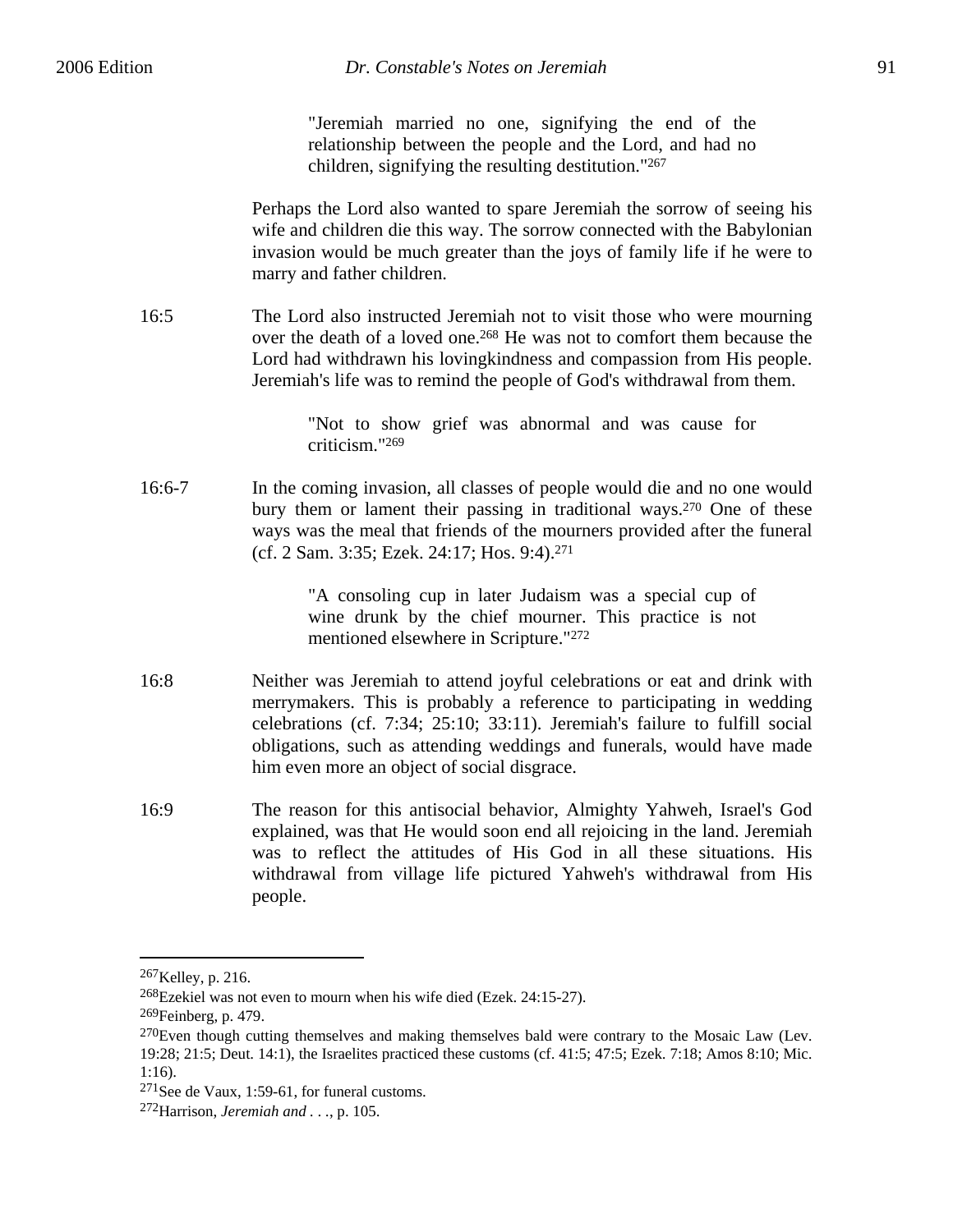"It is one thing to grow eloquent over a dire prospect for a wicked nation; quite another thing to taste the medicine itself. To ask this of Jeremiah, denying him the cherished gift of wife and children (an almost unthinkable vocation at the time), and then to isolate him from sharing the occasions of sorrow and joy around him (5, 8), was the measure of God's intense concern to get the message across."273

- 16:10 The Lord prepared Jeremiah for questions that the people would ask him. They would wonder what they had done to deserve the great calamity that the prophet predicted. They had become blind to the sinfulness of their ways (cf. Mal. 1:6-7; 2:17; 3:7-8, 13).
- 16:11 He was to explain that the coming judgment was due to the accumulated sins of their forefathers in forsaking the Lord and His covenant and in practicing idolatry. Sin has a cumulative effect in that it results in conditions that affect the behavior of others, including later generations.
- 16:12 The punishment was also for their own sins, which were worse than those of their forefathers. They had been stubborn in their hearts and had not responded to the Lord's Word.
- 16:13 Therefore the Lord would hurl (Heb. *tul*) them out of the land and into a land that they and their forefathers had not known before.<sup>274</sup> There they would have their fill of idolatry, and the Lord would show them no mercy.

## **Future blessings following imminent judgment 16:14-21**

The following three pericopes bracket assurance of imminent judgment for Judah with promises of distant blessing for Israel and the nations. This passage promises deliverance from the captivity for the Israelites. It appears again later in Jeremiah almost verbatim (23:7-8).

- 16:14 The Lord announced that the time would come when the chosen people would no longer look back on the Exodus as the great demonstration of His preservation and deliverance.
- 16:15 Instead they would look back on their second Exodus, from Babylon and all the other countries to which He had banished them. The Lord promised to bring His people back into the Promised Land that He had given their fathers after He had disciplined them there (cf. Gen. 12:7; Isa. 43:16-20; 48:20-21; 51:9-11).

<sup>273</sup>Kidner, p. 70.

<sup>&</sup>lt;sup>274</sup>Obviously Abraham knew Mesopotamia, but none of the more recent ancestors of Jeremiah's generation had lived there.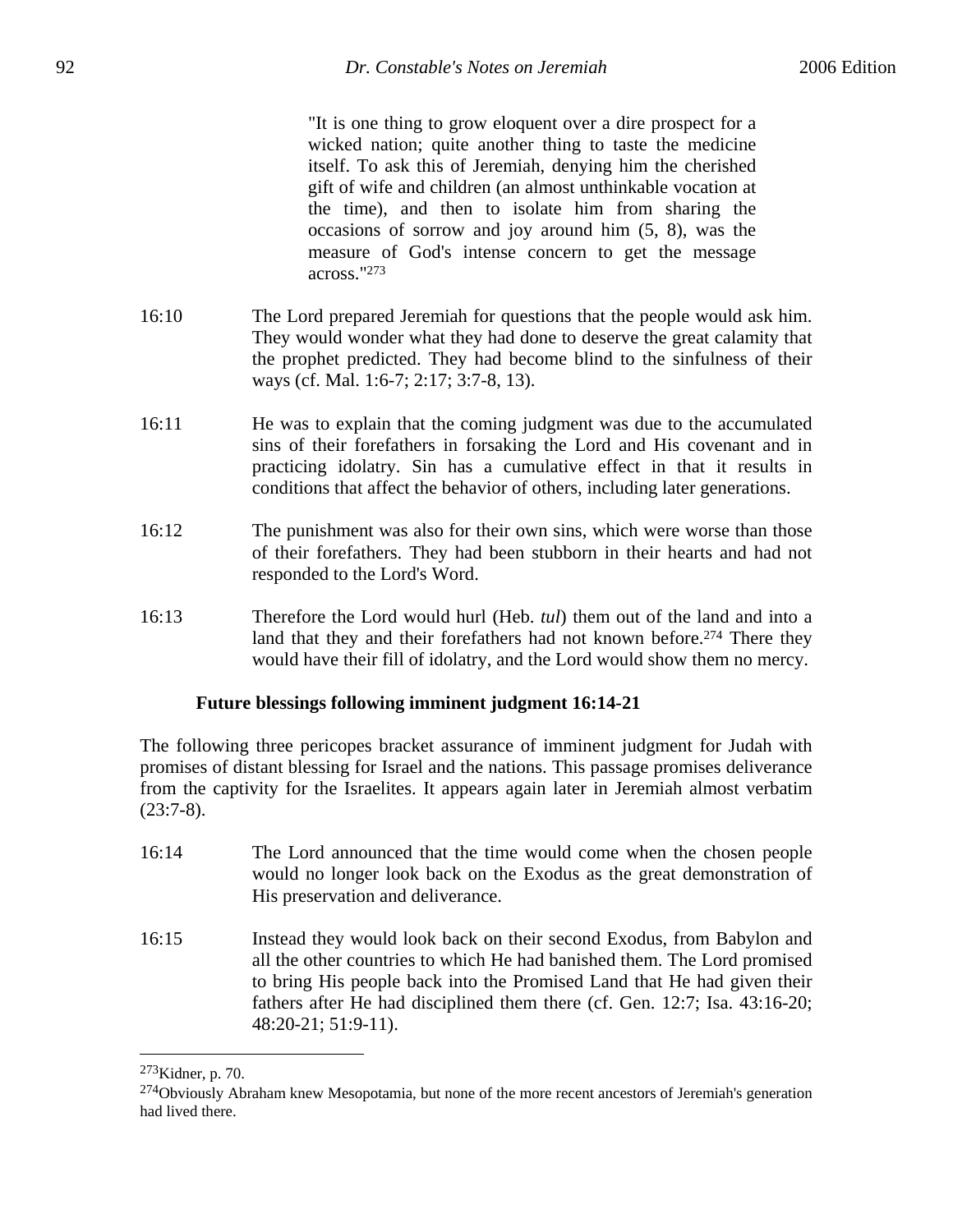The returns from Babylonian exile, therefore, were only part of the fulfillment of this promise. There must yet be a return of the Chosen People to the Promised Land "which I gave to their fathers" from all over the world. This will be a return after the Jews have repented (cf. Isa. 2:2-4; 18:7; 19:19-25; Zech. 8:20-23; 14:16; Mal. 1:11).275 Therefore the present return of multitudes of Jews from all over the world to Palestine does not exhaust what God promised.

Even though there would be deliverance for Israel in the distant future, she could count on thorough judgment in the near future (vv. 16-18).

16:16 The Lord was going to summon fishermen (cf. Ezek. 12:13; 29:4-5; Amos 4:2; Hab. 1:14-17) and hunters (cf. Amos 9:1-4) to round up His people and take them as prey, even those who were in hiding. These agents would be the Babylonian invaders.

> "When Jesus used the metaphor of fishermen to describe the mission of his disciples (see Mark 1:17; Matt 4:19), he was reversing its meaning from that intended by Jeremiah. Jeremiah's fishers caught men for judgment; Jesus' fishers caught them for salvation."276

- 16:17 The Lord saw everyone and everything. His people were not able to hide from Him even though many of them tried to do so.
- 16:18 Yahweh would pay them back double for polluting His land (cf. Isa. 40:2), which He had given them as an inheritance, with their iniquities and sins and with the dead bodies of their idols and abominable objects of worship.277

The next pericope returns to the note of hope in the distant future (vv. 14-15), but it promises blessing for the nations as well as Israel then (vv. 19-21).

- 16:19 Jeremiah composed a song to the Lord. He addressed Him as his strength, stronghold, and refuge in a time of distress (cf. Ps. 18:2). He foretold that the nations would come to the Lord from the ends of the earth confessing the futility of their lives and the lives of their forefathers (cf. 4:2; Gen. 12:1-3; Ps. 2; Isa. 2:1-3; 42:4; 49:6; Zech. 8:20-23; 14:16-17).
- 16:20 Rhetorically the prophet asked if humans can make gods for themselves. They can, but what they make are not really gods, because there is only one God.

<sup>275</sup>See Kaiser, p. 108.

<sup>276</sup>Kelley, p. 219.

 $277$ Paying back double may be an expression indicating proportionate payment, making the punishment equivalent to the crime, or it may be hyperbole for full payment. See *The New Bible Dictionary*, 1962 ed., s.v. "Archaeology," by D. J. Wiseman, p. 67a.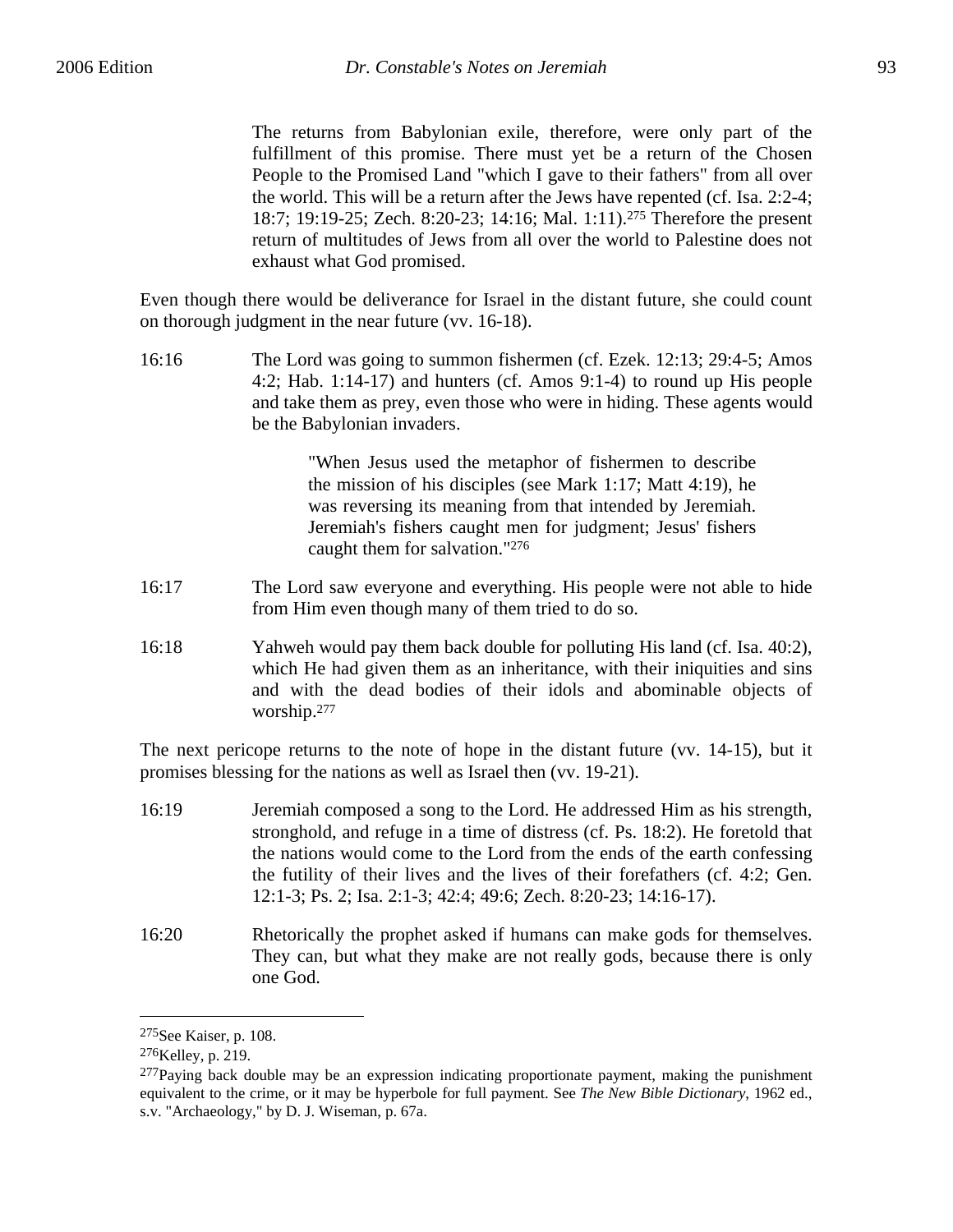16:21 The Lord announced that in the future, when the nations sought Him out, He would convince them of His power and might, that they might know that Yahweh is the only true God (cf. Ezek. 36:22-23). He did not explain how He would do that here, but later revelation tells us that Messiah's second advent will involve such a demonstration of power that multitudes of people will turn to the Lord (Zech. 12:10).

### **Judah's indelible sin and sin's deceitfulness 17:1-18**

The next five sections (vv. 1-4, 5-8, 9-11, 12-13, and  $14-18$ ) continue the theme of Judah's guilt from the previous chapter. These pericopes have obvious connections with one another, but they were evidently originally separate prophecies. Verses 1-4 are particularly ironic.

17:1 The indictment against Judah for her deeply ingrained sins was written permanently on the people's hearts (cf. Job 19:24). It stood etched there and, also figuratively, on their most prominent places of worship, the pagan altars throughout the land. Sins engraved on the heart pictures the chief characteristic that marked the inner life of the people, which was indelible sin. When Yahweh had given Israel the covenant at Mount Sinai, He inscribed it on tablets of stone (Exod. 24:12; 31:18). But now what was authoritative for the people was sin that they had inscribed on tablets of flesh.

> Rather than blood on the horns of the brazen altar in the temple courtyard testifying to the people's commitment to Him, the Lord saw their sins marking the horns of their pagan altars (cf. 7:21-26; Amos 4:4-5). The brazen altar was a place of sacrifice where their sins could be removed, but the horns of their altars had become places of sacrilege where their sins stood recorded.

> > ". . . the people's heart has guilt not only written all over it but etched into it, engraved . . . beyond erasure."278

In the future God promised to write His law on His people's hearts (31:31- 34), but until then their sins were what marked their hearts. Then He would remember their sins no more, but now they remained recorded and unforgiven.

17:2 The people of Judah thought of their idols as frequently and as lovingly as they thought of their children.279 They mixed the worship of pagan deities with their worship of Yahweh and even gave those gods credit for what belonged to the Lord. Instead of worshipping on high hills where pagan

<sup>278</sup>Kidner, p. 71.

<sup>&</sup>lt;sup>279</sup>Another interpretation, reflected in the NIV, understands the verse to be saying that the parents had so steeped their children in idolatry that their desire for it would emerge at the slightest provocation.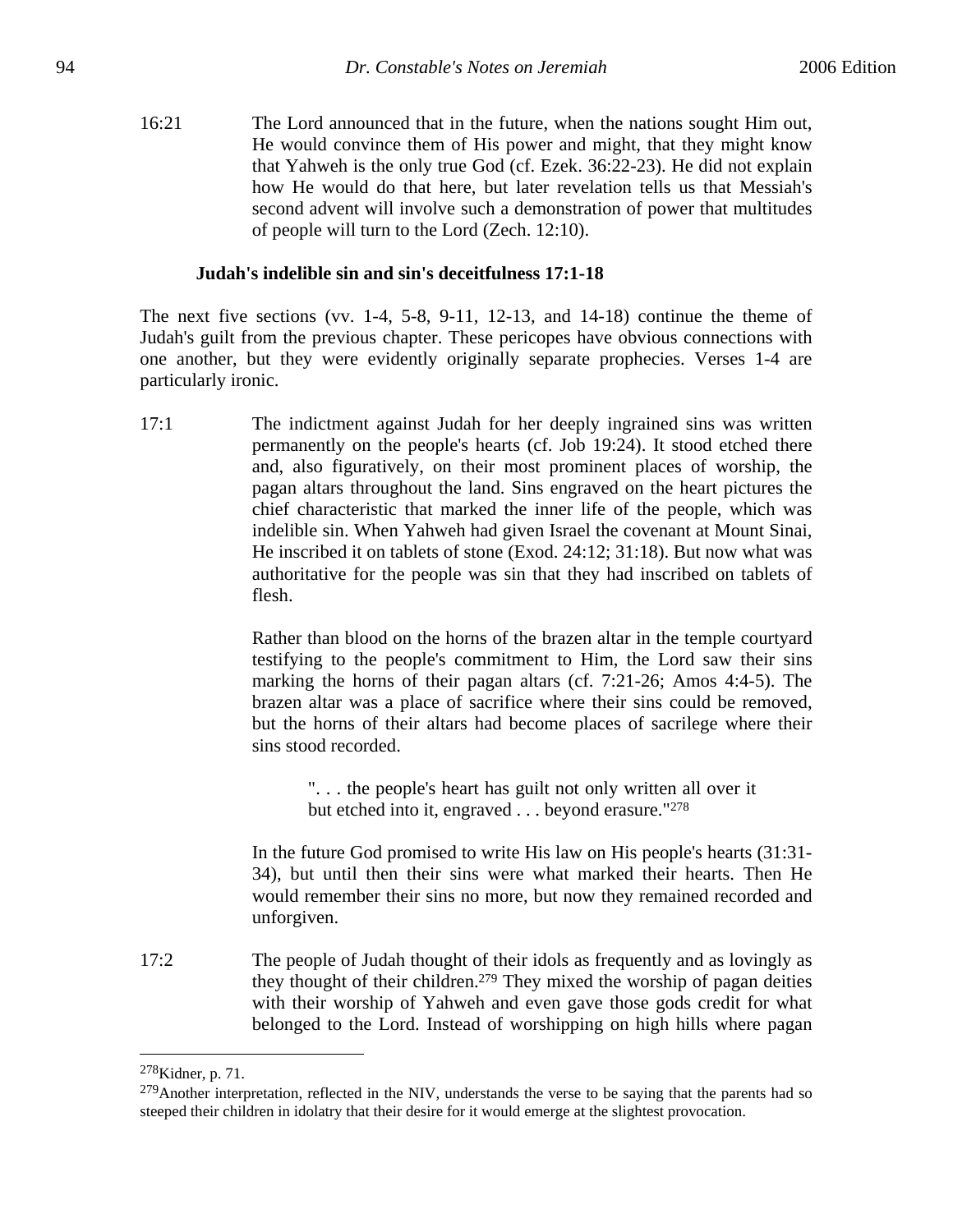1

altars stood, the Judahites were to worship on the holy hill where the temple stood.

- 17:3 Jerusalem stood like a mountain surrounded by countryside. Normally a city on such a site would be secure from invaders. But Yahweh would turn over His people's wealth and treasures, and their pagan places of worship (really sin), to their enemy (cf. 15:13). The idolaters thought the places where their shrines stood belonged to the gods they worshipped there, but Yahweh really owned them and would turn them over to Judah's invader.
- 17:4 The Judeans would voluntarily let the inheritance that God had given them, namely, their land, drop into their enemy's hands (cf. 15:14; 2 Kings 25:13-17). They would serve this enemy in a strange land because they had aroused the Lord's anger by their sin.

"The irony is clear: Judah has forsaken or abandoned her covenantal inheritance. Therefore Yahweh will abandon Judah to her enemies, and she will find herself exiled from her inheritance in a land that she had not known."280

Verses 5-8 seem to be proverbs that the writer grouped to make his own point. They contrast the wickedness of trusting man with the blessedness of trusting God.

| 17:5 | Yahweh announced a curse on anyone who trusts in flesh (humanity in its<br>frailty) rather than in Him (cf. $2:18$ ; Isa. $31:3$ ). While this announcement<br>has universal scope, in this context Jeremiah applied it to the covenant                                                                                                                                                                                                  |
|------|------------------------------------------------------------------------------------------------------------------------------------------------------------------------------------------------------------------------------------------------------------------------------------------------------------------------------------------------------------------------------------------------------------------------------------------|
|      | people especially. Judah had trusted in people rather than in Yahweh.<br>Turning away from Him (abandoning His covenant) brought His curse.                                                                                                                                                                                                                                                                                              |
| 17:6 | The person who would trust in man rather than in God would experience a<br>dry, unproductive, and lonely existence (cf. Ps. 1:4), like the dwarf juniper<br>of the desert. Salty land lacked fertility and life, as is observable to this<br>day around the Dead Sea. Of course, such people may flourish for a<br>season (cf. 12:1-2), but over a lifetime they normally wither.                                                        |
| 17:7 | The Lord also announced a blessing on anyone who trusts in Him, namely,<br>all who acknowledge Him as their Lord and surrender to Him.                                                                                                                                                                                                                                                                                                   |
| 17:8 | Such a person would experience a constantly growing and fruitful life. He<br>or she would enjoy stability, confidence, mental health, freedom from<br>anxiety even in trying times, and a consistently radiant testimony before<br>others (cf. Ps. 1:3). An essential difference between a bush and a tree is its<br>root system. A tree can outlast a drought and continue to bear fruit<br>whereas a bush cannot (cf. Matt. 13:6, 21). |

<sup>280</sup>Joel F. Drinkard Jr., *Jeremiah 1—25*, p. 224. Drinkard wrote the commentary on chapters 17—25 in this volume of the Word Biblical Commentary, which is listed under Craigie, et al., in the bibliography.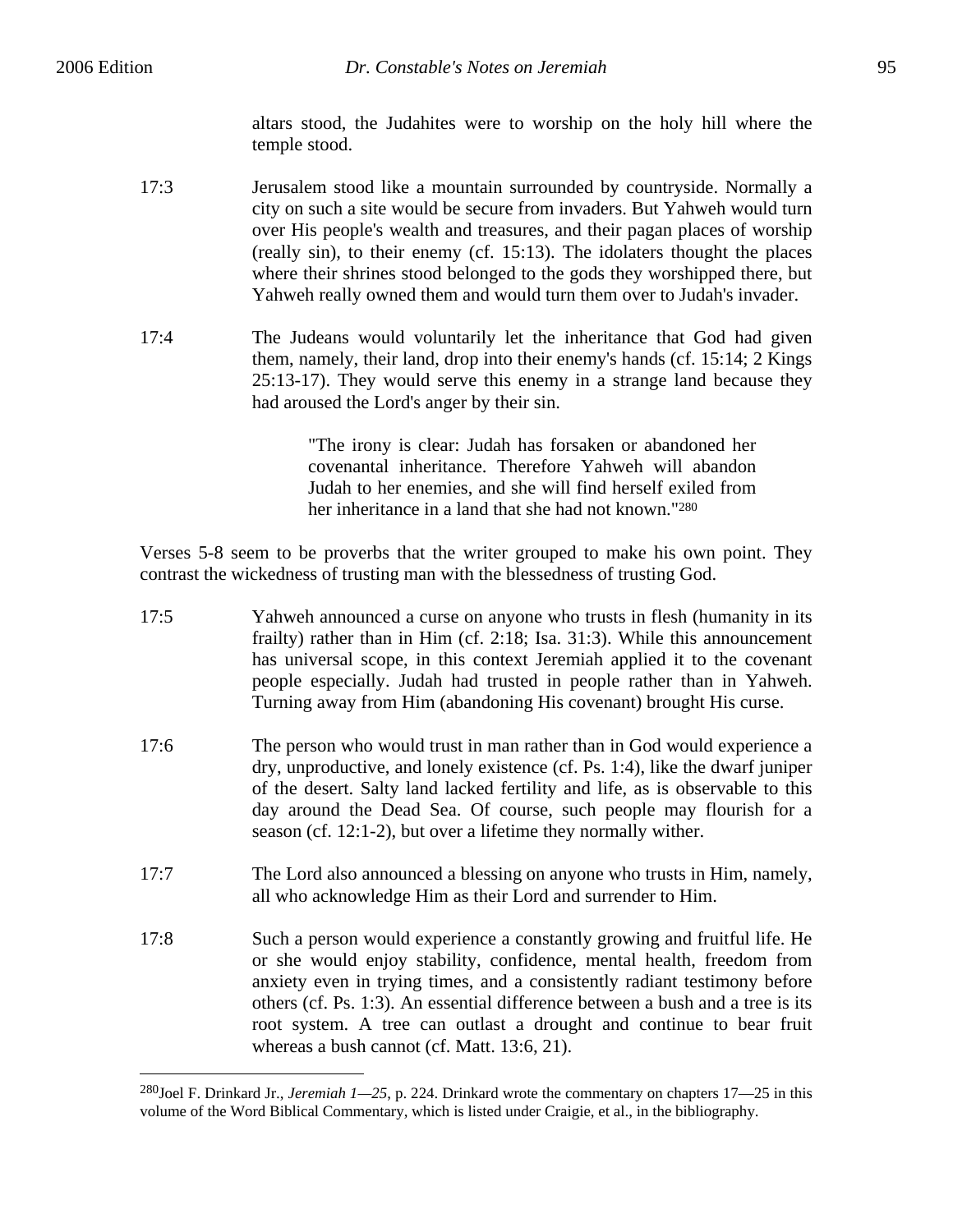"These verses are a reflection of Jeremiah's own experience. He had known the drought experience when Yahweh seemed to him like a deceitful brook, like waters that failed when sought by a thirsty man  $(15:18)$ ... In 17:5-8 we see a man who has repented from foolish thoughts of despair and consternation before the powerful pressure of public opinion. He had learned to trust Yahweh rather than the opinions of men. The present passage is to be understood as his personal affirmation that he has survived his dry period. Indeed these verses constitute a response to Yahweh's call to repentance in 15:19-21."281

Verses 9-11 also appear to have been well-known proverbs that Jeremiah used for his own purposes. Many scholars classify this passage as one of Jeremiah's "confessions."

"If there is such blessing in trusting God, then why do people so generally depend on their fellow humans? Why is it that the blessed are not more numerous than the cursed? The answer lies in the innate depravity of the human heart (v. 9)."282

17:9 The Old Testament frequently uses "heart" (Heb. *leb*) to identify the source of a person's thinking and acting. It describes the root of unconscious as well as conscious motivation.

> The human heart is deceptive; we may think we know why we do something, but really we may be doing it for another reason. It is naturally sick, really totally depraved, and in need of healing. No one really understands his or her own heart, nor do we understand why our hearts behave as they do.

> > "Unregenerate human nature is in a desperate condition without divine grace . . . "283

- 17:10 Even though we cannot understand out hearts, the Lord searches them and knows our inner thoughts and motives.284 He gives to each person what he or she really deserves. He judges on the basis of works because what we do reflects what we really value, the condition of our hearts.
- 17:11 It is possible to earn a fortune unjustly, like a partridge (or grouse, Heb. *gore'*) that incubates the eggs of another bird.<sup>285</sup> But such a fortune is

<sup>281</sup>Thompson, pp. 420-21.

<sup>282</sup>Feinberg, p. 486.

<sup>283</sup>Harrison, *Jeremiah and . . .*, p. 106.

<sup>284&</sup>quot;Heart" and "mind" (lit. kidneys, from the Heb. *kelayoth*, meaning "hidden depths") are not that distinct in Old Testament psychology; they are virtually synonymous here and in many other places. Together these terms cover the range of hidden elements in human character and personality.

<sup>&</sup>lt;sup>285</sup>Another translation has the partridge brooding over eggs that will not hatch. They become the object of some tragedy that strikes the eggs, such as a predator. See Drinkard, pp. 228-29.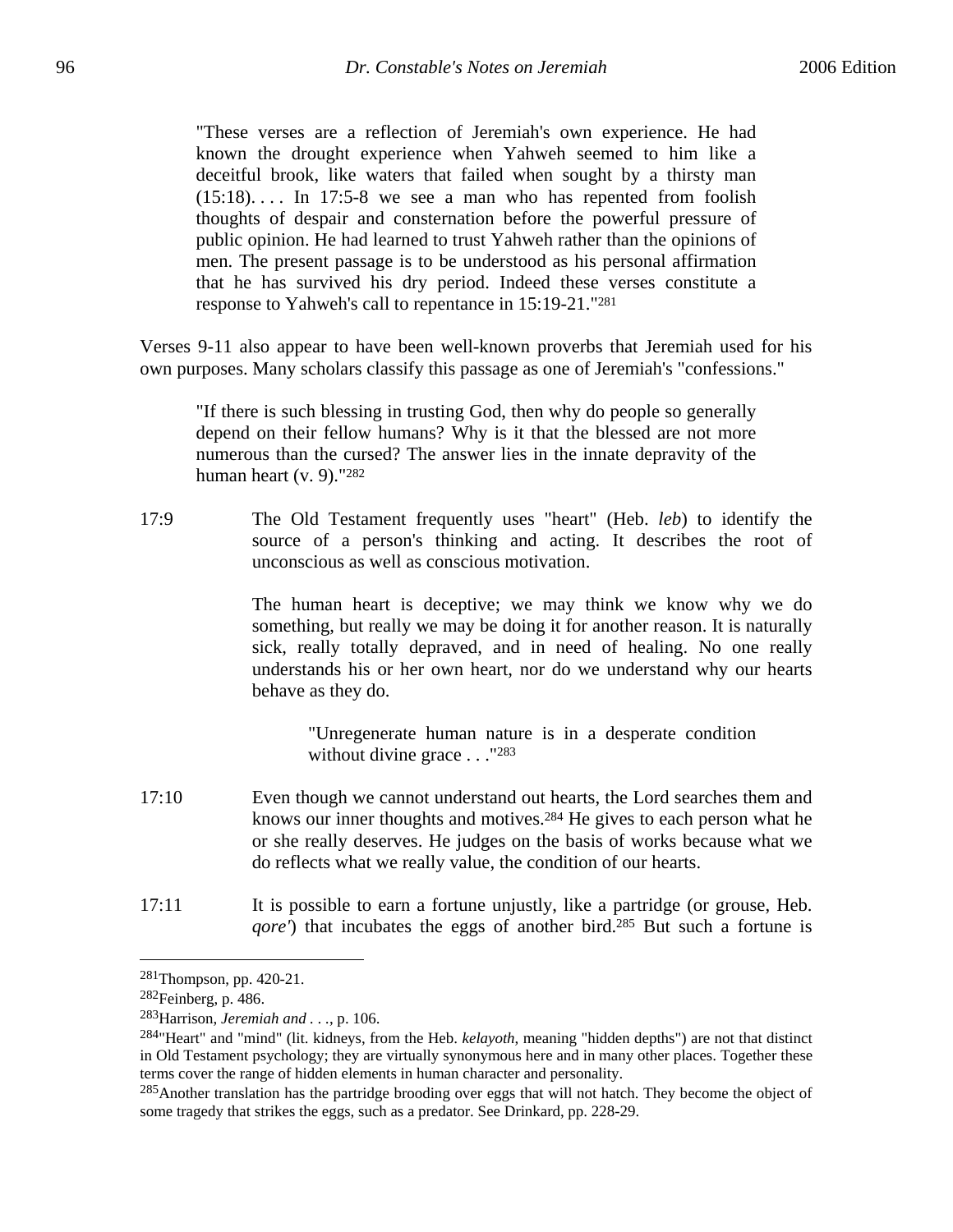fleeting (cf. Prov. 23:4-5), and such a person is really a fool. The adopted baby bird will fly away when it eventually learns that it is different from its foster parent. Similarly ill-gotten wealth normally leaves the one who does not earn it, and the person who tries to claim that he did earn it ends up looking like a fool (cf. Luke 12:20-21).

Dwelling on the sinfulness of people and the deceitfulness of the heart needs balancing with even greater attention to the glory of God Himself. Jeremiah changed his perspective and so avoided more discouragement.

- 17:12 The true place of worship for God's people since Solomon had always been the temple in Jerusalem. The ancients regarded this temple as Yahweh's throne on earth.
- 17:13 This had been true because Yahweh Himself was the hope of His people (cf. 14:8; 50:7). Consequently all who break covenant and forsake Him, the fountain of living water (2:13), will suffer humiliation and will become the objects of His judgment. The Lord keeps a record of those who turn away from Him (cf. v. 1).

Verses 14-18 are another of Jeremiah's "confessions." The guilt of Judah is prominent in the first part of this chapter, but now the innocence of Jeremiah presents a contrast.

- 17:14 The prophet prayed to Yahweh, the one he praised, for healing and deliverance. Earlier he had spoken of his pain that refused healing (15:18).
- 17:15 The Judahites kept asking Jeremiah for evidence that what he was predicting would happen. They implied that because his prophecies had not yet materialized they would not.
- 17:16 Jeremiah vindicated himself by citing three things. He knew that the Lord understood that he was not eager to escape his calling, he did not enjoy announcing judgment, and his messages had not come from his own mind but from the Lord (cf. 2 Pet. 1:21).
- 17:17 Since Yahweh was Jeremiah's refuge from criticism and discouragement, the prophet asked Him not to frighten him (by appearing to desert him). Jeremiah was not always so trusting (cf. 20:7-12).
- 17:18 He prayed for God to humiliate his persecutors but not to humiliate him (cf. 1:17). He asked that the Lord would punish them severely for their apostasy (cf. v. 4; 16:18; 20:12; Ps. 17:1-8).

### **The importance of Sabbath observance 17:19-27**

This section contains one of Jeremiah's sermons. Notice its introduction, proclamation of the law, promise of blessing for the obedient, and threat of judgment for the disobedient.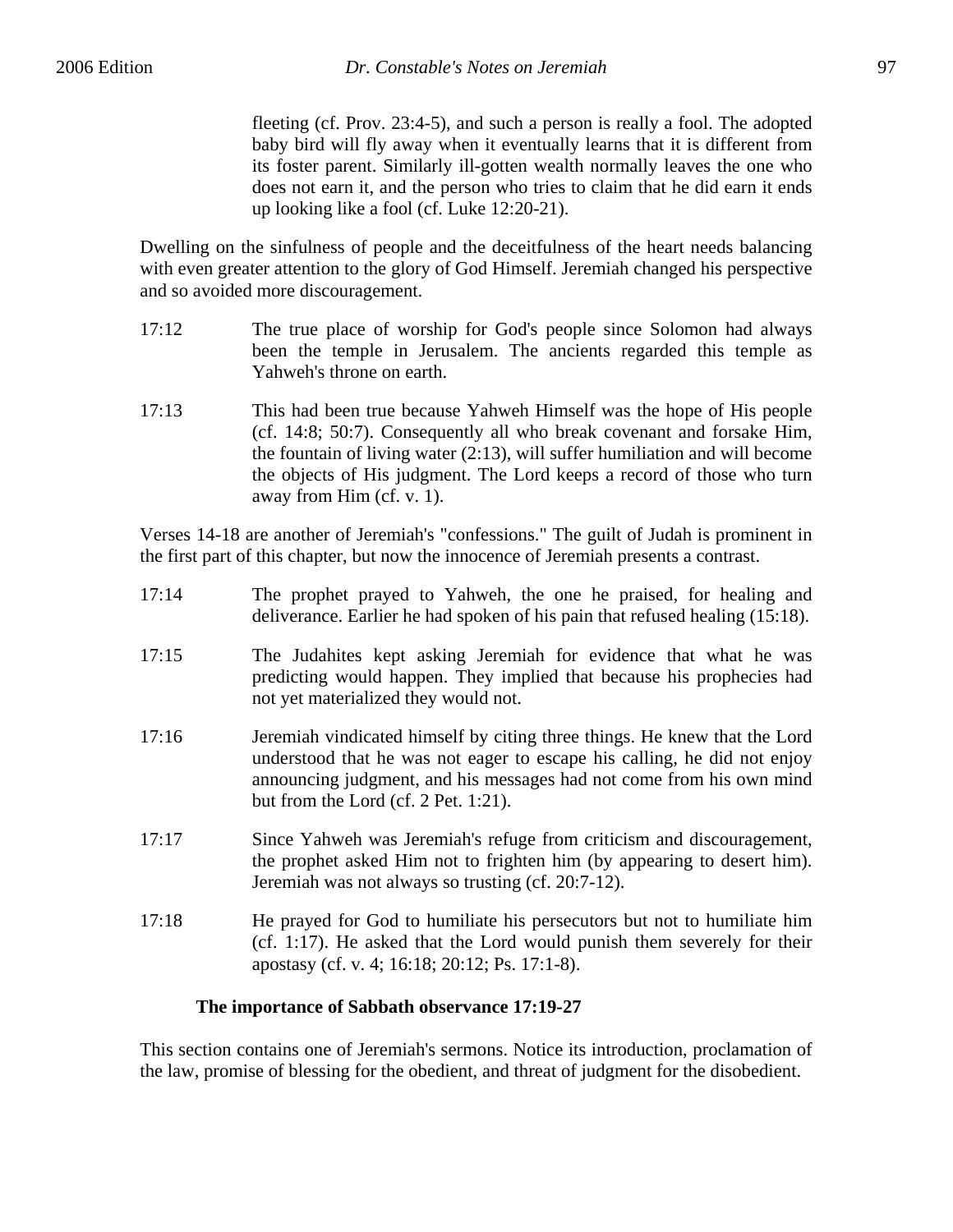- 17:19-20 The Lord commanded Jeremiah to station himself at the gates of Jerusalem, where the king and the people passed by. It seems impossible to determine which of the gates of Jerusalem was the so-called public gate. He was to call the kings and people to listen to the Lord's message that he had for them. If chapter 7 records his temple sermon, one might regard this as his gate sermon.
- 17:21-22 The Lord commanded His people to observe the Sabbath Day as the Mosaic Covenant specified. They were to refrain from carrying loads in and out of their houses or the city or doing any work (Exod. 20:8-11; 23:15; 31:13-17; Deut. 5:12-15; Neh. 13:15-22; Amos 8:5).
- 17:23 The Judahites forefathers had not obeyed this commandment but had become obstinate and refused to listen to the Lord and to take correction. The Pharisees of Jesus' day went to the other extreme and permitted almost no activity on the Sabbath Day, for which He rebuked them.
- 17:24-25 The Lord promised that if the people of Jeremiah's day obeyed He would give them more Davidic kings and officials who would inhabit Jerusalem and be strong leaders of the people. The city would then enjoy inhabitants forever rather than experiencing total abandonment by the Lord (cf. Isa. 58:1-14; Zech. 2:2-12; 8:3, 15; 14:11). Security depended on obedience, and repentance was still possible.
- 17:26 The Judahites would then return to Jerusalem from all parts of the country. They would bring many different sacrifices to offer to the Lord at the temple.
- 17:27 However, if the people did not observe the Sabbath Day to keep it holy (different from the other days), the Lord would consume Jerusalem with unquenchable fire. Notice the prominence in these promises and threats of the throne of David, the temple, and the city of Jerusalem. These comprised the basic elements of the national and religious life of the covenant people.

It was not just the fourth commandment that the people were responsible to keep, of course. Jeremiah might have chosen to preach on any of the other nine commandments, and he may have done so at other times. This message is probably representative of many similar sermons that the prophet delivered calling the people back to obedience to the covenant. It was repentance that would postpone judgment, not just obedience to the fourth commandment. Yet the fourth commandment had special significance. Sabbath observance recognized Yahweh as Creator and Redeemer, and so witnessed against idolatry. It guaranteed God's people rest, which they could not obtain from idols. And it was one of the unique features of Israel's religion since it marked the special covenant relationship between Yahweh and Israel.

# **The lesson of the potter's vessel 18:1-12**

There are indications in this message that God might yet avert judgment (vv. 7-8, 11), so Jeremiah evidently delivered it before the Babylonians invaded Judah.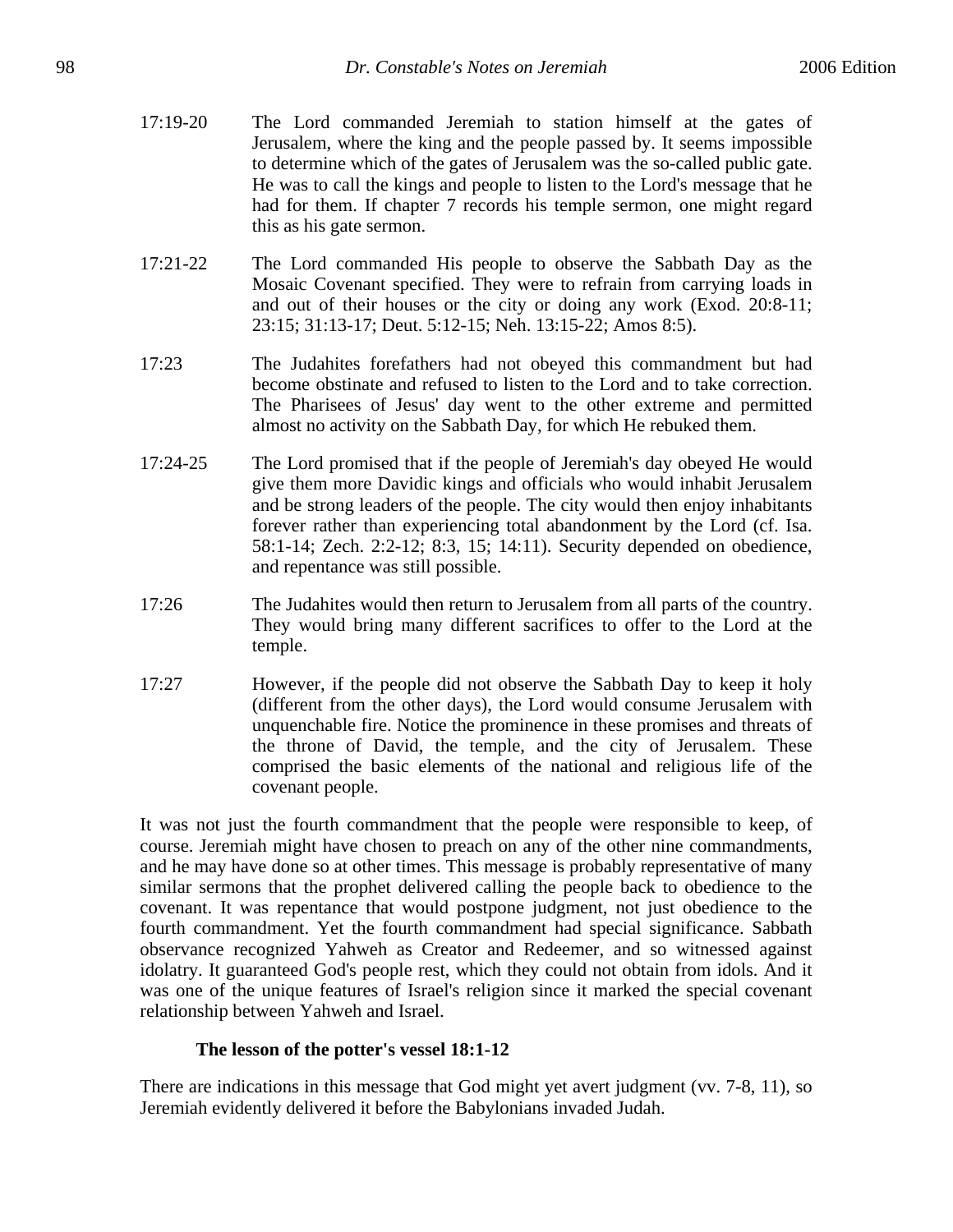- 18:1-2 The Lord told Jeremiah to go to the potter's house where He would give him further instructions.
- 18:3-4 The prophet observed the potter making a vessel on his wheel. As he worked the vessel became damaged, so he made it into a different vessel. Ancient potter's wheels consisted to two disc-like stones with a connecting vertical axle. The potter spun the one below by kicking it with his feet, and the stone on top served as a rotating table on which he formed his art (cf. Eccles. 38:29-30).286
- 18:5-6 The Lord's message to Jeremiah for the nation was that He had the right to deal with Judah as the potter dealt with his clay (cf. Rom. 9:20-21). Judah was like clay in Yahweh's hands. Yahweh was also like a potter (Heb. *yoser*) in that He created and shaped (Heb. *yasar*) His people.
- 18:7-8 The Lord might purpose to destroy Judah, but if the people changed by repenting He could change His mind concerning how He would deal with it.287
- 18:9-10 Conversely if He purposed to bless a nation and then it did evil and was disobedient to Him, He could change His mind and not bless it.288 The character of the clay determined to some extent what the potter would do with it. People who broke the covenant and rejected Yahweh's sovereignty over them were not material through which He would fulfill His purposes.

"The principle is simply the working out of covenant stipulations. Treaties and covenants regularly included conditions for the covenant. For the keeping of covenant, the lord promises blessings on the vassal; but for breaking covenant, the lord promises punishment for the vassal. What was true in the political arena was also true for God and his relationship with his creation. The closest biblical parallel to a working out of this principle is the case of the Ninevites in the Book of Jonah."289

"This is a statement of first-class importance for our understanding of all prophecy, removing it entirely from the realm of fatalism. However stark the prediction (except

<sup>286</sup>See R. H. Johnston, "The Biblical Potter," *Biblical Archaeologist* 37:4 (1974):86-106.

 $287$ The Lord has done this with countless individuals throughout history when they turned to Him in faith (e.g., Ruth, Simon Peter, Saul of Tarsus).

<sup>&</sup>lt;sup>288</sup>God does not repent as humans do, but He does relent. That is, He does not abandon evil ways for good ways, nor does He change His mind about everything, but He does become less severe (or more severe) in dealing with people. See Thomas L. Constable, *Talking to God: What the Bible Teaches about Prayer*, pp. 149-52.

<sup>289</sup>Drinkard, p. 245.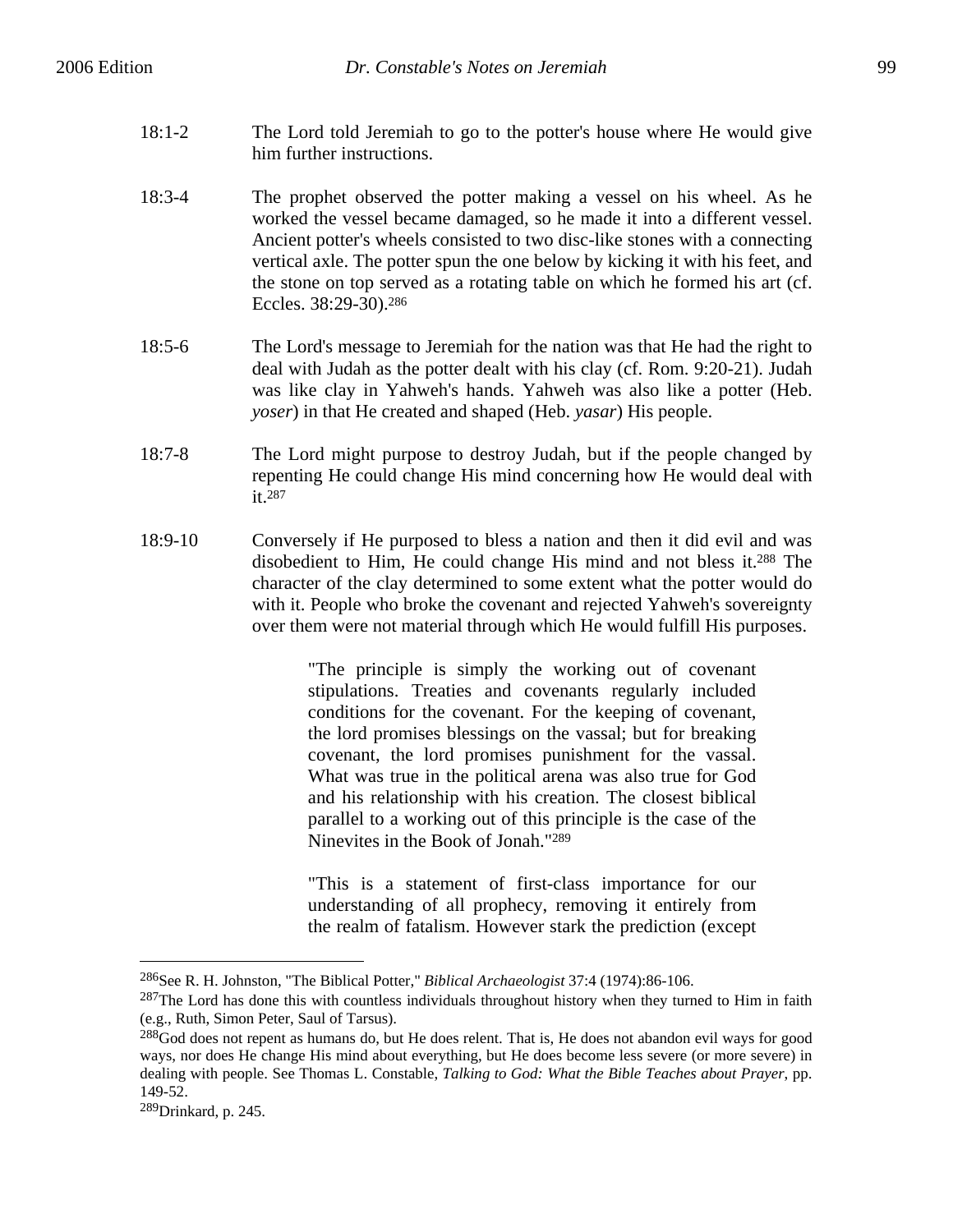where God has expressly declared it irreversible), it is always open to revision . . ."290

- 18:11 The Lord told Jeremiah to tell the people that He was planning to bring calamity on them and that they should repent.
- 18:12 However, the people would respond that repentance would not bring any change. The situation was hopeless from their viewpoint. Really they did not want to change.

"Here is a sad reflection on the end result of evil-doing and of continuous breach of covenant. A state is reached where all desire and hope of repentance is lost and men are content to follow the uninhibited promptings of their own rebellious and wicked hearts. At this point judgment is inevitable."291

#### **Israel's unnatural behavior and its consequences 18:13-17**

In this message Jeremiah contrasted the unnatural apostasy of the people with the constancy of nature (cf. 2:10-13).

- 18:13 Yahweh indicted the people of Judah through His prophet asking if any other nation had ever done what Israel had done. As a virgin she had done something appalling. She had polluted herself with the practices of pagan religion including sexual immorality. She had played the harlot.
- 18:14 Israel's conduct was unnatural, contrary to nature. Jeremiah cited examples of how nature behaves. The snow perpetually covered the Lebanon mountains to Israel's north. For there to be no snow would be unnatural. And cold water ceaselessly flowed from those same mountains (cf. 2:13; 15:18).292 The headwaters of the Jordan River are four springs that well up near the base of Mount Hermon, which is in the Lebanon range, and they never run dry.
- 18:15 Israel had abandoned Yahweh and had worshipped worthless idols instead. His people had stumbled off the safe, well-established highway of God's will that she had been traveling and had turned aside to walk in pathways that were no roads (cf. 6:16).
- 18:16 This action would result in their land becoming desolate. Onlookers and passersby would whistle to themselves in amazement over its terrible

<sup>290</sup>Kidner, pp. 76-77.

<sup>291</sup>Thompson, pp. 435-36.

 $292$ Another possible reading of the first illustration is that Palestinian fields always have rocks in them.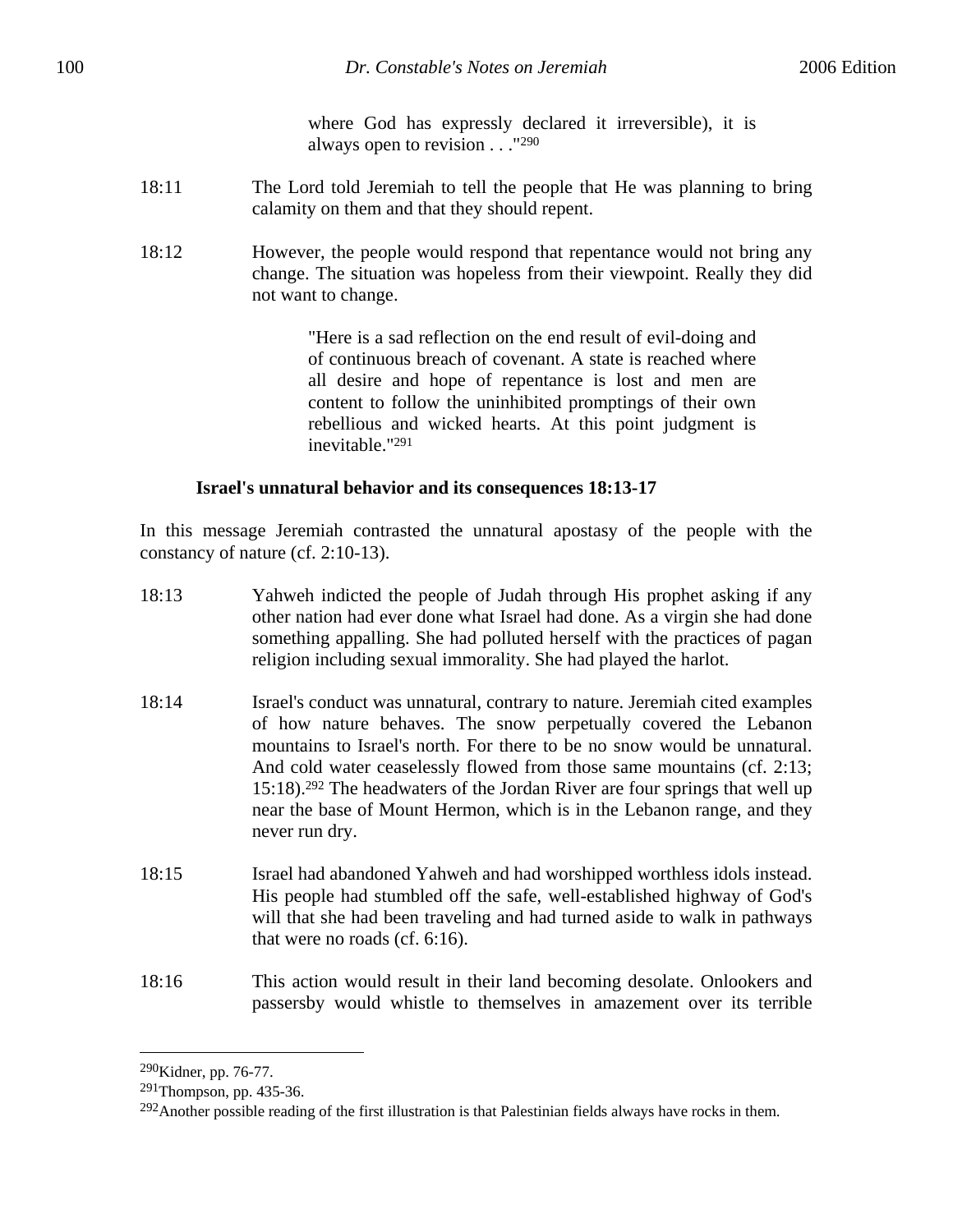condition and shake their heads in astonishment at what had happened to it because of Israel's stupidity.

18:17 Yahweh would scatter His people from their land before the enemy as when the strong east wind (the sirocco, cf. 4:11; 13:34) blew in the windy months. Their enemy would also come from the east, specifically Babylon, though the soldiers would descend on them from the north. Yahweh would turn His back on His people when this calamity fell; He would offer them no help or favor (cf. 2:27; Num. 6:24-26).

## **Jeremiah's reaction to a plot against his life 18:18-23**

This is another section that contains one of Jeremiah's "confessions." Evidently there were several separate plots against the prophet's life (cf. 11:18-23; 12:1-6). People hated him because he brought bad news and called them to repent and to return to Yahweh and His covenant, which most of the people did not want to do. But really the people were rejecting Yahweh (cf. 1 Sam. 8:7).

18:18 Some of the Judahites plotted to kill Jeremiah. They justified their action by noting that even if they killed him, the Mosaic Law and the counsel of other wise men and other prophets would still remain. Thus they rationalized their sin.

> "The proverb suggests that nothing can shut up a prophet he always has a word (the last word?)."293

They did not believe that their lives would change radically because of their failure to repent. They did not really believe that they were heading for exile. They believed Jeremiah's prophecies were false.

> "To disturb a complacent leadership or a misguided populace was only to invite serious repercussions. Human society in every age bears eloquent testimony to the fact."294

- 18:19 Jeremiah became aware of the plot and went to the Lord in prayer about it. He asked God to listen to him and to what his opponents were saying (cf. 11:18-20).
- 18:20 Would Yahweh allow evil to come to him since he had done good to these opponents but telling them what was good for them? He had urged them to repent with the promise that they could avoid calamity by turning back to the Lord.

<sup>1</sup> 293Drinkard, p. 253.

<sup>294</sup>Thompson, p. 441.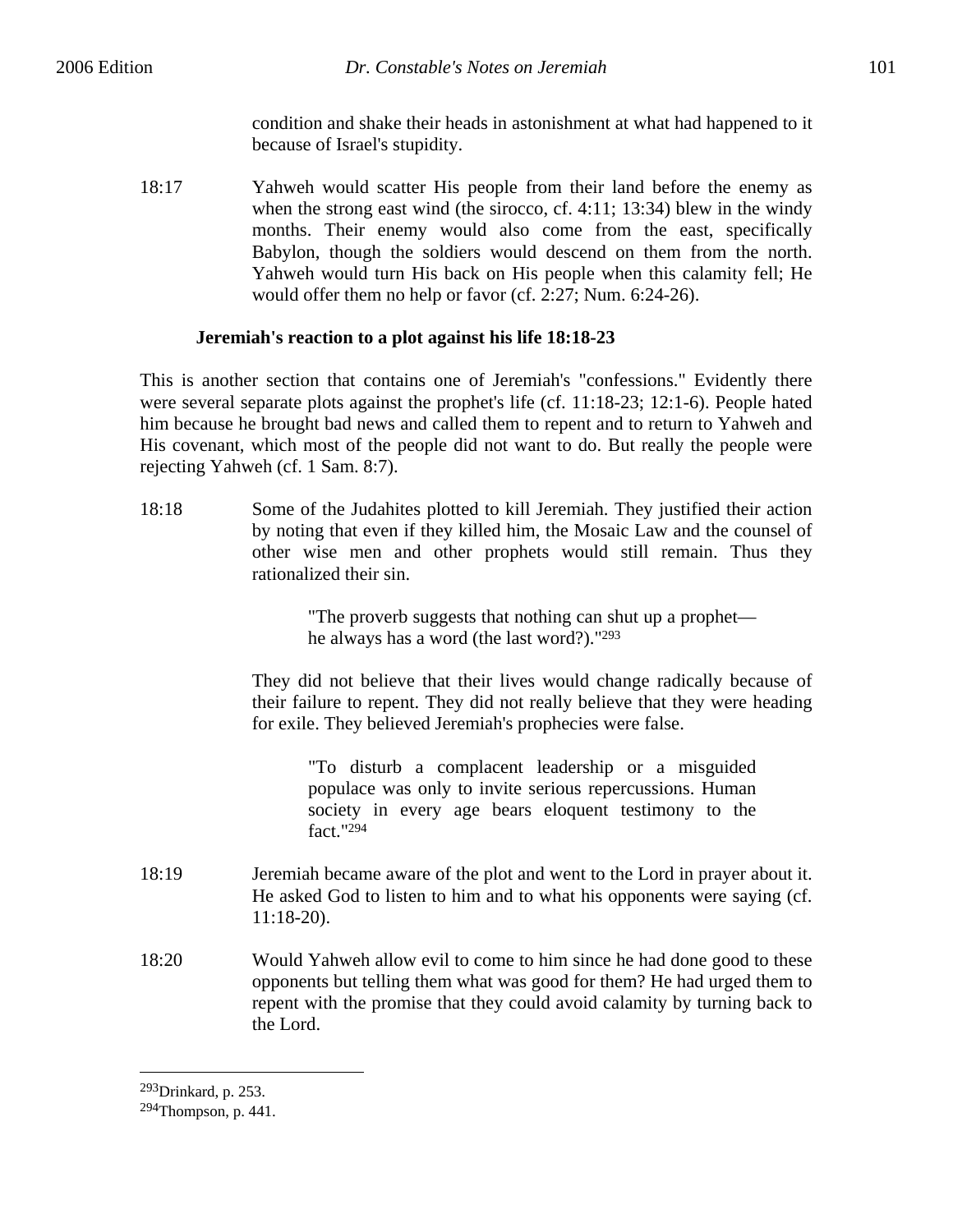- 18:21-22 The prophet asked the Lord to bring calamity on them for calamity they planned to bring on him. Since they refused to repent and had tried to kill Yahweh's messenger, let the invasion and all its horrors overtake them. Jeremiah was not requesting some special visitation of judgment on the people. He was asking the Lord to allow the threatened judgment, which he had been urging the people to avoid by repenting, to descend. They refused to repent. His strong request did not spring from wounded pride as much as from his identification with Yahweh and the demands of the covenant (cf. Lev. 26; Deut. 28). The Judahites had rejected God, and for this they deserved judgment.
- 18:23 The Lord knew all that they were planning. Jeremiah believed that He should not forgive them but allow them to experience God's anger in the coming invasion.

What Scripture commands us elsewhere regarding loving and blessing our neighbors rather than cursing them does not contradict Jeremiah's practice here (cf. Prov. 25:21-22; Matt. 5:44; Rom. 12:20). While his motivation may have been wrong—we cannot evaluate that—what he said was appropriate. He was really asking God to fulfill His promise to curse those who departed from His covenant in the ways the Lord had said He would.

"If Jeremiah seems too angry to us, perhaps some of us today aren't angry enough at the evil in this world. Thanks to the media, we're exposed to so much violence and sin that we tend to accept it as a normal part of life and want to do nothing about it. Crusading has given way to compromising, and it isn't 'politically correct' to be dogmatic or critical of ideas that are definitely unbiblical."295

## **The broken jar object lesson 19:1—20:6**

This message to the people involved another symbolic act (cf. 13:1-11). This incident may have occurred between 609 and 605 B.C.

"In ch. 18 God explains to Jeremiah that sovereign grace is able to take the marred vessel (Israel) and remake it a vessel of usefulness (v. 4). But to the elders, in ch. 19, the prophet declares that their generation will be irreparably destroyed like a smashed fragile vessel, and the fragments taken to Babylon. That generation of the nation was not restored to the land (19:10-13)."296

19:1 Yahweh told Jeremiah to take some of Judah's elders and senior priests and to go and purchase a potter's earthenware water-jar (Heb. *baqbuq*).297

<sup>295</sup>Wiersbe, pp. 105-6.

<sup>296</sup>*The New Scofield Reference Bible*, p. 789.

<sup>&</sup>lt;sup>297</sup>The Hebrew word is onomatopoetic suggesting the sound the water made as it poured out of the bottle.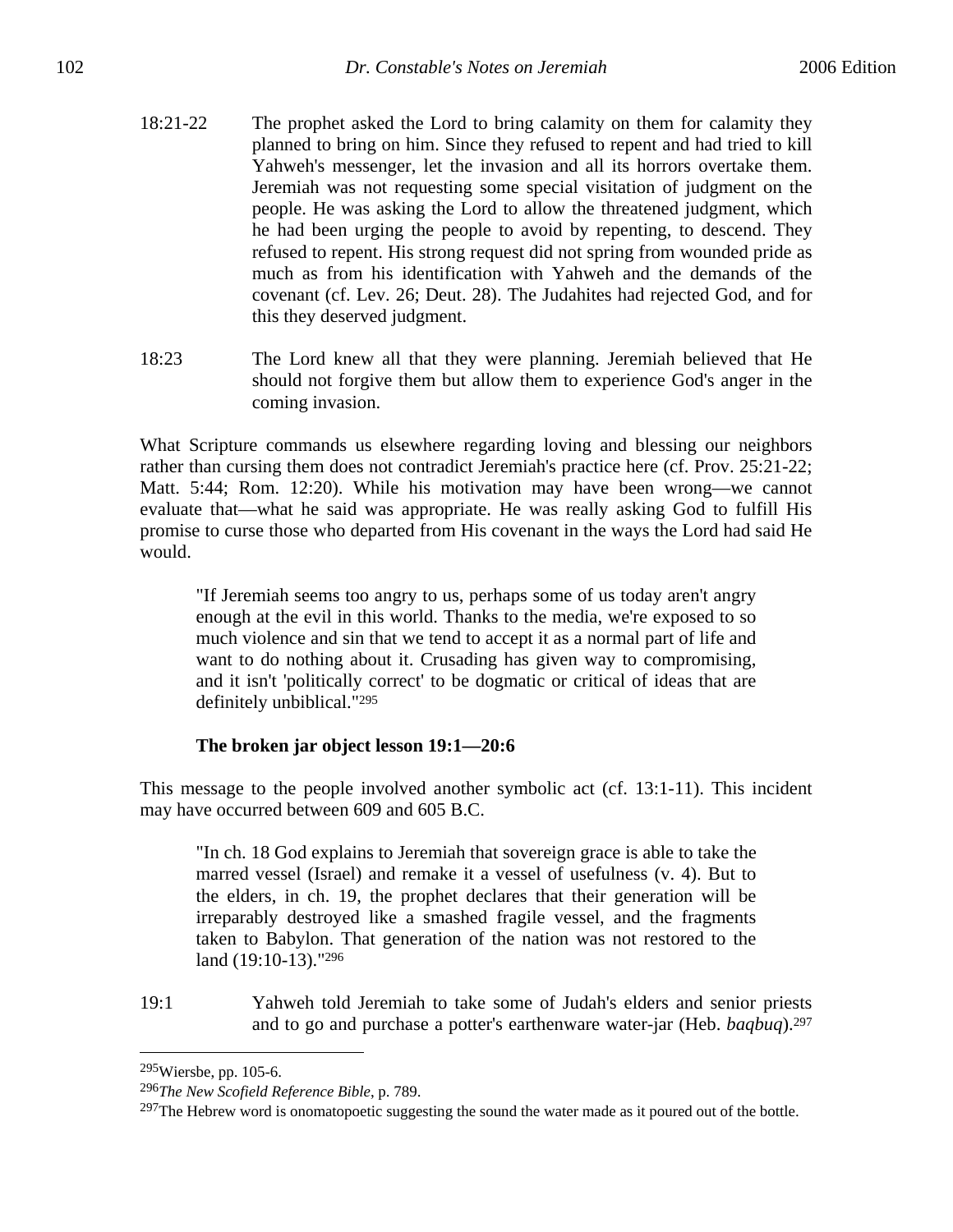These jars, which archaeologists have found in abundance, range in size from four to 10 inches in height, and they have very slim necks.298 Perhaps these leaders were willing to accompany Jeremiah, even though he was very unpopular (cf. 20:1-2, 10; et al.), because they wanted to gather incriminating evidence against him.

- 19:2 The prophet was then to go to the section of the Hinnom Valley just south of Jerusalem that was near the Potsherd Gate and deliver the message that the Lord would give him. The Potsherd Gate seems to have been another name for the Dung Gate, which was one of the southern gates to the city leading into the Hinnom Valley below (cf. Neh. 2:13; 3:13-14; 12:31). Evidently people disposed of their broken pottery and other refuse outside this gate.
- 19:3 The prophet was to call everyone in Jerusalem to hear the Lord's message, from the kings to the ordinary citizens. Israel's God, Almighty Yahweh, was about to bring a calamity of unheard of severity on Jerusalem (cf. 1 Sam. 3:11; 2 Kings 21:12).
- 19:4-5 The calamity would come because the people had forsaken Yahweh and had turned the valley of Hinnom, and all Jerusalem (cf. 2 Kings 21:12), into a place of heathen worship, including child sacrifice (cf. 7:31). Their forefathers did not do this, and Yahweh had never commanded these atrocities.
- 19:6 Because of these sins, the Lord predicted that the place would receive a new name: the valley of Slaughter. It's previous names were the valley of the Son of Hinnom and Topheth (lit. fireplace or hearth; cf. 7:31-32; Isa. 30:33). A change of name in the Old Testament frequently signified a change of function (cf. Gen. 17:5, 15; et al.).
- 19:7 The Lord would also turn the wise advice of the people of Judah and Jerusalem into foolishness. As they had worshipped nothings there, so their wisdom would come to nothing. Their enemy would also defeat and slaughter them there, as they had slaughtered their innocent children. No one would bury their dead bodies, but they would become food for carrion birds and wild beasts since they had slain similar animals to worship the idols (cf. 7:33; 16:4; 34:20; Deut. 28:26).
- 19:8 Yahweh would also destroy Jerusalem so that everyone who passed its ruins would whistle in amazement because of the devastation (cf. 18:16; 1 Kings 9:8; Lam. 2:15-16; Ezek. 27:36; Zeph. 2:15).
- 19:9 The siege of Jerusalem would be so bad that the residents would eat their own children and one another rather than die of starvation (cf. 11:1-8; Lev.

<sup>298</sup>Feinberg, p. 495.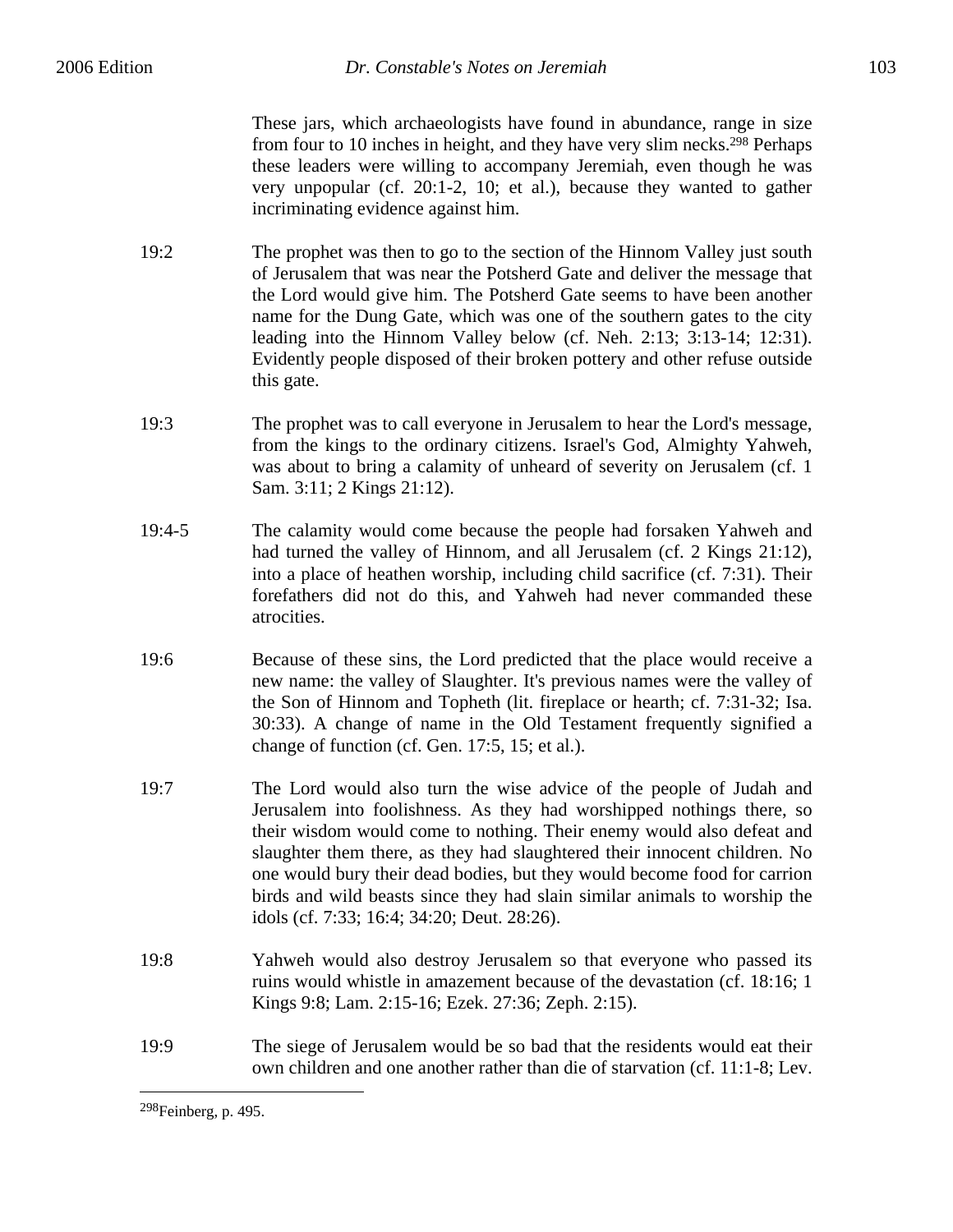26:29; Deut. 28:53-57; 2 Kings 6:26-29; Lam. 2:20; 4:10). This was compensation for their having taken human life to worship pagan idols. Being consumed by cannibals was a typical curse for treaty-breakers in the ancient Near East, as was lack of burial (v. 7).299

19:10-11 Jeremiah was to break his jar in the sight of his hearers as a symbolic act and was to announce that just so the Lord would destroy the people and the city. They would not be able to recover from this catastrophe any more than one could repair a shattered earthenware jar. The only burial places would be in Topheth. The "fireplace" would become a cemetery.

> Earlier the Lord implied that He would reshape the nation if the people repented, as a potter reshapes a vessel under construction on the wheel (18:1-2). But now Judah was a hardened vessel incapable of changing. All the Lord could do with it now was break it.

> > "If there is nothing so workable as a clay pot in the making, there is nothing so unalterable as the finished article."300

- 19:12-13 Yahweh would make Jerusalem a place of fire and its people a sacrifice, too, because all the people, from the ordinary citizens to the kings, had turned their houses into altars to pagan gods. The presence of corpses would make the city unclean. The people had offered burnt offerings and poured out drink offerings on their flat rooftops to astral deities and other idols (cf. 7:16-20; 32:29; Zeph. 1:5). Archaeologists have discovered cuneiform texts at Ras Shamra (east of Cyprus on the west coast of Syria) that contain instructions for offering sacrifices to astral gods on flat rooftops.301
- 19:14-15 Jeremiah then returned from Topheth in the valley of Hinnom to the temple courtyard. There he preached to the people that the Lord was about to bring this calamity on Jerusalem and the towns of Judah because they had stubbornly refused to repent (cf. Acts 7:51).
- 20:1-2 When Pashhur, who was the leading priest responsible for the oversight of the temple, heard Jeremiah's words, he ordered him beaten and imprisoned in stocks that stood near the Benjamin Gate. This gate was evidently the new gate into the inner temple courtyard that King Jotham had constructed (cf. 2 Kings 15:35). It provided an entrance from the north, in which direction the tribal territory of Benjamin lay. Consequently many people would have seen Jeremiah there.

<sup>299</sup>See D. R. Hillers, *Treaty-Curses and the Old Testament Prophets*, pp. 62-63, 68-69. 300Kidner, p. 78.

<sup>301</sup>Harrison, *Jeremiah and . . .*, p. 112.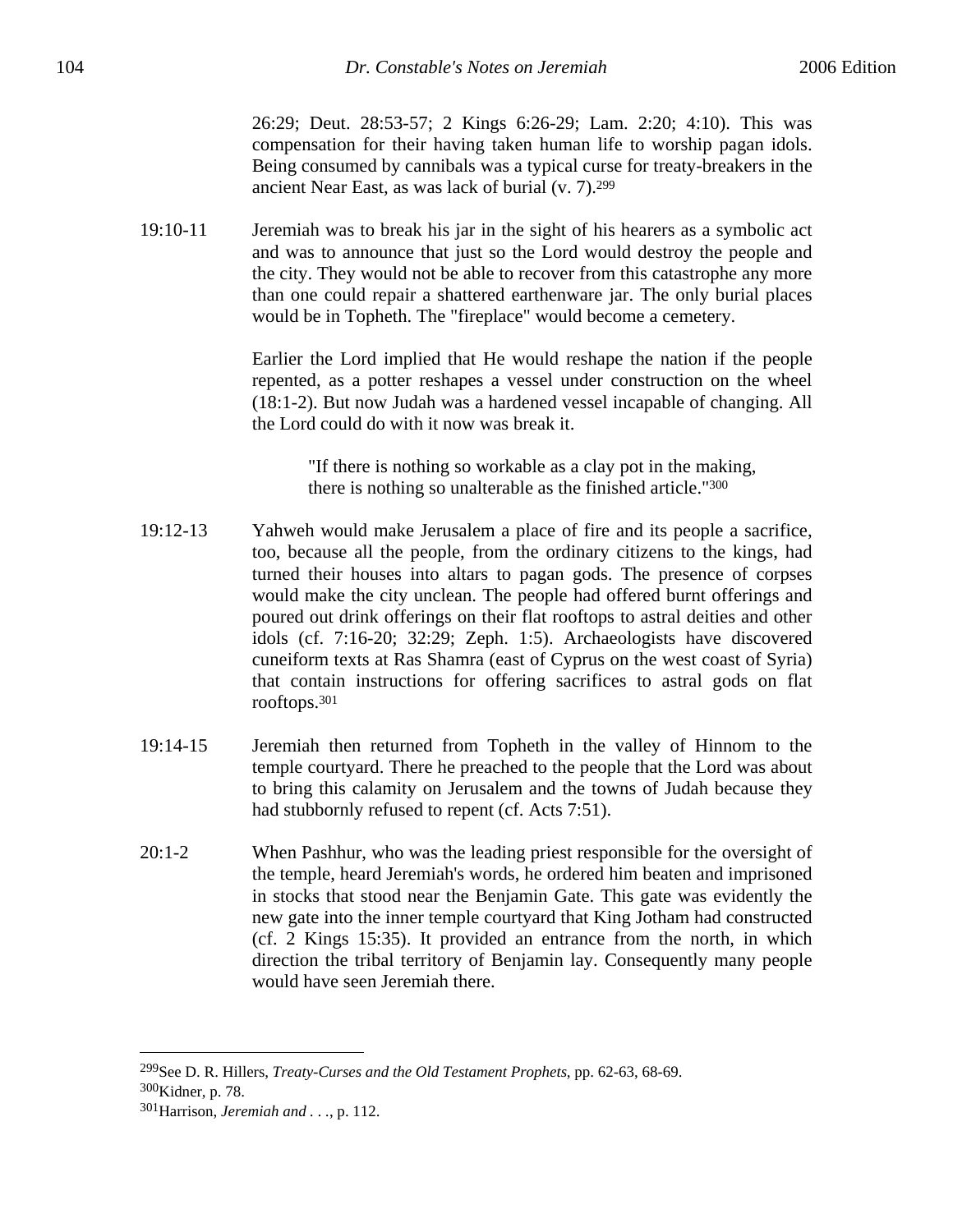$\overline{a}$ 



#### **SOLOMON'S TEMPLE**

"The 'stocks,' where the prophet was confined, were intended not only for restraint but also for torture. The stocks, which were used for false prophets (cf. 2 Chron 16:10), held the feet, hands, and neck so that the body was almost doubled up (cf. 29:26). The Hebrew word for 'stocks' (*mahpeketh*) means 'causing distortion.'"302

Ironically, this overseer in God's temple, evidently the man in charge of preserving order in the courtyard, was taking action against God's overseer of the nations, Jeremiah (cf. 1:10). This is the first recorded act of violence done to Jeremiah. It reminds us of the captain of the temple guard who, years later, similarly imprisoned Peter and John (Acts 4:1-3).

20:3 Jeremiah's confinement only lasted one day. Following his release, the prophet gave Pashhur a new name that had prophetic significance: Magomassabib, meaning "terror on every side" (cf. 6:25; Ps. 31:13).303

<sup>302</sup>Feinberg, p. 500. See also *The Interpreter's Dictionary of the Bible*, s.v. "Stocks," by M. Greenberg, 4:443.

<sup>&</sup>lt;sup>303</sup>His old name means either "ease" or "tranquility." Perhaps this name reflected his natural disposition.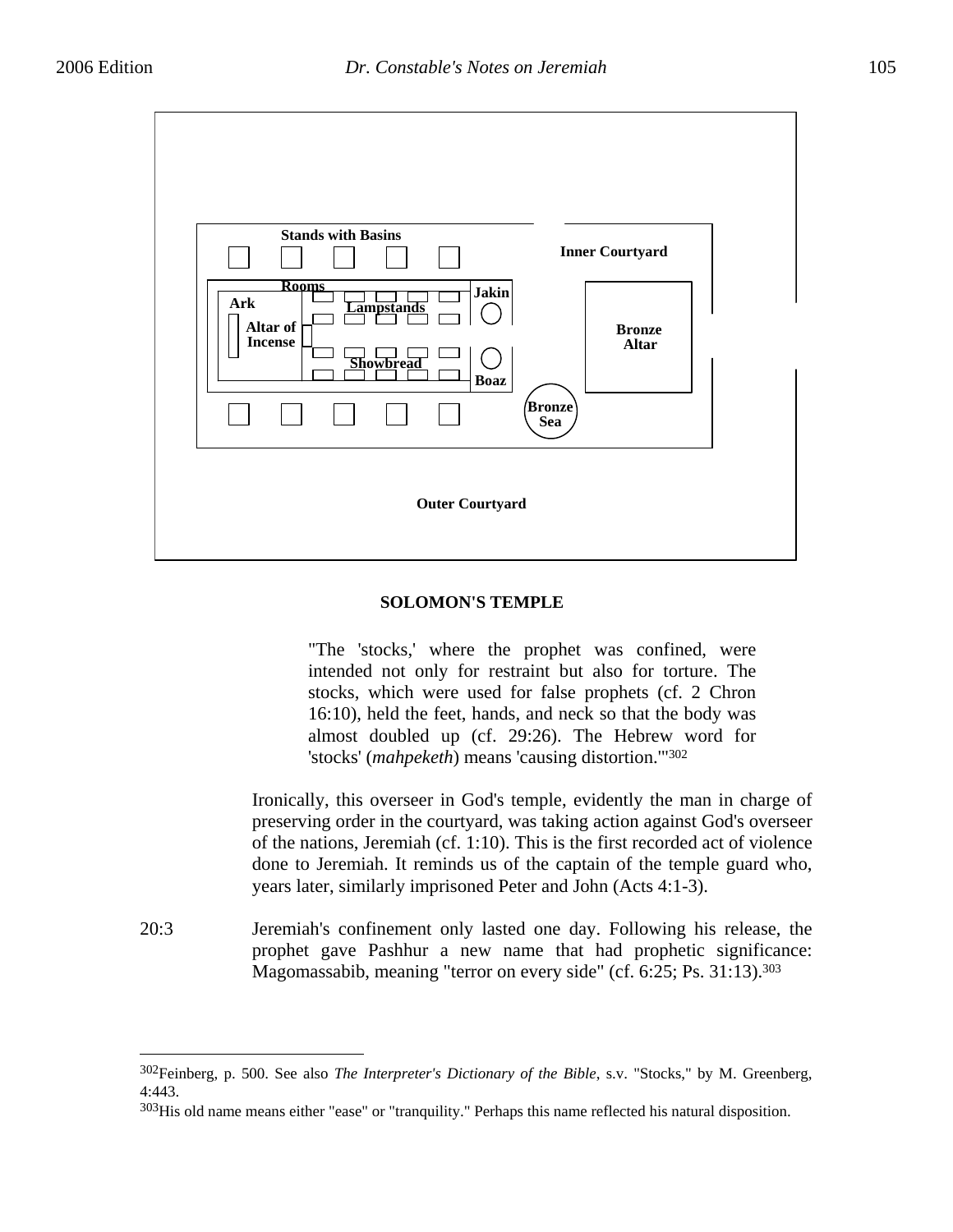- 20:4 The Lord announced through Jeremiah that Pashhur would become a terror to others, his friends, and even himself, and he would feel terror when he saw the coming invader slaughter his loved ones. The Lord promised to deliver all Judah over to the Babylonian king who would take many of the people captive to Babylon and slay them with the sword. This is the first explicit reference to the place of exile in the book (cf. 1:13; 15:14).
- 20:5 Likewise the enemy would take all the wealth and even the royal treasures of Jerusalem to Babylon. In other words, the enemy would plunder the temple and the royal palaces.
- 20:6 Pashhur himself, as well as his loved ones, would end up in Babylon as exiles. Evidently he went into captivity in 597 B.C. since another man, Zephaniah, occupied his office after that date (cf. 29:24, 26, 29). He, and all who had gathered around him as his disciples, would die and be buried there because he had prophesied falsely concerning the coming invasion. Like Jeremiah, Pashhur was both a priest and a prophet.<sup>304</sup>

"Pashhur, who would terrorize Jeremiah for the message he proclaimed, will be terrorized and will become a terror for all to witness, as will all Judah (vv 4-5). Just as the people of Jerusalem and Judah would die at the hands of their enemies (19:7), so Pashhur would die. Only he would die and be buried in a foreign land."305

## **Jeremiah's struggle with his calling 20:7-13**

This section is another of Jeremiah's autobiographical "confessions." In literary form it is another individual lament, like many of the psalms (cf. Ps. 6). It is one of Jeremiah's most significant self-disclosures. The section has two parts: God the antagonist (vv. 7-10), and God the protagonist (vv. 11-13).

- 20:7 The prophet complained that the Lord had deceived him (cf. Exod. 22:16; 1 Kings 22:20-22) and had overcome him. He had made Jeremiah a laughingstock and an object of constant mockery by his people. Evidently Jeremiah hoped that the people would repent at his preaching, and when they did not he felt betrayed by the Lord.
- 20:8 Jeremiah felt that he was always shouting messages of impending disaster, and these announcements had resulted in people criticizing and ridiculing him constantly.

<sup>304</sup>Jeremiah, as far as we know, never served as a priest, however. 305Drinkard, p. 268.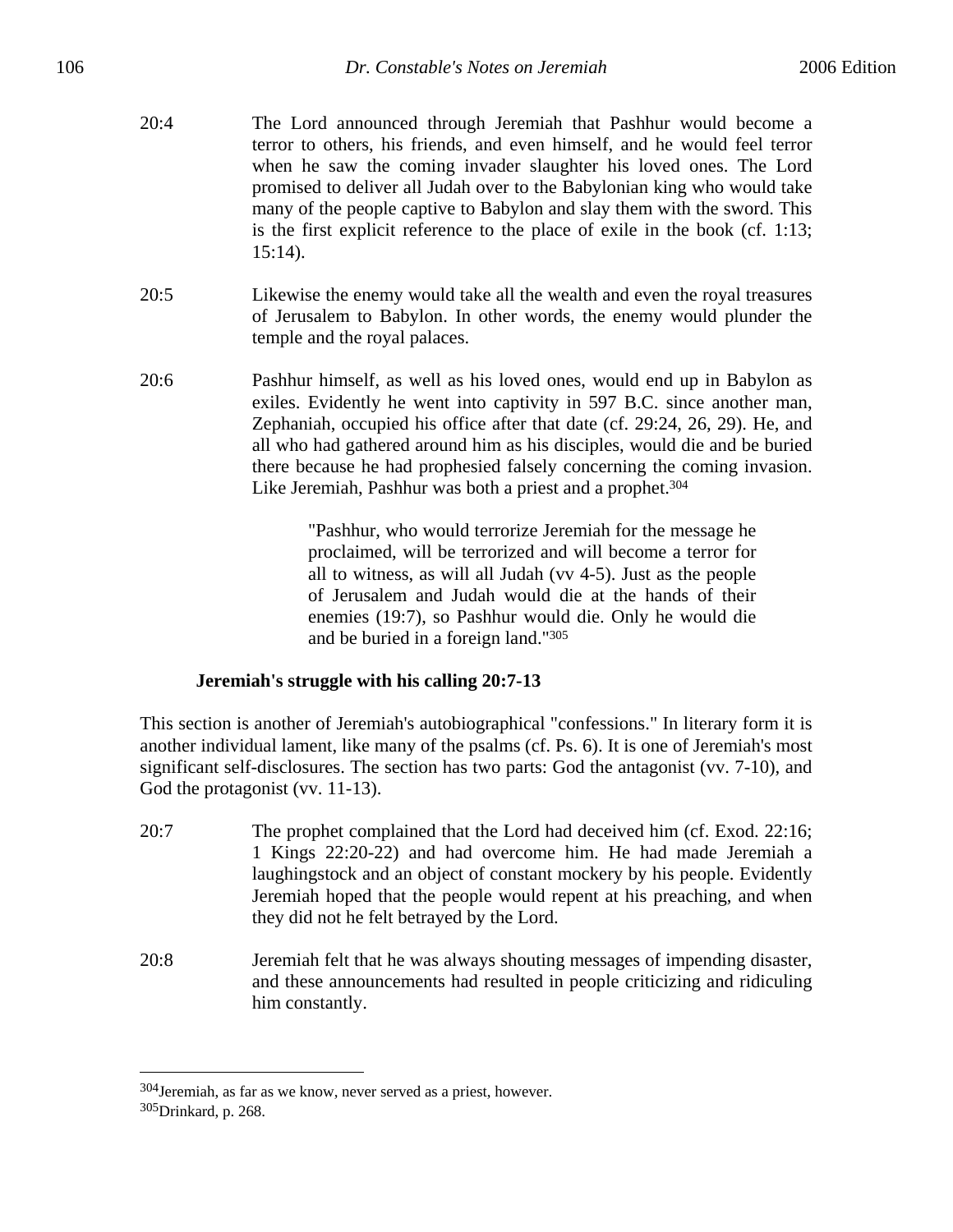- 20:9 When Jeremiah became so tired of the opposition he faced that he decided to stop delivering his messages, the Lord's word burned within him as a fire. Finally he could contain himself no longer and spoke again.306
- 20:10 The prophet knew that the people were complaining that all he ever talked about was coming terror. He had become a "Magomassabib" of sorts himself (cf. v. 3), and the people may well have applied this nickname to him. They felt someone should denounce him for speaking so pessimistically and harshly about their nation. Even his trusted friends had turned against him and were hoping that he would make some mistake so they could discredit him for his words. The Lord Jesus Christ suffered similar opposition (cf. Mark 3:2; 14:58; Luke 6:7; 14:1; 20:20).
- 20:11 Yet Jeremiah was confident that the Lord would remain with him and defend him like a powerful bodyguard (cf. 1:18; 15:20). Consequently his persecutors among the people of Judah would not succeed. They were the ones who would stumble, feel ashamed, and experience everlasting disgrace, not him (cf. v. 10).
- 20:12 The prophet asked the Lord to allow him to witness the humiliation of his critics since he was entrusting vengeance to Him and not taking it himself. Yahweh knew the hearts and minds of both Jeremiah and his persecutors, so the Lord knew who was right and who was wrong.
- 20:13 The prophet closed this lament with a call to praise the Lord in song because He had delivered Jeremiah from those who wanted to do him evil.

## **Jeremiah's deep despair 20:14-18**

This is another autobiographical "confession." It is a personal lament or curse poem concerning the sorrow Jeremiah had experienced for most of his life because of the calling that the Lord had laid on him.

"In these verses Jeremiah plumbed the depths of bitterness and despair, revealing a depth of misery and agony surpassing any other cry of anguish recorded among his lamentations."307

20:14 Again Jeremiah cursed the day of his birth; he felt bitterly sorry that he had ever been born (cf. 15:10; Job 3:3-6).<sup>308</sup> He meant that his birth occurred on a day that God had cursed, and that accounted for his misfortune.

<sup>306</sup>One writer, Fred M. Wood, used this apt description of the prophet's feelings as the title of his book on Jeremiah, *Fire in My Bones*. 307Thompson, p. 463.

<sup>&</sup>lt;sup>308</sup>Cursing one's parents was a capital offense under the Mosaic Law (Lev. 20:9; 24:10-16), but Jeremiah did not do that.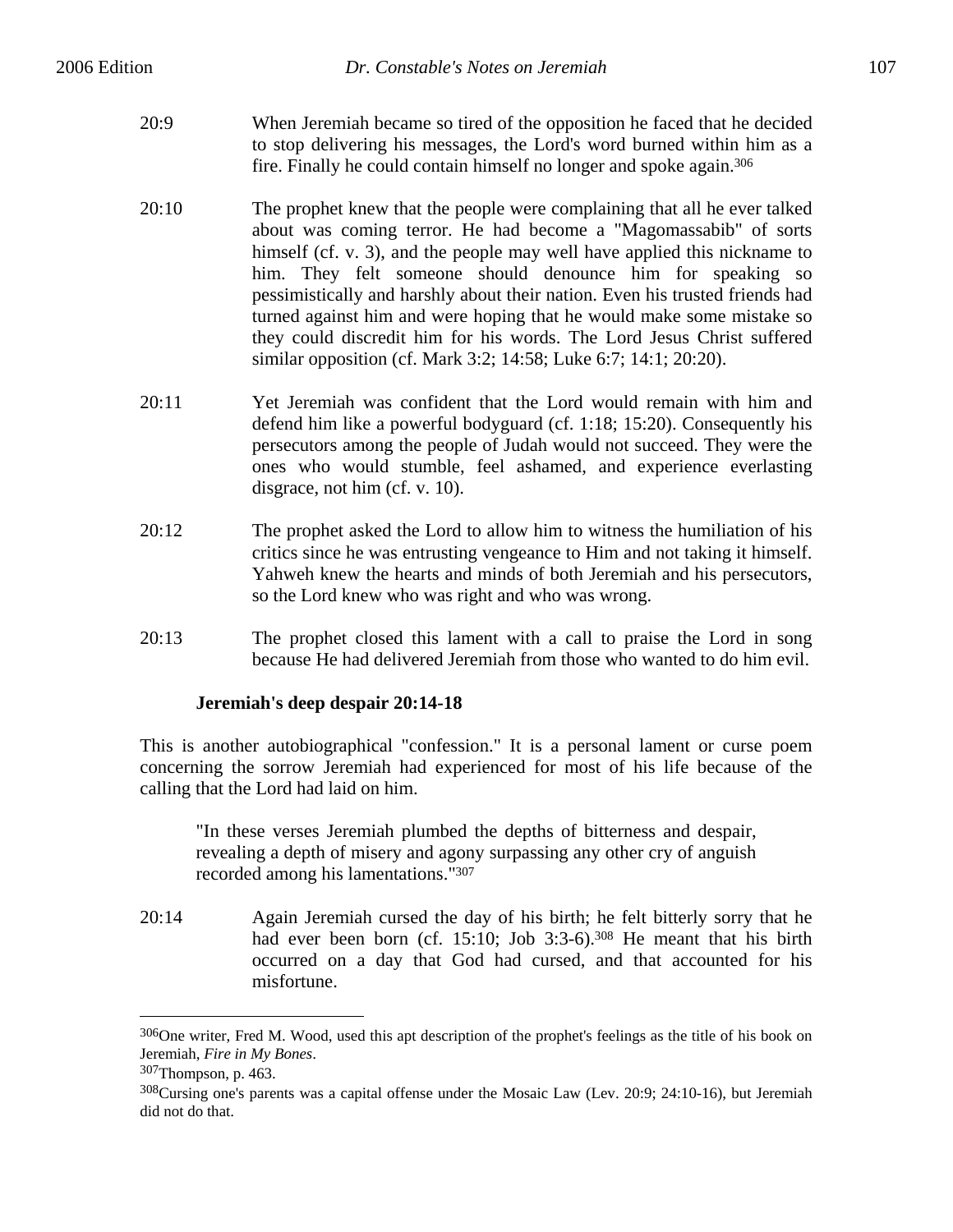- 20:15 Jeremiah felt that it would have been better if his father had never received the news that he had a baby boy. Normally the birth of a male child was the best news a man could receive since the birth of a boy usually guaranteed the perpetuation of his family line. Jeremiah was similar to that messenger in that he thought he was bringing good news of escape from divine deliverance to the nation, but it turned out to be bad news of distress and battle cries.309
- 20:16-17 The messenger of Jeremiah's birth would have been better off, from the prophet's perspective, if he had been slain by the Lord, as when the Lord overthrew Sodom and Gomorrah (Gen. 19). He would have been well advised to run for cover on that day. The messenger was the object of Jeremiah's curse because the prophet wished the Lord had slain him in his mother's womb rather than bringing him to birth.
- 20:18 Jeremiah bewailed the fact that he ever came out of his mother's womb since his life had been so full of trouble, sorrow, and shame.<sup>310</sup>

"What these curses convey . . . is a state of mind, not a prosaic plea. The heightened language is not there to be analysed [*sic*]: it is there to bowl us over. Together with other tortured cries from him and his fellow sufferers, these raw wounds in Scripture remain lest we forget the sharpness of the age-long struggle, or the frailty of the finest overcomers."311

"Jeremiah was discouraged because he was a man standing against a flood. And I want to say to you that nobody who is fighting the battle in our own generation can float on a Beauty Rest mattress. If you love God and love men and have compassion for them, you will pay a real price psychologically. . . .

"But what does God expect of Jeremiah? What does God expect of every man who preaches into a lost age like ours? I'll tell you what God expects. He simply expects a man to go right on. He doesn't scold a man for being tired, but neither does He expect him to stop his message because people are against him."312

## **A collection of Jeremiah's denunciations of Judah's kings and false prophets chs. 21—23**

This section of the book contains some of Jeremiah's messages concerning Judah's kings (21:1—23:8) and false prophets (23:9-40) that he delivered closer to the time of

<sup>309</sup>Drinkard, p. 279.

<sup>310</sup>Verses 17-18 are another indication that human life exists in a mother's womb before birth. Jeremiah existed as a person in his mother's womb.

<sup>311</sup>Kidner, p. 81.

<sup>312</sup>Schaeffer, pp. 69-70.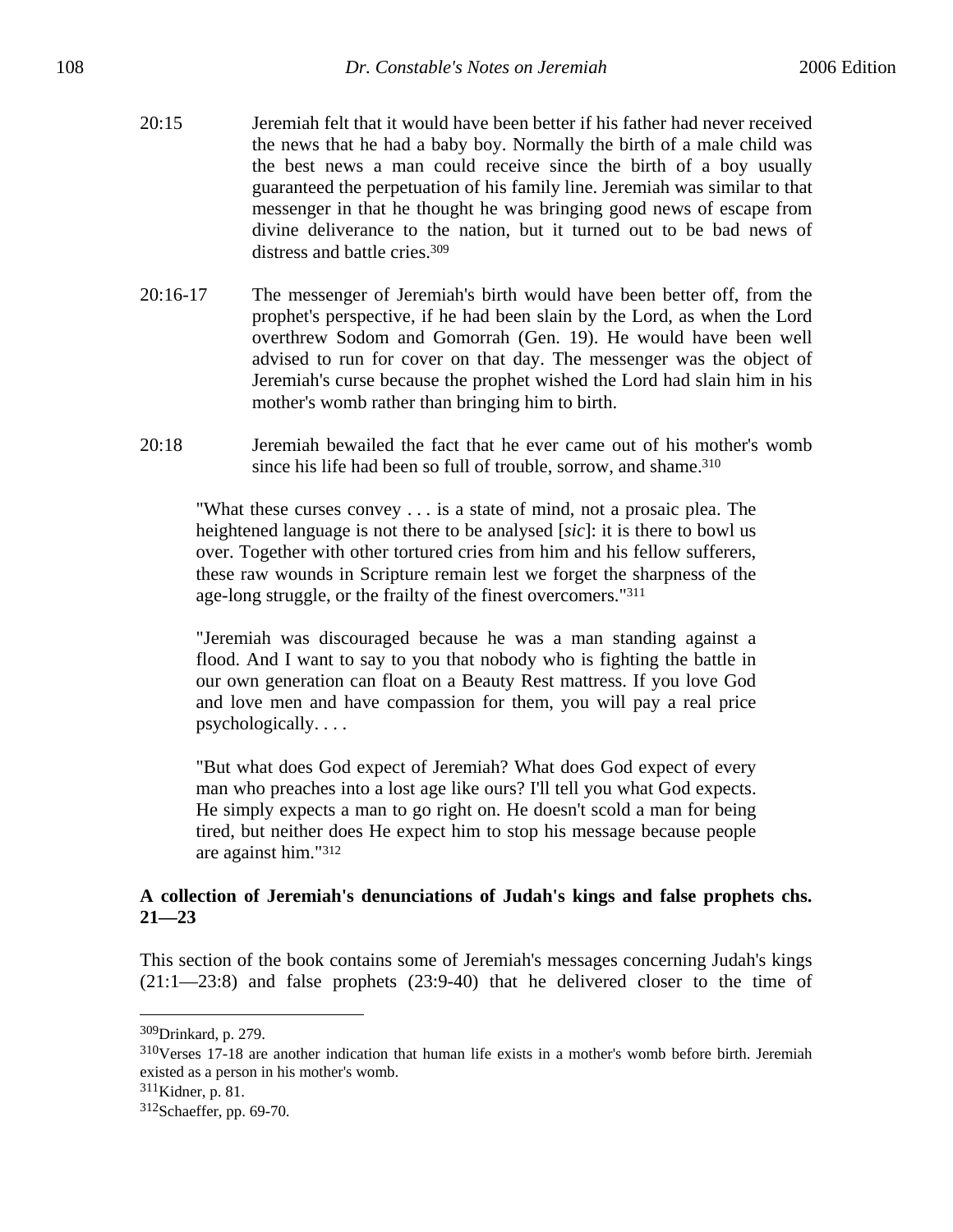$\overline{a}$ 

Jerusalem's invasion than the previous chapters.313 Beginning with chapter 21, there are many more specific references to people, places, and time than we find in chapters 1— 20. The prophecies announcing judgments on the kings (chs. 21—22) close with a message of hope concerning the future (23:1-8).

## **Zedekiah's request and Jeremiah's response 21:1-10**

This passage probably dates from the Babylonian siege of Jerusalem in 588-586 B.C. (vv. 2, 4; cf. 2 Kings 25). King Zedekiah sought advice from Jeremiah more than once (cf. 37:3-10, 17-21; 38:14-28). This passage consists of two oracles (vv. 1-7 and 8-10).

- 21:1 This is a message that Yahweh gave Jeremiah after King Zedekiah sent messengers to him with a question. The messengers were Pashhur (cf. 38:1-13; 1 Chron. 9:21; not the man in charge of preserving order in the temple courtyard mentioned in 20:1-6) and Zephaniah, a leading priest (cf. 29:25-26, 29; 37:3; 52:24; 2 Kings 25:18-21).
- 21:2 Zedekiah asked Jeremiah to inquire of the Lord whether He would give Judah deliverance from Nebuchadnezzar as He had delivered His people in the past.314 Zedekiah may have been hoping for a miraculous deliverance such as Jehoshaphat experienced from the Moabites, Ammonites, and Meunites (2 Chron. 20). Hezekiah had also experienced supernatural deliverance when Sennacherib besieged Jerusalem (2 Kings 19; Isa. 37).
- 21:3-4 Jeremiah sent a message from the Lord back to the king through his messengers. The weapons of the defenders of Jerusalem would be ineffective. The Chaldean soldiers who were then besieging the city's walls would penetrate it and enter the center of Jerusalem.

The Babylonians (Chaldeans) were originally a seminomadic tribe living between northern Arabia and the Persian Gulf. In the tenth century B.C., the Assyrians gave the name *Kaldu* to the area formerly known as the 'Sea-Land' [i.e., Mesopotamia]. . . Later, 'Chaldea' was used to include Babylonia as a whole (cf. Ezek 23:23; Dan 3:8)."315

<sup>&</sup>lt;sup>313</sup>See the chart and discussion of Judah's last five kings under the historical background comments in the Introduction section of these notes.

<sup>314</sup>King Hezekiah had sent a similar group to Isaiah inquiring about the approaching Assyrian army (2 Kings 19:2; Isa. 37:2). Nebuchadnezzar, sometimes referred to as Nebuchadrezzar (the spelling nearer to the Babylonian form of his name), ruled Babylon from 605-562 B.C. He succeeded his father, Nabopolassar, the first king of the Neo-Babylonian empire, who ruled from 626-605 B.C. This is the first reference to Nebuchadnezzar in Jeremiah.

<sup>315</sup>Feinberg, p. 507. See also *The New Bible Dictionary*, 1962 ed., s.v. "Chaldaea, Chaldeans," by D. J. Wiseman, pp. 203-4.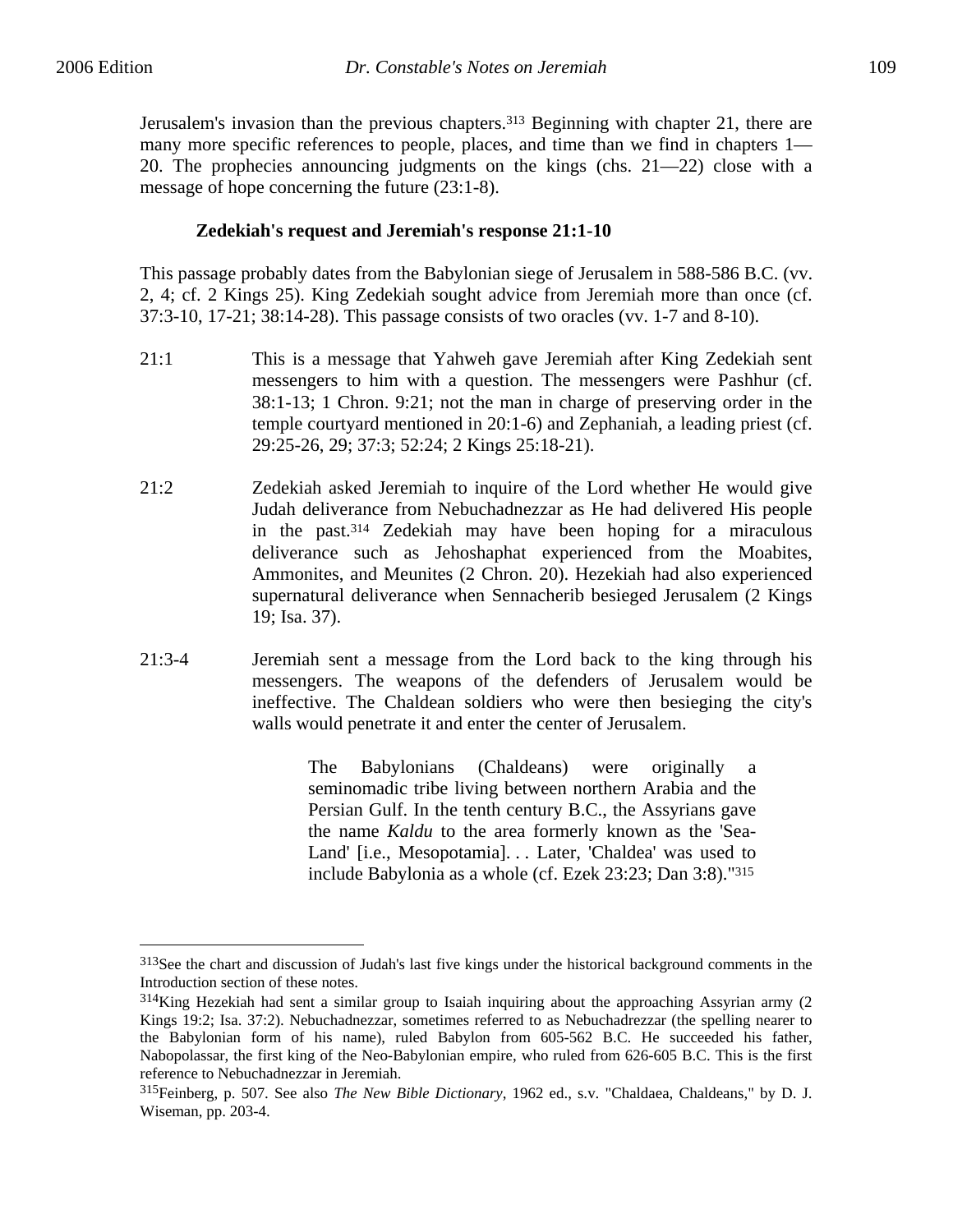- 21:5-6 The Lord promised that not only the Babylonians but He, too, would fight against the city. He would bring His strong arm against Jerusalem in anger and would strike down its inhabitants (cf. Deut. 4:34; et al.). Normally the Divine Warrior fought *for* His people, but now He would fight *against* them. Humans and animals would die from the sword and from diseases, a curse for breaking covenant (cf. 14:12; 32:24; Exod. 5:3; 9:15; Num. 14:12).
- 21:7 Nebuchadnezzar would also slay King Zedekiah, his servants, and the people who survived the war and its accompanying famine and diseases. The Babylonian king would show no mercy or compassion. Zedekiah did indeed die in Babylon, some time after the Babylonians killed his sons as he watched and then blinded him (34:4; 52:11; 2 Kings 25:6-7; Ezek. 12:13).

Jeremiah directed this second oracle against the people of Jerusalem.

- 21:8 The prophet also received another message from the Lord. Yahweh was going to give the people the choice of living or dying (cf. Deut. 30:15, 19; Matt. 7:13-14).
- 21:9 If the residents of Jerusalem stayed in the city and resisted the enemy, they would die; but if they surrendered to the Babylonians, they would live.
- 21:10 The Lord's purpose for the city was firm: He would turn it over to the Babylonian army to destroy it by fire. This was something the people could not change by their actions or their prayers.

# **Messages about the duties of the kings of Judah 21:11—22:9**

This group of prophecies begins and ends with oracles concerning the kings' duties  $(21:11-12; 22:1-9)$ . In the middle is an oracle against Jerusalem  $(21:13-14)$ .

21:11-12 Jeremiah was to tell the king of Judah and his administrators to be careful to dispense justice every day, particularly with the poor and powerless. If they did not, the Lord's wrath would burn against them as an inextinguishable fire (cf. 4:4; 17:4, 27; 21:12, 14; 43:12; 49:27). Normally court convened in the morning to avoid the heat of the day (cf. 2 Sam. 4:5).

> "The administration of justice was one of the main duties of kings all over the Near East. The king was the guardian of justice [cf. 2 Sam. 15:4; 1 Kings 3:9, 16-28; 8:32]."316

The Lord also sent a message to the residents of Jerusalem.

<sup>316</sup>Thompson, pp. 470-71.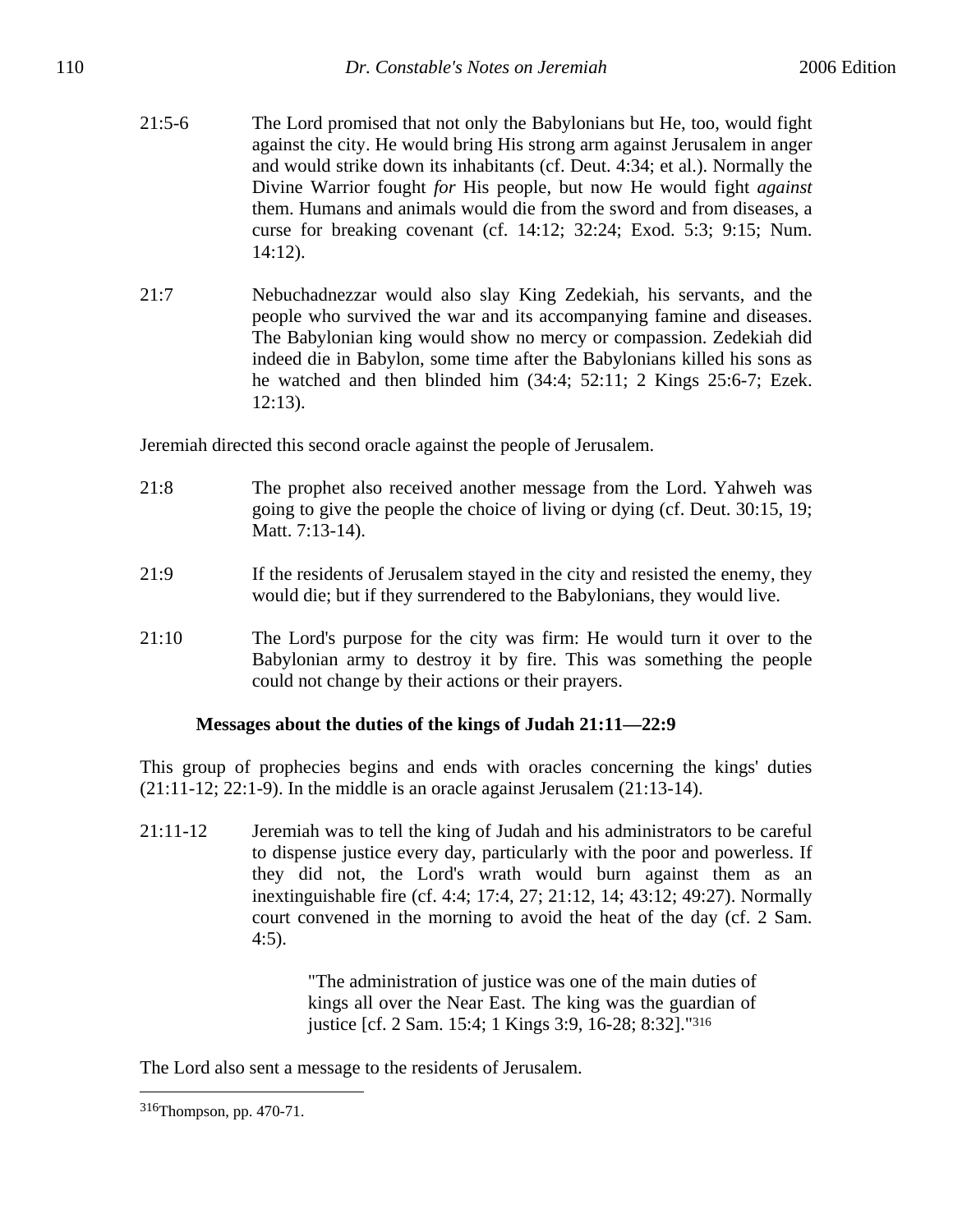- 21:13 Yahweh was against the people who lived in Jerusalem. Jerusalem stood enthroned on a hilltop with valleys on three of its sides (cf. Ps. 125:2; Isa. 22:1). It stood on a rocky plateau of sorts. Jerusalem's physical location had led its inhabitants to feel secure.
- 21:14 Nevertheless, the Lord promised to punish the residents for their evil deeds (cf. v. 5). He would kindle a fire in its forest, perhaps a reference to the House of the Forest of Lebanon, one of the palace complex buildings (1 Kings 7:2). The fire would spread to other buildings in Jerusalem.

"Not only will the Divine Warrior fight against them, but also their Dwelling Place will destroy their dwelling places!"317

The subject of the next oracle is, again, a Davidic king of Judah, but which one is unknown.

- 22:1-2 The Lord told Jeremiah to go to the king's palace and deliver a prophetic message to him, his servants, and the people who gathered there.
- 22:3 Jeremiah called the king and his administrators to practice justice in their decisions regarding civil matters (cf. 21:12). They should protect the weak and vulnerable and should not shed innocent blood. Social justice has always been important to Yahweh.

"Who within our society are represented by the ones robbed by extortioners or by the sojourner, orphan, and widow? Is it the poor, the migrant, the alien? Is it the Third World worker who provides delicacies for our table, or cheap products for our market, but barely ekes out an existence for himself and his family? Is our concern for justice limited to ourselves and those like us? Or do we practice justice even toward those who have no advocate?"<sup>318</sup>

- 22:4 If they obeyed, God would perpetuate the reign of David's descendants on Judah's throne with glory and power.
- 22:5 If they disobeyed, God swore by Himself to destroy the palace.

Verses 6 and 7 appear to be another oracle, in poetic form, against an unnamed Judean king.

<sup>317</sup>Drinkard, p. 294. 318Ibid., p. 299.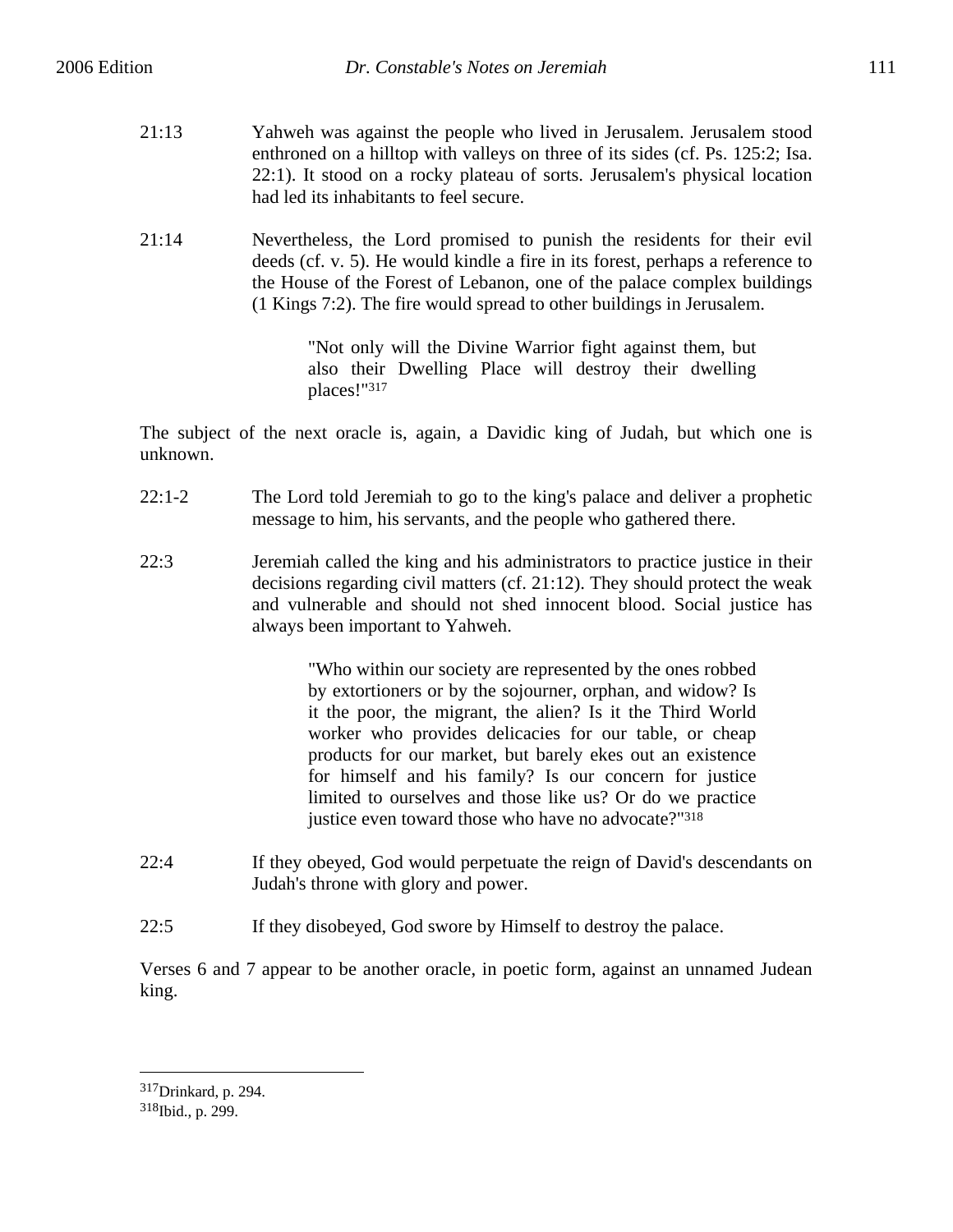- 22:6 The Lord regarded the Davidic palace as a most pleasant and glorious thing, like Gilead and Mount Hermon, areas both famous for their forests and mountains. Again, the House of the Forest of Lebanon may be particularly in view (cf. 21:14). Yet He would turn the king's residence into a desolation, like a wilderness or an uninhabited town, if the rulers disobeyed.
- 22:7 He would appoint destroyers for the royal residence, and the royal line, who would cut the palaces down like a forest of trees (cf. Ps. 74).

This pericope is very similar to the preceding one though in prose.

- 22:8 Representatives from other nations would pass by Jerusalem and wonder why her God had destroyed her (cf. Matt. 23:28; Luke 13:35).
- 22:9 It would become clear to them, on reflection, that it was because the kings and people had broken covenant with Yahweh. Ancient Near Easterners understood the consequences of covenant unfaithfulness, and they would associate them with Jerusalem's fate.

## **A prophecy about King Jehoahaz (Shallum) 22:10-12**

This section probably contains two originally separate parts (vv. 10 and 11-12).

- 22:10 Jeremiah instructed the people not to mourn over Josiah, who had died in battle with the Egyptians, as much as they should mourn over those who had gone into captivity. Pharaoh Neco II had deposed Jehoahaz and had taken him captive to Egypt (2 Kings 23:31-35).319 The fate of the people and Jehoahaz was worse than Josiah's because they would remain alive but never be able to return to the Promised Land. In one sense death is worse than life, but in another sense life under certain conditions is worse than death.
- 22:11-12 King Shallum (Jehoahaz) was a case in point. The Egyptians had taken him captive, and he would never return to the Promised Land. Jeremiah prophesied that he would die in captivity, which he did as the first ruler of Judah to die in exile (cf. 2 Kings 23:34).

## **A prophecy about King Jehoiakim 22:13-19**

 $\overline{a}$ 

"Jehoiakim was condemned by Jeremiah more severely than any other king. He seems to have been a typical Oriental despot who rejected Josiah's reforms."320

<sup>319</sup>Jehoahaz was the king's throne name, and Shallum was his personal name. He was Josiah's fourth son whom the people of the land had placed on Judah's throne (2 Chron. 36:1). 320Thompson, p. 478.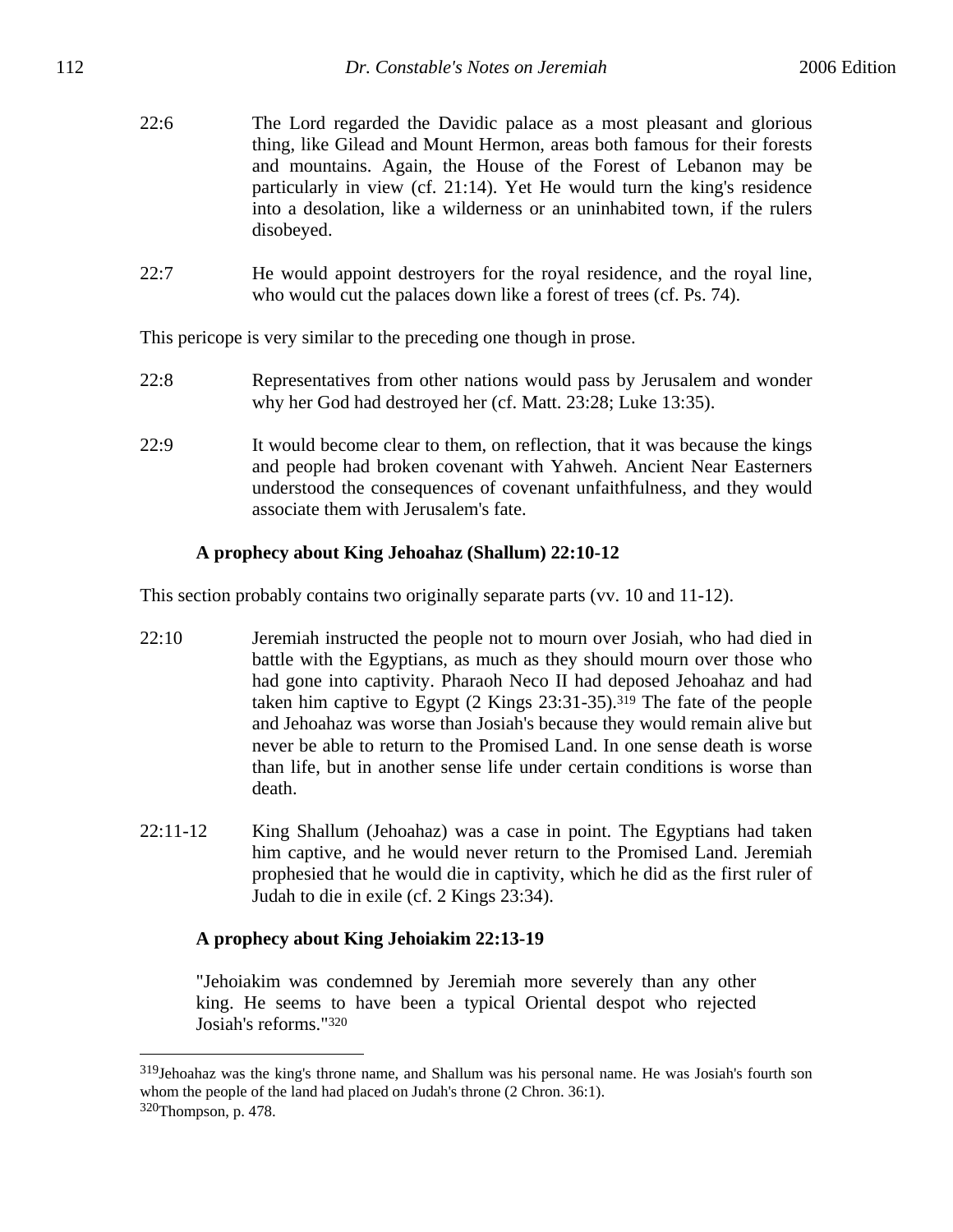22:13-14 Jeremiah called down woe on the person who advanced his own interests, and built his own royal house (palace and, by implication, dynasty), by

abusing the rights of others (cf. Lev. 19:13; Deut. 24:14; Mal. 3:5).

"This man, who gave his mind to trivialities at a time of crisis, and who saw his subjects only as exploitable, was a vulture at law and a peacock at home."321

- 22:15 The measure of a king's greatness is not really the beauty and cost of his palace but his righteousness and justice. Jehoiakim's father, Josiah, had been a great king, and God had blessed him because he practiced these virtues (cf. John 4:34).
- 22:16 Josiah had given justice to those who needed it regardless of who they were. By this he demonstrated that he really knew Yahweh. He behaved like Yahweh.
- 22:17 Jehoiakim had only been interested in acquiring things for himself, even dishonestly. He resorted to oppression, extortion, and even murder to get what he wanted (26:20-23; 2 Kings 24:3-4).

"Jehoiakim, who was only twenty-five years old when he began to reign and only thirty-six when he died (2 K. 23:36), was evidently a thoroughly spoiled and selfindulgent young despot."322

- 22:18 Consequently when Jehoiakim died, people would not feel sorry or mourn over his departure. They would not lament for him or for the splendor he left behind. The Hebrew word *hoy*, usually translated "woe" but here rendered "alas," occurs four times in this verse stressing the dire judgment that would befall this king.
- 22:19 Rather the people would treat his corpse with great disrespect. They would give him a burial similar to that of a donkey (or Jezebel), which people dragged outside the city gate and left to rot (cf. 36:30; 1 Kings 21:23- 24).323

Of some people the Bible says nothing bad, but of Jehoiakim it says nothing good.324

<sup>321</sup>Kidner, p. 87.

<sup>322</sup>Thompson, p. 479.

<sup>323</sup>Flavius Josephus, *Antiquities of the Jews*, 10:6:3, wrote that Nebuchadnezzar had his body thrown before the walls without any burial.

<sup>324</sup>Goddard, p. 100.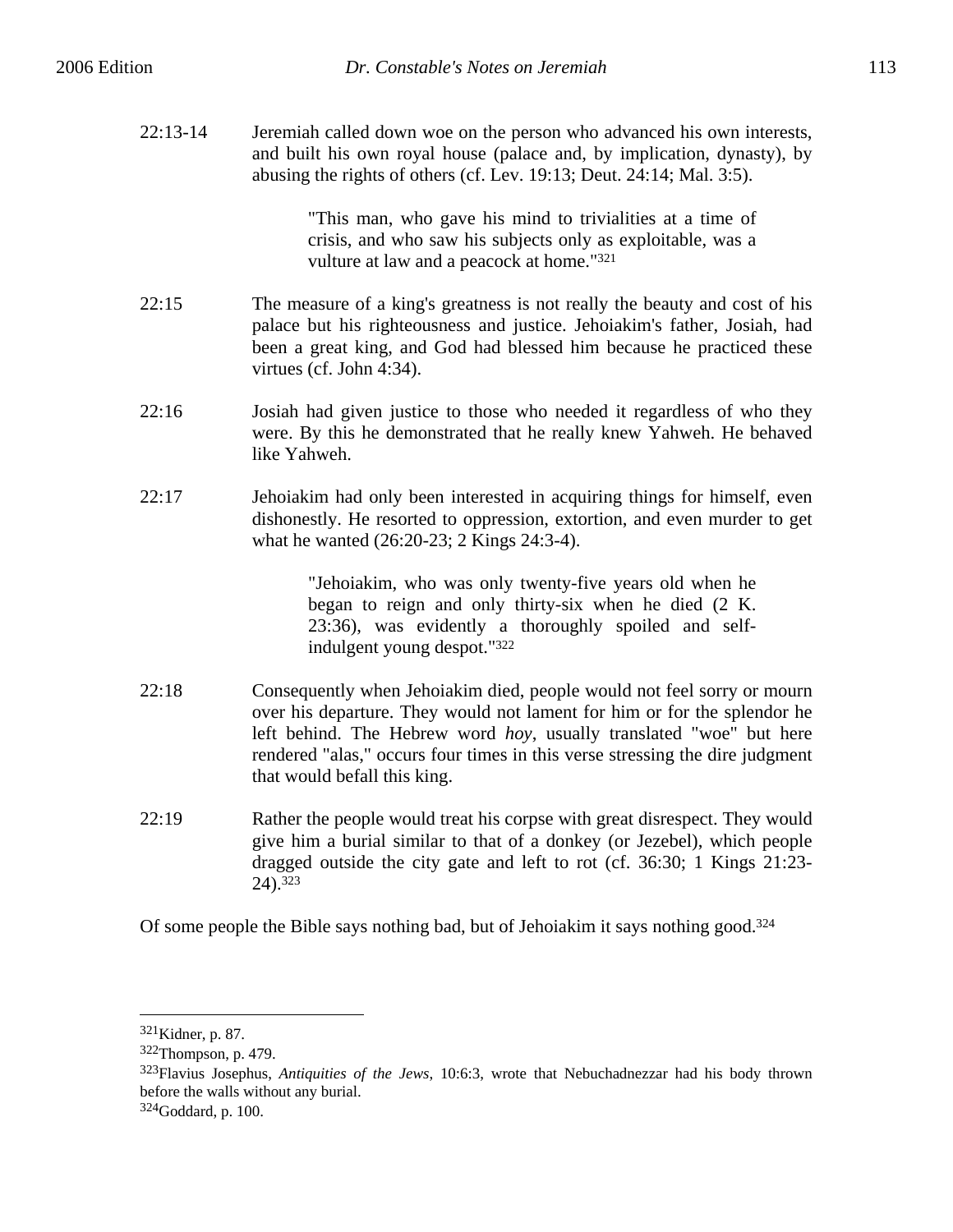## **An oracle of Jerusalem's doom 22:20-23**

- 22:20 The prophet spoke of Jerusalem as a young woman in this oracle. He called on her to go up on the surrounding mountains to bewail the loss of her lovers (political allies and pagan gods). The Lebanon mountains were to Judah's north, Bashan was to the northeast, and the Abarim range was to the east of Jerusalem (cf. Num. 27:12; Deut. 32:49).
- 22:21 When Jerusalem was prosperous, in the days of David and Solomon, the Lord had appealed to the people to obey His covenant, but they would not listen. That had been their practice since early in their history as a nation.
- 22:22 The Lord would remove her nobles and leaders, and all the people she had trusted in to supply her needs would go into captivity. Then Jerusalem would feel ashamed because she had behaved wickedly. This happened in 597 B.C. when Nebuchadnezzar deported many of the nobles (2 Kings 24:22—25:7).
- 22:23 The cedar paneling of the people's houses demonstrated their trust in Lebanon, since it came from there. Their homes were like little nests made of cedar (cf. Ezek. 23:14). In this sense they dwelt in Lebanon, even though their homes were in Jerusalem. Yet these comfortable surroundings would not be able to protect Jerusalem from the pain that was going to come on her, pain as excruciating and inevitable as the agony of childbirth. Jerusalem was a city in the mountain heights enthroned in Lebanon and nested in her cedars, but God would bring her down.

## **Prophecies about King Jehoiachin (Coniah) 22:24-30**

This section contains two prophecies about this king (vv. 24-27 and 28-30). The historical setting is the three-month reign of eighteen-year-old Jehoiachin in 598-597 B.C. (cf. 2 Kings 24:8-17). Coniah was a shortened form of Jehoiachin (cf. 37:10), and another form is Jeconiah (cf. 24:1; 27:20; 28:4; 29:2).

- 22:24 The Lord affirmed that even if Coniah (Jehoiachin) was the signet ring on His hand He would still remove him. The signet ring of a king was something a king did not part with because it was the instrument with which he conducted business and manifested his authority.
- 22:25 Yahweh was going to give Coniah over to King Nebuchadnezzar. The transfer of the signet ring symbolized the transfer of authority. Now Babylon would control the affairs of Judah.
- 22:26-27 But Yahweh would not reluctantly hand over Coniah; He would hurl him into a foreign country where he would die. His mother, the powerful queen mother, Nehushta, would go with him (cf. 13:18; 2 Kings 24:8, 11-12). They would not be able to return to their native land (cf. 52:31-34; 2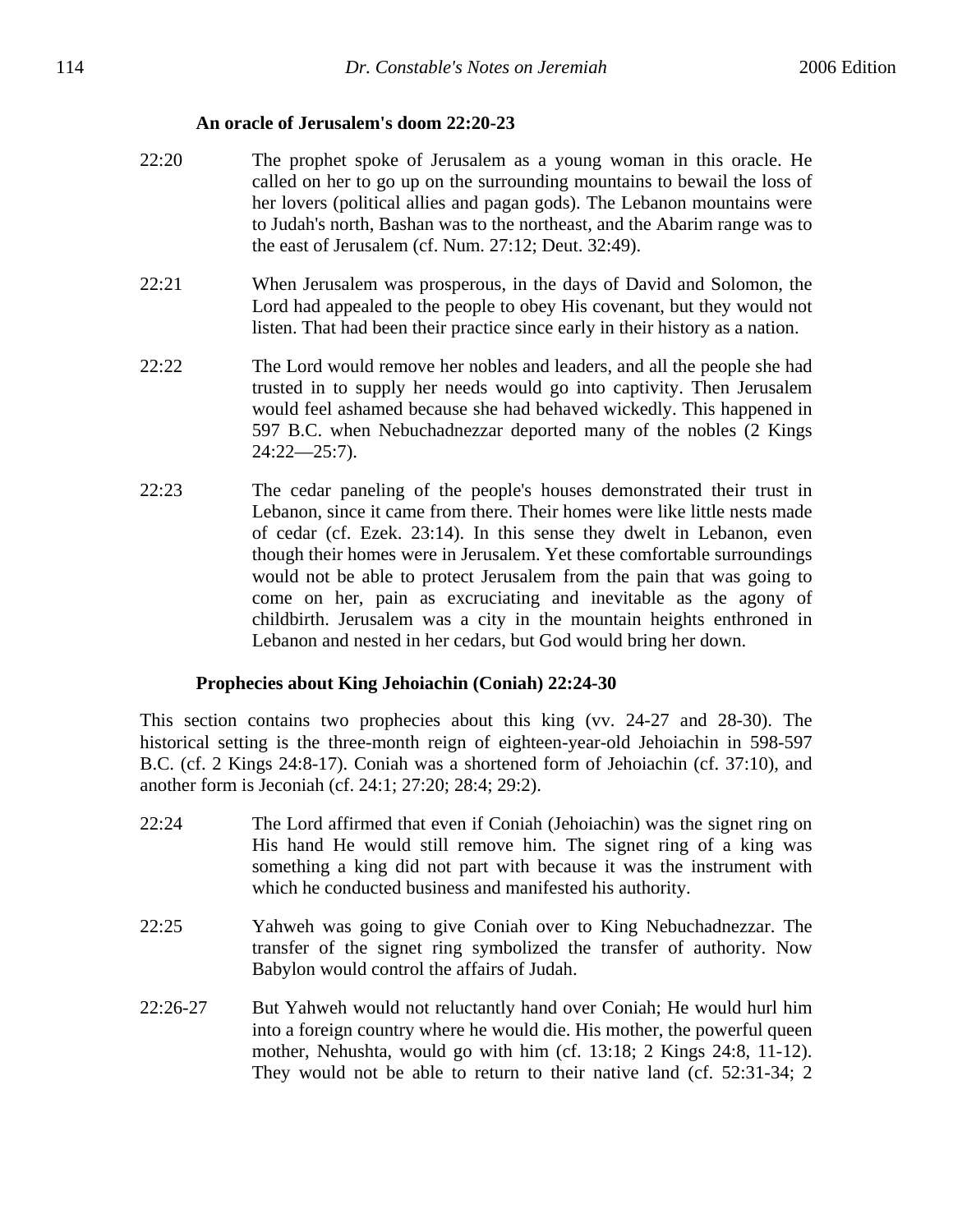$\overline{a}$ 

Kings 25:27-30). Mordecai and Ezekiel traveled to Babylon in the same group of exiles (Esth. 2:5-7; Ezek. 1:1-2).

- 22:28 Why would Yahweh treat Coniah like a piece of broken pottery that people tossed on the garbage heap? The answer, not given, is that he proved to be an unfaithful servant of the Lord, a covenant-breaker (cf. 19:1-13).
- 22:29 Jeremiah called on the land of Judah to hear a very important prophecy from Yahweh. The threefold repetition of "land" indicates how important it was for the people of the land to listen.
- 22:30 The Lord promised that none of Coniah's sons would sit on Judah's throne. It was a shame and a disgrace for a king to have no son to succeed him. Coniah had seven sons (1 Chron. 3:17-18; Matt. 1:12), but none of them ruled as Davidic kings.325

# **Promises about the future of the Davidic line and the people 23:1-8**

"After the oracles against wicked kings, there is a promise of a righteous one, the Shoot of David."326

Jeremiah just announced that none of Coniah's descendants would ever rule as kings. Now he went on to clarify that a Davidic king would rule in the future. God was not cutting off the Davidic line (cf. 2 Sam. 7:14). This section consists of three separate though related prophecies (vv. 1-4, 5-6, and 7-8).

- 23:1-2 Yahweh announced coming judgment on the leaders of Judah, kings and other leaders, who were harming His people rather than tending them like good shepherds care for sheep (cf. John 10:11-13). Shepherd was a common figure for king in the ancient Near East and in the Old Testament, and it is possible that Jeremiah had in mind the last four kings of Judah particularly. The figure of God's people being the sheep of His pasture is also common in the Old Testament (cf. Ps. 74:1; 79:13; 95:7; 100:3). Judah's shepherds had not attended (Heb. *paqad*) to the flock, so God would attend (Heb. *paqad*) to punishing them.
- 23:3 After this judgment the Lord Himself would, as a good shepherd, re-gather the remnant of His people that were left from all the countries where He had driven them into exile (cf. 3:16; 24; 31:10; 40—44; Isa. 1:9; 37:4; Mic. 2:12; 4:7; 5:4; 7:14, 18). The Lord was the final cause of the exile, but the shepherds of Judah were the instrumental cause (v. 2). He would bring them back into the Promised Land and cause them to be fruitful and

<sup>325</sup>Zerubbabel, his grandson (1 Chron. 3:19), returned to the land as one of the foremost leaders of the restoration community (cf. Ezra 1—6), but he was not a king. 326Graybill, p. 673.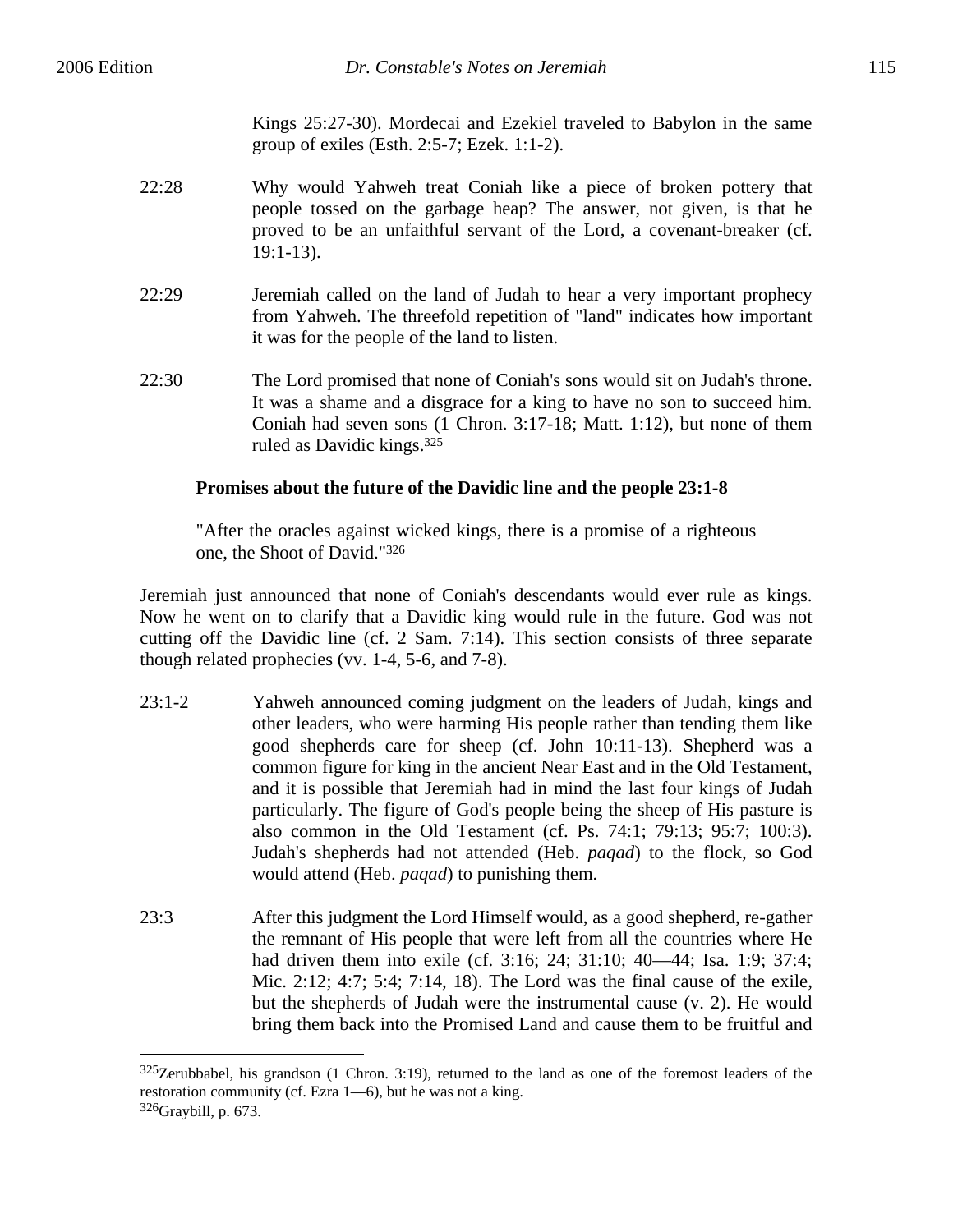multiply (cf. Gen. 1:22, 28; 9:1; 12:1-3; Exod. 1:7). There is a double contrast in this verse between the Lord and the false shepherds and between their respective works.

The reference to the many countries to which the Lord had driven them suggests an eschatological return to the land that exceeded the return from Babylonian exile.327

> "History has shown that restoration [from Babylon] to be a temporary flicker of light, for by the time of Malachi (the last of the prophets, ca. 400 B.C.), Israel had degenerated again to a people with stony hearts."328

- 23:4 The Lord also promised to raise up shepherds (leaders) for His people then who would care for them properly (cf. 3:15). The Israelites would then no longer feel fearful or terrified, and none of them would be missing from the land.
- 23:5 Yahweh also promised to raise up another Davidic king in the future (cf. Ps. 2; 44; 72; 89—110).329 He would be as a branch or sprout (Heb. *semah*) that springs up from an apparently dead stump, namely, the Davidic line of kings (cf. 2 Sam. 23:5; Ps. 132:17; Isa. 4:2; 11:1; Zech. 3:8; 6:12). His characteristic marks would be wisdom, justice, and righteousness, traits notably absent from the last of Judah's kings (cf. 22:3). He would be a true shoot (Heb. *semah saddiq*), a "legitimate scion," of David's line.330 He would rule as a true king, not as a puppet like the last four kings of Judah. This is one of the few direct messianic references in Jeremiah (cf. 3:15-18; 31:31-34; 33:15-16).
- 23:6 During His reign Judah and Israel would experience salvation and security. People would refer to Him as "Yahweh our righteousness." This strongly suggests that the king would be Yahweh Himself ruling in righteousness (cf. 1 Cor. 1:30; 2 Cor. 5:21). His name appears to be a play on the name Zedekiah, which probably means, "Yahweh is my righteousness."331 Ironically, Zedekiah was anything but righteous.
- 23:7-8 In those coming days (cf. v. 5), people would no longer talk about the mighty deliverance that Yahweh gave His people when He brought them out of Egypt into the Promised Land (cf. 16:14-15). Instead they would

<sup>327</sup>See Feinberg, pp. 517-18.

<sup>328</sup>Jensen, p. 70.

<sup>329</sup>According to Harrison, *Jeremiah and . . .*, p. 119, the clause translated here, "Behold, the days are coming," introduces a message of hope for the future 16 times in Jeremiah.

<sup>330</sup>See J. Swetnam, "Some Observations on the Background of *saddiq* in Jeremias 23:5a," *Biblica* 46:1 (1965):29-40.

<sup>&</sup>lt;sup>331</sup>If so, this prophecy probably dates from Zedekiah's reign.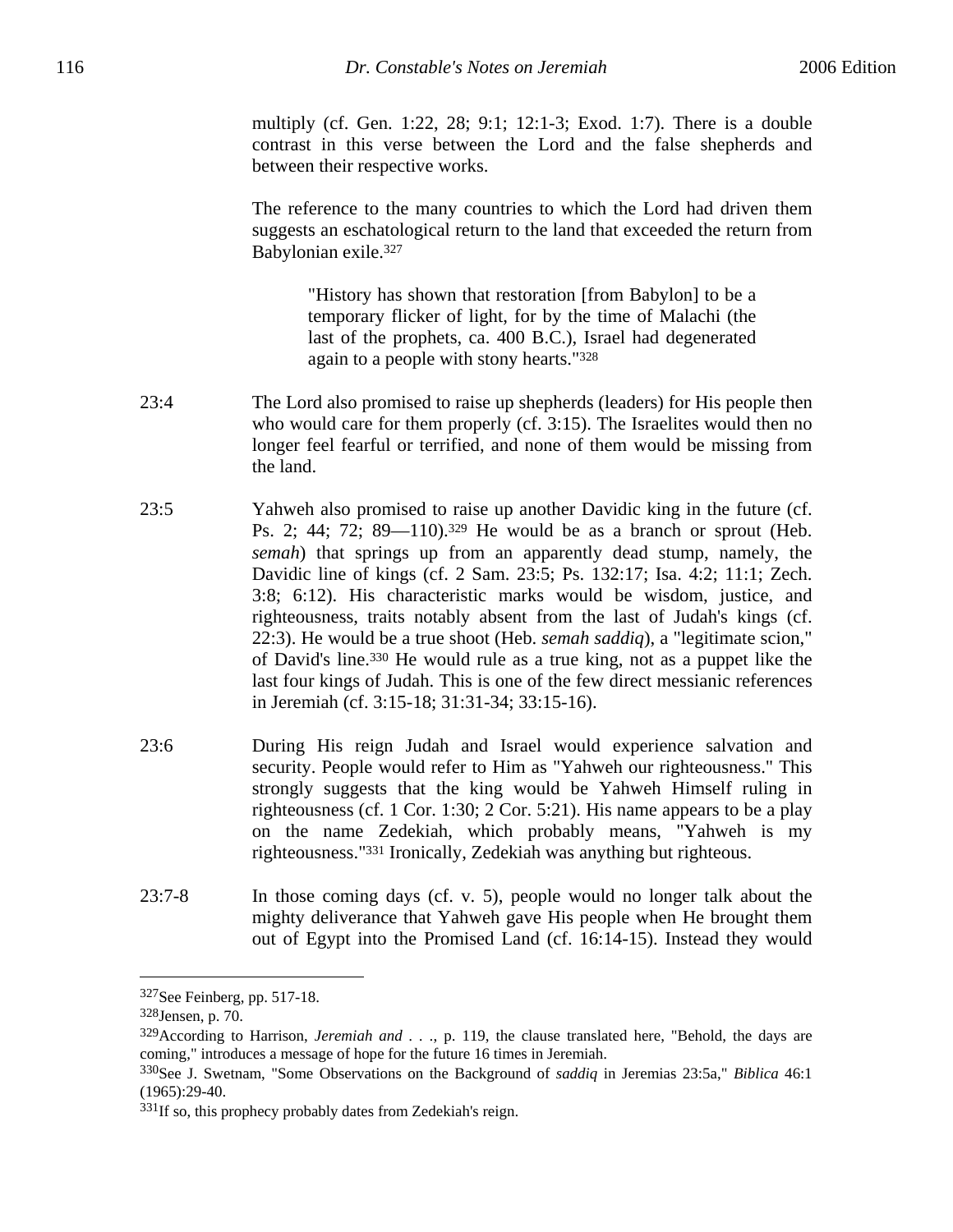$\overline{a}$ 

talk about the greater deliverance that He gave them when He brought them out of many countries (cf. v. 3; 16:14-18) into the Promised Land (cf. Isa. 11; Ezek. 34; 37).

Again, the promises are clearly eschatological. This will happen at Jesus Christ's second coming when He subdues His earthly enemies and regathers the Jews to their land.332

The section 21:1—23:8 dealt primarily with oracles against kings. Now the subject becomes the false prophets in Jerusalem (23:9-40).

# **Prophecies about false prophets 23:9-40**

Having given a true prophecy about the future, Jeremiah proceeded to announce God's judgment on the false prophets who were misleading His people with false prophecies (cf. v. 1). This section consists of six different messages that Jeremiah delivered at various times, which the writer placed together in the text because of their common subject (vv. 9-12, 13-15, 16-22, 23-24, 25-32, and 33-40).

The first pericope is a general indictment of the false prophets (vv. 9-12).

- 23:9 Jeremiah had become like a drunken man in that the prophecies God had given him concerning the false prophets sent him reeling. They disturbed his mind deeply and broke his heart. This verse serves as a superscription for the entire series of prophecies about the false prophets that follows in verses 10-40.
- 23:10 The false prophets were unfaithful to the Lord in their attachment to pagan deities. They were off course in their direction, and they were strong only in doing wrong. The evidence of their corruption was the curse that the land was experiencing from departing from the Mosaic Covenant. Baal was supposed to produce fertility, but worshipping him had only resulted in parched and barren land for Judah.
- 23:11 The Lord announced that both prophets and priests were polluted with unfaithfulness. They even practiced their wickedness in the temple, where of all places they should have been faithful to the Lord (cf. 2 Kings 21:3- 7; 23:4-7; Ezek. 8).
- 23:12 Therefore the Lord would make them unstable. He would allow them to fall into perilous situations (Ps. 35:6; 73:18) and wander off into obscurity (cf. 13:16). At the proper time He would bring calamity on them.

<sup>&</sup>lt;sup>332</sup>See Kaiser, pp. 108-10. Amillennialists see the fulfillment happening in the return from exile and in the first advent of Christ. Thompson, p. 492, for example, referred to 2 Kings 17:6 as evidence that the exiles went into many countries, but that verse describes cities and lands within the larger territory of Assyria and, later, Babylon.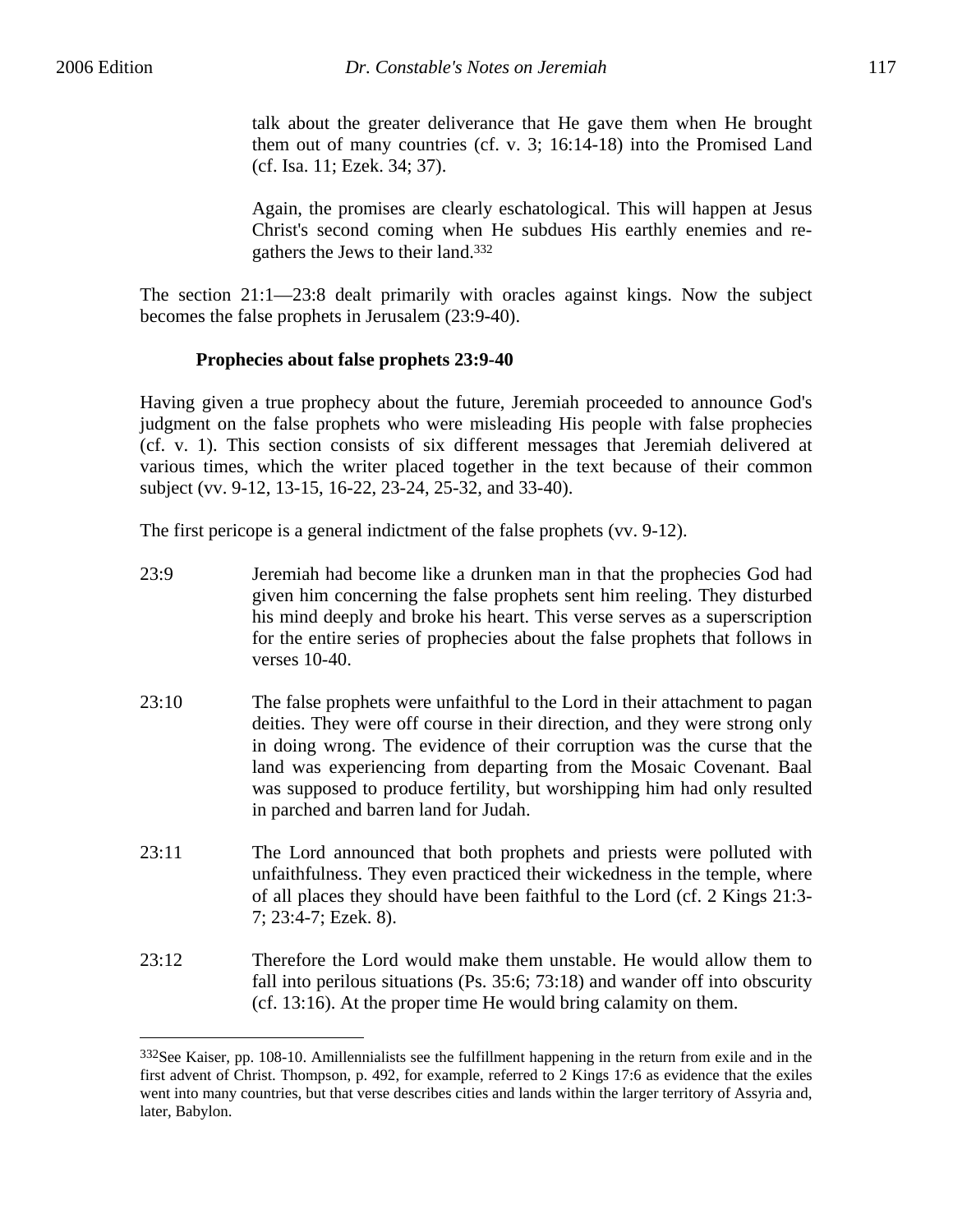". . . they will be like men sliding on a slippery trail in the darkness, stumbling and falling on top of one another."333

"Whenever a nation needs healing, it's usually because God's people aren't obeying and serving Him as they should. We like to blame dishonest politicians and various purveyors of pleasure for a nation's decline in morality, but God blames His own people."334

The next prophecy compares the false prophets of the Southern Kingdom to the false prophets in the then defunct Northern Kingdom (vv. 13-15).

- 23:13 The prophets of Samaria, the capital of the Northern Kingdom, had offended the Lord by prophesying in Baal's name and by leading God's people astray.
- 23:14 But the prophets of Jerusalem, the capital of the Southern Kingdom, had been even more unfaithful since they prophesied falsely in Yahweh's name. They also committed spiritual (and physical) adultery, lived lies, and encouraged evildoers. Consequently the Judahites had not repented of their wickedness but had become as wicked as the sinners of Sodom and Gomorrah who espoused departure from God's will openly (Gen. 18:22— 19:29; Ezek. 16). Jerusalem could expect severe judgment since the Lord had judged these pagan cities severely.

"Along with easy views of sin go rosy views of judgment . . ."335

23:15 Almighty Yahweh would make the false prophets experience bitterness and tragedy, as when one eats bitter food and drinks poisoned water (cf. 8:14; 9:15), because they had embittered and poisoned the people. He would pollute them because they polluted the people and the land with their sins.

The following message criticizes the false prophets for delivering unauthorized prophecies as though they came from Yahweh (vv. 16-22).

- 23:16 The almighty Lord warned His people through Jeremiah not to listen to the false prophets who were leading them into empty hopes. They were claiming that their own invented prophecies came from the Lord, but they were speaking empty words; they were just windbags.
- 23:17 They were falsely assuring the people, who despised Yahweh and resisted His will, that nothing bad would happen to them. Peace would continue and calamity would never overtake the people, they claimed.

<sup>333</sup>Harrison, *Jeremiah and . . .*, p. 121.

<sup>334</sup>Wiersbe, p. 113.

<sup>335</sup>Kidner, p. 91.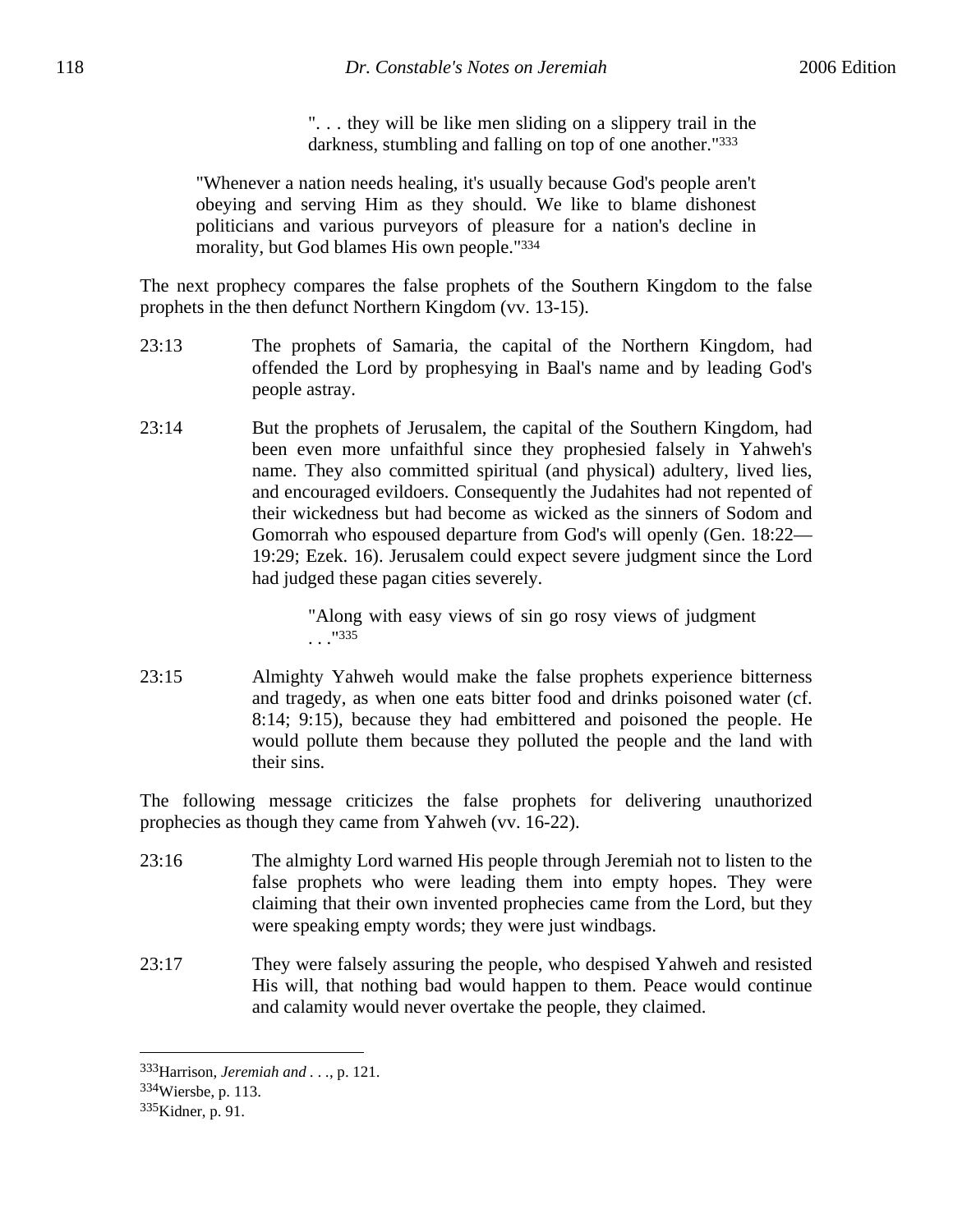23:18 They had not taken counsel from Yahweh nor received His prophetic messages. They had not listened to Him and obeyed Him (cf. Matt. 11:27; John 1:18; 8:38, 40). The picture of the heavenly throne-room of God is common in the Old Testament (e.g., 1 Kings 22:19-22; Job 1:1—2:7; Ps. 82; Isa. 6; Ezek. 1).

> "It is a word of judgment and not peace that should be proclaimed by one who really knows the mind of Yahweh. But one needs to stand in Yahweh's council, see what goes on there, hear and pay attention to Yahweh's word and obey it, to give such a word."336

- 23:19-20 The judgment of God would come on the wicked like a whirlwind. He would carry out His purposes fully and not draw back in mercy. When His judgment fell, the wicked would understand it as His judgment. "In the last days" refers to the last days of Jerusalem before its total destruction; this is not an eschatological reference here.<sup>337</sup>
- 23:21 The Lord had not sent the false prophets or given them messages, but they had claimed to bring prophecies from Him to the people.

"As an analogy in modern terms we could compare the speculations of journalists over some matter of government which is being decided behind closed doors, with the actual announcement entrusted to a spokesman from the conclave itself."338

23:22 If they had listened to the Lord, they would have tried to turn the people back from their evil ways.

"How could a prophet confuse his own word with God's word? How could a prophet fail to speak condemnation to the sinful, covenant-breaking situation? Perhaps part of the answer was political and economic. The prophets were often part of the establishment; as such they were concerned with the maintenance of the establishment for their own security and well-being. Another part of the issue may have been purely rationalistic: Yes, some of our folks are sinful, but look at the pagans around us; they don't even worship God, and they practice the grossest of sins; by comparison, we're good folk and surely God will take that into account. 'Our' sins are acceptable, but 'their' sins are not. Besides, who wants to hear judgment preached all the time; just preach on the love of God."339

338Kidner, p. 91.

<sup>336</sup>Thompson, p. 498.

<sup>337</sup>These verses occur again almost verbatim in 30:23-24.

<sup>339</sup>Drinkard, p. 345.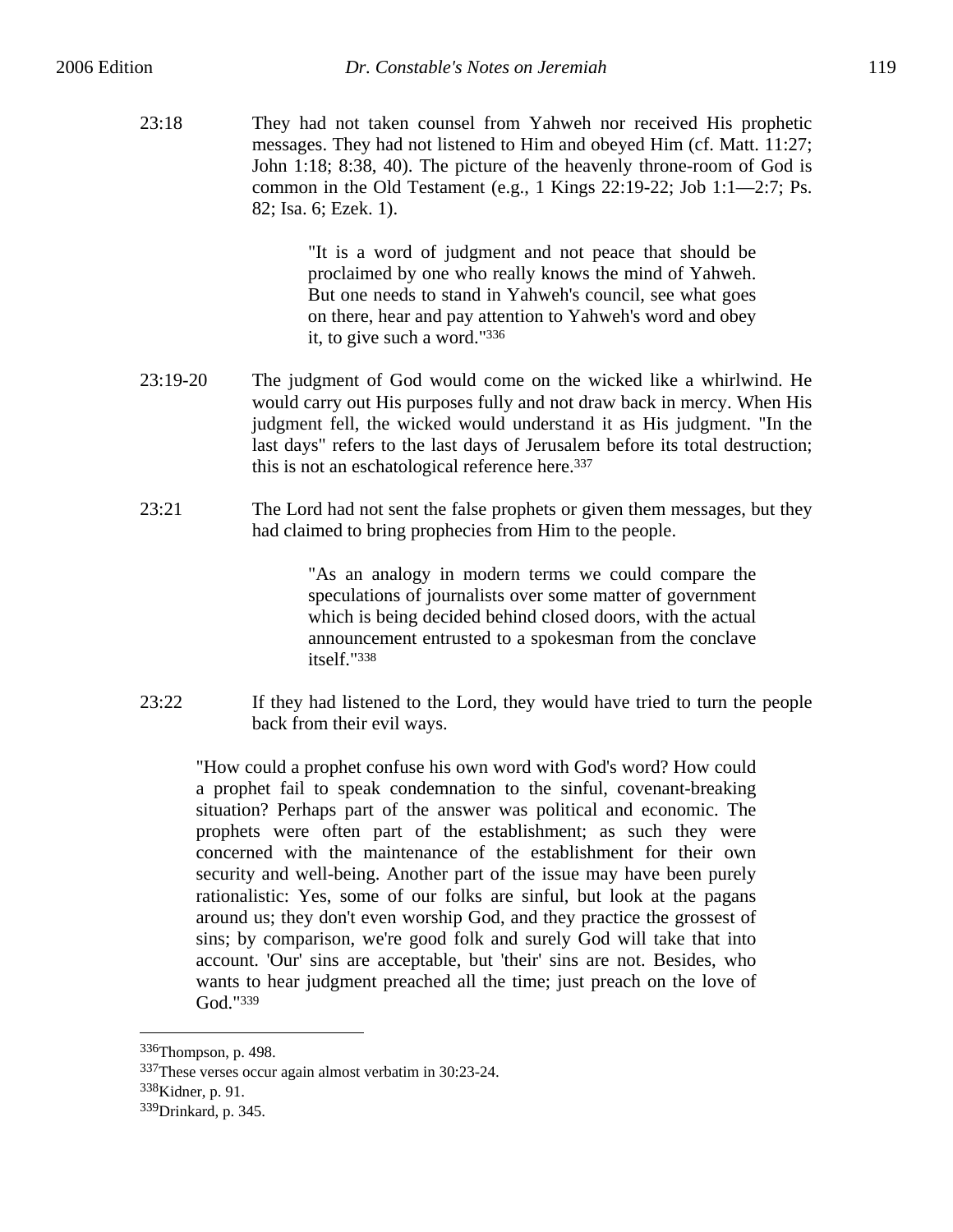The brief message that follows corrected a false view of God that the false prophets were apparently promoting (vv. 23-24).

- 23:23 Evidently some of the false prophets were stressing the immanency of God but disregarding His transcendence. They were saying that He was with His people and would protect them, but they were not saying that He was also holy and must judge sin.
- 23:24 The people tried to hide from God in the sense that they did evil that they thought He could not see. The Lord reminded His people through Jeremiah that He is everywhere in the universe. There is no place where they could go to hide from Him (cf. Ps. 139; Amos 9:2-4).

Jeremiah condemned the false prophets for advertising their own dreams as revelations from Yahweh (vv. 25-32).

23:25 The Lord was aware that the prophets were falsely claiming to have had dreams in which they received messages from Him (cf. Zech. 10:2).

> Dreams were one way that Yahweh communicated His revelations to people in ancient times (cf. Gen. 28:10-17; 37:5-11; 40; 41:1-45; Num. 12:6-8; 1 Kings 3:5-15; Dan. 2; 4:4-27; 7; Joel 2:28; Zech. 1:7—6:8). The pagans also viewed dreams as a way the gods communicated with them. Consequently it was possible to claim a revelation in a dream and to obtain an audience. The person who received a revelation from Yahweh in a dream knew it, but it was very difficult for someone else to know if the dream that a prophet claimed really came from Yahweh.

- 23:26-27 How long would these prophets continue to make the people forget the Lord's Word by continually claiming that they had received some new revelation from Him in a dream?! They were really leading the people away from Him just as their ancestors pursued Baal and forgot the Lord.
- 23:28 The false prophets could relate their dreams just as the true prophets could declare the Lord's words. But it would become clear eventually that the difference between these prophecies was as great as that between straw and grain. The one was insubstantial and worthless while the other was nourishing.
- 23:29 God's true words were as penetrating as fire and as powerful as a hammer. Both fire and a hammer are destructive yet refining.340
- 23:30-32 Yahweh announced His antagonism to the false prophets because they got messages from one another, or from their own minds, or from a dream,

<sup>340</sup>Ibid., p. 350.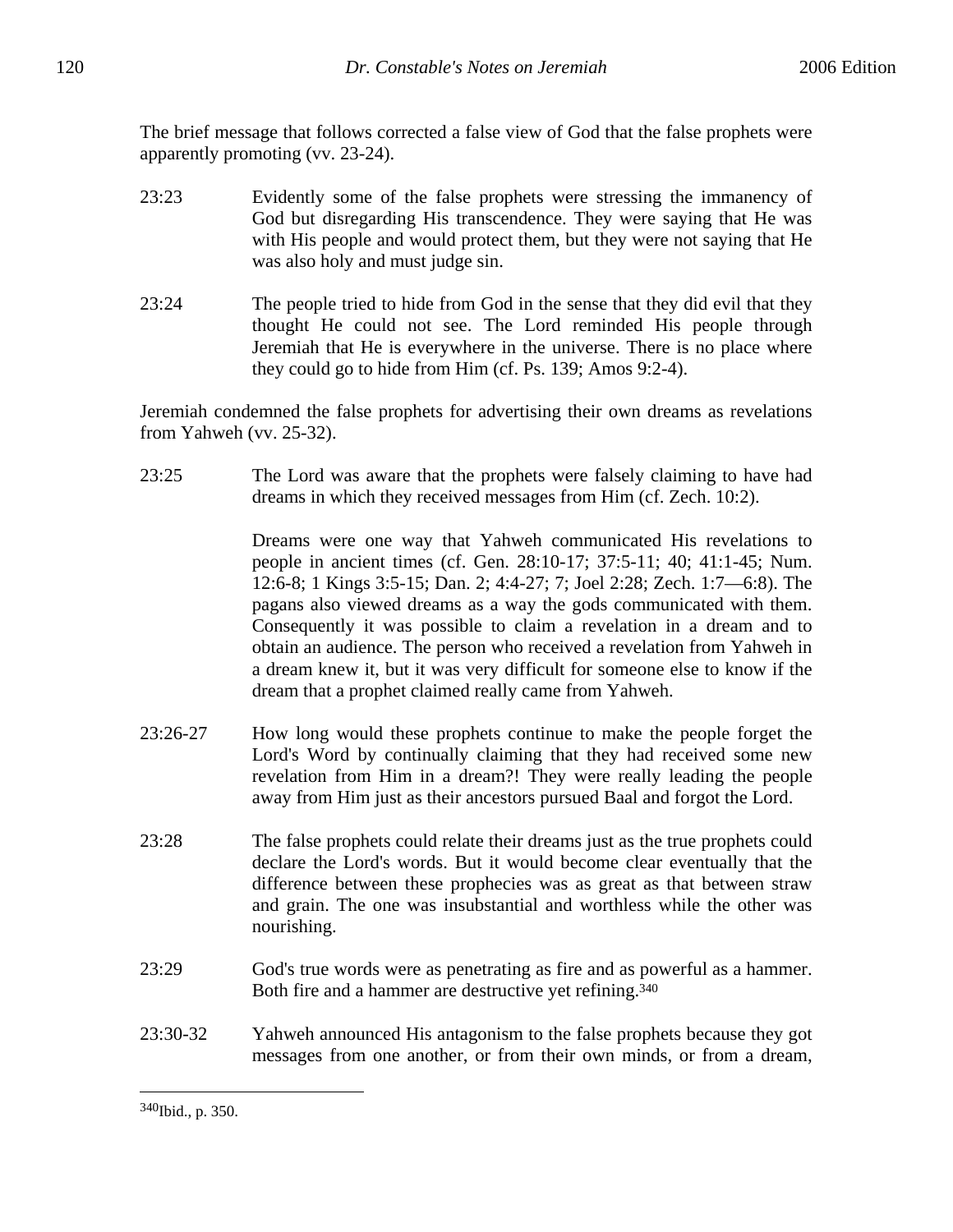and then claimed that they were from the Lord. They were misleading God's people and were not benefiting them in the least (cf. vv. 1-4). In our day many liberal preachers begin their messages with "In the name of the Father, the Son, and the Holy Spirit," and then proceed to deliver an unbiblical sermon.

The final message in this group deals with another claim by the false prophets. In addition to receiving dreams, they professed to communicate oracles from Yahweh (vv. 33-40).

23:33 When the people or the prophets or the priests asked Jeremiah what message he had received from the Lord, he was to reply that the Lord was going to abandon them. When they asked, What is the burden of the Lord? he was to respond, You are a burden to Him and He will cast you off.

> The Hebrew word *massa'*, "oracle," comes from the same root as the verb *nasa'*, meaning "to lift, bear, or carry." Usually the noun refers to an imposed burden, imposed by a deity or master. Metaphorically it refers to any heavy burden, such as the burdens of leadership or duty. In the prophets, it often suggests a judgment or catastrophe. Thus an oracle is a burden or depressing message that deals with judgment (cf. Isa. 15:1; 17:1; 19:1; et al.).

- 23:34 Anyone who claimed to have a message from the Lord but did not would incur God's punishment (cf. Rev. 22:18).
- 23:35-36 The people would be confused about what the Lord really had said. They would not remember the messages that the Lord really had sent them because they always wanted to hear messages from the Lord that pleased them. They did not respond to the ones the living God, Almighty Yahweh their God, really did send, but they twisted them.
- 23:37-38 When someone asked a false prophet what message he had received from the Lord and the false prophet responded, "An oracle from Yahweh," he was lying. He should not claim to have an oracle from Yahweh when he did not have one. God commanded that this phrase should no longer be used because the false prophets had perverted His words (cf. vv. 25-32).

". . . though the term 'oracle' was used by canonical prophets (e.g., Isa 13:1; Nah 1:1; Hab 1:1; Zech 9:1; Mal 1:1), Jeremiah never used it of his own prophecies because it had become the hallmark of the lying prophets."341

23:39 Anyone who used this phrase would come under God's judgment. Because the false prophets made this claim, the Lord promised to forget them and

<sup>341</sup>Feinberg, p. 526.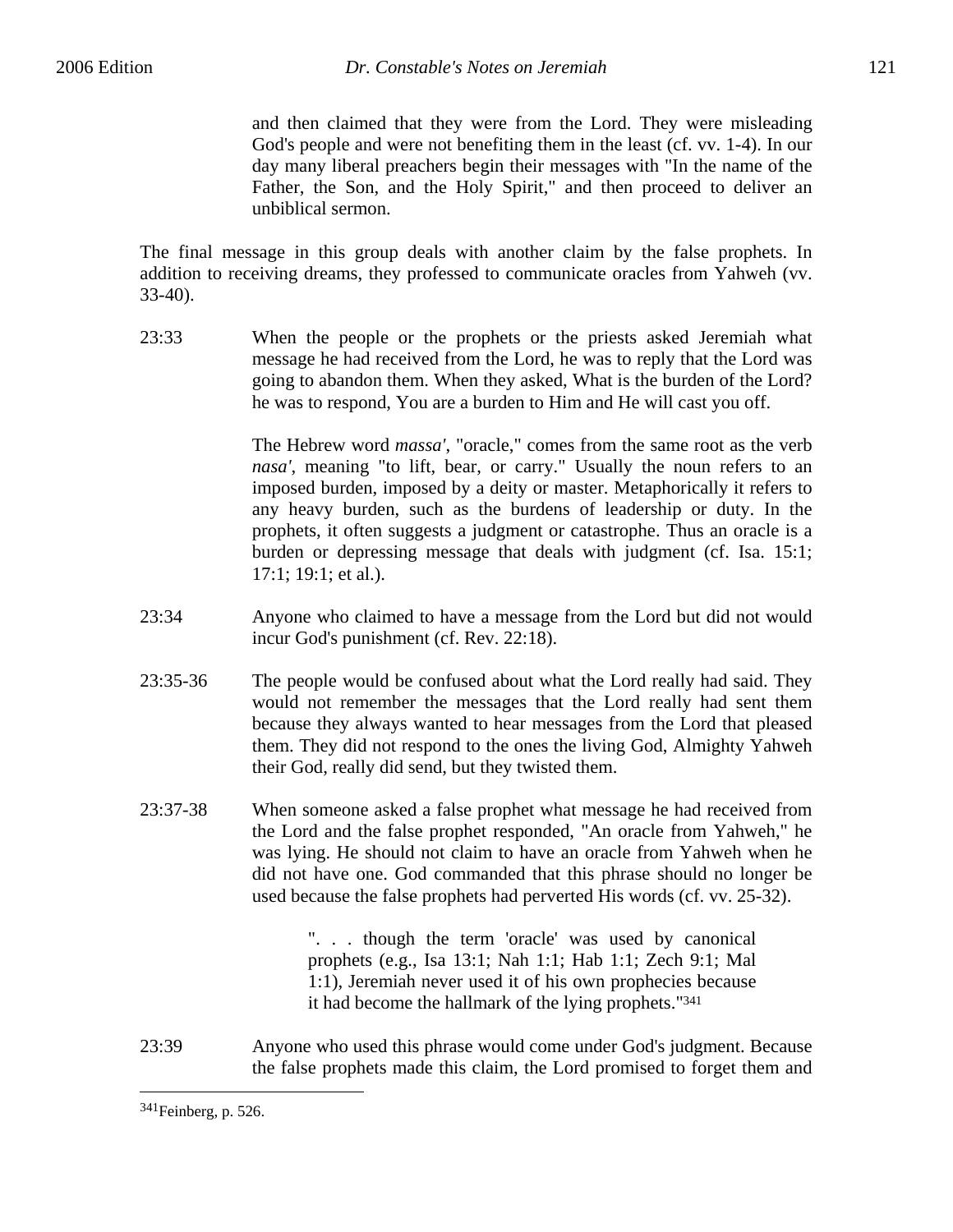throw them into exile (as a burden) along with the rest of the people of Jerusalem. This was especially sad because God had given Jerusalem to them and their forefathers.

23:40 Yahweh would also curse these false prophets with the eventual reproach of the people and their consequent shame forever. People would always remember them as false prophets. This was only fitting since they had made the people forget the Lord (v. 27). The people might forget the Lord, but they would never forget the coming judgment.

> "The whole argument comes to us as rather complex, probably because the pun is developed in such a sustained manner. The two senses of *massa'*, 'prophetic utterance' and 'burden,' and the verb *nasa'* occur a number of times. The *massa'* of Yahweh is that the people are a *massa'*."342

### **A collection of burdens on many nations chs. 24—25**

The four messages that follow concern Judah (ch. 24), Babylon (25:1-14), other surrounding nations (25:15-29), and all the earth (25:30-38).

### **The two baskets of figs ch. 24**

24:1 This prophetic message came to Jeremiah after Nebuchadnezzar had taken King Jehoiachin (Coniah, Jeconiah, cf. 22:24) and many of the other royal counselors, craftsmen, and smiths (or artisans) captive to Babylon in 597 B.C.343 The people taken captive at this time constituted the cream of the country's leadership (cf. 2 Kings 24:14-15).

> "After the exile of Jehoiachin and the leading citizens of Judah (2 K. 24:10-17), those who remained seem to have been full of optimism for the future. The new king Zedekiah even became involved in a conspiracy with the surrounding peoples for further rebellion against Babylon (ch. 27). The false prophets spoke of a quick return of the exiles from Babylon (ch. 28). Jeremiah saw that the attitude of the king and his supporters in Judah was wrong. True, there would be a new day for Judah and the people of God, but the future lay with the exiles and not with Zedekiah and his supporters."<sup>344</sup>

<sup>342</sup>Thompson, p. 506. Harrison, *Jeremiah and . . .*, pp. 122-23, wrote a helpful contrast between true and false prophets that is suggestive for contemporary life and ministry.

<sup>&</sup>lt;sup>343</sup>Nebuchadnezzar was particularly interested in these types of people because he could employ them in his government and extensive building projects.

<sup>344</sup>Thompson, p. 507.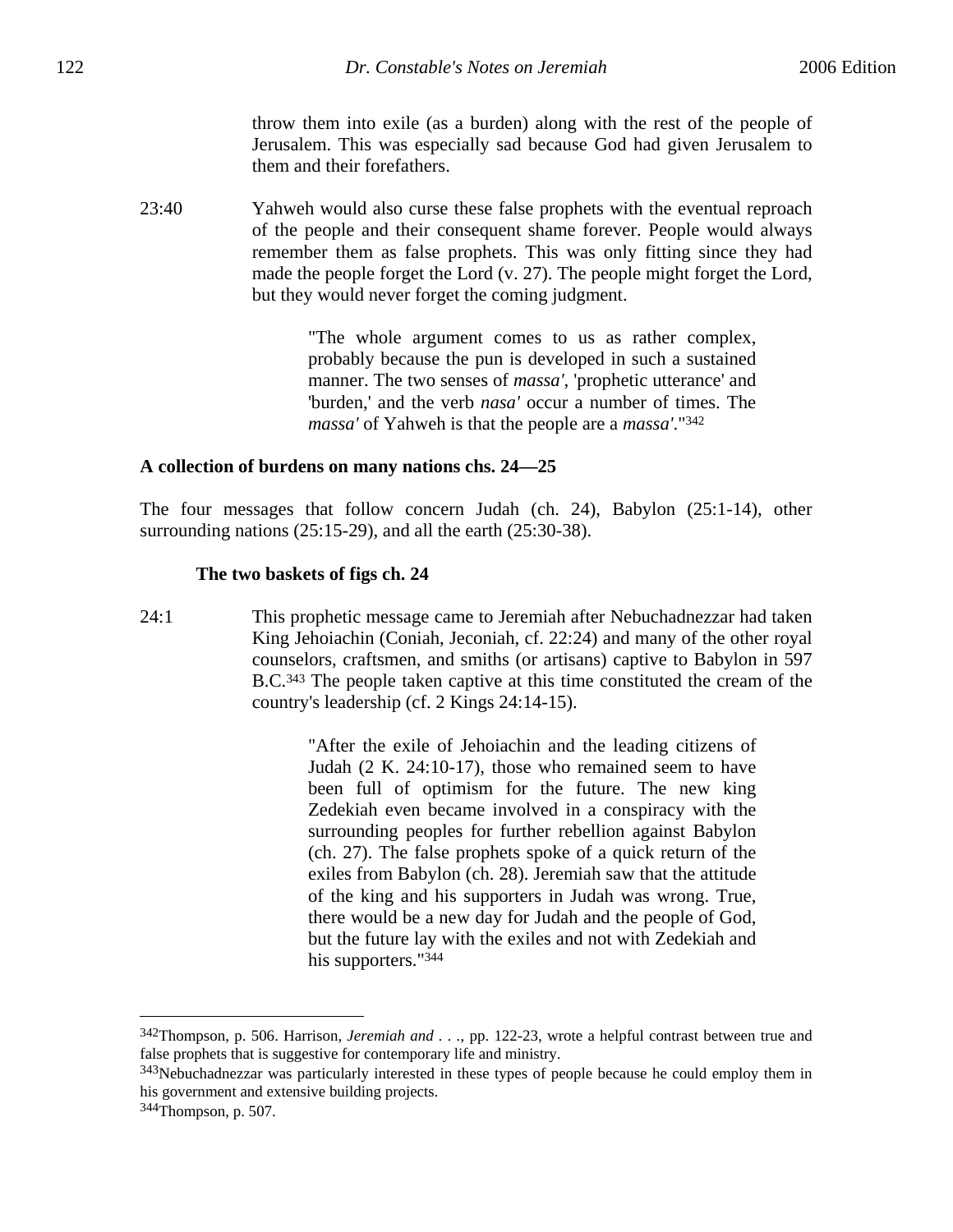Jeremiah saw two baskets of figs in the temple courtyard (cf. 1:11-16; Amos 7:1-9; 8:1-3). This is where people brought their offerings, so these two baskets may have contained two offerings, perhaps first-fruit offerings. It is impossible to determine if Jeremiah saw this scene in a vision or in actuality. As a message his account of his experience resembles a parable.

- 24:2-3 In one basket there were very good figs, like the highly valued figs that matured in June (cf. Isa. 28:4; Hos. 9:10), and in the other there were such bad figs that no one could eat them. In Jeremiah's day it was not uncommon for people to bring less than the best to the Lord. Jeremiah explained what he saw to the Lord in answer to the Lord's question.
- 24:4-5 The Lord explained that He would regard the people that had gone into exile with Jehoiachin as good, like the good figs.
- 24:6 He would watch over them and return them to the Promised Land. He would cause them to flourish, like a building under construction or a plant that grows. No one would tear them down or uproot them (cf. 1:10; 12:14- 17; 18:7-9; 31:27-28).345
- 24:7 God would give them a heart to know Him because, as Yahweh, He could do that. They would resume covenant relationship as Chosen People and God because the people would repent and return to God wholeheartedly.

This change in the people only occurred partially during the Exile. We believe that final fulfillment is yet future when Jesus Christ returns (cf. 31:31-34; Ezek. 36:24-32; Matt. 24:29-31).346

24:8 The bad figs corresponded to King Zedekiah, his administrators, the people who remained in Jerusalem and Judah, and the Judahites who had already fled to Egypt for safety.

> "We are not told when people fled to Egypt, but those of pro-Egyptian sympathies may have settled there when Jehoahaz was taken there in 609 B.C. (2 K. 23:34) or when Jehoiakim became Nebuchadrezzar's vassal (cf. 603 B.C.) or even when Nebuchadrezzar invaded Judah in 598/7 B.C."347

24:9 They would become an object of terror and a source of evil for the other kingdoms of the earth. They would become objects of criticism, ridicule, cursing, and a proverb about what unfaithfulness to covenant can result in wherever they would go (cf. 19:8).

<sup>345</sup>For partial fulfillment, see 29:4-7; 2 Kings 25:27-30.

<sup>346</sup>Feinberg, p. 529; Dyer, "Jeremiah," p. 1160.

<sup>347</sup>Thompson, pp. 508-9.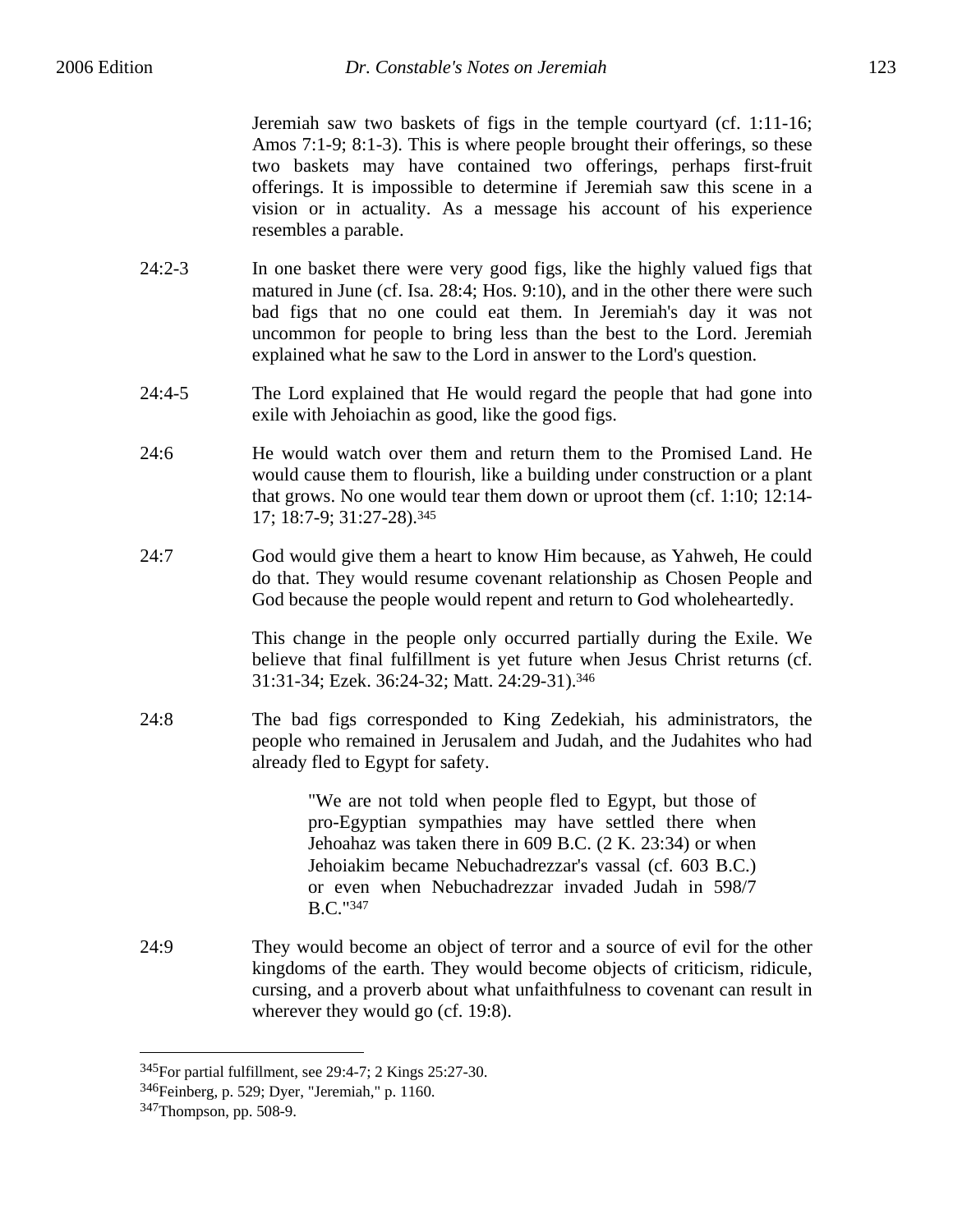24:10 The Lord would send war and its accompanying disasters, famine and disease, on those of them still in the land until they perished (cf. 21:7). Initial fulfillment came in 586 B.C. (cf. Deut. 28:25, 37), and an even more extensive one followed in A.D. 70 (cf. Matt. 23:38).

"The natural reaction to the fate of the captives deported in 597, and to the good fortune of those who were left behind, was to see the former as God's throw-outs, the *bad figs*; and to see the rest as his men of promise, the *good figs* that were worth keeping. But, as ever, God's thoughts and plans were not at all what men imagined."348

# **The length of the exile and Babylon's fate 25:1-14**

Chapter 25 serves as a capstone for all of Jeremiah's previous prophecies. The prophet's perspective now broadens quickly to include the whole world and divine judgments ordained for it.

- 25:1-2 Jeremiah received another prophetic message from the Lord in 605 B.C., which he delivered to the people of Jerusalem and Judah.<sup>349</sup> This was a timely prophecy because in this year Nebuchadnezzar defeated Pharaoh Neco at Carchemish. His victory resulted in the balance of power shifting in the ancient Near East from Assyria to Neo-Babylonia. The Judahites would have wondered how this change would affect them. Later the same year Nebuchadnezzar invaded Palestine, attacked Jerusalem, and deported some of the people of Judah to Babylon.
- 25:3 The prophet announced that he had been preaching to his audience regularly for 23 years, but they had not paid attention to what he had said. According to 1:2, Jeremiah began his ministry in 627 B.C.
- 25:4 The Lord had repeatedly sent other prophets to them, true prophets, but the people did not listen to them either.350
- 25:5-6 The message of all these prophets had been to turn from evil lifestyles and activities. If the people did, the Lord would allow them to remain in their land indefinitely. They were to reject the pagan deities and handmade gods that they served and worshipped because they angered Yahweh (cf. Matt. 4:10).351 If they did, He would do them no harm.
- 25:7 Yet the people had not listened to the Lord but provoked Him to anger by making idols to their own harm.

<sup>348</sup>Kidner, p. 93.

<sup>349</sup>For a brief discussion of a minor chronological problem, see Dyer, "Jeremiah," p. 1160.

<sup>350</sup>Contemporary prophets included Uriah (26:20-23), Zephaniah, and Habakkuk.

 $351$ It is possible that "the work of your hands" is a general reference to their actions. The expression is ambiguous.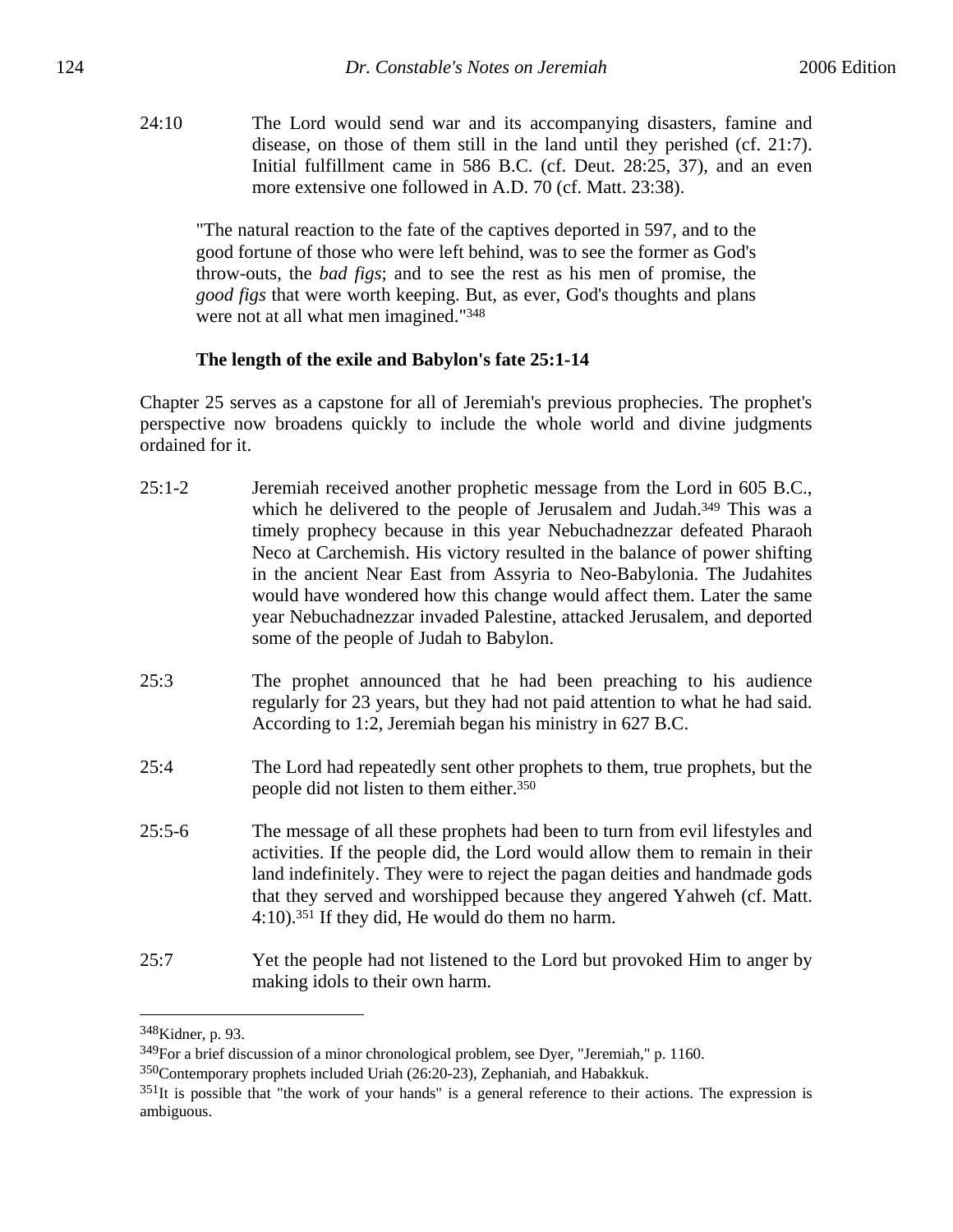- 25:8-9 The Lord announced that because they had not obeyed Him He would bring Nebuchadnezzar down from the north and destroy them and their neighbor nations with an awful, everlasting devastation. Nebuchadnezzar was the Lord's servant in the same sense Cyrus was (cf. Isa. 44:28—45:1); he served the Lord by carrying out His will for the most part unwittingly (cf. 27:6; 43:10; Acts 2:23). Since God's people would not listen to His servants the prophets (v. 4), the Lord would send another type of servant to get their attention (cf. Isa. 28:11).
- 25:10 He would remove everyday joy from their lives, even the joy of new marriages, as well as the productivity of the people. They would run out of grain, oil, and other necessities. He would leave them dwelling in darkness. All these expressions refer to the ending of life (cf. Eccles. 12:3- 6).

"I must say that when I pray for my country and our culture, I do not pray for God's justice. I can only plead for His mercy. If we had the justice of God, we would not have peace. We would have a situation like Jeremiah's. How dare we pray for justice upon our culture when we have so deliberately turned away for God and His revelation? Why should God bless us?"352

- 25:11 The whole land would remain a horrible desolation for 70 years during which Israel and Judah would be absent from the Promised Land. This is the first prophecy of the length of the Babylonian captivity. The Israelites had not observed 70 sabbatical years, so the seventy-year exile restored rest to the land (2 Chron. 36:20-21).
- 25:12 After 70 years, the Lord promised to punish the king of Babylon and his nation for their sins and make their land a desolation forever (cf. Hab. 1— 2).353 Babylon fell in 539 B.C. when Cyrus the Persian captured and overthrew it.354 It did not become a complete desolation, however, which has led literal interpreters to conclude that a future destruction of Babylon will fulfill this prophecy (Rev. 16:19; 17:1—19:10).<sup>355</sup>

<sup>352</sup>Schaeffer, pp. 50-51.

<sup>353</sup>Daniel was reading this passage or the one in 29:10 when God gave him the prophecy of the seventy weeks (sevens) of years yet future (Dan. 9:2).

<sup>354</sup>Cyrus the Persian was also known as Darius the Mede (Dan. 5:30).

<sup>355</sup>Some literal interpreters believe that this requires the rebuilding of the city of Babylon. Most believe it only requires the future fall of the nation. See my comments on chapters 50—51. See also Chisholm, "A Theology . . .," pp. 349-50, for an excursus on Jeremiah's prophecy of seventy years.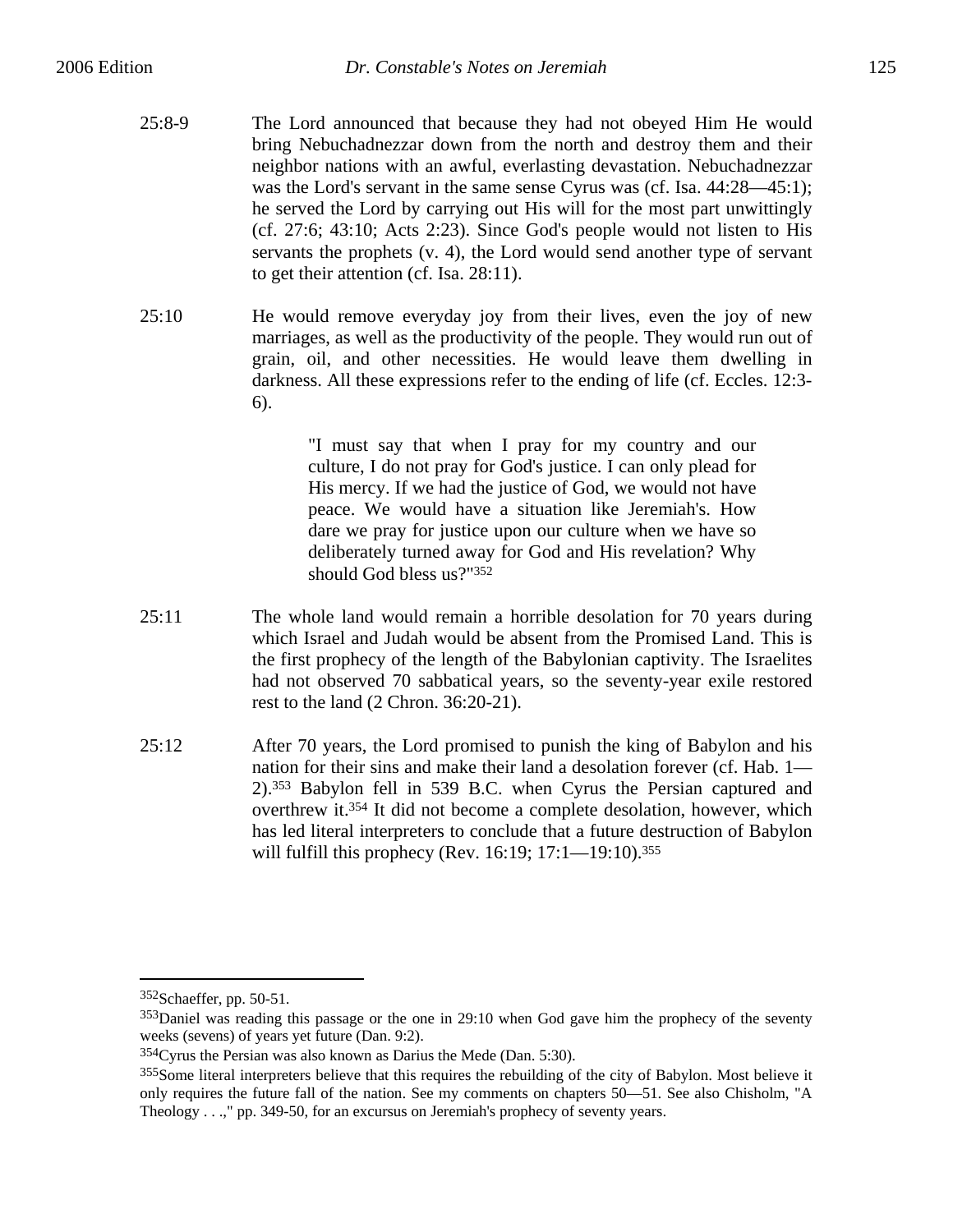

- 25:13 The Lord would fulfill all the prophecies that Jeremiah had giving concerning Babylon. When the Lord made this promise some of Jeremiah's prophecies were already in a book.
- 25:14 Other nations and great kings would enslave the Babylonians, Judah's mighty captors. Yahweh would pay back Babylon for all that she had done (cf. Hab. 1—2). Some of these many nations with great kings included the Medes, the Persians, and their several allies under Cyrus the Great.

# **Yahweh's cup of wrath for the nations 25:15-29**

25:15 The Lord instructed Jeremiah to take from His hand, figuratively, a cup of His wrath and to cause all the nations to whom the Lord would send him to drink from it. The cup is a common figure for the wrath of God in Scripture (cf. 13:12-14; 49:12; 51:7; Job 21:10; Ps. 60:3; Isa. 51:17, 21- 22; Lam. 4:21; Ezek. 23:31-34; Hab. 2:16; Mark 10:39; 14:36; Luke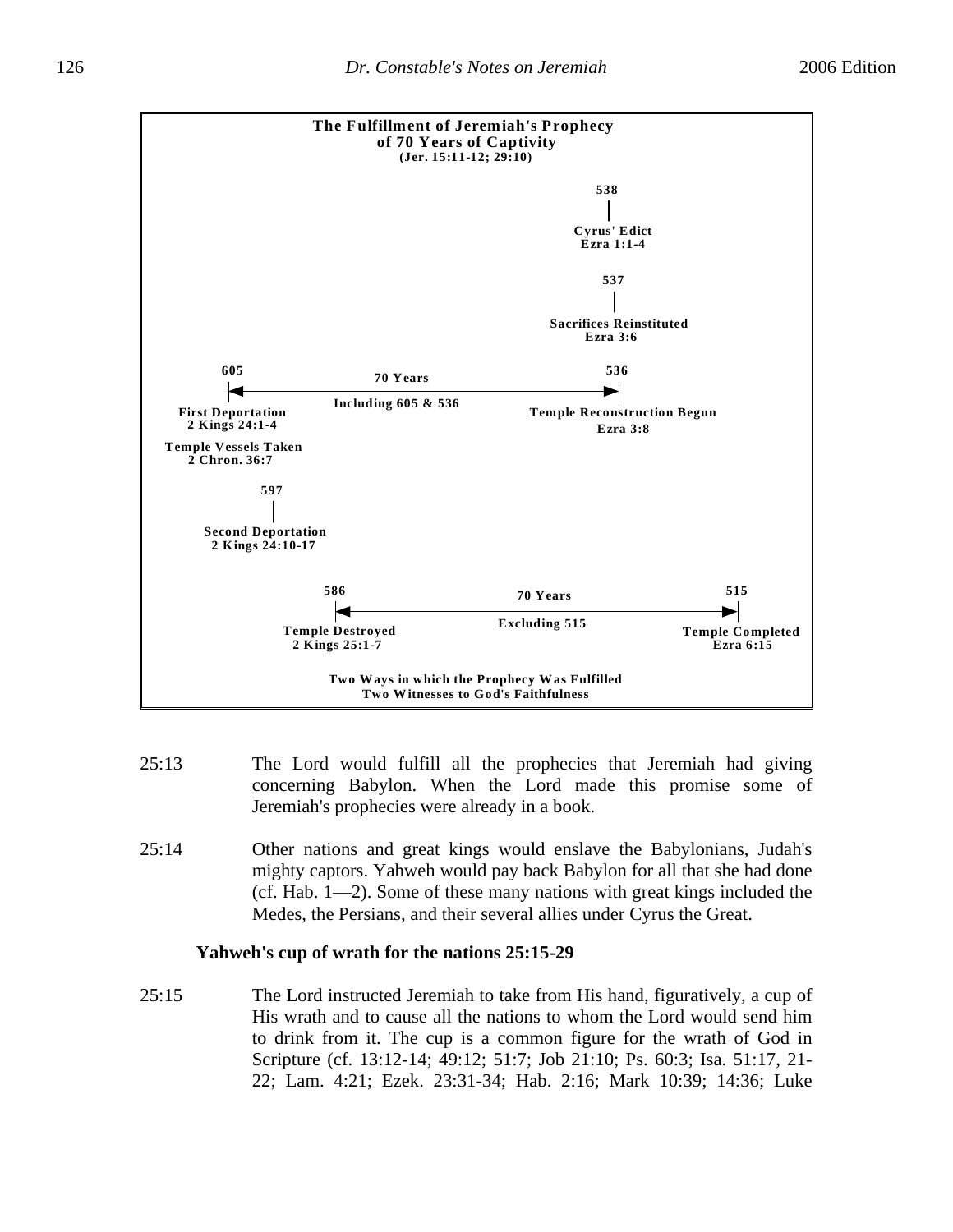22:42; John 18:11; Rev. 14:8, 10; 16:19; 18:6).356 This was another symbolic action that God prescribed to communicate to His people, though in this case the action was not literal.

- 25:16 The outpouring of divine wrath on them, in war, would make them behave as though they had drunk too much wine. They would stagger around and lose control of their senses. Drunkenness in the Bible is sometimes a symbol of a sinful state that calls for judgment (cf. 13:12-14; Isa. 19:14; 28:7-13).
- 25:17 Jeremiah gave the messages of divine judgment to the nations to which God sent him.357

"This section identifying the judgments of God against the evil nations is expanded in chapters 46 through 51. These chapters are appropriately held off until the end of the book of Jeremiah since the main burden of the prophet is the destiny of his own people, Judah, and the record would therefore give precedence to this. Furthermore, the judgments upon the evil nations would fall after the judgment upon Judah, and so the position of chapters 46 through 51 is chronologically fitting at the end of the book."358

- 25:18-26 Jeremiah sent messages of judgment to Jerusalem and Judah, Egypt, the land of Uz (to the east, Job 1:1), Philistia, Edom, Moab, Ammon, Tyre and Sidon and their colonies in the Mediterranean, the desert areas of Dedan and Tema (both southeast of Edom), Buz (possibly in northern Arabia), some desert Arab tribes and nations, Zimri (perhaps between Arabia and Persia), Elam and Media (east of the Tigris River), other nations farther north and everywhere else, and Babylon.359 Babylon conquered all these other nations.
- 25:27 Jeremiah was to announce the doom of all these nations by military conquest. Their fate would be similar to that of a drunken man.
- 25:28 If they refused to accept Jeremiah's prophecies, the prophet was to tell them that they would experience God's judgment anyway.

<sup>356</sup>It is also a symbol of God's blessing (cf. Ps. 16:5; 23:5; Luke 22:17, 20; 1 Cor. 10:16; 11:24-25). In a larger sense it refers to one's lot in life be it cursing or blessing.

<sup>357</sup>The following list of nations differs from the nations addressed in chapters 46—51 only slightly. Damascus does not appear here, but other nations not in that later group do. See the map of the ancient Near East at the end of these notes.

<sup>358</sup>Jensen, p. 75.

 $359$ The name Sheshach (v. 26) is apparently a code name for Babylon that the writer may have used when writing under Babylonian scrutiny. See Feinberg, p. 535. The same code, called atbash, occurs in 51:1 and 41 (cf. 1 Pet. 5:13). For further explanation of this code, see Dyer, "Jeremiah," p. 1162.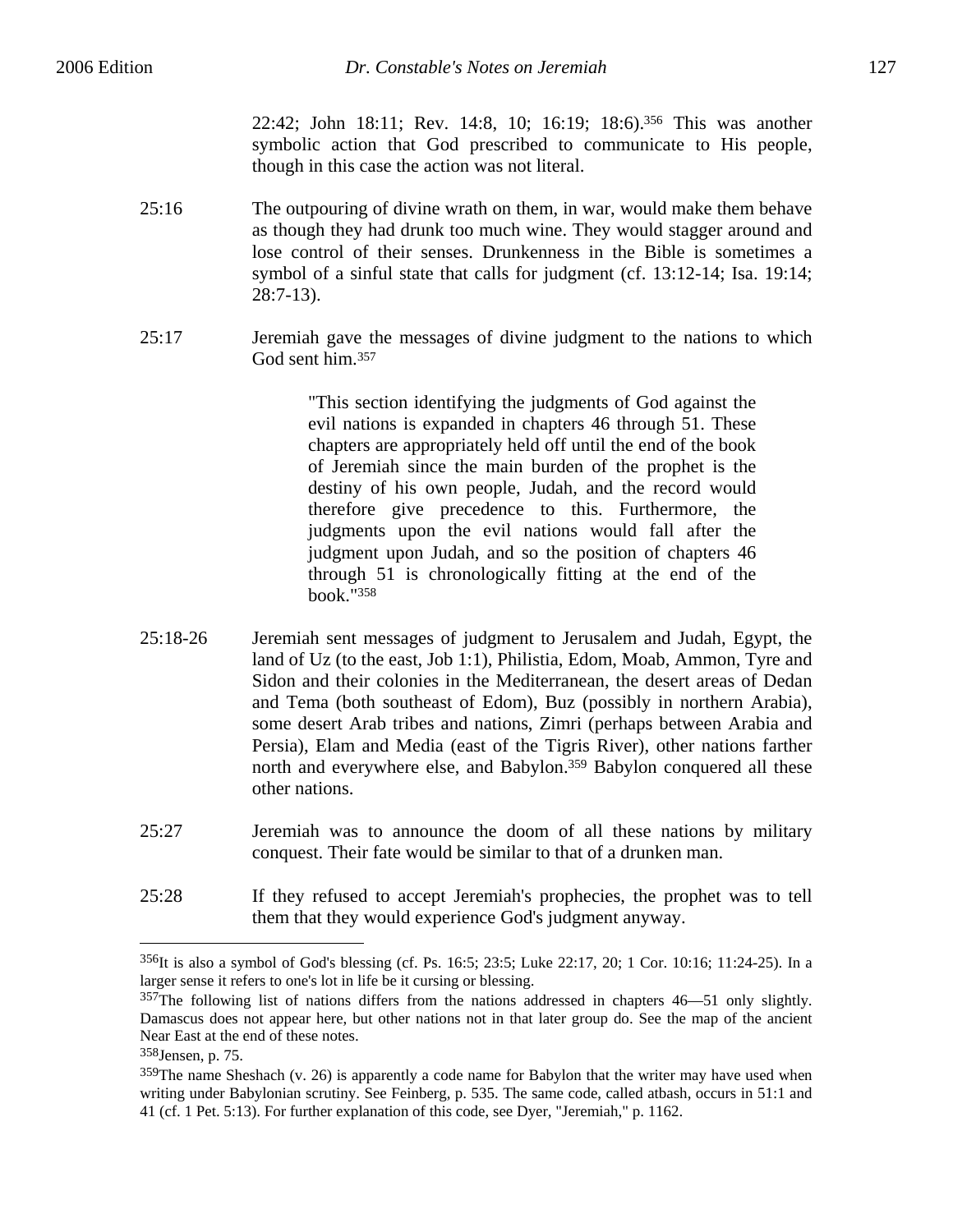25:29 God's work of judgment in Jerusalem was just the beginning of larger scale judgment that would extend to all nations (cf. Amos 3:2; 1 Pet. 4:17). Final fulfillment awaits the return of Jesus Christ when He will destroy all nations that oppose Him (Rev. 16:14-16).

## **Universal judgment to come 25:30-38**

- 25:30 Jeremiah was also to announce that God would prepare to judge all the inhabitants of the earth (v. 29). As a lion announces its intent to attack with a roar, so Yahweh would one day announce His attack on earthdwellers (cf. Rev. 6).360 He would vigorously tread the nations in the winepress of His wrath (cf. Rev. 14:18-20; 16:14-16). This anticipates Tribulation judgments (Rev. 6—18).
- 25:31 His judgment would cause clamor worldwide. He would judge everyone because He holds them guilty in a lawsuit. The wicked would die violent deaths.
- 25:32 Almighty Yahweh also announced that evil was spreading all over the world. As a result, a storm of divine judgment of global proportions was also being stirred up.
- 25:33 The Lord would slay people in all parts of the world during this judgment. So many people would die that they would lie on the ground unburied like manure (cf. Rev. 14:20).
- 25:34 Leaders of peoples then should mourn and weep because the day of their destruction and the dispersion of their nations had come. In this judgment the shepherds would die along with the sheep. Like a choice piece of pottery these nations would fall and break apart.
- 25:35-37 The leaders would not be able to escape the judgment but would weep and wail over their fate. They would bewail the fact that Yahweh was destroying their nations in His fierce anger (cf. Rev. 16:8-11).
- 25:38 The Lord would leave His place of obscurity and attack His enemies like a lion (cf. v. 30; Rev. 19:11-21). The earth would become a devastation because the Divine Warrior would vent His fury.

This is the end of the collection of prophecies that were warnings of judgment on Judah and Jerusalem (chs. 2—25).

<u>.</u>

<sup>360</sup>A less likely interpretation, I think, is that the roar is thunder, the metaphorical voice of God.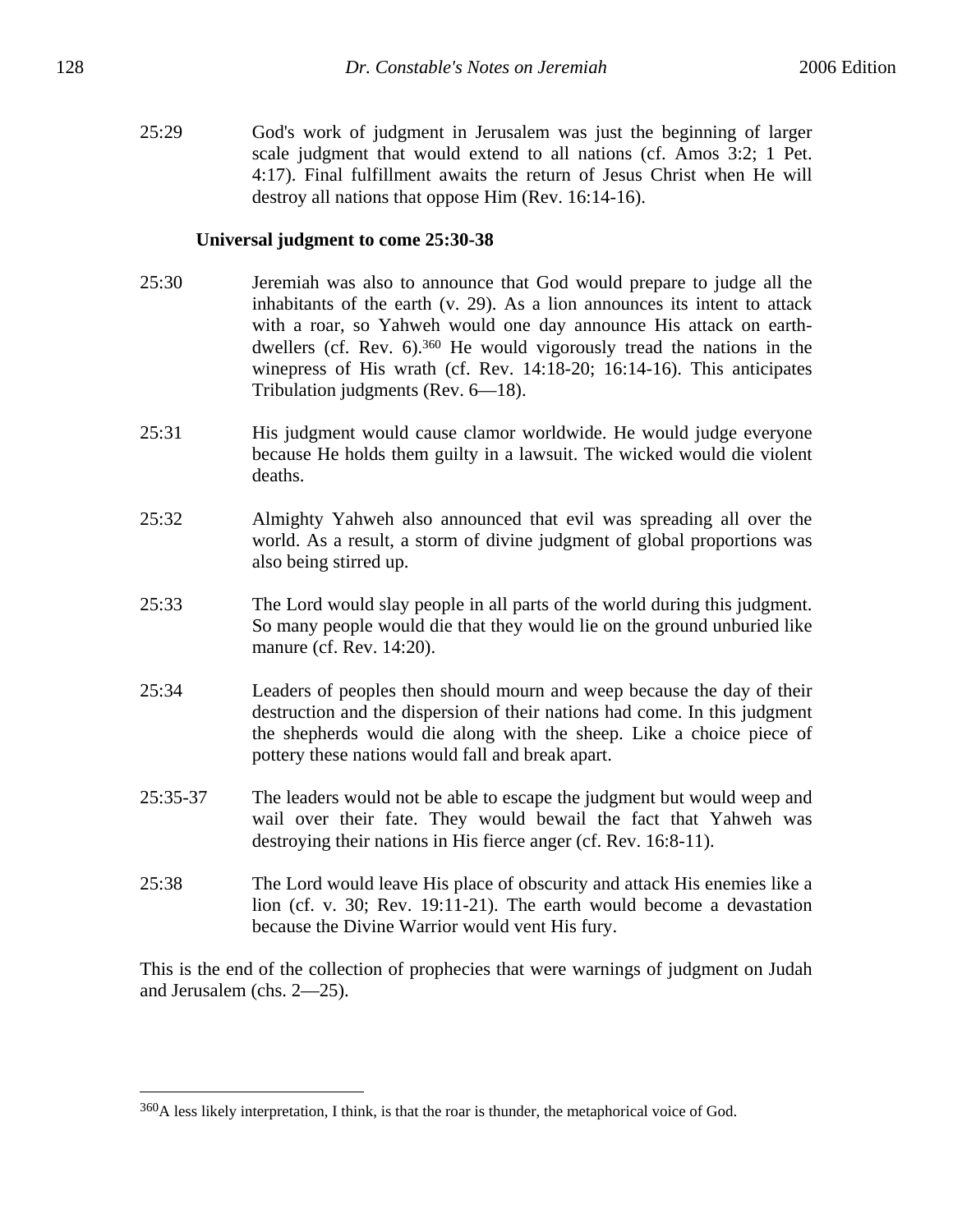## **B. CONTROVERSIES CONCERNING FALSE PROPHETS CHS. 26—29**

These chapters contrast the true prophet of Yahweh with the false prophets. Distinguishing between them was difficult for Jeremiah's contemporaries, but their essential difference is clear. The true prophets proclaimed the Lord's words, and the false prophets announced their own messages. It is the response to Jeremiah's preaching that these chapters stress rather than the content of his preaching, which is the emphasis in chapters 1—25.

"The subject of the previous five chapters has been the certainty of judgment to come. In the next four chapters attention is directed to the man Jeremiah, who preached the message of judgment."361

# **1. Conflict with the people ch. 26**

This section consists of four parts: a summary of Jeremiah's Temple Sermon (vv. 2-6), the prophet's arrest and trial (vv. 7-16), the elders' plea for his life (vv. 17-19, 24), and the incident involving Uriah and his execution (vv. 20-23). As the other chapters in 26—45, this one contains an incident out of Jeremiah's life.

26:1 Another message from Yahweh came to Jeremiah at the beginning of King Jehoiakim's reign. Jehoiakim began reigning over Judah in 609 B.C. The terminology used to describe the date is technical referring to the time between the king's accession to the throne and the first full year of his reign.362 This is the earliest date mentioned in the book with the exception of Jeremiah's call (1:2).

> "Little more than three months had seen King Josiah killed in battle, his successor deported to Egypt, and this third king, a man of no scruples, imposed on the country. At such a moment, to give strong warnings of potentially worse things in store was to take one's life in one's hands, especially when these warnings touched the temple and the holy city, popularly thought to be inviolable."<sup>363</sup>

26:2 The Lord commanded His prophet to stand in the temple courtyard and deliver every word of this message to the people who came there. He was not to omit one word for fear of the consequences of his preaching nor to trim his message to please his hearers. The occasion may have been a special feast since people from many parts of Judah came to the temple then. What follows is a summary of the Temple Sermon previously recorded in 7:1-15, but here the reaction that the sermon created is the

<sup>361</sup>Jensen, p. 76.

<sup>362</sup>Thompson, p. 524.

<sup>363</sup>Kidner, p. 96.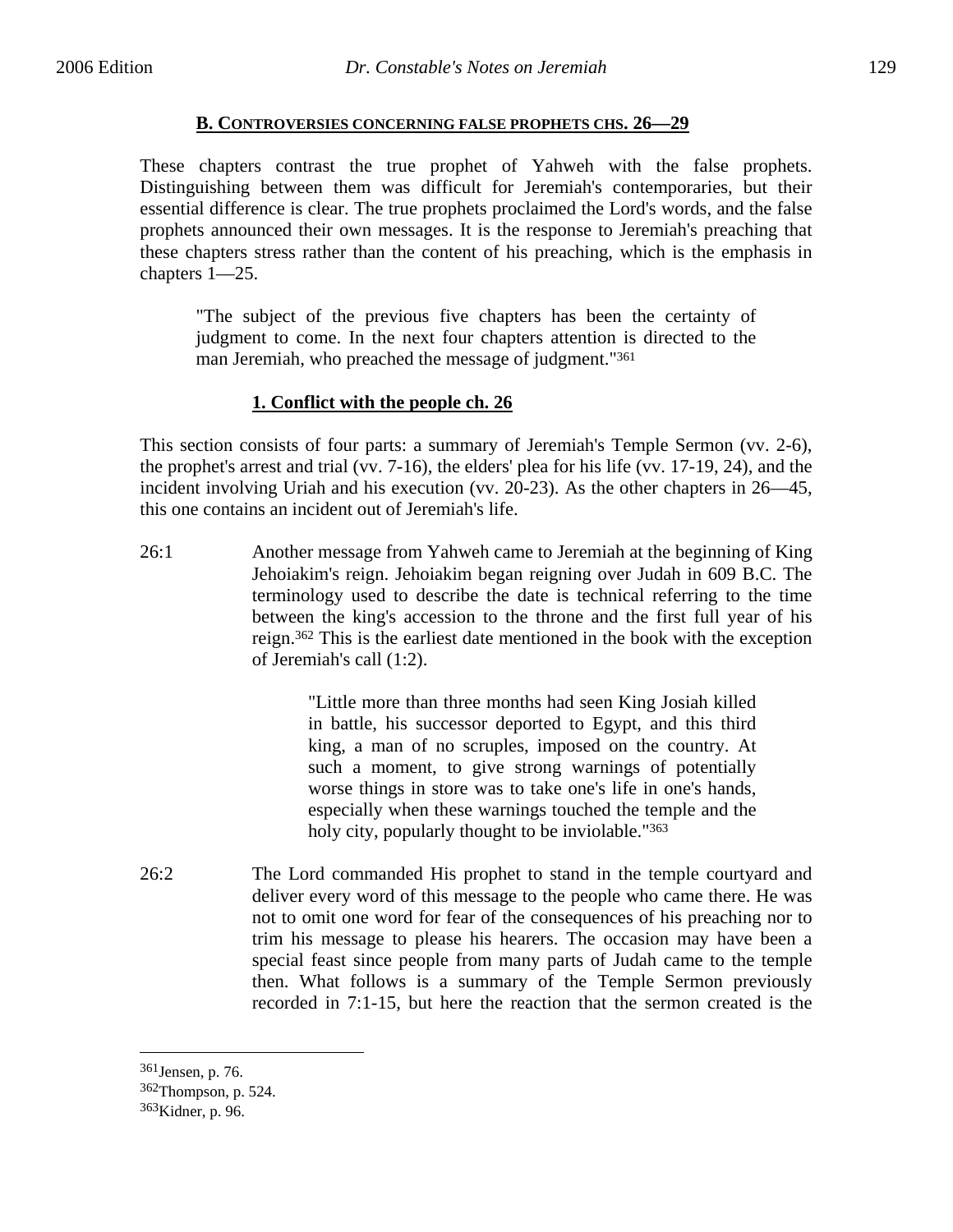main point. This message also summarizes the essential content of chapters 7—10.

- 26:3 There was still hope that the people would repent and avoid the judgment that God would bring upon them for their sins.
- 26:4-6 Jeremiah's message was that if the people continued to refuse to listen to the Lord through His prophets and to disobey the Mosaic Covenant, He would destroy the temple and Jerusalem. The temple would suffer complete destruction as the town of Shiloh had, and Jerusalem would become a curse, namely, an object of ridicule and an example of horrible suffering (cf. Gen. 12:3). Making the temple like Shiloh would involve three things: desecration of the sanctuary, removal of the holy furniture, and withdrawal of Yahweh's name.<sup>364</sup> The Philistines evidently destroyed the town of Shiloh about 1104 B.C. during the battle of Aphek (cf. 7:12, 14; 1 Sam. 4).
- 26:7-8 When the priests, prophets, and people heard this message, they laid hold of Jeremiah and threatened to put him to death.365
- 26:9 His accusers asked why he had given such a prophecy against the temple and Jerusalem. They believed that in view of God's promises He would never forsake the temple or the capital. Thus Jeremiah appeared to them to be a false prophet and to be blaspheming God, capital offenses in Israel.
- 26:10 When the princes of Judah heard what had happened they left the palace complex and assembled at the New Gate of the temple (cf. 20:2; 2 Kings 15:35). Gates were the normal sites of court sessions (cf. Gen. 23:10-20; Deut. 21:19; Ruth 4:1; 2 Sam. 15:2; Prov. 31:23; Amos 5:10-12). The exact location of the New (Benjamin, Altar, Upper, North) Gate is unknown, though it was an opening in the barrier that separated the outer and inner courtyards on the north side of the temple (cf. 36:10; Ezek. 8:3, 5; 9:2).366
- 26:11 Jeremiah's accusers demanded that the princes pass a death sentence against the prophet for saying what he did.367

"When a man stands up in the communist or other totalitarian countries today and really speaks of the judgment of God, he gets the same treatment as Jeremiah. Even in the West the results are similar. Men say, 'You're

<sup>364</sup>Pamela J. Scalise, *Jeremiah 26—52*, p. 16. This commentary appears under Keown, Scalise, and Smothers in the bibliography.

<sup>365</sup>According to Scalise, p. 7, verses 8-16 contain the only complete trial account in the Old Testament. 366See the diagram near 20:2.

<sup>367</sup>The Book of Jeremiah records no face-to-face encounter between Jeremiah and King Jehoiakim.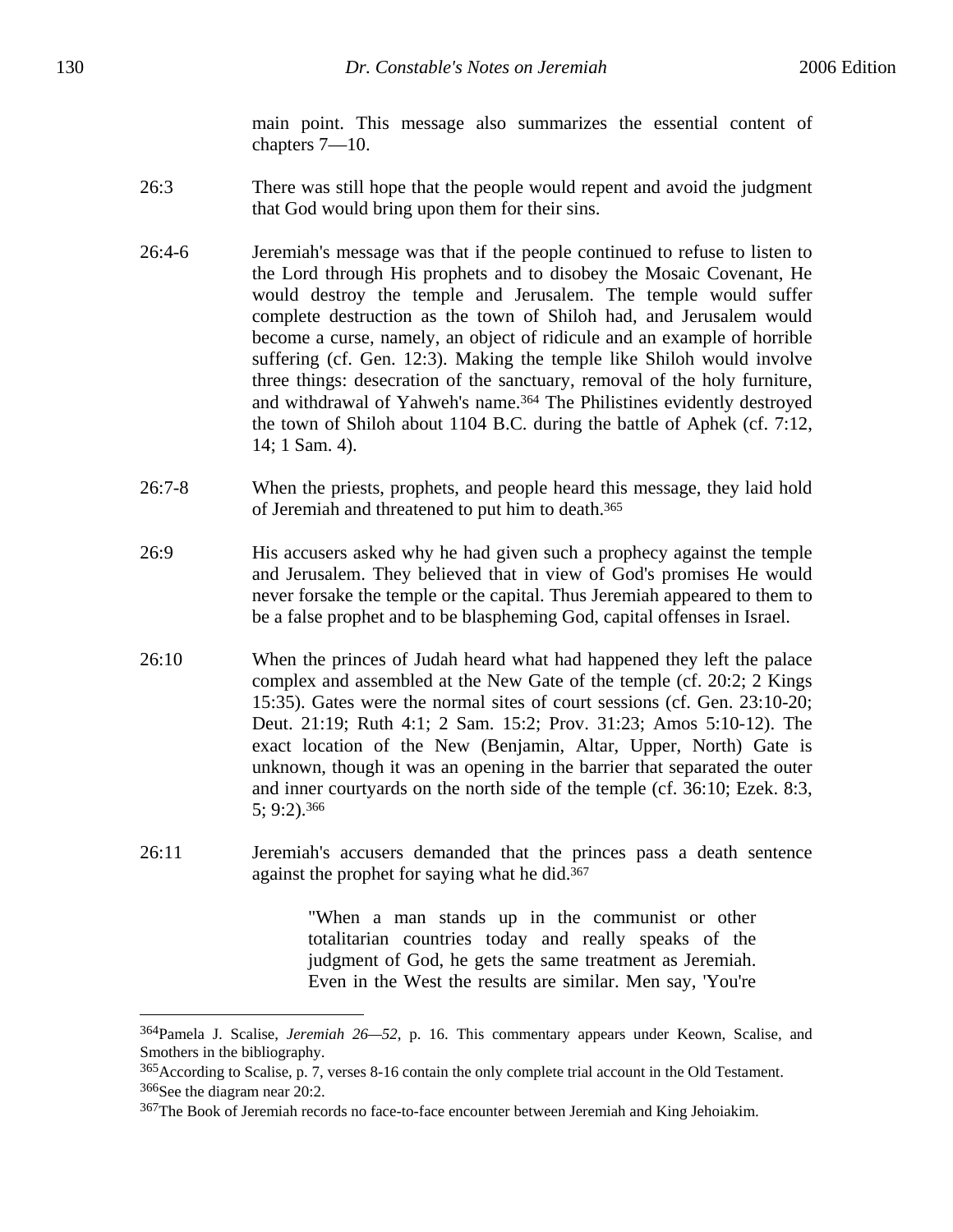against our culture, you're against the unity of our culture, you're against the progress of our culture, you're against the optimism of our culture, and we're going to do what we can against you.' Our culture may do little if we preach only the positive message but if we are faithful and also preach judgment in state or church, the result will be the same as with Jeremiah."368

- 26:12 Jeremiah responded with a threefold defense. He said that he had simply preached a message that Yahweh had sent him to deliver; he had not spoken presumptuously (cf. Deut. 18:20).369
- 26:13 He then underlined the importance of all the people repenting. If they did, they could avert the Lord's threatened judgment (cf. 18:1-12).
- 26:14-15 Finally, Jeremiah yielded himself to the will of the people but warned them that if they killed him they would be guilty of shedding innocent blood since Yahweh really had sent him with his message.
- 26:16 The officials and some of the people then defended Jeremiah saying that he had brought a message from Yahweh and should not die for having done so. They concluded that he was neither a false prophet nor a blasphemer (cf. John 19:4).
- 26:17-19 Some of the older men reminded the gathering that the prophet Micah had predicted a similar fate for Jerusalem, and King Hezekiah (715-686 B.C.) had not put him to death (cf. Mic. 1:1; 3:12). Hezekiah had prayed to the Lord and the Lord had relented (2 Kings 19:1, 15-19). They would be doing something wicked if they killed Jeremiah.370

". . . while the people and the princes recognized Jeremiah's divine authority, they apparently still refused to amend their ways and obey God's voice, or this would have been the beginning of spiritual awakening in the nation, a change which Jeremiah longed to see."371

26:20 Another prophet, Uriah ben (the son of) Shemaiah from Kiriath-jearim, about 8 miles west of Jerusalem, preached against Judah and Jerusalem in the Lord's name, as Jeremiah did.

<sup>368</sup>Schaeffer, p. 60.

<sup>369</sup>The Apostle Paul similarly defended his message in his epistle to the Galatians.

<sup>370</sup>According to Harrison, *Jeremiah and . . .*, p. 128, this is the only direct citation of another prophet's words in the prophetic literature of the Old Testament.

<sup>371</sup>Jensen, p. 78.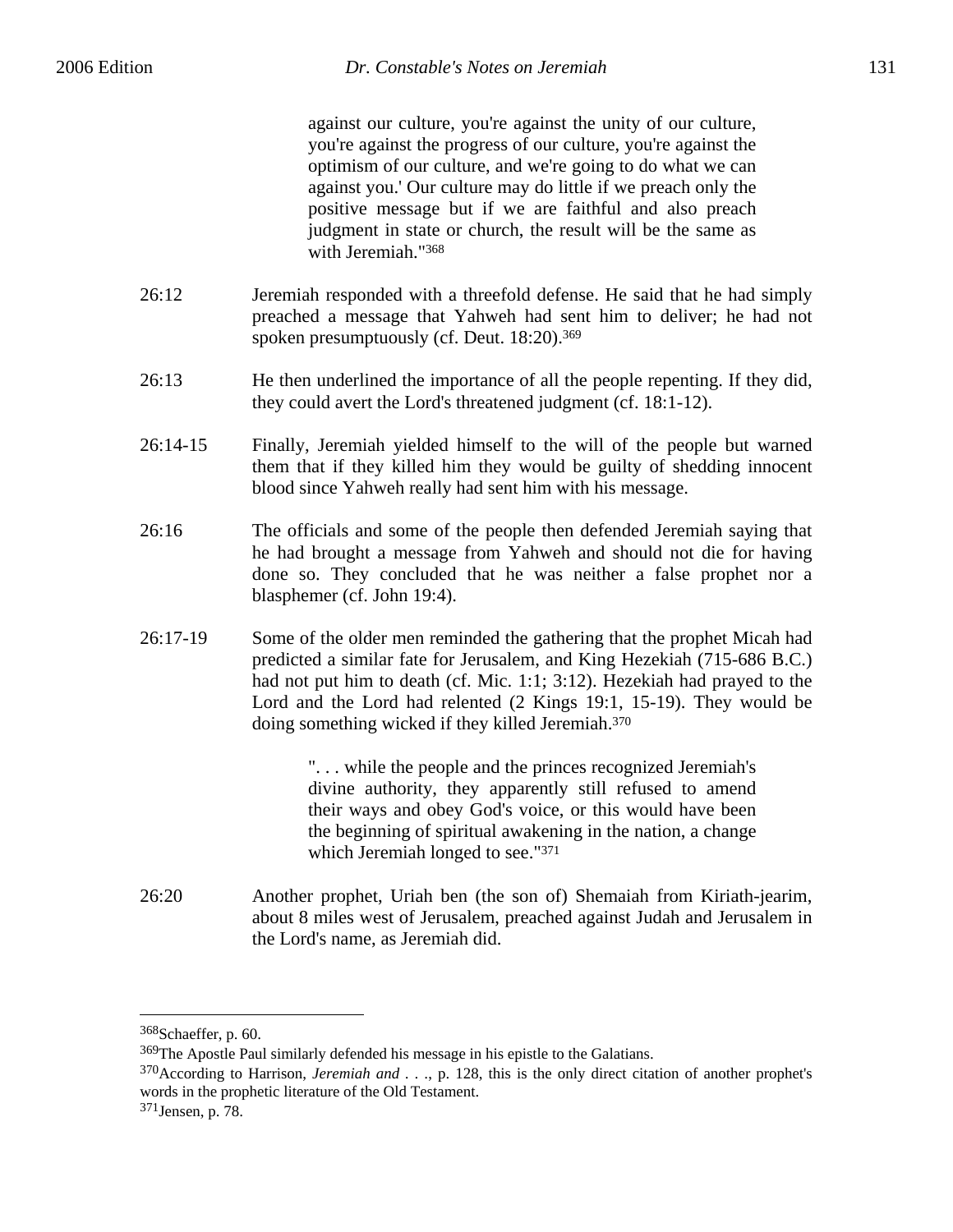- 26:21 When Jehoiakim and his soldiers and administrators heard what Uriah said, they tried to execute the prophet. But he became afraid and escaped to Egypt.
- 26:22-23 The king sent a delegation of representatives to Egypt and brought Uriah back to Jerusalem. Elnathan ben Achbor had been one of Josiah's officials, and he may have been Jehoiakim's father-in-law (2 Kings 22:12, 14; 24:8). He later tried to stop Jehoiakim from destroying Jeremiah's prophecies (36:25).

"The extradition of political refugees was frequently inserted as one of the clauses in the treaties of the second millennium B.C. We may conjecture that there was a suzerain-vassal treaty between Egypt and Judah since Necho placed Jehoiakim on the throne in 609 B.C. and required him to pay tribute (2 K. 23:34-35). Such extradition clauses were reciprocal, becoming part of international law."372

The king put Uriah to death and gave his body an undistinguished burial, probably in the valley of Kidron (cf. 2 Kings 23:6).373 God does not protect all His faithful servants from death at the hands of their enemies.



#### **Shaphan's Sons and Grandsons**

26:24 However, Ahikam exercised his influence and Jeremiah escaped death. Ahikam and his family came to Jeremiah's aid more than once (cf. 36:10, 25; 39:14; 40:5-16; 2 Kings 22:3-14; 25:22).

<sup>372</sup>Thompson, p. 527.

<sup>&</sup>lt;sup>373</sup>The prophet Zechariah is the only other prophet whose execution the Old Testament records (Matt. 23:35; cf. 2 Chron. 24:20-22). However, there appear to have been other martyrs among the prophets (cf. Matt. 23:37; Luke 13:34). Perhaps the writer included the information about Uriah's death to help us appreciate the great danger in which Jeremiah stood.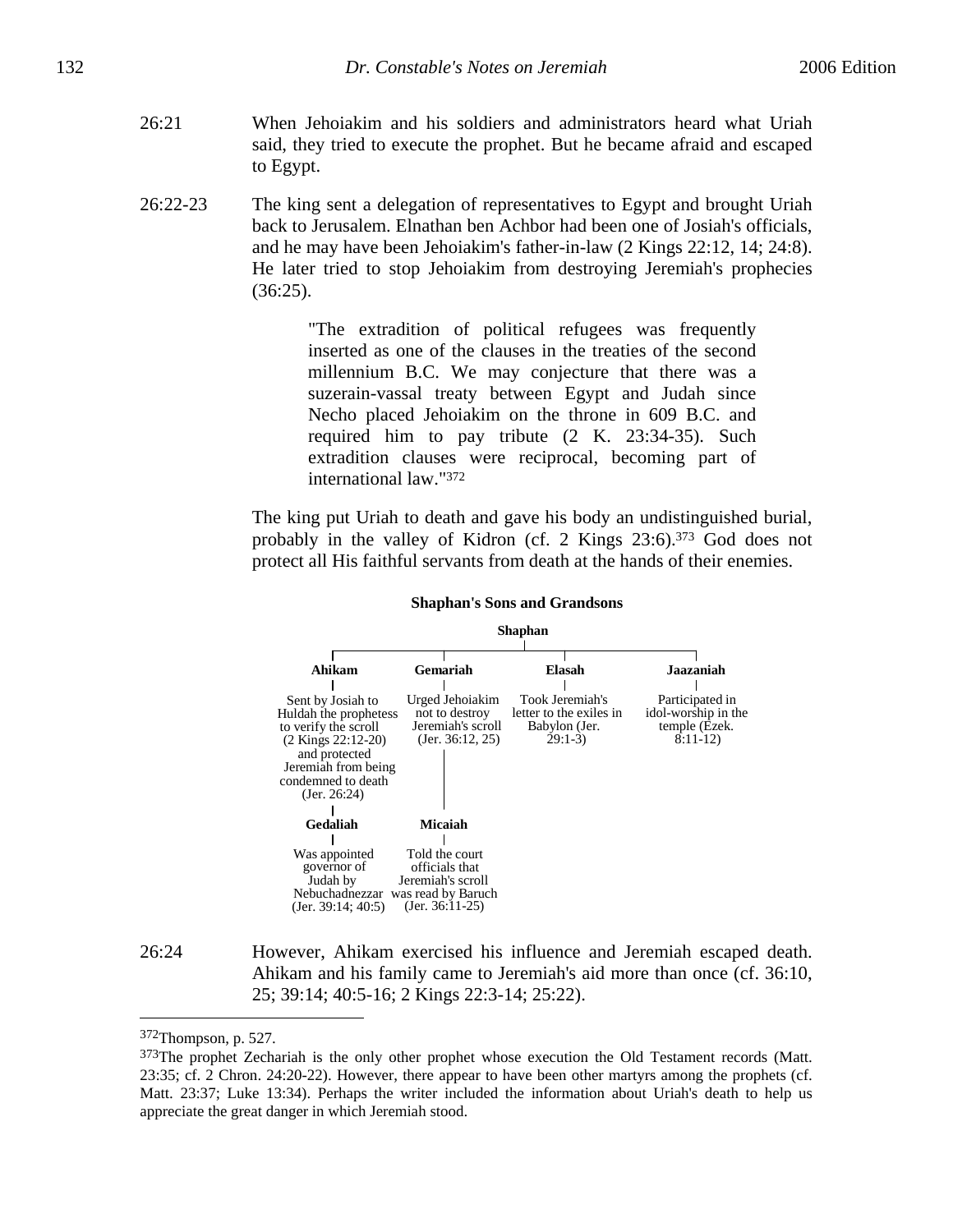The priests of Jerusalem later brought Jesus Christ and the apostles to trial and charged them with preaching the destruction of the temple (cf. Matt. 24:2; 26:57-68; Mark 14:58; Acts 6:12-14; 21:28-36).

# **2. Conflict with the false prophets in Jerusalem chs. 27—28**

Chapters 27 and 28 record the controversies Jeremiah had with false prophets in Jerusalem before the Babylonian captivity. The events recorded may have happened sometime after a failed coup attempt against Nebuchadnezzar in Babylon in December of 595 and January of 594 B.C.374

## **Jeremiah's warning against making a coalition to resist Nebuchadnezzar ch. 27**

This chapter contains three parts: Jeremiah's warning to the foreign messengers (vv. 1- 11), his appeal to King Zedekiah (vv. 12-15), and his appeal to the priests and people of Jerusalem (vv. 16-22).

- 27:1 Jeremiah received a message from the Lord toward the beginning of King Zedekiah's reign.375 The first verse of chapter 28 locates the time of this prophecy more exactly, namely, in the king's fourth year (594 or 593 B.C.).
- 27:2 The prophet was to make fetters, specifically yokes, and to put one set of them on his neck. Evidently Jeremiah walked around wearing this halffilled yoke as a lopsided burden to illustrate his message. This was another of his symbolic acts (cf. 13:1-11; 19:1-13; 1 Kings 22:11; Isa. 20). The animal yoke, of course, represented submission, servitude, and captivity (cf. 1 Kings 22:11; Ezek. 7:23).
- 27:3-4 Jeremiah was then to send word to the kings of Edom, Moab, Ammon, Tyre, and Sidon through the envoys that had come from those places to visit King Zedekiah (cf. 25:21-22).376 These ambassadors were to take a message from Yahweh back to their masters. He apparently made one set of the object lesson for each of the ambassadors to take back home with him.377

The Babylonian Chronicles illuminate the historical background of this situation. Two years earlier an unnamed enemy had attacked

<sup>374</sup>Dyer, in *The Old . . .*, p. 615.

<sup>375</sup>E. Henderson, *The Book of the Prophet Jeremiah*, p. 171, noted that the Jews sometimes divided periods of time into halves: the beginning half and the end half. Thus the writer meant that this prophecy came in the first half of Zedekiah's reign (cf. 28:1).

<sup>&</sup>lt;sup>376</sup>These kingdoms had all been vassals or treaty partners with David and Solomon in the past (cf. 2 Sam. 8:11-12; 1 Kings 5; 7:13-47).

<sup>&</sup>lt;sup>377</sup>This is the meaning of the Hebrew text, though the Septuagint suggests that Jeremiah made only one yoke.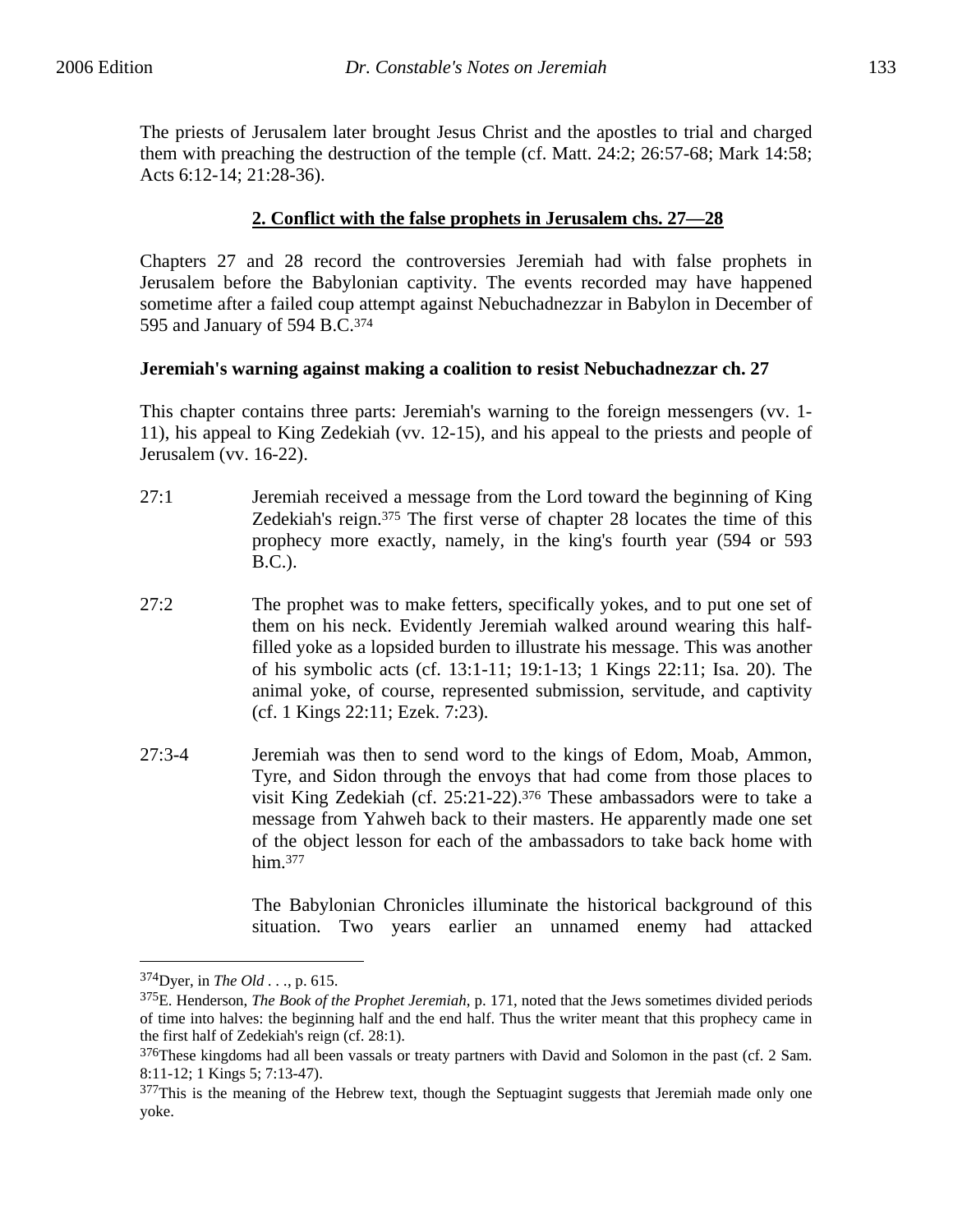Nebuchadnezzar, and the following year he had to deal with a revolt within his borders. Smaller nations in the west saw this as an opportunity to throw off Babylon's authority. The same nations had formed a confederacy to revolt against Assyria years earlier, so the purpose of these messengers seems to have been to form another treaty but this time against Babylon.378 The recent accession of Psammetik II as Pharaoh of Egypt may have been another inducement to revolt.379

27:5 Yahweh announced that He was the creator of all things and would give His creation to whomever was pleasing in His sight.

> "Marduk of Babylon might claim authority over nations by right of conquest, but the LORD claims the right to rule as creator."380

- 27:6-7 The Lord had determined to give their lands to Nebuchadnezzar, His servant (cf. 25:9; 43:10), until the time came when He would turn over Nebuchadnezzar's lands to another master (i.e., Cyrus the Persian). This would not be until Nebuchadnezzar's son and grandson had ruled, however, namely, Evil-Merodach and Belshazzar (52:31; Dan. 5:1, 30).
- 27:8 If any of the nations Jeremiah was addressing failed to submit to Nebuchadnezzar, the Lord would destroy that nation using Nebuchadnezzar as His instrument. War, famine, and disease would follow resistance to the Babylonian invader.

"To resist the known will of God is always spiritual suicide."381

- 27:9-10 These foreign kings should not listen to their counselors and prophets who advocated resistance to Nebuchadnezzar. If they did, they would only experience greater destruction, deportation, and death.
- 27:11 However, if those kings surrendered to Nebuchadnezzar, their people would be able to remain in their own land and live in it.



**Kings of the Neo-Babylonian Empire**

<u>.</u>

<sup>378</sup>Thompson, p. 532.

<sup>379</sup>Feinberg, p. 544.

<sup>380</sup>Scalise, p. 49.

<sup>381</sup>Feinberg, p. 544.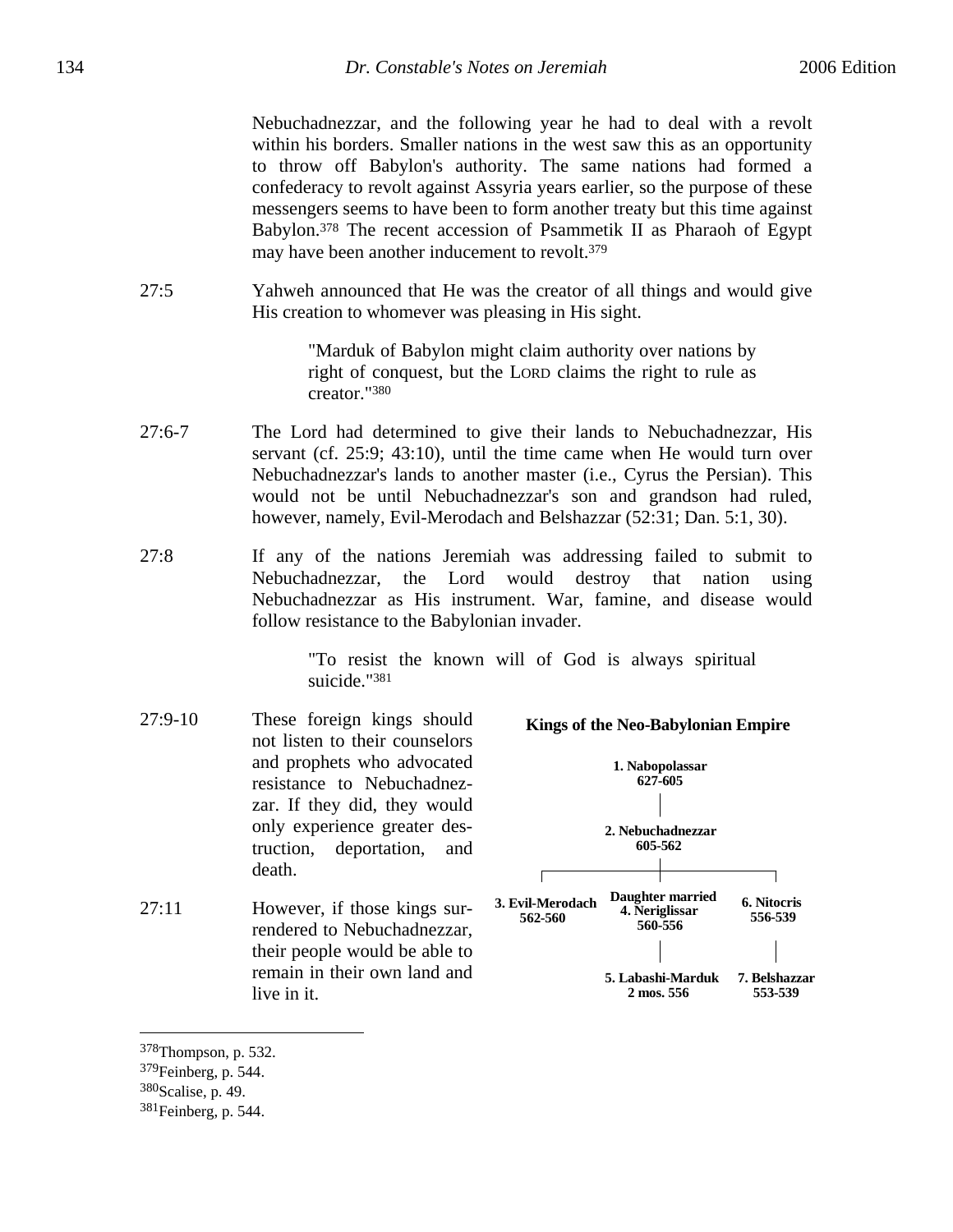"To be able to discern the signs of the times (Mt. 16:3) and know what the will of the Lord is (Eph. 5:17) demands close fellowship with God and an obedient, perceptive spirit."382

- 27:12-13 Jeremiah also counseled Zedekiah to surrender to Nebuchadnezzar. If he did, the Judahites could continue to live. But if he resisted, the people of Judah would die by the sword, starvation, and sickness.
- 27:14-15 Jeremiah told Zedekiah not to listen to the false prophets who were advocating resistance because Yahweh had not sent them. Listening to their advice would result in exile and death for the king and the false prophets.

"To underestimate the power of a lie in times of national distress is sheer folly."383

- 27:16 Jeremiah also prophesied to the priests and the people assuring them that the prophecies of the speedy end of the captivity and the soon return of the people that had already gone into exile were lies.
- 27:17 The priests and people should not listen to these false prophets. They should submit to Nebuchadnezzar and live rather than resisting and see Jerusalem destroyed.
- 27:18 If the false prophets were true, they should ask Yahweh to keep the remaining furnishings and accessories still in Jerusalem from being taken captive to Babylon (cf. 2 Kings 25:13-17; Dan. 1:1-2). The granting of their petition would validate them as authentic prophets.
- 27:19-22 The Lord's word concerning these treasures of the temple, palace, and city was that Nebuchadnezzar would take them to Babylon where they would remain until the Lord restored His people to their land (cf. Ezra 1:7-11).

# **Jeremiah's conflict with Hananiah ch. 28**

Jeremiah's symbolic act of wearing a yoke led to another symbolic act, the breaking of that yoke. Jeremiah's act brought a false prophet into direct confrontation with the true prophet.

28:1 The following event took place in the same year as the preceding one, 594 or 593 B.C., in the fifth month. Another prophet, Hananiah ben Azzur from Gibeon in Benjamin (about 5 miles northwest of Jerusalem), spoke to

<sup>382</sup>Harrison, *Jeremiah and . . .*, p. 129.

<sup>383</sup>Feinberg, p. 545.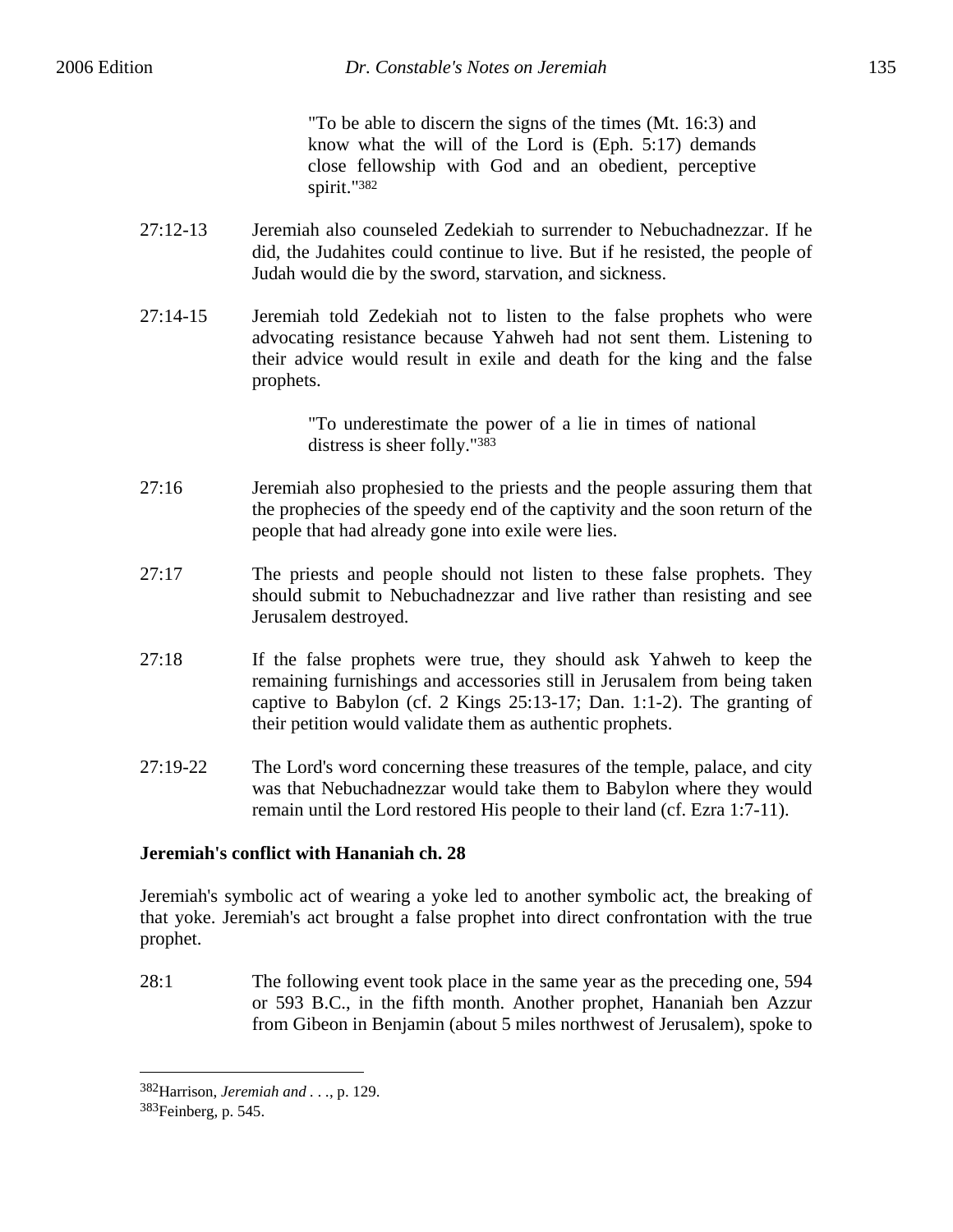Jeremiah in the temple courtyard before the priests and the people who had assembled there (cf. 27:16).384

- 28:2-3 Hananiah prophesied that Yahweh had broken Babylon's authority over Judah. Within two years the Lord would return to the temple the vessels that Nebuchadnezzar had already taken to Babylon. Hananiah, whose name means "Yahweh has been gracious," announced a message that Yahweh would be gracious.385 Jeremiah predicted that the captivity would last 70 years (25:11-12; 29:10), but Hananiah predicted it would last only two years.
- 28:4 The Lord would also return Jeconiah (Jehoiachin) and the people who went with him to Babylon as captives, Hananiah predicted, because Yahweh would break Babylon's yoke. This flatly contradicted Jeremiah's prophecy that Jeconiah would die in Babylon (22:24-27; cf. 52:31-34).
- 28:5-6 Jeremiah responded to Hananiah sincerely but ironically. So be it, he said. Would that the Lord would do just as Hananiah had predicted. Jeremiah wished that Hananiah's prophecy would come true because he loved his people and his land and did not want them to experience the horrors of invasion and a long exile.
- 28:7 Yet Jeremiah urged the people to listen to what he was about to say to them. What Jeremiah wished would happen would not.
- 28:8-9 Time would tell, he said, whether Hananiah's prophecies of peace or Jeremiah's prophecies of war were truly from Yahweh. One of the tests of a true prophet in Israel was the fulfillment of his predictions (cf. 23:16-40; Deut. 18:21-22).

"Jeremiah's meaning was that the usual message of the earlier prophets was one of doom, and that when he spoke of judgment he was more in the line of the predecessors than Hananiah, who spoke only of peace and prosperity (Deut. 18:20-22)."386

28:10-11 Hananiah proceeded to deliver a symbolic act of his own by vandalizing Jeremiah's sign. He dramatically smashed the yoke that Jeremiah had been wearing on his neck (cf. 27:2). He claimed that similarly within two years Yahweh would break the yoke of Nebuchadnezzar off the neck of all the nations that he was oppressing.

<sup>384</sup>Ironically, the Gibeonites had deceived the Israelites in Joshua's day (Josh. 9:1-15), and now a man from Gibeon would again try to deceive the Israelites.

<sup>385</sup>There are about 14 different Hananiahs in the Old Testament; his was a common name. This man probably appears only here, though he may have been the brother of Jaazaniah whom Ezekiel denounced (Ezek. 11:1-3).

<sup>386</sup>Thompson, p. 540.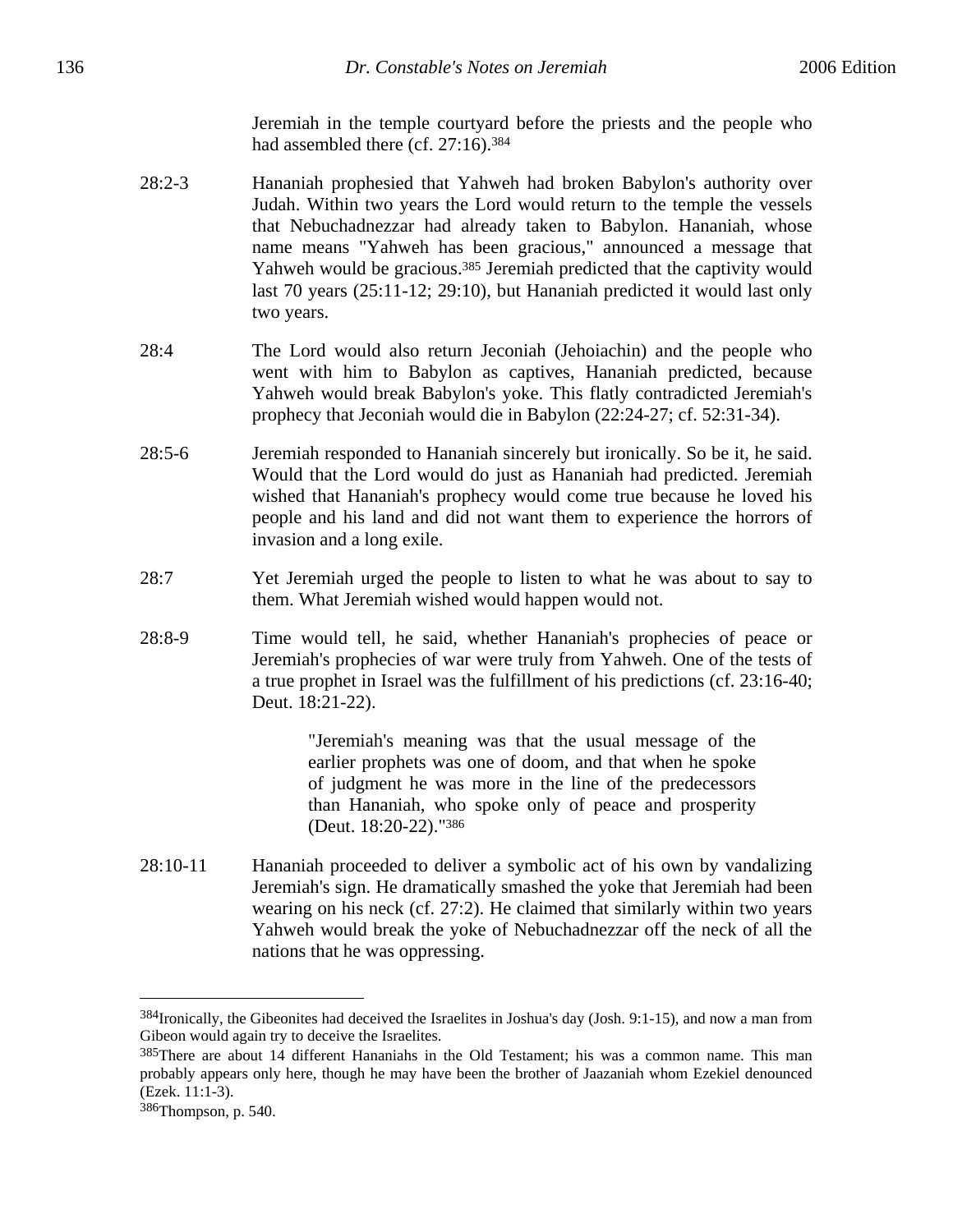28:12-13 Shortly after these events, the Lord told Jeremiah to return to Hananiah with a message. He told the false prophet that by breaking the wooden yoke off Jeremiah's neck he had only made Nebuchadnezzar's oppression more certain. Failure to repent had resulted in more certain judgment.

> ". . . we only add to our chastening when we resist it exchanging wood for iron."387

- 28:14 Jeremiah told Hananiah that Yahweh of Hosts, Israel's God, said that all the nations round about would serve Nebuchadnezzar. The Babylonian king would even control the beasts; his supremacy would be total. Nothing the people could do would divert this judgment (cf. Acts 20:26-27). His yoke over them was as unbreakable as iron (cf. 15:12).
- 28:15-16 Jeremiah also told Hananiah that the Lord had not sent the false prophet. Furthermore, the Lord had revealed that He would take Hananiah's life within a year because he had encouraged the people to rebel against the Lord's word. The penalty that false prophets were to suffer under the Mosaic Covenant was death (Deut. 18:20).

"It is a serious thing indeed to use the name of God to say that secondary solutions can cure our problems when the real problem is that people have turned away from God and the truth that He has revealed in verbalized, propositional form concerning Himself."388

28:17 Sure enough, about two months later Hananiah died (cf. v. 1; 2 Kings 1:17; 7:19-20; 8:10-15; Ezek. 11:13; Acts 5:1-11). The prophet who predicted deliverance in two years died in two months. God graciously gave him two months to repent before He put him to death. His death was another object lesson to the people on the importance of obeying God's word.

> "In chapters 26—29 the deaths of four prophets are predicted and/or reported. Of the prophets named in these chapters, only Jeremiah survives to see the fulfillment of the prophecies given to him by the LORD."389

# **3. Conflict with the false prophets in exile ch. 29**

This chapter continues the theme of the previous three, namely, controversies about false prophets. Jeremiah also had problems with the false prophets who were part of the 3,023 exiles who went into captivity in 597 B.C. (52:28).

<sup>387</sup>Kidner, p. 99.

<sup>388</sup>Schaeffer, p. 59.

<sup>389</sup>Scalise, p. 58.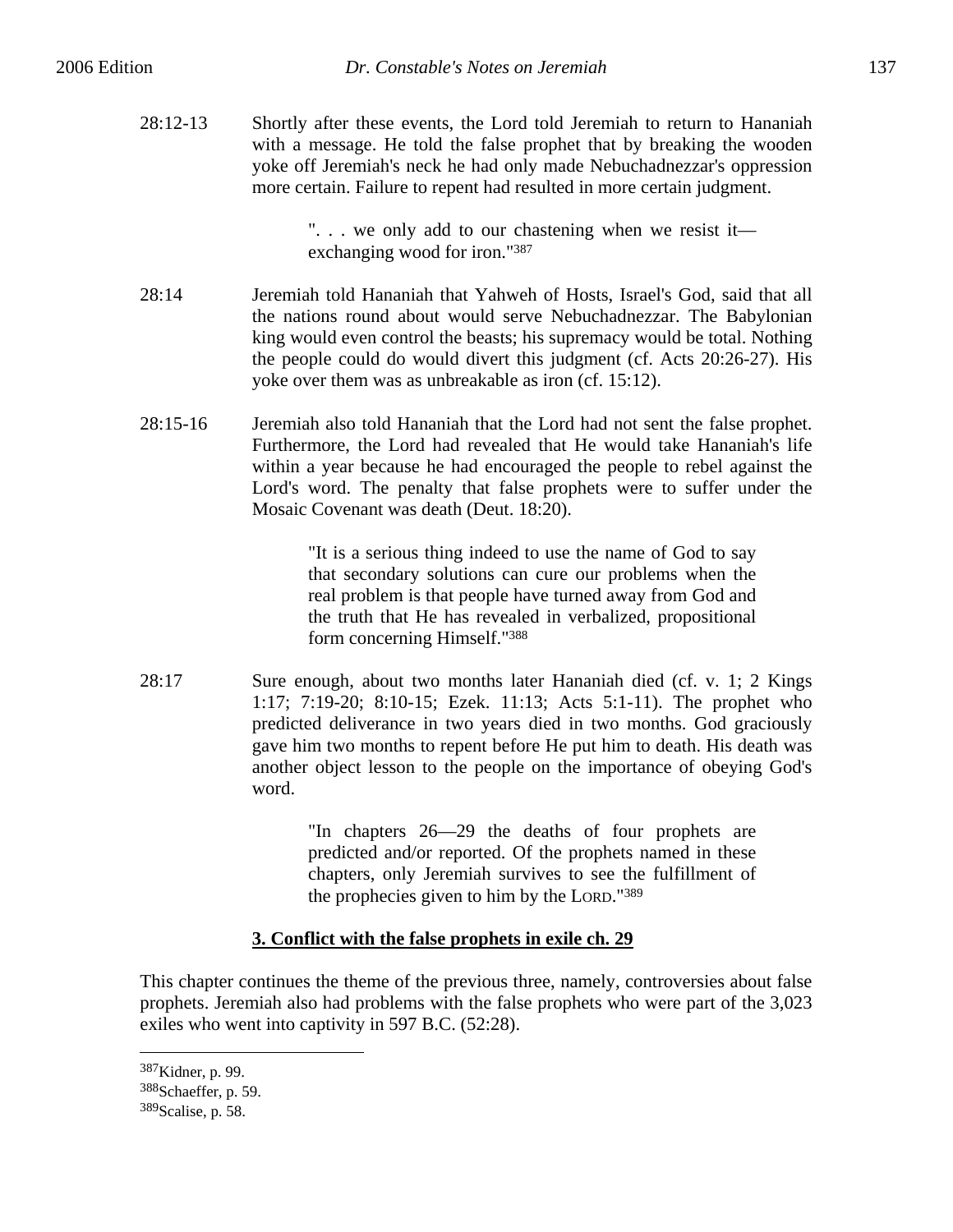There are references to and citations from at least four letters that went back and forth between Jerusalem and Babylon in this narrative.<sup>390</sup> Three of them were from Jeremiah, and one was from a false prophet in Babylon. We do not know exactly where in Babylon Jeremiah's letters went, but the largest settlement of exiles was near Nippur, close to the Kabar canal.391

Jeremiah wrote a letter to the exiles (vv.  $1-23$ ).<sup>392</sup> He then wrote a letter to the false prophet Shemaiah in Babylon (vv. 24-28) in which he referred to a previous letter that Shemaiah had written to the priest Zephaniah, who lived in Jerusalem (vv. 26-28). Finally, Jeremiah wrote a third letter, this time to the exiles again (vv. 31-32).

Within all this correspondence there are two promise oracles (concerning the exiles' immediate future, vv. 4-7; and concerning Israel's distant future, vv. 10-14). There are three judgment oracles (on false prophets, vv. 16-19, 21-23, 31-32), a warning oracle (concerning false prophets, vv. 8-9), and an unfinished though implied judgment oracle (concerning a false prophet, vv. 25-28).

# **Jeremiah's first letter to the exiles 29:1-23**

- 29:1-3 Jeremiah sent a letter to all the Judahites who had gone into exile in Babylon with King Jeconiah (Jehoiachin) in 597 B.C. We do not know the date of its composition, but Jeremiah probably wrote it within a few years of 597 B.C. The recipients included the elders, priests, prophets, the queen mother (Nehushta), court officials, princes, craftsmen, smiths (or artisans), and other citizens. King Zedekiah sent Elasah, one of Shaphan's sons (cf. 26:24), and Gemariah ben Hilkiah (36:10-26; cf. 2 Kings 22:3-14) to Babylon to deliver the letter. Both of these messengers were friendly toward Jeremiah, as is clear from other references to them. It was customary for vassals, such as Zedekiah, to communicate frequently with their overlords, like Nebuchadnezzar, in the ancient Near East.393
- 29:4 The letter was really a message from Yahweh Almighty, Israel's God. The exiles needed to recognize that He had sent them to Babylon; they were not there primarily because of Nebuchadnezzar. This reminder would have assured them of His sovereign control over the affairs of their lives.
- 29:5-7 The exiles were to settle down in Babylon and carry on life as usual rather than planning to return home soon. They were to build houses, plant gardens, marry, have children, and anticipate grandchildren.

<sup>390</sup>According to Feinberg, p. 551, verses 1-23 contain the first letter in the Bible. For other letters in the Old Testament, see 2 Chron. 21:12-15; 30:1, 6-9; 32:17; Ezra 1:2-4; 4:9-22; 5:7-16; 6:3-12; 7:12-26. 391Harrison, *Jeremiah and . . .*, p. 132.

 $392$ Scalise, p. 65, suggested that what Jeremiah sent the exiles was more like a booklet containing a collection of prophecies than a simple letter. This letter contains several messages from Yahweh. 393S. A. Meier, *The Messenger in the Ancient Semitic World*, p. 131.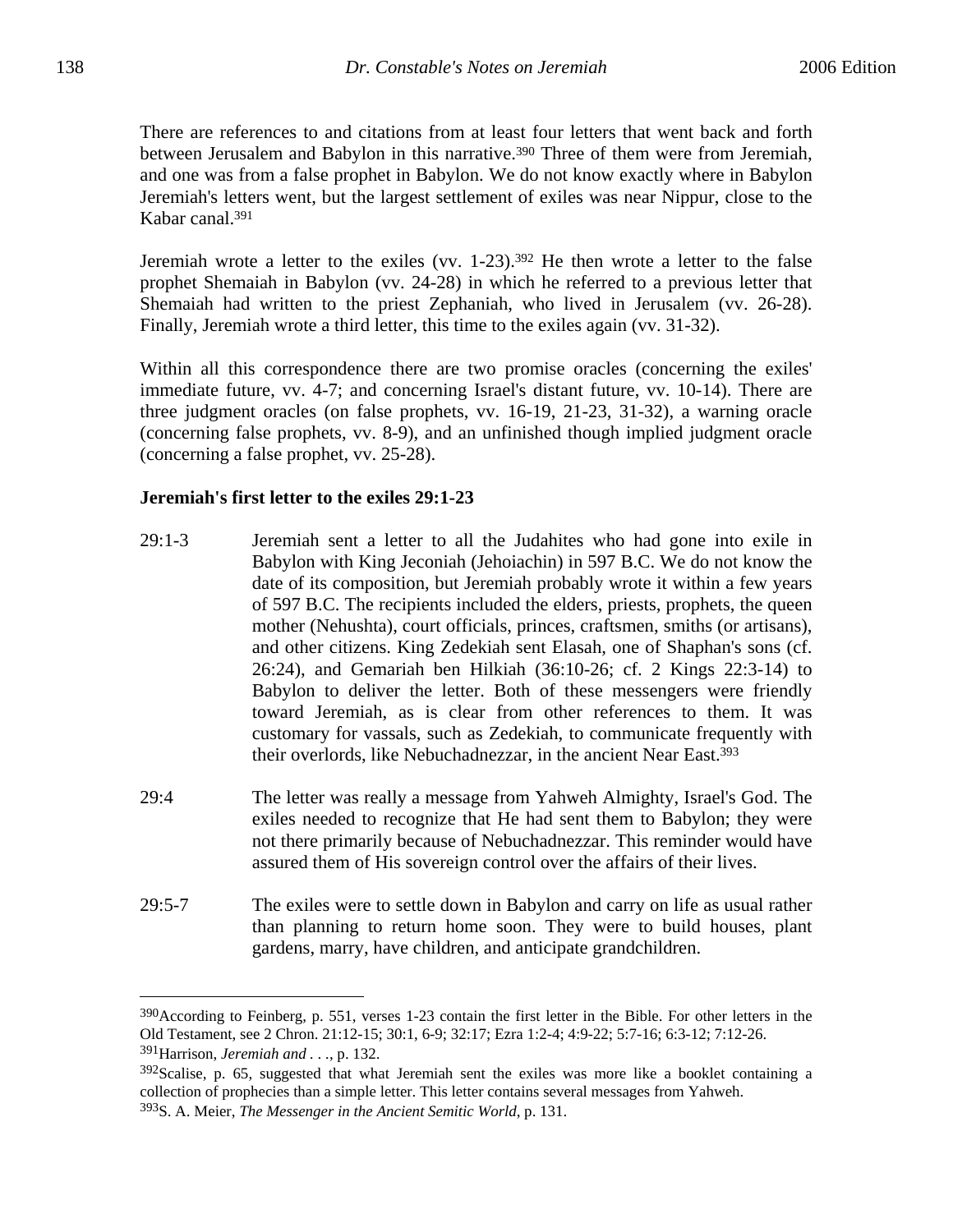"The external circumstances are far removed from humanity's first home in a fruitful garden, but the divine blessing and human task are remarkably similar (compare Gen. 1:28-29; 2:8-9, 15-16)."394

The exiles were also to seek the welfare of the city to which they had gone rather than plotting its downfall. They were even to pray for Yahweh's blessing on it (cf. Ps. 122:6; Matt. 5:43; Rom. 12:21; Titus 2:10; 1 Pet. 2:18). They would prosper as the city prospered. Ezekiel indicated that the exiles had their own organization of elders (Ezek. 8:1; 14:1), so many of the exiles followed Jeremiah's instructions. They were neither slaves nor prisoners in Babylon but enjoyed considerable autonomy.

"History shows that in all the centuries of their world-wide dispersion, the Jews have tried to follow this pattern. They have identified themselves with the country of their residence, while at the same time looking toward eventual restoration to their native land."395

- 29:8-9 The Lord instructed the exiles not to let the prophets among them deceive them into thinking that the captivity would be short. Such predictions were not from Him.
- 29:10 The captivity would last 70 years (cf. 25:11-12).

"It is remarkable that Jeremiah was able to propose that the power of Babylon would last so brief a time."396

At the end of that time, the Lord would again intervene in their affairs, fulfill His promise to them, and bring them back to the Promised Land. This is one indication that God wanted the exiles to return at the end of the captivity. Those who chose to remain in Babylon then were acting contrary to God's will for them (cf. 50:8; 51:6; Deut. 30:1-5; Isa. 48:20).

- 29:11 The Lord's plans for His people were for their ultimate welfare, not endless calamity. They would have a future beyond the Exile, so they could have hope.
- 29:12-13 At the end of the Exile God's people would call out to Him in prayer (cf. Dan. 9). Yahweh promised to listen to them. They would find Him when they sought Him wholeheartedly.

<sup>394</sup>Scalise, p. 80.

<sup>395</sup>Feinberg, p. 553.

<sup>396</sup>Thompson, p. 547.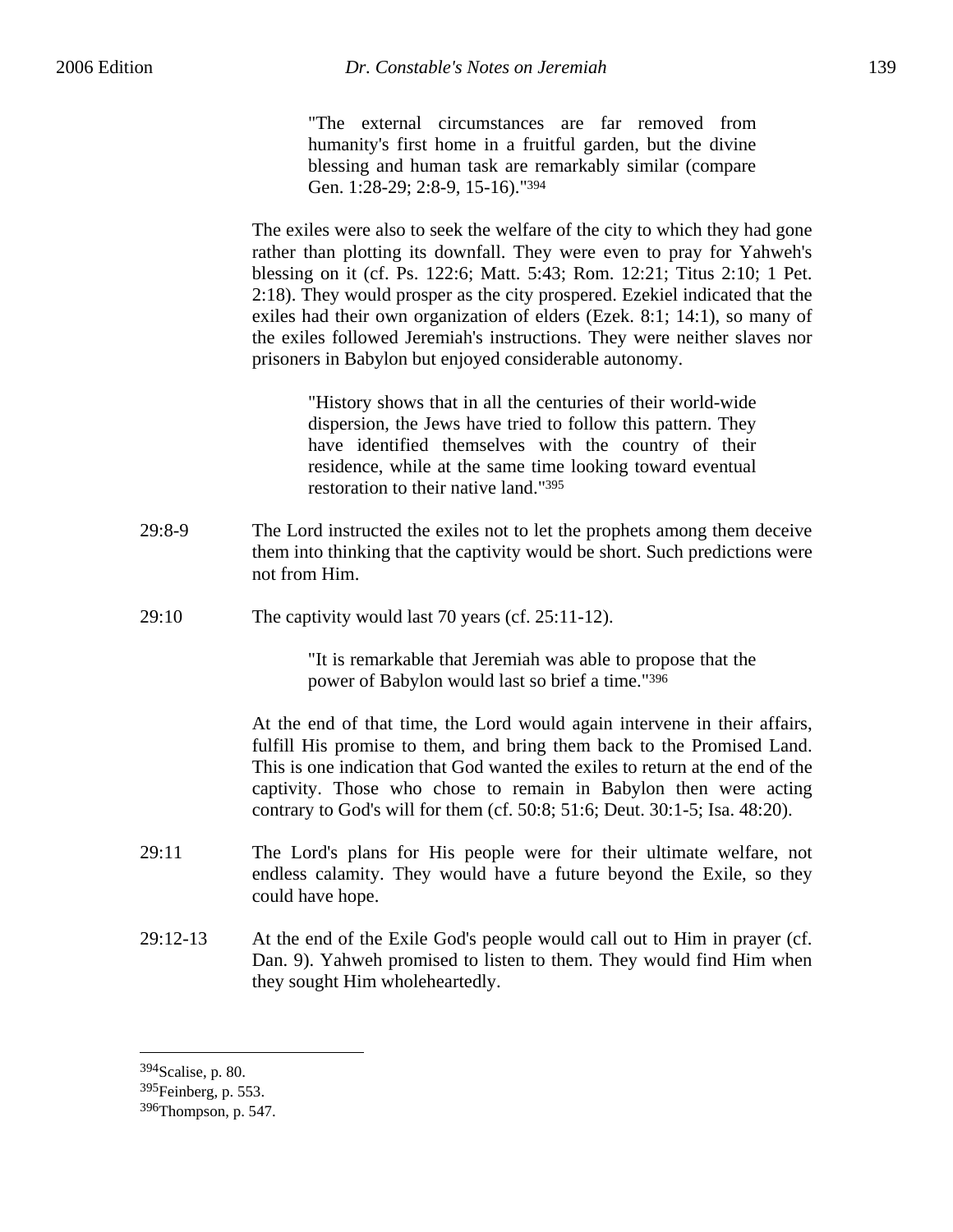29:14 Again He promised that they would find Him. He would then restore their fortunes and would gather them from all the places where He had driven them and return them to the Promised Land.

> Since the exiles did not seek the Lord wholeheartedly, and since He did not return all of them to the land at the end of the Exile, premillennialists look for a fulfillment of these promises in the future.<sup>397</sup> The returns from exile under Zerubbabel, Ezra, and Nehemiah were only partial fulfillments of these promises. Most of the exiles chose to remain in Babylon (e.g., Mordecai and Esther).

- 29:15 The people were concluding falsely that the Lord had raised up prophets for them in Babylon. He did indeed raise up Ezekiel and Daniel, but false prophets are in view here, as is clear from the following verses.
- 29:16-17 Verses 16-19 are a digression that stresses the fact that the Lord would complete the judgment of Judah before any restoration would begin.

The true message from Yahweh concerning the Davidic king, Zedekiah, and the remaining Judahites who were still in the Promised Land was that they would experience war, famine, and plagues. They would be like rotten figs: good for nothing (cf. 24:2-3).

- 29:18-19 The Lord Himself would drive them from the land and kill them. They would become objects of horror and shame to the nations where He would drive them because they had not listened to His servants the prophets. The Lord had sent these messengers to them repeatedly, but they would not listen.
- 29:20 Since the Judahites still in the Promised Land had not listened to God and would therefore suffer punishment, it was important that the exiles pay attention to the Lord's words to them.
- 29:21 The Lord also announced the fate of two false prophets in Babylon: Ahab ben Kolaiah and Zedekiah ben Maaseiah. Yahweh would deliver them into Nebuchadnezzar's hand, and the Babylonian king would execute them in the sight of the exiles.
- 29:22-23 Their deaths would become a proverbial curse (Heb. *qelalah*) for the exiles who wanted to wish the worst type of fate on someone. They would wish that Yahweh would make the end of their enemies as terrible as that of those two false prophets. The Hammurabi Code refers to burning people alive (Heb. *qalah*) as a Babylonian method of execution, as does the Book of Daniel (cf. §25, §110, §157; Dan. 3:6).398 These false

<sup>397</sup>See Kaiser, pp. 110-12; Feinberg, p. 555.

<sup>398</sup>Pritchard, ed., pp. 167, 170, 172.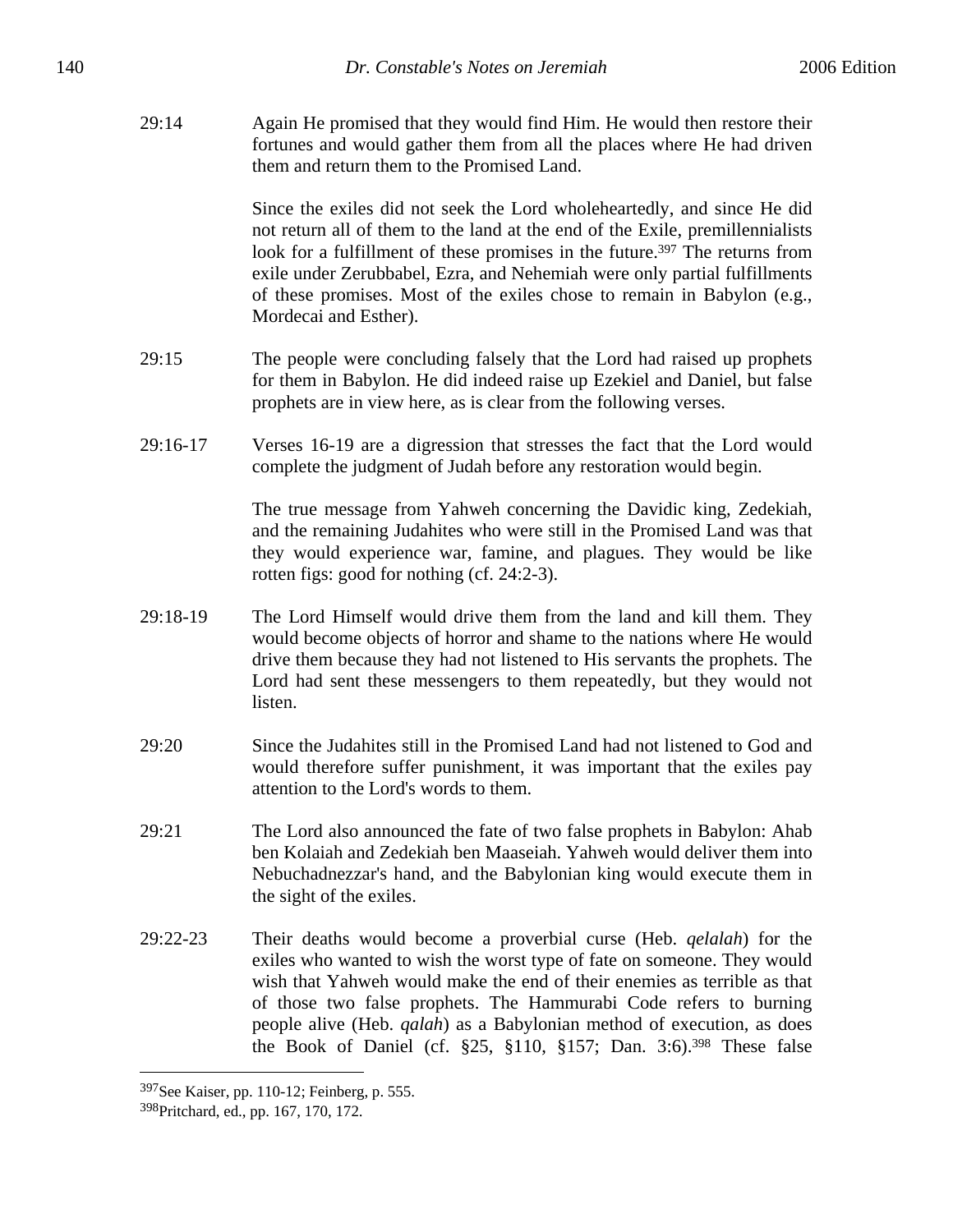prophets had acted like fools, had committed adultery in violation of the covenant (Exod. 20:14), and had falsely claimed to announce messages from Yahweh. The Lord said He knew exactly what these men were doing. Nebuchadnezzar would not have executed these men for these offenses, so probably they were guilty of other political crimes as well, perhaps encouraging the exiles to revolt.399

## **Jeremiah's letter to Shemaiah in Babylon 29:24-28**

Jeremiah wrote another letter, this time in response to a letter that the false prophet Shemaiah in Babylon wrote to Zephaniah the priest and the Judahites still in Jerusalem. Jeremiah quoted Shemaiah's letter, and it fills most of this section (vv. 26-28). Shemaiah's letter was a reaction to Jeremiah's first letter to the exiles (vv. 1-23).

- 29:24 The Lord had a message for Shemaiah the Nehelamite, too. There are no other references to this man in the Bible. "Nehelamite" may come from the Hebrew word *halam*, meaning "to dream." Thus this may be a nickname for him: the dreamer (cf. v. 8; 27:9).400 This word could also be the name of his family or birthplace, though no other families or places of that name are known.
- 29:25-26 This man had sent letters in his own name, not in Yahweh's name, to Zephaniah ben Maaseiah the priest, the other priests, and the people in Jerusalem. He had told them that the Lord wanted Zephaniah to be the priest in charge of order in the temple instead of Jehoiada, the authorized priest.401 Zephaniah was to put any "mad man" who prophesied in the Lord's name in the stocks and his neck in an iron collar (cf. 20:1-3).<sup>402</sup>

"The irony is that Zephaniah would, according to Deut 28:34, become a madman himself when he witnessed the judgment coming upon Jerusalem."403

29:27-28 Shemaiah also reproved Zephaniah for not rebuking Jeremiah since Jeremiah had written the exiles encouraging them to settle down in Babylon (vv. 4-7).

This pericope does not record what the Lord said would happen to Shemaiah because he had done what he did; verse 25 has no apodosis. We must assume that divine judgment

<sup>399</sup>W. L. Holladay, *Jeremiah*, 2:143.

<sup>400</sup>Thompson, p. 549.

<sup>401</sup>Zephaniah ben Maaseiah consulted Jeremiah twice for King Zedekiah (21:1: 37:3). He was then or later became the priest who was second in command in the temple (52:24). He went into captivity in 586 B.C. and suffered execution in Babylon (52:24-27; 2 Kings 25:18-21). Jehoiada had evidently replaced Pashhur, who may have been taken to Babylon as an exile (cf. 20:1-6).

<sup>402</sup>The Hebrew word translated "iron collar" occurs only here in the Old Testament. Its meaning is somewhat obscure, though it probably describes some type of restraining device. 403Scalise, p. 79.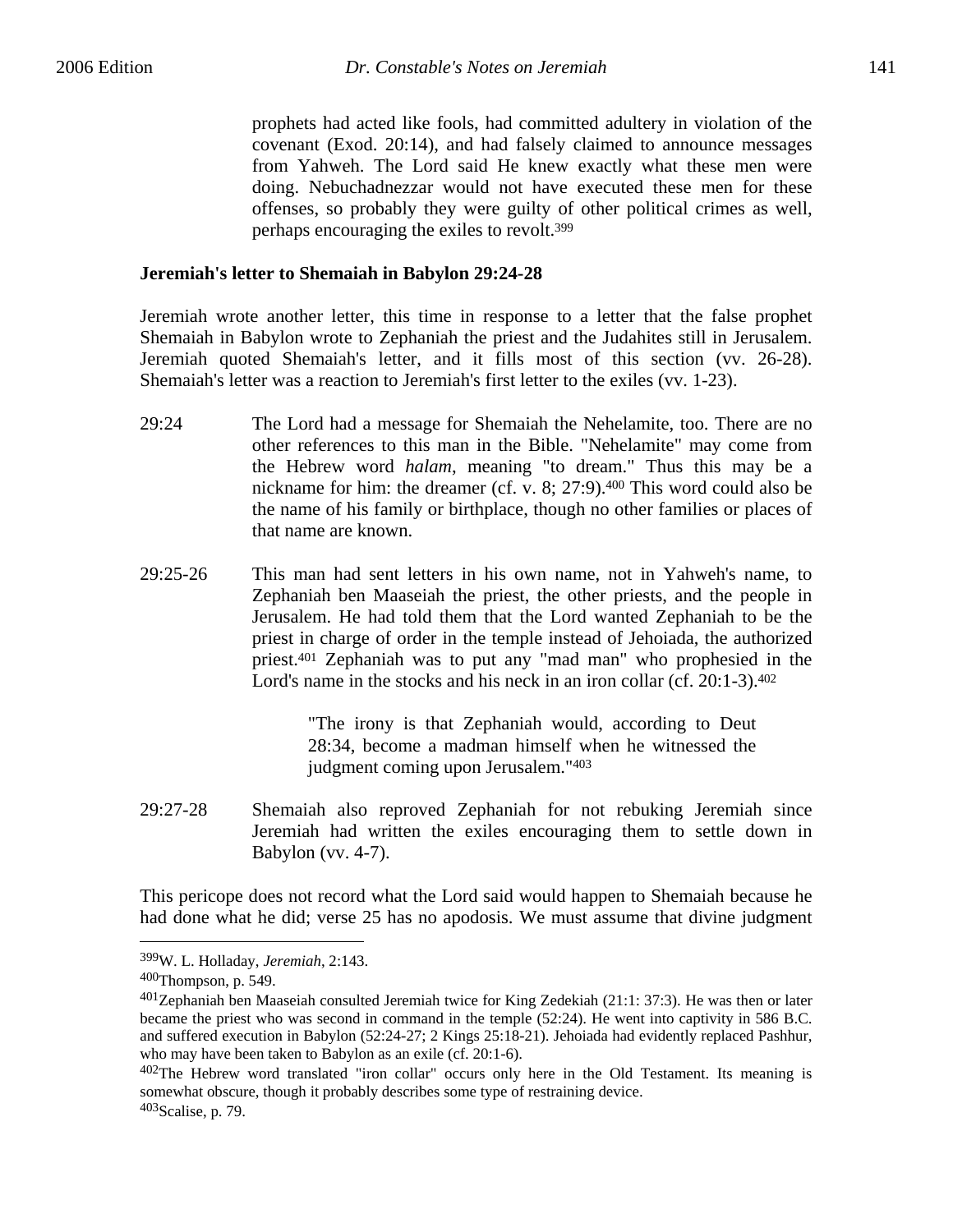would come on him. The main reason for this pericope is to expose the wicked advice Shemaiah was giving, not to explain the judgment he would receive. The next pericope tells what would happen to Shemaiah.

# **Jeremiah's second letter to the exiles 29:29-32**

After Zephaniah had read Shemaiah's letter to Jeremiah (v. 29), the Lord moved Jeremiah (v. 30) to write a second letter to the exiles (vv. 31-32).

- 29:29 Zephaniah the priest read Shemaiah's letter to Jeremiah.
- 29:30 Then the Lord gave a message to Jeremiah. He was to tell the exiles that because Shemaiah had prophesied falsely, Yahweh would punish Shemaiah and his descendants. The Lord would cut off his family line, and Shemaiah would not live to see the good that Yahweh would do to His people.404 Shemaiah's prophesying constituted advocating rebellion against Yahweh.

Chapters 26—29 all record the terrible consequences of rejecting the word of the Lord that one of His faithful servants, the true prophets, announced.

# **C. THE BOOK OF CONSOLATION CHS. 30—33**

This section of the Book of Jeremiah is a collection of prophecies that focus on the hope that lay before the Israelites. To this point in the book the emphasis has been mainly on judgment to come, though we have seen occasional promises of restoration (23:1-8; 24; 29). Here the emphasis changes from negative warnings to repent to positive promises of a glorious future. This section of the book, then, is similar to Isaiah 40—66 and Hosea 1—3, which also contain comforting promises of future blessing.

"At this point in the book of Jeremiah, over half has been the recording of the prophet's message of 'pluck up and . . . break down' (1:10). It is not surprising, therefore, that such an intense, though relatively unlengthy, concentration of the bright message of 'build and . . . plant' (1:10) should appear."405

"The content of the Book of Consolation repeatedly deals with the relationship between present suffering, further danger, and future salvation."406

# **1. The restoration of all Israel chs. 30—31**

Two things mark these first two chapters of the Book of Consolation, one having to do with content and the other with style. Most of the dozen or so prophecies in this section deal with the Northern Kingdom, as is clear from the names of people and places in the

<sup>404</sup>Compare Jeremiah's words of judgment on Hananiah (28:15-16).

<sup>405</sup>Jensen, p. 85.

 $406$ Scalise, p. 83.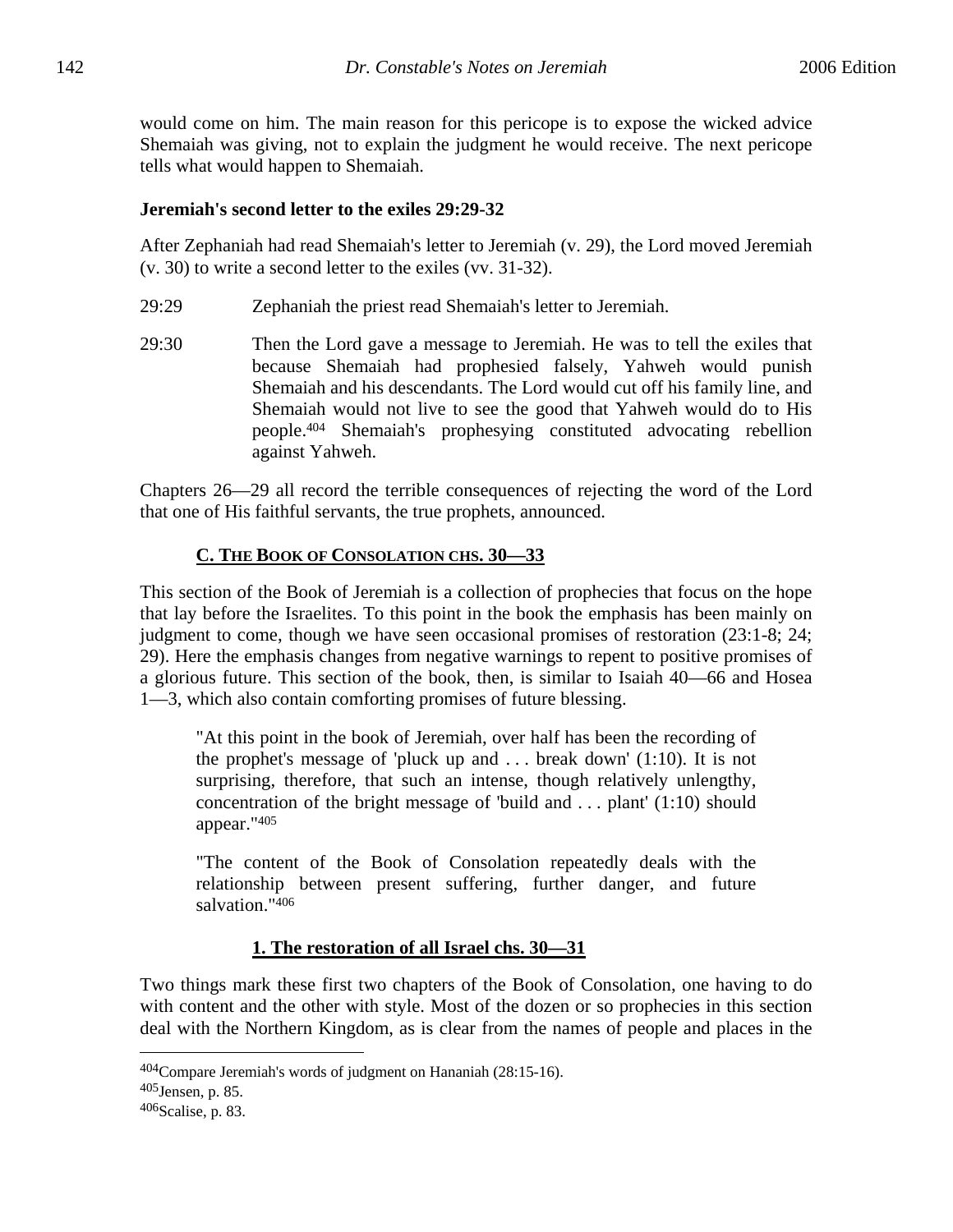text. Many scholars believe that Jeremiah wrote most of these prophecies, though not all of them, earlier in his ministry, probably during the reign of King Josiah (627-609 B.C.), when the Babylonian invasion was not so threatening. Others believe Jeremiah wrote them shortly before the destruction of Jerusalem (cf. 32:1; 33:1).407

Stylistically, most of the prophecies in this section are poetical. In contrast, all of them in the next section (chs. 32—33) are in prose. The form of composition as well as the content evidently guided the writer and or editor(s) as they put the book in its final form.

# **The superscription 30:1-3**

- 30:1-2 The Lord instructed Jeremiah to write all the messages that He had given the prophet in a book.
- 30:3 There needed to be a permanent record of these predictions since the people rejected the Lord's words. When He restored the fortunes of Israel and returned the people to their land the book would vindicate His faithfulness. It would also vindicate His predictions of judgment to come.

## **Jacob's distress and deliverance 30:4-11**

- 30:4 This oracle concerns all the Israelites, those of both the Northern and Southern Kingdoms.
- 30:5-6 A time of great terror, dread, and unrest was coming. Men would behave as though they were in labor; they would hold themselves in pain as women do when they are about to give birth. This is a picture of powerlessness and panic.
- 30:7 A coming time would be the worst Jacob had ever experienced or would ever experience. This anticipates the Tribulation in which Israelites will suffer more greatly than they ever have or ever will (cf. 46:10; Isa. 2:12- 21; 13:6; 34:1-8; Ezek. 30:3; Dan. 9:27; 12:1; Joel 1:15; 2:1-2, 11; Amos 5:18-20; Mic. 1:2-5; Zeph. 1:2—3:8; Zech. 14:1-8, 12-15; Matt. 24—25; Rev. 6—18). Perhaps the Lord referred to His people here as Jacob because the patriarch Jacob experienced many extreme distresses. However, the Israelites would not perish in this distress because the Lord promised them deliverance, both physical and spiritual (cf. Zech. 12:10— 13:1).
- 30:8-9 At that time Yahweh would set His people free from all those who restrained and enslaved them (cf. Exod. 7:16). The Israelites were not slaves in Assyria or Babylon. This points to a future deliverance (cf. Ezek. 34:23; Hos. 3:5). Instead they would serve their God and David their king, whom the Lord would raise up for them. This probably refers to a

<sup>&</sup>lt;sup>407</sup>Liberal interpreters usually date this material after the exile.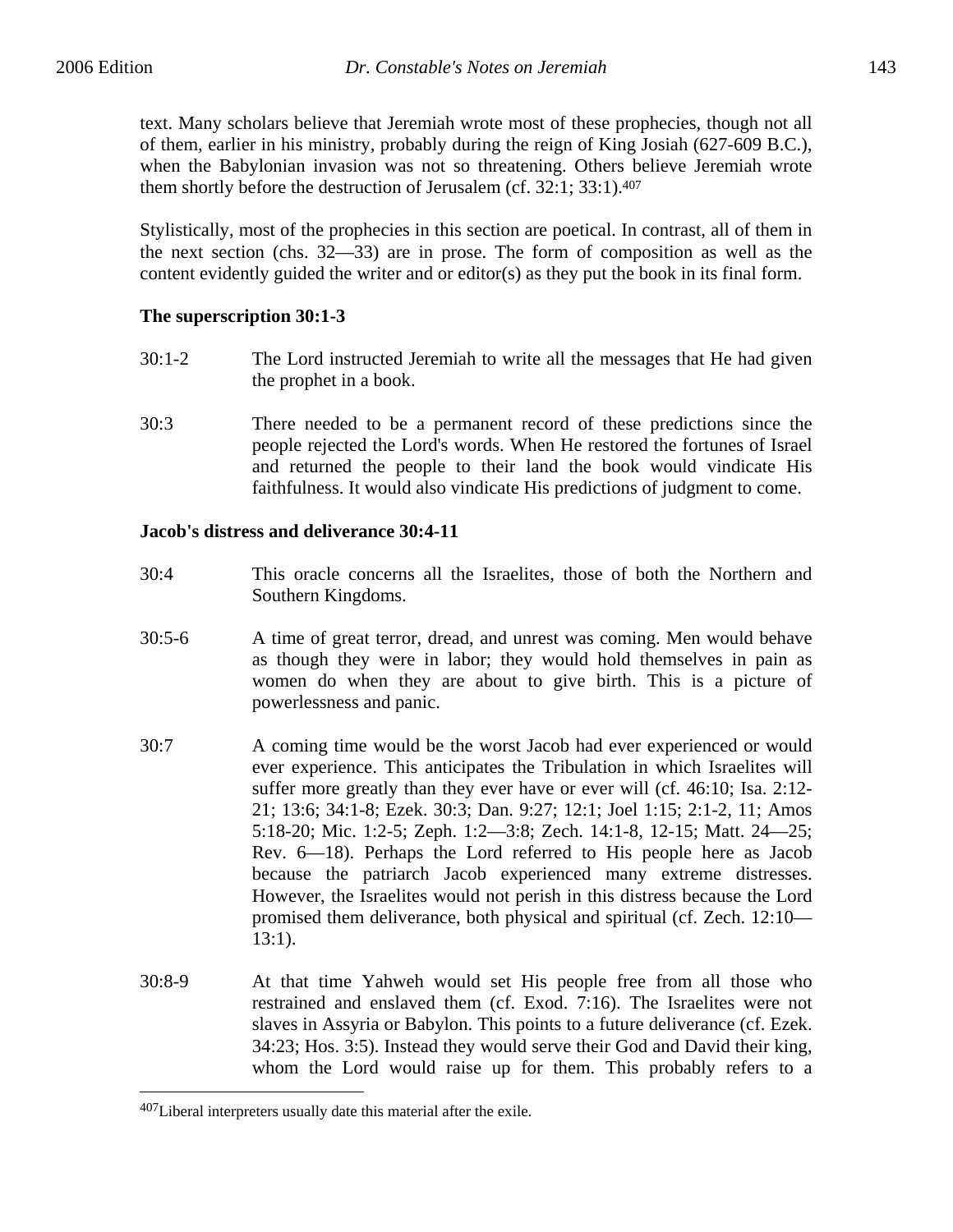successor to David rather than King David himself (cf. 23:5; Isa. 55:3-5; Ezek. 34:23-25; 37:24-25; Hos. 3:5).408

> "The Targum, though interpretative, is correct in identifying this ideal King as 'Messiah, the son of David.' Among the Jews the name David came to be used of royalty, much as Pharaoh, Caesar, or Czar, but only in the highest and final sense."409

> "They [verses 8-9] deal with the whole people of Yahweh in messianic times."410

In view of later revelation, we know that this successor to David is Jesus Christ (Luke 1:69; Acts 2:30; 13:23, 34, 38).

- 30:10 The Lord promised to save His people from afar and their descendants from the land of their captivity. Therefore they should not fear or be dismayed. The Israelites would return to their land where they would enjoy lasting peace and security. This will happen in the Millennium.411
- 30:11 The Lord would chasten His people with punishment for their sins, but He would not destroy them completely. He would, however, completely destroy the nations that had oppressed them in their captivity (cf. 46:27- 28; Isa. 41:8-10; 43:1-6; 44:2-5).

"These passages cannot refer to the destruction of Jerusalem in A.D. 70, for the Davidic monarchy was not restored after that date and the Jews were not saved out of it, but were killed by the thousands and many were carried away."412

## **The healing of Zion's incurable wounds 30:12-17**

- 30:12-15 Yahweh had inflicted His people with a wound from which they could not recover because they had sinned greatly. No one could intercede effectively for them because the Lord had determined to punish them. Israel's political allies had forsaken her and would not help her. Even crying out would not help them.
- 30:16 Nevertheless, the Lord would turn the hostility of Israel's enemies back on themselves and punish them with the punishment they had inflicted on His people.

<u>.</u>

411Amillennial interpreters view these predictions as describing spiritual conditions that believers enjoy presently and or eternal blessings that we will enjoy in heaven. See Kidner. pp. 103, 105. 412Kaiser, p. 112.

<sup>408</sup>Dyer, "Jeremiah," p. 1168, viewed this as referring to David himself (cf. Ezek. 34:23-24). He later wrote, in *The Old . . .*, p. 618, that it could refer to David or to Christ.

<sup>409</sup>Feinberg, p. 561.

<sup>410</sup>Thompson, p. 556.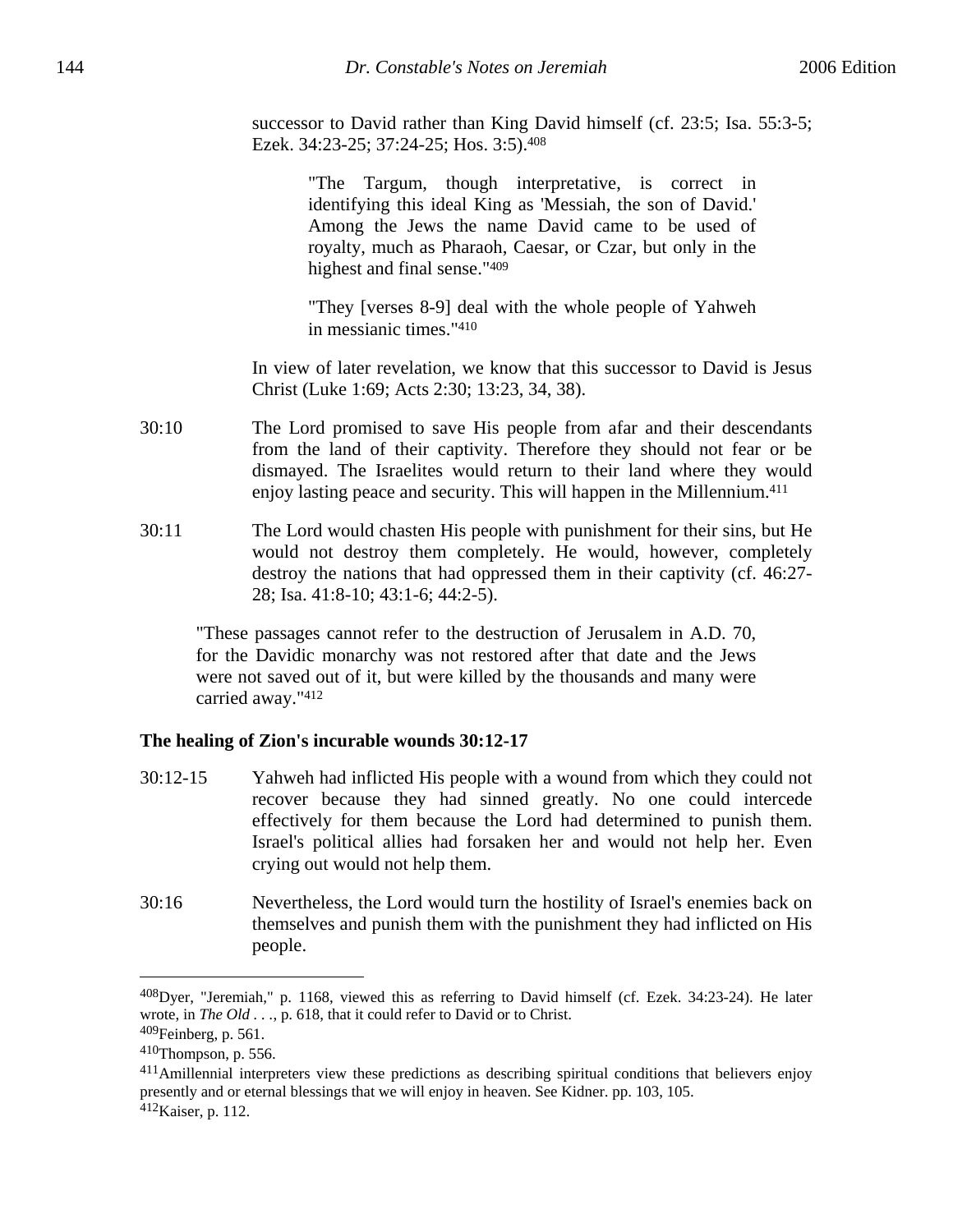30:17 He would restore the Israelites to health and heal their wounds (cf. Isa. 53:5). Part of the reason for His salvation would be the nations' charge that Yahweh had forsaken His people.

# **The restoration of Jacob 30:18-22**

- 30:18 Yahweh promised to restore Israel's tribal fortunes (cf. Num. 24:5-6), to have compassion on His peoples' towns and homes, and to rebuild Jerusalem and the royal palace there.
- 30:19 Thanksgiving and merrymaking would mark the people. The Lord would increase their numbers and honor them.
- 30:20 Their children would be secure and happy, as they were before God judged the people. The people as a whole would again be stable, and the Lord would punish their oppressors.
- 30:21 Their leader would be one of them, not a foreign ruler who imposed his rule on them. The Lord would draw this leader to Himself, would call Him to His place of service. Approaching Yahweh was a priestly prerogative, so this verse may hint at the future ruler's priestly as well as His kingly function (cf. Ps. 110:4; Zech. 6:13).

"The ruler will need no mediator. Thus he will be greater than even David and Solomon. Like Melchizedek he will have a dual role. No man can take to himself the office of priesthood (cf. Heb 5:4). In fact, it was dangerous for even a king to do so (cf. Jeroboam in 1 Kings 12:26-33; 13:1-6; and Uzziah in 2 Chron 26:16-20). . . . Here is a reiteration of the promise to restore the Davidic line (cf. v. 9). . . . The Targum, though interpretative, is correct in its rendering 'Messiah shall be revealed to them out of their own midst.'"413

30:22 Israel and Yahweh would again be in covenant relationship as people and God (cf. 7:23; 11:4; Gen. 17:7; Exod. 6:7; Lev. 26:12; Deut. 7:26; Isa. 35; Ezek. 36:28).

# **The divine judgment 30:23—31:1**

30:23-24 The Lord's wrath would break forth on the wicked like a severe storm. It would not slacken until the Lord accomplished all His purpose (cf. 23:19- 20). Therefore the carelessly sinful should feel no false sense of security from these promises of future pardon.

<sup>413</sup>Feinberg, p. 564.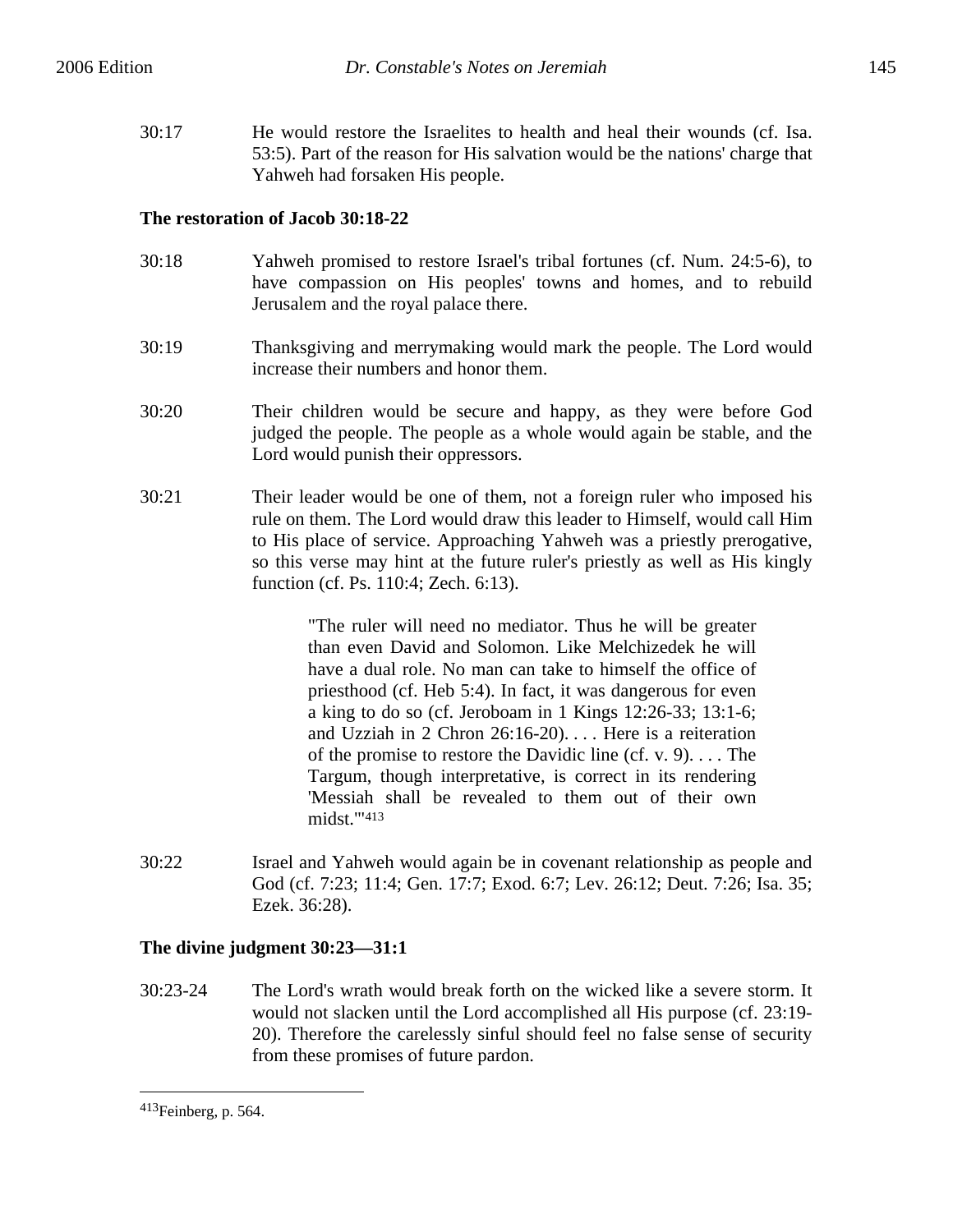The people did not understand this prophecy fully when the prophet first gave it, but they would in the far distant future. Similarly, God told Daniel to seal up his prophecy because it was not time for His people to understand it yet (Dan. 12:4, 9).

31:1 At that future time, the Lord would establish an intimate relationship between Himself and all the families of His people (cf. Gen. 17:7; Zech. 12:11-14). He would finally achieve what His people had always frustrated by their sins.

> This verse concludes the material in chapter 30 and serves as a heading for chapter 31. All of chapter 31 describes the national restoration of Israel.414

#### **Israel rebuilt and planted by a loving God 31:2-6**

- 31:2 When the Israelites would seek rest from the attacks of their enemies (cf. 6:16; Exod. 33:14; Deut. 3:20; Josh. 1:13, 15; 22:4; Isa. 63:14), they would find it in the wilderness (cf. 2:2; Rev. 12:14-16).415 They will find refuge in the wilderness in the Tribulation, as they did following the Exodus (cf. Exod. 14:5-23; 33:14; Num. 14:20). But Israel's ultimate rest will occur in the Millennium when they rest in the Promised Land.
- 31:3 Assurance of future salvation rests on Yahweh's eternal commitment and His loving election of Israel (cf. Exod. 19:5-6; Deut. 7:9). He had loved it "from afar" in the wilderness following the Exodus, and He would love it "from afar" in the Exile. "Love" and "faithfulness" are both strong covenant terms.

"It is the LORD's constant commitment to Israel that bridges the generations and makes restoration possible."416

- 31:4 The Lord would rebuild His people into a nation that was His uniquely. He would see her just as appealing as in the time she departed from Egypt, like a virgin. Joy and rejoicing would return to the Israelites who would, however, first experience a silencing of their joy in exile  $(7:34; 16:9;$  $25:10$ ).
- 31:5 They would return to Samaria and resume their agricultural pursuits, which the Lord, not Baal, would bless with fertility.
- 31:6 Watchmen in the Northern Kingdom would again summon their fellow countrymen to make pilgrimages to God's chosen city, Jerusalem, to

<u>.</u>

<sup>414</sup>This is verse 25 of chapter 30 in the Masoretic Hebrew Bible, and verse 31:2 begins the next chapter.

<sup>415</sup>Another view sees this as a reference to the captivity of the Northern Kingdom (cf. Hos. 2:14-15; e.g., Thompson, p. 566).

<sup>416</sup>Scalise, p. 108.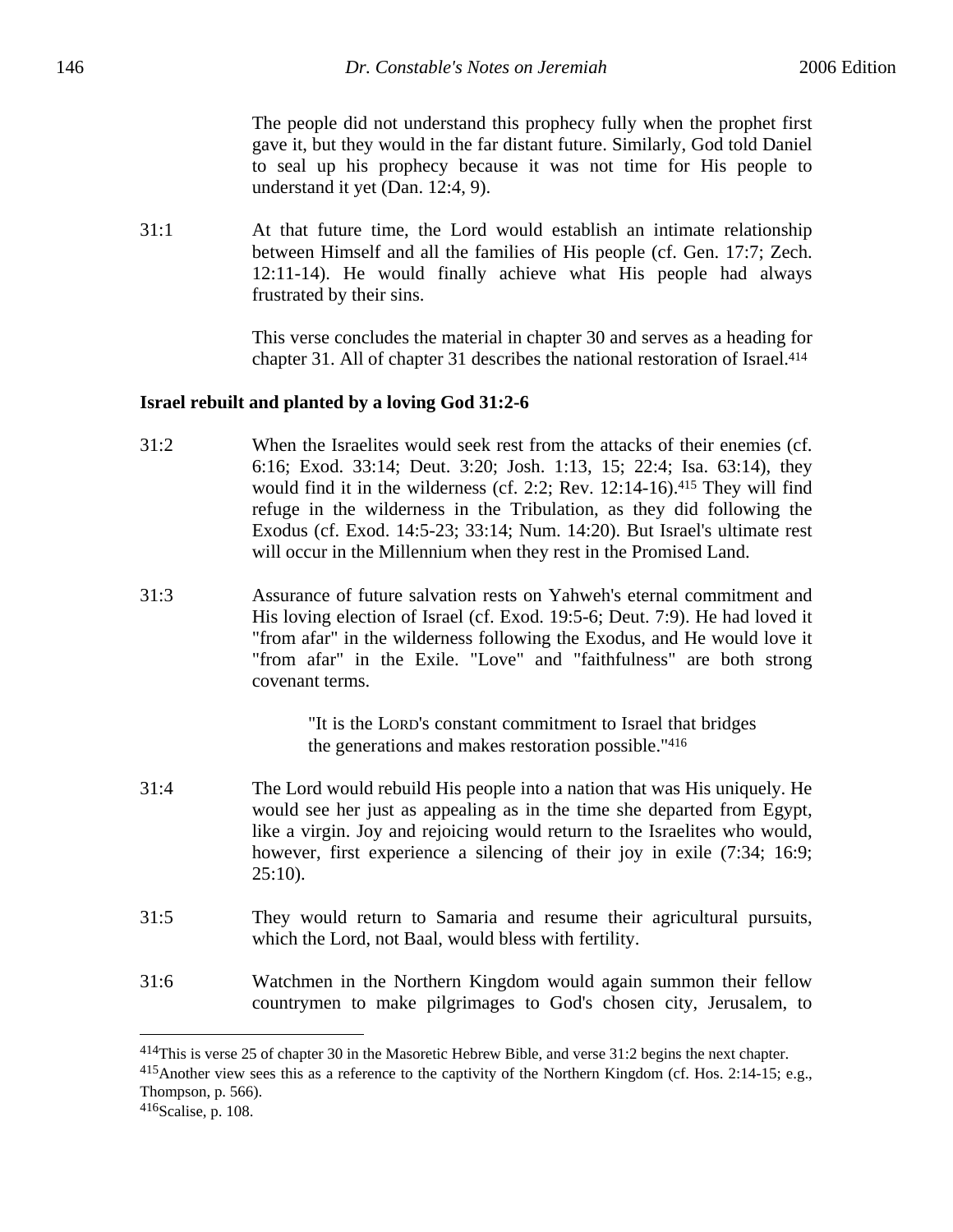worship Him there. Since the kingdom divided, the northern Israelites worshipped at Bethel and Dan, not at Jerusalem. Thus a reunited Israel is in view.

Verses 4-6 picture God's restoration of Israel as a time of renewed joy (v. 4), peace and prosperity (v. 5), and renewed commitment to Yahweh (v. 6).

"This restoration reverses at least six aspects of the judgment suffered by Israel and Judah: no resting place in exile, a nation torn down, celebrations silenced, vines and plants uprooted, watchmen announcing the invading conqueror, and the temple destroyed. The poem also introduces an Israel transformed from a desperate adulteress (4:30) to a joyful maiden on her way back to God."417

# **Israel's homecoming 31:7-14**

- 31:7 In the future the Israelites would sing joyfully among the chief nations where they dwelt. They would call on Yahweh to save the remaining remnant of His people. Calling on Him to do this would praise Him because He promised to save them (cf. Isa. 11:11; 28:5).
- 31:8 A great number of Israelites of all types would return to the Promised Land from all over the world, not just from the north where they went into Assyrian and Babylonian captivity. The disadvantaged as well as the ablebodied would come, even pregnant women and those about to give birth. If the Lord would bring even these dependent types of people back, there was hope for all (cf. Isa. 35:5-6).
- 31:9 They would return weeping tears of repentance and praying for the Lord's favor. He would lead them back tenderly, as a father deals with his firstborn son (cf. Exod. 4:22; Deut. 32:6; Luke 15:11-32), and would make the trip refreshing, pleasant, and safe.
- 31:10 The nations also needed to hear that Yahweh would re-gather the flock of people that He had scattered, namely, Israel.
- 31:11 The Lord would purchase His contrary people and set them free from those strong enemies who would hold them captive, as He did earlier in the Exodus (cf. Exod. 6:5; 15:13, 15; Deut. 7:8; 9:26; Isa. 35:8-10; 43:1; 44:22-23; 48:20).
- 31:12 Back in Zion the Israelites would rejoice greatly over the change that Yahweh had made in their condition. They would enjoy all types of bounty (cf. Isa. 58:11), and they would never languish again. The food and

<u>.</u>

<sup>417</sup>Ibid., pp. 109-10.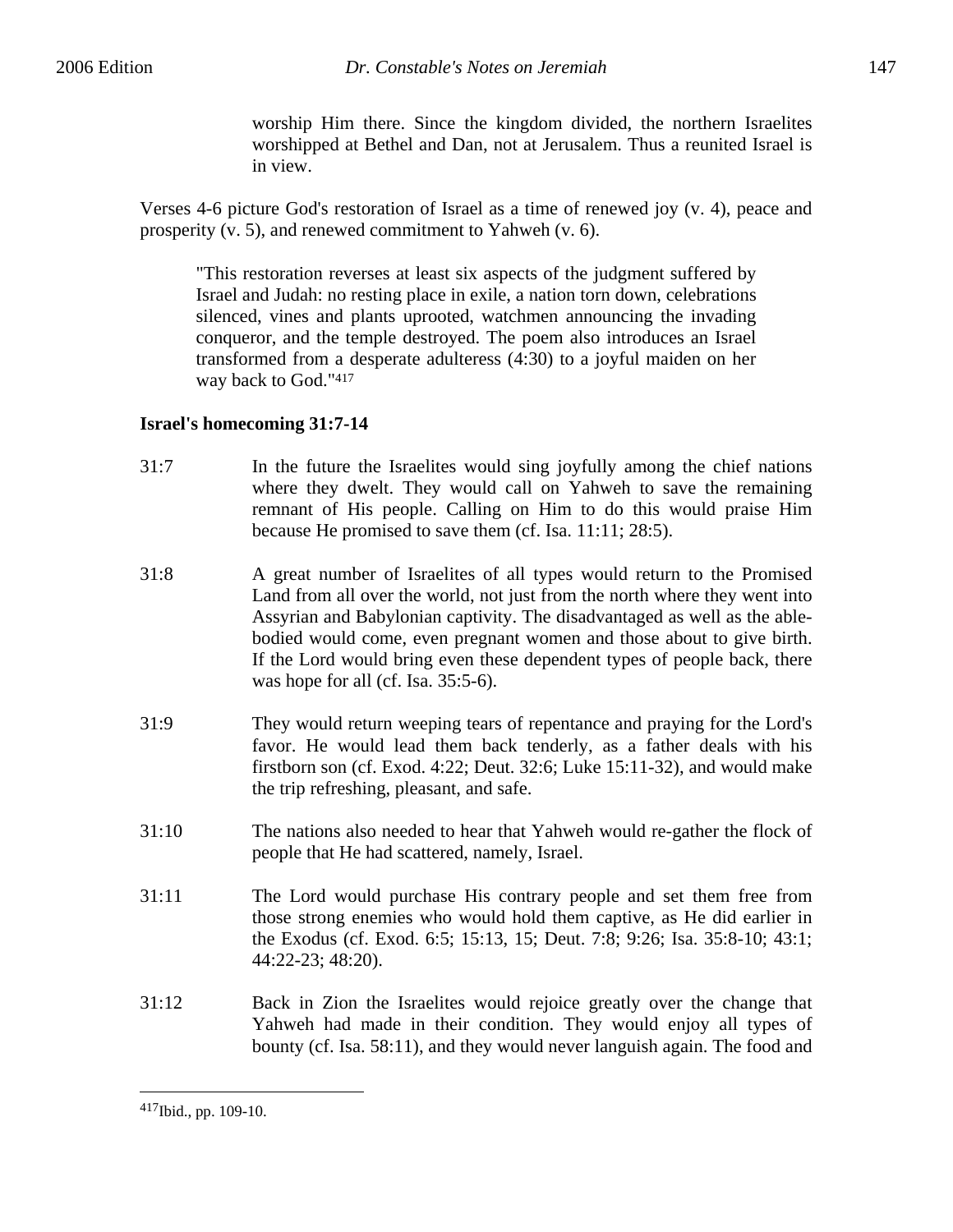drink mentioned were staples in the Israelite diet. This must refer to eschatological blessing, since the Jews are presently languishing.

31:13-14 All ages of people would celebrate because the Lord would change their mourning and sorrow into comfort and rejoicing. The priests would enjoy great abundance of blessing, and all the people would find satisfaction in the Lord for His goodness.

Verses 12-14 may be referring to the eschatological banquet that will occur on earth at the beginning of the Millennium (cf. Isa. 25:6-10). Then the Israelites will appreciate Yahweh as their father (v. 9), shepherd (v. 10), redeemer (v. 11), and king (v. 12). They cannot describe conditions following the Israelites' return to the land after the Babylonian captivity, as is clear from Ezra, Nehemiah, Haggai, and Zechariah.

#### **The end of Rachel's mourning 31:15-22**

31:15 The Lord described the Israelite mothers, under the figure of Rachel, weeping for their children who had died because of the Assyrian invasion.418 Rachel was the mother of Joseph, the father of Ephraim and Manasseh, and Benjamin and so represented all the Israelites, from the north and the south. Ramah was a town about five miles north of Jerusalem that stood in Benjamin near the border between Israel and Judah. The exiles stopped at Ramah, and undoubtedly wept there, on their way to exile in Babylon (40:1).

> "Rachel's life story sets her apart from the other Israelite ancestors. She alone had only a grave and never a home in the promised land (Jer 30:3). She died 'on the way' (Gen 35:19), and her last words express her sorrow (Gen 35:18). Not every mother will give up her own life for her child's (e.g., Jer 19:9; Lam 2:20; 4:10; 2 Kgs 6:28-29). Rachel's death in childbirth makes her deeply credible as an example of the profound extent of a mother's love. Rachel is a mother who does not forget her children (cf. Isa 49:15)."419

- 31:16-17 The Lord comforted "Rachel" by assuring her that her children would return from exile. All the work she had expended on them was not in vain. There was hope for their future.
- 31:18 Yahweh heard Ephraim, the people of the Northern Kingdom, acknowledging that He had chastened them like an untrained calf. They cried out to Him to restore them because He was their God.

<sup>418</sup>The figure appears again in Matt. 2:17-18 where Rachel, the symbolic mother of all Israelites, weeps for the children that Herod the Great slew. See Dyer, "Jeremiah," p. 1170, for a brief discussion of Matthew's use of this figure.

<sup>419</sup>Scalise, p. 119.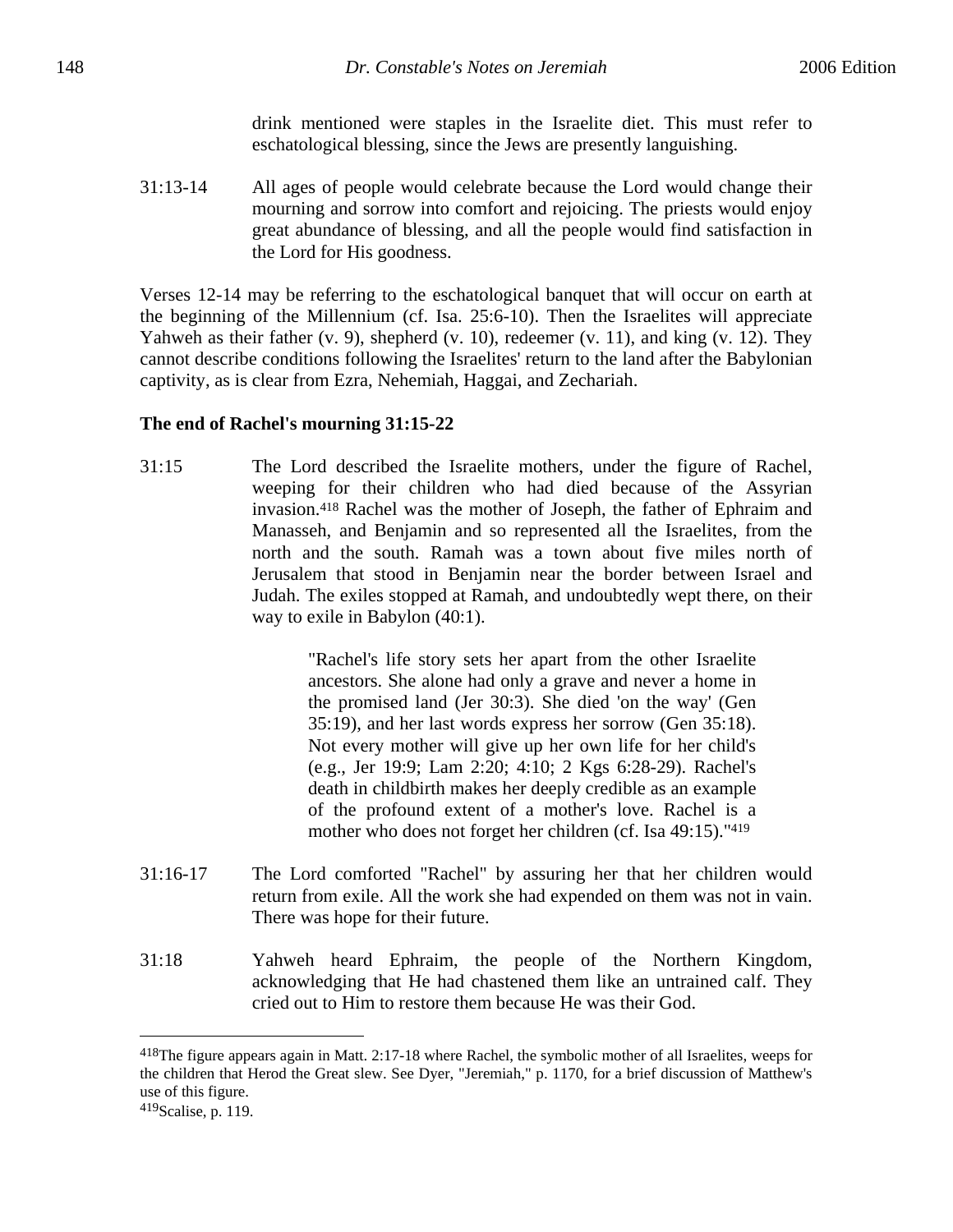- 31:19 Ephraim repented and felt humiliated and ashamed of his previous youthful rebellion against the Lord. Slapping one's thigh, an onomatopoeic expression in Hebrew, was a common expression of remorse in ancient Near Eastern culture (cf. Ezek. 21:12).<sup>420</sup>
- 31:20 Yahweh still regarded the people of Ephraim as His dear son and delightful child. Even though He had rebuked him, He still remembered and yearned for him. He would surely have mercy on these people (cf. Hos. 11:1-4, 8-9).
- 31:21 The special object of Yahweh's love, Israel (cf. v. 4), should give attention to returning to the Promised Land (cf. Isa. 35; 40:3-5, 11; 41:18-20; 42:16; 43:1-7; 44:3-4; 49:9-13).
- 31:22 Israel had wandered from the Lord long enough, as a wayward daughter. He would bring a new thing to pass, namely, Israel's repentance and return to the land. The last line of this verse may have been a popular proverb describing something very unusual and unexpected. Some interpreters, following Jerome, have taken it as a prophecy about Mary's conception of Jesus, but this seems unlikely. Others view it as just a figure expressing security, here of Israel's security back in the land. Perhaps the expression points to something amazing and hard to believe that would happen without being explicit about what it would be. Still other interpreters believe the woman represents Israel and the man Yahweh, the point being that the woman who had formerly departed from her Husband would cling to Him in the future (cf. 2:20-21; Hos. 1—3). I prefer this view. Another view is that the woman, Israel, will become aggressive and will cling to and overpower warriors among the nations who will oppose her.<sup>421</sup>

"Two things are 'new,' which have not been seen before in the land: (1) Faithless Israel, who is called a whore in chap. 3, will be taken back by God, even though such a thing is never done (3:1-2). (2) Mourning will be turned to joy."422

# **The regathering of Judah 31:23-26**

- 31:23 Instead of Judah being a target for cursing in the future, as she became because of the Babylonian exile, she would be a subject of blessing. She would become a place where righteousness dwelt, a holy hill.
- 31:24-25 Judah would experience great unity at that time because the Lord would satisfy the previously weary residents and refresh those who formerly languished.

<sup>420</sup>See Pritchard, ed., p. 108.

 $421$ Wiersbe, p. 123. See Feinberg, p. 571, and idem, "Jeremiah 31:22: Proverb, Promise, or Prophecy?" *Bibliotheca Sacra* 123:492 (October 1996): 315-24, and 124:493 (January 1967):16-21, for further discussion.

<sup>422</sup>Scalise, p. 123.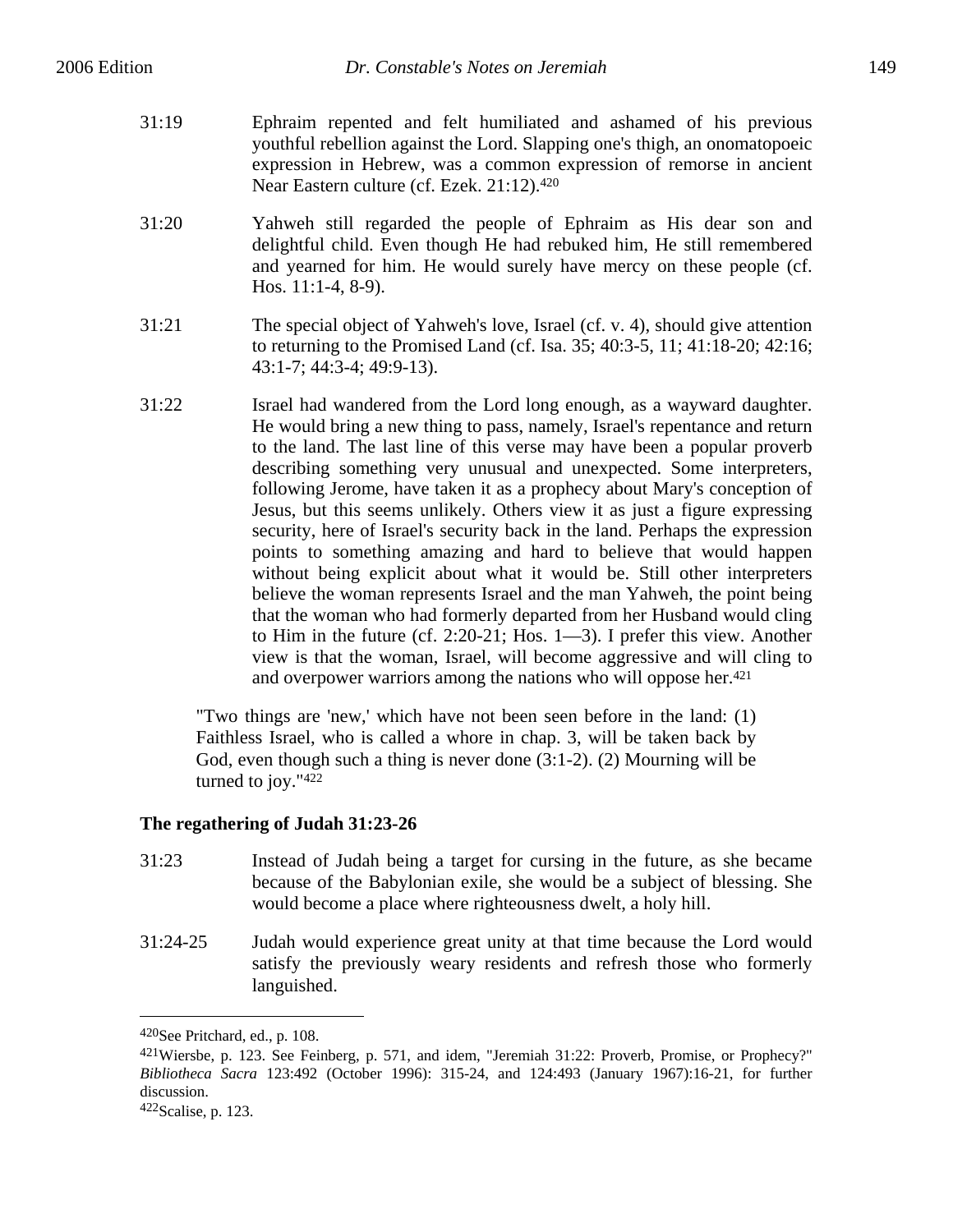31:26 Jeremiah awoke from the sleep in which he had received this encouraging revelation from the Lord feeling good. The revelation was positive, and it encouraged him. Perhaps since sleep is often symbolic of death (cf. Job 14:12; et al.), Jeremiah may also represent Judah that awakens to new life.<sup>423</sup>

### **Future fruitfulness 31:27-30**

- 31:27 Days would come when the Lord would fill the Promised Land with people and animals once again. The land had become desolate because of the exiles.
- 31:28 As Yahweh directed the breaking down of His nation, so He would oversee its building up.
- 31:29-30 In that time of future blessing people would no longer repeat a popular proverb that said that the children were bearing the consequences of their fathers' sins. This proverb expressed a popular misconception (cf. Deut. 24:16; Ezek. 18:25). It blamed present trouble on past ancestors inordinately. In that day everyone would bear the consequences of his own actions. Justice would be obvious then whereas at present it did not seem to be operating. Whereas people do suffer for the sins of their ancestors to a limited extent (corporate responsibility), they much more consistently suffer for their own sins (individual responsibility).

# **The New Covenant 31:31-34**

Many commentators believe that Jeremiah's revelation of the New Covenant was his greatest theological contribution. They view it as the high point of the book, the climax of the prophet's teaching.

"The prophecy of Jeremiah marks a watershed in Hebrew religious and cultic life. From this point onwards there is a significant divergence between what has obtained in the past and what will characterize the future religious observances of Israel."424

31:31 In the future the Lord would make a new covenant with all the Israelites, specifically the Israelites who had inhabited the Northern Kingdom and those who had inhabited the Southern Kingdom (cf. 32:40; Ezek. 37:26; Luke 22:20; 1 Cor. 11:25; 2 Cor. 3:6; Heb. 8:8—9:28; 12:24).425

<u>.</u>

 $423$  [bid., p. 129.

<sup>424</sup>Harrison, *Jeremiah and . . .*, p. 138.

 $425$ This is the only place in the Old Testament where the term "new covenant" appears, though there are references to it elsewhere.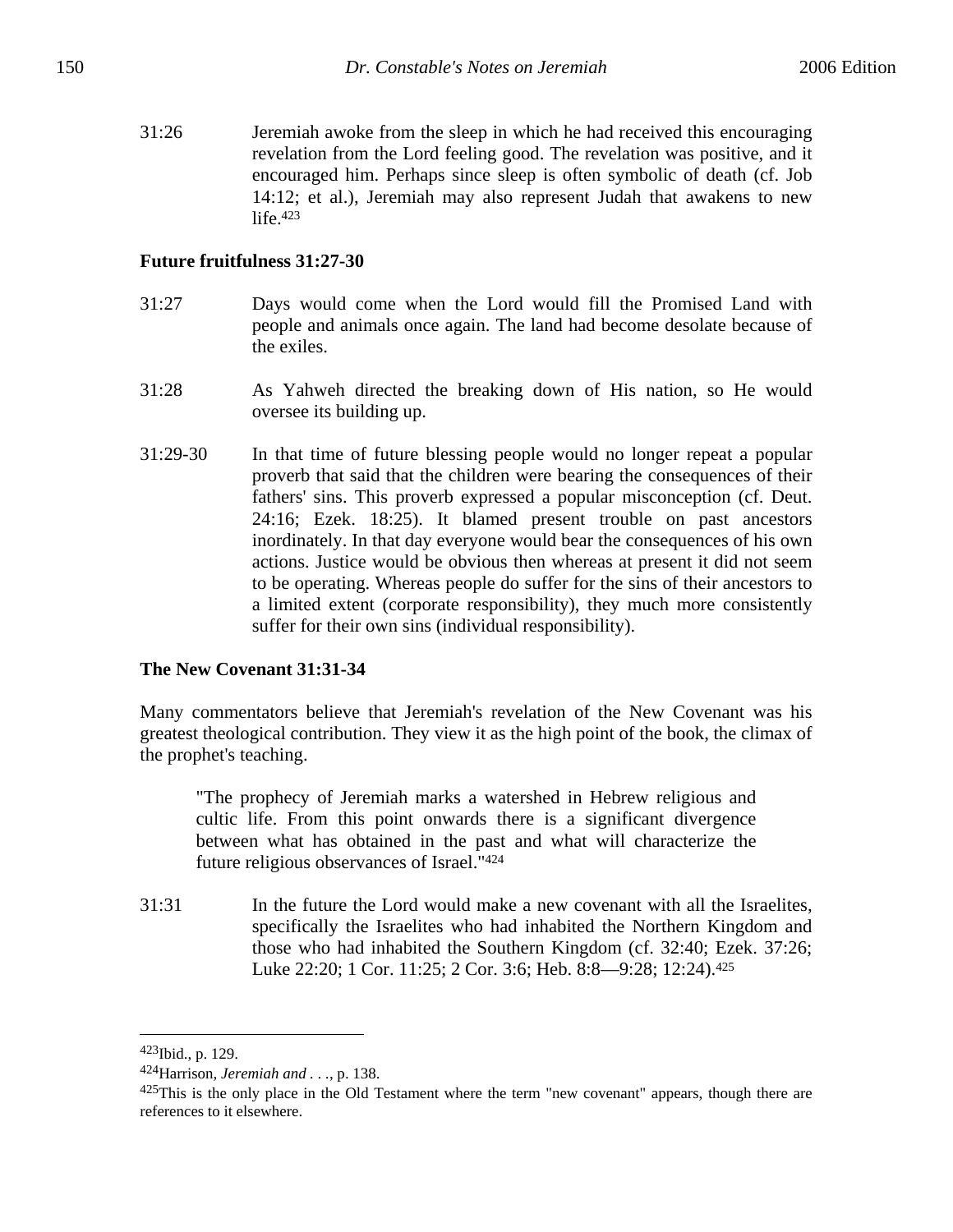"The short passage which develops from the simple announcement in this verse is one of the most important in the book of Jeremiah. Indeed it represents one of the deepest insights in the whole OT."426

- 31:32 This New Covenant would be different from the Mosaic Covenant, which the Israelites consistently and inevitably broke in spite of Yahweh's faithful commitment to them. They had worshipped Baal (Heb. *ba'al*) even though Yahweh had been a faithful husband (Heb. *ba'al*) to them.
- 31:33 Instead of God's law being external to them, the Lord would write it on their heart (i.e., mind and will; cf. 17:1). He would do something for them that they could not do for themselves (cf. Deut. 30:5-6). Writing on the heart suggests the removal of written documents and merely human mediators. Having the Lord's word in the heart prevents sin and fosters obedience (cf. Deut. 11:18; Ps. 40:8; 119:11).

"It will become part of the nature of God's people; it will be *instinctive*. The core of the new covenant is God's gift of a new heart (cf. Ezek 36:25-27). Herein lies the sufficient motivation for obeying God's law."427

God would also enter into intimate relationship with His people as His covenant partners (cf. 7:23; 11:4; 24:7; 30:22; 31:1; 32:38; Deut. 31; Ezek. 11:20; 36:28). The old Mosaic Covenant being broken, a new relationship would begin.

> "If the sheer grace of God's election of Israel as covenant partner was apparent in the first covenant making, how much more so in this promise following their history of unfaithfulness and rebellion (v 32)."428

Notice that Jeremiah revealed nothing about human responsibility under the New Covenant. That would come later with the teachings of Jesus Christ and the apostles.

31:34 All the Israelites, from the least to the greatest, would also know the Lord intimately, without having to be exhorted to do so.

> "The verb *know* here probably carries its most profound connotation, the intimate personal knowledge which arises between two persons who are committed wholly to one another in a relationship that touches mind, emotion, and

<sup>426</sup>Thompson, pp. 579-80.

<sup>427</sup>Feinberg, "Jeremiah," p. 576. Italics mine. Cf. Wiersbe, p. 123. 428Scalise, p. 133.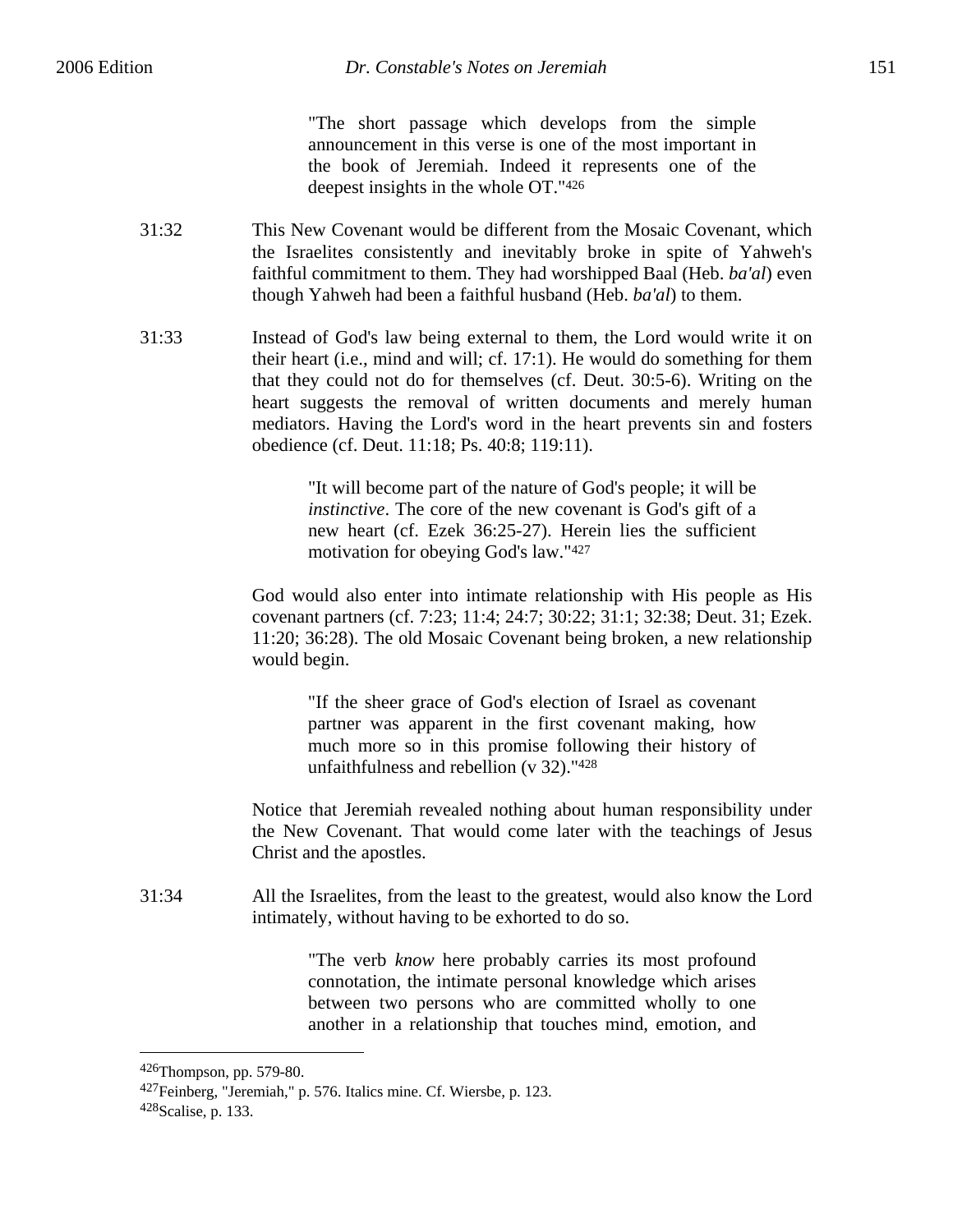will. In such a relationship the past is forgiven and forgotten."429

They would know Him in this intimate way because He would forgive their sins and not bring them to memory or judgment any more. True forgiveness, in contrast to the covering of sin that the Old Covenant sacrifices provided, would make intimacy with God possible.

> "The old covenant spoke of a great physical deliverance from Egypt through the blood of lambs and the power of God; the new covenant proclaims a great spiritual deliverance from sin and death through the efficacious blood of the Lamb of God and the power of God. The Passover Feast memorialized the first; the Lord's Supper memorializes the second."430

There are three basic views concerning the identity of the people with whom God would make this new covenant and when He would make it. One view is that God will make it with Israel alone when He resumes dealing with that nation as formerly, namely, in the Millennium (cf. Rom. 11). Another view is that God made it with the church alone, which advocates of this view (i.e., covenant theologians) say replaces Israel in God's plans, and he made it at the Cross. A third view is that God made it with Israel at the Cross, and the church, which does not replace Israel, somehow enters into its blessings.

I hold the third of these views. It seems to me that God made the New Covenant with Israel when Jesus Christ died on the cross (Luke 22:20). The church now operates under this covenant (1 Cor. 11:25; 2 Cor. 3:1-14; Heb. 8:8-12; 10:16-17).431 However, Israel will enter into the blessings of this covenant, which God promised her, at the time of Israel's restoration, namely, at the second coming of Christ.432

 $429$ Thompson, p. 581.

<sup>430</sup>Feinberg, "Jeremiah," p. 575.

<sup>431</sup>The Apostle Paul pointed out seven contrasts between the Old and New Covenants in 2 Cor. 3:6-11. See other comparisons of the two covenants in Heb. 8:8-13; 9:15-28; 10:15-18, 28-29; and 12:18-24. E. W. Hengstenberg, "The New Covenant," in *Classical Evangelical Essays in Old Testament Interpretation*, pp. 237-51, argued that the differences between the old and new covenants were only matters of degree, but this view fails to recognize the profound differences between these two covenants.

<sup>432</sup>See John F. Walvoord, "The New Covenant," in *Integrity of Heart, Skillfulness of Hands: Biblical and Leadership Studies in Honor of Donald K. Campbell*, pp. 186-200; J. Dwight Pentecost, *Thy Kingdom Come*, pp. 164-77; Rodney J. Decker, "The Church's Relationship to the New Covenant," *Bibliotheca Sacra* 152:607 (July-September 1995):290-305; Bruce A. Ware, "The New Covenant and the People(s) of God," in *Dispensationalism, Israel and the Church*, pp. 68-97; Craig A. Blaising, "The Fulfillment of the Biblical Covenants," in *Progressive Dispensationalism*, pp. 179-211. John R. Master, "The New Covenant," in *Issues in Dispensationalism*, pp. 93-110, argued for two new covenants, one with Israel and one with the church, as did L. S. Chafer, *Systematic Theology*, 4:325. See also Charles C. Ryrie, *The Basis of the Premillennial Faith*, pp. 105-25.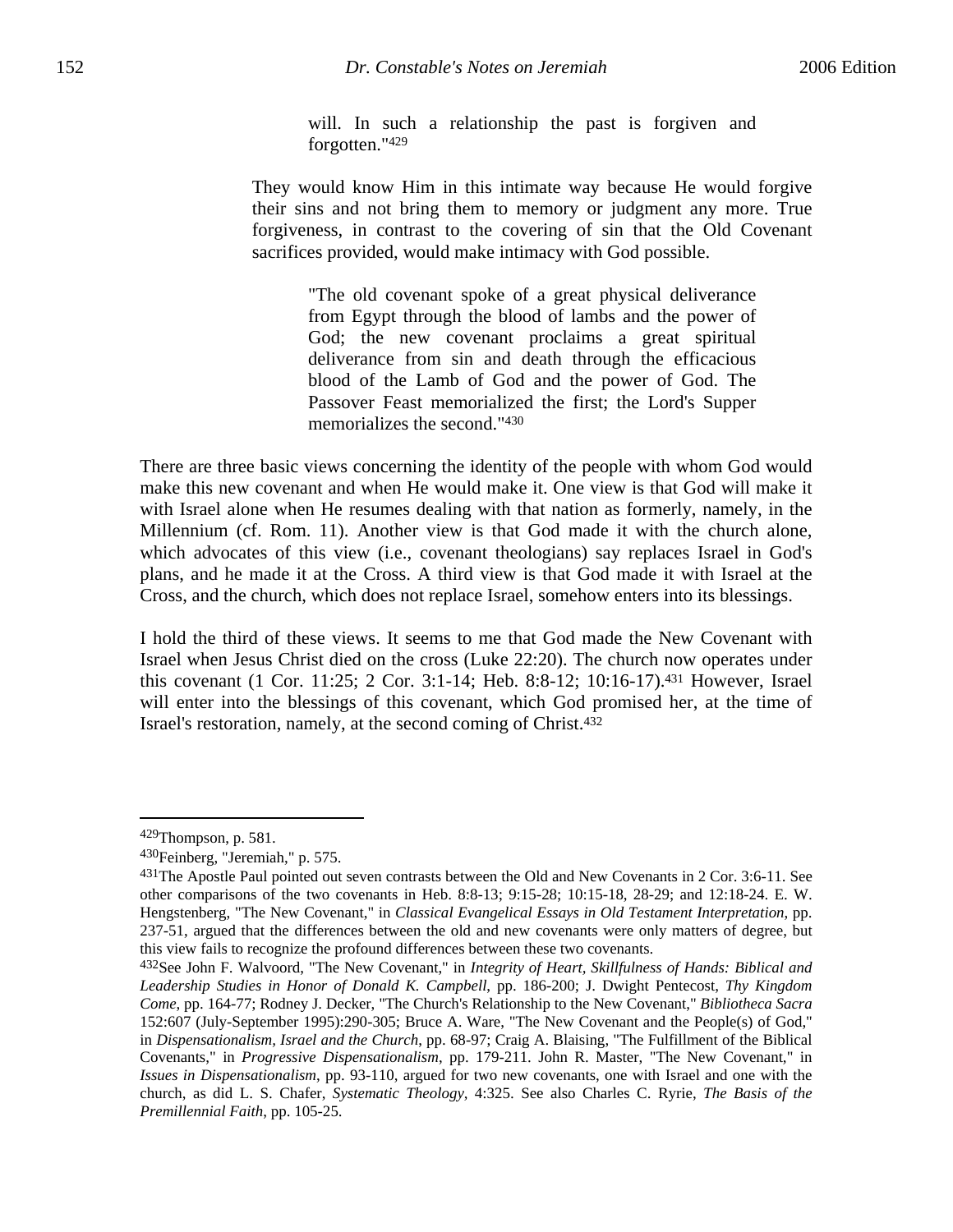



This arrangement resembles one that is possible to set up in a Charitable Lead Unit Trust under the Internal Revenue Code of the United States. Suppose there was a vastly wealthy and generous philanthropist of the magnitude of a Bill Gates. As he prepared his will he bequeathed millions of dollars to various charitable causes that would benefit millions of people all over the world when he died. He also wrote into his will that when his only son reached the age of 21 he would inherit billions of dollars. When this man died, his son was only five years old, so for 16 years he did not enter into his father's inheritance. However as soon as the philanthropist died the millions of dollars he had bequeathed to charity went to work immediately to help many people.

This illustration shows how the church enters into the blessings of the New Covenant. When Christ established the Lord's Supper it was as though He notarized His will; it became official then. The will is the New Covenant. When He died His "estate" became available to those He chose to profit from it, namely, both Jewish and Gentile believers in Jesus Christ. Soon many people around the world, Jews and Gentiles in the church, began to benefit from the blessings of His death. However God's chosen people, His son Israel, will not enter into his unique inheritance until the appointed time, namely, the Millennium. Blessings for the church began almost immediately after Christ's death. Blessings for Israel will not begin until God's appointed time arrives.

"Perhaps an[other] illustration will help us better understand this duel fulfillment of the new-covenant prophecy. Standing with Jeremiah and Ezekiel at their vantage point in history, we are in a dark tunnel. As we look with them toward the light at the end of the tunnel, we see God making a new covenant with ethnic Israel. We then move through the tunnel and emerge into the light. There ahead of us we see the same scene we saw from afar—God implementing his covenant with ethnic Israel. But now that we have stepped out of the tunnel into the light, our peripheral vision is expanded. To the side of us, incapable of being seen from back in the tunnel, is another scene—God implementing this same covenant with the church of the present era, comprised of both Jews and Gentiles. The prophets were not wrong—they simply had 'tunnel vision' because their focus was on ethnic Israel."433

<sup>433</sup>Chisholm, *Handbook on . . .,* p. 196.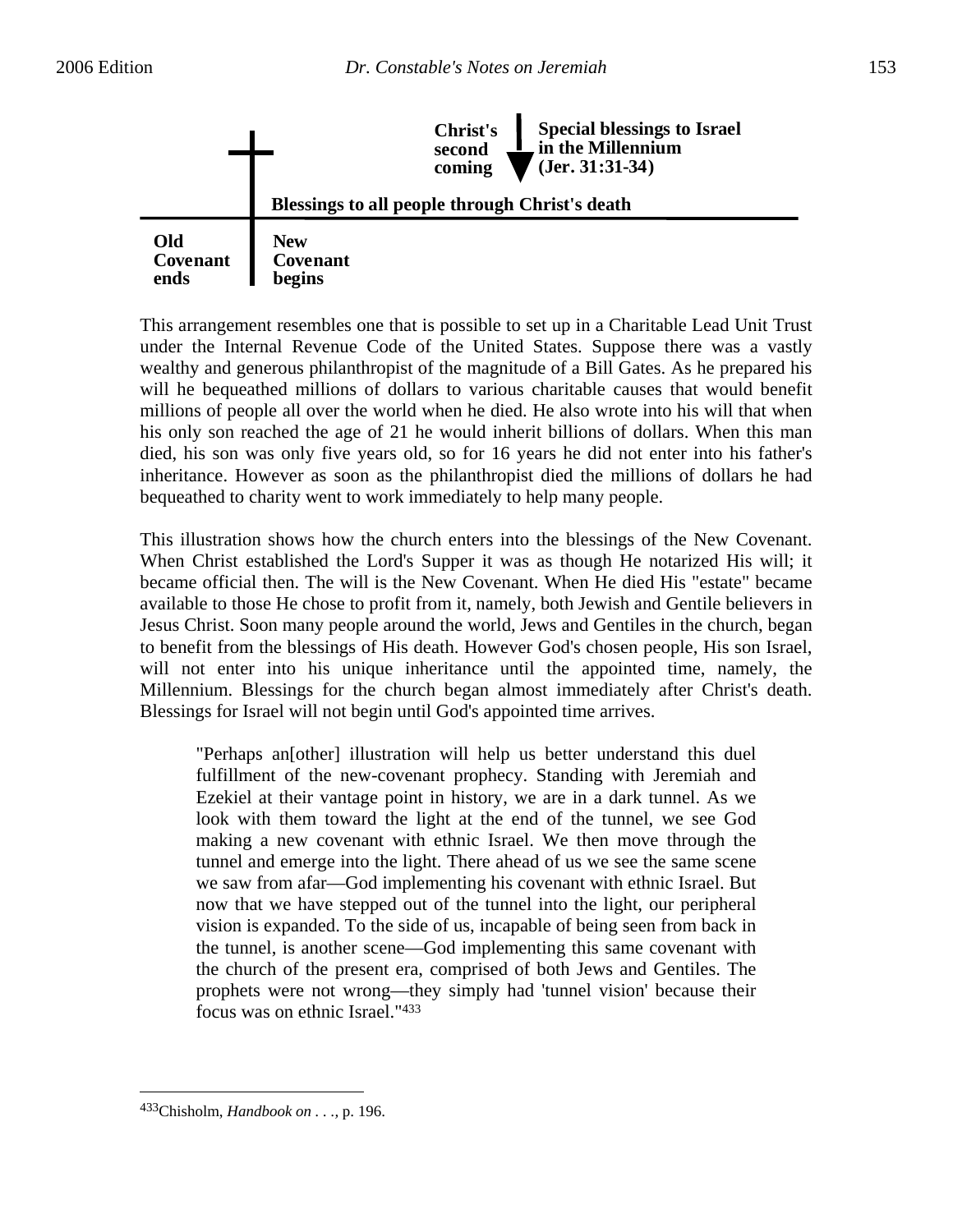Which blessings of the New Covenant does the church enjoy now and which are for Israel in the future? There are four promises in verses 33 and 34. The promise of having God's law written on the heart has been fulfilled to a limited extent. Christians do have an innate desire to please God because of the indwelling Holy Spirit's ministry, but we do not have the innate understanding of God's will that God promised here since that was a promise for the Israelites. All people do not know the Lord, from the least to the greatest, now. Second, we have a unique covenant relationship with God as Christians, but it is not the same covenant relationship that God promised the Israelites here. Third, all Christians know the Lord to some degree of intimacy now, but we do not all have the depth of relationship with God that He promised the Israelites here. We still need teaching and teachers, but this will not be the case for Israel in the future. Fourth, Christians enjoy the complete forgiveness of sins, as the Israelites will in the future. So I would say we enjoy all these blessings to some extent, but not to the extent Israel will enjoy them in the future. We may enjoy the last promise just as the restored Israelites will. As the return from exile was a partial fulfillment of the promises of restoration, so the church's enjoyment of these blessings is only a partial fulfillment of what God promised Israel.<sup>434</sup>

The New Covenant is a branch of the Abrahamic Covenant. In the Abrahamic Covenant, God promised Abraham a piece of real estate for his descendants, an incalculable number of descendants, and blessing for his descendants and for all people through his descendants (Gen. 12:1-7; et al.). Deuteronomy 29—30, sometimes called the Palestinian Covenant, gave more information about the land God had promised to Abraham. The Davidic Covenant gave more information about God's promises regarding descendants (2 Sam. 7). The New Covenant revealed the particulars of the promised blessing (Jer. 31). Each of these later covenants relates to the Abrahamic Covenant organically; each is an outgrowth of it in the progress of revelation. In contrast, the Mosaic (Old) Covenant does not relate organically but "was added" (Gal. 3:19) to explain how the Israelites could maximize the benefits God had promised in the Abrahamic Covenant. Consequently when God terminated the Old Covenant it did not eliminate anything He had promised in the Abrahamic, "Palestinian," Davidic, or New Covenants.435

#### **Permanent restoration 31:35-37**

- 31:35 The Lord reminded His people that He was the one who controlled the course of nature, not Baal. It operated regularly and within His set limits, as He promised Noah it would (cf. Gen. 8:22; 9:8-17). The sun and moon do not vary from their positions, but the sea appears to operate chaotically, yet the Lord controls them all.
- 31:36 Future Israel would no more cease from being a special nation in God's sight than the fixed order of nature would cease. This is strong testimony that the church has not replaced Israel in God's plans.

1

<sup>434</sup>See also Dyer, in *The Old . . .*, p. 620.

 $435I$  have put "Palestinian Covenant" in quotation marks because Deut. 29—30 does not contain all the features of a typical ancient Near Eastern covenant, as the other covenants mentioned do. Some authorities prefer to view these chapters as simply more information about the land promises in the Abrahamic Covenant.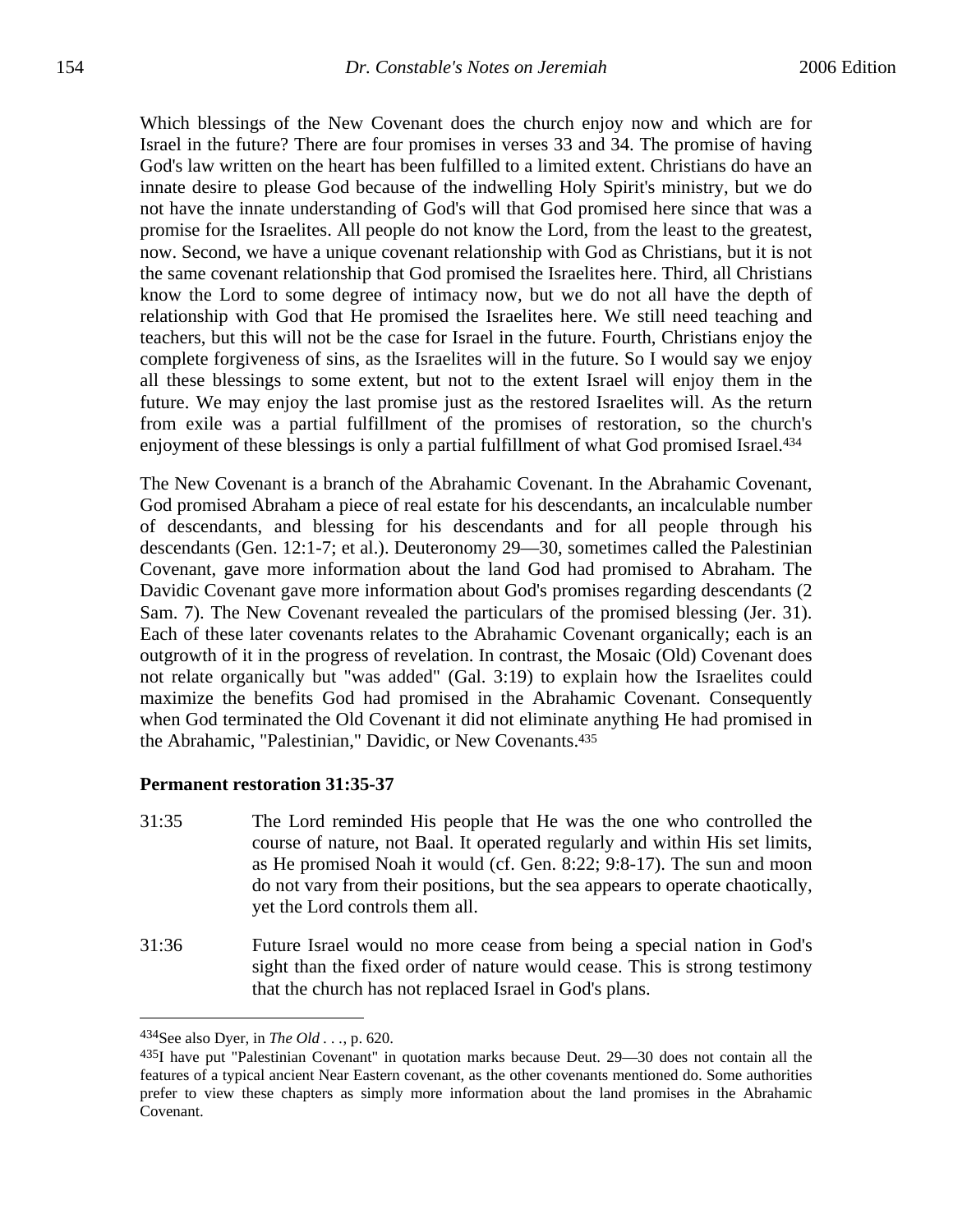31:37 If people could thoroughly explore the heavens above or the earth beneath, then the Lord would cast off future Israel because of her sins.

"Looking beyond national Israel for the fulfillment of this prophecy in the church, as a spiritual Israel, fails to grapple with the certainty of the statements in Jeremiah 31:36-37."436

# **The new Jerusalem 31:38-40**

- 31:38-39 In the future, Jerusalem would undergo rebuilding for the Lord. It would be built larger than it had been before its destruction by the Babylonians. The tower of Hananel was at the northeast corner of the city (Neh. 3:1; 12:39; Zech. 14:10), and the Corner Gate seems to have been on the northwest side of Jerusalem (2 Kings 14:13; 2 Chron. 26:9; Zech. 14:10). The locations of the hill Gareb and Goah are unknown, but they may have been on the west side since this would fill out the picture of the city.
- 31:40 The whole new, enlarged city would be devoted to Yahweh, and it would never experience invasion or overthrow again. The valley of the dead bodies probably refers to the Hinnom Valley to Jerusalem's south and west (cf. 7:31). The brook Kidron lay on Jerusalem's east side, and the Horse Gate stood at the southeast corner of the city wall and led out to the Kidron Valley. What had formerly been unclean land, full of dead bodies, would be holy to the Lord. The city's change in character would be even more remarkable than its change in size.

"Since a literal nation must have an actual geographical location in which to reside, it is now revealed that the capital, Jerusalem, will be rebuilt and expanded—yes, the very city that Jeremiah was before long to see destroyed by the Chaldean army."437

The description of rebuilt Jerusalem in Nehemiah's day does not coincide with this picture. Furthermore the temple that the restoration community rebuilt did not continue to exist (cf. v. 40); the Romans destroyed it in A.D. 70. That this is a description of a heavenly city is unlikely in view of the large amount of literal detail. Contextual considerations also demand an eschatological rebuilding of the city on the ancient site. Ezekiel 40—48 and Zechariah 2 and 14 also describe this future city.

# **2. The restoration of Judah and Jerusalem chs. 32—33**

The second part of the Book of Consolation (chs. 30—33) is entirely prose material, not mainly poetry as were chapters 30—31. It describes conditions just before the fall of Jerusalem, not conditions quite a while before then (chs. 30—31). And it deals mainly

<sup>436</sup>Kaiser, p. 113.

<sup>437</sup>Feinberg, "Jeremiah," p. 579.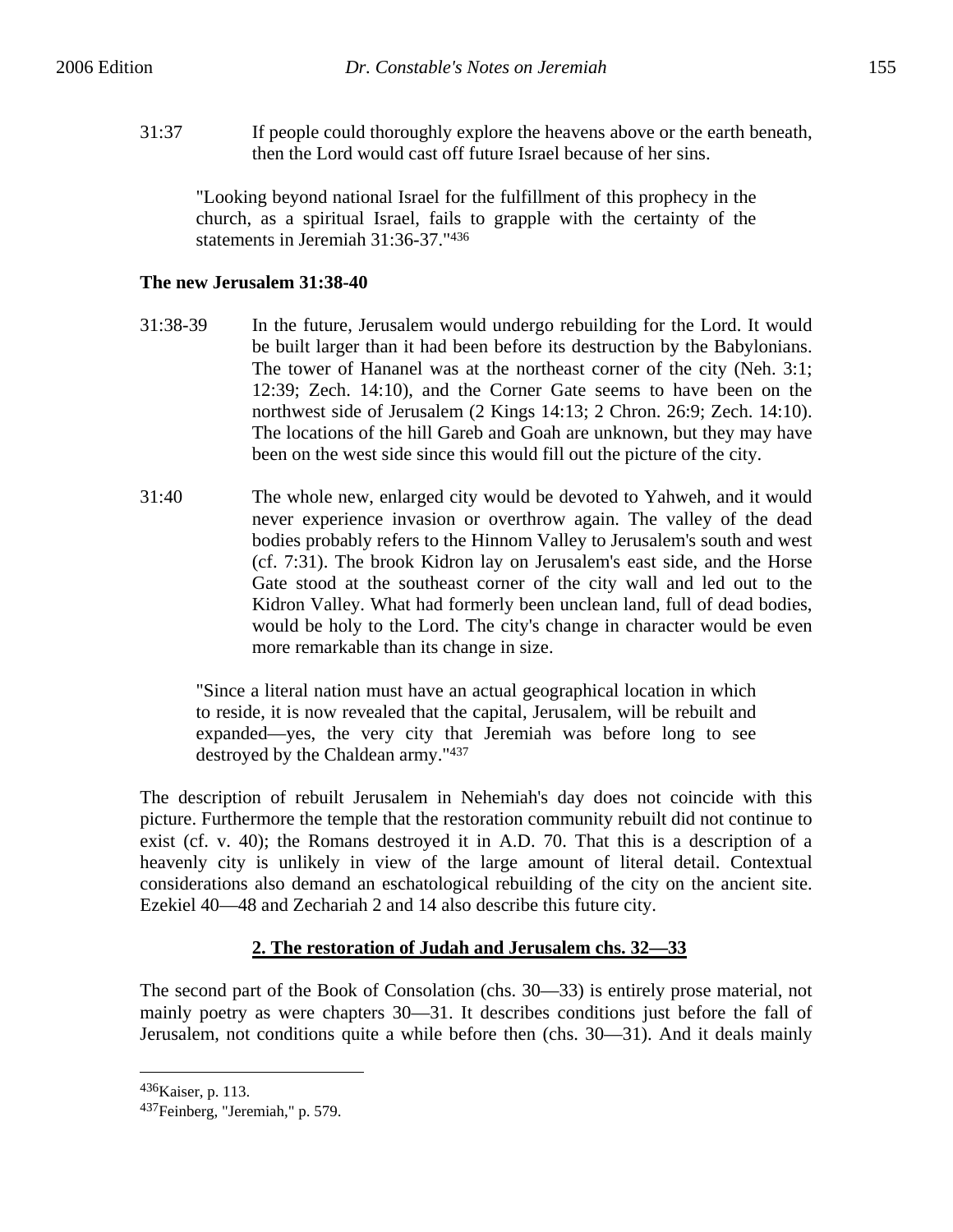with the future restoration of Judah and Jerusalem, not that of the Northern Kingdom (chs. 30—31).

#### **A challenge to Jeremiah's faith ch. 32**

All of chapter 32 centers around one event in Jeremiah's life. By this time he had given many prophecies about the restoration of Israel to her land. Something happened that challenged his faith in those promises. The chapter records what happened and how the prophet responded.

#### **Jeremiah's purchase of land 32:1-15**

This was another of Jeremiah's symbolic acts (cf. 16:1-4; 18:1-12; 19:1-2, 10-11; 27:1— 28:17; 43:8-13; 51:59-64).

- 32:1 A message came to the prophet from the Lord about 587 B.C., the year before Jerusalem fell.
- 32:2 Jerusalem was then under siege by the Babylonians, and Jeremiah was imprisoned in the court of the guard somewhere in the palace complex. This appears to have been a guarded yard similar to a modern prison yard.438
- 32:3-5 King Zedekiah had imprisoned Jeremiah for preaching in the Lord's name that Yahweh was about to turn Jerusalem over to Nebuchadnezzar who would take possession of it. Zedekiah would not escape, Jeremiah had said, but would face Nebuchadnezzar who would take him captive to Babylon (cf. 2 Kings 25:4-7). There he would remain until the Lord visited him, evidently with death. Jeremiah had preached that fighting against the Chaldeans would be fruitless, which sounded like treason.
- 32:6-7 The Lord told Jeremiah that his cousin Hanamel would offer to sell him a field in Anathoth, Jeremiah's hometown, just a few miles northeast of Jerusalem.439 Jeremiah had the right to buy it according to the laws of redemption (Lev. 25:25-31; cf. Ruth 4:1-12).
- 32:8 Sure enough, Hanamel visited his cousin in prison and made Jeremiah the offer, confirming the Lord's message. Hanamel probably wanted to sell his property before he left the land as an exile. The handwriting was on the wall and he could read the signs of the times. To try to sell a piece of confiscated property to a relative in prison reflects insensitivity at best and total contempt at worst. He was offering to sell Jeremiah a piece of the battlefield! Perhaps Hanamel was one of those kinsmen that the Lord told Jeremiah would hate him (cf. 11:19-23; 12:6).

<sup>438</sup>Chapters 37—38 provide more historical background.

<sup>439</sup>Hanamel's name does not appear elsewhere in the Old Testament.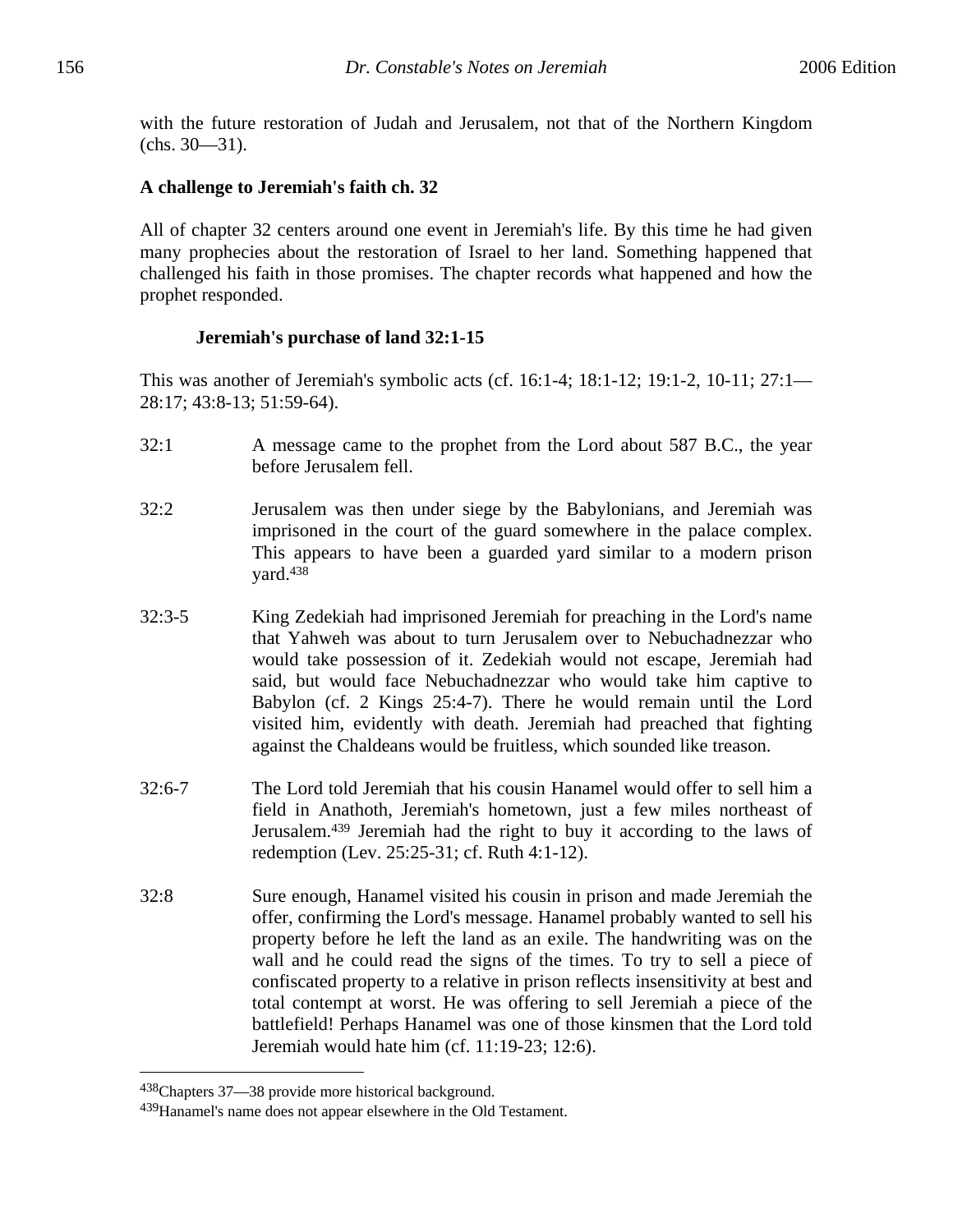". . . was there ever a more insensitive prison-visitor?"440

This offer constituted a test of Jeremiah's faith in the promises of restoration that the Lord had given him and an opportunity to give witness to that faith. Anathoth was already in Babylonian hands when Jerusalem was under siege. Imagine being offered property to buy that you could not take possession of or had no hope of ever using!

32:9-10 Jeremiah bought the field for 17 shekels (about seven ounces) of silver. Since we do not know the size of the field or anything else about its condition, we cannot tell if this was a fair price. Jeremiah signed and sealed the deed with witnesses and exchanged the money with his cousin. This would have been viewed as a very foolish thing to do since the Babylonians had taken possession of all the land around Jerusalem by this time.

> "Since the early, doubt-ridden days [15:18; 20:7] he has learnt, and still teaches the rest of us, to recognize the hidden hand of God in what befalls him, from whatever human quarter it may arise."441

- 32:11-12 Then Jeremiah gave the original purchase document and a copy of it to Baruch ("Blessed") in the sight of all the people who were present.442
- 32:13-15 Jeremiah instructed Baruch to store the documents in an earthenware jar, so they would last a long time.<sup>443</sup> The Lord had revealed to him that the Israelites would again buy and sell land in Judah. In spite of the imminent captivity, they would return to the land and resume life as usual eventually.

#### **Jeremiah's prayer 32:16-25**

The prayer begins with a long ascription of praise to Yahweh (vv. 17-23) and concludes by expressing incredulity that the Lord had commanded His servant to buy the land in Anathoth (vv. 24-25; cf. Neh. 9:6-37; Dan. 9:4-19).444

32:16 Shortly after Jeremiah gave Baruch the purchase deed, he prayed to the Lord.

1

<sup>440</sup>Kidner, p. 112.

 $441$ Ibid.

<sup>442</sup>Archaeologists have unearthed similar duplicate deeds in the ancient Near East, one sealed and the other unsealed. See Harrison, *Jeremiah and . . .*, p. 141.

<sup>&</sup>lt;sup>443</sup>These jars were undoubtedly similar to the ones in which the Dead Sea Scrolls were preserved and discovered two millennia later, still in fairly good condition. The jars were usually sealed with pitch.

<sup>444</sup>This prayer and the ones in Nehemiah 9 and Daniel 9 are similar in that they all contain praise, confession, and lament.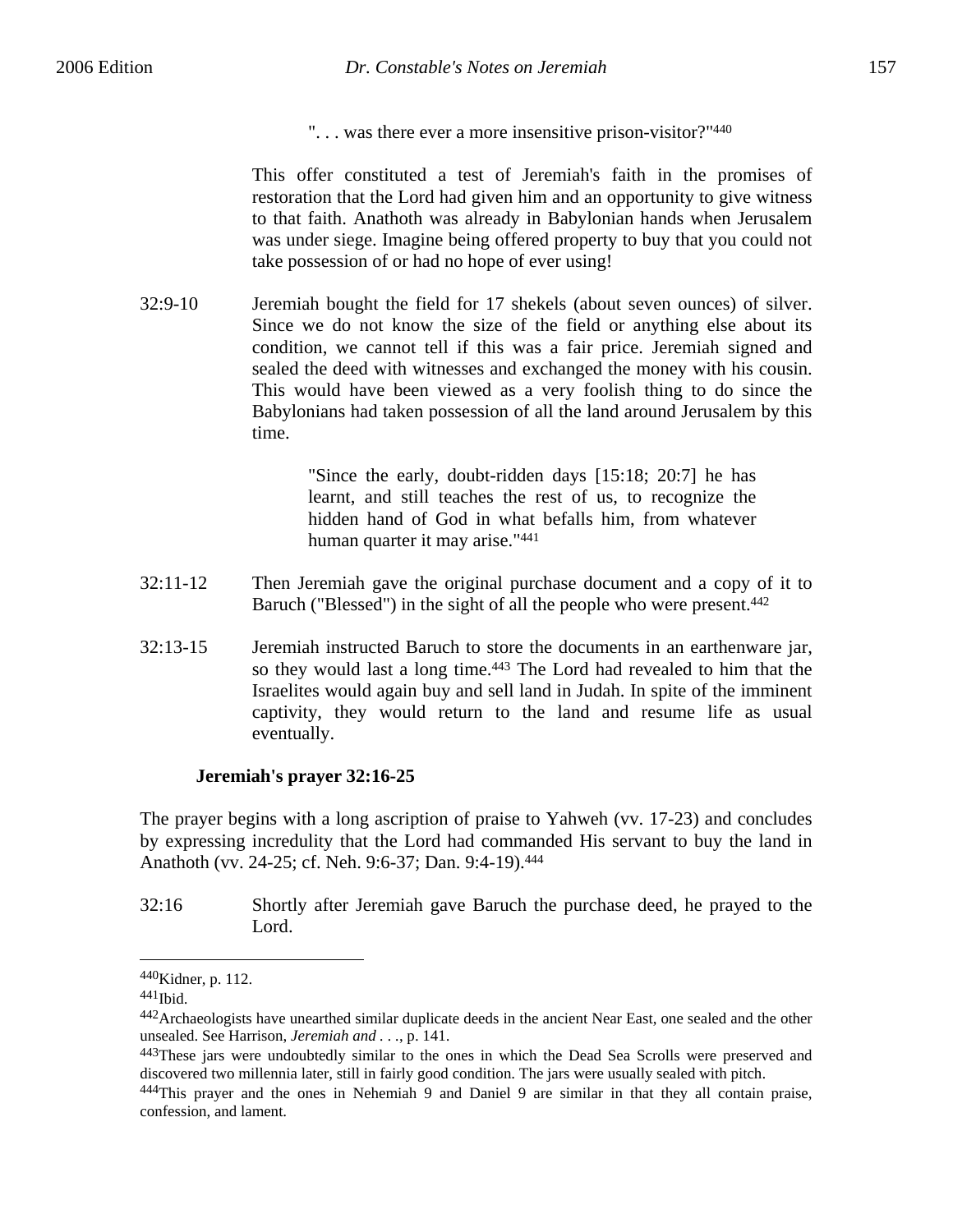- 32:17-18 Citing God's creation of the cosmos as evidence that nothing was too difficult for Him, Jeremiah acknowledged God's extreme covenant loyalty and the justice of His punishment of Judah. Not even restoring Israel to her land and making the property in Anathoth valuable to the Israelites again was too difficult for Yahweh, Jeremiah believed.
- 32:19 God is wise and strong, fully aware of all that happens, and just in giving everyone what he deserves. This is a classic statement of how God judges: according to people's deeds, what they really do rather than what they intend or promise to do. The basis of divine judgment is human works (cf. John 6:29; Rev. 22:12).
- 32:20-21 Yahweh had established His reputation of being powerful in the Exodus both among the Israelites and among all people.
- 32:22 He had given the Israelites the good land of promise, as He had sworn to the patriarchs.
- 32:23 The Israelites had taken possession of the land but had not obeyed the Lord, either spoken messages from prophets or the written Torah (instruction). Consequently all the calamities that the Israelites were facing had come upon them.
- 32:24 Calamity had culminated in the siege of the city by the Babylonian soldiers. They were about to take it in fulfillment of what the Lord had warned His people about, but He was fully aware of present conditions.
- 32:25 Yet the Lord had commanded Jeremiah to buy the field in Anathoth even though the Chaldeans were ready to take Jerusalem.

Though Jeremiah did not ask for an explanation of the Lord's directions to him, that is the point of his prayer. He wanted an explanation for this unusual command. Did he have second thoughts after purchasing the property, did his faith waver, or was his prayer an expression of his faith?

"It is a fine example of the way to pray in a desperate situation: concentrating first on the creative power (17) and perfect fidelity and justice (18-19) of God; remembering next his great redemptive acts (20- 23a; to which the Christian can now add the greatest of them all)—and then with this background, laying before God the guilt of the past (23b), the hard facts of the present (24) and the riddle of the future (25)."445

# **Yahweh's reply to Jeremiah's prayer 32:26-44**

The Lord's response to the prophet's prayer assured him that He would indeed restore Israel to her land. Jeremiah had not made a mistake buying the property.

<sup>445</sup>Kidner, p. 113.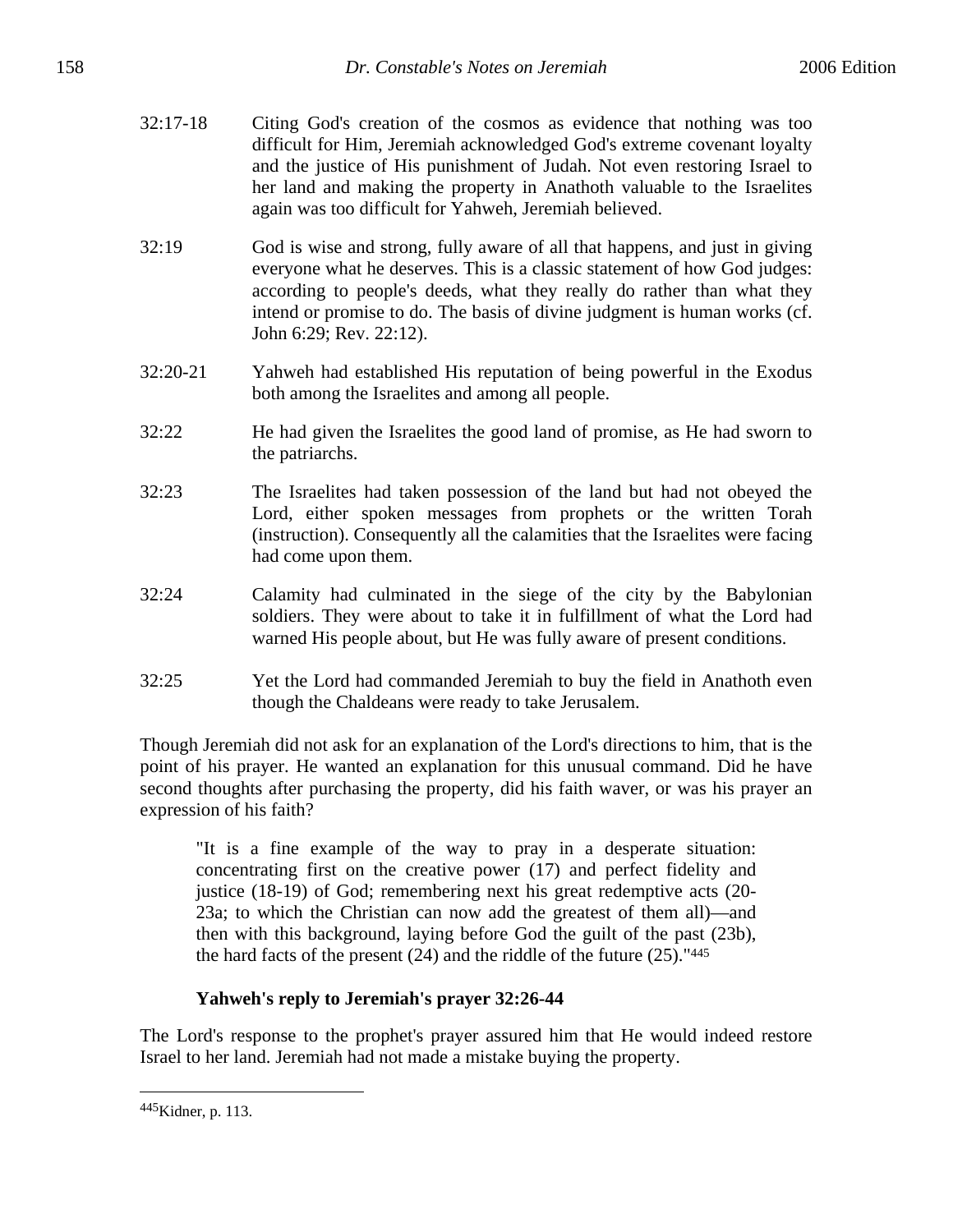- 32:26-27 The Lord began His reply by affirming His universal deity and the fact that indeed nothing is too difficult for Him (cf. Luke 1:37). By restating Jeremiah's statement back to him as a question, the Lord was asking if he really believed it (v. 17).
- 32:28-29 He explained that He was about to turn over Jerusalem to Nebuchadnezzar who would burn all the places where the people had practiced idolatry, namely, throughout the city.
- 32:30-32 The Lord would do this because ever since the Israelites had built Jerusalem all of them had been practicing idolatry there. Solomon completed building the city, and he was the first of Israel's kings to practice idolatry.
- 32:33 The people had turned away from the Lord rather than seeking Him.
- 32:34-35 They had defiled the temple precincts by placing images of idols there and had built places of worship for Baal in the Hinnom Valley. They had even practiced child sacrifice there, something that Yahweh had not even imagined let alone commanded. The Lord's disclaimer hints that some of the people may have been claiming that child sacrifice fulfilled His law.446
- 32:36-37 Nevertheless the Lord promised to bring His people back into the land from which He was about to drive them. He would make them dwell securely in the city He was about to hand over to their enemy.
- 32:38-40 He would reestablish covenant relationship with them, give them all a faithful heart, and they would then always fear Him (cf. 31:31-34). The result would be blessing for them and for their descendants. His (new) covenant with them would be everlasting, a promise not mentioned in the New Covenant passage in the preceding chapter (cf. Ezek. 36:24-32). He would always do them good, and they would always reverence Him, not just know Him (31:34).
- 32:41 It would please Him to bless them, and He would wholeheartedly return them to the land in faithfulness to His promise.
- 32:42 As surely as He had brought calamity on them, He would bring this blessing.
- 32:43-44 The land that then lay desolate would again see the buying and selling of property, as Jeremiah had just done. This would be true of the whole land that was then under siege, all of Judah. Yahweh would restore the fortunes of His people.

<sup>446</sup>Scalise, p. 159.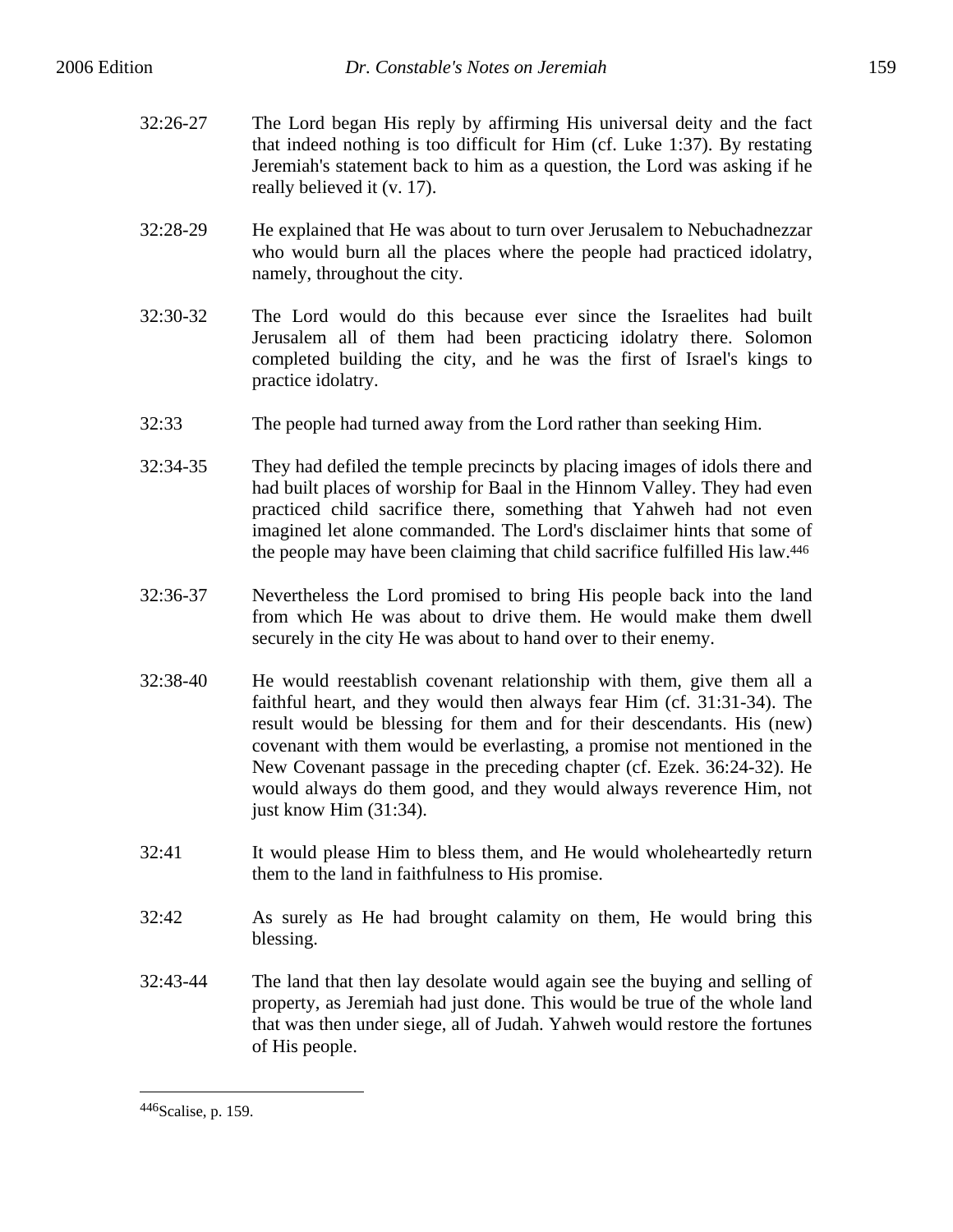# **The restoration of Jerusalem and Judah confirmed 33:1-13**

- 33:1 Jeremiah received another message from the Lord while he was still confined in the court of the guard (cf. 32:2).
- 33:2 The Lord introduced Himself as the Creator and Establisher of the earth (cf. 32:17; Gen. 1). This was appropriate since He would say that He was going to do some things that required great power.
- 33:3 He commanded Jeremiah, and perhaps the people, to pray to Him with the promise that He would hear him and tell him inaccessible (Heb. *besuroth*) things that the prophet did not know (cf. Ps. 91:15). The Hebrew word *besuroth* describes something made inaccessible by fortifying or enclosing it, such as a city (cf. Num. 13:28; Deut. 3:5; 28:52; Ezek. 21:20). The Lord's plans for Israel were inaccessible to most people, but He would unlock some of these secrets and share them with Jeremiah in answer to the prophet's prayer. We must ask the Lord for some things before He will give them to us (cf. Matt. 7:7; James 4:2).

"While God is always ready to answer the cry of the human heart, man must first request assistance."447

"In other words, although God can make himself heard, and has already done so in saying this, nevertheless to reveal all that he wants to say, he desires a hearer who is already reaching out to him. This is why prayer is never superfluous to the study of Scripture or the quest for guidance. God is then speaking to an upturned face, not a preoccupied back."448

We may assume that Jeremiah, and perhaps the faithful remnant, prayed this prayer. What follows are incredible promises concerning the restoration of the nation, its rulers, and its worship leaders.

- 33:4 The Lord would do something to the city, which at this time was full of houses that the Jerusalemites had demolished to build up the city walls so the Chaldeans could not break through them. They had also used some of the palace wood and stone for this purpose (cf. 22:5).
- 33:5 The city was also full of Judahite corpses that had died in the siege. Really these people had died because the Lord was fighting against His people. He had not responded to their cries of help because of their wickedness.

1

<sup>447</sup>Harrison, *Jeremiah and . . .*, p. 143.

<sup>448</sup>Kidner, p. 114.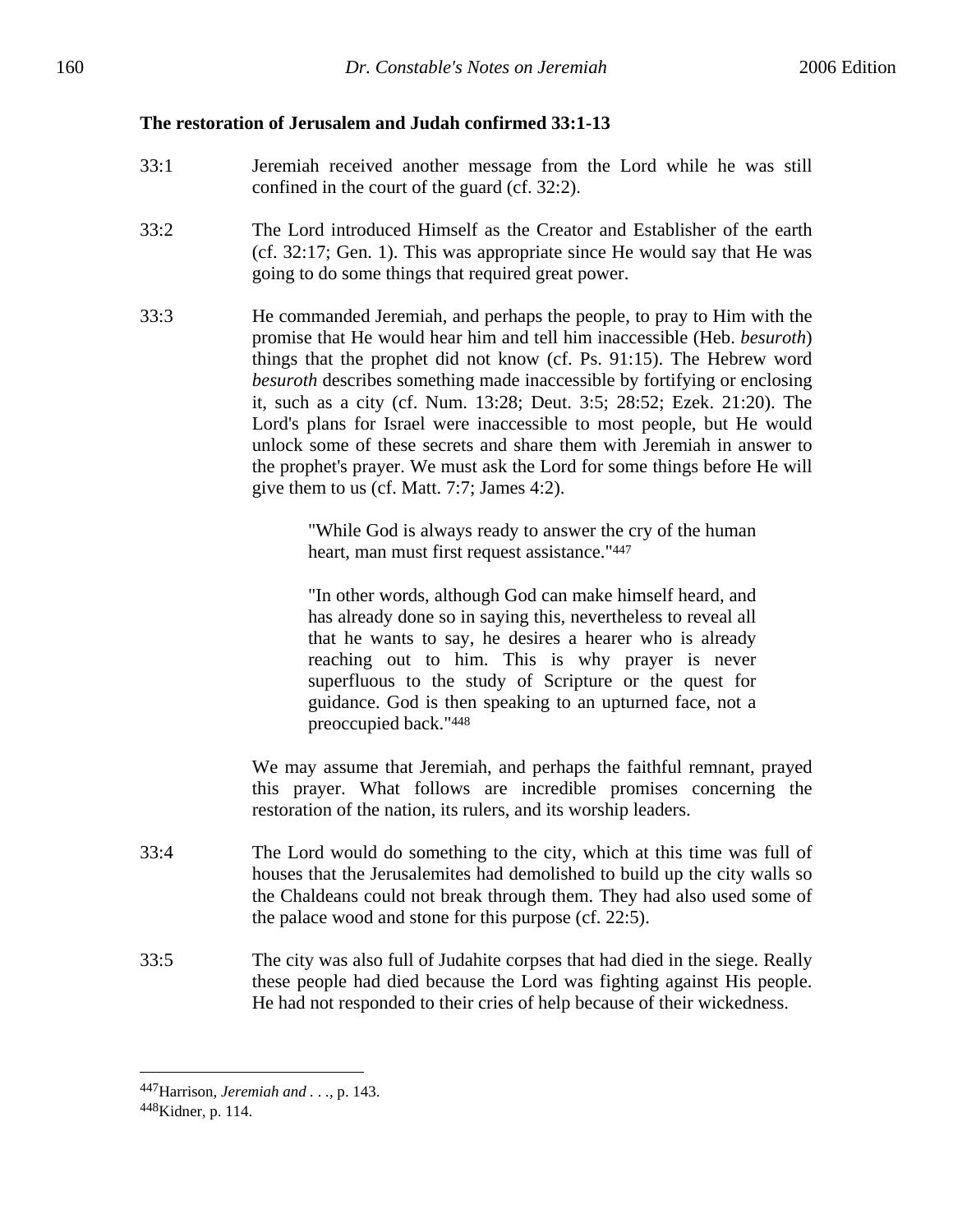$\overline{a}$ 

- 33:6 The Lord promised to bring health and healing to the city and to restore His people (cf. 30:17). He would bless them with much peace and truth in the future.
- 33:7 He would restore the fortunes of both the Northern and Southern Kingdoms and would rebuild these nations as they had been formerly.
- 33:8 He would cleanse them of their iniquities against Him, and He would pardon their sins and transgressions (cf. 31:34; 50:20; Ezek. 36:25-26).
- 33:9 Jerusalem would become a city associated with joy, praise, and glory in the thinking of all the world when people heard of all the good things that Yahweh had done for her. The nations would fear and tremble because of all the good and the peace that He would make for her.
- 33:10-11 Presently desolate Jerusalem and the cities of Judah would experience joy and thank God because He would restore their fortunes as they had been formerly.449
- 33:12-13 Judah would again become a quiet and secure place where shepherds would pasture their flocks. This may refer to leaders of people as well as to shepherds of sheep (cf. 23:1-3; Ezek. 34:1-6; Luke 15:3-7; John 10:1- 18).450

# **The restoration of David's dynasty and the legitimate priesthood 33:14-26**

This section consists of a small collection of messianic prophecies.

33:14 Future days would come, the Lord promised, when He would fulfill His promises concerning the restoration of all Israel.

> "The predicted restoration ('the days are coming') is not, however, to be looked for in the immediate time of the return from the Captivity. Only in a limited and preliminary way were these promises fulfilled in Zerubbabel and Sheshbazzar after the Captivity (cf. Ezra 1:8; 2:2; also 2:40-54; 8:15-20). Ultimately, they are combined in the highest sense in Christ (cf. Ps 110:4) and are yet to be fulfilled in the reign of Messiah on earth."451

<sup>449</sup>Verse 11 is the closing part of the benediction used in the modern Jewish wedding ceremony.

<sup>450</sup>The Targum interpretation substituted the word "Messiah" for the phrase "the one who numbers them." 451Feinberg, p. 591. See also Kaiser, pp. 114-16; and Jensen, p. 93. "Days are coming" (Heb. *hinneh yamim ba'im*) has appeared 16 times so far in Jeremiah referring to coming judgment on Judah and the surrounding nations. In the remaining nine occurrences of the phrase in the book, it points to a time of future blessing for Israel. See Dyer, "Jeremiah," p. 1176.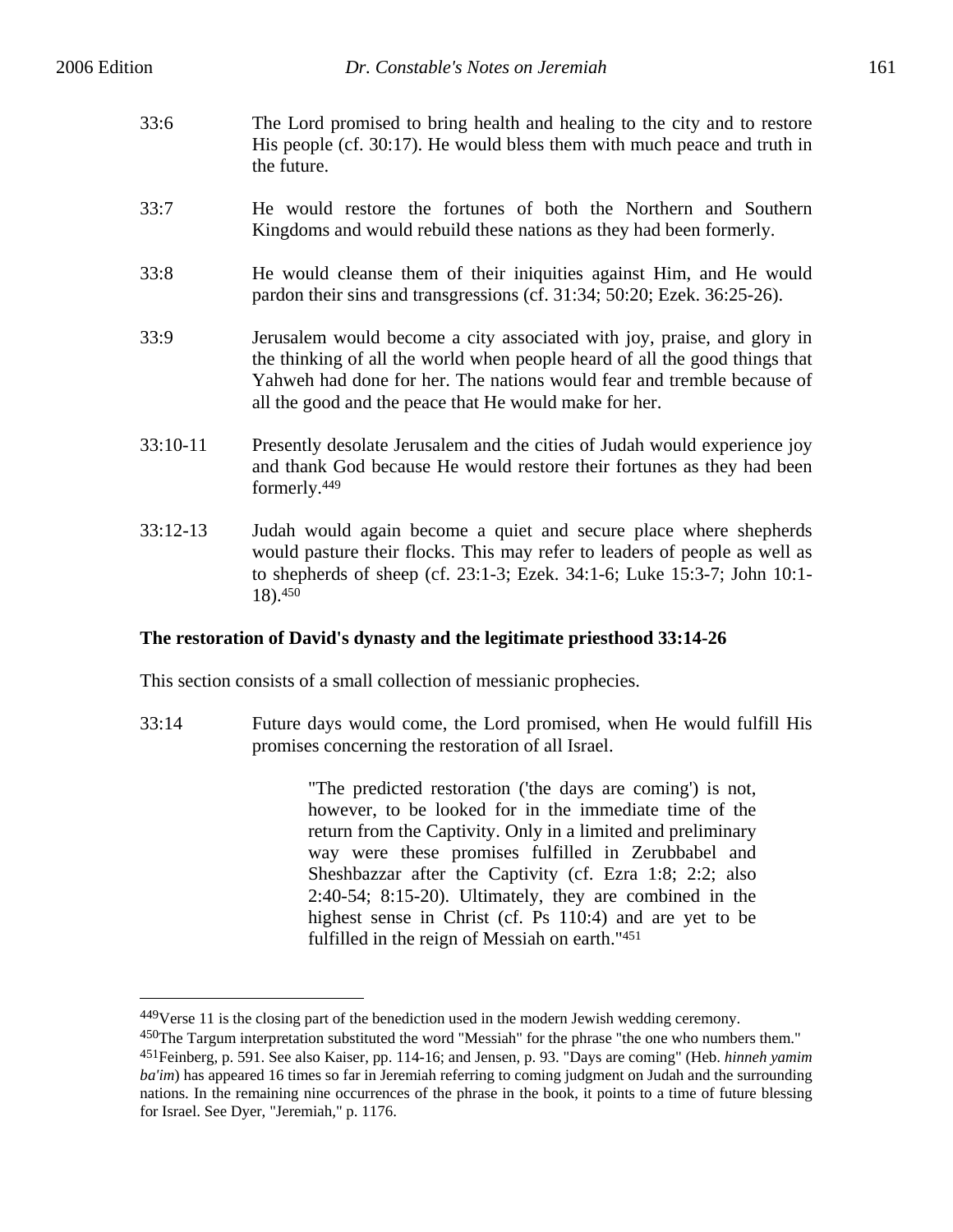- 33:15 At that future time, Yahweh would cause a righteous Sprout from the Davidic line of kings to appear, a legitimate ruler. He would rule in justice and righteousness on the earth (not just in heaven; cf. 23:5-6).452
- 33:16 Then Judah would enjoy salvation, and Jerusalem would dwell in safety. The name of the city would be "Yahweh our righteousness." Formerly this was to be the name of a ruler (23:6), but it will also be the name of Jerusalem (cf. Ezek. 48:35).

"The inference is that Jerusalem would so manifest the qualities of justice and righteousness (in contrast to her past bad record) that she would be worthy of such a name and exemplify the divine order for all the cities and all the people in Israel."453

33:17 From then on, there would always be a Davidic king ruling over the nation of Israel (cf. 1 Kings 2:4; 8:25; 9:5).454

> That King has appeared, but His subjects, the Israelites, refused to accept Him as their King. Therefore, He returned to heaven, but He will return to earth to rule over restored Israel in the future, at the Second Coming. Christ's present rule over the church today from heaven is not the same rule as the one promised here. The one promised here is a reign over the Israelites at the time of their future restoration.455

33:18 Likewise the Levitical priests would resume functioning and would continue to do so forever.456 They would offer sacrifices of worship continually (in the millennial kingdom). The burnt and grain (or meal) offerings were primarily for worship rather than to remove the defilement of sin (cf. Lev.  $1-2$ ).<sup>457</sup> In Jeremiah's day, the priesthood was corrupt, and it may even have included non-Levitical priests (cf. 6:13; 19:1; 26:10- 11). The lack of legitimate priests was a problem in the early years of the restoration community (cf. Ezra 8:15).

1

<sup>452</sup>Other messianic passages in Jeremiah picture Him as the fountain of living waters (2:13), the good Shepherd (23:4; 31:10), the Lord our righteousness (23:6), David the king (30:9), and the Redeemer (50:34).

<sup>453</sup>Thompson, p. 601.

<sup>454</sup>See Douglas K. Stuart, "The Prophetic Ideal of Government in the Restoration Era," in *Israel's Apostasy and Restoration: Essays in Honor of Roland K. Harrison*, pp. 283-92.

<sup>455</sup>Covenant premillennialists and "progressive" dispensationalists take a slightly different position. They believe that Christ's present rule from heaven is the first phase of His reign as the Davidic King, and the second phase will begin with His return to the earth to rule over Israel and the whole world. For further discussion of this view, see Craig A. Blaising, "The Kingdom of God in the New Testament," in *Progressive Dispensationalism*, pp. 257-62, 282.

<sup>456</sup>This verse and the ones that follow are the only references to the restoration of the legitimate priesthood in the book.

<sup>457</sup>The Levitical priests will worship God under the New Covenant. The Old (Mosaic) Covenant came to an end at the Cross.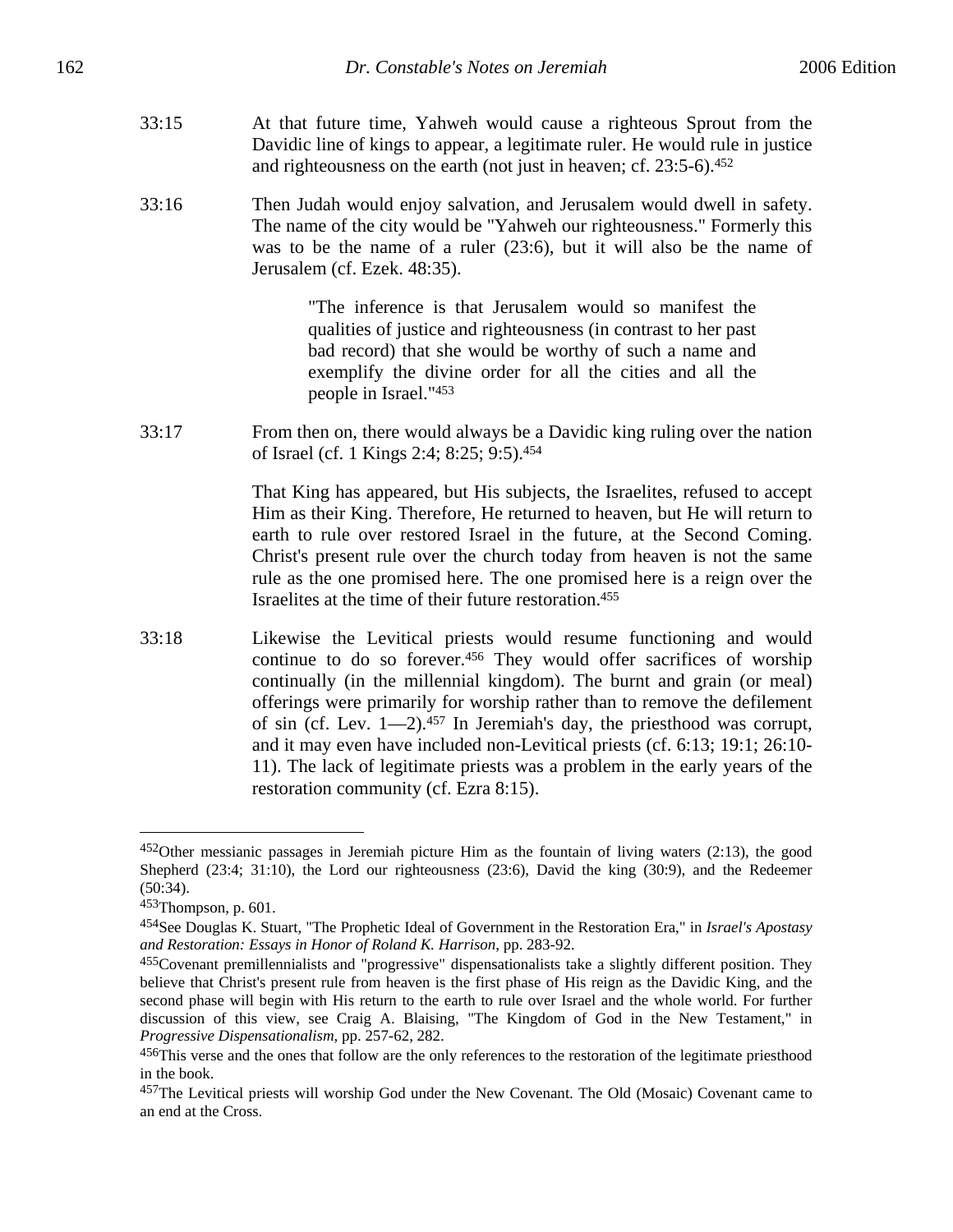In the Millennium there will be a restoration of Levitical priests, though instead of looking forward to the coming of the ultimate Sacrifice the worship will look back to it.458

33:19-21 This promise of the restoration of a Davidic king and of Levitical priests would be as certain as the Lord's promise that day would follow night forever (cf. 31:35-36; Gen. 1:5, 14-18; 8:22; Num. 25:12-13; Deut. 4:19; Ps. 19:1-6; 136:7-9).

33:22 Yahweh promised to multiply the descendants of David and the Levites as the stars of the heavens and as the sand of the sea (cf. Gen. 13:16; 15:5; 22:17).

> "Just as the covenant with Noah (cf. Gen 8:22) is kept, so the covenant with David (cf. 2 Sam 7) and that with Levi (Num 17) will also be kept."459

- 33:23-24 The Judahites had concluded that Yahweh had rejected the two families of the Israelites: the Northern and Southern Kingdoms (cf. 30:3). They were saying that there was no future for them as nations.
- 33:25-26 But Yahweh promised that He would restore the fortunes of Jacob's seed and that a descendant of David would rule over all the Israelites in the future. This promise was as sure as God's promise to provide day and night faithfully. The Lord's compassion prevented Him from abandoning His chosen people and gave hope for their restoration.

"The greatest argument for the future restoration of Israel as a nation is the character of God. He made a series of covenants with the patriarchs, David, and the Levites; His character demands that He will ultimately fulfill these promises to their nation."460

"The salvation announcements in chap. 33 answer at least two questions left from chap. 32 (and 30—31): (1) How can people who persistently rebelled and even offered their children to Molech, become covenant partners with God? The LORD will heal, cleanse, and forgive them (vv 6-8) out of mercy for them (v 26). (2) What will life be like for the people whom God will plant in the land? Families will grow again (v 11), worship will resume at the temple (vv 11, 18), and God will always

<sup>458</sup>The Lord Jesus gave the church the Lord's Supper only until He would return. Amillennialists believe that this promise of the restoration of Levitical worship finds fulfillment in the present spiritual worship of the church (the symbolic meaning of Jerusalem here) and or that it anticipates heavenly worship. See, for example, Harrison, *Jeremiah and . . .*, p. 145; or Kidner, p. 115.

<sup>459</sup>Feinberg, "Jeremiah," p. 592. See also Lev. 25:12-13.

<sup>460</sup>Dyer, "Jeremiah," p. 1177.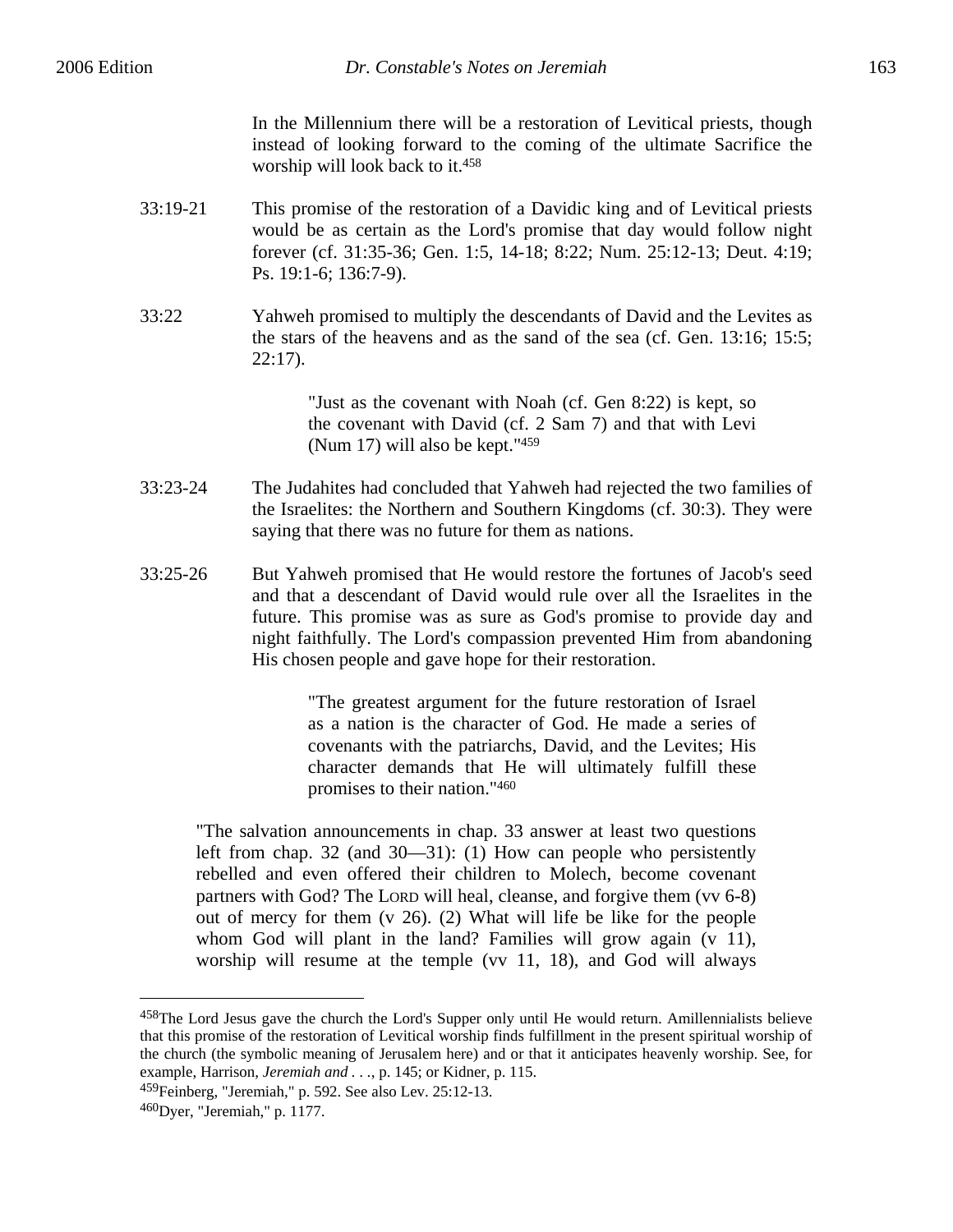provide a legitimate and righteous ruler (vv 14-26), so that people can live in safety (v 16). All this will be accomplished by the Creator, for whom nothing is too difficult (32:17, 26) and whose willingness and power to do good inspires awe among the nations (33:9)."461

#### **D. INCIDENTS SURROUNDING THE FALL OF JERUSALEM CHS. 34—45**

The Book of Consolation contained messages of future hope for Judah (chs. 30—33). Now Jeremiah returned to document her present judgment. Chapters 34—45 continue the theme of judgment on Judah and Jerusalem from chapters 2—29.

All the events and messages contained in these chapters date near the fall of Jerusalem, which happened in 586 B.C. As mentioned previously, the Book of Jeremiah follows a generally chronological arrangement, but within various sections of the book the material is not always completely chronological. Jeremiah is unique among the prophetical books in that it records the fulfillment of its own prophecies about the fall of Jerusalem and the beginning of the Exile.

#### **1. Incidents before the fall of Jerusalem chs. 34—36**

The events recorded in these chapters took place during the siege of Jerusalem, which lasted from about 589 to 586 B.C. During this period, there was a break in the siege. The Babylonians heard that Pharaoh Hophra (589-570 B.C.) was leading an army into Palestine from Egypt, probably in 588 B.C. (cf. 37:6-11; 44:30). The Babylonian army went to meet the Egyptian army, but the Egyptians returned home without joining battle. During this time Jerusalem enjoyed a respite from its siege. The material in this section of the book is again biographical.

#### **The announcement of Zedekiah's fate 34:1-7**

"The Book of Consolation has ended, and 34:1 confronts its readers with the full force of the invading imperial army. The destruction of Jerusalem and the remainder of Judah seems inevitable (v 3) because the LORD has made Nebuchadrezzar ruler over all the nations and because burning with fire is a fitting consequence for their deeds. . . .

"This unit serves to direct the readers' attention to the issue of obedience to the LORD's word as it is explored in 34:8-22 and chaps. 35—36."462

34:1 The following message came to Jeremiah when Nebuchadnezzar and his large army were besieging Jerusalem (cf. 21:1-10). Zedekiah's rebellion against Babylon in 589 B.C. had instigated the siege (2 Kings 24:18-20— 25:1; Ezek. 17:11-21).463 The vassal nations under Nebuchadnezzar's

<sup>461</sup>Scalise, p. 175.

<sup>462</sup>Ibid., p. 181.

<sup>463</sup>This incident antedates the events recorded in chapters 32—33, however, because Jeremiah was not yet imprisoned.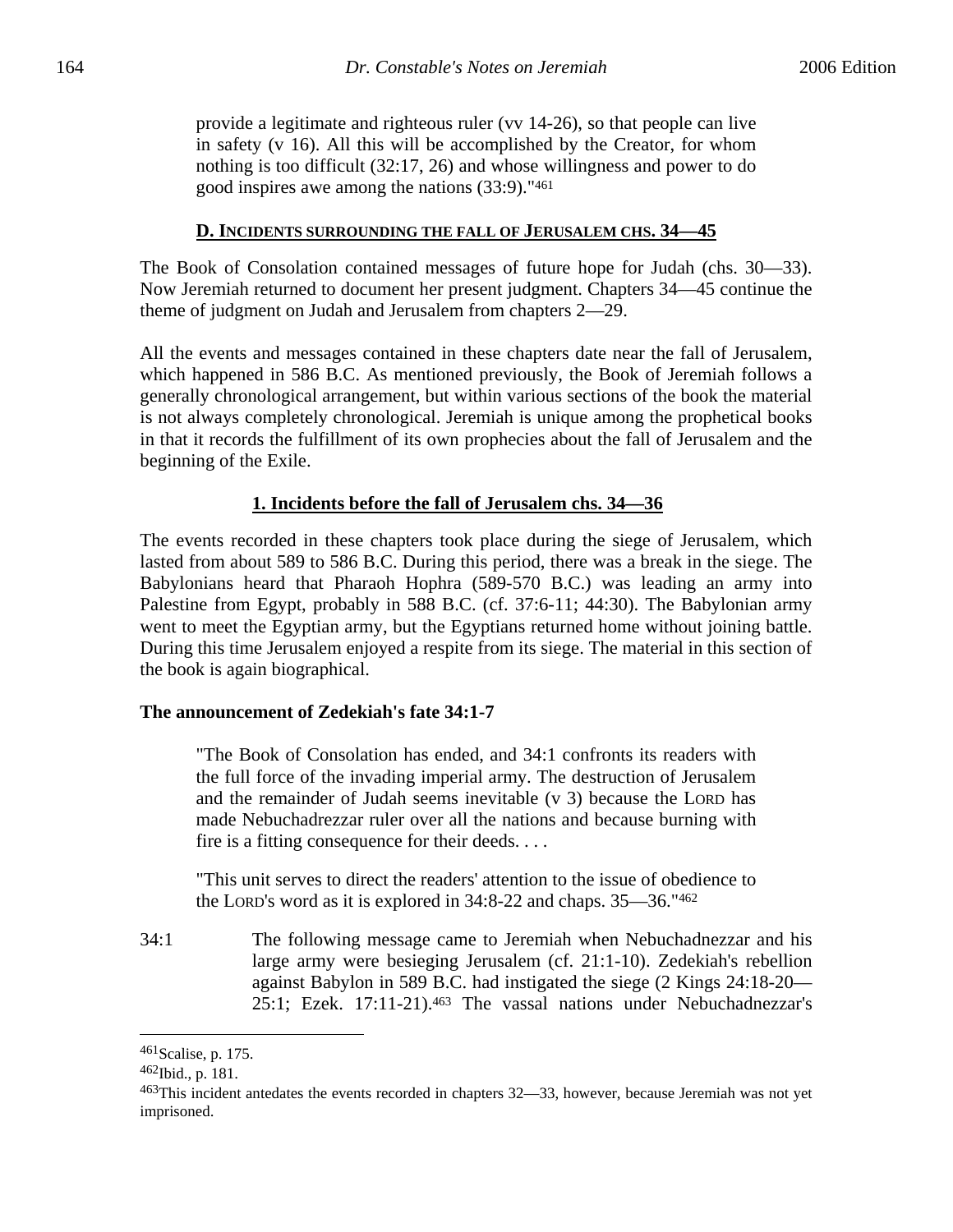suzerainty were bound to supply troops to assist him in his wars against his enemies, which they had done (cf. 2 Kings 24:2).<sup>464</sup>

"This verse underscores that the Nebuchadrezzar who now invades Judah is the same Nebuchadrezzar to whom the LORD, the creator, had granted authority over 'all nations,' and even the wild animals, for a time (27:6-7)."465

- 34:2 The prophet was to go to King Zedekiah and tell him that Israel's God was going to deliver Jerusalem to Nebuchadnezzar who would burn it (cf. 21:4-7; 2 Kings 25:6-7). His rebellion against Babylon's authority would not succeed.
- 34:3 Zedekiah would not escape but would be captured and would stand before Nebuchadnezzar face to face (cf. 39:5-7). He would also go to Babylon as a prisoner of war. All this came to pass (cf. 39:4-7; 52:7-11).
- 34:4-5 Zedekiah would not die by the sword, however, but in peace.466 The people of Judah would lament Zedekiah's death by burning spices, a traditional way of expressing grief (cf. 22:18; 2 Chron. 16:14; 21:19). Yahweh promised this to the king. The Babylonians evidently permitted the Judeans in exile to mourn the death of their king in this way.
- 34:6-7 Jeremiah delivered this message to Zedekiah when Nebuchadnezzar was besieging the last two remaining fortified cities of Judah (beside Jerusalem), namely, Lachish and Azekah, both important Judean towns in the Shephelah.467 Lachish stood about 25 miles southwest of Jerusalem and Azekah about 11 miles north of Lachish and about 18 miles west southwest of Jerusalem.468 Lachish was larger than Jerusalem.469 It fell to the Babylonians in 587 B.C.

# **Treachery against servants 34:8-22**

This incident happened during the respite in the siege, as did those recorded in 32:1-15; 37—38; and 39:15-18 (cf. vv. 21-22). The year was about 588 B.C.

<sup>464</sup>See M. Weinfeld, "The Loyalty Oath in the Ancient Near East," *Ugarit-Forschungen* 8 (1976):380. 465Scalise, p. 180.

<sup>466</sup>Since Zedekiah died in prison in Babylon, some commentators believe Jeremiah's prophecy of his peaceful death was conditioned on his surrendering to the Babylonians. Probably the promise was not conditional and contrasted a death in battle with a death not in battle, which would have been peaceful by comparison.

<sup>&</sup>lt;sup>467</sup>The Shephelah was the foothills between the coastal plain to the west and the hill country to the east.

<sup>468</sup>An important archaeological find, the Lachish Letters, 21 in all, contain calls for help from outpost commanders to the garrison commander at Lachish. These letters confirm the accuracy of the biblical references to the siege of Lachish. See Pritchard, ed., p. 324.

<sup>469</sup>Harrison, *Jeremiah and . . .*, p. 146.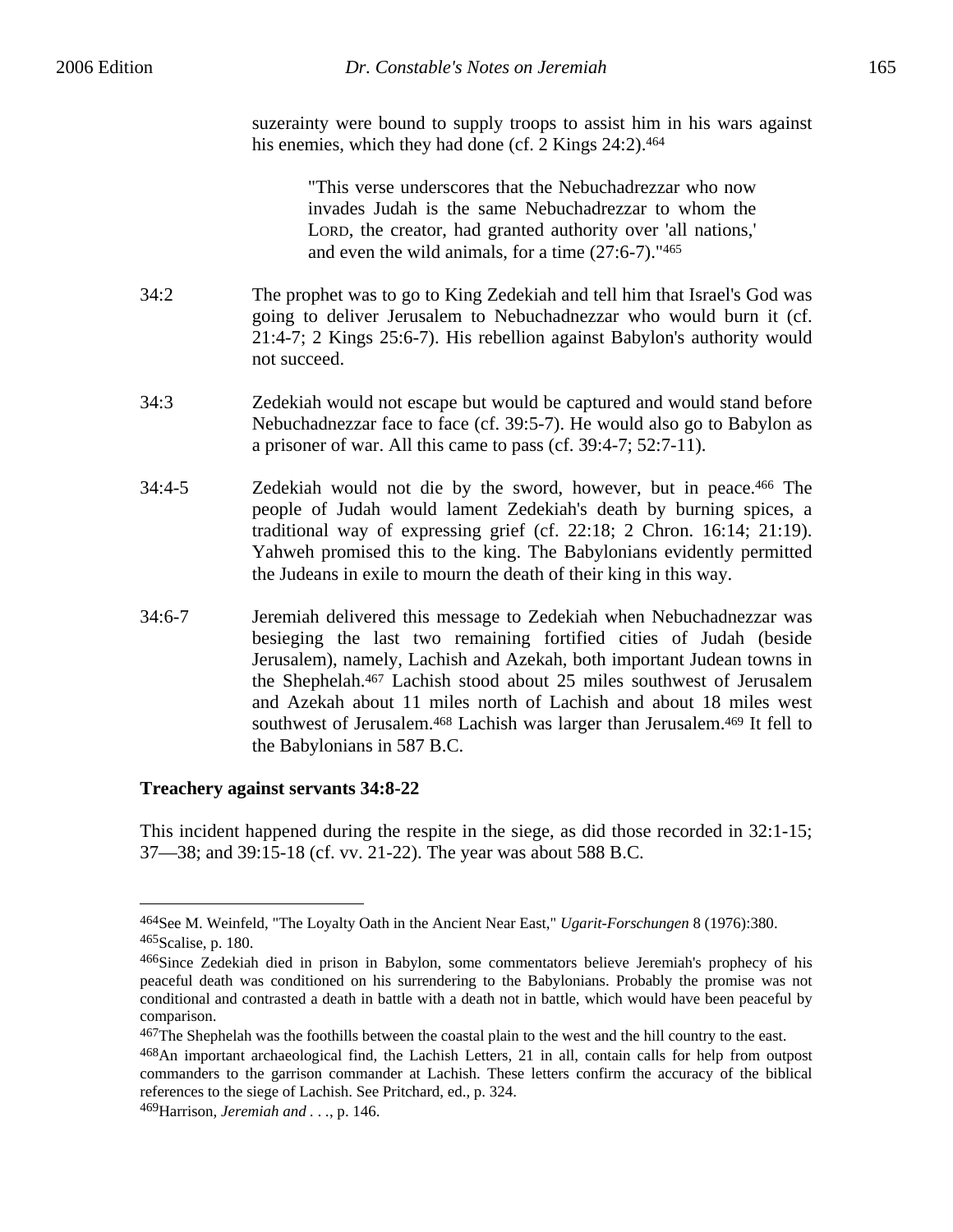- 34:8-9 The following message came to Jeremiah from the Lord after Zedekiah had commanded all the Jerusalemites to free their fellow Israelite servants.<sup>470</sup>
- 34:10 The people of Jerusalem entered into a covenant to free their servants, and they followed through with their promise and liberated them. We do not know their motive(s). Perhaps the servants were needed to defend the city along with their masters, or they may have provided too many mouths for their masters to feed. Perhaps this represents repentance on the part of the masters who wanted to honor the Mosaic Covenant (cf. Exod. 21:2-6; Deut. 15:12-18). If it was repentance, it was short-lived and shallow.
- 34:11 Shortly thereafter the masters reneged on their promise, broke their covenant, and brought their servants back into subjection. It was a predictable response from people who had long ago and repeatedly demonstrated that they were covenant-breakers. Nebuchadnezzar's withdrawal may have been the impetus for the peoples' decision to break their promise to their servants. They may have thought that they were safe and that life would return to normal soon.
- 34:12-13 The Lord then sent Jeremiah to remind the people that He had made a covenant with their forefathers to set them at liberty from their bondage in Egypt (Exod. 19:4-6). They of all people should have shown mercy to others in bondage. The Passover commemorated their emancipation from Egyptian slavery.
- 34:14 Part of the Mosaic Covenant specified that the Israelites should liberate their servants who had sold themselves to them after six years of service (cf. Exod. 21:2-6; Deut. 15:12-18). But the forefathers had disobeyed the Lord and disregarded His word.
- 34:15-16 Recently the people had made a covenant to release their neighbors and had followed through with it, but then they changed their minds and brought them back into servitude. The fact that they had made this covenant in the temple indicates that they made it with the Lord as well as with one another. Breaking it profaned the Lord's name (reputation) because they had made the covenant in His name.471
- 34:17 Because the people had not released their servants, the Lord was going to release them from His protection to experience the sword, disease, and starvation. They would become an awful example to the other kingdoms of the earth. Then there would be no distinction between Hebrew masters and servants; they would all be servants of Nebuchadnezzar.

<sup>&</sup>lt;sup>470</sup>Israelites sometimes entered into servanthood to pay off a debt they owed to the person who became their master. This seems to have been the most common cause of this condition in Israel.

<sup>&</sup>lt;sup>471</sup>This temple event was not a full-fledged covenant renewal ceremony, only a pledge to emancipate their servants.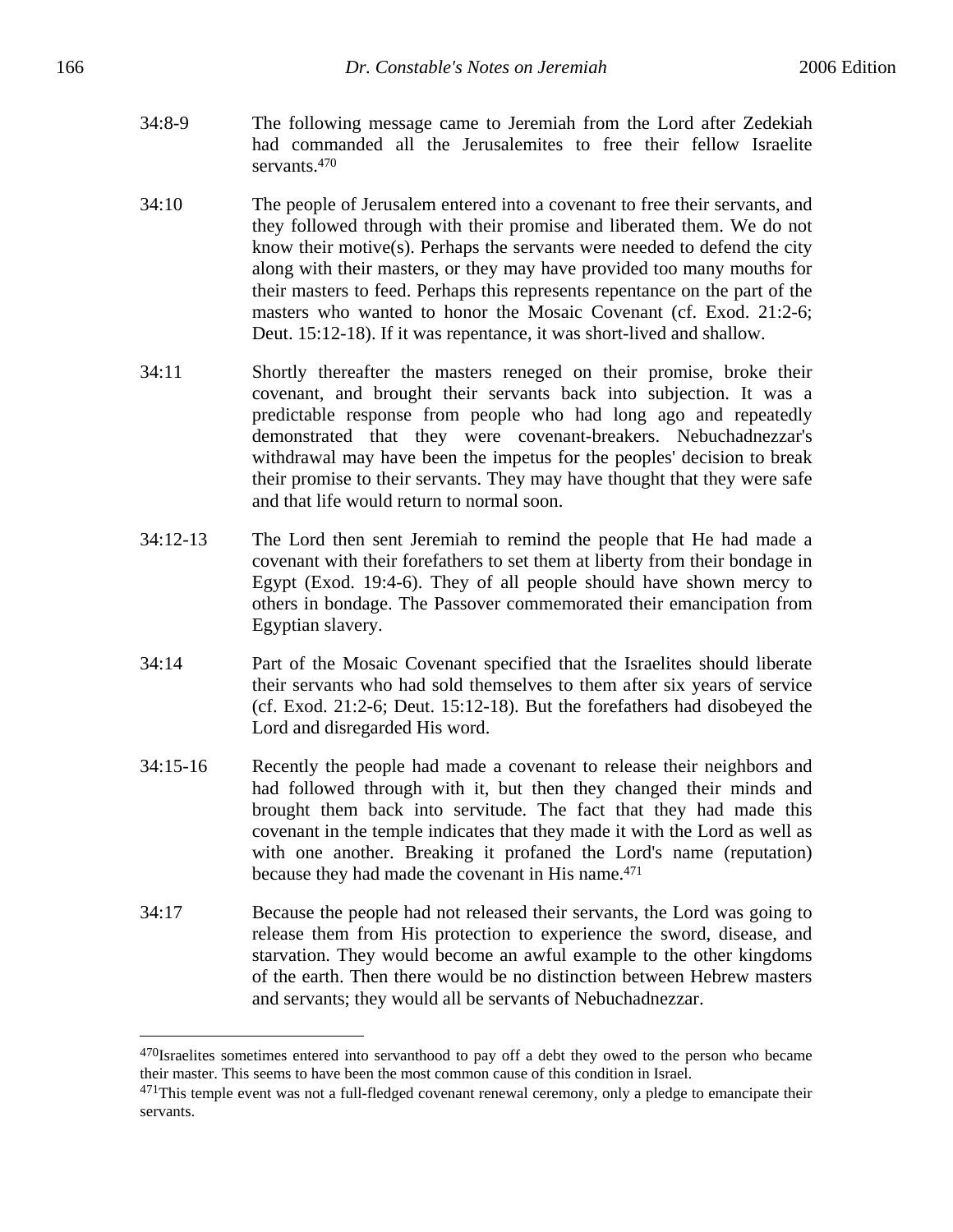34:18-20 The Lord would give all the people who had broken the covenant, regardless of their social position, into the hand of their enemy. They would die without the privilege of a burial; birds and beasts would consume their carcasses (cf. 7:33; 16:4; 19:7; Deut. 28:26). They had used a typical covenant-making ritual. They had cut a young calf in two and the parties of the covenant then passed between the halves (cf. Gen. 15:10, 17).

> "The fate of the animal was a picture of the fate that would befall them if they broke the covenant. The rite has its parallel in the covenant ceremonies of the ancient Near East in which a beast was cut in pieces to serve as a symbol of the judgment that would befall the covenant-breaker."472

This judgment would be the fate of the people (v. 20).

- 34:21 Yahweh would also give Zedekiah and his officials into the hand of the Babylonians, even though at the time of this message the Babylonian army had withdrawn from Jerusalem temporarily.
- 34:22 The sovereign Lord was going to command the Babylonian army to go back to Jerusalem, to fight against it, to take it, and to burn it. He would also make the cities of Judah a desolation without human inhabitants (cf. 10:22). This further breach of covenant was one more nail in the coffin of the Southern Kingdom.

"When Jeremiah redeems his cousin's land (chap. 32) and when the Rechabites refuse to drink wine (chap. 35), they act out of loyalty to ancient obligations in spite of the threatening circumstances of the Babylonian attack. When Judah's leading citizens take back their slaves, they not only violate covenants old and new; they deny the LORD's word through Jeremiah that their land had been assigned to Nebuchadrezzar's control, just as King Jehoiakim had denied it (chap. 36)."473

# **The lesson of the Rechabites ch. 35**

The theme of Judah's faithlessness carries over from chapter 34. The promise-breakers in 34:8-22 contrast with the promise-keepers in chapter 35. The events described in chapters 35 and 36 preceded those in chapters 32—34 chronologically.

This was another of Jeremiah's symbolic acts that the Lord commanded. The chapter consists of three parts: the main narrative (vv. 1-11), a prose oracle addressed to the people of Judah and Jerusalem (vv. 12-17), and a prose oracle addressed to the Rechabites (vv. 18-19).

<sup>472</sup>Thompson, p. 613. Cf. Gen. 15:12-21.

<sup>473</sup> Scalise, p. 190.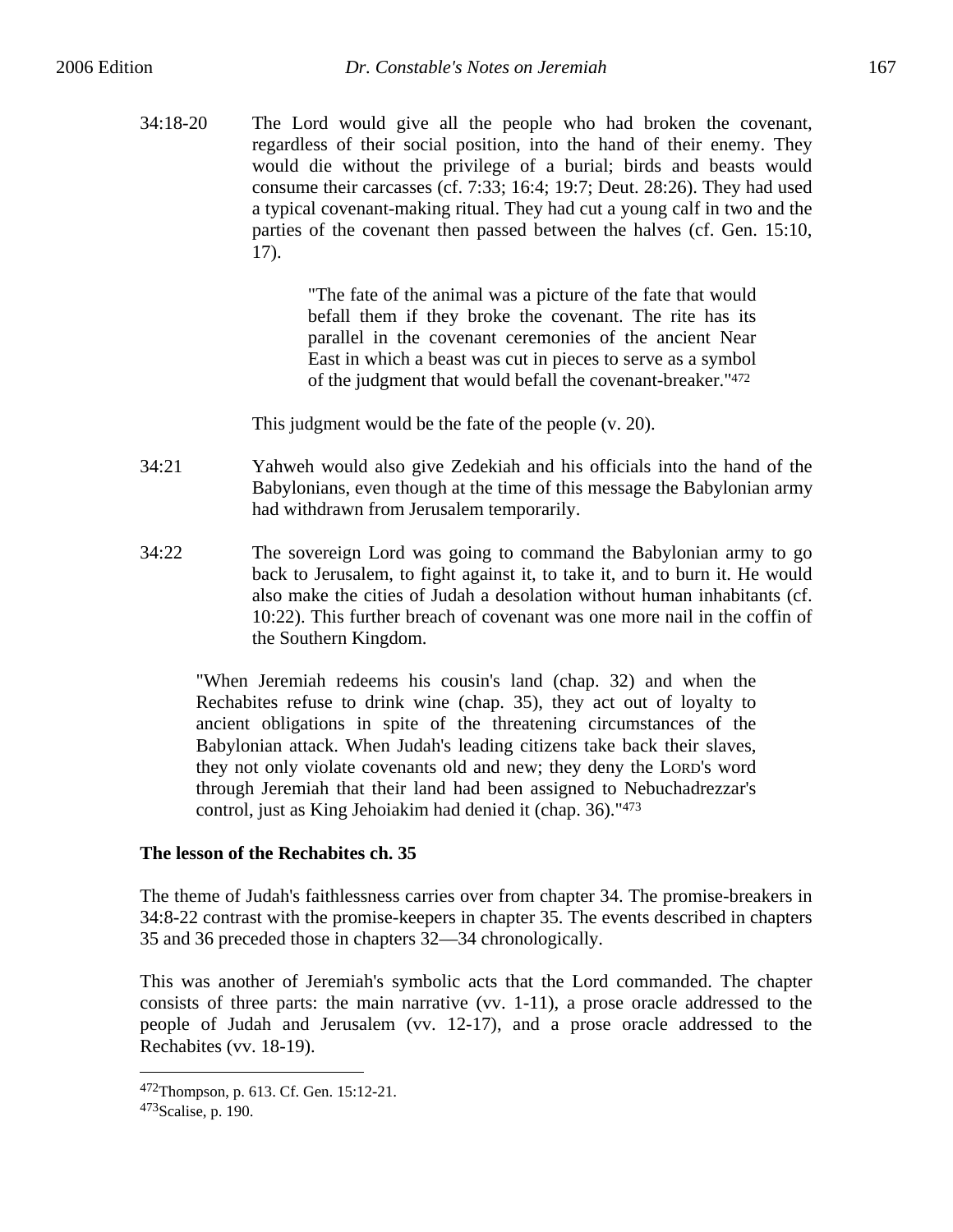#### **The meeting with the Rechabites 35:1-11**

- 35:1 This oracle came to Jeremiah during King Jehoiakim's reign (609-598 B.C.) after the Babylonians had begun to invade Judah (v. 11). Second Kings 24:1-2 reads, "In his [Jehoiakim's] days Nebuchadnezzar king of Babylon came up and Jehoiakim became his servant for three years; then he turned and rebelled against him [in 602 B.C]. And the LORD sent against him bands of Chaldeans, bands of Syrians, bands of Moabites, and bands of Ammonites. So He sent them against Judah to destroy it . . ." This seems to be the setting for what follows. The year was probably 602 or 601 B.C. (cf. 12:7-13).
- 35:2 Jeremiah was to visit the Rechabite family and to bring them to the temple. In one of the rooms that surrounded the temple proper, Jeremiah was to give them wine to drink.

The Rechabites were a branch of the Kenite clan that descended from Jethro, Moses' father-in-law (cf. Judg. 1:16; 1 Chron. 2:55).474 They had previously settled in northern Israel (Judg. 4:17; 5:24) and in southern Judah (1 Sam. 15:6). Evidently Jonadab's branch of the family had moved from the north into the Southern Kingdom following the Assyrian invasion of 722 B.C. (cf. v. 6).

35:3-4 The prophet did as the Lord had commanded him. He brought the whole extended family of the Rechabites into one of the large rooms on the second floor of the temple (cf. 1 Kings 6:5; 1 Chron. 28:12; 2 Chron. 31:11). The specific description of the location of the room in which this event took place contributes to the authenticity of the story.

> Jaazaniah was evidently the leader of the clan at this time. The reference to Hanan ben Igdaliah as "the man of God" probably identifies him as a prophet, though it could simply mean that he was a godly man. His "sons" may have been his disciples. He appears to have been an ally of Jeremiah's. Maaseiah was probably the father of Zephaniah the priest (cf. 21:1; 29:25; 37:3). His position of doorkeeper of the temple, of which there were three, was an important one; those who held it received special punishment when the Babylonians took Jerusalem (cf. 52:24-27; 2 Kings 25:18-21).

35:5 Jeremiah also set before the Rechabites pitchers of wine and cups to drink it, and he told them to drink the wine. He did not just ask them if they would like some wine to drink, but He made it very easy for them to drink it. His position as a true prophet of Yahweh would have encouraged them further to drink.

<sup>474</sup>Gerald L. Keown, *Jeremiah 26—52*, pp. 195-96, wrote an extended excursus on the identity of the Rechabites. Keown wrote the commentary on chapters 35-45 and 52 for this volume.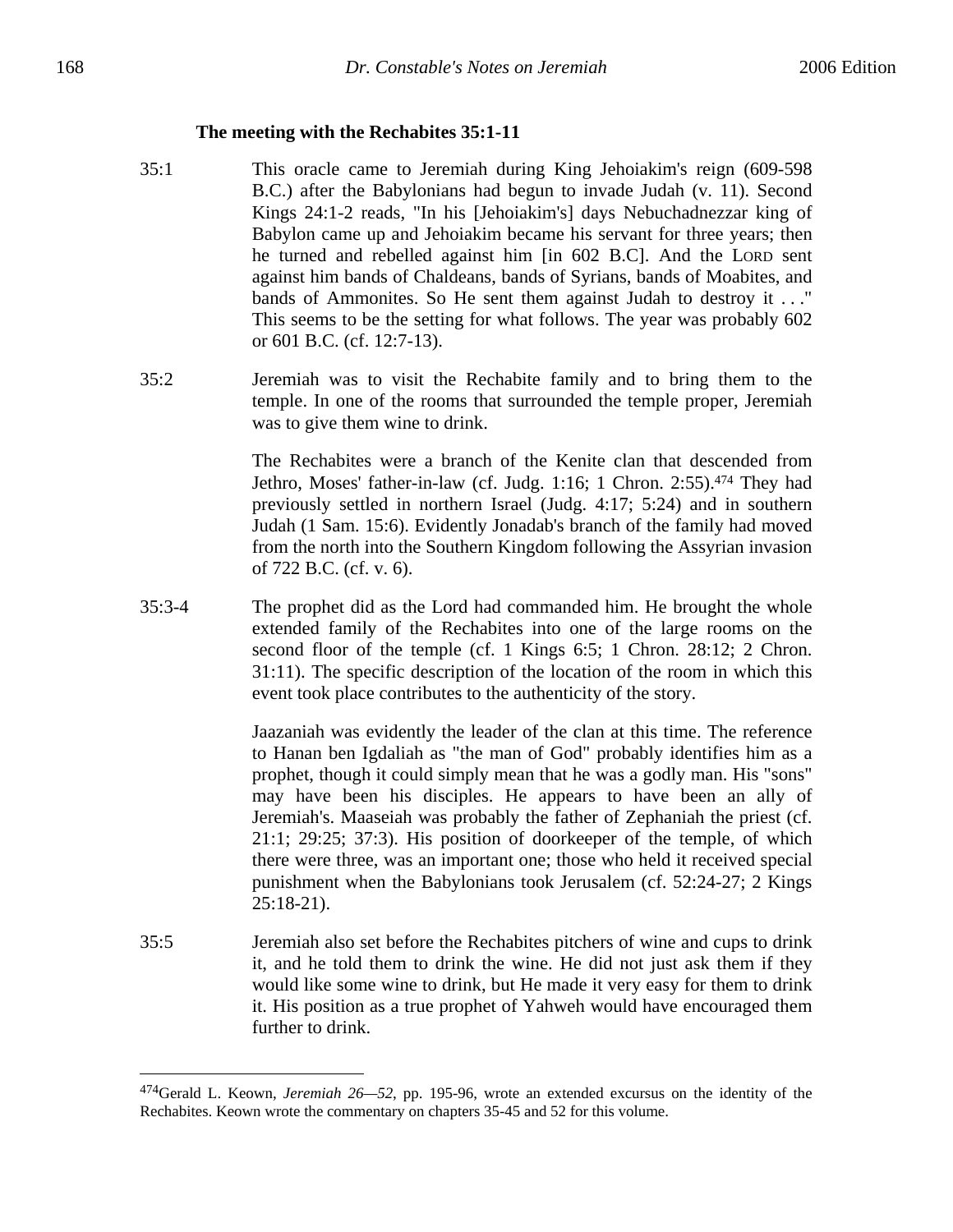35:6 The Rechabites refused Jeremiah's offer explaining that one of their ancestors, Jonadab ben Rechab, had commanded his descendants never to drink wine. Abstinence was not a requirement of the Mosaic Law; it was simply a requirement that Jonadab imposed on his family.<sup>475</sup>

> Jonadab lived in the Northern Kingdom during the reign of King Jehu (841-814 B.C.). He helped Jehu purge Israel of Baal worship about 840 B.C. (cf. 2 Kings 10:15-23).

- 35:7 Jonadab had also commanded his family not to build a house or plant crops or grapevines or to own a vineyard. They were to live in tents as semi-nomads rejecting all aspects of settled living. We do not know why Jonadab had imposed these restrictions, but he may have felt that settled living in a Canaanite culture involved some temptations that a nomadic existence guarded against.476
- 35:8-10 The Rechabites explained that they had obeyed their ancestor's commands faithfully since the time he gave them. For over 200 years they had been faithful and obedient (cf. 2 Kings 10:15-23).
- 35:11 The only time they lived in a city was when Nebuchadnezzar's vassals invaded the Judean countryside. Then they moved into the city for protection out of necessity, not because they had abandoned their principles. Jerusalem was not under siege at this time, but the surrounding countryside was being invaded.

# **The rebuke of the Judahites 35:12-17**

- 35:12-13 After this experience, the Lord instructed Jeremiah to speak to the people of Jerusalem and Judah. He was to ask them if they would not receive instruction from Him.477
- 35:14 The Rechabites had faithfully obeyed their ancestor, but the people of Judah and Jerusalem had not obeyed the Lord's instructions even though He had spoken to them repeatedly. Jeremiah was not expressing approval for the nomadic life and ascetic convictions of the Rechabites, only their faithful obedience to their forefather.

"Nor is it [this story] per se a temperance lesson, despite its use for that purpose by some Sunday school quarterlies."478

<sup>475</sup>Faithful Nazirites also abstained from wine and grape products (cf. Num. 6; Judg. 13:4-7; 1 Sam. 1:11), though the Rechabites do not seem to have been Nazirites. The Nazirite vow was normally for a brief time, but the Rechabites had abstained from wine for generations.

<sup>476</sup>Thompson, pp. 617-18.

 $477$ Kidner, p. 118, speculated that Jeremiah may well have expected that when the Lord sent him a message it would have been one censuring the Rechabites for their eccentric lifestyle, legalism, and refusal to drink wine. But the Rechabites' chosen lifestyle was no problem to Yahweh.

<sup>478</sup>Feinberg, "Jeremiah," p. 600.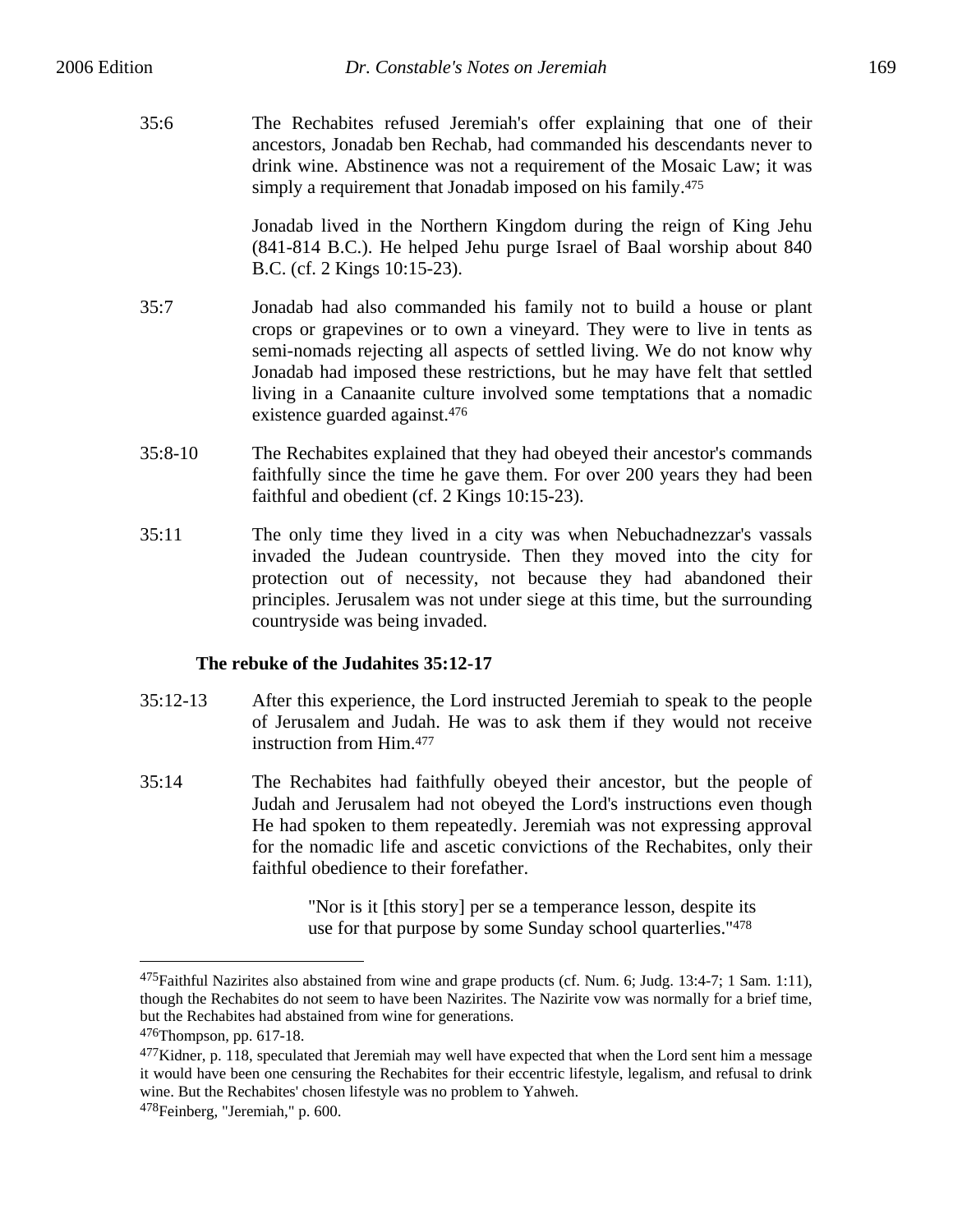- 
- 35:15 The Lord had also sent His servants the prophets to His people again and again urging them to repent, to change their deeds, and to stop worshipping idols. If they did, they could continue to dwell in the land the Lord had given their forefathers. But the people had refused to listen.
- 35:16 The Rechabites had obeyed Jonadab's instructions, but the Judahites had not listened to Yahweh (cf. 7:24-28; 11:1-17; 13:10; 25:4-8; 26:2-6; 29:17-29). The Lord used the Rechabites as a clinching argument in His "trial" against Judah.
- 35:17 Therefore, the Lord was going to bring on the people all the disaster that He had previously warned them about. They had not listened to Him when He spoke to them or answered Him when He called to them.

"Notice the telling contrasts between the Recabites and Judah.

"1. The Recabites obeyed a fallible leader (v. 14); Judah's leader was the eternal God (cf. Mal 1:6).

"2. Jonadab gave his commands to the Recabites only once; God repeatedly sent his messages to his people (v. 15).

"3. The restrictions that bound the Recabites did not deal with eternal issues; God's messages to his people had eternal as well as temporal implications.

"4. The Recabites obeyed the commands of Jonadab for about three hundred years; the Lord's people constantly disobeyed (v. 16).

"5. The loyalty of the Recabites would be rewarded; for their disloyalty God's people would be punished (v. 17)."479

# **The promise to the Rechabites 35:18-19**

- 35:18 Jeremiah then took a promise from the Lord back to the Rechabites. The Lord praised them for their tenacity in clinging to what they believed to be right.
- 35:19 Someone from their family would "stand before" Yahweh forever because they had obeyed their father, Jonadab. "Stand before" usually describes someone who served Yahweh in some special way (cf. 7:10; 15:19; Deut. 4:10; 10:8; 1 Kings 10:8; 17:1; 18:15; 2 Kings 3:14; 2 Chron. 29:11). However it also describes simple worshippers of Yahweh (7:10; Lev. 9:5; Deut. 4:10). The promise probably pointed to a continuing line rather than to a specific ministry.480

"According to the Mishnah 'the children of Jonadab son of Rechab' had a fixed day in the year for bringing wood for

#### 479Ibid., p. 602.

<sup>480</sup>Dyer, "Jeremiah," p. 1180.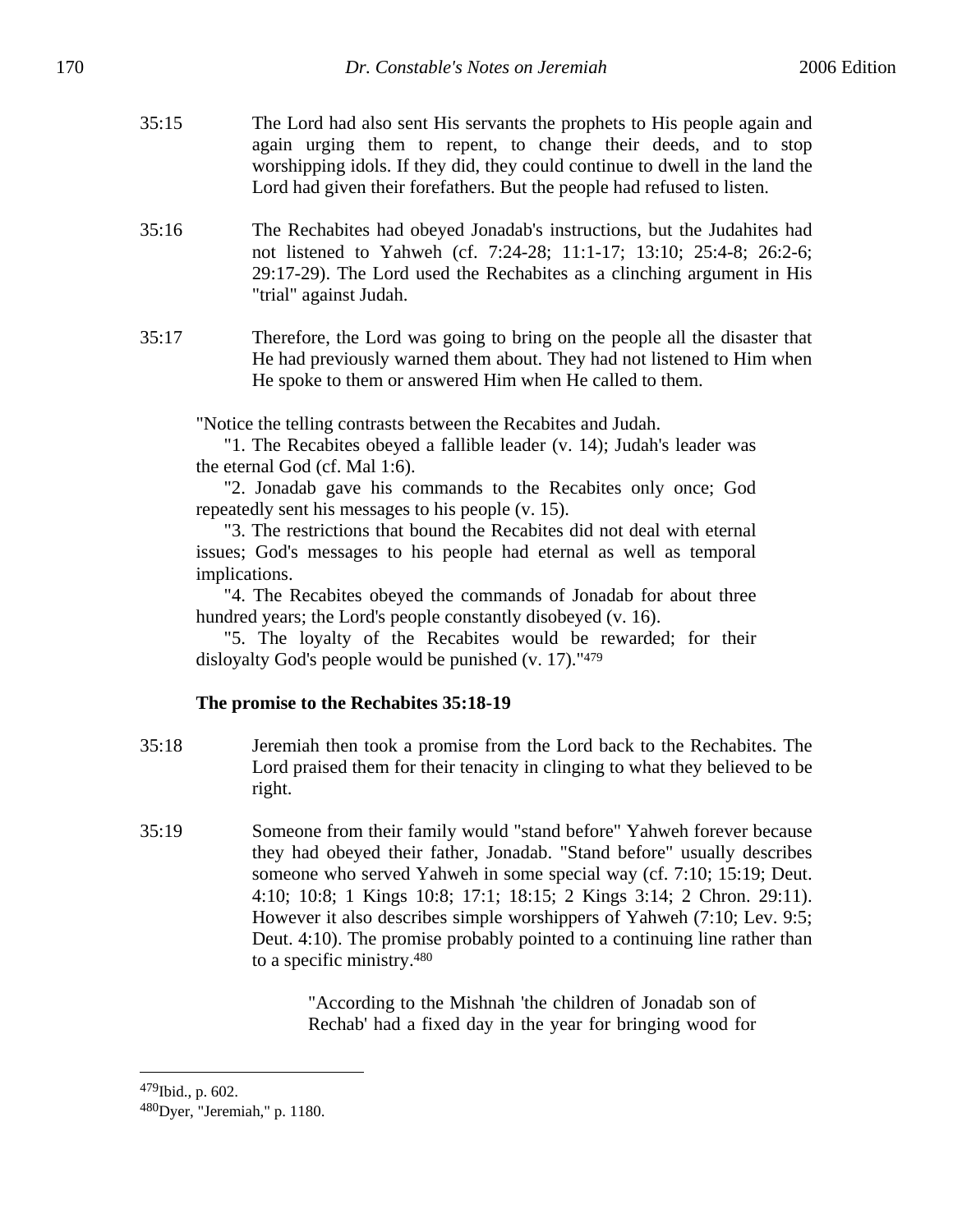the altar of the temple. Other traditions refer to 'waterdrinking' sacrificers whose descent is traced to Jonadab."481

"Even today, in Syria and Arabia, there are groups that claim to be Rechabites and that follow the Rechabite rule."482

"God is always looking for individuals whose lives are characterized by faithfulness. Such individuals will experience God's blessing even in the midst of trials."483

"Incidentally, as a secondary thrust of this episode, we are reminded that God, who loves unity and truth, is no lover of uniformity. By his own order of Nazirites he called some people, but not others, to an austerity not unlike that of the Rechabites, to make a particular point; and the fact that Jesus and John the Baptist glorified God by different lifestyles should open our minds to the reality and value of specialized callings—such as even the once-flourishing temperance movement which adopted the name of Rechabites in nineteenth-century England."484

#### **Jeremiah's scroll ch. 36**

"While ch. 36 is, in a sense, an independent unit, it is at the same time the last segment in a 'tradition complex' which begins at ch. 26, where Jeremiah is vindicated as a true prophet of Yahweh by Jerusalem's highest court and where the aim of his prophetic ministry is set out, and ends with ch. 36 where the continuing negative response of the people and of the king reaches a climax and the rejection of the nation is confirmed. The history of the mediation of Yahweh's word by the faithful prophet Jeremiah concludes and another complex of chapters dealing with the prophet's sufferings follows in chs. 37—43."485

#### **Its writing 36:1-8**

36:1 The Lord sent a message to Jeremiah in the fourth year of King Jehoiakim's reign, sometime between April of 605 and April of 604 B.C. (cf. 25:1)

> "The preaching of Jeremiah offers Judah an opportunity to turn from their sinful ways and avoid destruction, but Jehoiakim's rejection of the prophetic word brings Judah

1

<sup>481</sup>Thompson, p. 619. The references in the Mishnah and Talmud are in his footnotes.

<sup>482</sup>Graybill, p. 681.

<sup>483</sup>Dyer, in *The Old . . .*, p. 625.

<sup>484</sup>Kidner, p. 119.

<sup>485</sup>Thompson, p. 621.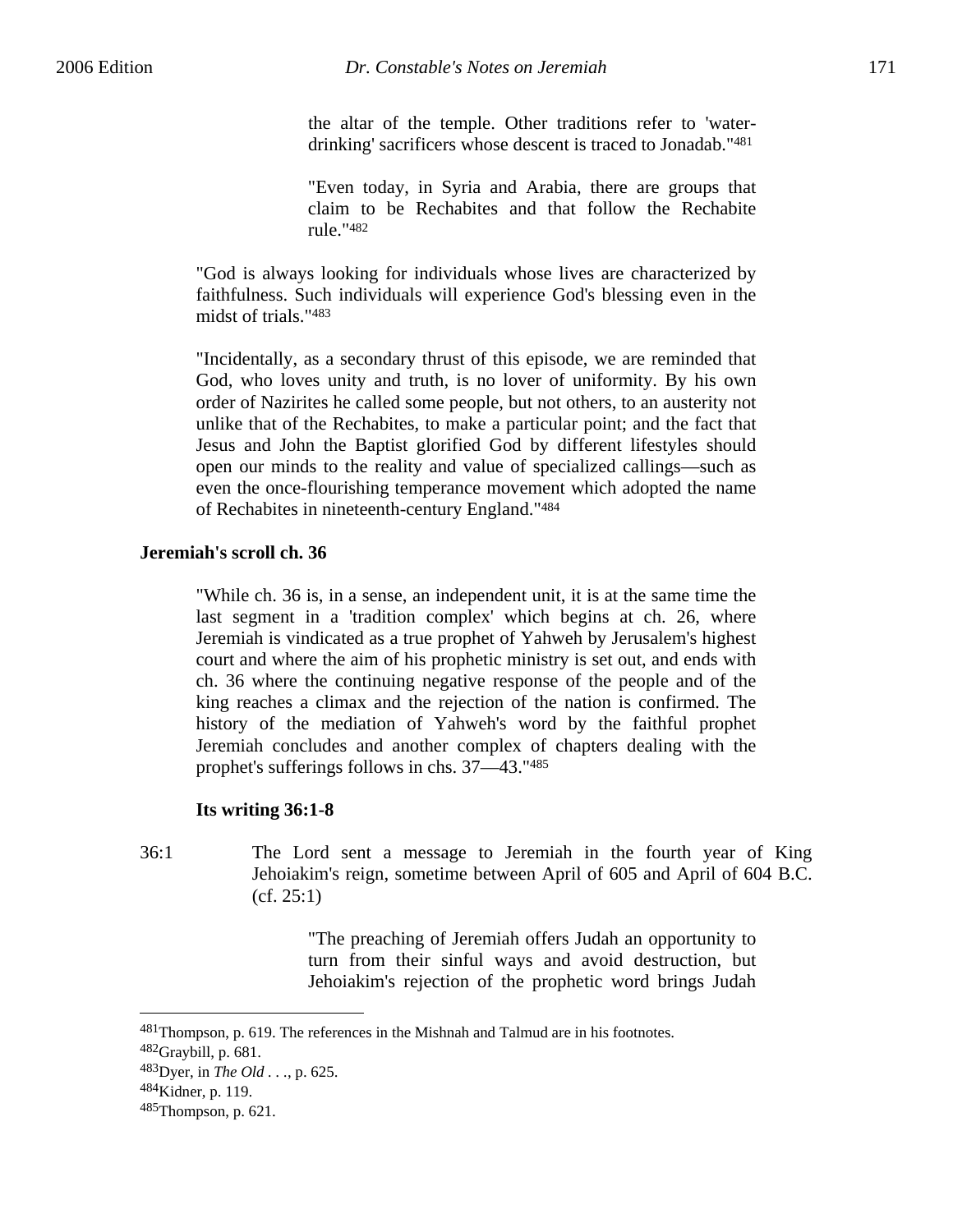under a sentence of irrevocable judgment. The 'fourth year of Jehoiakim' (605 BC) is a critical moment in Judah's history where the fate of the nation is sealed and Babylon under Nebuchadnezzar emerges as the human instrument of divine judgment. Deliverance is reserved for only a tiny minority (the Rechabites and Baruch) who reflect faithfulness in their lives. National restoration will only come in the distant future when that faithfulness characterizes the nation as a whole (cf. 31:31-34)."486

- 36:2 Jeremiah was to write on a scroll (Heb. *megillath sepher*) all the prophecies that he had delivered concerning Israel, Judah, and the other nations since he began prophesying in the reign of Josiah (627 B.C.; cf. 1:2; 25:3).487 Perhaps the Babylonians' victory over the Assyrians and Egyptians at Carchemish in 605 B.C. provided the impetus for this project. With the Babylonians in power, Judah was one giant step closer to invasion.
- 36:3 All these recorded prophecies of coming judgment might move the Judahites to repent (cf. 25:13). If the people repented, the Lord would forgive them.
- 36:4 Jeremiah then called for Baruch ben Neriah who copied down these prophecies from the Lord as Jeremiah dictated them to him (cf. 32:12-13).

"Writing was a specialized skill, often restricted to a professional class. Learned men could read, but (like executives today) scorned to write."488

36:5-6 When the papyrus or parchment scroll was complete, Jeremiah instructed Baruch to take it and to read the prophecies to the people of Jerusalem and Judah in the temple courtyard. Baruch was to do this on a fast day so many people would hear him. At this time in Israel's history the nation's leaders sometimes called fast days in times of national emergency (cf. 2 Chron. 20:3; Joel 1:14; 2:12, 15). Evidently Jeremiah anticipated a crisis since Babylon became the major power in the ancient Near East, the "enemy from the north," with its victory at Carchemish. Jeremiah could not go to the temple himself for reasons the text does not explain.

<sup>486</sup>Gary E. Yates, "Narrative Parallelism and the 'Jehoiakim Frame': A Reading Strategy for Jeremiah 26— 45," *Journal of the Evangelical Theological Society* 48:2 (June 2005):281.

 $487$ Most of the prophecies in the present Book of Jeremiah that date from this period are in chapters 1—25 and 46—51, but they were probably not in the same order on this scroll. Since Baruch and Jehudi read them on three separate occasions in one day (vv. 8, 15, 21), perhaps Baruch did not read the whole scroll on the first two of these occasions.

 $488$ Graybill, p. 681.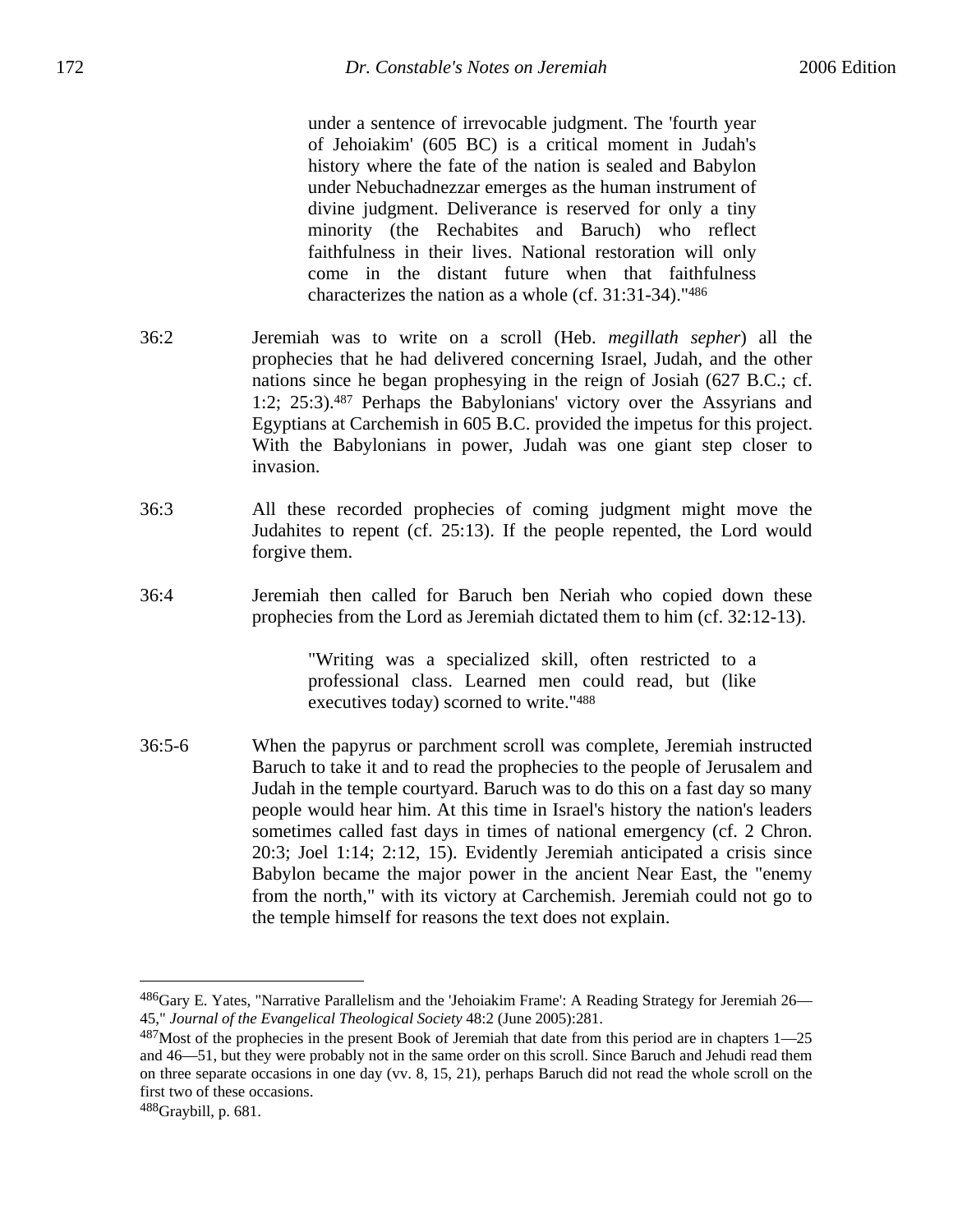- 36:7 Jeremiah hoped that the reading of the scroll would move the people to repent and to pray since the Lord was very angry with His people.
- 36:8 Baruch then went to the temple and did as Jeremiah had instructed him.

### **Its reading 36:9-20**

- 36:9 During the winter of 604-603 B.C., the people, not the king, declared a fast. The occasion for the fast may have been the arrival of Babylonian armies on the Philistine plain or the Babylonians' defeat of Ashkelon then.489
- 36:10 On this occasion Baruch read Jeremiah's scroll to all the people. He stood in the room of Gemariah ben Shaphan the scribe (state secretary) in the upper or outer temple courtyard near the New Gate of the temple (cf. 20:2; 26:10; 2 Kings 15:35).490 This position would have made it easy for the people there to hear him. It also suggests that Gemariah was sympathetic to Jeremiah (cf. 26:24). When the priests discovered the scroll of the law in the temple during Josiah's reign, it was Shaphan, Gemariah's father, who read it to the people (cf. 2 Kings 22:3—23:3).<sup>491</sup>
- 36:11-13 When Micaiah, Gemariah's son, heard the scroll read, he went into the scribe's room in the palace where all the king's officials had gathered and told them what he had heard. Achbor, the father of Elnathan, had been present at the reading of the law scroll in Josiah's day (2 Kings 22:12).
- 36:14 The officials then sent Jehudi to Baruch in the temple precincts and told him to bring Baruch and the scroll to them. Jehudi must have been an important person since the writer mentioned three generations of his ancestors, though there are no other references to him in the Bible.
- 36:15-16 When Baruch arrived, the officials asked him to sit down and read the scroll to them, which he did. What he read surprised them, and they told him that they would report what he had read to the king.
- 36:17-18 They asked Baruch how he wrote the scroll, and Baruch replied that he had written it as Jeremiah dictated the prophecies to him. They evidently wanted to make sure that Jeremiah was the source of the prophecies and not Baruch.
- 36:19 The officials then told Baruch to go into hiding with Jeremiah and to tell no one where they were. They expected the king to react negatively and

<sup>489</sup>Harrison, *Jeremiah and . . .*, p. 151. See also D. J. Wiseman, *Chronicles of Chaldean Kings (626-556 B.C.) in the British Museum*, p. 69.

<sup>490</sup>See the diagram of Solomon's Temple near my comments on 20:2.

 $491$ See the diagram with information about Shaphan's sons near my comments on 26:24.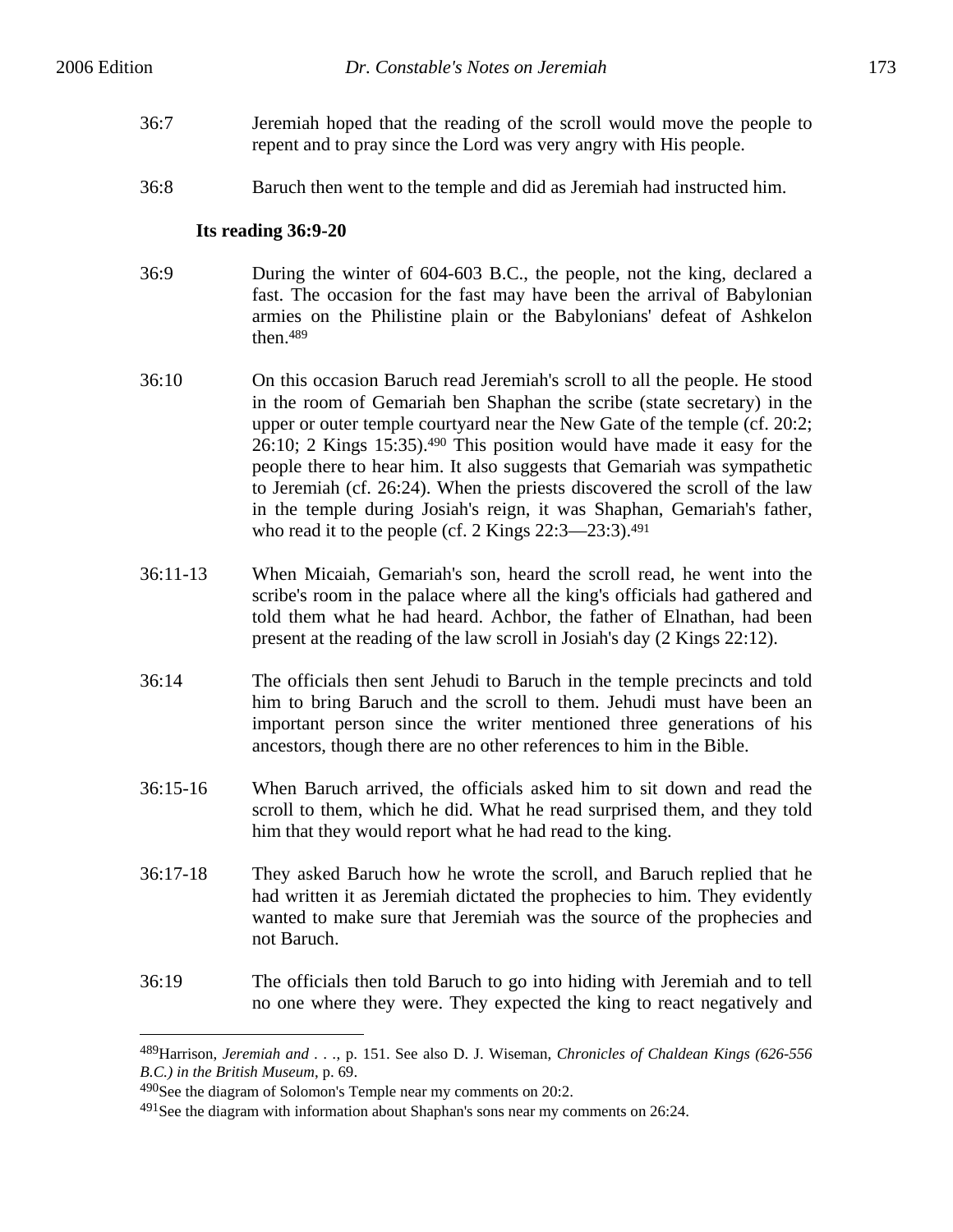violently when he heard the news. Earlier Jehoiakim had extradited and murdered the prophet Uriah who had also prophesied against Judah and Jerusalem (26:20-24).

36:20 The officials first deposited Jeremiah's scroll in the room where they were for safe keeping and then went and told Jehoiakim what the scroll contained.

#### **Its burning 36:21-26**

- 36:21 The king proceeded to send Jehudi to get the scroll from Elishama in the scribe's room. When Jehudi returned with it, he read it to the king and his officials.
- 36:22 Since it was winter, the king was sitting in his winter quarters with a fire burning in the brazier before him (cf. Amos 3:15). The king's winter quarters were evidently warm rooms in the palace.
- 36:23 After Jehudi had read a few columns of text, Jehoiakim reached over and cut off what he had read and tossed it into the fire.492 He did this with the whole scroll; he burned it all up. This was a symbolic act; Jehoiakim was claiming that Jeremiah's prophecies would come to an end just as surely as his scroll came to an end.493 Jehoiakim's slow, methodical destruction of the scroll made his rejection of its message a much more emphatic gesture than if he had burned the whole thing at once in a fit of rage.494

This king's response to hearing the Lord's word stands in stark contrast to that of his father Josiah who tore his clothes in remorse when he heard the law scroll read to him (2 Kings 22:11-20). Josiah had feared and called the people to repentance, but Jehoiakim feared nothing and called for the prophet's arrest.

36:24-25 Jeremiah's prophecies did not frighten the king or his servants at all nor did they express any grief over what Jeremiah had predicted. The entreaties of three of his officials did not discourage Jehoiakim from burning up the whole scroll. One of these men, Elnathan ben Achbor, had previously extradited the prophet Uriah from Egypt (cf. 26:20-23). The people had failed to listen to the Lord, and now the king and his servants

1

<sup>&</sup>lt;sup>492</sup>Scrolls consisted of several sheet of papyrus or parchment that had been glued together and wrapped around a small rod. As the reader rolled the scroll off the rod and read it from right to left, the printing appeared in parallel, perpendicular columns that resembled doors. The Hebrew word for "column," *delathoth*, literally means "door." Binding documents in book (codex) form was unknown in Old Testament times.

<sup>493</sup>M. Kessler, "The Significance of Jer 36," *Zeitschrift für die Alttestamentliche Wissenschaft* 81 (1969):382.

<sup>494</sup>Kidner, p. 121.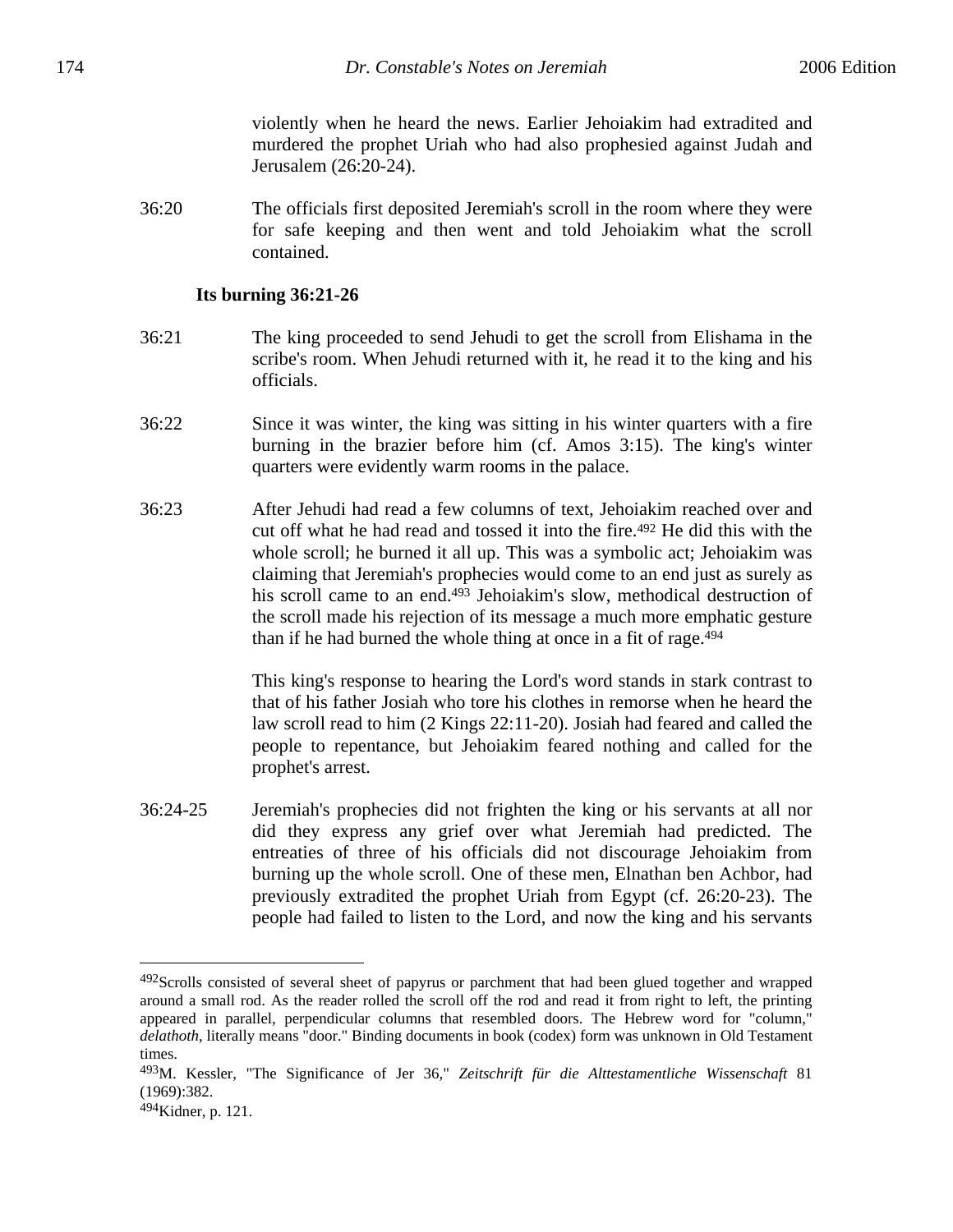did the same thing. Surely the possibility of national repentance seemed remote.

> "This is an exact picture of our own generation. Men today do not perhaps burn the Bible, nor does the Roman Catholic Church any longer put it on the index, as it once did. But men destroy it in the form of exegesis; they destroy it in the way they deal with it. They destroy it by not reading it as written in normal literary form, by ignoring historical-grammatical exegesis, by changing the Bible's own perspective of itself as propositional revelation in space and time, in history."495

36:26 Then Jehoiakim ordered the arrest of Baruch and Jeremiah, but those sent to find them could not because the Lord had hidden them.496 Having destroyed the scroll, the king turned next to destroy its authors. Jehoiakim did not continue to hunt down Jeremiah, however, because later the prophet was able to move about the city (ch. 35).

"The narrative in these verses seems to have been composed as a conscious parallel to 2 K. 22. In each case a scroll is brought before the king. First the scroll comes into the hands of a state official (2 K. 22:9-10; Jer. 36:10-11). Both narratives record the reaction of the king (2 K. 22:11- 13; Jer. 36:23-26). Both narratives refer to an oracle that follows the king's response (2 K. 22:15-20; Jer. 36:28-31). In 2 K. 22:11 Josiah 'rent his clothes'; in Jer. 36:24 Jehoiakim did not rend his clothes but rent the scroll."497

"Josiah burns altars in an attempt at reform; Jehoiakim attempts to invalidate the message by burning the scroll. Josiah 'heard' the word of the LORD, while Jehoiakim pointedly does not 'hear.' Finally, the end result is that God 'hears' Josiah, but the outcome for Jehoiakim and Judah is another matter as Jer 36:30-31 clearly indicate . . ."498

# **Its rewriting 36:27-32**

36:27-28 The Lord commanded Jeremiah to make another copy of the scroll that the king had burned (cf. 2 Kings 22:15-20).

<sup>495</sup>Schaeffer, p. 61.

<sup>496</sup> According to Jewish tradition, the accuracy of which is uncertain, Jeremiah's place of concealment was the so-called "Grotto of Jeremiah" outside the Damascus Gate of Jerusalem.

<sup>497</sup>Thompson, p. 628.

<sup>498</sup>Keown, p. 203. For further development of these contrasts, see C. D. Isbell, "2 Kings 22:3—23:24 and Jeremiah 36: A Stylistic Comparison," *Journal for the Study of the Old Testament* 8 (1978):33-45; and M. Kessler, "Form Critical Suggestions on Jer 36," *Catholic Biblical Quarterly* 28 (1966:389-401.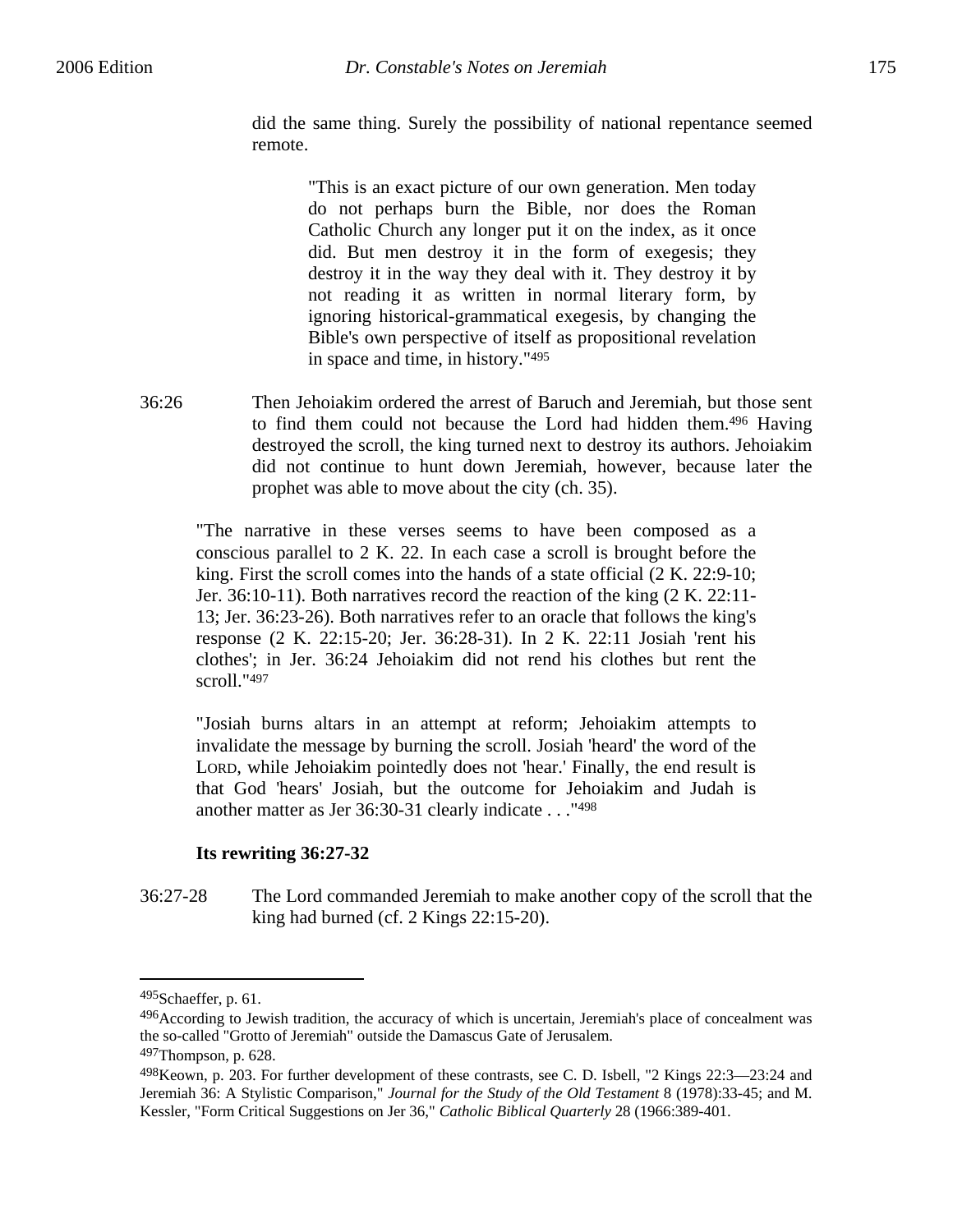- 36:29 He was also to send a message from the Lord to the king. Jehoiakim had burned the first scroll because it contained prophecies that Nebuchadnezzar would come and destroy the land and its inhabitants.
- 36:30 Because Jehoiakim had done this, he would have no descendant to follow him on Judah's throne. His son Jehoiachin did reign for three months after his father, but Jehoiachin assumed the throne without authorization and Nebuchadnezzar quickly deported him to Babylon. Furthermore Jehoiakim would suffer an ignominious death without burial (cf. 22: 18-19). He who threw (Heb. *hishlik*) the scroll into the fire would be thrown (Heb. *hushlak*) out into the elements. Josiah, in contrast, received an honorable burial (2 Kings 23:30; 2 Chron. 35:24). Jehoiakim evidently died either in a palace uprising or in a revolt by the people (cf. 22:18-19).499
- 36:31 The Lord would also punish him and his descendants and his servants with all the judgments that Jeremiah had predicted for the people of Jerusalem and Judah. He would send them because they had refused to listen to the Lord.
- 36:32 Jeremiah then dictated the prophecies to Baruch again, and he wrote them down on a second scroll. This time Jeremiah included other prophecies, those that he had received since he had dictated the first scroll. This document probably became the "first draft" of the present Book of Jeremiah.500 The prophet uttered many more oracles between 604 and 586 B.C.

"As Hananiah later attempts to render the symbolic word of judgment futile by destroying the wooden yoke, so Jehoiakim attempts to destroy the word literally, in the fire. In Jer 28, a yoke of iron is Yahweh's last word. The end of this scene introduces a new scroll, with specific 'words' added for Jehoiakim in light of his rejection of the scroll. Jehoiakim cannot thwart the word of the LORD, and to attempt to do so brings inevitable consequences."501

# **2. Incidents during the fall of Jerusalem chs. 37—39**

The events recorded in these chapters all took place during the siege of Jerusalem (ca. 588-586 B.C.), when Zedekiah was king. They are in chronological order. Jeremiah was probably in his mid-fifties at this time.

# **Zedekiah's prayer request and its answer 37:1-10**

This event happened about 18 years after the one recorded in chapter 36.

<sup>499</sup>Feinberg, "Jeremiah," p. 609; Graybill, p. 682.

<sup>500</sup>This chapter is of special interest because it records the production of one of the books of the Bible. 501Keown, p. 207.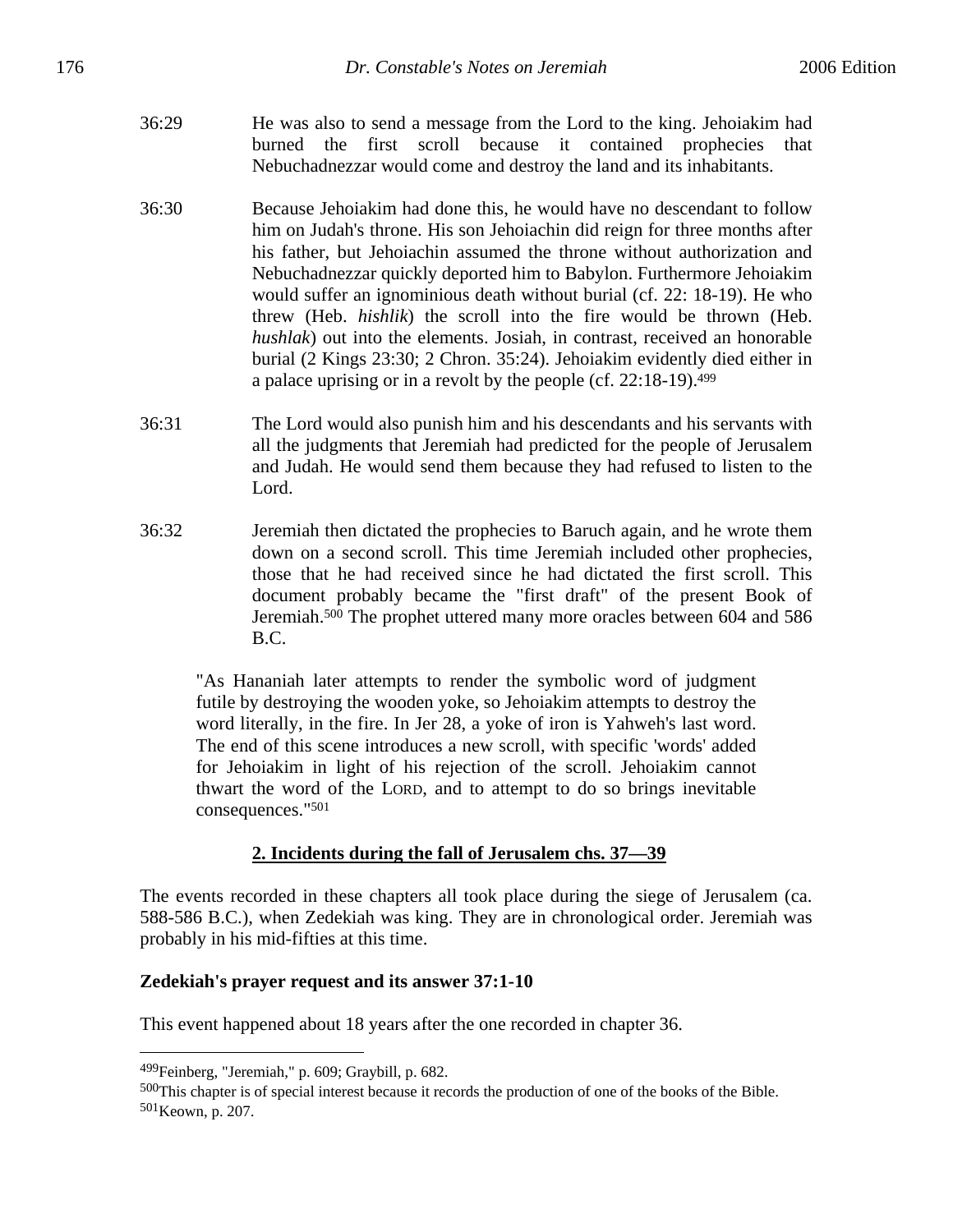# **The historical situation 37:1-5**

- 37:1 Nebuchadnezzar, sovereign over Judah since Jehoiakim's unsuccessful rebellion against him in 598 B.C., set up Zedekiah, Jehoiakim's brother, as Judah's king in 597 B.C. (cf. 2 Kings 24:17). Jehoiakim's son, Jehoiachin (Coniah), had reigned for three months following his father's deposition, but then Nebuchadnezzar deported him to Babylon (2 Kings 24:12). Jehoiachin was never the authorized king of Judah. Thus Jeremiah's prophecy about Jehoiakim's end had come to pass (cf. 36:30).
- 37:2 Neither Zedekiah nor his nobles nor the people of the land paid any attention to Jeremiah's prophecies to them.
- 37:3 However, Zedekiah sent two messengers to Jeremiah requesting the prophet's prayers on the nation's behalf. This was the second time that the king asked Jeremiah for information about the outcome of the invasion (cf. ch. 21). It is always easier to pray than to repent (cf. Isa. 1:10-20). Perhaps Zedekiah was hoping for a last-minute deliverance such as God granted Jerusalem in Hezekiah's days (2 Kings 19:32-37). But Jeremiah had already predicted the fates of this king and the city at the commencement of the siege (34:1-7).

Zephaniah the priest was a member of the delegation that Zedekiah had sent to Jeremiah at the beginning of the siege (21:1-10). He was also the recipient of a letter from the false prophet Shemaiah, who was already in Babylonian exile, demanding Jeremiah's imprisonment (29:24-32). Jehucal appears later as Jeremiah's enemy (38:1).

- 37:4 Jeremiah was at this time still free to move about the city. Later his arrest and confinement prohibited this.
- 37:5 About this time Pharaoh Hophra's Egyptian army moved eastward toward Judah to support Zedekiah in his revolt against Babylon (2 Kings 24:7; Ezek. 17:11-21). This caused the Babylonians to lift the siege of Jerusalem and prepare to battle the Egyptians (cf. 34:8-11).

# **The Lord's message to Zedekiah 37:6-10**

- 37:6-7 The Lord told Jeremiah to tell Zedekiah that the Egyptian army, which had come to help him, would return home. It did, in fact, retreat before joining battle.
- 37:8 The Babylonians would return, besiege, capture, and burn Jerusalem.
- 37:9-10 Zedekiah should not deceive himself by thinking that the Chaldeans had departed from Jerusalem permanently. Jerusalem's destruction was so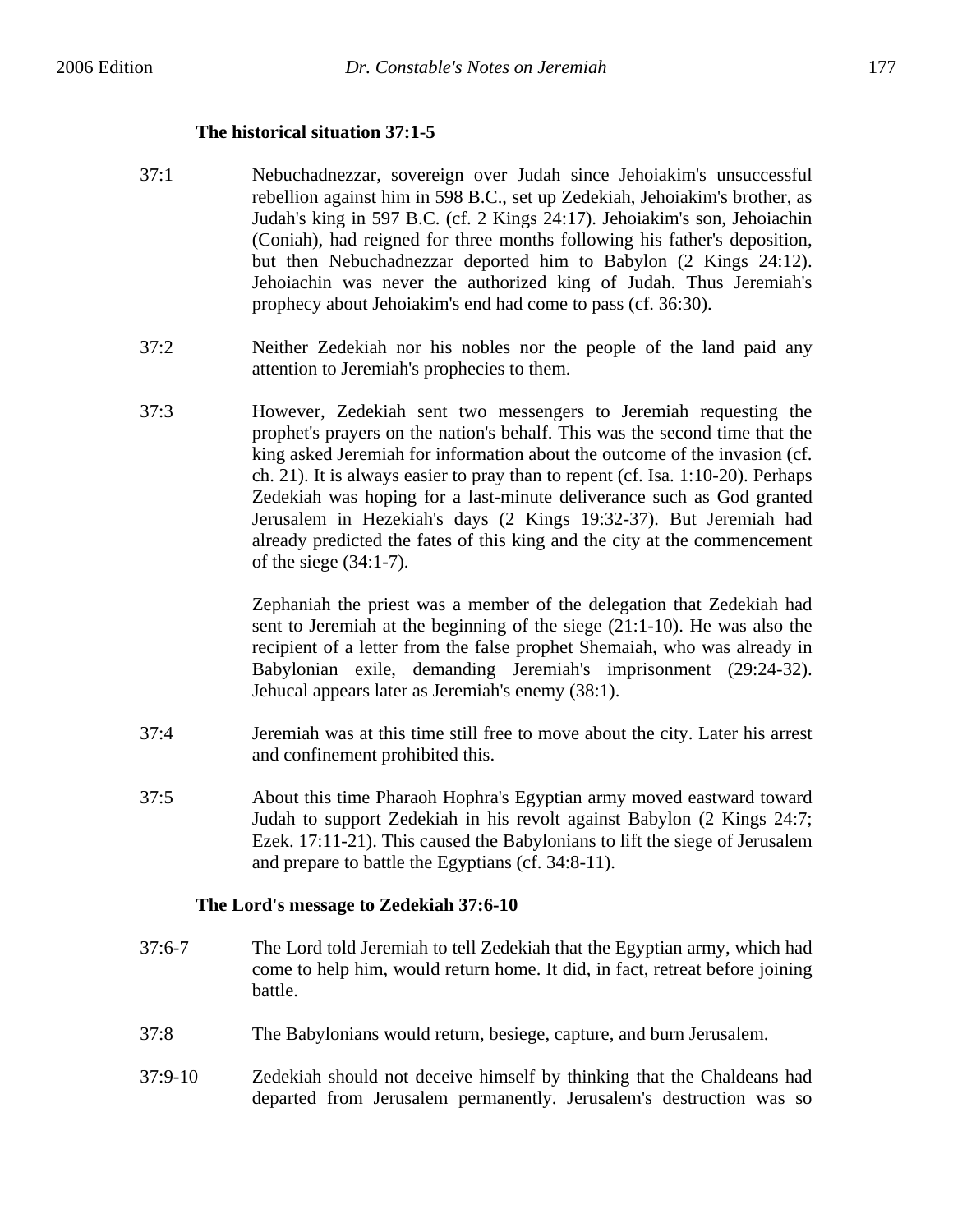certain that even if the Judeans defeated the entire Babylonian army the Lord would use the wounded Chaldean soldiers to rise up and destroy the city. In other words, deliverance was out of the question.

#### **Jeremiah's arrest and imprisonment 37:11-21**

The text records five steps in Jeremiah's prison experiences. First, he was arrested in the gate and committed to a dungeon on a false charge of treason (37:11-15). Second, he was released from the dungeon but restricted to the courtyard of the prison (37:16-21). Third, he was imprisoned in Malchijah's miry dungeon in the prison courtyard (38:6). Fourth, he was released from this dungeon but restricted to the prison courtyard again until Jerusalem fell (38:17-28). Fifth, Nebuzaradan, the captain of the Babylonian guard, took him in chains to Ramah, where he was released (40:1-4).<sup>502</sup>

#### **The reason for his arrest and imprisonment 37:11-16**

37:11-12 During the lifting of the siege of Jerusalem just described (v. 5), Jeremiah left the city to conduct some personal business concerning the purchase of some property in the territory of Benjamin. This may have been the land in Anathoth that his cousin Hanamel later wanted him to buy (cf. 32:6-15).

> Since Jeremiah was imprisoned in the court of the guard when Hanamel approached him about buying this property, Jeremiah may have left the city to view the land anticipating that his cousin would make the offer. The present incident closes with Jeremiah confined in the court of the guard (v. 21). This suggests that the present incident occurred before Hanamel's offer, which he made when Jeremiah was confined there. Or these may be two unrelated incidents.

- 37:13 Jeremiah was leaving Jerusalem by the northern gate that led to the territory of Benjamin when Irijah, a captain of the guard, arrested him.503 He charged the prophet with defecting to the enemy. Jeremiah had urged others to submit to the Babylonians (21:9; 38:2), and some of the people had taken his advice (38:2, 19; 39:9; 52:15), so the charge was plausible.
- 37:14 Jeremiah denied the charge but to no avail. Irijah took him prisoner and brought him before the city officials.
- 37:15-16 The officials angrily beat Jeremiah and confined him in the house of a scribe named Jonathan, which they had converted into a jail.<sup>504</sup> Jeremiah remained in an underground dungeon for many days. The Hebrew words describing this cell are difficult to interpret. They may describe "a complex of large, underground cisterns that had been converted into a

<sup>502</sup>*The New Scofield . . .,* p. 812.

<sup>503</sup>Irijah's ancestor, Hananiah, would not have been the same man who opposed Jeremiah (28:10).

<sup>504</sup>This reference begins what some scholars have referred to as "Jeremiah's passion."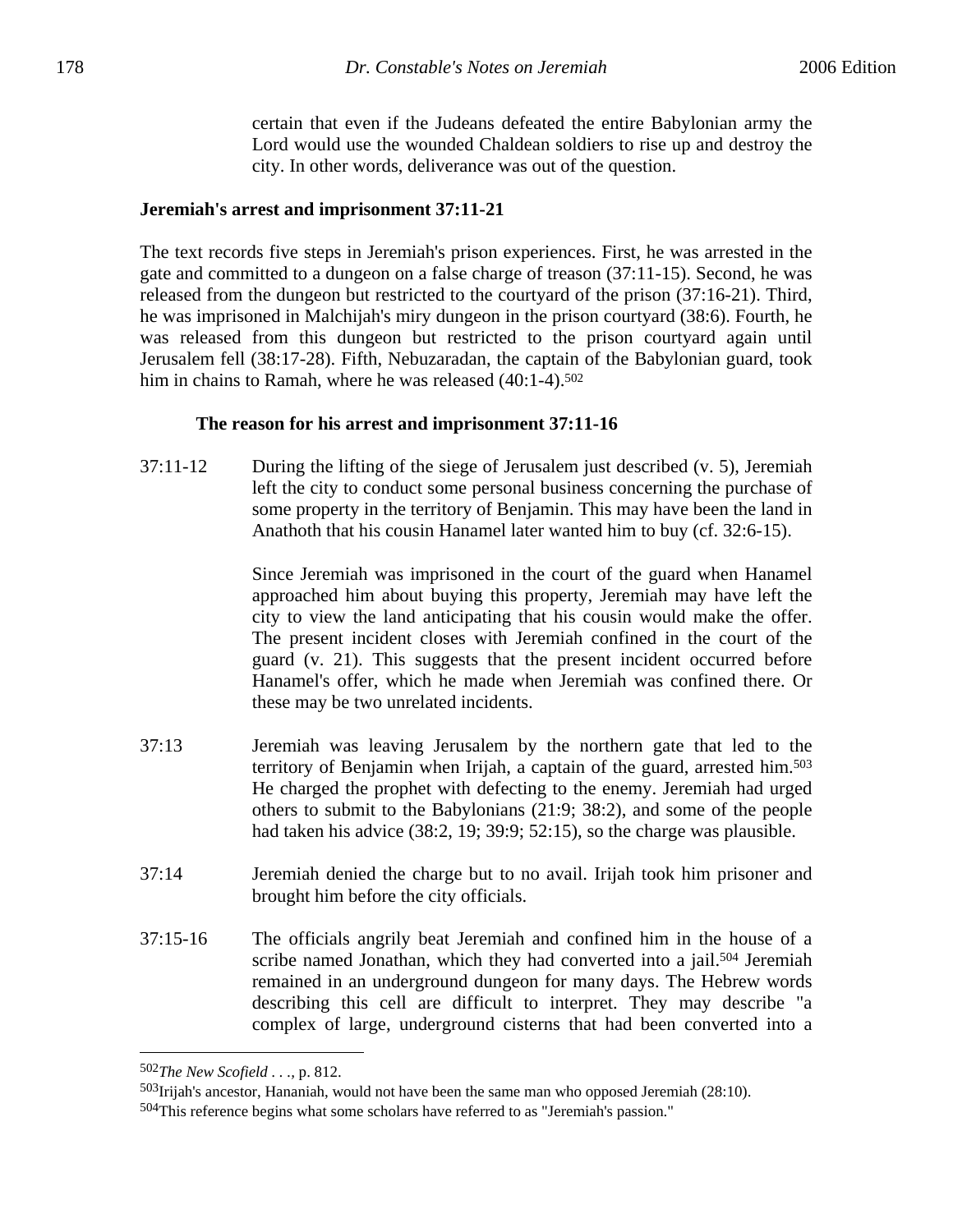prison."505 Jeremiah feared for his life there (v. 20). The attitude of Zedekiah's officials contrasts sharply with that of Jehoiakim's officials in the previous chapter (36:11-19).

# **The consequences of his arrest and imprisonment 37:17-21**

- 37:17 Zedekiah secretly sent for Jeremiah and brought him into the palace. The king feared his nobles who were "hawks" militarily and hostile to Jeremiah. Zedekiah asked the prophet if the Lord had given him any message in response to his previous praying (v. 3). Jeremiah replied that he did have a message from the Lord and it was that the king would become a prisoner of Nebuchadnezzar. The king was really the one bound in this situation, and the prisoner was the truly free man.506
- 37:18-19 Jeremiah then asked Zedekiah what he had done to deserve imprisonment. His prophecies had proved true whereas the messages of the prophets who predicted that Nebuchadnezzar would not invade the land had proved false. These false prophets were evidently free, but Jeremiah was in prison.
- 37:20 Jeremiah begged the king not to send him back to prison because he would die there.
- 37:21 Zedekiah conceded and sent him to a better place of confinement, the court of the guard (cf. 32:2; Neh. 3:25).507 He also ordered that the prophet receive bread regularly as long as there was bread in the city (cf. Rom. 8:28).508 Had Zedekiah not feared his nobles this vacillating king might have given Jeremiah his freedom.

"In many ways, Zedekiah is a tragic figure. It seems that he is attracted to Jeremiah and his message like iron filings to a magnet, yet he is never able to summon enough resolve to act in response to that message. While such conclusions are speculative, it is possible that Zedekiah presents a paradigm of persons whose rejection of the purposes of God through their weakness of character is every bit as damaging and damning as the aggressive rebellion of Jehoiakim."509

# **Zedekiah's last dealings with Jeremiah ch. 38**

 $\overline{a}$ 

Some scholars regard chapter 38 as a retelling of the event just narrated in chapter 37. There is some precedent for such a practice in this book. There are two accounts of

<sup>505</sup>Dyer, "Jeremiah," p. 1182. Feinberg, "Jeremiah," p. 613, interpreted the place as "a vaulted cell in a dungeon."

<sup>506</sup>This interview anticipates other similar ones between Jesus and Pilate and Herod, and between Paul and Felix, Festus, and Agrippa.

<sup>507</sup>It was here that his cousin Hanamel visited Jeremiah (34:1-15).

<sup>508</sup>This is the only place in Scripture where the name of a street in Jerusalem appears: Baker Street. 509Keown, p. 218.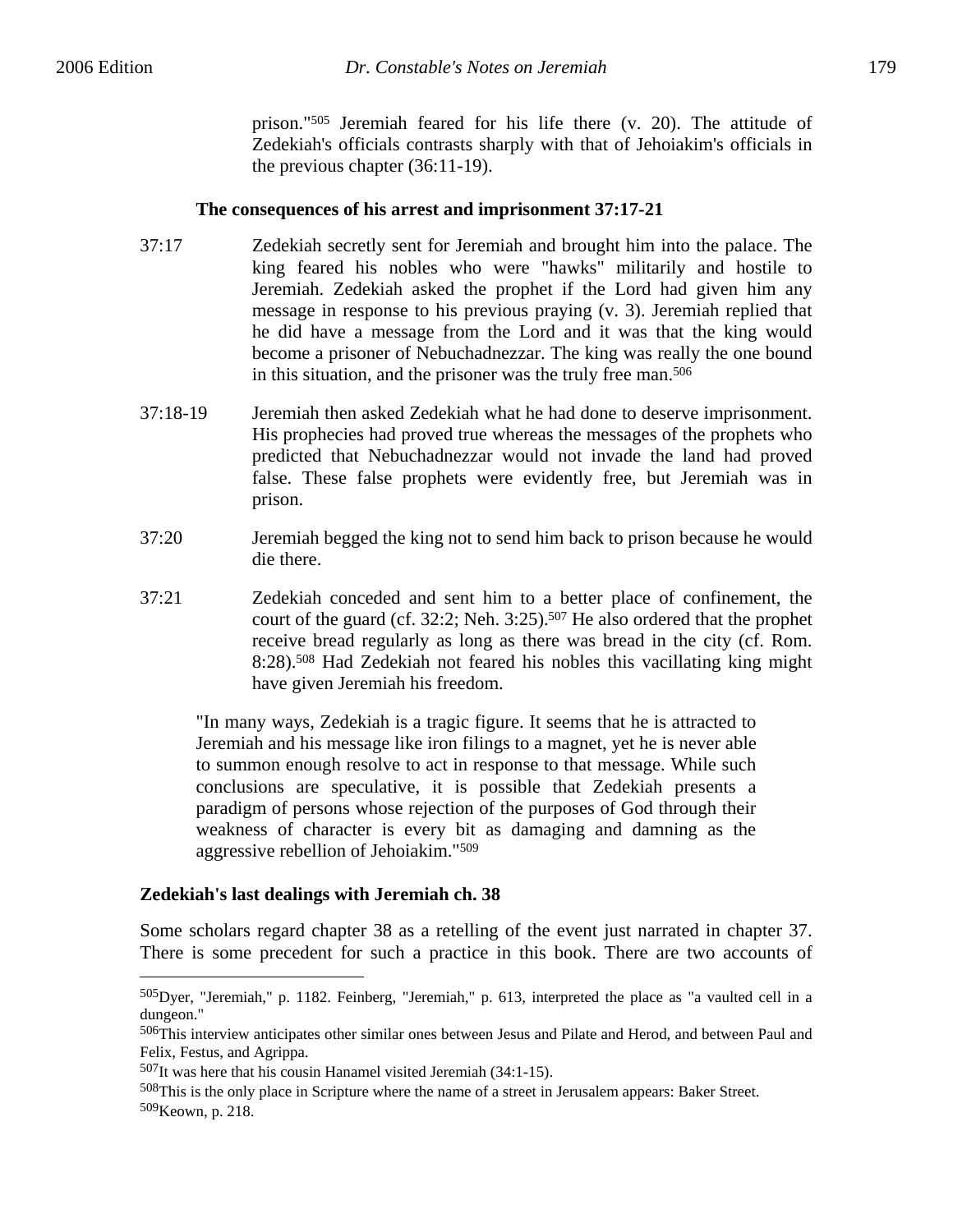Jeremiah's Temple Sermon (chs. 7 and 26) and perhaps two accounts of Jeremiah's release by the Babylonians (38:28b; 39:3, 14 and 39:11-12; 40:1-6). However it is also plausible that Jeremiah had to endure two similar imprisonments, or even more than two. I believe this chapter records a different, albeit similar, and subsequent incident because of the differences in the two accounts.

#### **The plot to arrest Jeremiah 38:1-6**

38:1-3 Four prominent men in Jerusalem heard Jeremiah preaching that anyone who remained in Jerusalem would die but those who surrendered to the Chaldeans would live. He prophesied, apparently at this time from the court of the guardhouse (37:21), that Jerusalem would certainly fall to the Babylonians.

> Gedaliah may have been the son of the Pashhur who beat Jeremiah and placed him in the stocks (20:1-6). Jucal was probably the Jehucal who visited Jeremiah during the temporary withdrawal of the Babylonians (37:3). Pashhur ben Malchijah also visited Jeremiah at the beginning of the siege of Jerusalem in 588 B.C. (21:1).

38:4 These nobles complained to Zedekiah that Jeremiah was weakening the morale of the soldiers and discouraging the people from resisting the enemy. They accused the prophet of desiring to harm the people rather than seeking their wellbeing. This was a seditious thing to do, and Jeremiah could have been put to death if his accusers proved him guilty of treason.

> "It was ironical . . . that the leaders who had played the traitor against Babylon, their overlord, were such sticklers for internal loyalty, and that they should profess concern for the peace and welfare (shalom, v. 4b) of the citizens whom they insisted on sacrificing."<sup>510</sup>

- 38:5 Zedekiah turned Jeremiah over to the nobles. He claimed he could not overrule their will. Obviously he should have stood up for Jeremiah, but he feared his state officials (cf. vv. 25-27). He was an early-day Pontius Pilate who washed his hands of his responsibility (cf. Matt. 27:24).
- 38:6 The nobles had Jeremiah placed in a cistern of one of the royal princes, Malchijah, which was in the court of the guardhouse. Jeremiah had previously been confined in this court or stockade (37:21), but now he was lowered into the cistern with ropes. The cistern had no water in it, but the bottom was very muddy, and Jeremiah sank into the mud. The nobles wanted him to die there of "natural causes" probably to alleviate their guilt (cf. Gen. 37:18-19).

<sup>510</sup>Kidner, p. 124.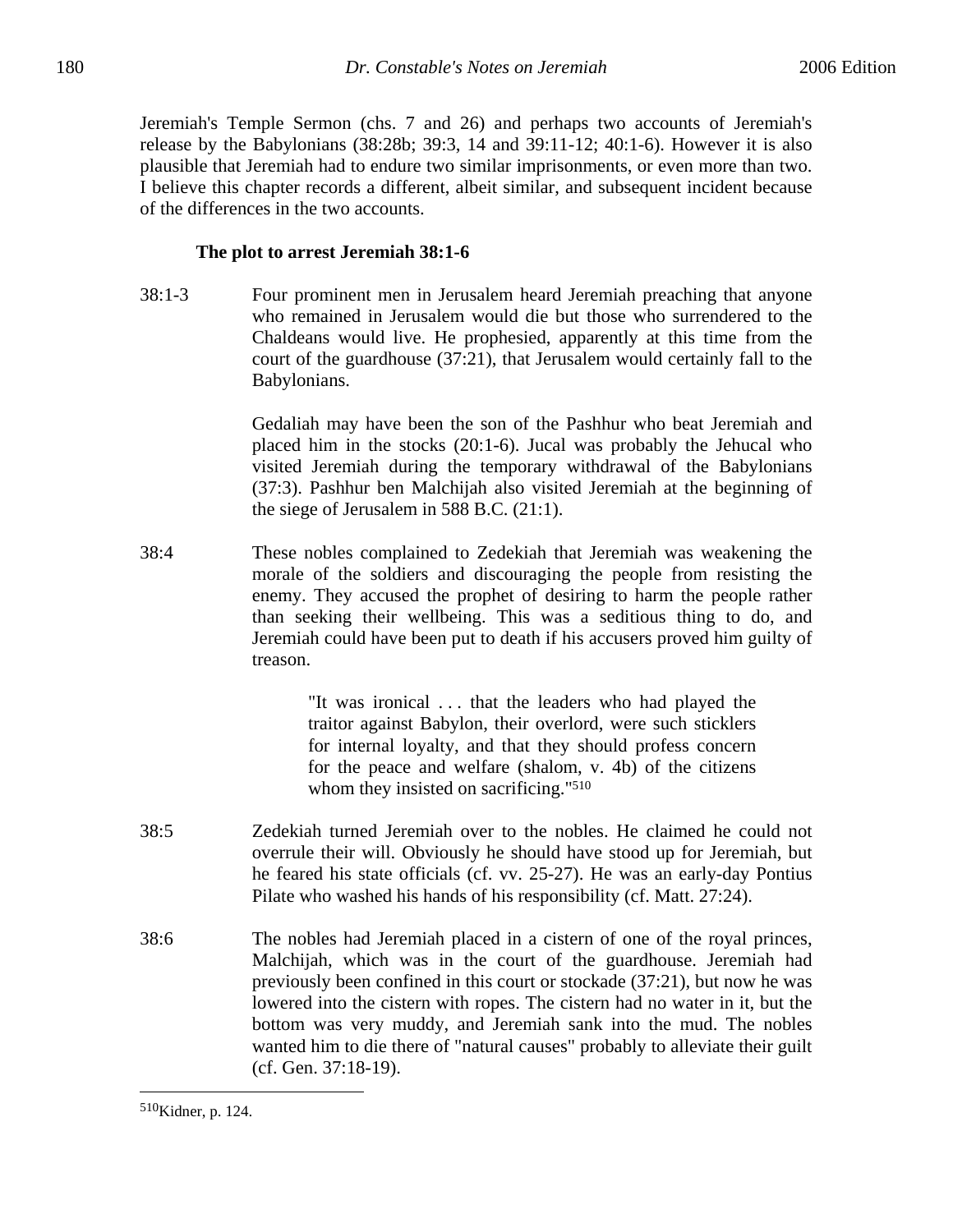"A typical cistern was dug out of limestone rock and consisted of a narrow neck perhaps three feet across and three or four feet in depth opening into a much longer bulbous cavity of varying depth. Water from catchment areas was directed to the opening."511

#### **Jeremiah's rescue from the cistern 38:7-13**

38:7-8 A courtier in the palace, Ebed-melech (lit. "servant of the king"), heard about Jeremiah's plight. He happened to be an Ethiopian or Cushite (from modern-day southern Egypt, northeastern Sudan, and northern Ethiopia).512 Often courtiers were eunuchs, but the Hebrew word translated "eunuch" here, *saris*, often means simply a male court official (cf. 29:2; Gen. 39:1; Dan. 1:7; et al.). Ebed-melech sought out the king, who was then at the Benjamin Gate, to speak to him. Kings went to city gates to hear complaints from their citizens (cf. 2 Sam. 15:2-4), so Ebedmelech went there with his complaint.

> ". . . only a despised foreigner cared enough for the prophet to risk trouble in saving him (cf. 39:15-18)."513

38:9 Ebed-melech informed the king that Jeremiah's enemies had acted wickedly by putting him in the cistern. The prophet would die if he remained there because there was no more food in Jerusalem and he would be neglected. Zedekiah had previously promised to provide food for Jeremiah as long as there was food available (37:21), so Ebed-melech may have been appealing to this promise.

> "God, as is His way so often, used an insignificant person to touch off Jeremiah's rescue."514

- 38:10 Zedekiah authorized Ebed-melech to use 30 of the eunuch's own men to extract Jeremiah from the cistern.515 Evidently Zedekiah expected that Ebed-melech might encounter some opposition and would need a lot of manpower.
- 38:11 Ebed-melech assembled his men and gathered together old clothes and rags from the palace wardrobe storeroom and let them down by ropes to Jeremiah.

<sup>511</sup>Thompson, p. 638.

<sup>512</sup>See J. Daniel Hays, "The Cushites: A Black Nation in the Bible," *Bibliotheca Sacra* 153:612 (October-December 1996):404-6.

<sup>513</sup>Graybill, p. 683. Compare the foreigner who carried Jesus' cross, Simon of Cyrene, also from North Africa.

<sup>514</sup>Jensen, p. 100.

<sup>&</sup>lt;sup>515</sup>The Septuagint and one ancient Hebrew manuscript have "three" instead of "30," but 30 is probably correct.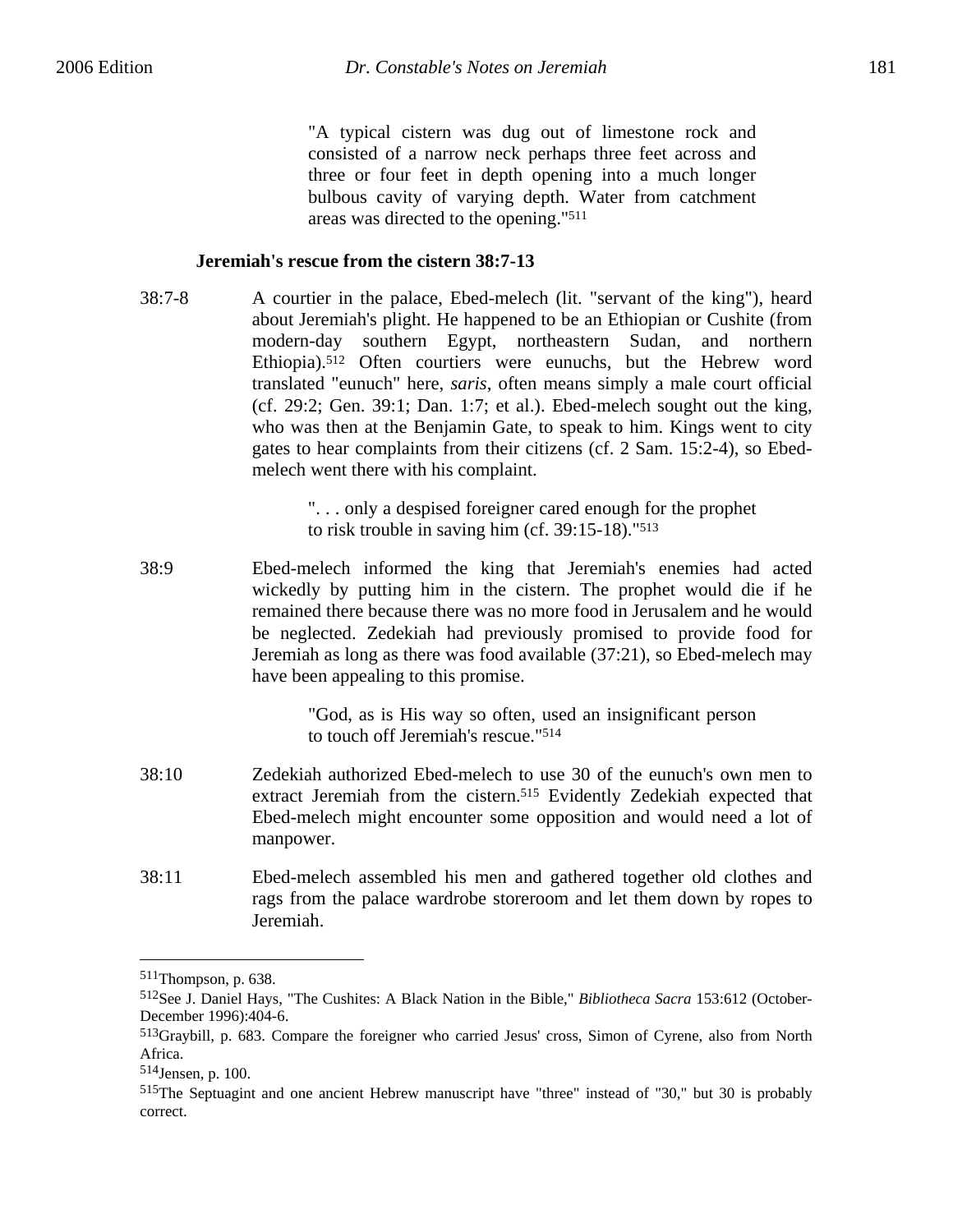38:12-13 The Ethiopian then told Jeremiah to use the clothes to cushion the ropes that he was to put under his armpits. Jeremiah did this, and the men were able to pull the prophet out of the cistern. However, he remained confined in the court of the guardhouse.

### **Zedekiah's last interview with Jeremiah 38:14-28**

- 38:14 Shortly after this event Zedekiah had Jeremiah brought to him at one of the temple entrances, possibly the king's private entrance (cf. 2 Kings 16:18). He told the prophet that he was going to ask him a question and he wanted a straight answer.
- 38:15 Jeremiah replied that if he did give the king a straight answer Zedekiah would execute him and disregard what he said.
- 38:16 The king swore to Jeremiah by the living Lord who gave life that he would neither kill him nor turn him over to his enemies who would kill him. The implication of this oath was that since Yahweh gives life, He could take Zedekiah's life if he proved unfaithful to his word.
- 38:17 We do not know what Zedekiah's question was, but it must have been, Has the Lord changed His mind? No, He had not, but Zedekiah needed to change his. Jeremiah promised the king on the authority of almighty Yahweh, Israel's God, that if he surrendered to the Babylonian military officers he would live. Furthermore they would not burn down the city, and his whole household would survive. This must have seemed like a very unlikely possibility to Zedekiah since he had proved to be a rebellious vassal of Nebuchadnezzar. Suzerains usually mutilated and killed rebel kings who surrendered to them.516 Ironically, Chaldean officials would have spared Zedekiah's life, but Judean officials were seeking to snuff out Jeremiah's life.
- 38:18 If Zedekiah did not surrender, the Chaldeans would capture the city and burn it, and the king would not escape.
- 38:19 Zedekiah admitted that he feared the Jews who had already surrendered. He feared that if he surrendered the Babylonians would turn him over to those Jews and they would torture him.
- 38:20 Jeremiah assured him that what he feared would not happen if he surrendered. He also urged the king to obey the Lord and surrender so things would go well with him.
- 38:21-22 If Zedekiah kept refusing to give himself up, the Lord promised that all the women in the palace would end up as the property of the enemy officers.

<u>.</u>

<sup>516</sup>Harrison, *Jeremiah and . . .*, p. 156.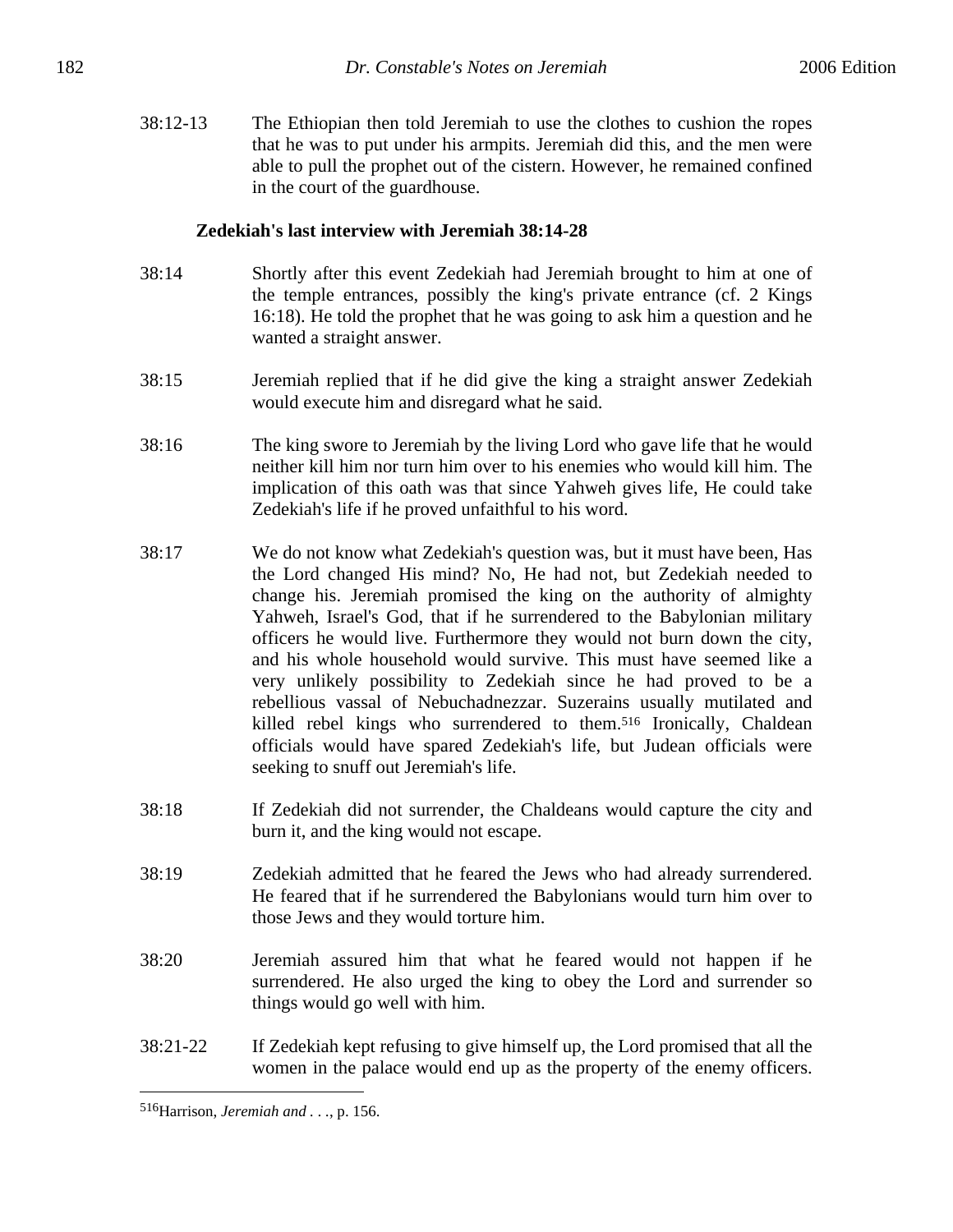It was customary for a conquering king to take over the harem of his defeated foe (cf. 2 Sam. 16:21-22). These women would curse Zedekiah for allowing his friends to mislead him. They would use the words that Jeremiah here composed or perhaps quoted from a traditional song about being betrayed and deserted by friends (cf. 20:10; Ps. 41:9; 69:14; Obad. 7). While the king delayed, his officers would get away. What had happened to Jeremiah physically (v. 6) would happen to Zedekiah politically, militarily, and spiritually: both were stuck in the mud.

- 38:23 Moreover all the family members of Zedekiah would fall into the hands of Nebuchadnezzar along with himself, and the Babylonian king would burn the city.
- 38:24 Zedekiah made Jeremiah promise that he would not tell anyone that they had had this conversation. If he kept it a secret, the prophet could live.
- 38:25-26 If Zedekiah's nobles asked Jeremiah what he and the king had talked about, he was to say that he had asked the king not to send him back to the house of Jonathan because he would die there. He had asked the king not to return him there earlier (37:20).
- 38:27 Sure enough, the state officials asked Jeremiah about his conversation with the king, but Jeremiah responded as Zedekiah had instructed him. He only told the nobles what was necessary and no more.
- 38:28 Zedekiah kept his word to Jeremiah who was able to stay in the court of the guardhouse until the city fell to the Babylonians.

## **The fall of Jerusalem 39:1-10**

1

What Jeremiah had predicted for so long finally became a reality for Judah. There are four chapters in the Bible that record the fall of Jerusalem reflecting the importance of this event (39; 52; 2 Kings 25; 2 Chron. 36).

- 39:1-2 Nebuchadnezzar and the Babylonian army captured Jerusalem and began its siege in 588 B.C. It took the Babylonians about eighteen months to breach the walls of the city, which they did in 586 B.C. (cf. 52:4-6).517
- 39:3 All the officials of the Babylonian army entered the city and eventually took their places at a gate in the middle of the city, in fulfillment of Jeremiah's prophecy in 21:4. This Middle Gate was evidently an opening in a wall that separated two parts of Jerusalem. This is the only reference to this gate in the Bible.

<sup>517</sup>For discussion of the dates, see Feinberg, "Jeremiah," p. 621. Dyer, "Jeremiah," p. 1185, argued for the siege lasting just over 30 months. This was the total length of the siege including the period of respite previously mentioned.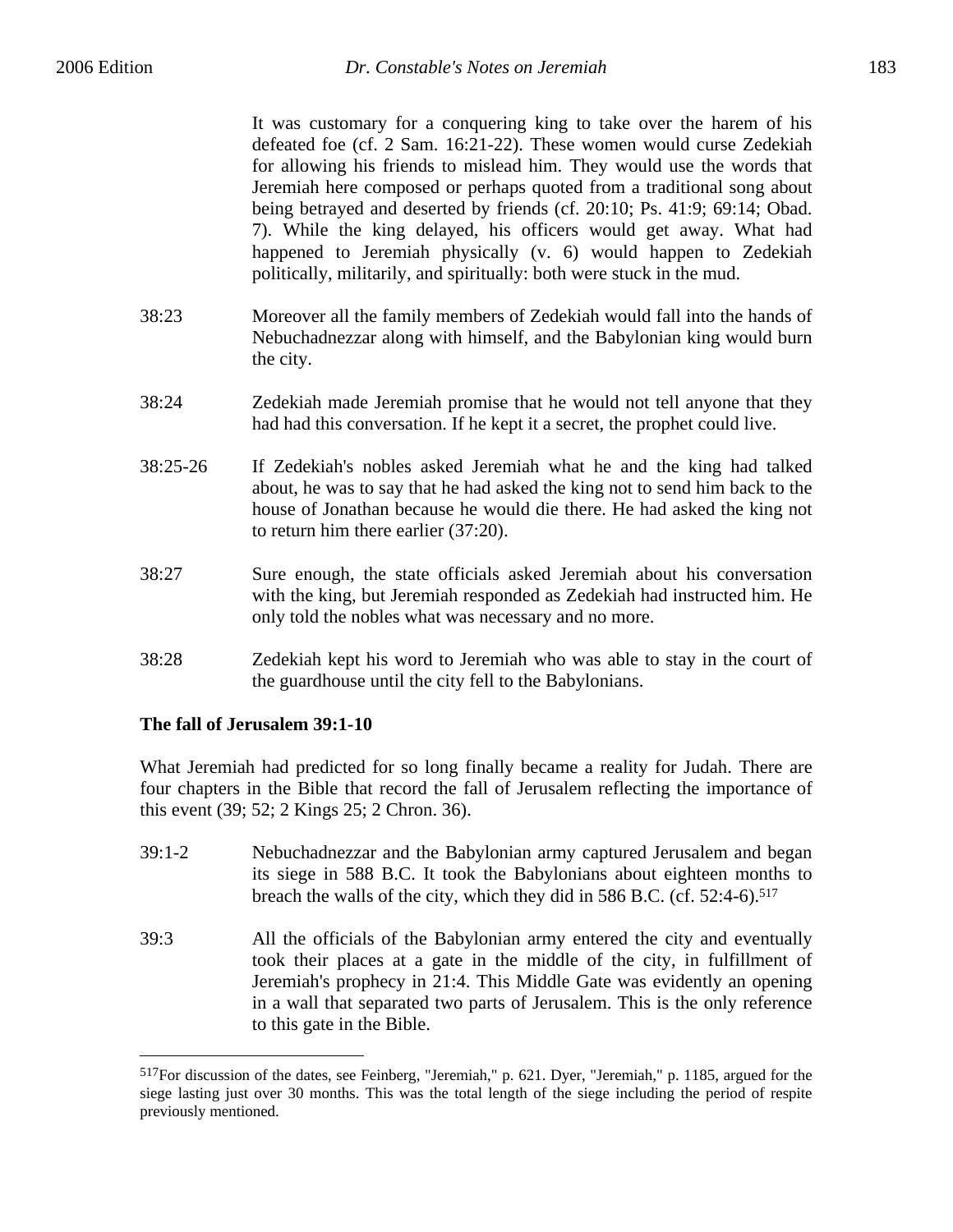The writer mentioned two, three, or four of the Babylonian officials by name: Nergal-sar-ezer, Samgar-nebu, Sar-sekim the Rab-saris or chief official, and perhaps another Nergal-sar-ezer the Rab-mag or chief magi. Nergal-sar-ezer was probably Nebuchadnezzar's son-in-law who ascended the throne of Babylon in 560 B.C. The writer may have described him with two different titles in this verse, or there may have been two men with the same name. Samgar may be the title of Nergal-sar-ezer, and Nebu may describe a geographical district that he ruled.518

> "In its context v. 3 is a parenthesis describing one of the things that was done soon after the fall of Jerusalem. Its true context is at v. 13, where it is inserted again in the first account of Jeremiah's release."519

- 39:4 When Zedekiah saw the invaders within the city, he and many of the Judean soldiers tried to escape by night exiting Jerusalem by a gate in the king's garden. This was probably the Fountain Gate near the Pool of Siloam (cf. Neh. 2:14; 3:15; 12:37). They took a passageway between the two walls of the city there (cf. Isa. 22:11) and headed east toward the Arabah (Jordan Valley). Zedekiah evidently wanted to escape to Ammon, an ally of Judah's at this time (cf. Ezek. 21:18-23).
- 39:5 The Chaldean soldiers spotted Zedekiah fleeing and finally caught up with him in the plains near Jericho. They captured him and took him to Nebuchadnezzar, who was at Riblah, an ancient city located on a highway between Egypt and Mesopotamia on the Orontes River in central Aramea (cf. 2 Kings 23:33). Riblah stood about 50 miles south of Hamath and 65 miles north of Damascus. There Nebuchadnezzar passed sentence on his rebellious vassal. Nebuchadnezzar evidently did not personally participate in the siege of Jerusalem; his headquarters during this campaign was at Riblah.
- 39:6-7 Nebuchadnezzar then slew Zedekiah's sons as their father watched as well as the Judean nobles. He also blinded Zedekiah and sent him bound in strong chains to Babylon where he died (cf. 52:11; Judg. 16:21). The last sight Zedekiah saw was the execution of his own children. Truly this last king of David's line was a pathetic figure.
- 39:8 Back in Jerusalem, the Chaldeans burned the royal palace, the other houses in the city, including the temple (52:13), and broke down the city walls to make it uninhabitable and indefensible. Thus began "the times of the Gentiles" (Luke 21:24), the period in history during which Israel is under Gentile control, which will continue until Christ's second coming.

<sup>518</sup>Keown, p. 229; Harrison, *Jeremiah and . . .*, p. 157.

<sup>519</sup>Thompson, p. 645.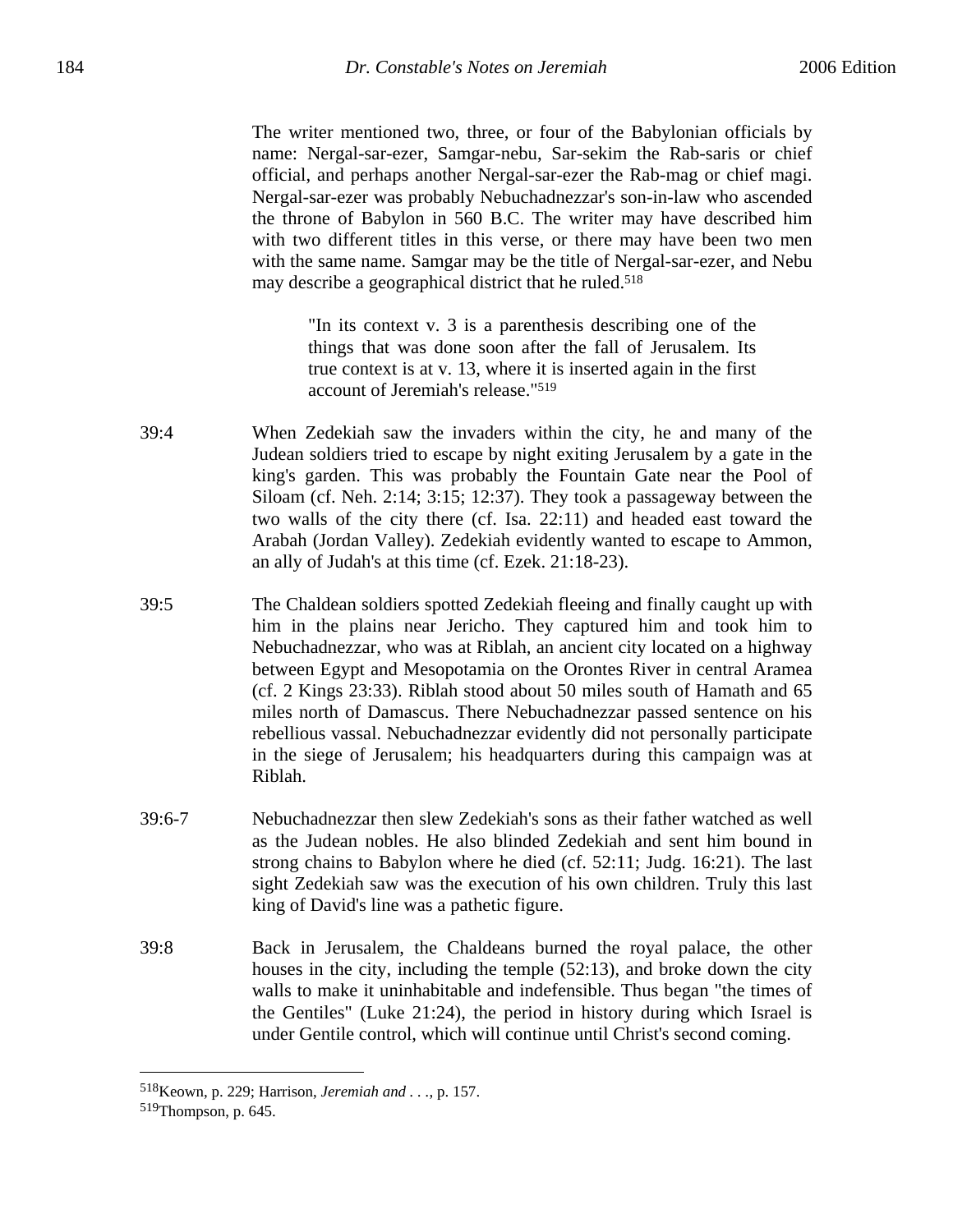39:9-10 Nebuzaradan (lit. the chief butcher, an archaic title), the captain of Nebuchadnezzar's bodyguard, was in charge of deporting the Jerusalemites to Babylon. He deported almost everyone who was left in the city plus the Judahites who had defected to the Babylonians. The only native inhabitants that he left behind were some of the poorest of the people to whom he gave vineyards and fields. It was in Babylon's best interests to maintain the agricultural productivity of Canaan.

## **The first account of Jeremiah's release 39:11-14**

The more specific accounts of two men's deliverance follow in the rest of this chapter. In contrast to Zedekiah's horrible fate, Jeremiah enjoyed the attentive care of the Babylonians. This contrast reflects on their previous responses to the word of the Lord.

- 39:11-12 Nebuchadnezzar ordered Nebuzaradan to take good care of Jeremiah and to do for him whatever he requested.
- 39:13-14 Nebuzaradan passed the king's orders along to the other Babylonian officials in Jerusalem. They released Jeremiah from his confinement in the court of the guardhouse (cf. 38:28) and entrusted him to Gedaliah, another favored Judean, who took him into his home. Jeremiah stayed among the poor people who remained in Jerusalem for some time.

## **The Lord's blessing of Ebed-melech 39:15-18**

The preceding pericope recorded how the Lord preserved his prophet, and this one shows how He preserved the prophet's rescuer.

- 39:15-16 Before his release from the stockade, the Lord told Jeremiah to give a message to Ebed-melech (cf. 38:7-130. Yahweh said he was about to fulfill His predictions about the destruction of Jerusalem, and the Ethiopian would witness these events.
- 39:17 The Lord promised to deliver Ebed-melech from the Babylonian soldiers. They would not kill him. He had, after all, delivered Jeremiah from death at the hand of Zedekiah's officials. This would be his reward for trusting in the Lord. The evidence of his trust was his respect and concern for Jeremiah, who proclaimed the Lord's words.

"Jer 39 presents a strong contrast between faithfulness and the lack of faith. Jeremiah and Ebed-melech represent those who are faithful to the LORD and to whom the LORD is faithful in return. Zedekiah represents faithlessness. In some respects, Zedekiah's faithlessness is of the most troublesome sort among people of faith. His faithlessness is not rejection of the LORD but an inability to act in courage when pressures mount. Like the church at Laodicea in Rev 3:15 [which was also blind], Zedekiah was neither hot nor cold, and he paid a terrible price for his indecision."520

<sup>520</sup>Keown, p. 231.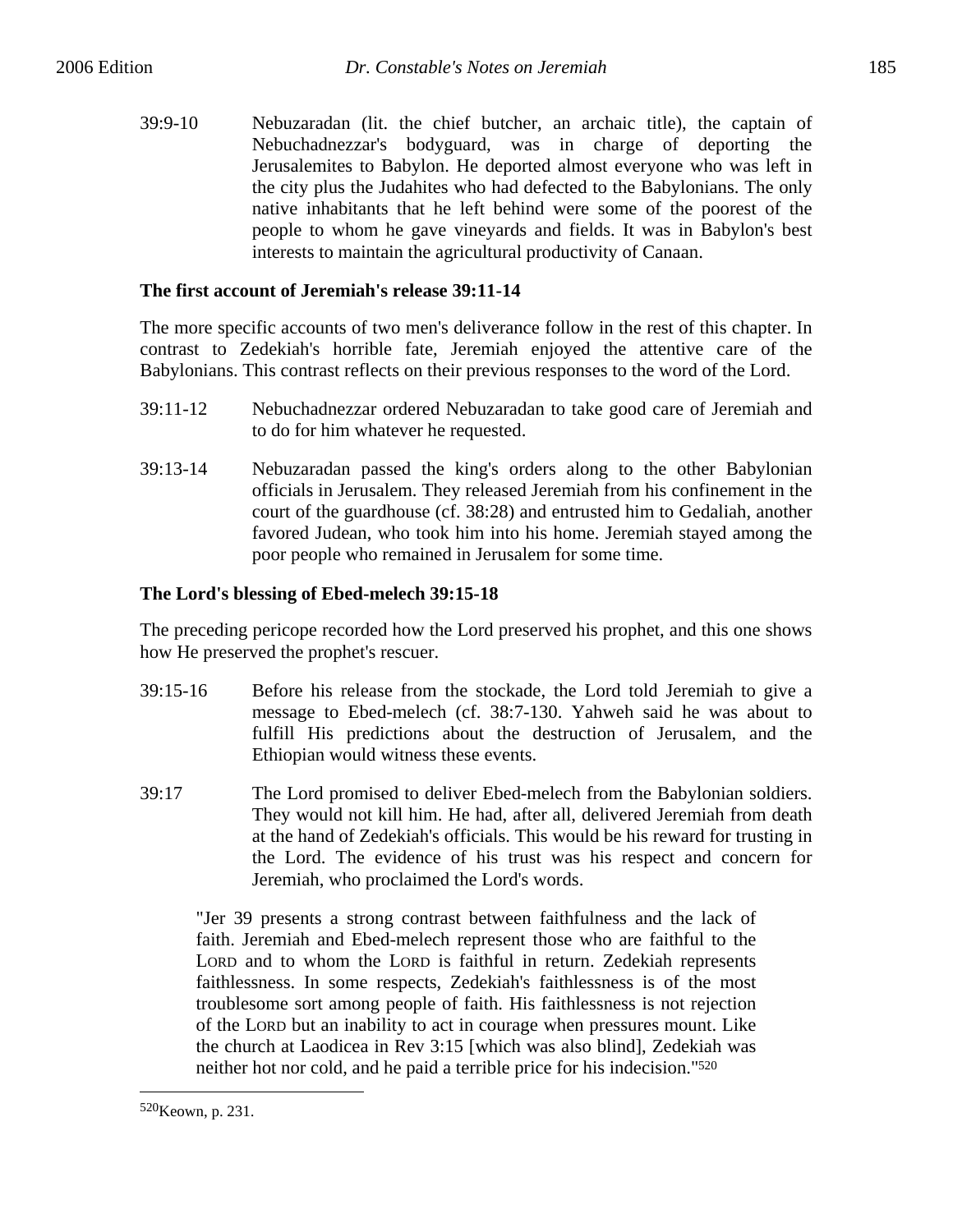# **3. Incidents after the fall of Jerusalem chs. 40—45**

One of the important theological lessons of this segment of the book, especially chapters 40—44, is that disobedience leads to judgment.

"One would think that the fall of Jerusalem would have taught Judah a lesson she would never forget. However, by recording the events that happened after the fall of the city, Jeremiah demonstrated that the basic character of the people who remained in the land was unchanged. They still refused to trust in God or to submit to Babylon (cf. Ezek. 33:23- 29)."521

## **Events in Judah 40:1—43:7**

#### **The second account of Jeremiah's release 40:1-6**

This account describes other things associated with Jeremiah's being set at liberty. It contains more detail than 39:11-14.

- 40:1 Evidently after Jeremiah's release in Jerusalem Babylonian soldiers rounded him up when they saw him in the city streets supposing him to be a regular Judean. They took Jeremiah to Ramah, about five miles north of Jerusalem, along with the other chained Judean prisoners headed for exile. Ramah appears to have been a collection point for deportees before the long trip to Babylon.
- 40:2-3 In Ramah, Nebuzaradan learned that Jeremiah was among the captives about to be sent to Babylonia, so he released him again. The captain of the guard confirmed to Jeremiah that Yahweh had done to Jerusalem just as He had said He would because of the sins of His people. This pagan could see what Yahweh was doing even though Judah's leaders were spiritually blind.

"As God's people, we have to bow in shame when the world publicly announces the sins of the saints (Gen. 12:10-20; 20:1ff; 2 Sam. 12:14)."522

- 40:4 Then Nebuzaradan freed the prophet from his shackles and gave him the choice of going to Babylon as a free man or staying in Canaan. If he went to Babylon, the captain promised to take care of him there. If he chose to stay in Canaan, he could live and move about wherever he wished.
- 40:5 As Jeremiah lingered, Nebuzaradan urged him to go back and remain with Gedaliah (cf. 39:14), whom Nebuchadnezzar had appointed governor over the cities of Judah, and the other remaining Judahites. Gedaliah was a part

1

<sup>521</sup>Dyer, "Jeremiah," p. 1186.

<sup>522</sup>Wiersbe, p. 131.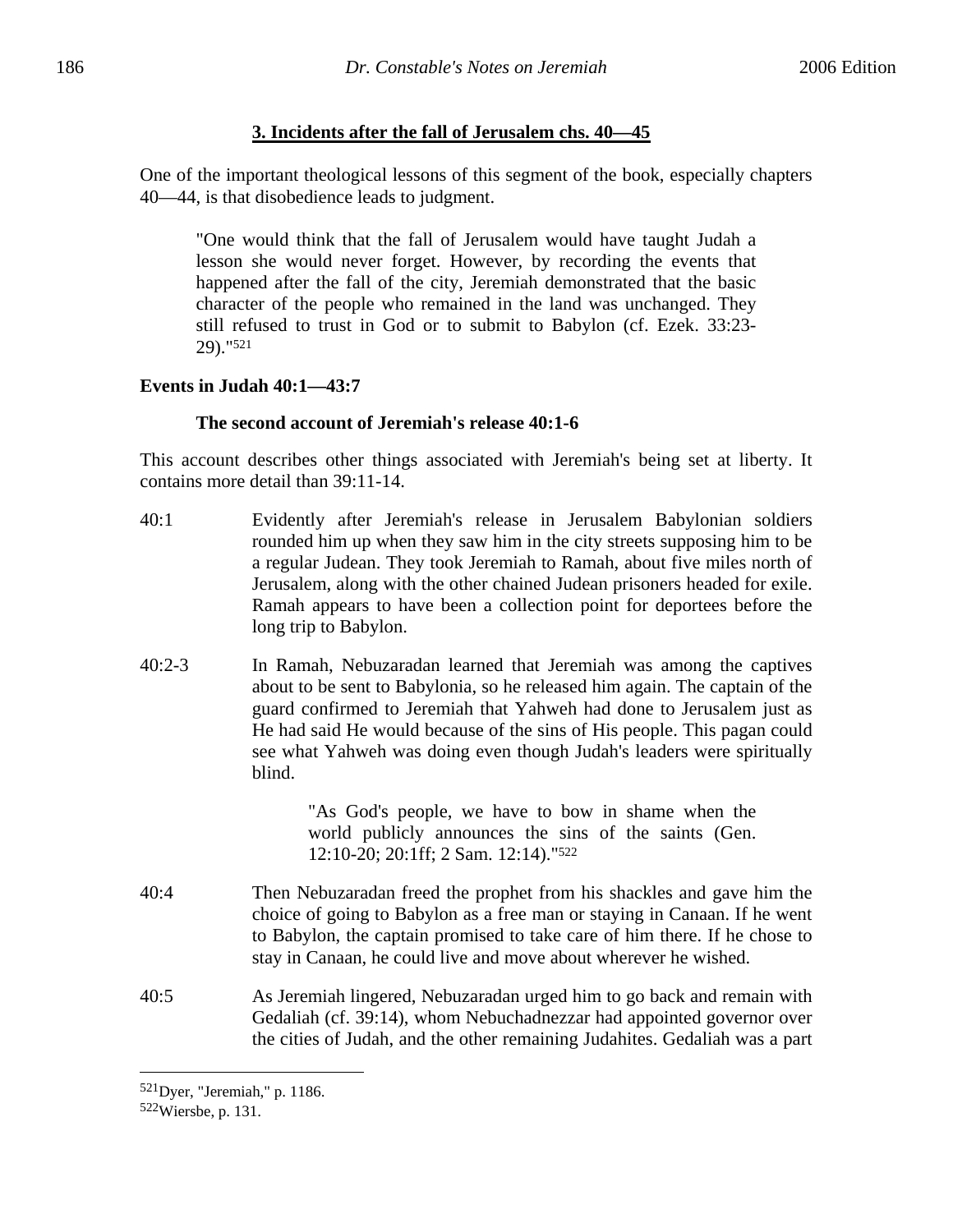of the noble family of Shaphan.523 Yet the choice was entirely up to the prophet; he had complete freedom to go wherever he wanted. Nebuzaradan also gave Jeremiah some provisions and a gift before he let him go.

> "The courteous and humane treatment from the nation's enemy contrasts markedly with what Jeremiah had received from his own countrymen [cf. Matt. 13:57]."524

40:6 Jeremiah left Ramah and proceeded to Mizpah, two miles to the northwest of Jerusalem, where he stayed with Gedaliah and some of the Judahites who were settling there. Mizpah became the center for Nebuchadnezzar's provincial government in Judah (cf. v. 8). Jerusalem was uninhabitable (cf. Lam. 2:13; 4:1), and Mizpah had been a political and religious center over the centuries (cf. Judg. 20:1-3; 1 Sam. 7:5-14; 10:17).525

#### **Gedaliah's leadership of the surviving community 40:7-12**

| $40:7 - 8$ | Several of the Judean guerrilla commanders who had escaped from the    |
|------------|------------------------------------------------------------------------|
|            | Babylonian invaders came to Gedaliah in Mizpah with some of their men  |
|            | when they heard that Nebuchadnezzar had appointed him over the region. |

- 40:9 Gedaliah urged these commanders not to fear the Babylonians but to cooperate with them. If they remained in the land and submitted to Babylonian authority things would go well for them.
- 40:10 Gedaliah would act as a liaison with the Babylonians, but the commanders could continue to harvest the summer crops as usual in the outlying towns that they had taken over. The Babylonians did not colonize Judah as the Assyrians had Israel (cf. 2 Kings 17:24-27).
- 40:11-12 When the Jews who had previously fled to surrounding neighbor nations heard how the Babylonians were allowing their brethren to live in the land, they returned and joined in the harvest.

#### **The assassination of Gedaliah 40:13—41:3**

40:13-14 One of the remaining Judean princes, Johanan (cf. v. 8), asked Gedaliah if he was aware that the king of Ammon had encouraged another one of the Judean princes, Ishmael (cf. v. 8), to assassinate him. Baalis, the Ammonite king, shared Zedekiah's antagonism for Babylon (cf. 27:1-11), so he did not want a Babylonian puppet governing Judah. Furthermore, a

<sup>523</sup>See the diagram of Shaphan's descendants near my comments on 26:24.

<sup>524</sup>Harrison, *Jeremiah and . . .*, p. 160.

<sup>525</sup>Some scholars place the site of this Mizpah (lit. watchtower) four miles southwest of Ramah, at Nebi Samwil.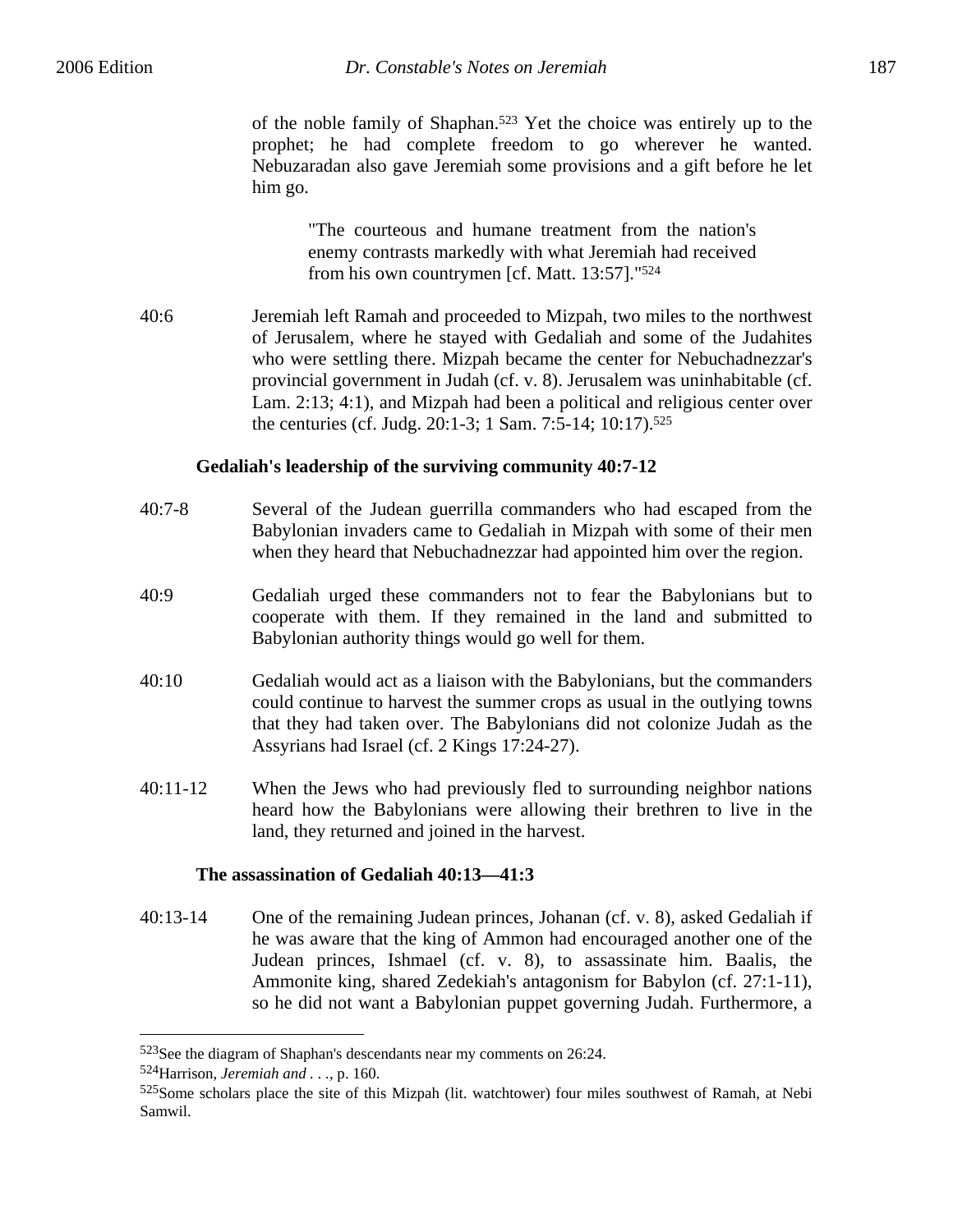politically unstable condition in Judah would cause Nebuchadnezzar to concentrate his attention and troops there rather than on Ammon. Gedaliah did not believe that any such plot existed.

> "Gedaliah had apparently forgotten that Ishmael was of the house of David [as well as a former chief official of Zedekiah's, 41:1] and thus did not appreciate being passed by in Gedaliah's favor. Or Ishmael may have considered Gedaliah a traitor for agreeing to govern under the Babylonians. Baalis [the king of Ammon] may have felt that eliminating Gedaliah would make it easier to carry out his own plans to conquer Judah. The king of Ammon may have feared that Gedaliah might again make Judah a formidable nation and a potential threat to him. Also, Baalis (v. 14), an ally of Zedekiah and an enemy of the Babylonians (cf. 27:3), was angry that the family of Ahikam opposed the league referred to in chapter 27."526

- 40:15 Johanan offered to assassinate Ishmael secretly so Gedaliah would not die and harm would not come to the remnant community.
- 40:16 Gedaliah refused to permit Johanan to carry out his plan because he thought he was misjudging Ishmael. Gedaliah was too trusting and naive even though he was a capable ruler and apparently a man of faith. His commitment to his own people seems to have blinded him to the political intrigues that were swirling around him (cf. John 2:24-25). He would have been wise to seek the Lord's will through Jeremiah and then to follow it.
- 41:1-2 In September-October, not long after the fall of Jerusalem, Ishmael and 10 other men came to Mizpah and ate a meal with Gedaliah.527 During the meal they rose up and slew Nebuchadnezzar's appointee with the sword.528 This was not only an act of treason but a violation of ancient Near Eastern hospitality customs.
- 41:3 The assassins also murdered the other Jews and the Chaldean soldiers who were there.

"Everything about him [Ishmael] disgraced the name of David his forebear [*sic*], who had resisted every impulse to 'wade through slaughter to a throne' and had awaited God's time and his people's will [1 Sam. 26:10; 2 Sam. 2:1, 4; 5:1]. This was no David but a Jehu—and a Jehu without the excuse of a crusade. Almost as outrageous as his treachery was his folly,

<u>.</u>

<sup>526</sup>Feinberg, "Jeremiah," p. 628. Ishmael's ancestor Elishama (41:1) was one of David's sons (2 Sam. 5:16). 527It is impossible to date this event by year, but most authorities believe it happened quite soon after the fall of Jerusalem (cf. 2 Kings 25:22-26).

 $528$  Jews in the postexilic period commemorated this event with a yearly fast (Zech. 7:5; 8:19).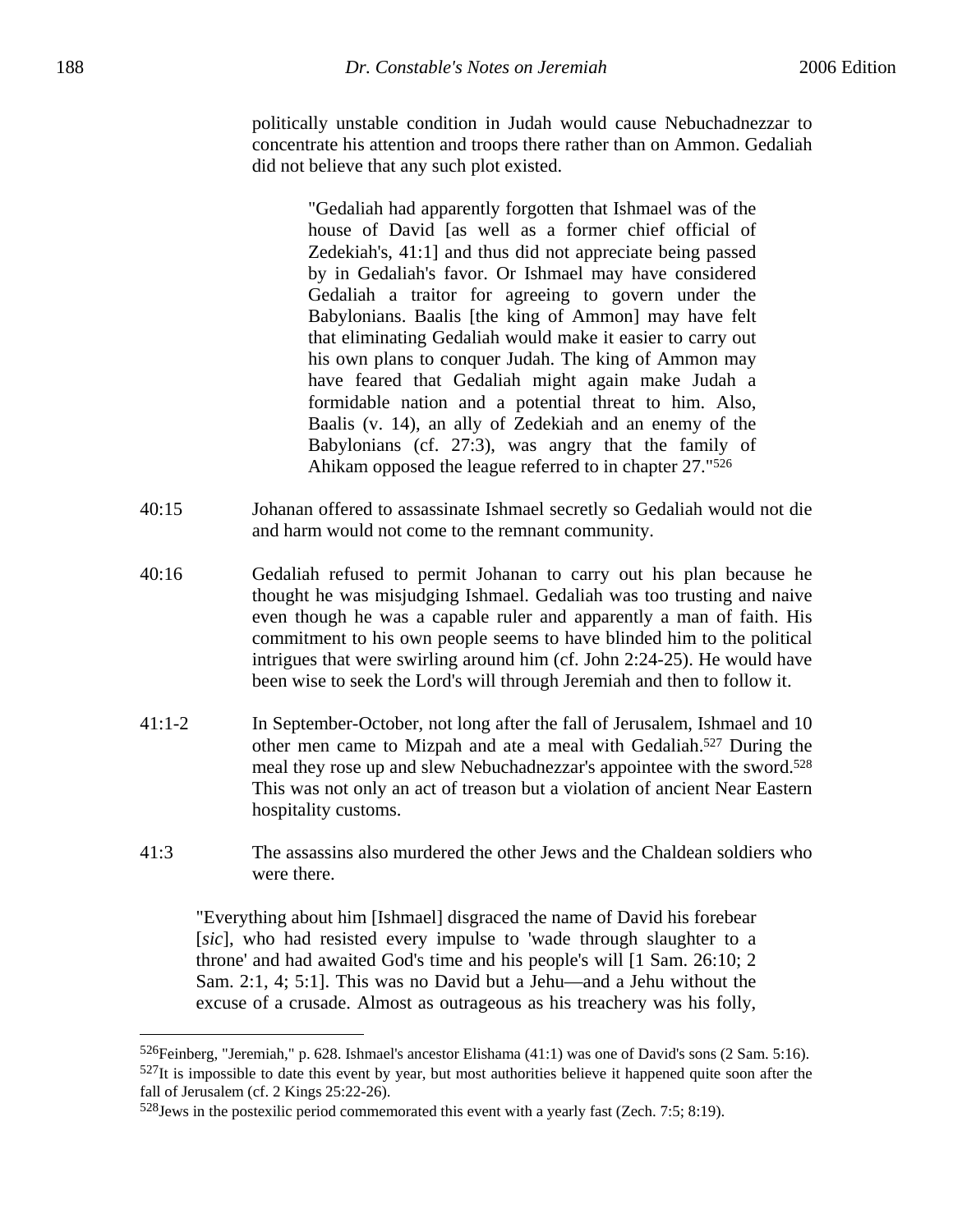in supposing that a regime that was devised in deception, imposed by violence, backed by ill-wishers (Ammon, 40:14; 41:10c) and in breach of God's decree (27:6), could have any hope of survival. It may seem farfetched to draw parallels between this monster and ourselves; but here, although writ large and in blood, is the way in which even the wellmeaning may be tempted to get things done, especially in corporate projects. That is, by guile rather than openness; by pressure rather than patience and prayer; in a word, by carnal weapons rather than spiritual, and towards ends of one's own choosing."529

#### **Ishmael's further atrocities and Johanan's intervention 41:4-18**

41:4-5 Two days after Gedaliah's murder, before the news of it had spread, 80 religious pilgrims came down from the old towns of Shechem, Shiloh, and Samaria in northern Israel on their way to Jerusalem. Their dress and other signs of mourning (cf. 16:6; 48:37) demonstrated grief over the effects of the Babylonian invasion (cf. Ps. 74; 79; Isa. 63:7—64:12). They may also have been fulfilling a vow. However cutting their flesh was a pagan practice that the Mosaic Law condemned (Lev. 19:28; 21:5; Deut. 14:1; cf. Jer. 16:6). They came with grain and incense to offer to Yahweh in worship. It was probably impossible to make animal sacrifices at the temple site at this time. Evidently there was some continuation of worship in the ruined capital after the temple fell.

> "Even the ruins were held to be sacred, just as the Western [Wailing] Wall of the temple in Jerusalem is sacred to this day. Also, a token shrine might have been built."530

Since it was the seventh month (September-October, v. 1), the pilgrims probably came to celebrate one or more of the fall festivals.531 There were some people left in the territory of the old Northern Kingdom who still accepted and remained faithful to Josiah's reforms of 622 B.C. (cf. Deut. 12:5-6; 2 Kings 23:15-20; 2 Chron. 34:9, 33). These pilgrims apparently made a stop in Mizpah to pay their respects to Gedaliah.532

41:6 Ishmael went out from Mizpah to meet these men weeping as he went, pretending to share their grief. He invited them to come and see Gedaliah, who was now dead, as a way of trapping them.

1

<sup>529</sup>Kidner, p. 130.

<sup>530</sup>Feinberg, "Jeremiah," p. 631.

<sup>53&</sup>lt;sup>1</sup>The Jews celebrated the feast of Trumpets on the first day of the seventh month, the Day of Atonement on the tenth day of the month, and the feast of Tabernacles (Booths, Ingathering) on the fifteenth through the twenty-second of the month (Lev. 23:23-44). The first two events were optional for Israelites males to attend, and the third was required by the law. The first and third events were feasts, and the second was a fast.

<sup>532</sup>Keown, p. 244.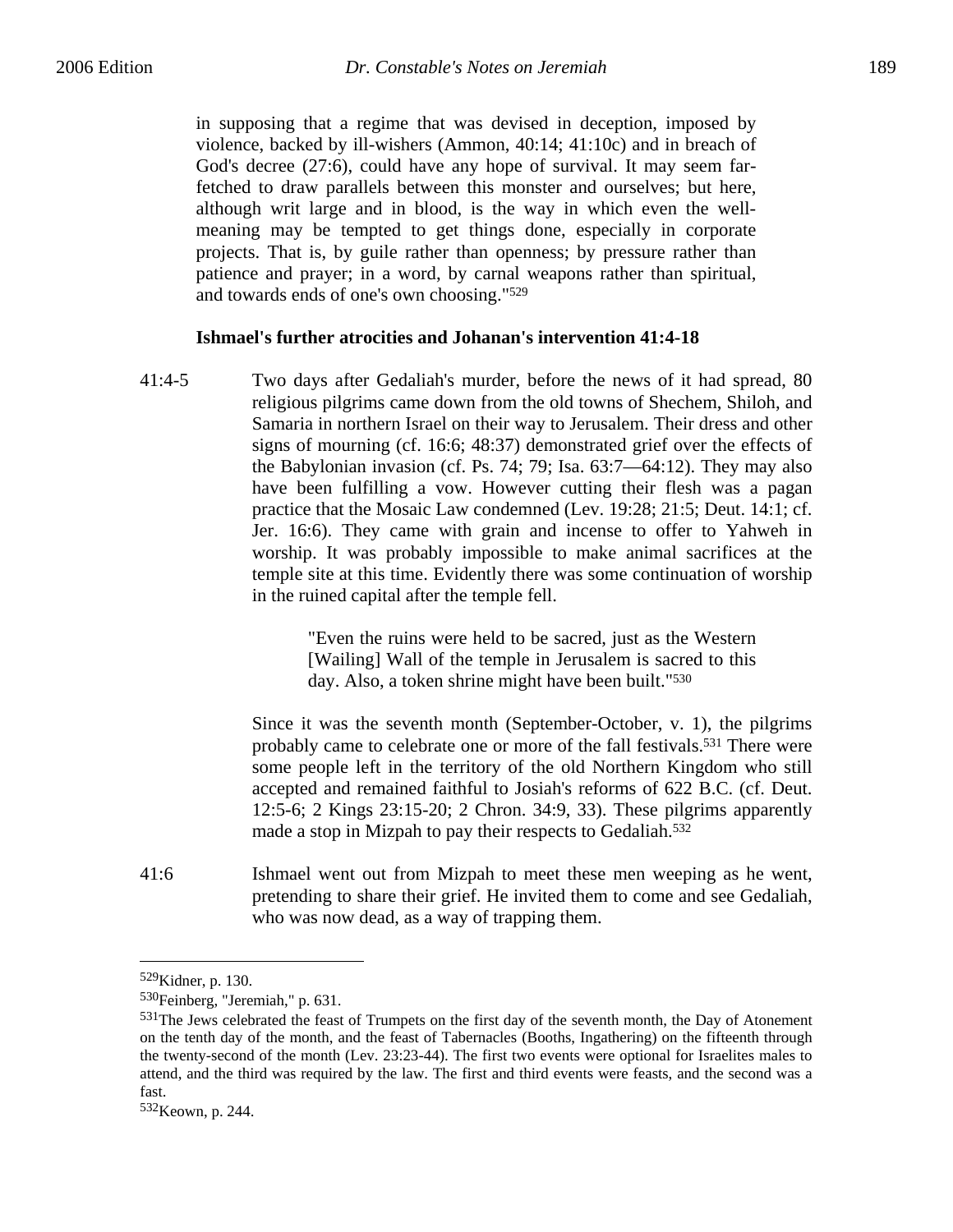- 41:7 When they entered Mizpah, Ishmael and his henchmen turned on them, murdered them, and threw their corpses into a cistern. By not explaining his reason for doing so, the text paints Ishmael as a brutal murderer who was bent on carrying out a vendetta against all who had willing contact with Babylon and its representatives.
- 41:8 Ten of the men from the north convinced Ishmael to let them live by claiming that they had a hidden cache of food stored in a field. The Israelites frequently used dry wells and cisterns as underground silos.533 Apparently Ishmael needed these supplies and so allowed these 10 men to live, at least until he had confiscated their food.
- 41:9 The cistern that Ishmael filled with dead bodies was one that King Asa of Judah had made on account of King Baasha of Israel (cf. 1 Kings 15:22; 2 Chron. 16:6). Good King Asa had made the cistern to preserve life, but wicked Ishmael now polluted it by filling it with corpses. To give these pilgrims such a burial showed no respect for them.
- 41:10 Then Ishmael took captive all the people of Mizpah that Nebuzaradan had placed under Gedaliah's charge including King Zedekiah's daughters (or perhaps women with royal blood).534 He began to transport all these people to the nation of Ammon, his ally to the east of the Jordan River.
- 41:11 However, Johanan, who had warned Gedaliah to look out for Ishmael (40:13-16), and some remaining guerrilla commanders heard what Ishmael had done.
- 41:12 Johanan, the commanders, and their men pursued Ishmael intending to kill him. They caught up with him by the large pool in Gibeon about three miles southwest of Mizpah (cf. 2 Sam. 2:12-16). Since Gibeon was to the southwest of Mizpah it seems that Ishmael was taking a roundabout way to Ammon. Perhaps he went there to take more captives or to confuse his pursuers.
- 41:13-15 When the captives that Ishmael had taken saw Johanan and his men, they were glad. They forsook Ishmael and joined Johanan. Ishmael, however, escaped to Ammon with eight accomplices.
- 41:16-18 Johanan led the people he had rescued south to Geruth-Chimham (lit. the lodging place of Chimham) near Bethlehem, six miles south of Jerusalem. The location of this place is presently unknown, but it may have been a site that David gave to Chimham in appreciation for Barzillai (cf. 2 Sam. 19:37-40). Johanan and his party intended to proceed to Egypt because

<sup>533</sup>Harrison, *Jeremiah and . . .*, p. 162.

<sup>534</sup>Thompson, p. 660.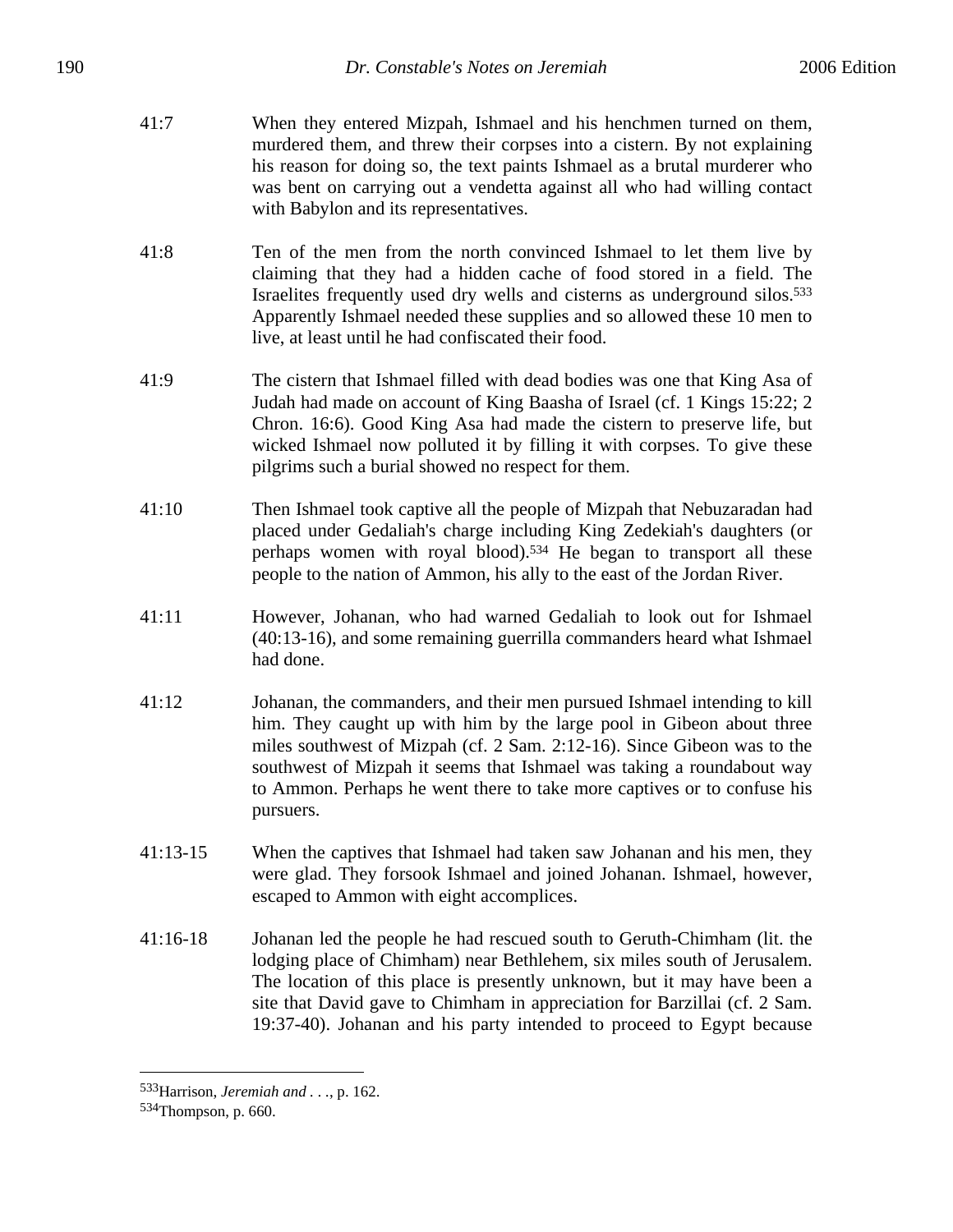they feared that the Babylonian soldiers would kill them when they heard that Ishmael had assassinated Gedaliah.

## **The remnant's flight to Egypt 42:1—43:7**

This chapter continues the narrative begun at 41:4. The remnant leaders asked Jeremiah to obtain the Lord's word concerning their proposed flight to Egypt (vv. 1-6).

42:1-3 Then Johanan and his fellow leaders of the refugees asked Jeremiah to pray for them, as few as they were, that the Lord would tell them what to do. Zedekiah had made a similar request of Jeremiah and then chose to go against what the Lord commanded (37:3).

> Many expositors believe that the remnant had already determined to proceed on to Egypt and simply wanted Yahweh's blessing (cf. 43:1-3).

> > "Sometimes God's people take this false approach in discerning the will of God. Instead of honestly seeking God's will, they go from counselor to counselor, asking for advice and hoping they'll find somebody who will agree with their hidden agenda."<sup>535</sup>

I tend to think their request was sincere in view of their words and the Lord's reply. It seems to me that if they had already decided to leave the land the Lord would have responded to them more strongly as hypocrites instead of as people who were in the process of making a decision.

- 42:4 Jeremiah agreed to seek the Lord's guidance and to report what He said to the remnant.
- 42:5-6 The people promised three times that they would obey the Lord, the faithful and true witness, in all that He told them to do so things would go well for them.

Jeremiah obtained and reported the Lord's message to the remnant camped near Bethlehem (vv. 7-22).

- 42:7-8 After 10 days word came back to Jeremiah from Yahweh, so he assembled all the people to tell them God's will. Perhaps the Lord waited this long to respond to see if the people would wait for His word or proceed on to Egypt without it.
- 42:9-10 The Lord told the people, in classic covenant terminology, that if they remained in the land He would build them up and plant them firmly (cf. 1:10; 24:6; 31:28; Deut. 28). He would also lessen His punishment of

<sup>535</sup>Wiersbe, p. 133.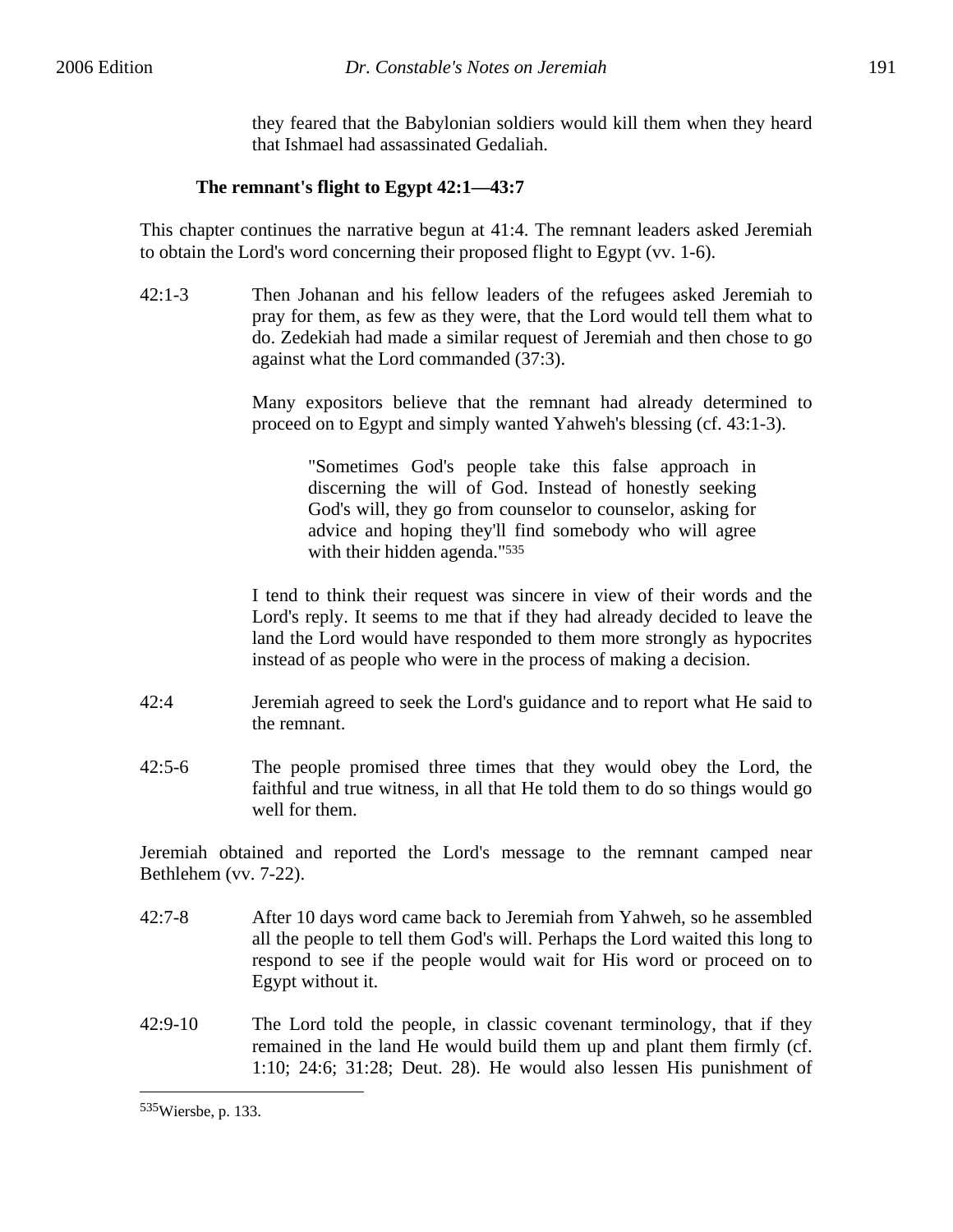them for their former disobedience that had resulted in the Babylonian invasion (cf. 18:18).

- 42:11-12 The Lord told them not to fear Nebuchadnezzar because He, the ultimate sovereign, would be with them to save and deliver them from Nebuchadnezzar's hand. Yahweh would have compassion on the people and cause Nebuchadnezzar to have compassion on them and allow them to stay in their land.
- 42:13-16 However if the people decided to leave the land and not listen to the Lord's voice, if they chose to go to Egypt where they thought they would be safe and have plenty of food, they would surely die by the sword, famine, and disease there. The Lord made His will very clear to the remnant. None of them would survive the calamity He would bring on them.

"Just as Yahweh's sovereignty can insure the safety of the faithful against repercussions from the king of Babylon, so will the judgment of Yahweh reach even to Egypt."<sup>536</sup>

- 42:18 As the Lord had dealt with the people of Judah and Jerusalem in the invasion, so He would deal with the remnant if they went to Egypt. He would pour out His wrath on them when they entered Egypt, they would become a terrible object lesson to others, and they would never return to the Promised Land.
- 42:19-20 Jeremiah added that his hearers should understand that the Lord was clearly telling them not to go to Egypt. He also reminded them that they had asked him to secure God's directions for them in prayer and had promised to do whatever He commanded.
- 42:21-22 The prophet sensed by the people's reaction that they were not going to obey, so he warned them again that they would die in Egypt if they went there.

The leaders of the remnant rejected the Lord's direction (43:1-7).

43:1-3 As soon as Jeremiah had finished telling the remnant what God's will was, Azariah, Johanan, and other arrogant men among them accused Jeremiah of lying to them. They claimed that Baruch was the source of the advice Jeremiah had given them rather than Yahweh. They believed that Baruch wanted the Chaldeans to slay or exile them. Baruch was Jeremiah's scribe, and both men were loyal to Yahweh (cf. ch. 45). Perhaps these opponents felt that Baruch was unduly influencing the prophet.

<sup>536</sup>Keown, p. 251.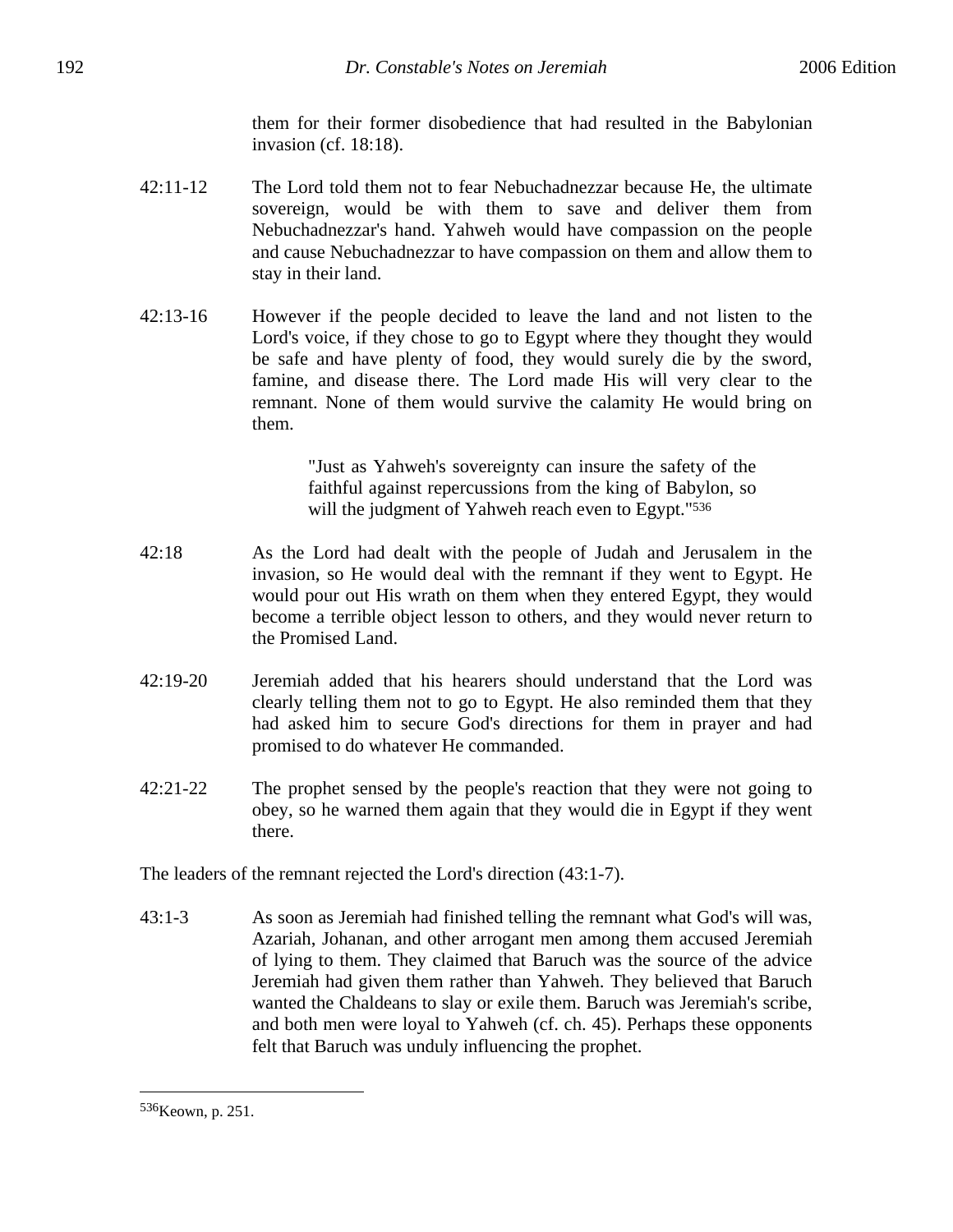"Here is a good example of a man [Azariah] who was so persuaded that his own wrong views were right that his mind was completely closed to any other possibility—an age-old phenomenon."537

- 43:4 Johanan, the guerrilla commanders, and all the refugees did not obey Yahweh's instruction to stay in the land. All the people in view here must be all the people in this group of Judahites near Bethlehem, not all the people still in the land. Many Judeans remained in the land and did not go to Egypt. Here was a final moment of opportunity for the Judahites still in the land, but they continued to reject the Lord's word.
- 43:5-7 These leaders took this remnant, which included Jews who had returned to the land from neighboring countries, Jews whom the Babylonians had left in the land, Jeremiah, and Baruch, and proceeded to Egypt. They stopped at Tahpanhes (Gr. Daphne; cf. 2:16), an Egyptian frontier town in the northeastern Nile Delta region on the road from Canaan, perhaps to obtain permission to settle in the land.538 They did this in disobedience to the Lord. Note the continued emphasis on the people's disobedience throughout this whole chapter.

"Think of it! Abraham's descendants returned to Egypt long after their liberation from it. With great suffering they had been delivered from their bondage in Egypt only to return there a defeated and hopeless remnant nearly nine hundred years later . . . "<sup>539</sup>

It is difficult to tell whether Jeremiah went with them as a prisoner or by his own choice. It seems unlikely that this group of rebels against God's messages through Jeremiah would have forced him (and Baruch) to accompany them knowing that he would continue to be a thorn in their side. If Jeremiah went to Egypt by his own choice, he must have done so convinced that Yahweh wanted him to be His voice among the rebels. He could not have gone to escape danger and have been faithful to his Lord. Many of the commentators speculate that he did not go voluntarily (cf. 32:6-15; 40:1-6; 42:13-18).

## **Events in Egypt 43:8—45:5**

As the remnant moved from Judah to Egypt, so does the narrative.

#### **Jeremiah's prediction of Nebuchadnezzar's invasion of Egypt 43:8-13**

43:8 The Lord continued to give prophetic messages to Jeremiah in Egypt.

<sup>537</sup>Thompson, p. 668.

<sup>538</sup>See the map of the ancient Near East at the end of these notes.

<sup>539</sup>Feinberg, "Jeremiah," p. 637.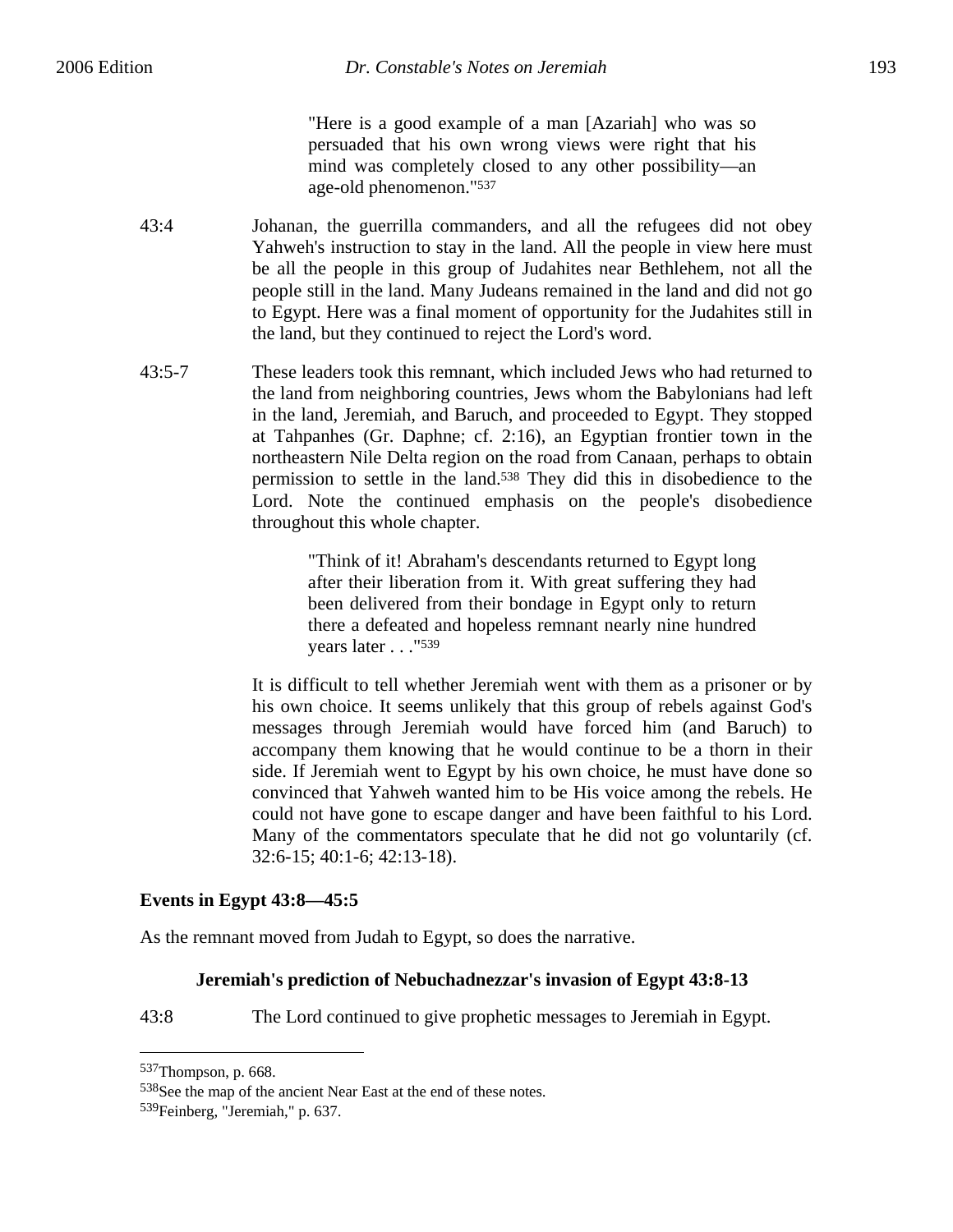43:9 Yahweh instructed Jeremiah to perform another symbolic act (cf. 13:4-7; 19:1-13; 27:1—28:16; Ezek. 4:1-12; 5:1-4; 12:3-6, 18; 37:15-17). He was to hide some large stones in the mortar of the brick courtyard in front of an official government building or royal residence in Tahpanhes while some of the Judahites watched.540 Perhaps the large stones symbolized the foundation of Nebuchadnezzar's future throne (v. 10) or the Jews over whom Nebuchadnezzar would rule.

> "Sir Flinders Petrie, who excavated Tell Defenneh, found a large paved area which he believed to be the one referred to here. It was situated in front of what he identified as Pharaoh's house, and was probably used as an unloading and storage area."541

- 43:10 Jeremiah was then to tell the Judahites that Yahweh was going to bring Nebuchadnezzar, His servant (cf. 27:6; 45:9; Isa. 44:28), into Egypt. The Babylonian king would set up his throne and his royal canopy (or carpet) right over the place where Jeremiah had imbedded his stones.<sup>542</sup>
- 43:11 Nebuchadnezzar would fight the Egyptians. Those whom the Lord appointed for death would die, those He appointed for captivity would go into captivity, and those He appointed for battle would participate in battle.

"The meaning of the parable . . . is clear. Though the Judean refugees have buried themselves in populous Egypt, they will be discovered and feel, as their compatriots had done, the weight of Babylonian might."543

43:12 Nebuchadnezzar would do to Egypt what he had done to Judah. He would burn down the Egyptian temples and take people captive. He would capture Egypt as easily as a shepherd wraps himself with a garment, and he would depart from Egypt in safety.544

> Nebuchadnezzar invaded Egypt about 568-567 B.C. and defeated Pharaoh Ahmose (Gr. Amasis, 570-526 B.C.; cf. Ezek. 29:17-20).545

<sup>540</sup>J. Bright, *Jeremiah*, p. 263, wrote that Pharaoh had a royal residence in Tahpanhes as well as at Elephantine, an island in the Nile River on the southern frontier of Egypt near modern Aswan.

<sup>541</sup>Graybill, p. 686.

<sup>542</sup>The Hebrew word *shapriro*, translated "canopy," occurs nowhere else in the Bible, and its meaning is debatable.

<sup>543</sup>Harrison, *Jeremiah and . . .*, p. 165.

<sup>544</sup>Some translations yield the image of the shepherd picking his cloak clean of lice, which is possibly what Jeremiah intended. In this case the figure is probably of Nebuchadnezzar picking his prey clean. 545See Pritchard, ed., p. 308.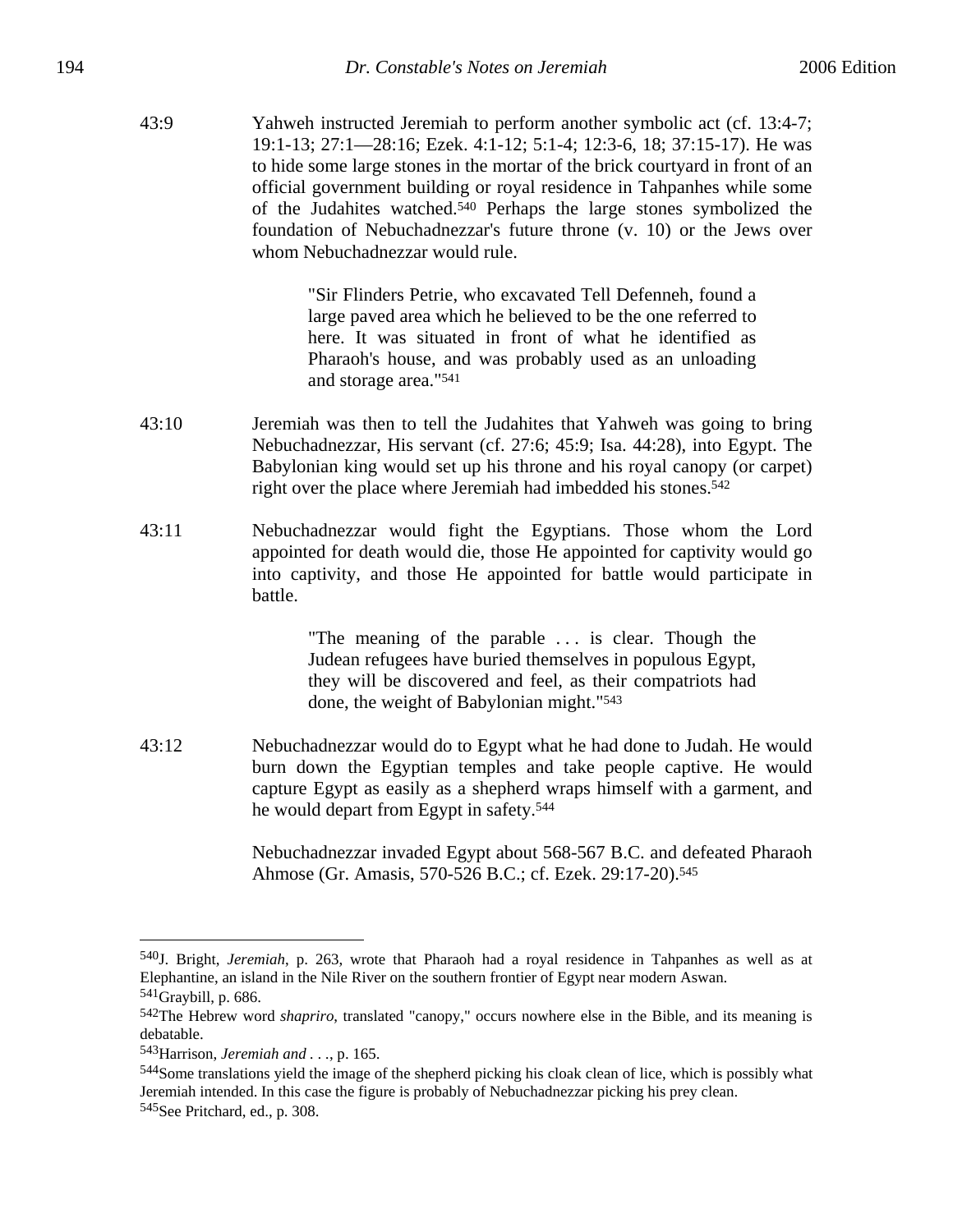$\overline{a}$ 

43:13 Nebuchadnezzar would also break down the obelisks that stood at On (Gr. Heliopolis), the Egyptian city of the sun about five miles northeast of modern Cairo. And he would burn the temples of the gods of Egypt. Heliopolis was the site of the famous temple of Amon-Re, the sun god, which people approached by passing between two rows of obelisks.<sup>546</sup> Egyptian obelisks were sacred monuments that honored various pagan gods. As Moses, the servant of the Lord, had humiliated the gods of Egypt at the Exodus, so Nebuchadnezzar, a Gentile servant of the Lord, would humiliate them again.

## **The continuing hardness of God's people ch. 44**

This chapter records an incident late in Jeremiah's ministry, though how much later than chapter 43 is unknown. Many commentators suppose it dates from about 580 B.C. because it would have taken some time for the Judean refugees to spread throughout Egypt, as this chapter pictures them. This chapter contains the prophet's last known words.547

Jeremiah announced Yahweh's judgment on the idolatrous Jews in Egypt (vv. 1-14). Israel's future lay with the Jews in exile in Babylon, not with those who had fled to Egypt for safety or with the small remnant left in Canaan.

- 44:1 The Jewish refugees did not all stay in Tahpanhes. Some of them moved on and took up residence in the Egyptian towns of Migdol (probably about 25 miles east-northeast of Tahpanhes; cf. Exod. 14:2; Num 33:7; Ezek. 29:10; 30:6), Noph (Gr. Memphis, the chief city of lower or northern Egypt, about 13 miles south of Cairo on the western bank of the Nile), and in the territory of Pathros (lit. land of the south, i.e., upper or southern Egypt; cf. 44:15).548 Other Jews had migrated to Egypt earlier to escape the Babylonians. The Lord gave Jeremiah another message for all of them.
- 44:2-3 Yahweh reminded His chosen people that He had brought calamity on Jerusalem and Judah and that the land lay in ruins. He had done this because of their wicked, idolatrous practices.
- 44:4-6 This destruction had come after the Lord had sent His servants the prophets repeatedly to warn the people that He hated what they were doing. Yet they did not listen and repent; they did not stop sacrificing to

<sup>546</sup>Thompson, p. 671. Only one of these obelisks still stands on the site. One of them is now in Central Park in New York City, and another is on the Thames Embankment in London. Both are wrongly called "Cleopatra's Needle." Graybill, p. 686.

<sup>547</sup>The prophecies in the succeeding chapters date from earlier times.

<sup>548</sup>A sizable Jewish community existed at Elephantine, in the Pathros region, during the fifth century B.C. Archaeologists have discovered important documents there that provide helpful information about their society. Their cult consisted of a mixture of Israelite and Canaanite religious elements. See A. Cowley, *Aramaic Papyri of the Fifth Century B.C*.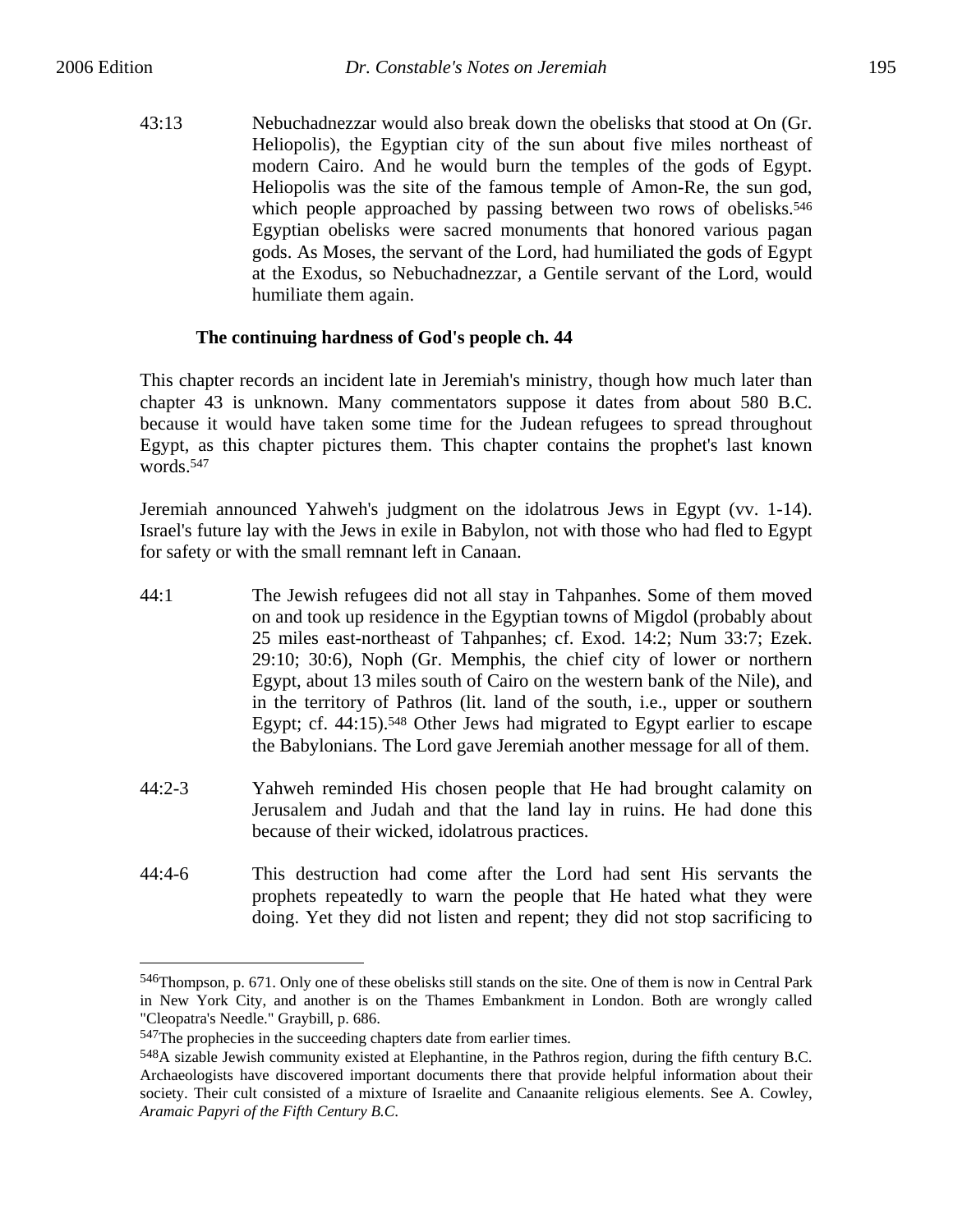pagan gods. Their failure to repent was the cause of the destruction of Judah and Jerusalem.

- 44:7-8 The Lord asked why, then, His people continued to practice idolatry in Egypt. They were doing there what they had done in Judah that had resulted in Yahweh's judgment of them. If they continued to practice idolatry, the Lord would cut them off completely and would make them an object of ridicule.
- 44:9-10 He asked if they had forgotten the wickedness of all the people in Judah: their ancestors, the kings and their wives, and themselves and their wives. They had failed to feel contrite or to repent even to the present day.<sup>549</sup> They had not feared Yahweh or obeyed His covenant. They were arrogant, stubborn, and hard-hearted.

"It was Hegel, in the introduction to his *Philosophy of History* (1807), who rightly said: 'What experience and history teach is this—that people and governments never have learned anything from history, or acted on principles deduced from it.' So with these Jews in Egypt!"<sup>550</sup>

- 44:11-12 Yahweh, Israel's God, announced that He would oppose His people with unyielding judgment and cut off the entire Jewish community that had fled to Egypt. All these Jews would die by war or famine and would become illustrations for the other nations of what it means to be cursed. There would be no difference between the fate of the powerful and the poor among those whom God judged.
- 44:13-14 The Lord would punish His people in Egypt as He had punished them in Judah, with warfare, starvation, and disease. All but a few refugees of the remnant who had fled to Egypt to live there temporarily and then return to Judah would die in Egypt. They would not return to the Promised Land. Thus this judgment had as its focus those who fled to Egypt for temporary asylum, not all the Jews who had moved there earlier and had made it their permanent home.

The Jews then responded to Jeremiah's prophecy (vv. 15-19). We do not know how Jeremiah communicated his message to all the Jews throughout Egypt. He may have done so at a nationwide gathering, or he may have sent his prophecy to their settlements by messengers.

44:15-16 The Jews to whom this message came replied that they were not going to listen to Jeremiah. The wives of many of the Jewish men were burning

<sup>549</sup>The same Hebrew word translated "contrite" here, *dukke'u*, has been rendered "bruised" in Isa. 53:5. 550Feinberg, "Jeremiah," pp. 640-41.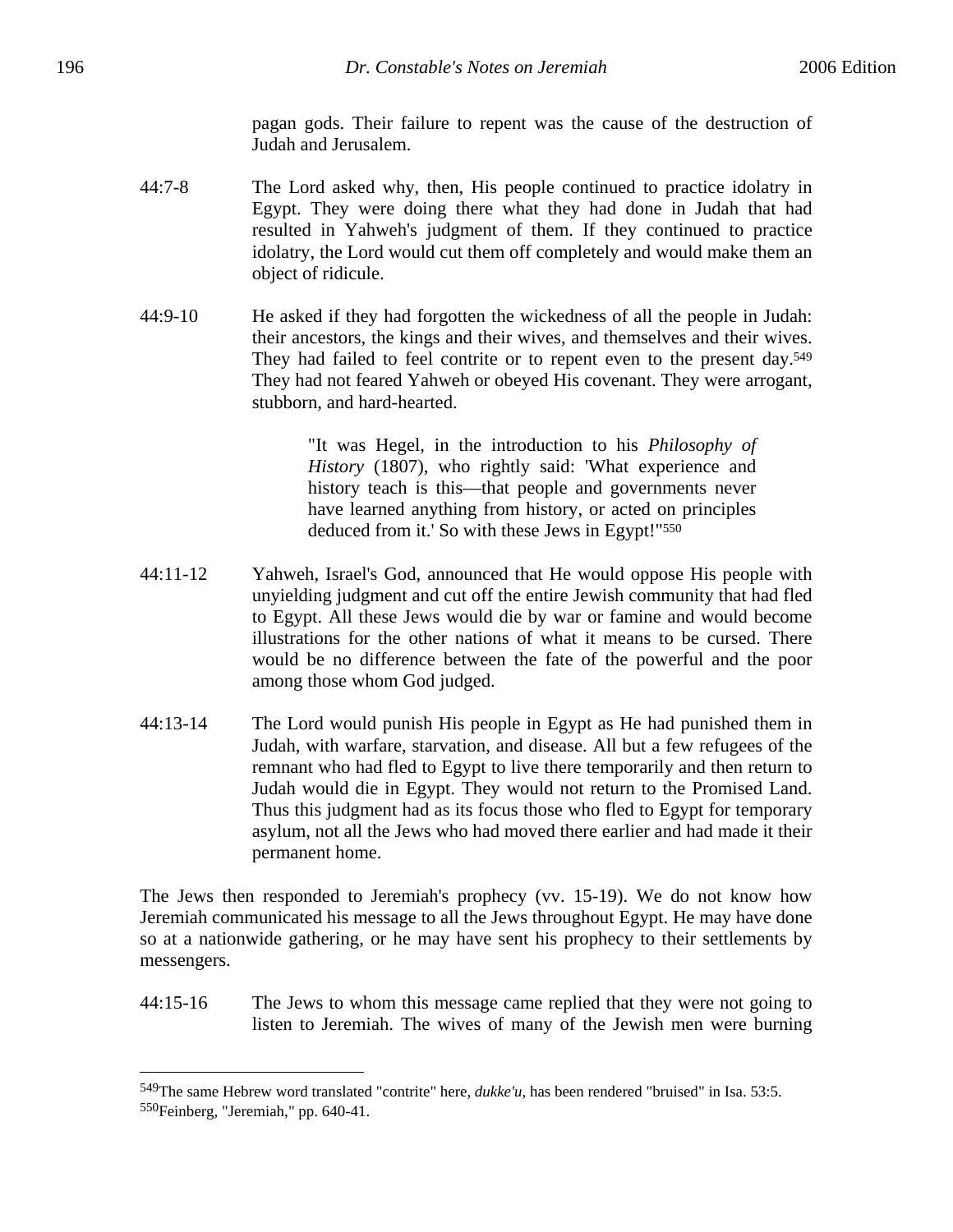44:17-18 They intended to continue to worship the Queen of Heaven, a Near Eastern fertility goddess, as they had done in Judah (cf. 7:18; 2 Kings 17:16) because then they had plenty of food and life was pleasant for them.551 Worship of this deity involved offering cakes made in the shape of the goddess or the moon, or stamped with her image (v. 19; cf. 7:18). Since the Judeans had stopped making burnt offerings and drink offerings to her they had experienced shortages, and many of them had died in war and famine. Their response challenged Yahweh's ultimate sovereignty.

> During the long and relatively peaceful reign of evil King Manasseh (697- 642 B.C.), pagan cults of many kinds flourished in Judah. When Josiah (640-609 B.C.) assumed the throne after wicked King Amon's brief reign (642-640 B.C.), he began to expel the cults and encourage Yahweh worship. Then a series of bad things began to happen in Judah. Pharaoh Neco killed Josiah, the Egyptians occupied Judah, and the Egyptians carried King Jehoahaz away as a prisoner. Then Nebuchadnezzar invaded Judah several times, deported King Jehoiakim, destroyed Jerusalem, and took many Judeans captive including King Zedekiah. Most recently Ishmael had assassinated the new Judean governor, Gedaliah. It is understandable that so many of the people concluded that returning to Yahweh in Josiah's day had been a step backward for Judah. They failed to see that these calamities were punishments from Yahweh for forsaking Him and concluded that they were punishments from the idols for forsaking them.

> > "On a more doctrinaire plane, the secularist will blame Christianity, not the lack of it, for many of society's ills, ascribing our frustrations and tensions to the biblical restraints and moral absolutes; seeking freedom, as did Jeremiah's critics, not in God but from God."552

44:19 The women had carried on these idolatrous worship practices with their husbands' full knowledge and approval (cf. 7:17-19). This was not just a women's sin. The women seem to have meant that since their husbands approved of their actions (cf. Num. 30:7-15), why should Jeremiah object? As in Solomon's household, the women seem to have been very aggressive in pursuing idolatry, and their husbands followed their lead (cf. 1 Kings 11:1-8).

<sup>551</sup>See Keown, pp. 266-68, for a study on the Queen of Heaven.

<sup>552</sup>Kidner, p. 133. Similarly, some people in our day point to Christianity as the cause of the bad conditions that existed in the Middle Ages, since the Roman Catholic church dominated life then. Really those bad conditions resulted from a combination of causes.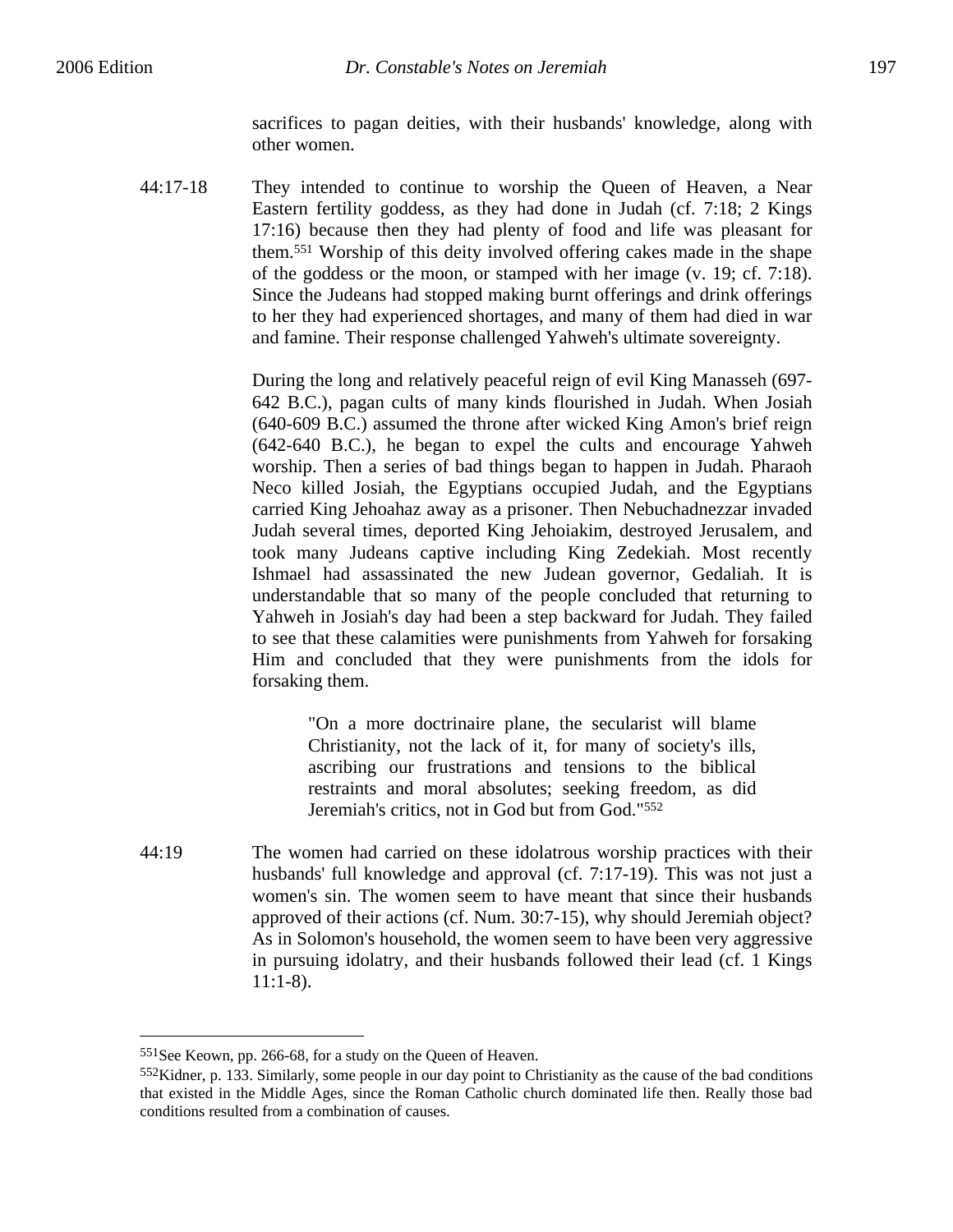Jeremiah then replied to the people (vv. 20-30).

- 44:20-23 The prophet reminded the people that Yahweh had devastated their homeland because of their idolatry. What they and their forefathers had done had not escaped His notice. It was a direct result of their accumulated sins. Covenant unfaithfulness had resulted in their present calamity.
- 44:24-27 Jeremiah proclaimed a further message from Yahweh to them. If they continued to practice idolatry, they would all die. They would not be able to invoke the Lord's name as their highest authority as they had since they became a nation because they would be dead. Again, the focus of this judgment was particularly the remnant that had recently fled from Judah and planned to return as soon as possible (cf. v. 14).
- 44:28 Only a few of the Judean remnant living in Egypt would survive (cf. v. 14). The Lord's people then would know whose word was true. They had said if they worshipped the Queen of Heaven they would prosper, but He had said they would perish.

Many Jews continued to live in Egypt for hundreds of years after these events.553 This may indicate that many of the Jews repented at Jeremiah's preaching and that God spared them, but this is unlikely. Probably the Lord slew the Jews who had fled to Egypt with Johanan.

44:29-30 The Lord promised His people a sign that what He had said would happen. Pharaoh Hophra (Gr. Apries, ca. 589-570 B.C.) would experience a fate that would be the same as that of King Zedekiah. This was the Pharaoh who had promised support to Zedekiah but was turned back by Nebuchadnezzar in 588 B.C. when his army advanced into Judah (cf. 37:5). As Zedekiah had fallen to his enemy, so would Hophra. According to the Greek historian Herodotus, Hophra became the target of a *coup d'état* and Amasis, one of his generals, took his place. Hophra died later when Amasis handed him over to Egyptians who strangled him.<sup>554</sup> Josephus, however, wrote that Nebuchadnezzar slew him and reigned in his place.555 Perhaps Nebuchadnezzar was the influential power behind Amasis' revolt and was, therefore, ultimately responsible for Hophra's death.

"In one of the strongest examples of direct defiance against Yahweh by Israel/Judah portrayed in the Hebrew Bible, Jer 44 underscores the inevitable judgment that will fall upon the Judean survivors in Egypt. The

<sup>553</sup>See J. P. Lange, ed., *A Commentary on the Holy Scriptures*, vol. 6: *The Book of the Prophet Jeremiah Theologically and Homiletically Expounded*, by E. W. Eduard Naegelsback, p. 356, for a brief history of Jewish life in Egypt until the time of Christ.

<sup>554</sup>Herodotus, *History*, 2:161-63; 4:159.

<sup>555</sup>Josephus, 10:9:7.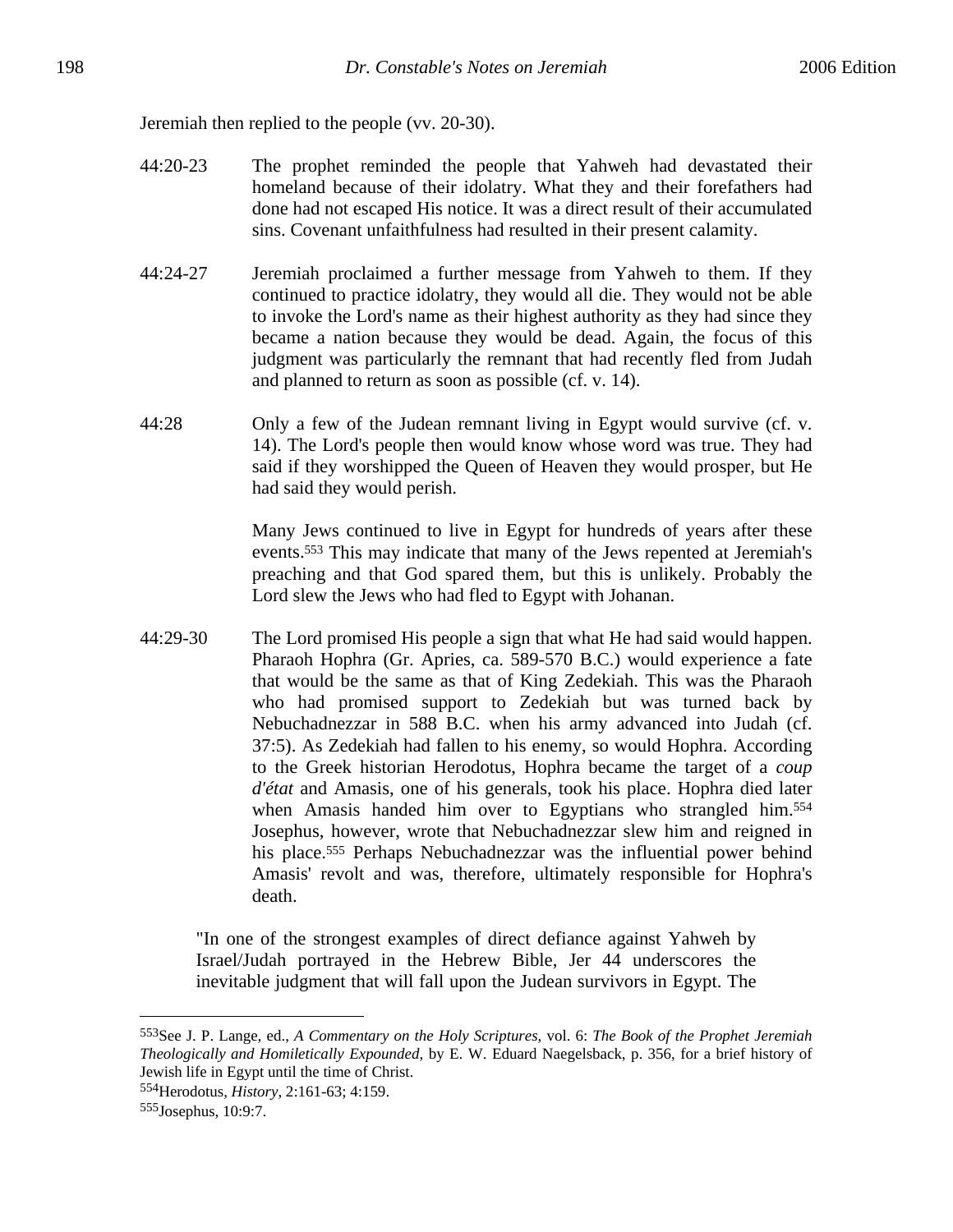It also serves as a final strong warning against the practice of idolatry, which the preceding chapters of this book emphasized repeatedly.

Scripture gives no information about Jeremiah's personal history after this, his last prophecy. There is ancient tradition that he died in Egypt, but other traditions about the later events in his life are fanciful and make it very dangerous to speculate further.<sup>557</sup> Like the Book of Acts, Jeremiah does not record the death of its main character.

". . . though in a sense one's earthly ministry comes to a close, its fruits continue in time and eternity."558

## **Baruch's despair and consolation ch. 45**

community that sought safety in Egypt."556

This chapter belongs after chapter 36 chronologically, either after 36:8 or 36:32. It serves as an appendix to the historical incidents recorded there. Perhaps the writer or final editor placed it here to show that Yahweh exempted faithful Baruch from the threats to the Judean remnant recorded in chapter 44.

"Probably Jeremiah placed this chapter last in his prophecies to Judah (Jer. 2—45) to emphasize the response that God wanted from godly Jews during the Exile."559

This short chapter provides insight into Baruch's life.560 It is also the last chapter in the book in which Jeremiah is part of the narrative.

- 45:1-2 The Lord had given Jeremiah a message for Baruch after he had copied Jeremiah's prophecies in 605 B.C. (ch. 36). Which copying this was is unimportant, the first one referred to in 36:8 or the second one in 36:32.
- 45:3 Baruch had complained about the sorrow, pain, inner turmoil, and restlessness that he had experienced because he carried out God's will. He had copied Jeremiah's prophecies and had suffered from his association with their negative message. His lament recalls Jeremiah's "confessions" and some of the personal lament psalms.
- 45:4 The Lord was about to tear down and uproot Judah (cf. 1:10; 2:21; 31:5; et al.).

1

<sup>556</sup>Keown, p. 269.

<sup>557</sup>See Feinberg, "Jeremiah," pp. 644-45, for some of these traditions.

<sup>558</sup>Jensen, p. 110.

<sup>559</sup>Dyer, "Jeremiah," p. 1192.

<sup>560</sup>For other references to Baruch in Jeremiah, see 32:12-13, 16; 36:4-5, 8, 10, 13-19, 26-27, 32; and 43:6.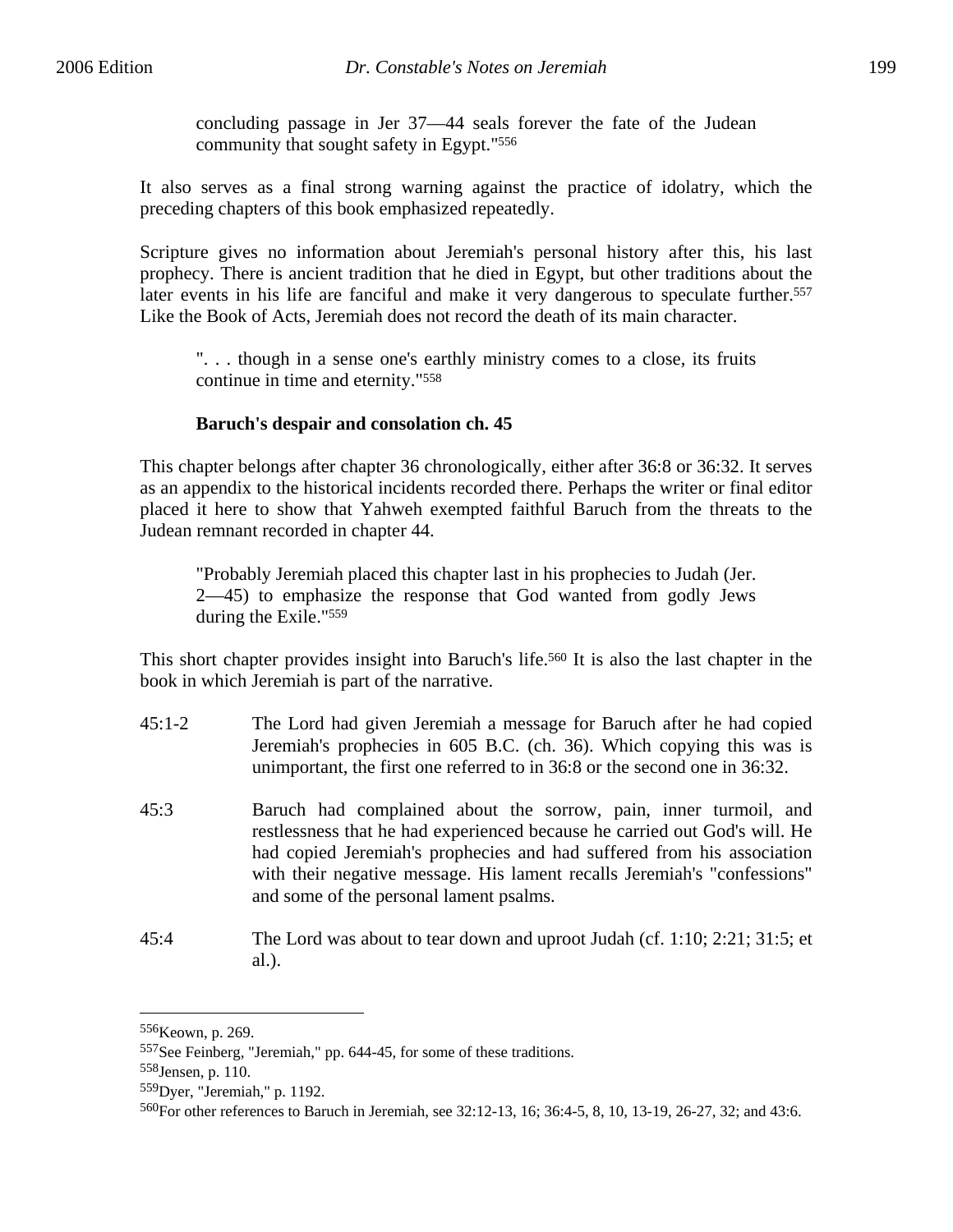45:5 It was wrong, therefore, for Baruch to expect a life of comfort and ease. Baruch was an educated man whose brother was a high official under King Zedekiah (51:59). His grandfather had been the governor of Jerusalem during Josiah's reign (cf. 32:12; 2 Chron. 34:8). He may have entertained hopes of attaining a position of distinction in the nation, but he, too, would have to participate in the fallout of Yahweh's judgment. The Lord promised to bless Baruch by preserving his life wherever he went because of his faithful service.

> "Ironically, the very suffering through which Baruch passed because of his loyalty to Jeremiah gained him honor beyond anything he could have anticipated."561

> "A crisis doesn't 'make a person'; a crisis reveals what a person is made of."562

The Lord's command not to seek great things for himself presupposes a proud motive. Seeking to serve the Lord in a significant position of ministry is not wrong in itself provided one's motive is to glorify God. It is seeking position for one's own glory that is wrong.

## **III. PROPHECIES ABOUT THE NATIONS CHS. 46—51**

In Jeremiah, prophecies concerning foreign nations come at the end of the book. In the other major prophets, Isaiah and Ezekiel, they come after oracles against Israel and or Judah and before oracles dealing with Israel's restoration. Oracles against foreign nations appear in every prophetical book except Hosea. Collections of them appear in Amos 1— 2, Isaiah 13—23, Ezekiel 25—32, and Zephaniah 2:2-15, as well as here. Jeremiah follows a generally geographical order dealing first with a nation in the west and then moving east.563 The fact that the prophets of Israel and Judah gave oracles about other nations reflects Yahweh's sovereignty over the whole world.

"The OAN [oracles against nations] had three main purposes: (1) to pronounce doom on a foreign nation, sometimes for mistreatment of Israel; (2) to serve as a salvation oracle or oracle of encouragement for Israel; (3) to warn Israel about depending on foreign alliances for their security . . .

"While in some OAN in the prophetic books foreign nations are condemned for their mistreatment of Israel and Judah, it is remarkable that, with the exception of the Babylon oracle . . ., none of the foreign nations in the OAN in Jeremiah is to be judged for such mistreatment. The oracles are not clearly nationalistically motivated, and thus it cannot be

<sup>561</sup>Thompson, p. 684.

<sup>562</sup>Wiersbe, p. 135.

<sup>563</sup>See the maps at the end of these notes for the locations of some places mentioned in these chapters.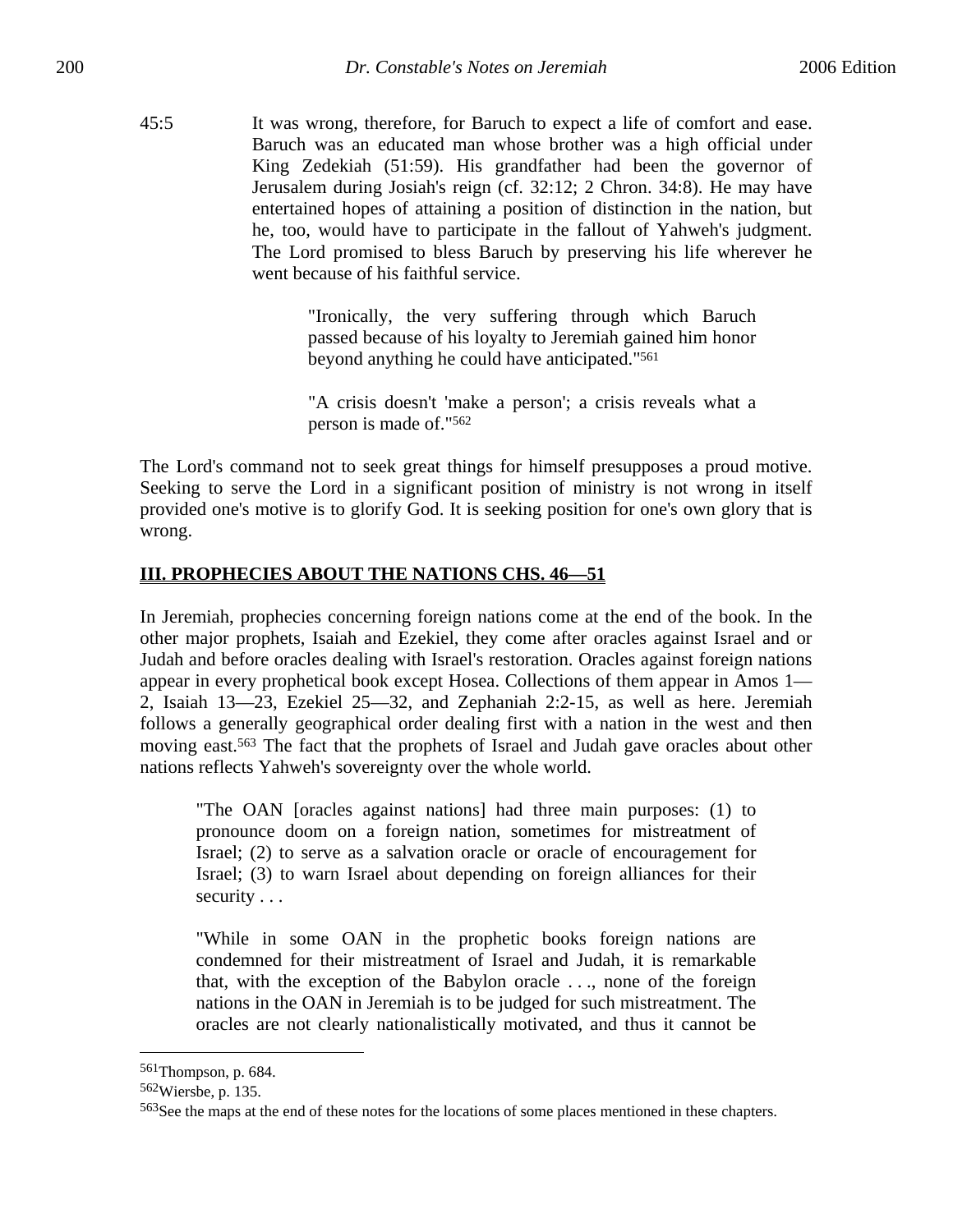$\overline{a}$ 

shown that they functioned primarily, if at all, as salvation oracles for Judah. In six of the oracles in Jer 46—49, no reasons are given for judgment. The language about destruction is not strident; it gives no hint of xenophobic hatred. . . ."564

By common scholarly consensus, these chapters contain some of the finest Hebrew poetry in the Old Testament. The canonical arrangement of these oracles reflects general movement from Egypt in the southwest to Babylon in the northeast.

#### **A. THE ORACLE AGAINST EGYPT CH. 46**

This chapter on Egypt contains three separate prophecies that Jeremiah delivered about the fate of that nation. Their purpose seems to have been to discourage King Jehoiakim (609-598 B.C.) and the pro-Egyptian party in Judah from forming an alliance with Egypt.

The first prophecy announced Egypt's defeat at Carchemish (vv. 1-12).

- 46:1 This verse serves as a title for the whole section to follow (i.e., chs. 46— 51; cf. 14:1; 47:1; 49:34).
- 46:2 This is a title verse for the subsection dealing with Nebuchadnezzar's defeat of Pharaoh Neco at Carchemish (lit. fort of Chemosh, the god of the Moabites) in 605 B.C. (vv. 1-12). Jeremiah's prophecy apparently came after Neco's defeat, but it is possible that the English past tense (Heb. perfect tense) describes the future as certain.

Egypt controlled Canaan and Aramea (Syria) during most of the second millennium B.C. until about 1200 when internal weakness resulted in her losing her grip. Assyria, then Babylonia, then Persia took over control of this region in turn. But Egypt was still a force to be reckoned with even after she lost the upper hand. One particularly strong Egyptian Pharaoh was Shishak (945-924 B.C.) who invaded Canaan (cf. 1 Kings 14:25-26). In 609 B.C. Pharaoh Neco II (ca. 610-594 B.C.) marched to Carchemish on the Euphrates River in northern Syria (modern Turkey). On the way, King Josiah opposed him, and Neco slew the Judean king (609 B.C., 2 Kings 23:29). Neco wanted to assist the Assyrians in defeating the young and threatening Neo-Babylonian Empire, but the Babylonians, led by Prince Nebuchadnezzar, won the battle in 605 B.C. This is the victory that gave Babylonia sovereignty in the ancient Near East.

46:3-4 Jeremiah called the Egyptian infantry and cavalry soldiers to prepare for battle.

<sup>564</sup>Thomas G. Smothers, *Jeremiah 26—52*, pp. 275, 277. Smothers wrote the commentary on chapters 46— 51 in this volume, which appears in the bibliography under Keown, Scalise, and Smothers.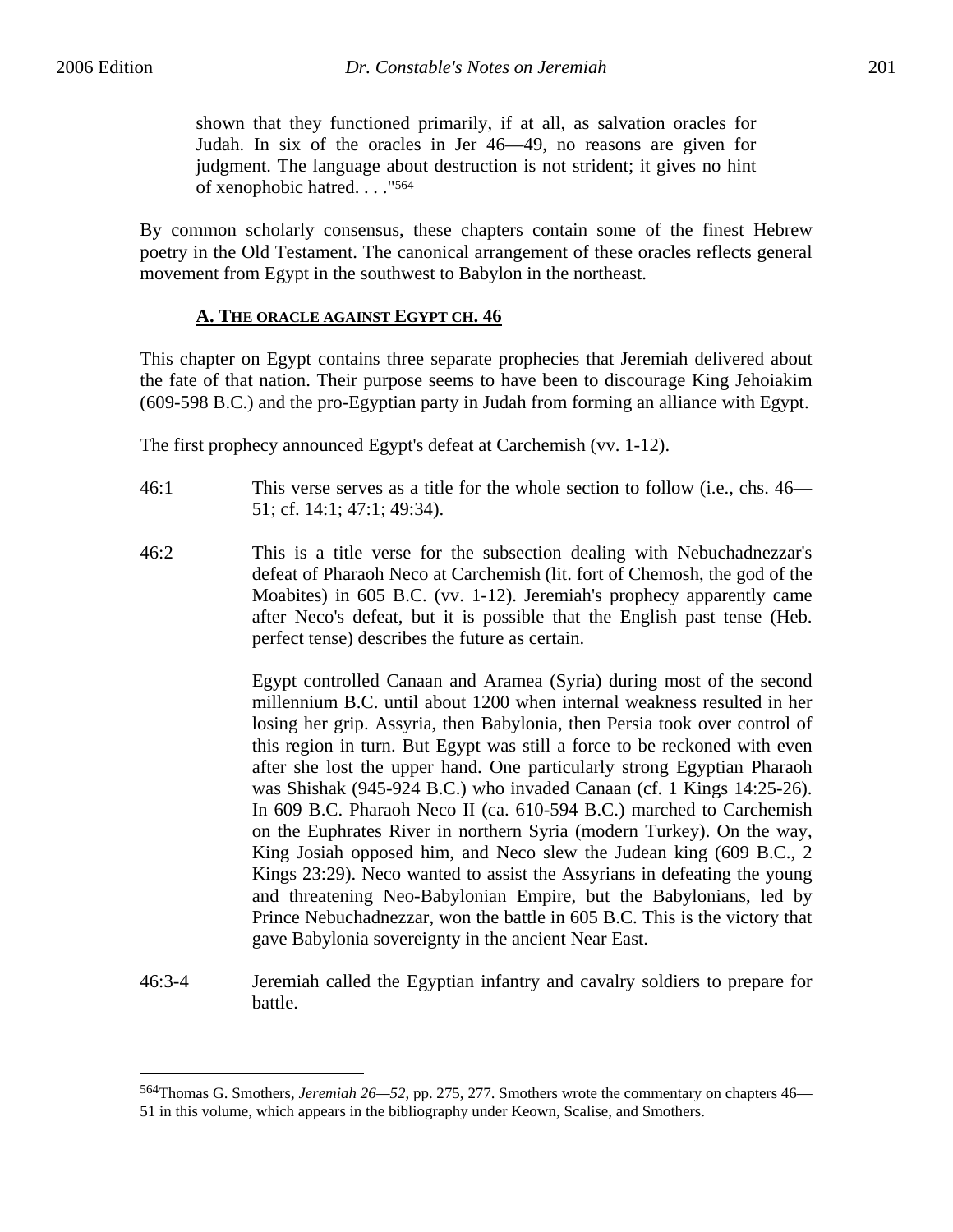- 46:5 He soon expressed shock, however, at seeing the Egyptians terrified and retreating.565
- 46:6 He called the Babylonians not to allow any of the Egyptians to escape.
- 46:7-8 Jeremiah asked who this was who was trying to imitate the Nile River by overwhelming its enemy. Egyptian soldiers evidently thought of themselves as capable of arising in battle like the Nile River arose during flooding. Pharaoh's proud and unrealistic intent was to sweep the enemy away (cf. Isa. 8:7-8).
- 46:9 The Egyptians and their allies, the Ethiopians, Libyans (or possibly residents of modern Somalia), and Lydians (cf. Isa. 66:19; or North Africans, cf. Gen. 10:13; Nah. 3:9) pressed the battle (cf. Ezek. 30:5).566
- 46:10 The outcome of the battle was up to sovereign Yahweh, the God of armies. He would use it to accomplish a slaughter according to His will. Part of His vengeance may have been over Neco's killing of King Josiah. The "day" in view is the day God would judge the nation; it has no eschatological connotation.
- 46:11 The prophet counseled the wounded Egyptians to go to Gilead to obtain healing balm (cf. 8:22; 46:11; 51:8; Gen. 37:25), but she would not recover from the wounds Yahweh had allowed her to sustain. It was ironic that Egypt could not heal herself since she boasted the most advanced medical arts in antiquity. Comparing Egypt to a virgin stressed her vulnerable and pitiable condition (cf. 14:17; 18:13; 31:4, 21).
- 46:12 The nations had heard of Egypt's defeat and her cry as she sought to save herself.

The second prophecy predicted Nebuchadnezzar's conquest of Egypt (vv. 13-24).

Shortly after the battle of Carchemish, Nebuchadnezzar returned to Babylon for his coronation. His father Nabopolassar had died in August of 605 B.C. Almost immediately Nebuchadnezzar returned to Palestine with his army to subdue Canaan. From there he moved west against Egypt about 568-567 B.C.

46:13 This is a title verse describing the prophecy about Nebuchadnezzar's invasion of Egypt that follows.

<u>.</u>

<sup>565</sup>For the expression "terror on every side," see 6:25; 20:3, 10; Ps. 31:13. According to Thompson, p. 688, this may have been a proverbial curse formula.

<sup>566</sup>Modern Somalia is east and south of Ethiopia. Libya was Egypt's neighbor to the west, and the Lydian Kingdom was in Anatolia (modern western Turkey).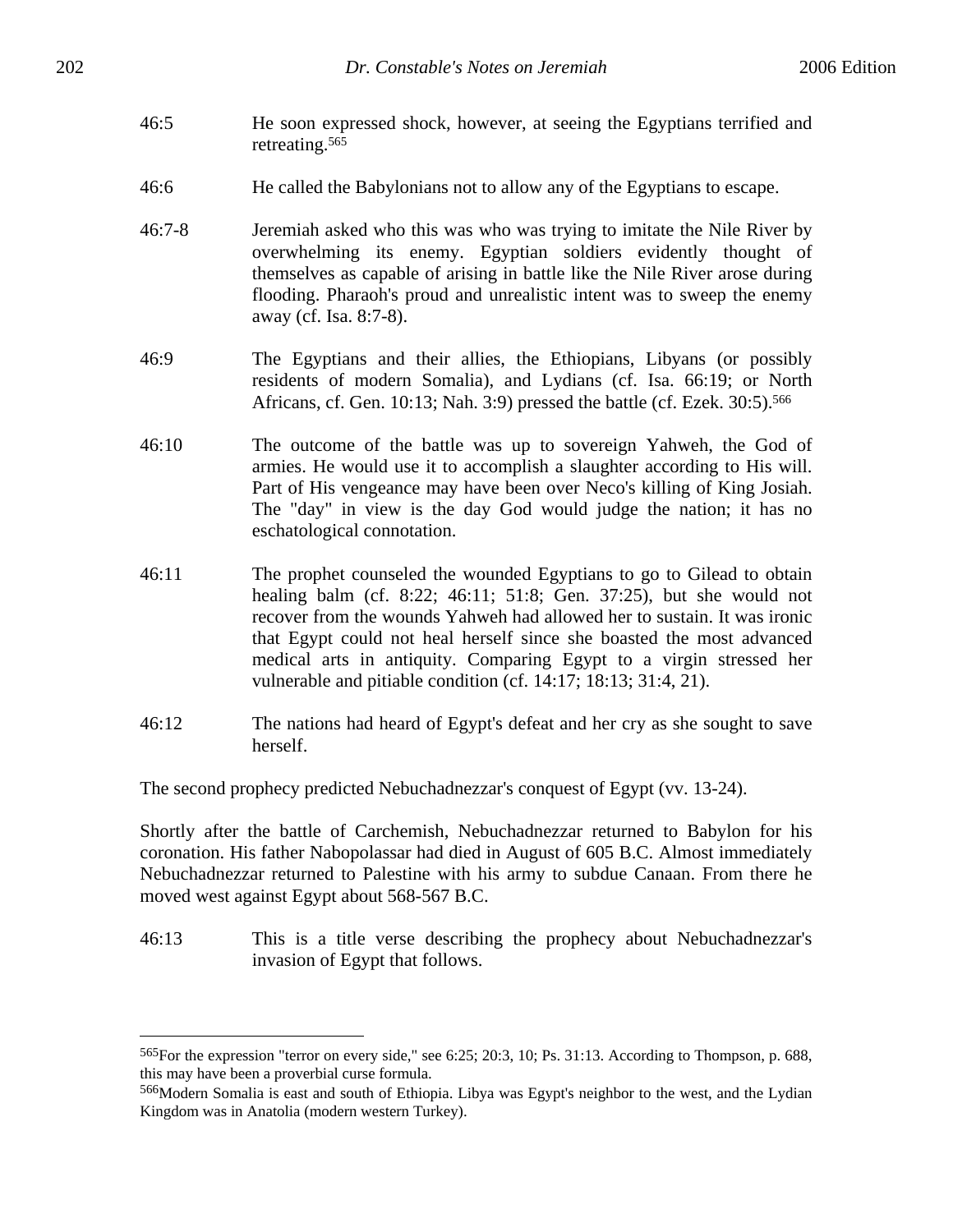- 46:14 Warnings were to go out to the major cities of Egypt that the same army that had devoured nations around her was coming. The cities are the same as those mentioned in 43:7-9 and 44:1 where Judeans had fled for safety (cf. 2:16).
- 46:15-16 The Egyptian gods were unable to stand against the aggressor. The bulls of Egypt, symbols of the nation, its gods, and its leaders, were in humiliating retreat. The Lord had overthrown them repeatedly. The allies of Egypt would speak of going home.

"In this oracle it is deity against deity, bull against bull, king against king."567

46:17 The allies concluded that Pharaoh was nothing but talk since he had failed to defend his nation in a timely fashion.

> "Hophra was a big noise who seemed adept at missing the appointed time [cf. 37:5-6]."568

- 46:18 The true King, Yahweh of hosts, promised that an enemy would come against Egypt, and it would be as imposing as a mountain. Mount Tabor, which stood 1800 feet tall and towered over the Jezreel Valley below, and Mount Carmel, which rose 1700 feet beside the Mediterranean Sea, were such mountains.
- 46:19 The Egyptians had better pack their bags because the enemy would destroy Noph (Gr. Memphis), the capital of Lower Egypt, and burn it down. The Babylonians did this to Jerusalem too.
- 46:20 The enemy from the north would attack Egypt and leave a wound, like a horsefly stinging a heifer. This may be an ironical poke at Egypt since one of its deities was Apis the sacred bull.
- 46:21 The mercenary soldiers that the Egyptians hired to help them would turn and run from the enemy like fat, pampered calves. They would die like sacrificial animals because the Lord would punish them too.

"The mercenaries mentioned were Ionians and Carians whom [Pharaoh] Psammeticus had hired, and had been retained by his successors."569

46:22 The enemy would advance against Egypt as relentlessly as an army of lumberjacks with axes, but Egypt would only be able to hiss like a snake

<sup>567</sup>Smothers, p. 293.

<sup>568</sup>Thompson, p. 692.

<sup>569</sup>Harrison, *Jeremiah and . . .*, p. 172.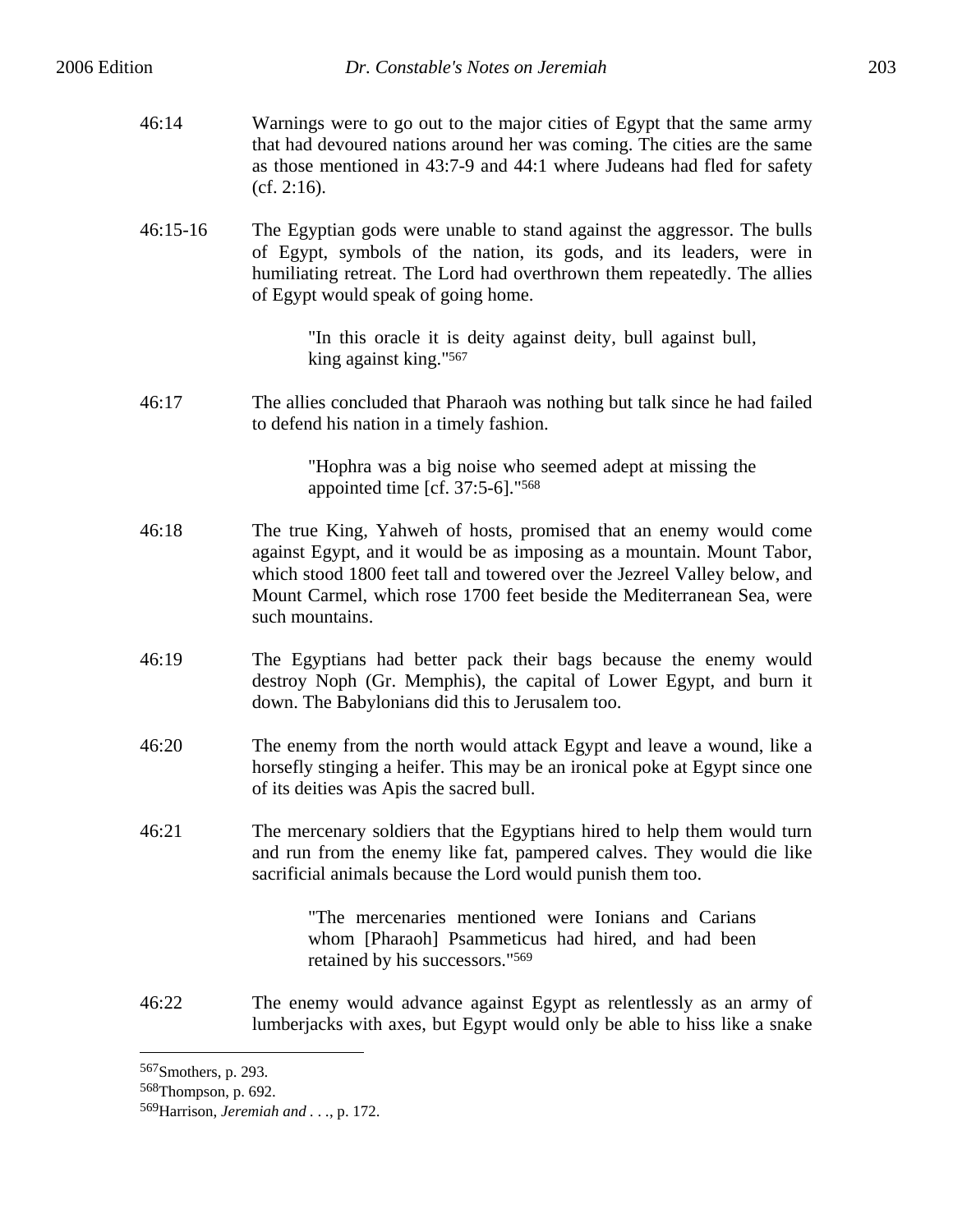at the foe. The snake was important in Egyptian religion and was a symbol of Pharaoh and the nation.

- 46:23 The innumerable enemy soldiers would cut down all the trees to use in their warfare against the Egyptians. Their coming would resemble an invasion of locusts.
- 46:24 Like a young girl taken captive against her will, Egypt would suffer shame when the power from the north conquered her.

The third prophecy against Egypt promised the humiliation of Egypt and the deliverance of Israel (vv. 25-28).

- 46:25 The sovereign Yahweh, Israel's God, announced that He would punish the gods, rulers, and people of Egypt. Amon was the chief deity of No (Gr. Thebes), the capital of Upper Egypt. Even though there is as yet no historical evidence that Nebuchadnezzar advanced this far in his conquest of Egypt, his invasion affected the whole nation.
- 46:26 The Lord would hand the nation over to Nebuchadnezzar who would kill the people. The crisis would pass, however, and life would eventually return to normal (cf. 48:47; 49:6, 39; Isa. 19:19-25; Ps. 87:4). This occurred later in Egypt's history, and the promise probably anticipates millennial conditions (cf. 48:47; 49:39).<sup>570</sup>
- 46:27 The Israelites should take courage because the Lord promised to save them from afar and to bring them back from their place of captivity. Contrary Jacob would return to his land and enjoy undisturbed security. The Israelites would experience restoration as well as the Egyptians (vv. 25-26; cf. 30:10-11; Isa. 41:8-13). As in the preceding verse, eschatological blessings seem clearly to be in view.
- 46:28 The Lord's servant Jacob should not fear because Yahweh would be with His people. He would punish the nations where He had sent them. He would not completely annihilate the Israelites but would punish them severely. Israel would have a bright future as a nation.

"It is important to note that nowhere in these oracles is there the suggestion that Egypt faced disaster because of her mistreatment of Israel/Judah. There is no expression of hatred or vengeance against Egypt, although satire, irony, and the taunt are fully in evidence. Egypt is judged for pride and aggression as is typical in other oracles concerning the nations. In fact it is doubtful that these oracles were intended for Egyptian ears. Rather the purpose of the oracles was to lead the kings of Judah away

<sup>570</sup>See Dyer, "Jeremiah," p. 1193.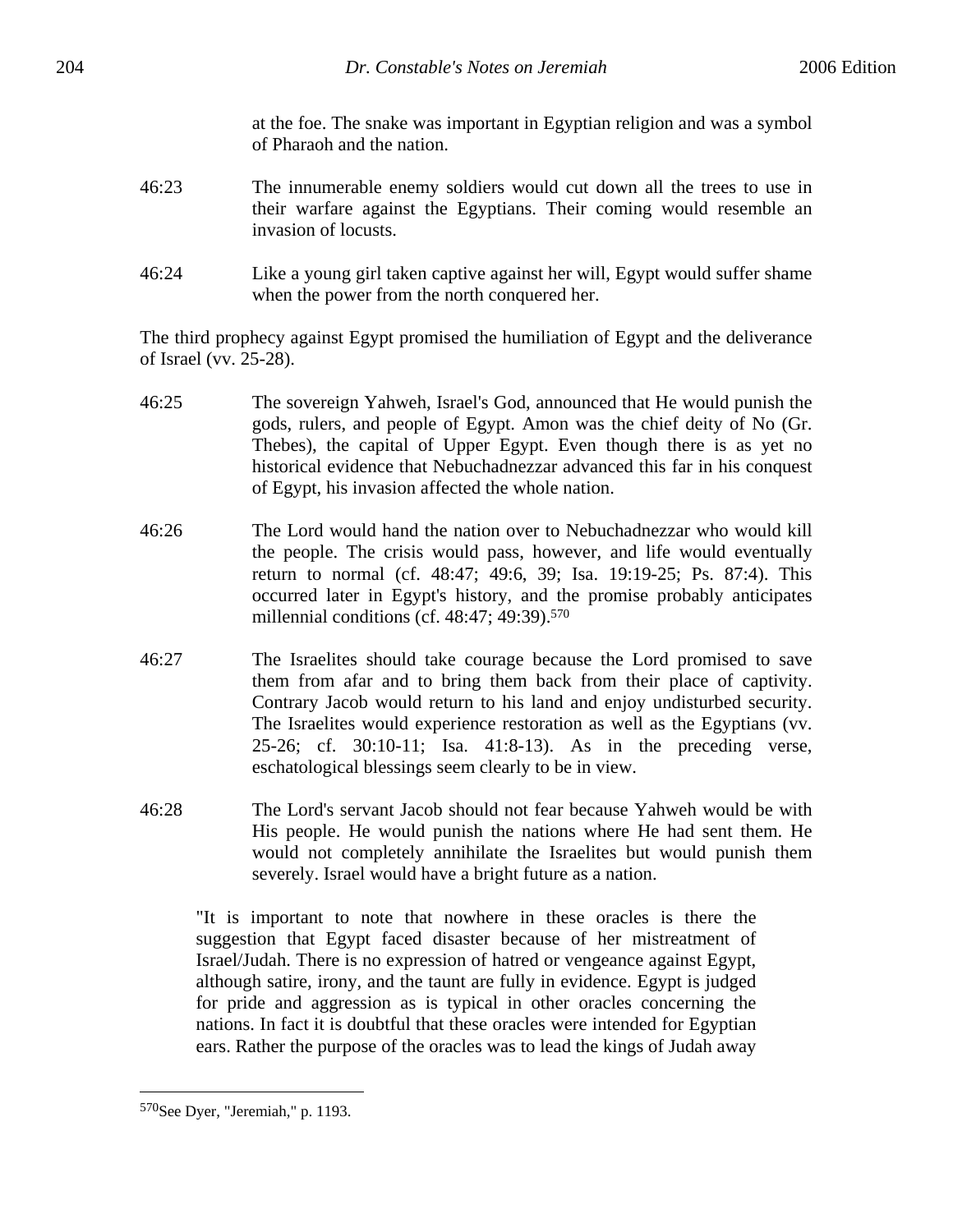from dependence on Egypt and toward the acceptance of vassalage to Babylon so that the nation might live."571

#### **B. THE ORACLE AGAINST THE PHILISTINES CH. 47**

It is not possible to date this oracle exactly, but Jeremiah evidently gave it sometime during Josiah's reign (640-609 B.C.; v. 1).

- 47:1 Jeremiah received a message from the Lord concerning the Philistines before Pharaoh conquered Gaza in 609 or 601 B.C.572 The 609 B.C. date is more probable since we know that Nebuchadnezzar invaded Ashkelon in 604 B.C., and an invasion of that town was still in the future when Jeremiah gave this oracle (cf. v. 7).
- 47:2 An invader from the north would sweep in like a flood and overwhelm the land and Gaza. Everyone would bewail this situation. After the battle of Carchemish in 605 B.C. the likely invader would have been Babylon, but this oracle may date from before that battle.
- 47:3 The invading horses and chariots would so terrorize the people that parents would not even think to protect their children. They would be too concerned to find safety themselves in the panic.
- 47:4 The day would come when the Lord would use this enemy to destroy all the Philistines who had originally fled to Canaan from the islands of the northeastern Mediterranean, particularly Crete (cf. Deut. 2:23; Amos 9:7).573 Yahweh would cut off Tyre and Sidon, north of the Philistine coast in Phoenicia, from all their allies. Perhaps Tyre and Sidon were allies of the Philistines at this time and therefore fell under their judgment.
- 47:5 Gaza and Ashkelon, in the southern part of Philistia, would suffer ruin, and the Philistines in that area would mourn and wail for a long time. Shaving the head and cutting oneself were signs of mourning (cf. 16:6; 41:5; 48:37).
- 47:6 Jeremiah called on the Lord to sheath His sword, to stop the slaying. The prophet did not relish the prospect of such a slaughter.
- 47:7 Then Jeremiah remembered that the Lord's sword (the invader from the north) had to continue to slay the Philistines until it had finished the job

<sup>571</sup>Smothers, p. 296.

<sup>572</sup>Herodotus, 2:159, mentioned that Pharaoh Necho conquered Gaza (Gr. Kadytis) in 609 B.C., and the *Chronicles of the Chaldean Kings* indicate that Necho may have attacked and defeated Gaza in 601 B.C. See Wiseman, pp. 23-25, 67-69. See Feinberg, "Jeremiah," pp. 654-55; Graybill, p. 688; or Dyer, "Jeremiah," p. 1194, for a brief history of the Philistines.

<sup>573</sup>This is not a reference to the eschatological day of the Lord.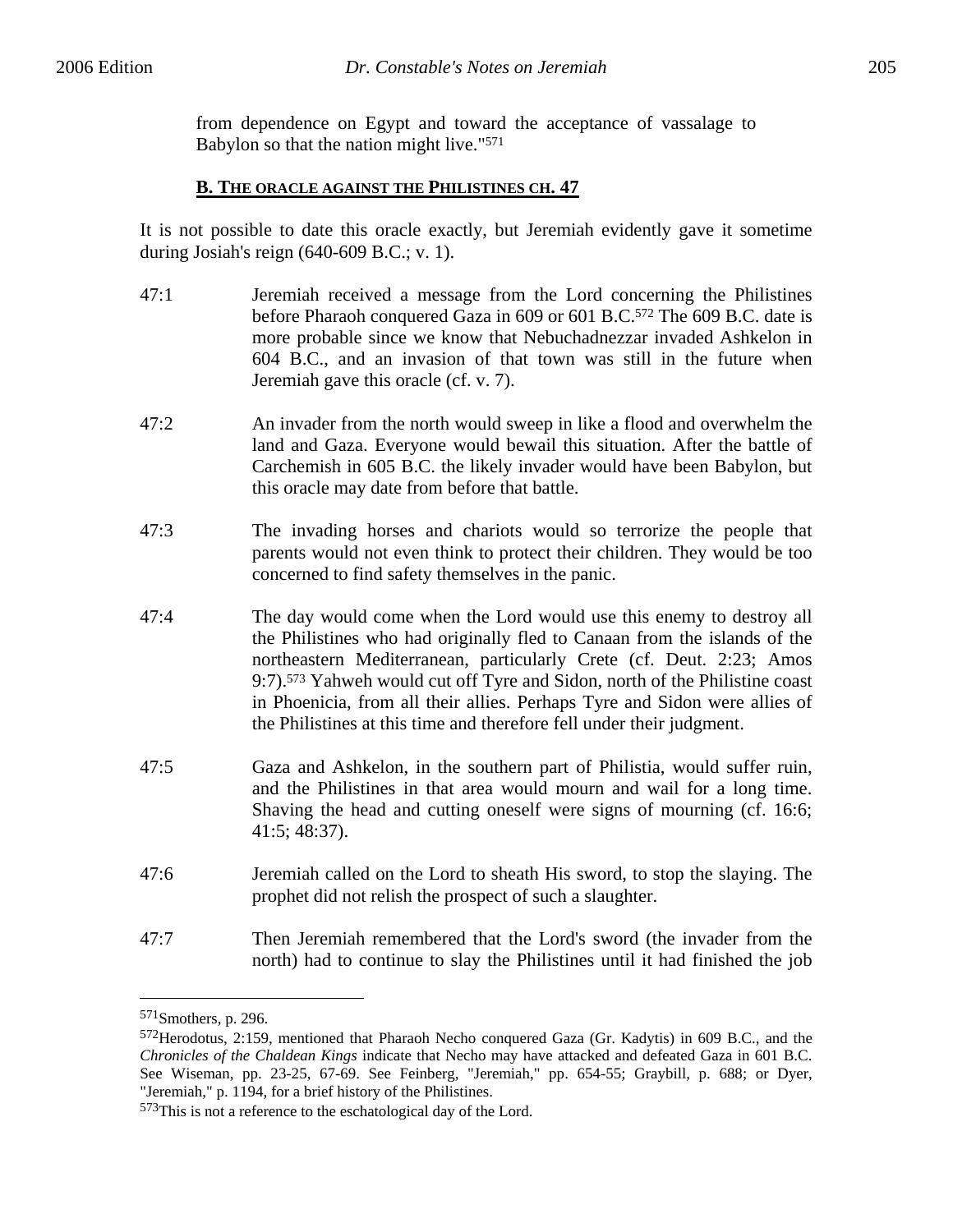He had given it to do. Nebuchadnezzar may have fulfilled this prophecy in 604 B.C. when he destroyed Ashkelon.574 It was the sacking of Ashkelon at this time that precipitated a fast in Jerusalem during Jehoiakim's reign, which led to the reading and burning of Jeremiah's scroll (cf. ch. 36).

"A Babylonian prism, now in Istanbul, mentions the presence presumably with little choice in the matter—of the kings of Tyre and Sidon (*cf*. v. 4), of Gaza (5) and of Ashdod, at the court of Nebuchadrezzar; while a prison list now in Berlin records the rations for the king of Ashkelon (5), among other noted prisoners (including Jehoiachin of Judah)."575

## **C. THE ORACLE AGAINST MOAB CH. 48**

This oracle is similar to the one in Isaiah 15 and 16.<sup>576</sup> Other oracles against Moab appear in Ezekiel 25:8-11, Amos 2:1-3, and Zephaniah 2:9, but this is the longest one. It is very difficult to say when Jeremiah gave this oracle, but it may have been one complete message.

"Moab joined in the marauding bands Nebuchadnezzar sent against Judah in 602 B.C., after Jehoiakim's revolt (cf. 2 Kings 24:2; Jer 12:7-13). They joined in a plot to revolt against Babylon early in Zedekiah's reign (cf. 27:1-11)."577

The oracle begins with a general prediction of Moab's destruction (vv. 1-10).

- 48:1 The Lord announced the destruction of two key cities in Moab, which was Judah's neighbor to the southeast, Nebo (Num. 32:3, 38) and Kiriathaim (Josh. 13:19).578 Moab's boundaries were the Arnon River on the north, the Arabian Desert on the east, the Zered River on the south, and the Dead Sea on the west. At various times Moab occupied territory to its north, in the old Amorite kingdom of Sihon (Num. 21:21-31).
- 48:2 Heshbon, the ancient capital of the Amorites (Num. 21:25-30), would be the place where an enemy would plan Moab's destruction. It stood at the northernmost boundary of Moab during periods of Moab's expansion.579 Madmen, another important Moabite town two miles northwest of Rabbah, would be the victim of warfare.

1

<sup>574</sup>See Wiseman, pp. 68-69.

<sup>575</sup>Kidner, p. 141. See Pritchard, ed., p. 308, for extracts from both lists.

<sup>576</sup>See Feinberg, "Jeremiah," p. 662, for a chart of the similar verses.

<sup>577</sup>Ibid., p. 656. See Harrison, *Jeremiah and . . .*, p. 174, for a brief history of Moab.

<sup>578</sup>The Moabite (or Mesha) Stone, erected about 840 B.C. but now in the British Museum, refers to many of the numerous Moabite towns mentioned in this chapter. For a translation of it, see Pritchard, ed., pp. 320-21.

<sup>579</sup>Smothers, p. 311.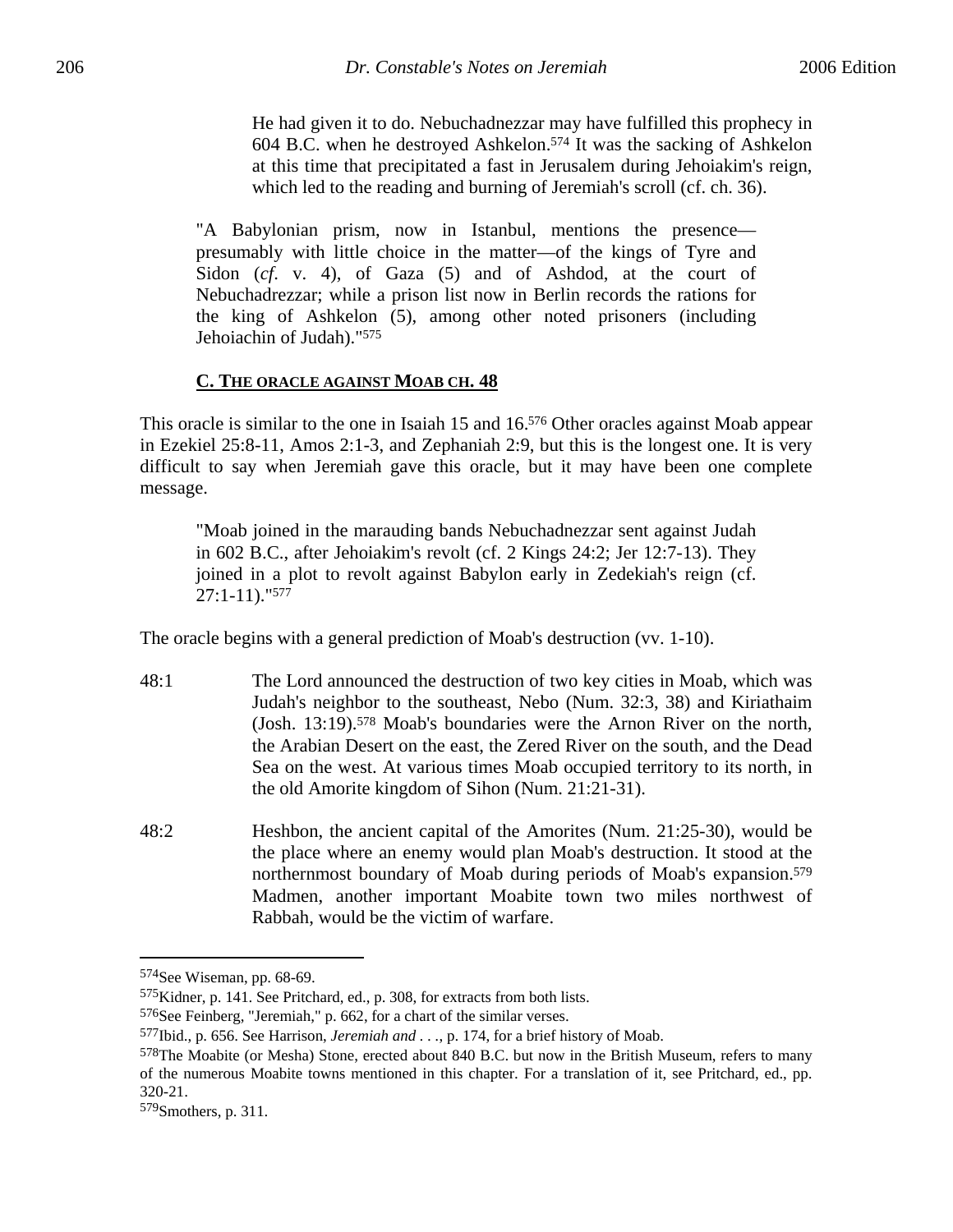- 48:3-5 The town of Horonaim would also experience great devastation. Moab's children would wail because of the calamity of battle. The hills near Luhith and Horonaim would witness the cries of their inhabitants. These sites were in southwestern Moab.
- 48:6 The Moabites would need to flee for their lives. They would be as rare, isolated, and forsaken as juniper trees in the desert, and their safety would lie in their isolation.
- 48:7 The reason for Moab's destruction was her self-confidence in her deeds and riches. Yet even she would undergo capture. Moab's chief god, Chemosh, would go into captivity along with his priests and the princes of the nation. It was customary for conquerors to carry off images of the gods of the people they defeated (cf. 49:3; Isa. 46:1-2; Amos 5:25).
- 48:8 All the cities, the valley, and the plateau—in short, the whole nation would fall before the coming enemy, as Yahweh predicted. The valley was the Jordan Valley in which Moab had holdings, and the plateau refers to the tableland from Aroer northward to Heshbon (cf. Josh. 13:15-17). Most of Moab stood on this fertile plateau.

"For defense, Moab had towering cliffs, and for wealth, her enormous flocks of sheep [cf. 2 Kings 3:4]; riches that were self-renewing. But the shelter of these things had bred more complacency than character."580

- 48:9 Moab needed wings since her people were bound to fly away into captivity and her cities would remain desolate. Another translation sees Moab sown with salt, a symbol of destruction in the ancient Near East (cf. Judg. 9:45), either to destroy Moab or to prepare it for the conqueror's occupation. Salt was an abundant material in Moab, which lay just east of the Dead (Salt) Sea.
- 48:10 The Lord uttered a curse on any of the soldiers that would not carry out His will against Moab as He had ordered. Christians often use this verse, appropriately, as a challenge to serve the Lord diligently. The last word in the AV rendering is "slackness."

The emphasis in the next section of the oracle is on the end of Moab's complacency (vv. 11-17).

48:11 The Lord compared Moab to a spoiled child and to wine that had not been poured from one container to another to remove its sediment.581 Moab was famous for its wine production (cf. vv. 32-33; Isa. 16:8-11). Its peaceful

<sup>580</sup>Kidner, p. 142.

<sup>581</sup>Dyer, "Jeremiah," p. 1195, wrote a concise description of the whole wine-making process.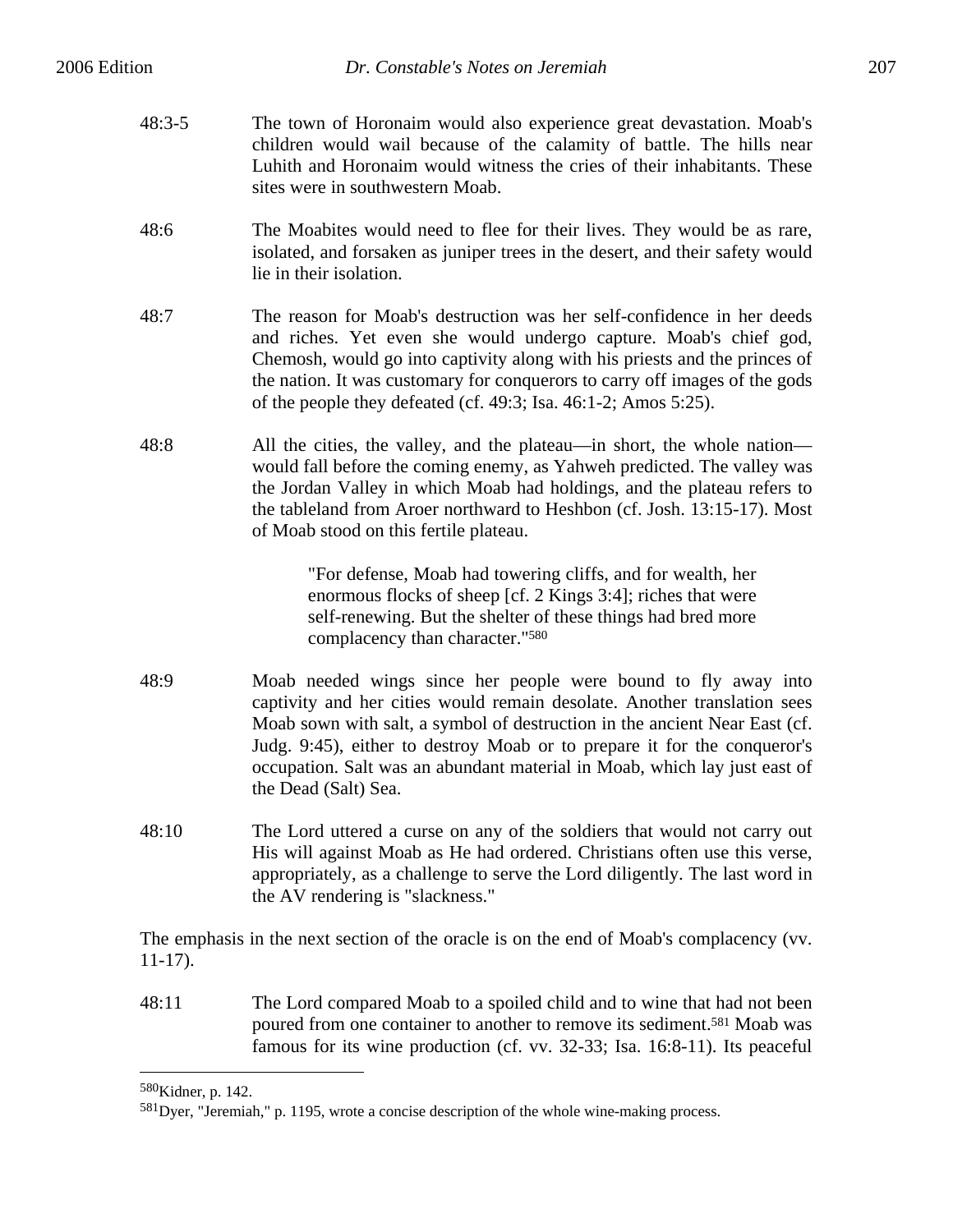history had made Moab complacent. It was so isolated geographically that it had not experienced the discipline of frequent invasions and captivity. God sometimes sends trouble to strengthen people.

> "Readers of the missionary classic, *Hudson Taylor in Early Years*, may remember the apt heading, 'Emptied from Vessel to Vessel', to a chapter describing an unsettled but ultimately fruitful few months in the missionary's second year in China."582

- 48:12-13 However the days would come when the Lord would upset Moab's complacency. He would send judgment pictured in terms of foreign "tilters" who would decant her wine, prepare it for distribution, and destroy its casks. Then Moab would be disillusioned with Chemosh for not protecting her even as Israel had been ashamed of the idols she had worshipped at Bethel.
- 48:14-15 Moab would not be able to boast about her mighty warriors in that day because others would overcome them, slay her young men, and destroy the nation. The sovereign King, Yahweh of hosts, made this promise (cf. 46:18).
- 48:16-17 Moab's destruction would come soon, so all her neighbor nations should mourn her destruction (cf. Deut. 32:35). They should bewail the fall of such a strong and splendid rule.

Jeremiah next focused attention on the catastrophe coming on Moab's cities (vv. 18-28).

- 48:18 The prophet called the residents of Dibon to humble themselves because the destroyer would ruin their strongholds.583
- 48:19-20 Jeremiah appealed to the inhabitants of Aroer to inquire from fleeing residents what had happened. The answer was that Moab had fallen and was, therefore, humiliated. The news would go out in the Arnon Valley, Moab's northern border. Aroer stood southeast of Dibon on the southern boundary of the old Amorite kingdom, which was the Arnon River (Judg. 11:18-19).
- 48:21-24 Jeremiah listed 11 other cities of Moab that would experience destruction representing all the towns in the nation.
- 48:25 Moab would lose its strength, as when an animal lost its horn or when a person broke his arm.

<sup>582</sup>Kidner, p. 142.

<sup>583</sup>Archaeologists discovered the Moabite Stone at Dibon in 1868.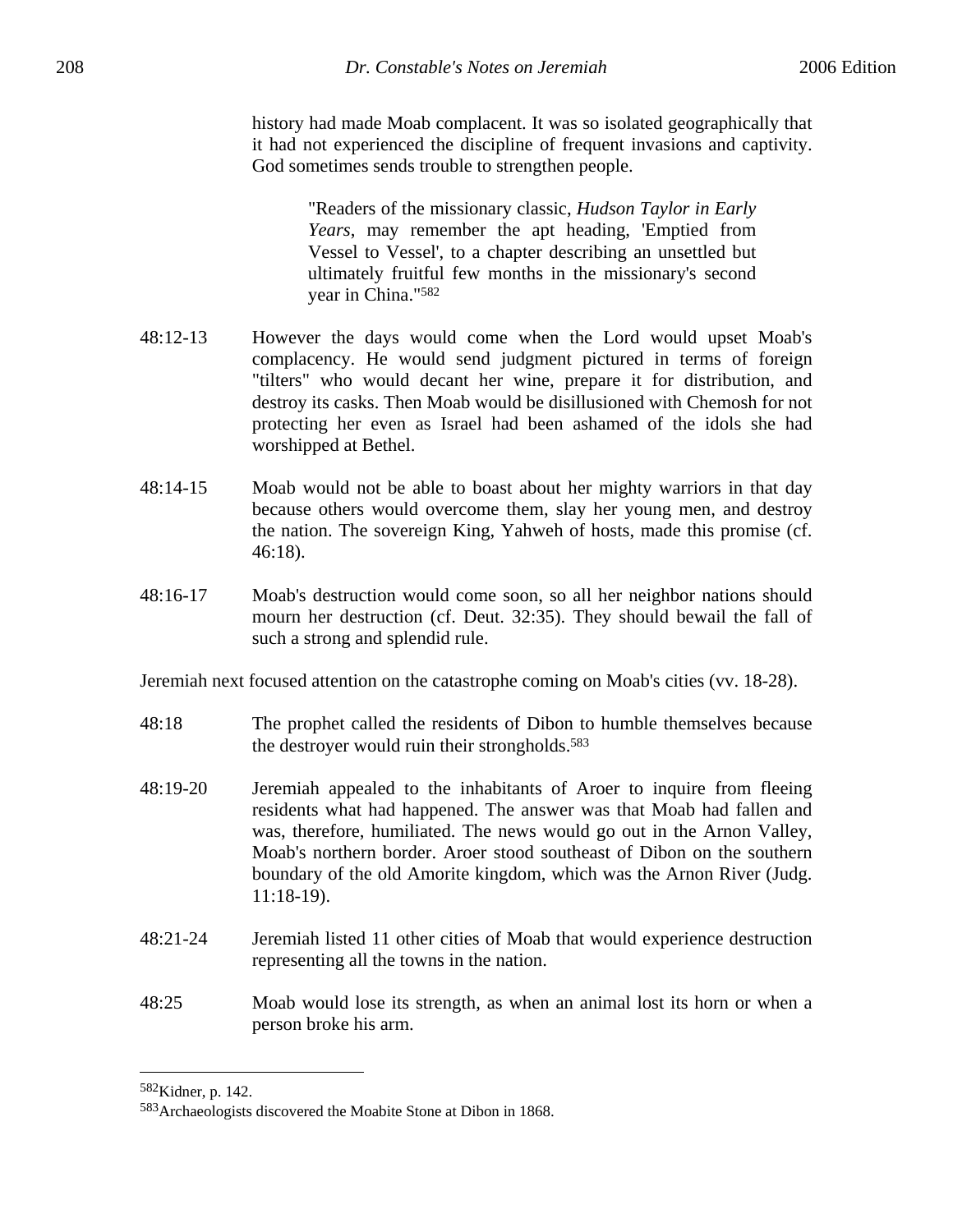- 48:26 The nation would also become an object of ridicule, like a drunkard who wallows in his own vomit, because it became arrogant toward Yahweh. Implicit here is the idea of Moab drinking from the cup of Yahweh's wrath that produces drunkenness, staggering, insanity, and vomiting (cf. 25:15- 29; 49:12-13; 51:6-10, 39, 57; Isa. 51:17-23; et al.). The nation had not humbled itself under Yahweh's sovereign authority, and now judgment would come.
- 48:27 Moab would become just as much a laughingstock to other nations as Israel had been to Moab when the Assyrians destroyed the Northern Kingdom. The Moabites had held the Israelites in contempt ever since that defeat.
- 48:28 The Moabites would head for the hills and hide in the caves in view of the coming destruction of their cities. They would try to hide anywhere.

"The reputed silliness of the dove with its rickety nests is proverbial."584

Moab's pride would finally come to an end (vv. 29-39).

48:29 The sins of Moab were well-known: haughtiness, pride, arrogance, and self-exaltation.

> "The sin of pride is one of the principal reasons for Moab's downfall. Had she boasted in the righteous deeds of the Lord (*cf*. Pss. 20:7; 34:2; Je. 9:24) she would have prospered. The Christian must avoid all false pride (*cf*. Mk. 7:22; Rom. 1:30; Jas. 3:5, *etc*.), and must boast instead in God's redemptive work in Christ (I Cor. 1:29f.; Gal. 6:14, *etc*.), since every human boast has been destroyed in Him (I Cor. 1:25-30)."585

- 48:30 Moab's arrogant anger and baseless boasts would not save her from just judgment.
- 48:31-33 The prophet would mourn over Moab's fate and for the fate of her people even more than people had wept over the fate of the fall of the town of Jazar. The Israelites had taken Jazar, a town 10 miles north of Heshbon, during their conquest of Transjordan (cf. Num. 21:32). Apparently the mourning over that destruction, or a subsequent one, had become proverbial. Moab was famous for its vineyards and fruit trees. Jeremiah compared the destruction to come to the cutting back of Moab's renowned products and its resulting sadness. The shouting would not be the glad

<sup>584</sup>Smothers, p. 317.

<sup>585</sup>Harrison, *Jeremiah and . . .*, p. 176.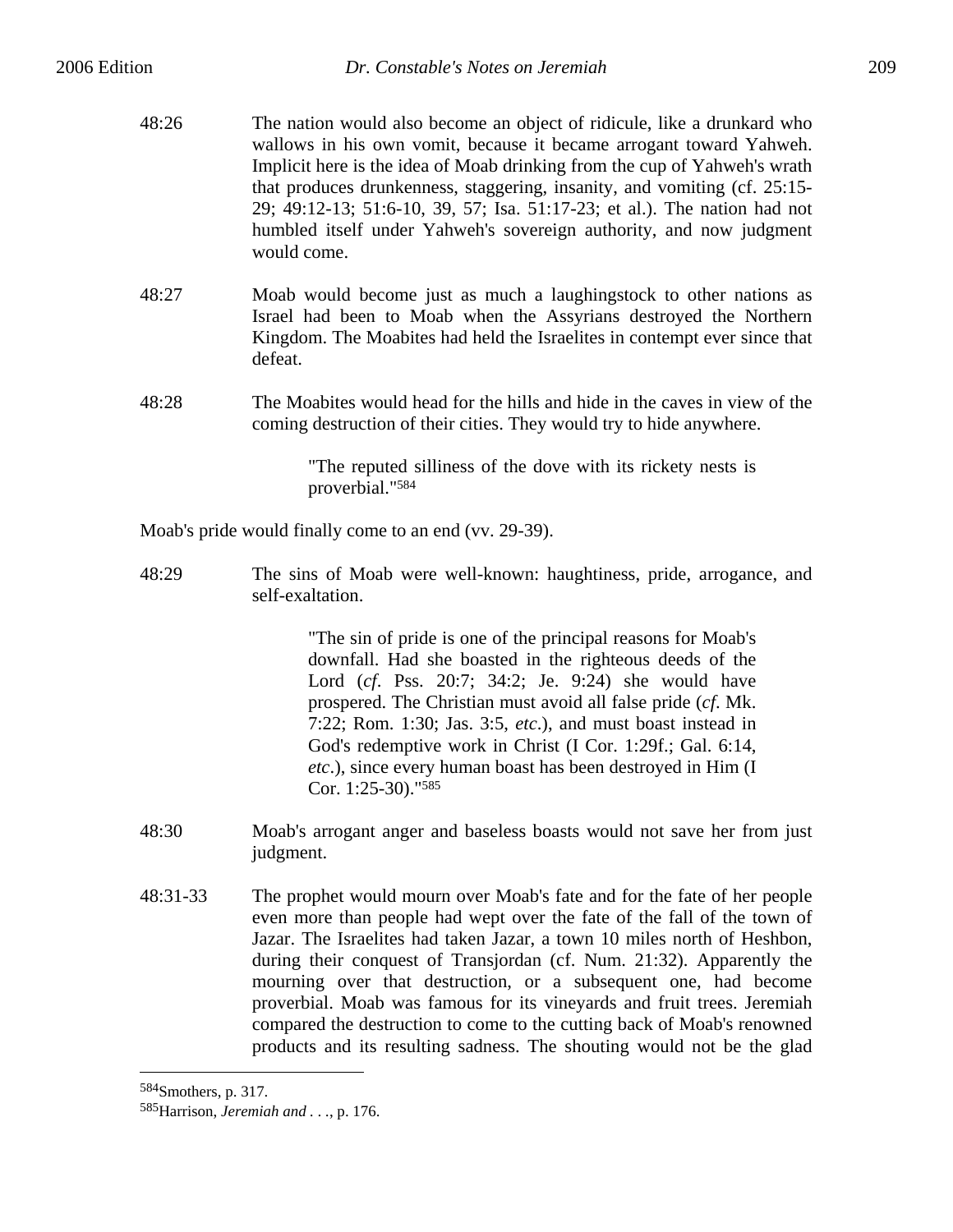rejoicing of treaders of grapes but the cries of warriors bent on destruction. Moab's tendrils stretching across the (Mediterranean) sea pictures her international trade in wine.586

- 48:34 The Moabites in Heshbon, Elealeh, and Jahaz would mourn her destruction, as would those in Zoar, Horonaim, and Eglath-shelishiyah. Even the waters near Nimrim, evidently one of Moab's more popular sites, would become desolate.
- 48:35 Yahweh promised to destroy Moab because of her idolatry.
- 48:36 Jeremiah continued to mourn over Moab's destruction. His mourning was like the sound of flute players in that it too sounded like wailing. The abundance of Moab's lost produce was good reason to sorrow.
- 48:37-38 When the nation fell there would be people expressing their grief in traditional ways everywhere. They would shave their heads, cut their beards short, cut their hands, and wear sackcloth around their hips (cf. 4:8; 16:6; 41:5; 1 Kings 18:28; Amos 8:10; Mic. 1:16). People would be lamenting on their housetops and in the streets, everywhere. Yahweh would destroy Moab as a person smashed an earthenware vessel that he or she no longer desired.
- 48:39 The nation would suffer defeat, the people would lament, the inhabitants would repent out of shame, and the kingdom would become an object of ridicule and a fearful prospect for onlookers.

The final section of the oracle stresses the full end of Moab (vv. 40-47)

- 48:40 Yahweh affirmed that like a swift eagle (or vulture) Moab's destroyer would descend on her. This was a fit figure for Nebuchadnezzar (cf. 49:22; Deut. 28:49).
- 48:41 The hearts of even mighty men in the nation would fail, like the heart of a woman in labor, at the news that Kerieth, one of the strongest of Moab's cities, and other strongholds, had fallen.
- 48:42 Moab would cease to exist as a nation because it had been arrogant toward Yahweh; it had not humbled itself under the sovereign Lord of all nations.
- 48:43-44 Escape would be unavoidable. If a person escaped one form of judgment, another one would get him. The Lord's devices would trap the people just as certainly as hunters used terror, pits, and snares to capture animals.587 This would happen at the Lord's appointed time.

1

<sup>586</sup>Smothers, pp. 318-19.

<sup>587</sup>The three snares all begin with the same letters in Hebrew, forming a triple assonance.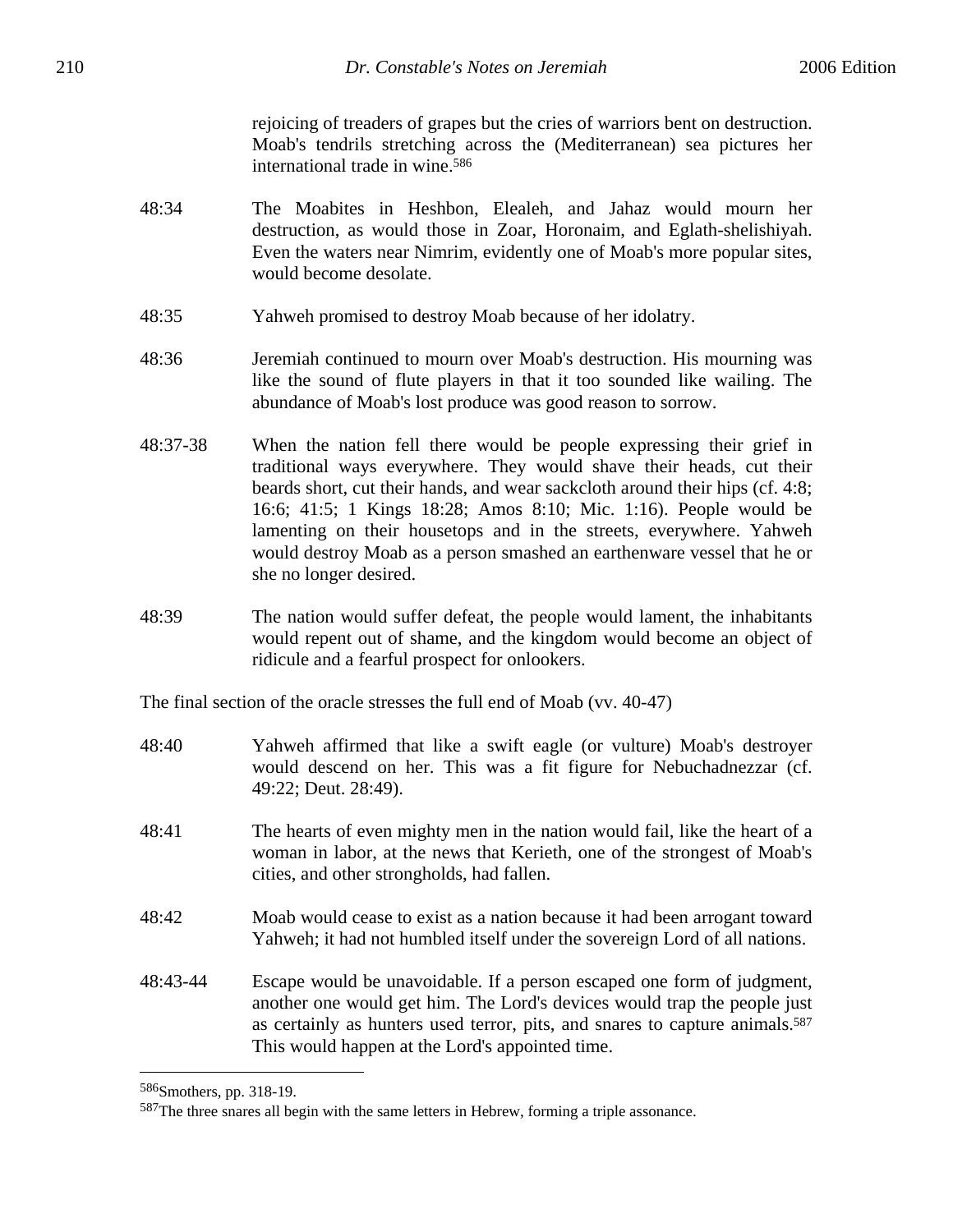- 48:45 Fugitives of the invasion would huddle weak in the shadow of Heshbon, the ancient capital of Sihon, king of the Amorites, because of the devastation planned and executed from there (cf. v. 2). The invasion would rob Moab and its complacent revelers of their glory, as when fire burns someone's hair off.
- 48:46 Moab would experience woe. The people of Moab, their god Chemosh's people, would perish, and their children would go into captivity (cf. Num. 21:28-29; 24:17).
- 48:47 Yet Yahweh promised to restore the fortunes of Moab in the distant future (cf. 46:26; 49:6, 39). This happened after the Exile, and it will happen in the eschaton when modern residents of Moab's territory will stream to Jerusalem to worship Messiah in the Millennium.588

The reasons for Moab's judgment were not its treatment of Israel or Judah but hubris (overweening pride) against Yahweh (vv. 26, 42), complacency (vv. 11-12), and selfsufficiency (vv. 14, 29-30). She had not bowed in submission to the Lord of all the earth.

The fulfillment of this prophecy evidently came when Nebuchadnezzar returned to Canaan in 581 B.C. to quell a rebellion by Moab and Ammon. He also took more Judahites back to Babylon with him when he returned home (52:30).

"The Moabites were conquered by Nebuchadnezzar and disappeared as a nation."589

# **D. THE ORACLE AGAINST AMMON 49:1-6**

The Ammonites lived north of the Moabites, north of the Arnon River for most of their history, and east of the tribal territories of Gad and Reuben. However, the Ammonites had taken over some Israelite territory in Transjordan, and their borders to the north and south also changed from time to time. Ammon extended north to the Jabbok River and east to the Arabian Desert. The Ammonites, like the Moabites, descended from Lot, Abraham's nephew, and Israel's relations with both nations were normally unfriendly.<sup>590</sup>

49:1 The Lord asked why Malcam (lit. their king; Milcom or Molech, cf. 19:5; Deut. 12:31), the god of the Ammonites, had (from the Ammonites' viewpoint) taken over territory that formerly belonged to the tribe of Gad. Was it that there were no descendants of the Gadites to maintain control of it? No, they had not gained it by default but by stealing it from the Israelites. The Assyrians under Tiglath-Pilesar III had removed the

<u>.</u>

<sup>588</sup>Feinberg, "Jeremiah," p. 663; Dyer, "Jeremiah," p. 1197.

<sup>589</sup>Feinberg, "Jeremiah," p. 656.

<sup>590</sup>See Thompson, p. 715, for more history of the Ammonites. He also wrote good summary histories of the other people-groups mentioned in this chapter.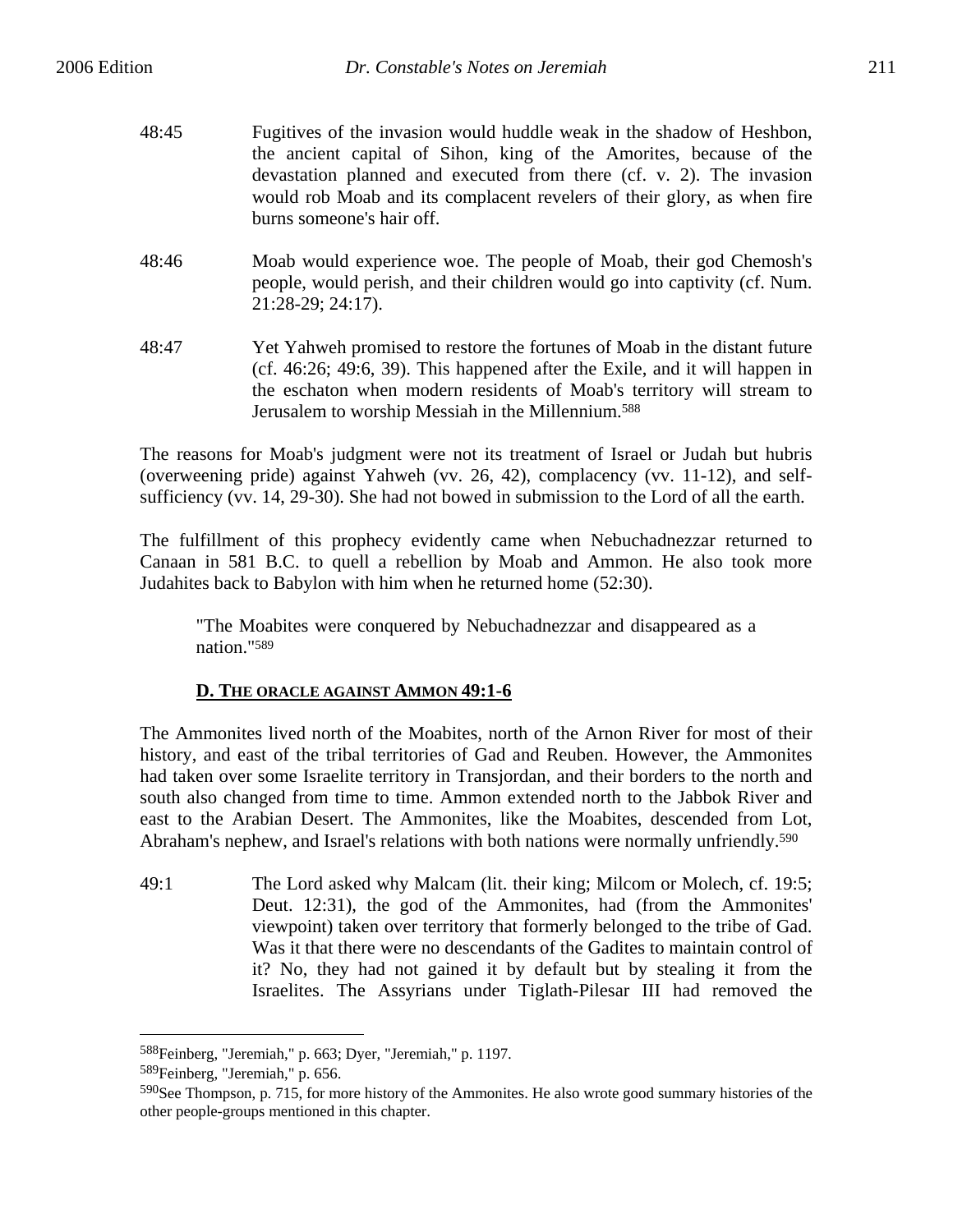Israelites from Transjordan in 734 B.C., and the Ammonites had moved into their territory then.

- 49:2 Because Ammon had taken over territory that Yahweh had given to His people, the Lord would send soldiers against the capital city, Rabbah (modern Amman, the capital of Jordan). He would destroy it and the other Ammonite towns and enable Israel to repossess what the Lord had given her.
- 49:3 The Ammonites in chief cities would mourn over the destruction of their other towns. Heshbon was normally a Moabite city, but at certain periods the Ammonites occupied it. This Ai must have been an Ammonite town; it could not be the Ai near Bethel in Cisjordan. The enemy would take images of Malcam into captivity along with the idol's priests and the princes of the nation (cf. 46:25; 48:7).591
- 49:4 Ammon's sins were her boasting over her natural resources (cf. 48:26, 29, 42), her material treasures that she had accumulated (cf. 48:7; 1 Tim. 6:17), and her security (cf. 48:11). Steep valleys surrounded remote Ammon on three sides. The people of Ammon, personified as a daughter, were slipping away from their secure position, as the water in their valleys flowed away.
- 49:5 Yahweh promised to terrorize the Ammonites with enemies that would attack from all directions (cf. v. 29; 6:25; 20:3-4, 10; 46:5). No one would be able to organize the fugitives because the scattering would be so great.
- 49:6 Later, however, Yahweh would restore the fortunes of the Ammonites. This occurred briefly after the Exile. Tobiah was a Persian governor of Ammon during the postexilic period (cf. Neh. 2:10, 19; 4:7). But restoration of this region will also take place in the Millennium (cf. 46:26- 28; 48:47).

Nebuchadnezzar brought the Ammonites under his authority when he advanced into Palestine in 605 B.C. After that Ammon proved disloyal to Babylon in 594 B.C. (27:3) and in 589 B.C. (Ezek. 21:18-32). King Baalis of Ammon had some part in the assassination of Gedaliah (40:13—41:15). Because of these acts of unfaithfulness Nebuchadnezzar invaded Ammon, as well as Moab and Judah, in 581 B.C.592 This weakened Ammon so much that Arab tribes were able to destroy her, along with Moab and Edom. By the middle of the sixth century B.C. Ammon had ceased to exist as an independent nation.

<sup>591</sup>If we should translate "Malcam," the meaning becomes: the enemy would take "their king" into captivity along with his priests and princes.

<sup>592</sup>Josephus, 10:9:7.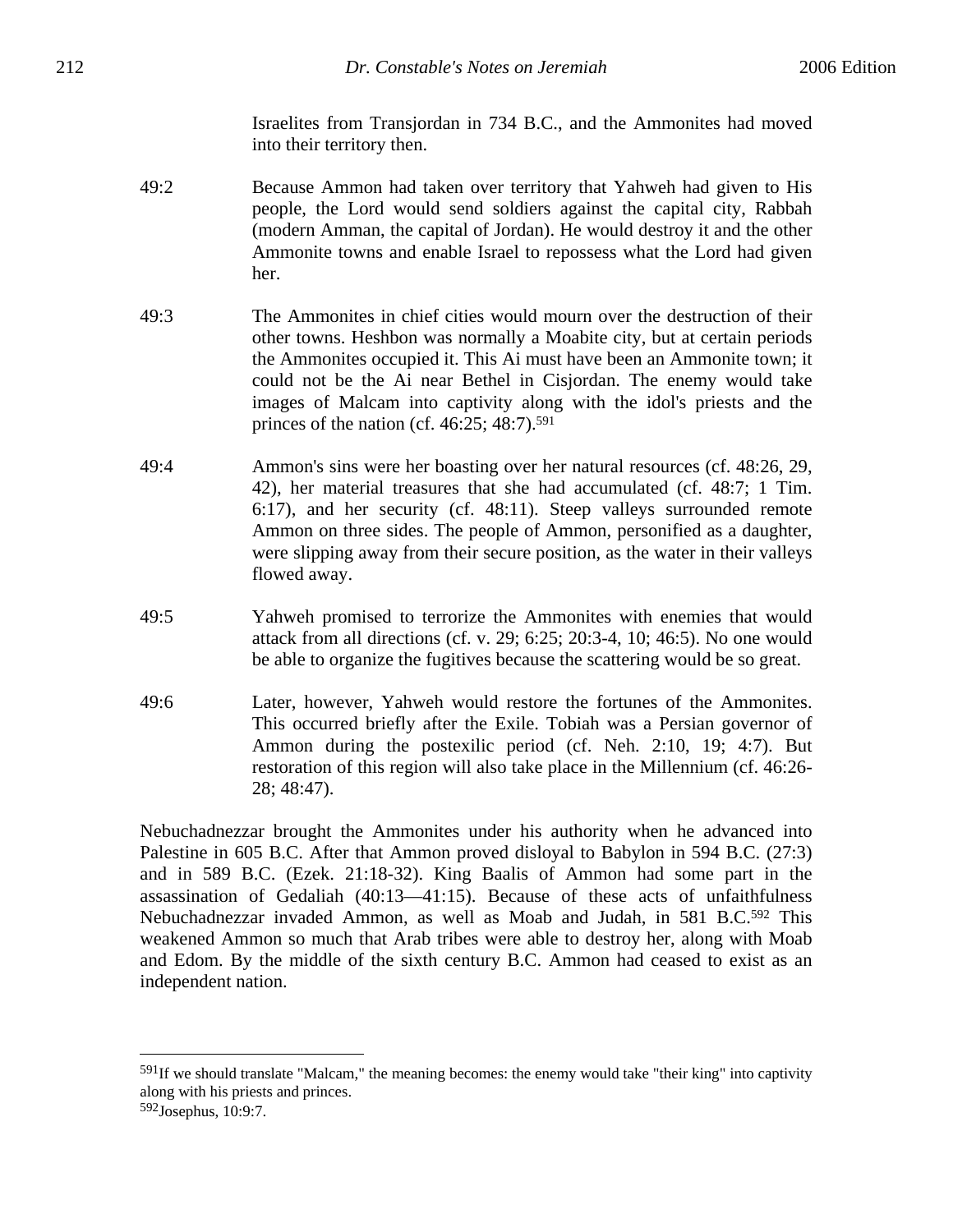Some reasons for Yahweh's judgment on Ammon were her military aggression (v. 1) and her proud trust in her geographical situation and her treasures (v. 4).

# **E. THE ORACLE AGAINST EDOM 49:7-22**

The Edomites lived to the southeast of Judah, south of Moab. The Zered River was their northern border, the Gulf of Aqabah (about 100 miles to the south) the southern, the Arabah the western, and the desert the eastern borders. The Edomites were descendants of Esau, and a long history of antagonism with the Israelites that reached back to the days of Jacob and Esau and Israel's wilderness wanderings marked their relationship (cf. Num. 20:14-21; Judg. 11:17).

- 49:7 Teman (lit. south), a town in Edom about halfway between the Dead Sea and the Gulf of Aqabah, was famous for the wisdom of its inhabitants (cf. Job. 2:11; Obad. 8).593 Yet the Edomites had not behaved wisely. The name of this town was a poetic equivalent for the whole nation (cf. Hab. 3:3), and it came from one of Esau's grandsons (Gen. 36:11).
- 49:8 The people would have to flee because the Lord was going to bring disaster on them. The oasis of Dedan lay in Edom's southeast region close to the Arabian Desert.
- 49:9-10 Grape pickers and thieves normally left some things behind, but Yahweh would leave no Edomites untouched by the judgment He would bring on this nation. He would remove every covering that protected all the people (cf. Obad. 5-6).
- 49:11 Yahweh, or perhaps a kindly survivor, promised to care for the widows and orphans left behind during the devastation of the nation.
- 49:12-13 The Edomites, who formerly had escaped divine judgment, would certainly experience the wrath of God. Bozrah, the capital and chief city in northern Edom, would become a horrible ruin and an embarrassment to the Edomites for their failure to save it, as would all the towns in the nation. People would say, "May you become like Bozrah," when they cursed others.
- 49:14-15 Jeremiah had heard a message that Yahweh had sent out by messenger to the nations ordering them to prepare for battle against Edom. Yahweh would humiliate Edom among the nations and make her an object of contempt.
- 49:16 Edom had deceived herself by thinking that other nations would be too afraid of her apparently impregnable location to attack her. But the Lord promised to bring her down and to humble her arrogance (cf. Obad. 1-4).

<u>.</u>

<sup>593</sup>Thompson, p. 721.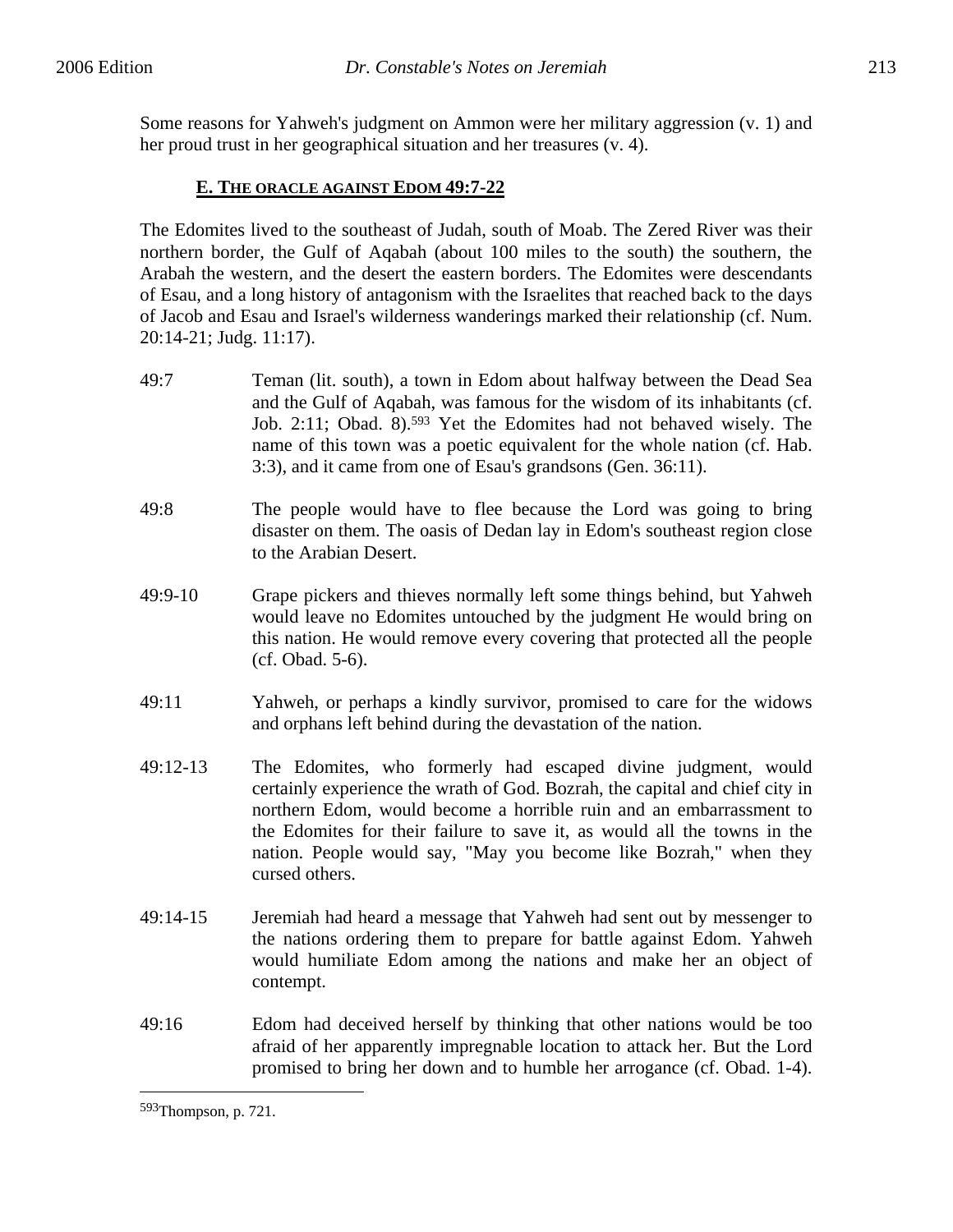"The rock" is a translation of Sela, the site of the city carved out of rock near Bozrah, later called Petra.

- 49:17-18 Observers would be horrified at Edom's fate, which would be destruction as complete as that of Sodom, Gomorrah, and the other cities of the plain (Gen. 19). People would no longer live in Edom.
- 49:19 Yahweh promised to invade Edom as a lion attacks a flock of sheep, a phenomenon well-known in Edom. Lions repeatedly ventured out of the dense jungle foliage in the Arabah to attack sheep grazing on the pastures of that valley. Edom's shepherd leaders would not be able to resist the Lord but would run away (cf. 50:44-46). Then Yahweh would appoint over the nation whom He chose, and no one would be able to challenge or overturn His sovereign authority.
- 49:20-21 God's purposes for Edom were to have enemies drag all the people from their country, even the children, leaving the land desolate of people. News of Edom's destruction would spread far and have major repercussions. Even Egypt would hear of it since the news would cross the Red Sea.
- 49:22 The enemy would come down on Edom like an eagle (or vulture, cf. 48:40-41). Men would be as fearful as women in labor when the invader struck.

Nebuchadnezzar fulfilled the judgment predicted in this prophecy when he subdued the entire Transjordan region. Like Moab and Ammon, Edom plotted against the Babylonians who had incorporated them into their empire about 605 B.C. However, the Edomites assisted the Babylonians in attacking Judah in 588-586 B.C. (Ps. 137:7; Lam. 4:21; Ezek. 25:12-14; Obad.). Babylonian reprisals against Edom for lack of cooperation, and subsequent invasions of Arab tribes (Nabateans; cf. Mal. 1:1-4), drove the Edomites into Judah where they settled north of Hebron. This area later became known as Idumea. Herod the Great was an Idumean.

Misplaced trust in herself and in her reputedly inaccessible heights caused Yahweh to judge this nation (v. 16).

#### **F. THE ORACLE AGAINST DAMASCUS 49:23-27**

Perhaps this oracle is shorter because Damascus had not had the history of contact with Judah in recent years that the other nations mentioned in these oracles did. However the books of Samuel, Kings, and Chronicles document incessant hostilities between the Arameans and Israel and Judah earlier in history. Damascus was the capital of Aramea and the leader of a coalition of Aramean city-states (cf. Isa. 7:8). It stood about 150 miles north-northeast of Jerusalem.

49:23 Hamath, 110 miles north of Damascus, and Arpad, 95 miles north of Hamath, were allied city-states that would hear disheartening and shameful news. The sea may have been some local body of water or some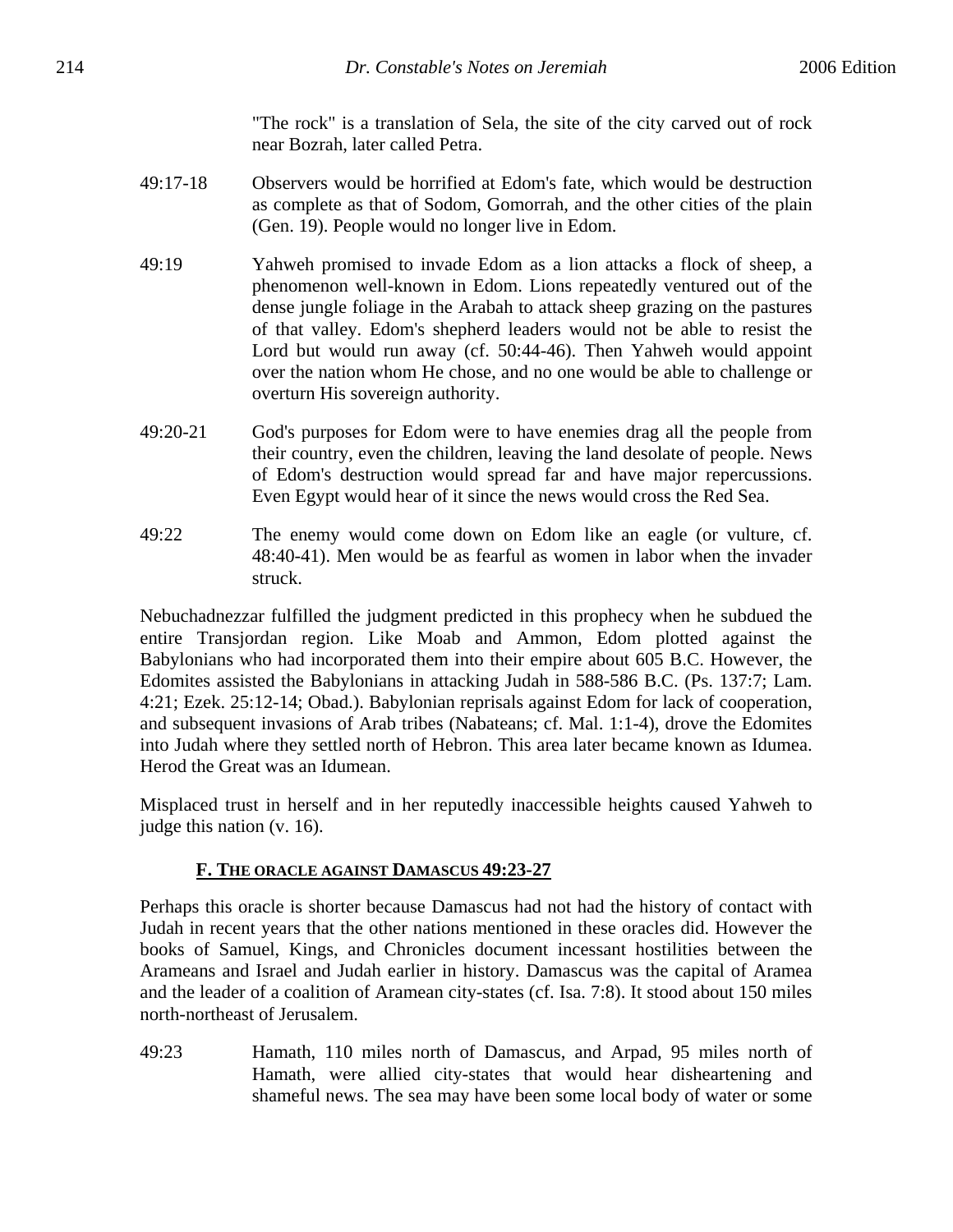local symbol that Jeremiah used as a figure of disquietude.<sup>594</sup> The lovely Pharpar River flowed through the city (cf. 2 Kings 5:12).

- 49:24 The bad news was that Damascus had panicked and fled before an enemy. She would behave like a woman in childbirth, namely, fearfully and helplessly.
- 49:25 Yahweh announced that the town that had brought joy to Him and that others praised for its beauty and leadership had become deserted. Damascus was considered to be one of the most beautiful cities of ancient times.595 Even today many visitors to Damascus comment on its unusual beauty.
- 49:26-27 When Yahweh destroyed the city all her young soldiers would perish and it would burn down (cf. Amos 1:4), even the fortified towers named in honor of a number of great Aramean kings named Ben-hadad (lit. son of [the god] Hadad).<sup>596</sup>

Jeremiah indicated no reason for Yahweh's destruction of Damascus. One of the major reasons for divine judgment on all the nations and groups mentioned in these oracles, though not stated here, was their hostility to the seed of Abraham. God had promised to curse those who cursed Israel (Gen. 12:3), and every one of these oracles assured the fulfillment of that promise. Judging Israel's enemies was part of covenant faithfulness for the suzerain of all the earth.

# **G. THE ORACLE AGAINST THE ARAB TRIBES 49:28-33**

As with the previous oracle, the length of this one reflects the relative importance to Judah of those cursed by God. These Arab tribes were some of the descendants of Ishmael, Isaac's half-brother (Gen. 25:12-18). Again, antagonism marked their history with Israel.

- 49:28 Nebuchadnezzar also defeated Kedar, a prominent Arab tribe (2:10; Gen. 25:13; Isa. 21:16-17; 42:11; 60:7; Ezek. 27:21; et al.) and the tribes around Hazor, a place in the eastern desert (not the town in northern Galilee). The past tense in this title verse may have been added after Nebuchadnezzar's invasion, but the oracle is a promise of future destruction. Or this may be a Hebrew prophetic perfect in which the prophet spoke of the future as past because it was certain to happen. Yahweh ordered the Babylonian king to devastate these eastern Arabs (cf. Judg. 6:3).
- 49:29 These nomads would gather up their tents and other possessions and would flee before the advancing Babylonian soldiers. Their cry of "terror on every side" was one of Jeremiah's stock expressions (cf. v. 5; et al.).

1

<sup>594</sup>Feinberg, "Jeremiah," p. 669.

<sup>595</sup>Graybill, p. 690.

<sup>596</sup>Hadad was an Aramean storm god, the equivalent of the Canaanite Baal.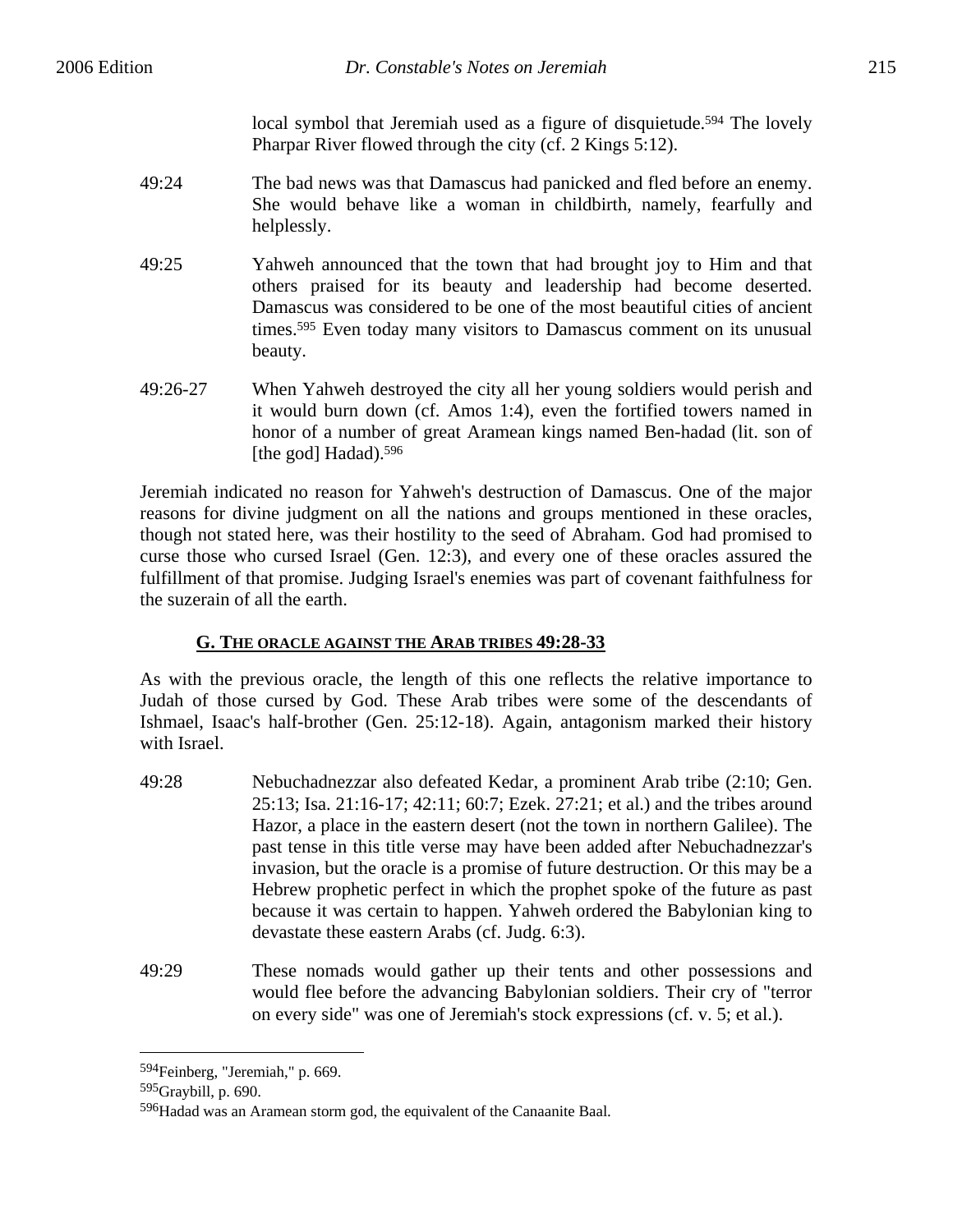- 49:30 Yahweh encouraged them to flee and to hide in any recesses they could find because Nebuchadnezzar had a plan to wipe them out.
- 49:31 The Lord instructed Nebuchadnezzar to go against these nomads that lived at ease and securely in the desert by themselves rather than in walled cities.

"Carefree living was frowned upon in Old Testament times, since even the most heavily fortified location could be overthrown. The life of the Christian, who has been bought with a price (I Cor. 6:20; 7:23), must be spent in the service of God and man, not in selfish indulgence."597

- 49:32 Their camels and cattle would become booty for the Babylonians who would be the Lord's instrument in scattering and destroying the Arabs. One of their distinguishing features was that they rounded off the corners of their beards. Those who lived in the open air would scatter to the winds.
- 49:33 Hazor would become a desolate haunt of wild animals rather than a center for these Arab tribes.

Nebuchadnezzar raided these Arab tribes in 599 B.C., the year before he began his invasion of Palestine.598

Again the major reason for judgment, though not stated in the oracle, must be Yahweh's covenant faithfulness to His promise to punish those who were enemies of the Israelites (Gen. 12:3). They also violated the Noahic Covenant in which God decreed, "Whoever sheds man's blood [without divine authorization], by man his blood shall be shed" (Gen. 9:6).

#### **H. THE ORACLE AGAINST ELAM 49:34-39**

Elam was the land of the Elamites who lived somewhat east of the Babylonians (in modern southwest Iran). We know little about the history of the Elamites, and their inclusion in a collection of judgments against Israel's hostile neighbors comes as a surprise. The oracle is noteworthy for its strong statements of threat and judgment.

"In contrast to the other oracles concerning the nations in Jeremiah, human agency recedes drastically. The sovereignty of the LORD over the affairs of all nations is accented by the announcement that the LORD would place his throne in Elam and destroy its gods (king and princes)."599

<sup>597</sup>Harrison, *Jeremiah and . . .*, p. 182.

<sup>598</sup>Wiseman, pp. 31-32, 71.

<sup>599</sup>S mothers, p. 342.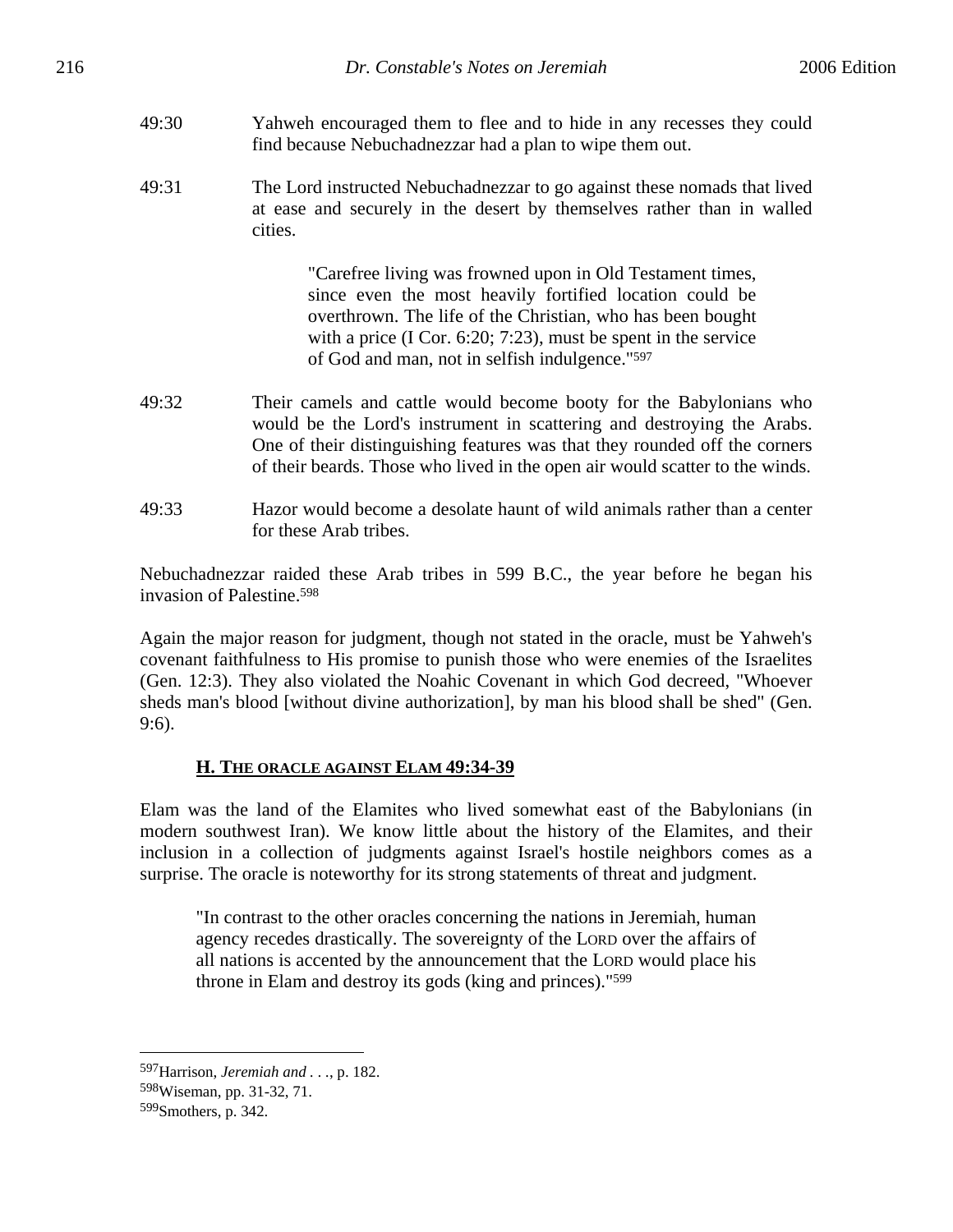- 49:34 This oracle came to Jeremiah at the beginning of King Zedekiah's reign, about 597 B.C. By this time it had become clear that the invader from the north would be Babylon.
- 49:35 Yahweh announced that He would break Elam's military might, like someone would break a warrior's bow. The Elamites were famous archers (Isa. 22:6).
- 49:36-37 God would scatter the Elamites in every direction using military attacks from many different directions to do so (cf. Ezek. 37:9; Dan. 8:8; Zech. 6:1-8). He would destroy them in battle.
- 49:38 Yahweh would establish His sovereignty over Elam and would destroy its ruling dynasty.
- 49:39 In the last days, however, the eschatological future, He would restore Elam's fortunes (cf. v. 6; 48:47). People from this area will experience Yahweh's blessing in the Millennium. Elam became a satrapy of the Persian Empire, and its capital, Susa, became the winter residence of the Persian kings after 539 B.C.600 But this promise projects beyond that time.<sup>601</sup>

Why did God announce judgment on a people that were so geographically remote from Judah in this collection of oracles? There may have been more hostility in Elamite Israelite relations than history has revealed so far. However, the attack by one Elamite king on Abraham and his family (Gen. 14) may have been adequate reason for God's punishment (Gen. 12:3). Probably there was continuing hostility. Moreover, since the Elamites were ancient allies of the Babylonians, they had to share the guilt of Babylon's sins against God's people (cf. Gen. 9:6).

A promise of restoration does not appear in every oracle. Nevertheless, we should probably understand that as God judged all these nations, so He will also bless the people who will be living in these territories when Christ returns to set up His kingdom on earth.

Another difference between the oracles is that some mention the reasons for judgment but others do not. Probably the reasons for God's judgment of them all are the same, namely, failure to acknowledge His sovereignty and to live humbly by recognizing Him as the God of all the earth. He was their suzerain and they were His vassals. Other reasons were their antagonism toward His people and their brutality toward others.

"The oracles provide data that suggest that they were viewed in a treaty context. First, the oracles contain judgment statements that are similar to the curses characteristic of international treaties . . . Second, the cup-ofwrath concept may reflect the treaty and the manner in which it was

<sup>600</sup>Thompson, p. 729; Harrison, *Jeremiah and . . .*, p. 147..

<sup>601</sup>Feinberg, "Jeremiah," p. 671.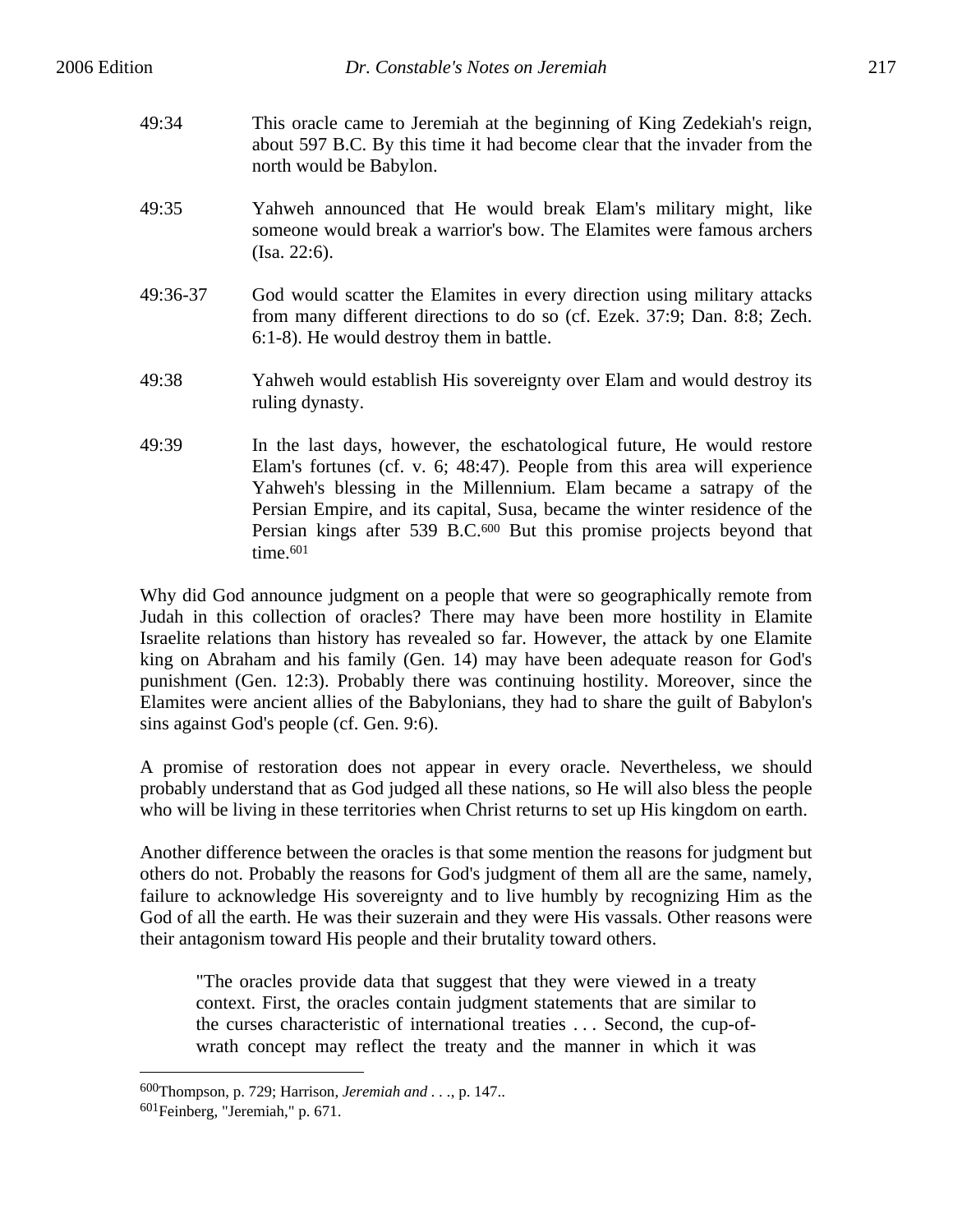imposed . . . Third, there are references to military aggression against fellow vassals that point to treaty violations (48:1-2, 45; 49:1-2).

"The conclusion reached is that the OAN [oracles against nations] in Jer 47—49 reflect the context of the international treaty, providing the prophet a metaphor for expressing his understanding of the relationship of the LORD to the nations. The oracles, whether or not they were all intended to be heard by the nations, served first of all to affirm the sovereignty of the LORD over all the world, and second, they served as a warning to Judah, to refrain from trusting in alliances with, or in dependence upon, nations that stood under divine judgment."602

"In recent history, the nations haven't acted any better than the ones recorded in Jeremiah 46—49. Innocent blood is shed legally as millions of babies are aborted in their mother's wombs. International terrorism, genocide, exploitation of people and material resources, war, crime, the abuse of children, and a host of other sins have stained the hands of nations with blood. What will they do when the Judge becomes angry and starts to avenge the innocent?"603

## **I. THE ORACLE AGAINST BABYLON CHS. 50—51**

Jeremiah wrote almost as much about Babylon's future as he did about the futures of all the other nations in his other oracles combined. The length of this oracle reflects the great importance of Babylon in his ministry as well as in the ancient Near East in his day.

"Fittingly, the empire which struck the most devastating blow ever suffered by the kingdom of David, receives the longest series of oracles about her own future."604

The 110 verses in these two chapters undoubtedly consist of several different messages that the prophet received from the Lord at various times, which the writer brought together in this collection. Two themes predominate: the judgment coming on Babylon, and the restoration of Israel and Judah to their homeland. The oracular material appears in three types of rhetorical statements: those dealing with war against Babylon, Israel's departure from Babylon, and historical reminiscences.<sup>605</sup>

The oracle begins with an overview of what Yahweh would do to Babylon and Israel in the future (vv. 1-10). Much of the prophecy in this section has not yet been fulfilled.

<sup>602</sup>Smothers, p. 277.

<sup>603</sup>Wiersbe, p. 139. Cf. Heb. 10:31.

<sup>604</sup>Kidner, p. 148.

<sup>605</sup>See M. Kessler, "Rhetoric in Jeremiah 50 and 51," *Semitics* 3 (1973):3-32.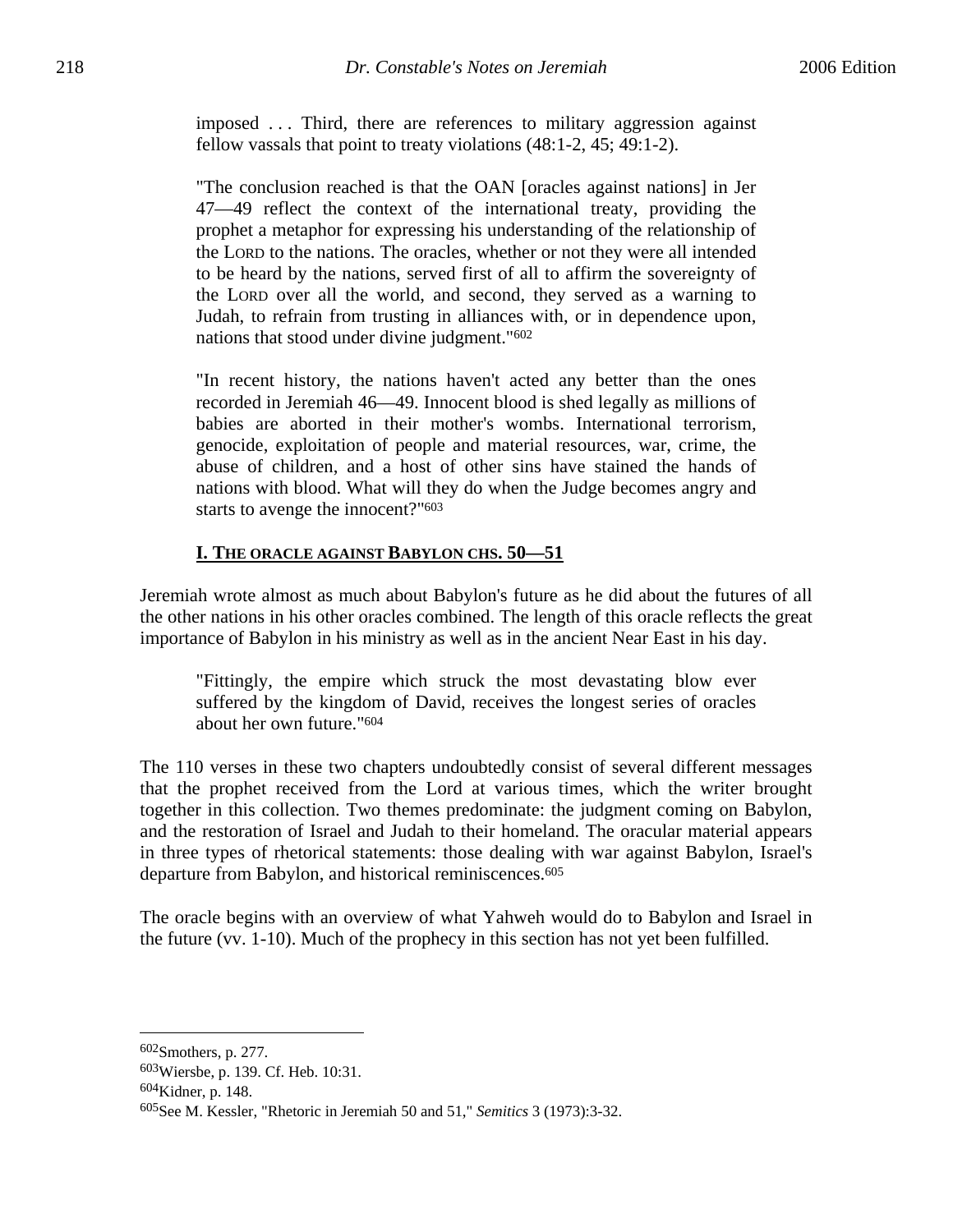- 50:1 This is a title verse for the oracle against Babylon, the land of the Chaldeans.606 The Chaldeans were the descendants of a semi-nomadic tribe that had settled south of Ur in Mesopotamia in the third millennium B.C. Nebuchadnezzar's father, Nabopolassar, the founder of the Neo-Babylonian Empire (626-539 B.C.), was a native Chaldean. Nebuchadnezzar was the most illustrious and longest reigning of these Chaldean kings.
- 50:2 The Lord commanded announcing among the nations that Babylon would be captured. Her chief idols, Bel and Marduk, as well as all her gods, would be humiliated since it was their job to protect Babylon.<sup>607</sup> Bel was the title of the storm god Enlil, the chief god of Nippur.608 Marduk (Merodach) was the creator god who emerged as Babylon's chief deity and the head of the pantheon of Babylonian idols. Jeremiah used Bel and Marduk in this verse to represent all the Babylonia gods. He referred to their images as pieces of human excrement (Heb. *gilluleyha*, "her idols"; cf. Lev. 26:30; Deut. 29:17; 1 Kings 15:12; 21:26; et al.).609
- 50:3 An invader would descend on Babylon from the north and would make her an object of astonishment. All of Babylon's inhabitants, humans and animals, would leave her. Elsewhere in Jeremiah the enemy from the north is Babylon, but in the future, ironically, the invader of Babylon would come from the north.

"The reference at this stage is hardly to the Persians who came from the east, although the strategic line of attack was roughly from the north."610

Neither was the land, or even the city, totally uninhabited after the Persians took over. People did not flee because of the Persians. For example, Daniel, who had access to Jeremiah's prophecies (Dan. 9:1-2), remained in the capital city during and after its fall (Dan. 5:28, 30-31; 6:1- 3).

> "Several times Jeremiah repeated this fact about Babylon being without any inhabitants (cf. vv. 39b-40; 51:29, 37, 43, 62). The city was spared and made one of the ruling

609Ezekiel used this Hebrew word to describe idols no less than 38 times.

<sup>606</sup>Normally "Babylon" refers to the nation rather than the city, as this verse makes clear. Some expositors have applied almost all the prophecies to the city rather than to the whole nation. Probably both entities are in view, the city sometimes and the country sometimes.

<sup>607</sup>See John D. W. Watts, "Babylonian Idolatry in the Prophets As a False Socio-Economic System," in *Israel's Apostasy and Restoration: Essays in Honor of Roland K. Harrison*, pp. 118-20.

<sup>608</sup>He was the equivalent of Baal in Canaan and Hadad in Aramea. The Babylonians also called Marduk Bel. Smothers, p. 365.

<sup>610</sup>Thompson, p. 733.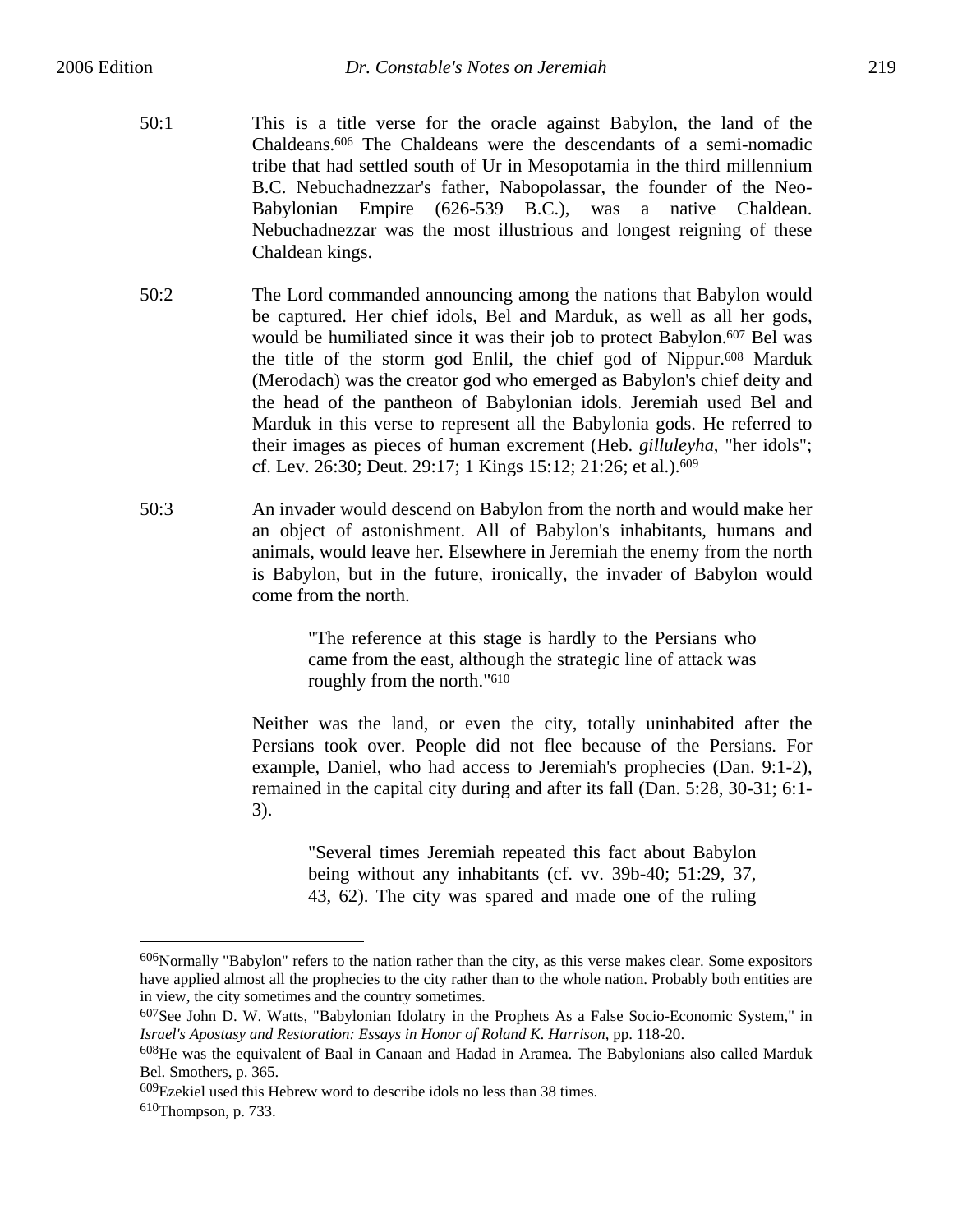centers for the Persian Empire with Daniel serving there in an administrative position (cf. Dan. 5:30; 6:1-3)."611

Alexander the Great destroyed Babylon in 330 B.C., but that destruction was not from the north or final either.

50:4 At the time of Babylon's destruction the Israelites would leave her, both Israelites and Judahites. They would go out weeping as they left and seeking Yahweh their God. This weeping probably anticipates Israel's national repentance at the second coming of Christ (cf. Zech. 12:10-14). Judah and Israel did not unite as one nation after the Persians took over, and most of the exiles did not return to the Promised Land.

> "The phrase, *In those days* (4), is nearly always a pointer to the messianic age to come."612

- 50:5 The Israelites would seek direction to return to Zion. They would go there to make an everlasting covenant with Yahweh, one that they would not forget as they had their former (Mosaic) covenant. This is a reference to the New Covenant (31:31-33; 32:40). Israel has not yet experienced the changes that the New Covenant promised (e.g., 32:40). She did not enter into this covenant with God after Babylon fell to the Persians.
- 50:6 The Lord's chosen people had gotten lost like sheep misled by their shepherds. They had wandered on dangerous mountains instead of staying in their safe places of rest. This verse reflects conditions that marked the Israelites long after Cyrus permitted them to return to Palestine. They are still scattered around the world.
- 50:7 Enemies had devoured these "sheep," but had rationalized their sin by saying that the Israelites deserved what they got because they had sinned against their God. Yahweh was a dwelling place for Israel marked by righteousness and the hope of their forefathers. These conditions describe Israel's present plight as well as her state during the Babylonian captivity.
- 50:8 The Lord encouraged His people to leave Babylon, the land of the Chaldeans. They should step out like rams to lead the rest of the flock. People other than Israelites left Babylon after it fell, but this prediction probably points primarily to Israel's leadership of other nations to Messiah in the future.
- 50:9-10 Yahweh promised to become active again for His people and to bring many great nations from the north against Babylon. After a battle, Babylon would fall. The enemy would be skillful in archery and would

<sup>611</sup>Dyer, "Jeremiah," p. 1199.

<sup>612</sup>Kidner, p. 149.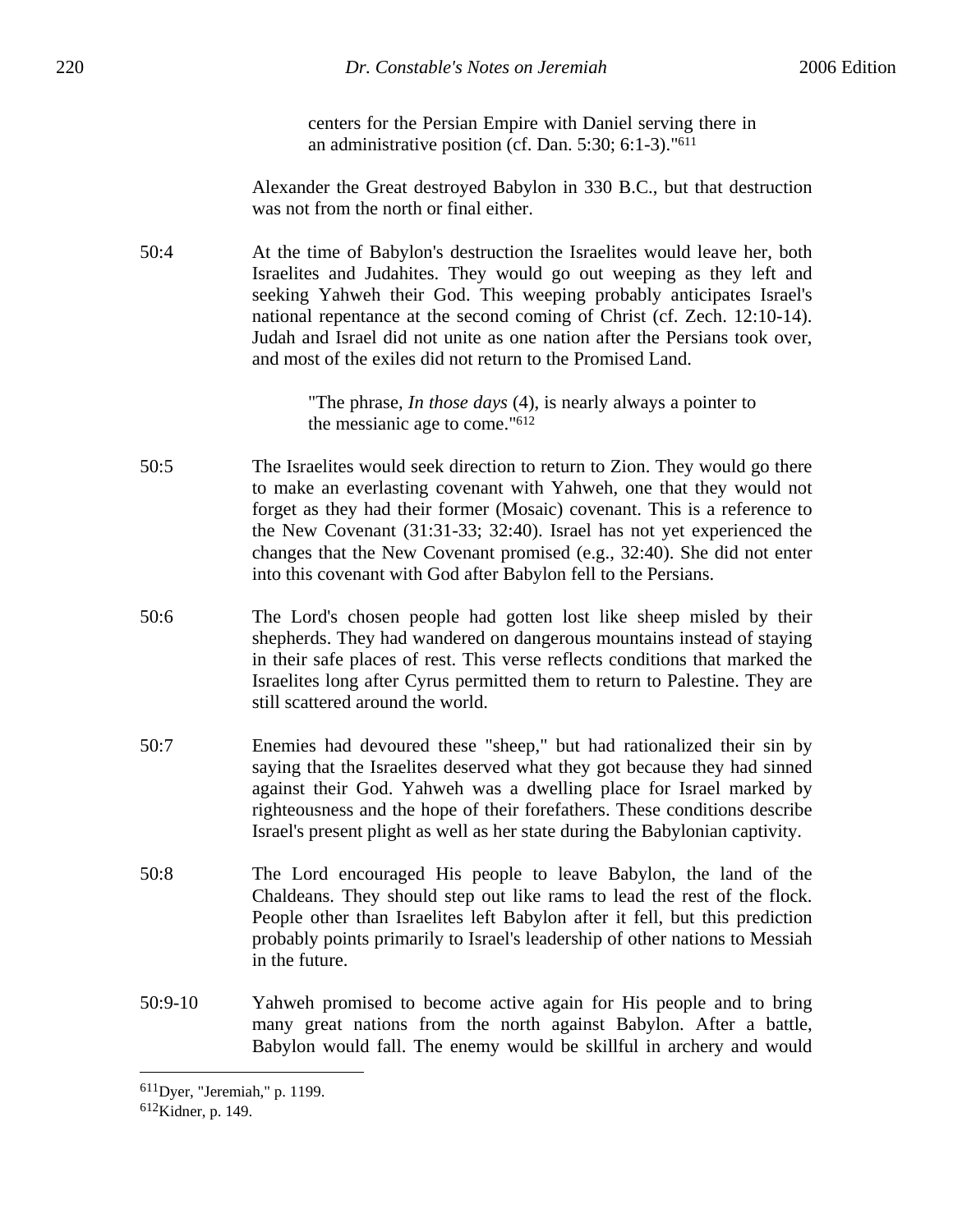take many captives. The enemy would take so much plunder that he would be satisfied. The references to many nations and the north point to a future fulfillment as well as to a partial past fulfillment.

The next prophecies focus on the fall of Babylon (vv. 11-16).

- 50:11 Babylon had rejoiced gleefully when she plundered Yahweh's heritage, behaving like a young heifer at threshing time or like a lusty stallion. In ancient Israel a man's heritage (Heb. *nahala*) was the land he inherited from his ancestors. Jeremiah pictured the land of Israel as Yahweh's heritage (cf. 2:7; 16:18).
- 50:12-13 Mother Babylon would be humbled when God would make her the least of the nations. She would be like a desert compared to a fertile field. The Lord would remove her inhabitants and make her completely desolate. Observers would marvel and whistle at the horrible condition of the once proud Babylon.

"Cyrus did not destroy [the city of] Babylon when he captured it. Later in the Persian period the city revolted, and Darius Hystaspes captured it and destroyed its walls (514 B.C.), thus beginning its decay. The city continued to decline until well into the Christian era, when it ceased to exist. The desolate ruins remained for archaeologists to uncover in the nineteenth century."613

50:14-15 Yahweh called Babylon's enemies to attack her with all their strength because she had sinned against Him. The destruction should continue until the land was thoroughly ruined. She had destroyed other nations, and now she deserved the same treatment. The clause "she has given her hand" may be treaty terminology (cf. 2 Kings 10:15; Ezek. 17:11-21).

> "What is clearly in view here is treaty violation by concluding a treaty with another party."614

50:16 The agricultural cycle would end, from sowing to reaping, because of the fighting of Babylon's enemy. The enemy soldiers would return to their own lands when they finished their job.

> "Cyrus, who unified the Medo-Persian Empire and then overwhelmed Babylon (ZPEB, 1:1054-56), was careful to spare the country; so the reference (v. 16) must be to a later attack."615

<sup>613</sup>Graybill, p. 691.

<sup>614</sup>Smothers, p. 366.

<sup>615</sup>Feinberg, "Jeremiah," p. 674. ZPEB stands for the *Zondervan Pictorial Encyclopedia of the Bible*.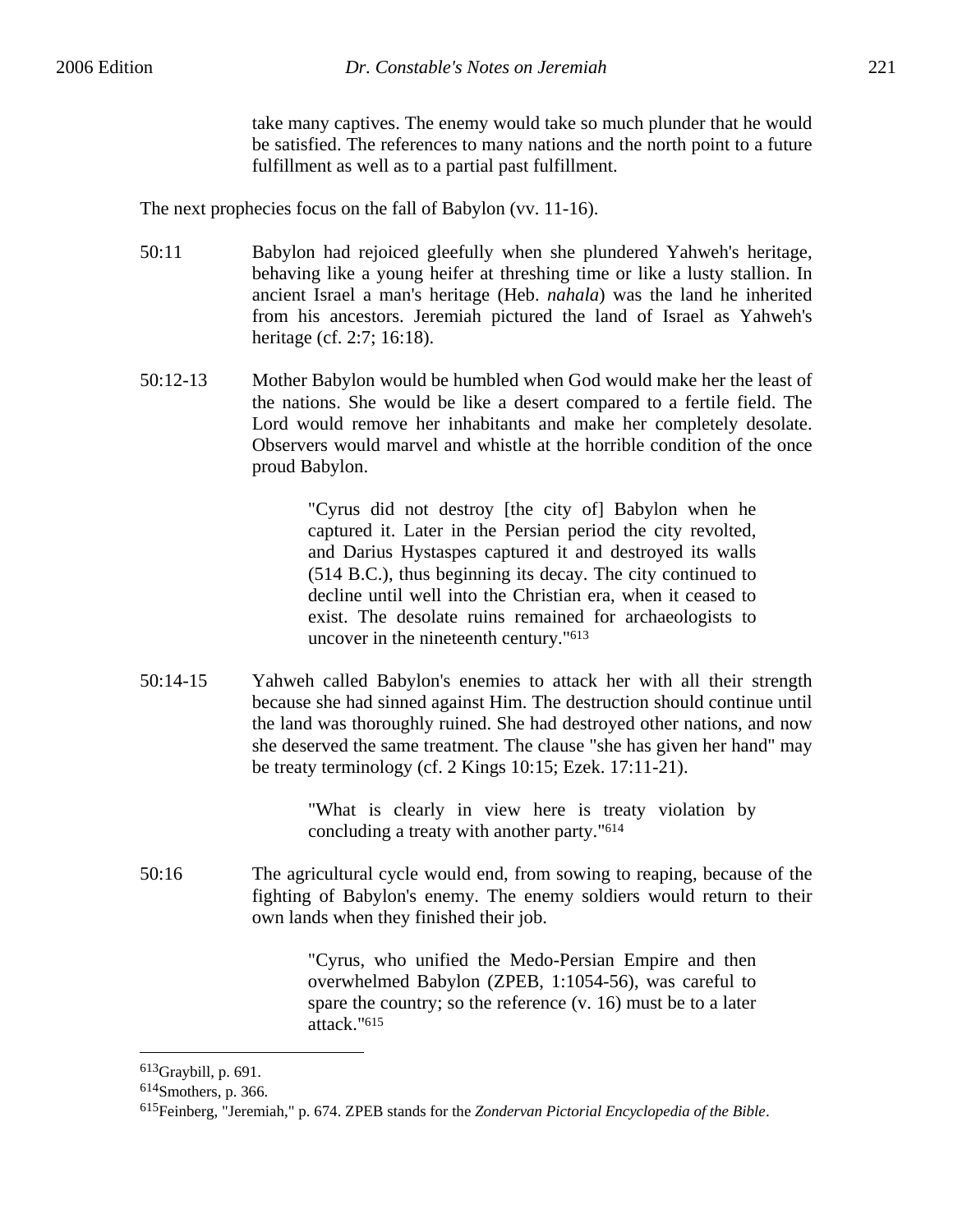The next section of the oracles emphasizes the restoration of Israel (vv. 17-20).

50:17 The king of Assyria, Sennacherib, had scattered the Israelites in the Northern Kingdom like sheep (in 722 B.C.; 2 Kings 17:1-6; Isa. 5:29), and the king of Babylon, Nebuchadnezzar, had done worse to the Judahites in the south (in 605-581 B.C.; 4:7; 2 Kings 24). He had broken their bones not just scattered the people but also slain them.

> "Politically, the intrigues and treacheries of Judah's kings ('shepherds', as the Old Testament regards them) had brought Assyria and now Babylon to the kill. Spiritually too (to adopt the New Testament connotation of 'shepherd'), a badly pastored flock is soon astray, then swiftly preyed upon."616

- 50:18 Because of this treatment Yahweh of armies, Israel's God, promised to punish Babylon as He had punished Assyria. Assyria had fallen to the Babylonians in 612-609 B.C., and now it was Babylon's turn to fall.
- 50:19 The Lord would bring His sheep back to pasture in their own land. They would enjoy peace and plenty in the best portions of the western and eastern portions of Israel.
- 50:20 When the Lord would do this, all the remaining remnant of His people would be free from sin; no one would be able to find any sin in them even though they searched carefully for it. The reason for the absence of their sin would be that Yahweh had pardoned it. Yahweh's pardon of the nation lies in the future (31:34).

"All this [i.e., the things predicted in vv. 17-20] will be realized in messianic times, as v. 20 declares."617

The following prophecies describe further the divine vengeance coming on Babylon (vv. 21-28).

50:21 The Lord commanded Babylon's destroyers to go up against the land of double rebellion, the meaning of "Merathaim." Assyria and Babylon both came from the same general area, Mesopotamia, and both nations had rebelled against Him. He gave their land the name Pekod, meaning "punishment." Divine punishment would mark Mesopotamia. The destroyer should carry out the Lord's directions exactly by slaying and completely destroying the Babylonians. The Persians did not do this.

<sup>616</sup>Kidner, p. 150.

<sup>617</sup>Feinberg, "Jeremiah," p. 675. Harrison, *Jeremiah and . . .*, p. 185, agreed.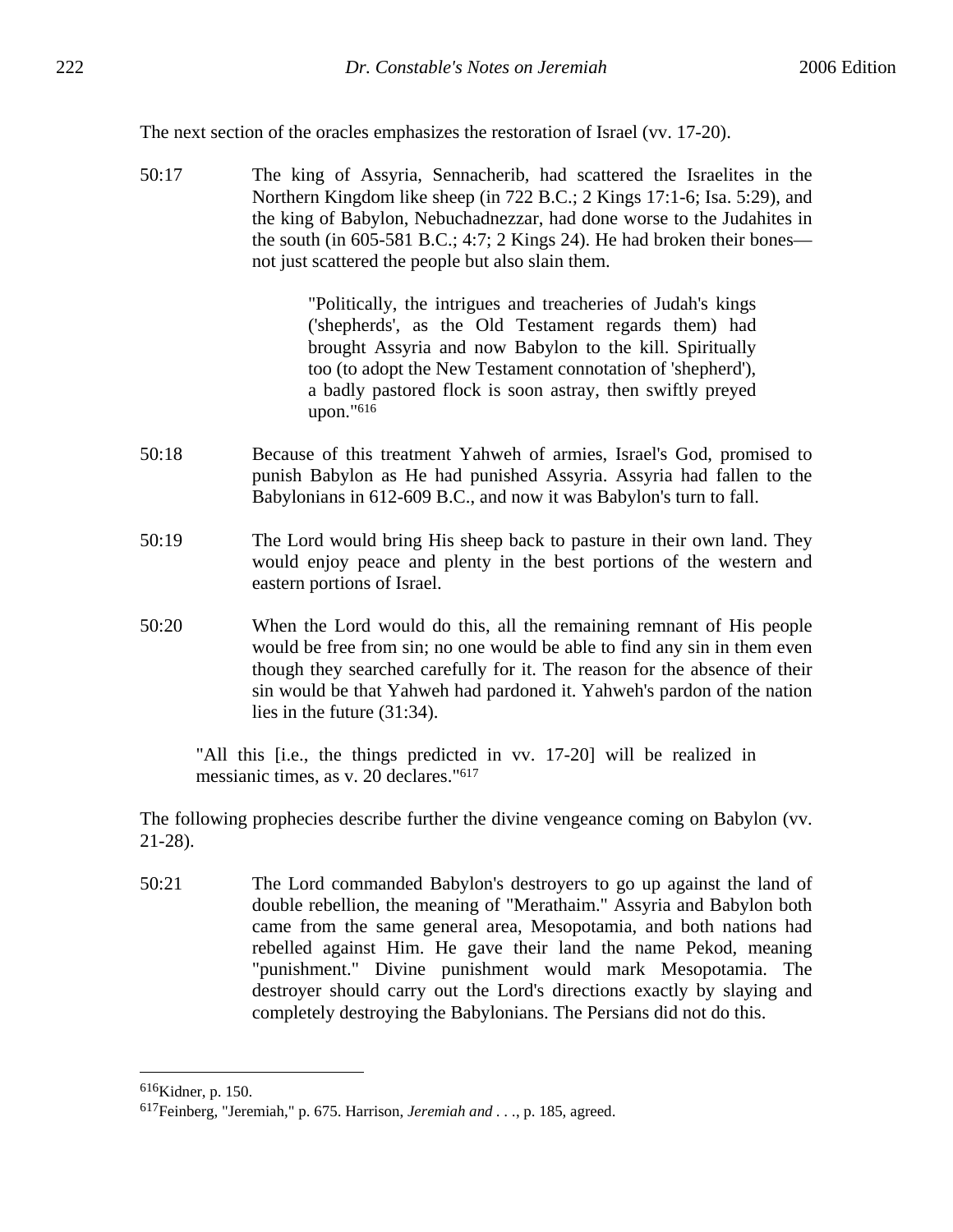Merathaim (*Mat Marratim*) was a region at the head of the Persian Gulf where the Tigris and Euphrates Rivers met. Pekod was a region, named after a tribe, in southeastern Babylonia (cf. Ezek. 23:23). Jeremiah made a play on these names to affirm the rebelliousness and certain judgment coming on Babylon.

- 50:22-23 The sounds of battle and great destruction would fill Babylonia. The nation that had been Yahweh's hammer to smash so many other nations would be broken itself. It would become an object of horror in the earth.
- 50:24 The Lord described Babylon as a wild animal caught in a trap and as a thief caught unaware because she had conflicted with Him. Previously Babylon had ensnared other nations.

"The point is made elsewhere in the prophets that Yahweh may appoint a nation to fulfil [*sic*] a purpose as his servant. But this does not absolve such a nation from the consequence of guilty acts or an insolent attitude [cf. Isa. 10:5-19; Hab. 2]."618

- 50:25-26 God would bring out His heavy artillery against the Chaldeans because He is the sovereign Yahweh Almighty. Babylon's enemies would steal her resources, as people from afar empty out barns piled with good things, until nothing would be left.
- 50:27-28 The young leaders of the nation would die like bulls in a timely sacrifice. Fugitives and refugees would return to Zion from Babylon with word that Yahweh had taken revenge for the destruction of His temple.

The prophet next stressed Babylon's arrogance (vv. 29-32).

- 50:29 Attackers would assail Babylon with their arrows. They would surround her and allow no Chaldeans to escape. They would pay her back for all the blood she had shed because she had lifted herself up in pride against the Holy One of Israel (cf. Gen. 9:6).
- 50:30 Babylon's young men would die because of fighting in the streets, and her soldiers would fall silent in death (cf. 49:26).
- 50:31-32 Yahweh Almighty announced His antagonism against Babylon for her arrogance. She was pride personified, the epitome of arrogance. The time for her punishment had arrived. The proud Chaldeans would trip and fall—hardly a desirable action for the arrogant—and none would help them up. The Lord would burn down their cities and consume their outlying areas.

<sup>618</sup>Thompson, pp. 741-42.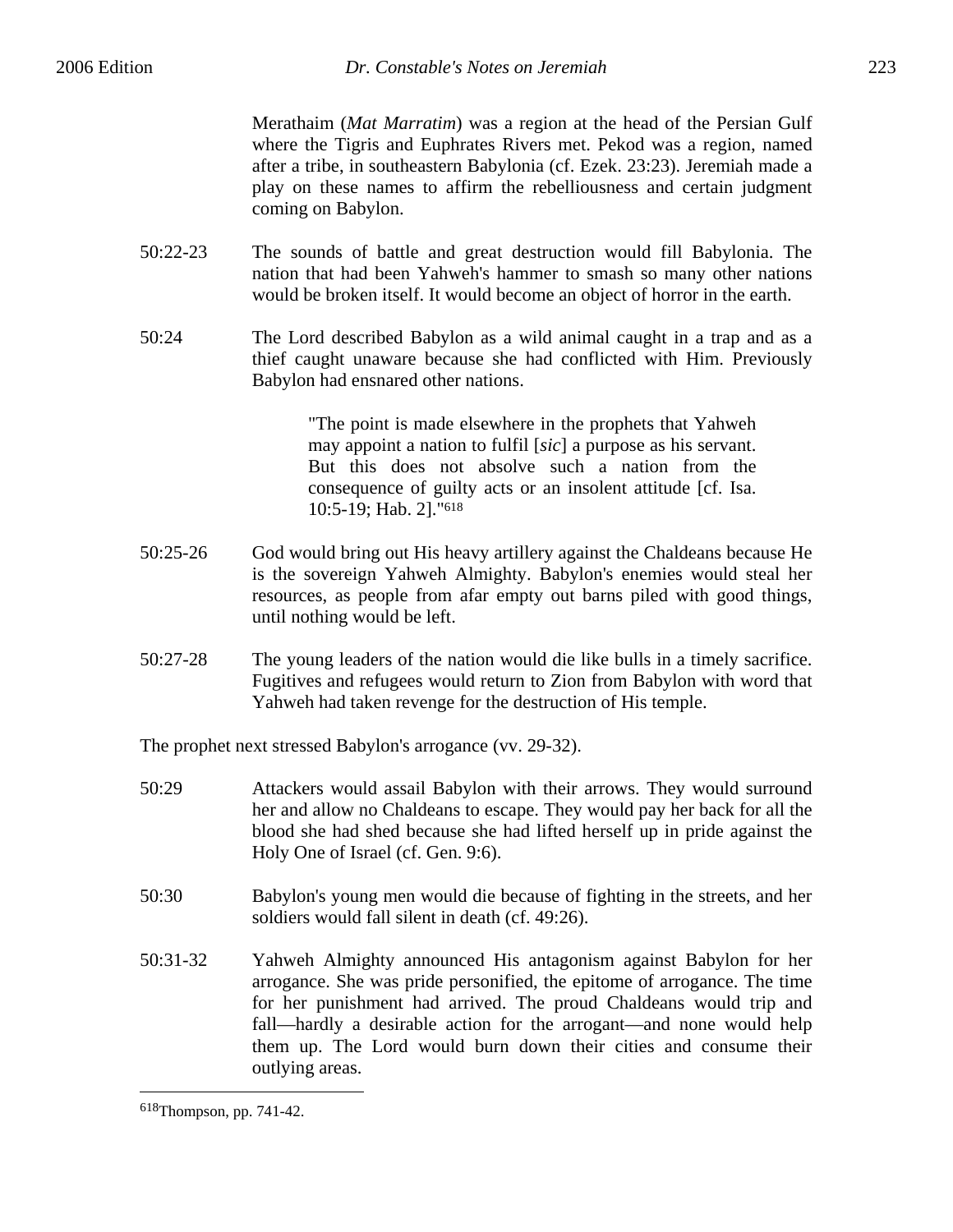The Lord promised Israel future redemption (vv. 33-40).

50:33-34 Presently the Israelites and Judahites were oppressed, and their captors would not let them go, but their Redeemer (Heb. *go'el*), Yahweh Almighty, was strong (cf. Exod. 6:6; 7:14; 9:2, 13; 10:3; 15:13). He would plead their case vigorously by contending with their enemy. Formerly Yahweh had brought charges against His people as a prosecutor (2:9), but in the future He would act as their defense attorney (cf. 51:36). The Lord would bring turmoil to the Babylonians so the rest of the world could enjoy rest when Babylon fell.

> "The redeemer or advocate in normal life was a kinsman who took it upon himself to avenge the murder of a kinsman, to protect him, or to secure his freedom or the release of his property (cf. Lev. 25:25, 47-55; Num. 35:21; etc. [Ruth 4])."619

- 50:35-36 Yahweh decreed a military invasion for all the people of Babylon, from the ordinary citizens to the officials and sages. The pagan priests would prove to be fools instead of wise men, and the bravest warriors would turn out to be losers.
- 50:37 Their horses and chariots would suffer defeat, and Babylon's allies would be as ineffective in battle as women. Her treasures would also perish at the hands of enemy looters.
- 50:38 Babylon's waters would dry up too in judgment because of the idolatry that was rampant there. The city of Babylon depended on waterways for irrigation and agriculture, as the whole nation relied on the Tigris and Euphrates Rivers and their tributaries. When Cyrus captured Babylon, he may have entered under the walls, using the dry riverbed, after he diverted the Euphrates River that flowed through the city.620
- 50:39-40 Babylon would be inhabited only by wild animals forever, no longer by human beings. It would be as uninhabited as Sodom and Gomorrah after the Lord overthrew those cities. Babylon continued to be inhabited for many years following the Persian take-over, and the present countries of Iraq, Kuwait, and Syria currently occupy its territory. This prophecy anticipates the future destruction of Babylon (cf. Zech. 5:5-11; Rev. 16:19;  $17:1 - 19:3$ .

"This prediction has not yet been fulfilled. Babylon has been inhabited throughout her history, and the government of Iraq has begun restoring some portions of the ancient

<sup>619</sup>Ibid., p. 743.

<sup>620</sup>Harrison, *Jeremiah and . . .*, p. 185. Cuneiform documents have put this account of Babylon's fall by Herodotus in question. See Edward J. Young, *The Book of Isaiah*, 3:191, for discussion.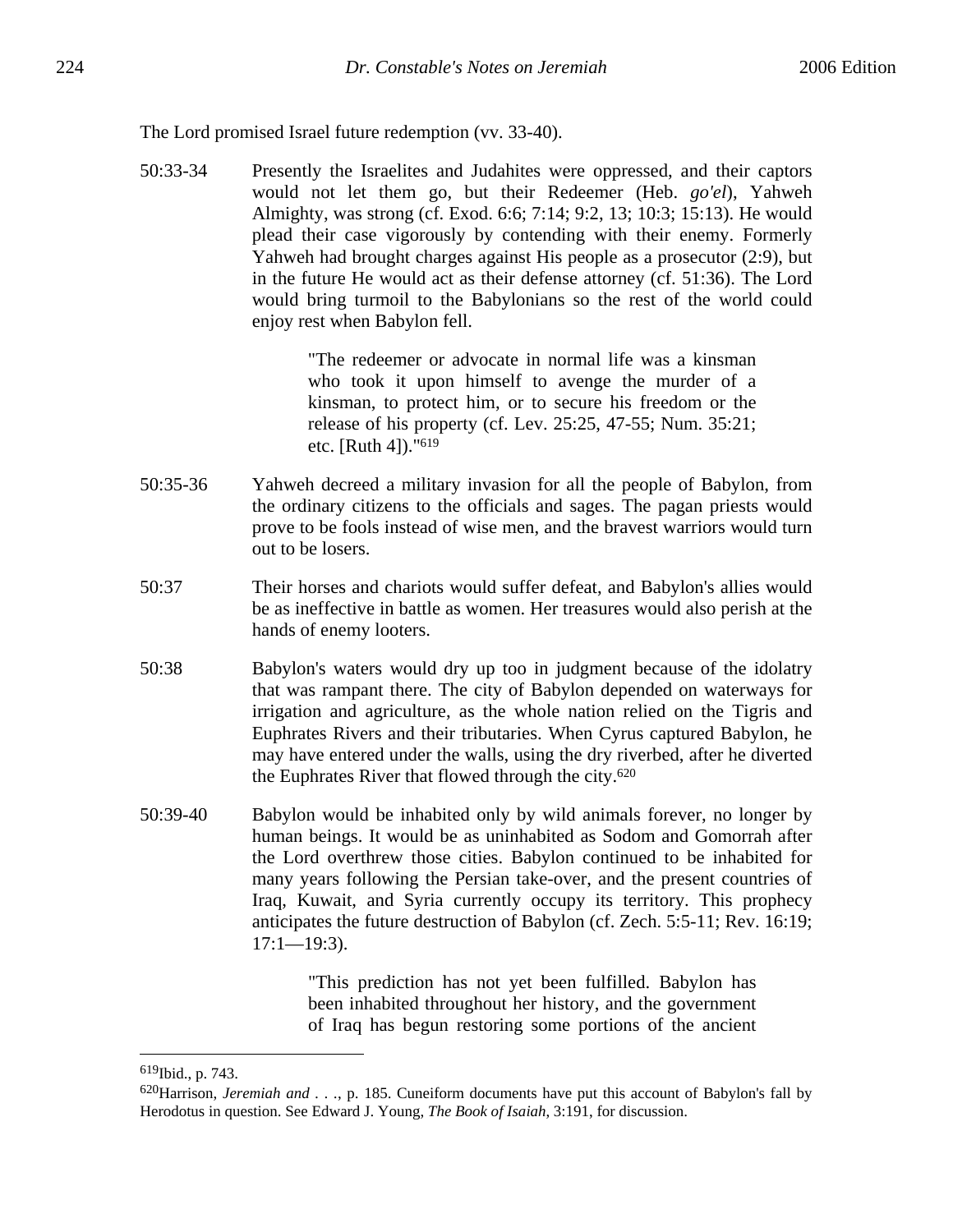city. Iraq's plans to restore Babylon are published in a pamphlet, *Archaeological Survival of Babylon Is a Patriotic, National, and International Duty* (Baghdad: State Organization of Antiquities and Heritage, 1982). The prophecy about Babylon's complete ruin awaits a future fulfillment during the Tribulation period."621

The next section of prophecies stresses the agony of Babylon (vv. 41-46; cf. 6:22-24; 49:18-21).

- 50:41-42 Babylon's invader would be a numerous mighty army that would descend on her from the remote parts of the north. The Persians and their allies did not come from remote regions; they were the neighbors of the Babylonians. This invader would come with bows and javelins and would fight cruelly and unmercifully. The sound of its approach would be like the roaring sea. The soldiers would ride horses and proceed against the Babylonians with discipline. Babylon would be like a young girl in comparison. Whereas Cyrus' army contained a variety of vassal contingents (cf. 51:27-28), he took the city by stealth. Thus the destruction envisioned here is probably a future one.
- 50:43 When the king of Babylon heard about the coming enemy, he would go limp with fear, like a woman about to give birth (cf. 6:22-24). Contrast the reaction of Belshazzar in Daniel 6.
- 50:44 Babylon's enemy would come out against her like a lion coming out of the Jordan Valley jungle to a nearby pasture. The Babylonians would try to flee like sheep before the lion, but the Lord's appointed agent would overpower the Chaldeans. The Lord would sovereignly control Babylon's fate, and no one would have sufficient authority to call His decisions into question. No other shepherd of people could withstand the Great Shepherd.
- 50:45 God's plan for Babylon was that an enemy would carry the Chaldeans off like a lion dragging a little lamb. Yahweh would clear the pasture of Babylon of its inhabitants.
- 50:46 When the Lord gave the command the enemy would seize Babylon. The result would be a major upheaval in the affairs of the world and a cry of surprise from the nations (cf. Rev. 18:15-19).

The next prophecies assure the judgment of Babylon (51:1-14).

51:1 Yahweh announced that He would arouse against Babylon and Leb-kamai the spirit of a destroyer, or a destroying wind. Leb-kamai (lit. heart of my

<u>.</u>

<sup>621</sup>Dyer, "Jeremiah," p. 1201.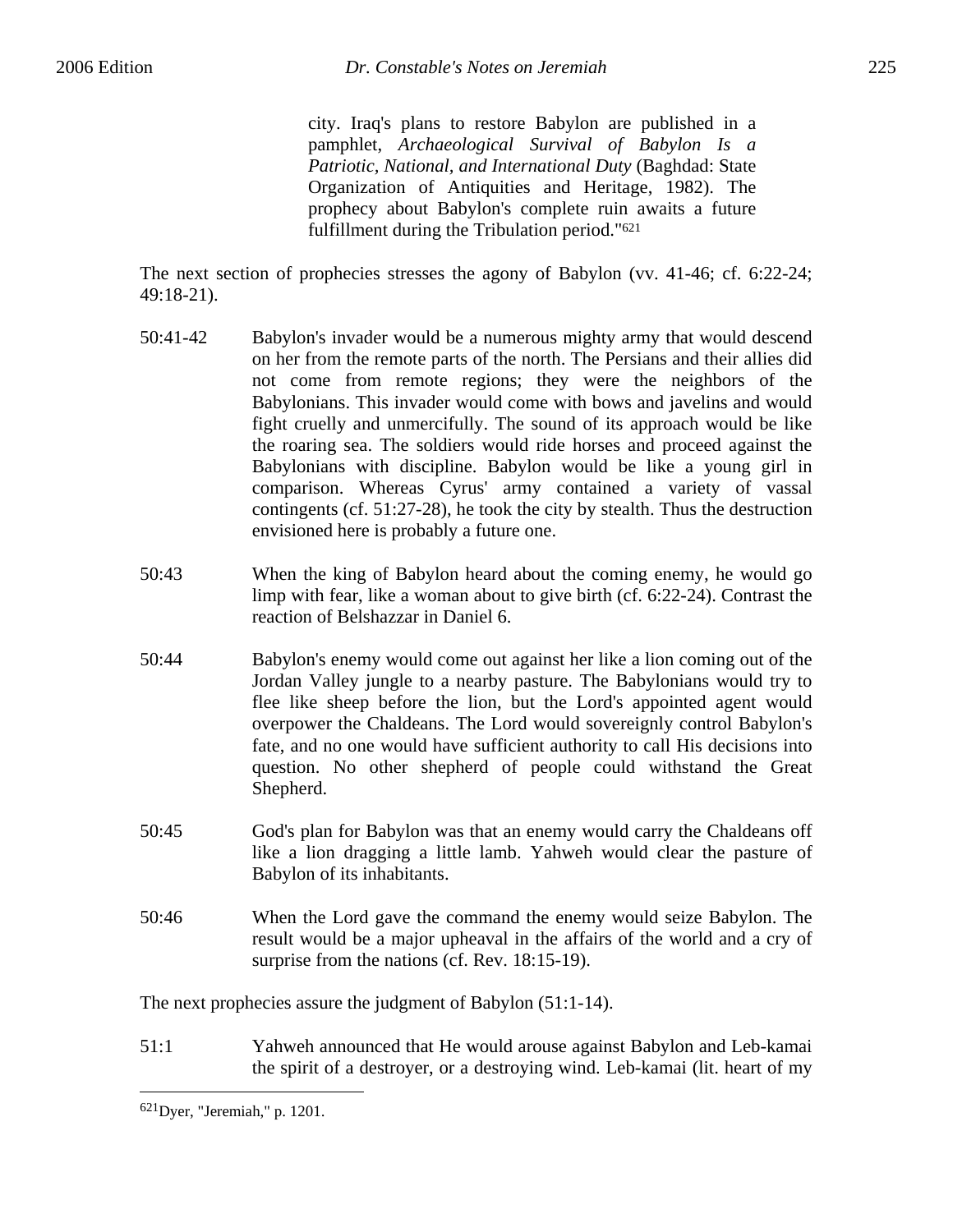adversaries) was a code name (atbash) for Chaldea (cf. v. 41; 25:26). Here it functions as a poetic synonym.622

- 51:2 The Lord would send foreigners to winnow the nation, as farmers tossed their grain in the air so the wind would blow the chaff away (cf. 49:32, 36). This enemy would oppose her on every hand and would devastate her land. The wind would not just blow the chaff away but would lay waste the entire land, like a devastating sirocco.
- 51:3-4 The Chaldeans need not try to defend themselves because the enemy would attack too quickly. The young Babylonian soldiers would fall in the streets of their cities. Sometimes conquerors spared the young soldiers to fight for them in the future, but the destruction of Babylon's army would be thorough.
- 51:5 The Lord Almighty had not forsaken either Israel or Judah even though they were guilty before the Holy One of Israel.
- 51:6 The Israelites should flee out of Babylon when the destruction came because the Lord would pay Chaldea back for her sins. If they did not flee, they could get caught up in the fallout of divine judgment (cf. Gen. 19:26).
- 51:7 Babylon was responsible for seducing many other nations to join her in her sins. These nations had fallen under the power of Babylon and had behaved like drunkards (cf. Rev. 18:3). She had given the cup of God's wrath to other nations, but now she would have to drink from it herself (cf. 25:15-29). A golden cup suggests the great wealth of Babylon.
- 51:8-9 The fall of Babylon would be sudden and final. The cup that was Babylon would break and be irreparable. People would lament over her demise and would wish they could revive her but would not (cf. Rev. 18:11-19). Therefore, they would abandon her to her monumental judgment (cf. Num. 13:28; Deut. 1:28).

"What is special to this passage is the note of sadness over her incurable condition (8b-9a)—a note which chimes in with this book's description of sin as desperate sickness [cf.] 46:11], and also with the many glimpses of God's reluctant resort to judgment when all else has failed."623

51:10 The judgment of Babylon would vindicate God's people (cf. Isa. 40:2; Rev. 19:1-3). They would call on each other to glorify God in Zion by relating His great work of judging Babylon.

 $622$ Another use of the atbash was to hide the identity of the nation referred to (cf. 1 Pet. 5:13). 623Kidner, p. 151.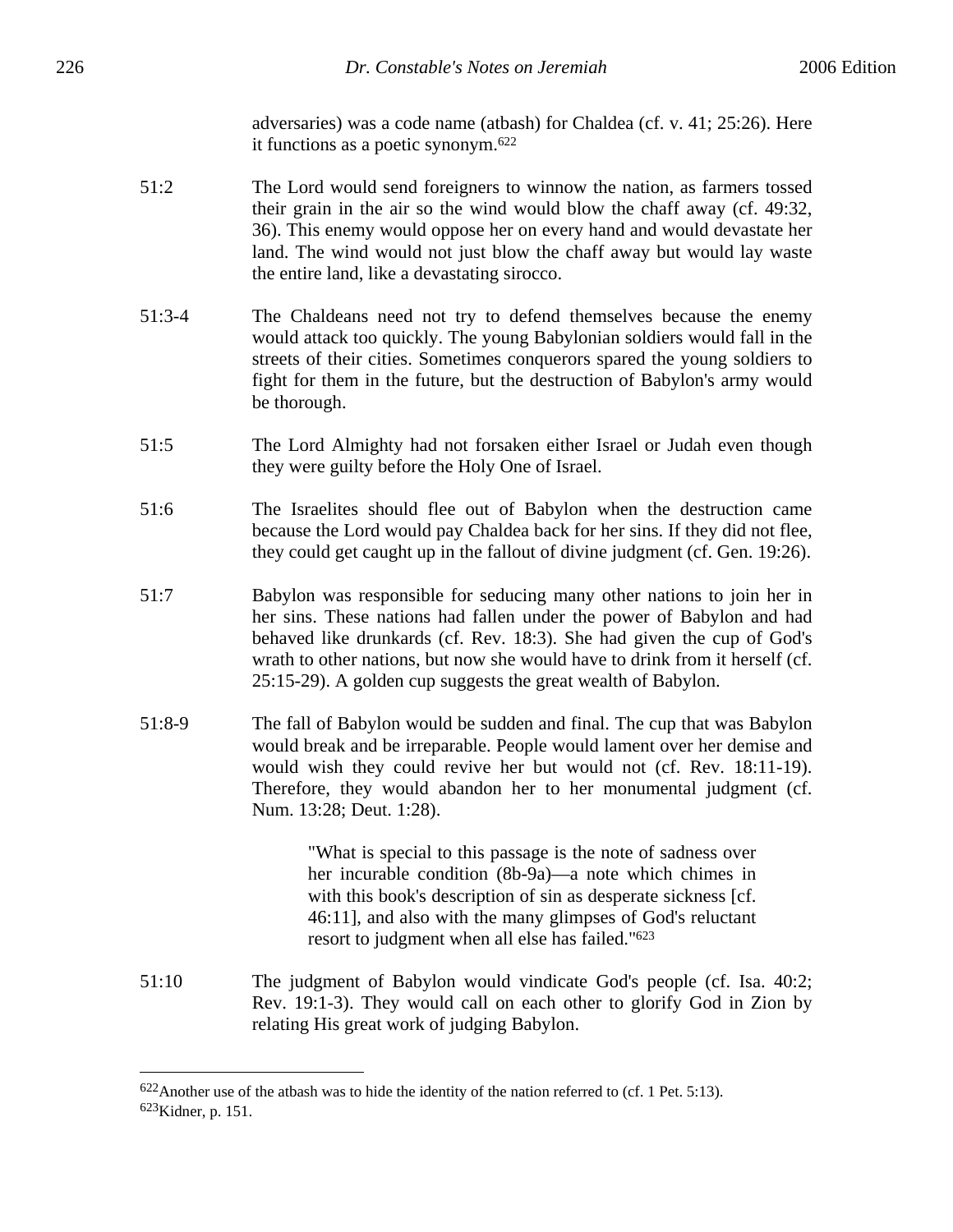51:11 This oracle names the Medes as God's instrument to destroy Babylon for destroying His temple. The fall of Babylon to the Medes was a fulfillment of this prophecy, but it did not fulfill all the prophecies about the fall of Babylon in these chapters. The Medes lived north of Babylon (in northwest Iran, Iranian Kurdistan). The Medes had been allies of the Babylonians in the destruction of Nineveh, the capital of the Assyrian Empire, in 612 B.C. Later they joined with the Persians to defeat Babylon in 539 B.C. (cf. Dan. 5:28, 31; 8:20).

> "In 550 B.C. Cyrus the Persian ruler invaded the region [Babylon] and subjugated it.... There is some evidence that about 561-560 B.C. an invasion of Babylon by the Medes was expected. We have no historical evidence of any outcome.624 On the other hand the term Medes may be a general one. It is known that the mother of Cyrus the Persian was a Mede, and the Medes and Persians were linked together several times in the book of Daniel (e.g., Dan. 5:28; 6:8, 12, 15). In that case the reference here may be to Cyrus, but the matter is still open to debate (cf. Isa. 13:17)."625

- 51:12 The Medes should prepare for an attack against Babylon because the Lord would fulfill His judgment of her. Jeremiah described the attack in traditional siege terms, though when the Medes took Babylon they did not use these methods.
- 51:13 The end of wealthy Babylon, which stood by many waters, had come. Numerous canals and waterways provided water and irrigation for Mesopotamia. Babylon's great wealth had come to her largely from the temples and palaces of other nations that she had captured (cf. 52:12-13, 17-23; 2 Kings 24:13; 25:13-17; Dan. 5:2-4). Her end would come as when someone cut a piece of cloth from a loom, a common figure for death (cf. Isa. 38:12).
- 51:14 Almighty Yahweh swore by Himself, the highest authority, that He would send invaders on Babylon, as thick and devastating as a locust plague, who would shout in victory over their foe.

The next verses emphasize particularly Yahweh's sovereignty over Babylon (vv. 15-19). The last verse of this section (v. 19) identifies the person being described as Yahweh Almighty. By referring to Him in the third person in the preceding verses, the writer built anticipation for the revelation of His identity. This prophecy is almost identical to the one

<sup>624</sup>See Wiseman, p. 38.

<sup>625</sup>Thompson, pp. 752-53.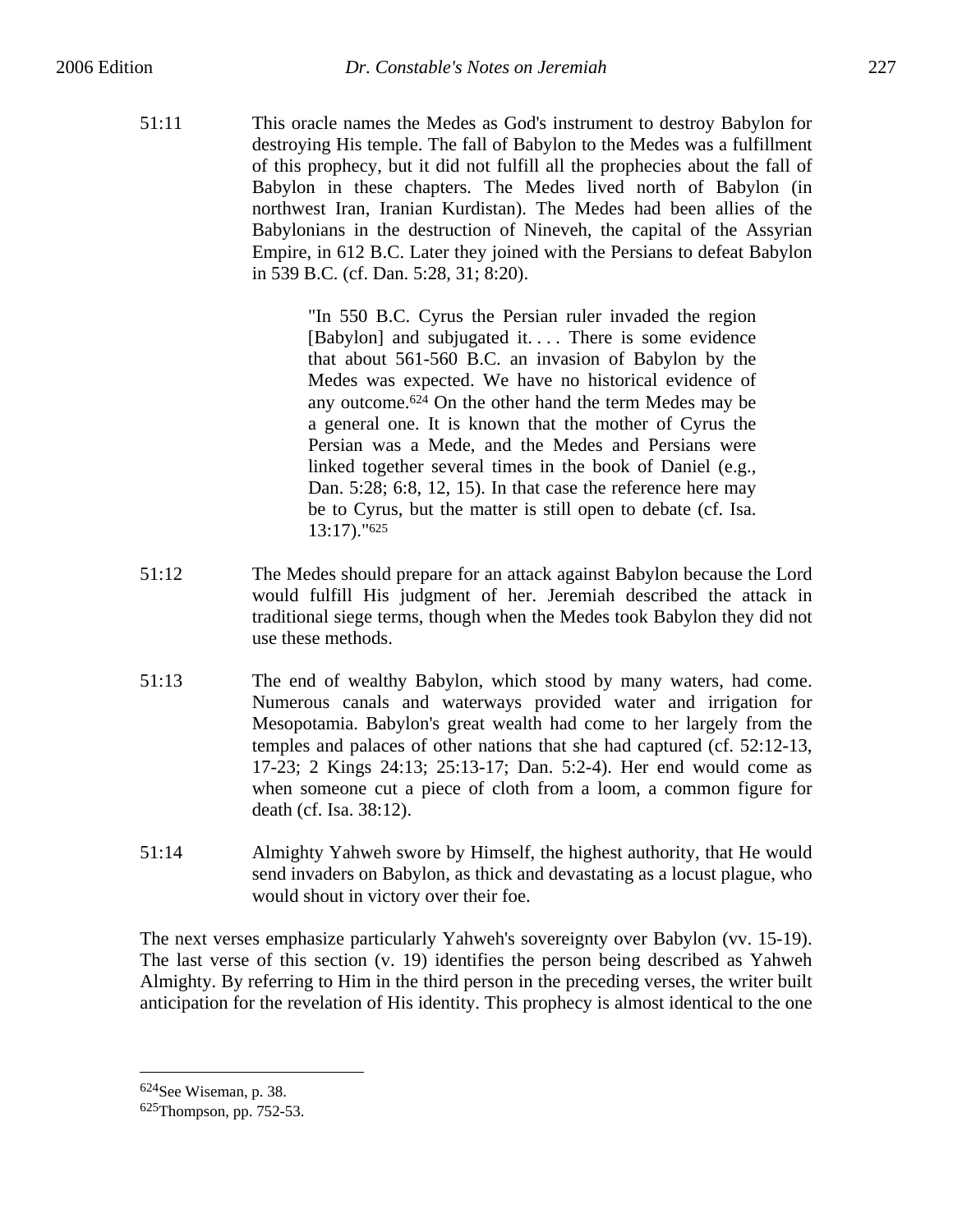in 10:12-16.626 There Jeremiah reminded Judah of the impotence of idols, and here he instructed Babylon about the same thing (cf. 1 Cor. 5:10; 6:9; 8:4; 10:7).

- 51:15 Yahweh created the earth below with His power and wisdom, and He stretched out the heavens above with His understanding. Marduk, the Babylonian creator god (50:2), did not do this. This verse describes God's past activity with regard to nature.
- 51:16 This verse describes His present activity. He is the one who gathers clouds together and sends rainstorms on the earth with lightning and wind. The Babylonian storm god Bel was not responsible for this (50:2).
- 51:17-18 Human beings are stupid for making lifeless idols that only disappoint and shame them with their inability to control nature. These idols are worthless and mock their makers with their impotence. At the designated time they will perish.
- 51:19 The humble and despised nation that descended from Jacob has a better resource than idols. Yahweh Almighty is the name of his God. He is the maker of everything and the God who chose Israel as His inheritance. Thus Yahweh was Israel's portion in a unique sense.

The next two prophecies further describe Yahweh's instrument for judging Babylon (vv. 20-26).

- 51:20-23 The Lord addressed an entity that He did not identify in these verses as His war-club or shatterer (cf. 50:23; Isa. 10:5). He would use this entity to destroy nations, armies, and people of all ages and all types.
- 51:24 He would use this entity to repay Babylon and all the inhabitants of Chaldea for what they had done to Zion. The Israelites would witness Babylon's judgment.
- 51:25 The Lord described His antagonism against Babylon, which He likened to a mountain that towered over the other nations (cf. Dan. 2:35, 44-45). He would break down Babylon, which had destroyed the whole earth, as He might burn down a mountain. It would become like an extinct volcano that had spewed out destruction but then blew itself to bits. Yahweh would do this with His own powerful hand.
- 51:26 God would so thoroughly destroy this "mountain" that people would not be able to use any of its stones to build. People would not be able to use the pieces of Babylon that God would destroy to build other nations. This

<sup>626</sup>There are many examples of doublets in Jeremiah. The prophet frequently repeated phrases, sentences, and whole passages in different contexts. Jesus did the same thing, as is clear in the Gospels.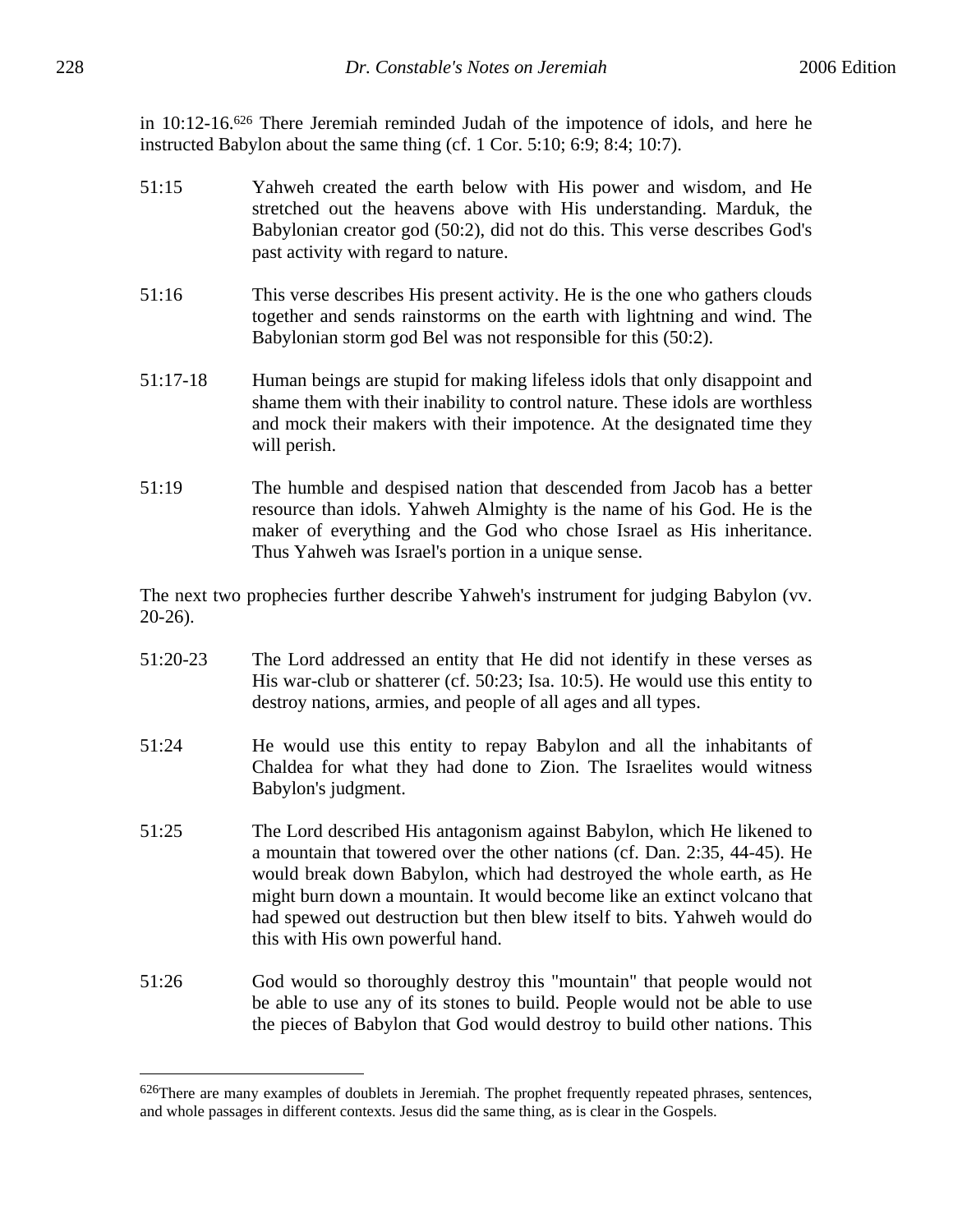was not the condition of Babylon after Cyrus took the city. He left it intact. Thus this must refer to a future destruction of Babylon.

Several nations would ally themselves against Babylon (vv. 27-33).

- 51:27 Jeremiah called for an assembling of nations to go to war against Babylon. The kingdoms of Ararat, Minni, and Ashkenaz—all referred to in Assyrian inscriptions—were in eastern Anatolia (modern Armenia) north of Babylon. This united armed force would descend on Babylon like an army of locusts at a very destructive stage in their lifecycle (cf. v. 14).627
- 51:28 The prophet called these nations to dedicate themselves to their task. Another nation summoned was the Medes (v. 11), which had extensive lands and armies to Babylon's northeast.
- 51:29 The land would quake at the battle that would carry out the Lord's will against Babylon, namely, to make it an uninhabited desolation.
- 51:30 The strong Babylonian warriors would become exhausted, stop fighting, and retreat to their strongholds like women.628 The enemy would set their houses on fire and would break down the gates of the city.
- 51:31-32 The king of Babylon would learn from running messengers within the city that it had fallen and that the enemy had taken the fording places of the waterways and had burned the marshy areas where refugees might hide. He would hear that his soldiers were terrified.
- 51:33 Israel's sovereign God announced that though Babylon had threshed other nations in the past, her own time of threshing would come.

The prophet explained Judah's complaint against Babylon (vv. 34-40).

- 51:34-35 Jerusalem, personified, would say that Nebuchadnezzar had destroyed her. He had eaten her up, crushed her, cast her aside, swallowed her like a monster, and washed her away as with a flood. Nebuchadnezzar had done to Jerusalem what the great fish had done to Jonah. Jerusalem wished that her blood on Babylon would identify Babylon as guilty.
- 51:36 Because of what Babylon had done to Judah, the Lord promised to act as her defense attorney and to get Babylon to pay full damages. He would dry up her broad river, the Euphrates, the source of her agricultural fertility.

<sup>627</sup>Harrison, *Jeremiah and . . .*, p. 188.

<sup>628</sup>Women did not normally serve as soldiers in ancient times.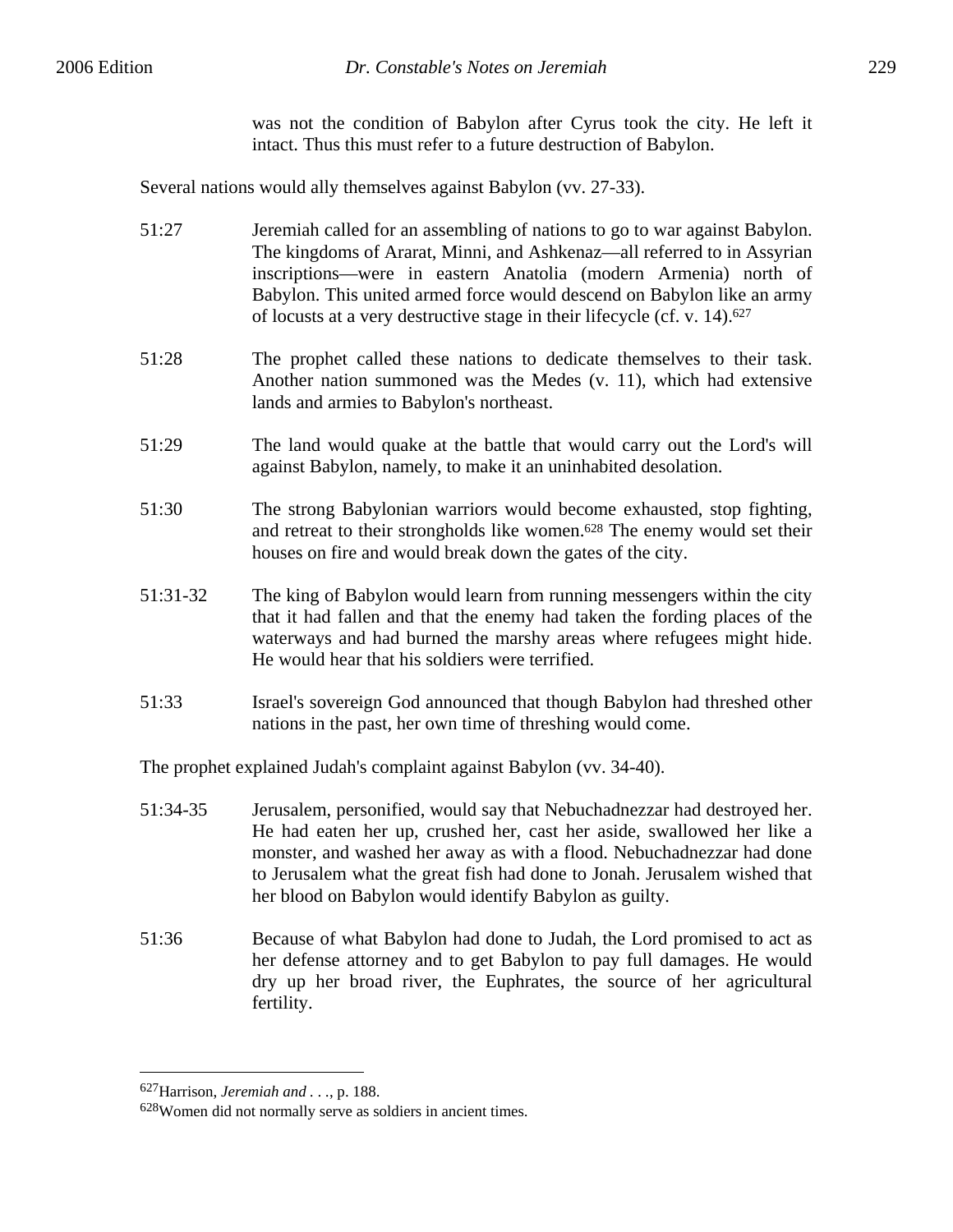"The LORD's promised victory over 'her sea' and 'her fountain' recalls the LORD's victory over sea at creation and in the Exodus (Exod 15:8; Pss 74:13-14; 89:9-10; Isa 27:1)."629

- 51:37 Babylon would become nothing more than a heap of ruins that jackals would climb on, an uninhabited place that people would whistle at when they considered what had happened to the once great city.
- 51:38-39 The Babylonians would growl in anticipation of their conquest, like young lion cubs did before they ate. When the Babylonians got worked up, the Lord would serve them a banquet that would finish them off. His cup of wrath would stupefy them. It was when Belshazzar was getting himself all worked up at a banquet that Daniel announced to him that Babylon would fall that very night (Dan. 5).
- 51:40 The Babylonians, formerly lion-like (v. 38), would fall like lambs, rams, and goats to the slaughter.

Jeremiah revealed again the fate of Babylon (vv. 41-48).

- 51:41 In the future, people from all over the world would marvel that Babylon, the city praised by the whole earth, had been captured. Sheshak was another code name (atbash) for Babylon evidently used here for poetic variation (cf. 25:26).
- 51:42 It would be as though the waves of the sea had overwhelmed Babylon.

"There is probably an allusion here to the mythological chaotic waters of the primeval ocean (Tiamat) which, according to the Babylonian myth of creation, were overthrown by the god Marduk when he fought against Tiamat and destroyed her. The fall of Babylon would be of such gigantic proportions that it would appear as nothing less than a reversal of that primeval victory."630

- 51:43 All the cities of the land would become uninhabited, and the land would become a waterless desert. No one would even pass through the land.
- 51:44 Yahweh would humiliate Bel (lit. lord; cf. 50:2), the representative god of Babylon. The nation, personified as Bel, would regurgitate or give back what it had taken from other nations (cf. v. 34). Nations would no longer

1

<sup>629</sup>Smothers, p. 371.

<sup>630</sup>Thompson, p. 764. See also Smothers, p. 371; Harrison, *Jeremiah and . . .*, p. 187.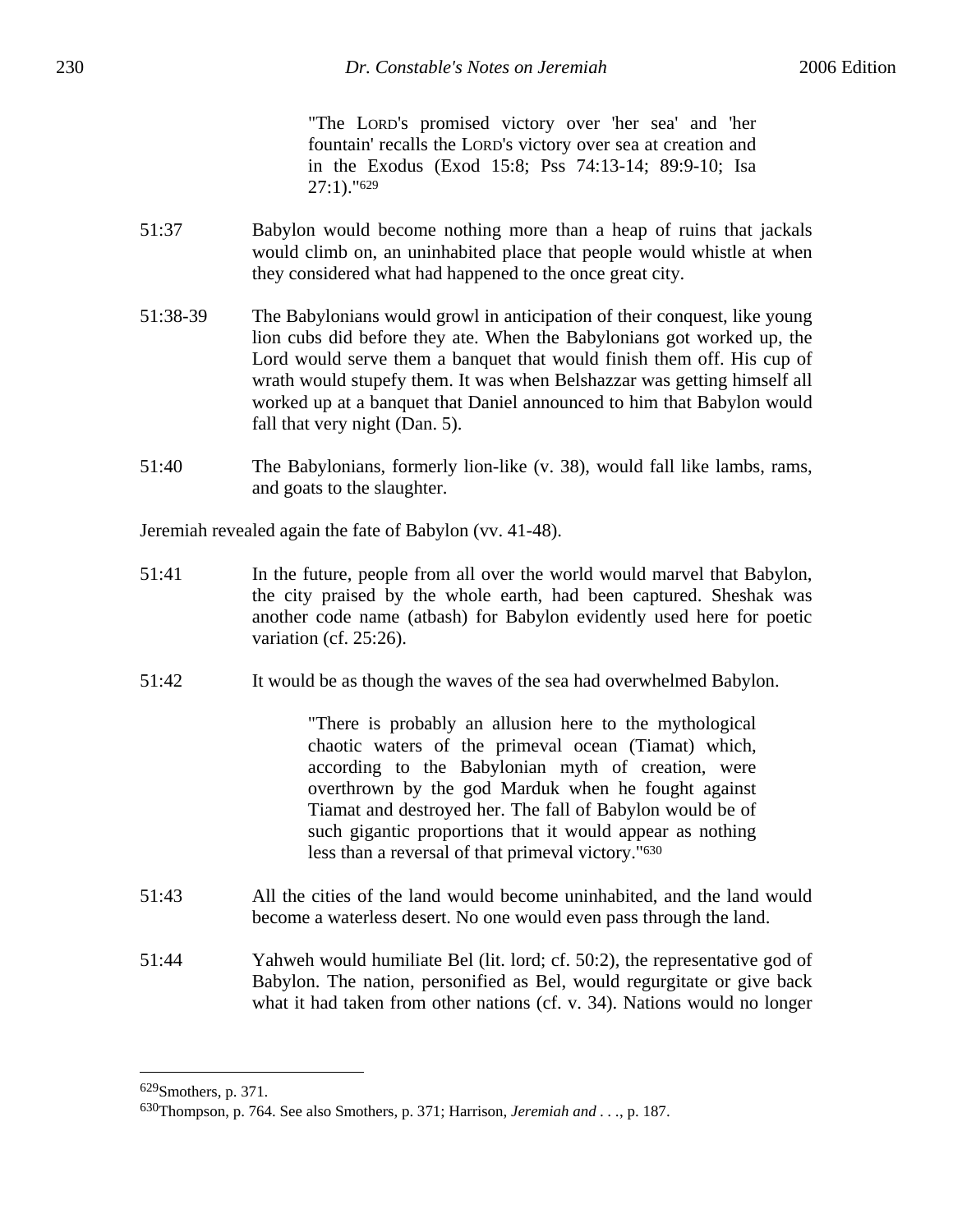seek Babylon out because it would become weak and vulnerable to attack. Even her walls, which enclosed an area of 200 miles, would fall down.631

"The city wall proper was of double construction. The outer component was 12 feet thick, so that is [*sic*] was wide enough to allow several chariots to drive abreast along the walls. Towers were set into the walls at intervals of about 60 feet. Outside the walls lay a ditch lined with bricks and bitumen and kept filled with water from the Euphrates."632

- 51:45 The Lord called His people to leave Babylon because He would bring judgment on her and because He would fulfill the promises of Israel's restoration (cf. v. 6; 50:8). It was God's will for the Israelites to return to the Promised Land at the end of the Exile.
- 51:46-47 God announced the coming judgment on Babylon so His people would have advance warning of it even before the rumors of approaching invading enemies would reach their ears.
- 51:48 The whole earth and heaven would rejoice over the coming enemy of Babylon that would descend on her from the north (cf. Rev. 16:19).

Yahweh had messages for the exiles in Babylon (vv. 49-53).

- 51:49 Babylon would fall because she had felled Israel and many other nations.
- 51:50 The Israelites still alive in Babylon should remember Yahweh and return to Jerusalem before destruction came on Babylon (cf. v. 45). In the Bible remembering usually involves returning to, not just recalling.
- 51:51 The Israelites would be ashamed because word that pagans were desecrating the site of the temple would reach them (cf. Neh. 1:3). This would be a testimony to their sin that resulted in captivity and the destruction of the temple.
- 51:52 Days would come, however, when the Lord would punish Babylon's idols, and many people would die throughout the land of the Chaldeans.
- 51:53 No matter how heavily Babylon fortified herself, the Lord would destroy her with His appointed agents. Her attempt to ascend to heaven would prove futile (cf. Gen. 11:1-9; Isa. 14:12-14). The Babylonians built ziggurats, pyramid-shaped structures with temples on top, to get as close to heaven as possible. These structures illustrate the Babylonians' desire to

<sup>631</sup>See Herodotus, 1:178-81.

<sup>632</sup>Thompson, p. 765.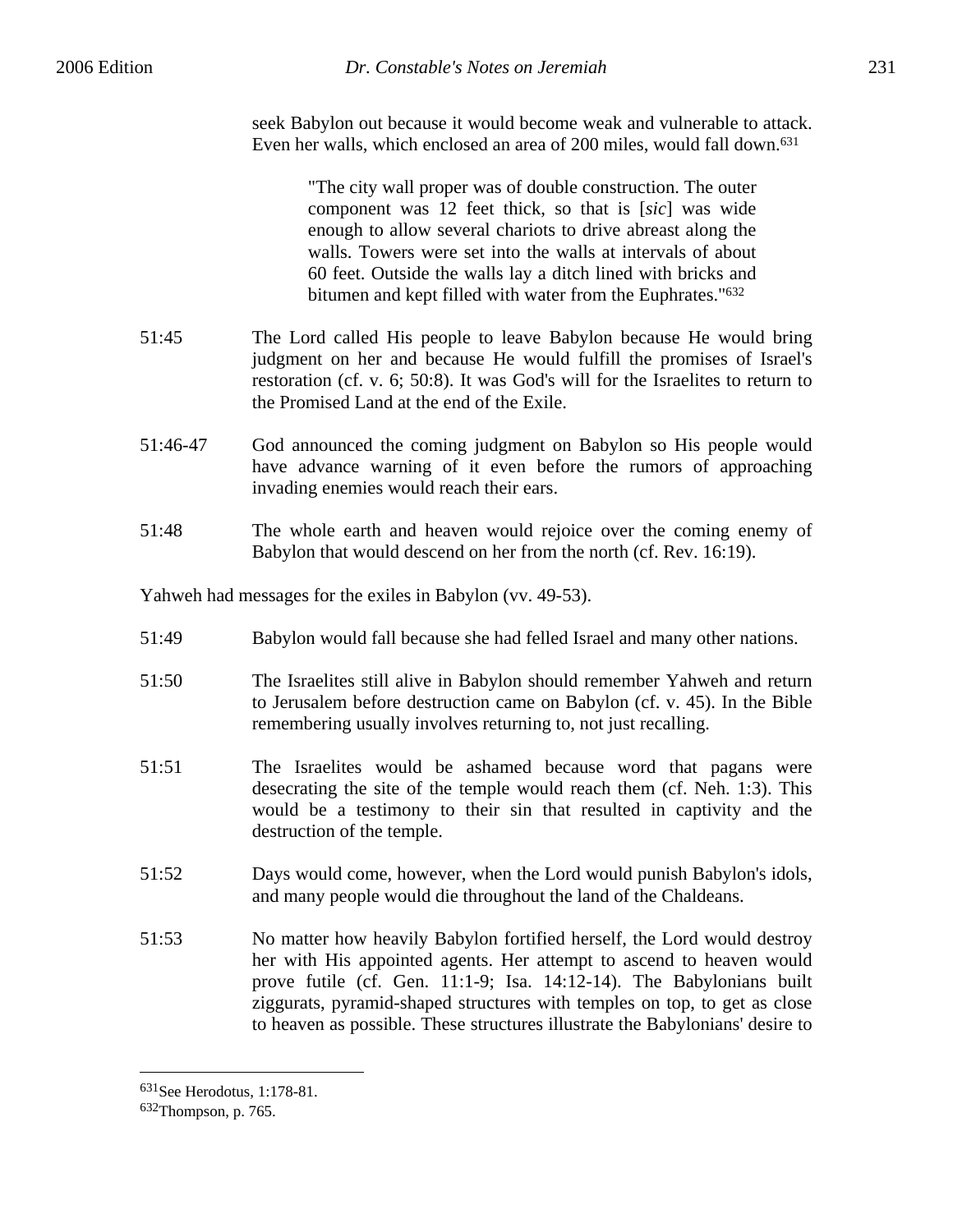get to heaven by their own works. The tower of Babel was probably a ziggurat.633

It was righteous and just for Yahweh to judge Babylon (vv. 54-58). The repetition of terms from 50:2-3 and 46 forms an *inclusio* (bookends) that frames the entire oracle against Babylon.634

- 51:54-55 When the Lord would destroy the land of the Chaldeans, there would be loud cries of anguish that would replace the loud noise of her hustle and bustle. These cries would resemble the sound of the waves of the sea.
- 51:56 The Lord's appointed destroyer would capture Babylon's strong men and break her military strength because Yahweh would pay her back in full.
- 51:57 The leaders of Babylon would become as ineffective as when people get so drunk they pass out. But they would never wake up because they would die. This is what the King of all nations, Yahweh Almighty, promised.
- 51:58 The enemy would raze Babylon's broad wall and set her many huge gates on fire. The captive peoples who had toiled building Babylon's defenses would have done so for nothing. They would have exhausted themselves constructing these edifices only for them to go up in flames (cf. v. 64; Hab. 2:13).

This oracle closes with a symbolic action against Babylon (vv. 59-64).

- 51:59 The following message was one that Jeremiah gave to Seraiah the son of Neriah when he accompanied King Zedekiah on a visit to Babylon in 593 B.C.635 Seraiah was Baruch's brother (cf. 32:12). The title he held, quartermaster, probably describes the official responsible for providing quarters for the king and his companions overnight as they traveled.
- 51:60 Jeremiah wrote on one scroll all his prophecies about the calamity coming on Babylon.
- 51:61-62 The prophet instructed Seraiah to read his prophecies about Babylon there publicly.636 He was to announce that Yahweh had promised to destroy Babylon completely and to make it desolate. Seraiah carried out a mission to Babylon similar to Jonah's mission to Nineveh.

<sup>633</sup>Babylon is the Greek form of the name Babel. 634Smothers, p. 372.

<sup>635</sup>William H. Shea, "Daniel 3: Extra-Biblical Texts and the Convocation on the Plain of Dura," *Andrews University Seminary Studies* 20 (Spring 1982):29-52, believed Nebuchadnezzar summoned his vassal kings to Babylon at this time to reaffirm their loyalty following an attempted revolt in his empire a year earlier. 636Some commentators assume that Seraiah was to read the scroll only to the Jewish exiles, but there does not seem to be warrant for this limitation in the text.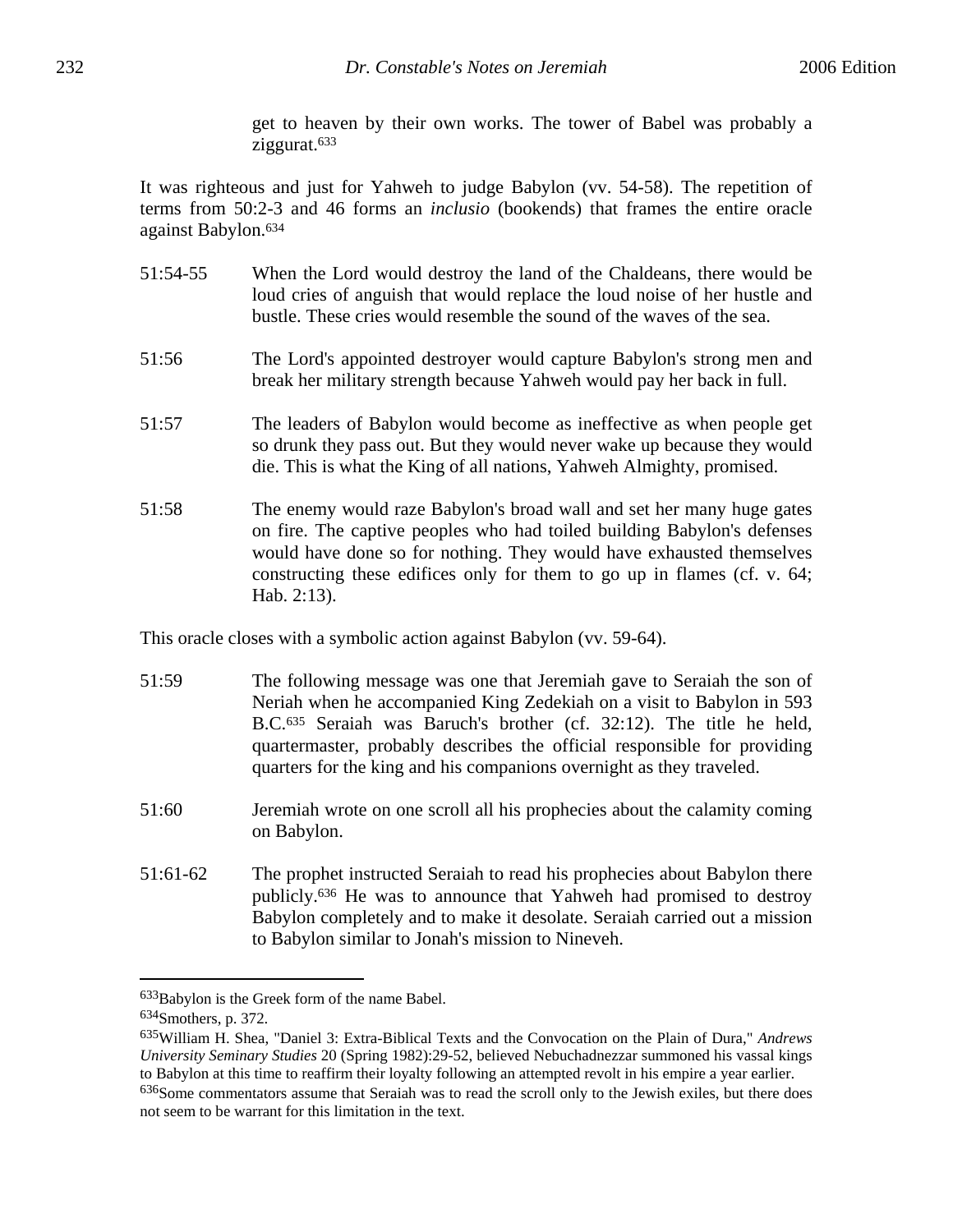51:63-64 Then Seraiah was to tie a stone to the scroll and throw it into the Euphrates River. He was to announce that as the scroll had sunk in the river so Babylon would sink and not rise again as a nation because of God's judgment on her (cf. Rev. 18:21). Babylon's saviors would only exhaust themselves trying to preserve her and to frustrate Yahweh's purpose to destroy her (cf. v. 58).

> "It is remarkable that at the very time Jeremiah was advising submission to that city, he was also foretelling her final overthrow. This answers the objections of those expositors who feel that chapters 50—51 could not have been written by Jeremiah in view of his attitude toward Babylon expressed earlier in the book."637

This is the last verse in the book that Jeremiah wrote. The remaining chapter was evidently the writing of someone else, perhaps Jeremiah's secretary Baruch.

"Babylon is condemned for pride (50:13-32, 51:25-26), for idolatry (50:38, 51:17-18), and for sinning against the LORD (50:14, 24, 29; 51:5). The full extent of Babylon's sin against the LORD, other than pride and idolatry, is not clear, although it may be that Babylon's action against Judah, even though sanctioned by the LORD, may have exceeded in severity anything that the LORD had intended (cf. 50:33). In any case, for the first time in the collection of OAN [oracles against nations] in Jeremiah is a nation judged for its treatment of the people of God."638

"None of the material [in chapters 50—51] shows any awareness of the fact that Cyrus finally captured Babylon without destroying the city, but rather these chapters speak in terms of the devastation of Babylon by its enemies. No reference whatever is made to the Persians [by name]."639

Clearly some of the prophecies in these chapters were fulfilled in the overthrow of Babylon by a northern confederation of enemies in 539 B.C. But the method and extent of overthrow was quite different from what Jeremiah predicted (cf. 50:3-10, 14-16, 19- 20, 26, 39-46; 51:6, 45). Why did God not completely obliterate Babylon in 539 B.C. or at some later date?

"It is at least possible that the humbling of Nebuchadrezzar, culminating in his testimony in Daniel 4:34-37, opened the door to the mercy of 539—for it is obvious from God's generous response to even an Ahab, a Manasseh, or the city of Nineveh, that he meets a change of attitude more than halfway."640

<sup>637</sup>Feinberg, "Jeremiah," p. 687.

<sup>638</sup>Smothers, p. 373.

<sup>639</sup>Thompson, p. 731.

<sup>640</sup>Kidner, p. 149.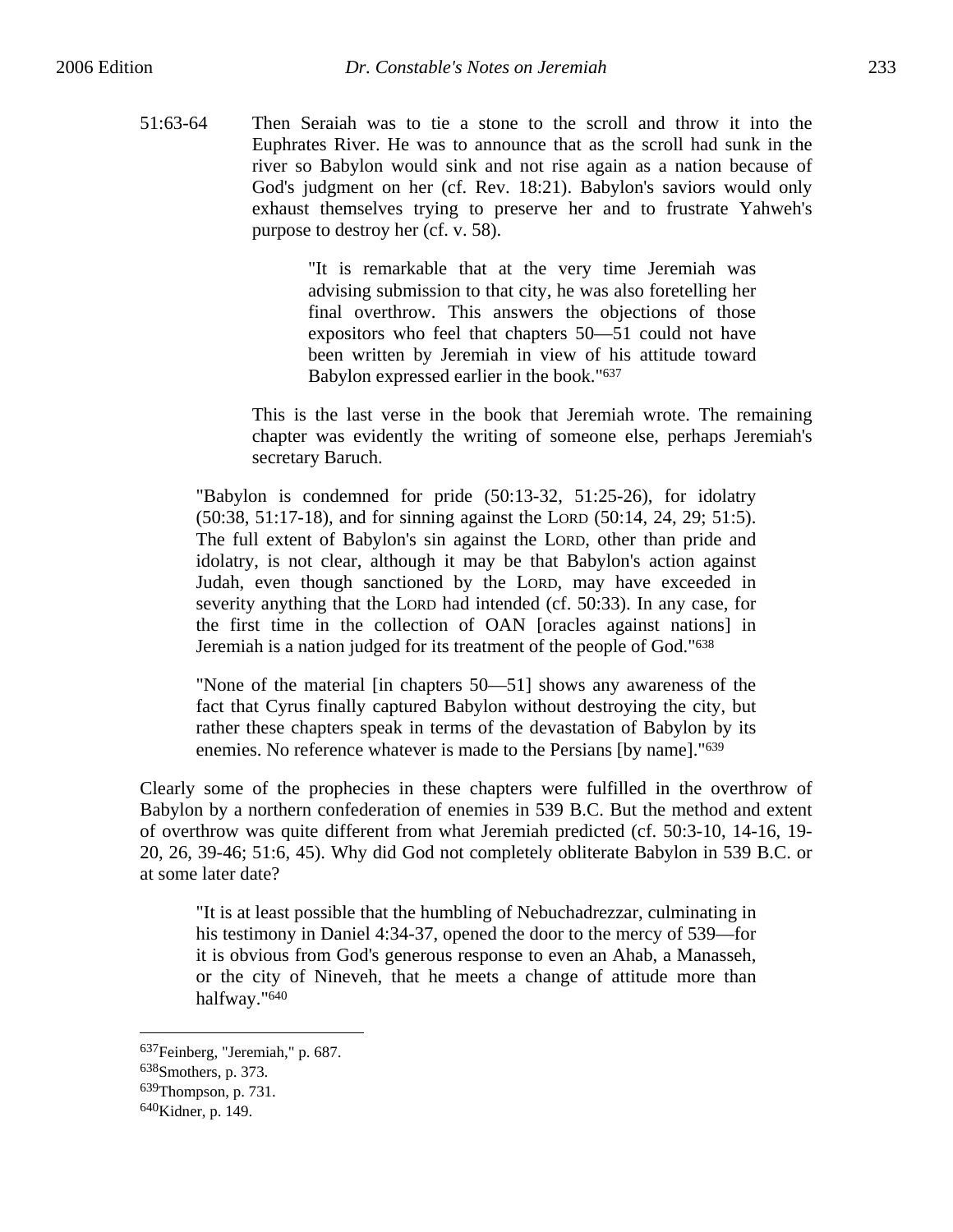Most expositors who take these prophecies literally, namely, premillennialists, look for a future fulfillment in an even more violent and permanent destruction of Babylon sometime in the future. Many of these expositors believe that Revelation 17—18 gives further revelation about that fall. Some look for a rebuilding of the ancient city and its subsequent destruction.

"The city of Babylon will be rebuilt only to be destroyed at the end of the Tribulation period before Christ returns to establish His millennial reign."641

Most premillennial scholars believe that the fall of some modern form of what Babylon represented in ancient times is in view.642 I believe there will be an eschatological judgment of Babylon (Rev. 17—18), though not necessarily one that requires the rebuilding of the city. Destruction terminology, such as appears in this passage, is common in the annals of ancient Near Eastern nations. It speaks generally and hyperbolically of devastating defeat and destruction, but it did not always involve exact or detailed fulfillment.643

Amillennialists view these prophecies as having been fulfilled in the Medo-Persian overthrow and in the final spiritual destruction of the proud enemies of God's people through the salvation that Jesus Christ provided at Calvary.

## **IV. CONCLUSION CH. 52**

 $\overline{a}$ 

This chapter has many similarities to 2 Kings 24:18—25:30 with the exception of 25:22- 26, the story of Gedaliah's assassination (cf. chs. 40—41). This chapter forms a fitting conclusion to the book since it records the fulfillment of many of Jeremiah's prophecies of Jerusalem's destruction, the Exile, and the hope of restoration. Time proved Jeremiah right and the false prophets wrong. This epilogue vindicates Jeremiah's ministry.

Two unusual features mark this chapter. First, the material seems to have been borrowed from 2 Kings. A similar phenomenon appears in Isaiah 36—39 that retells the events recorded in 2 Kings 18—20 with little variation. Second, Jeremiah does not appear in this chapter. However, Jeremiah does not appear in several other chapters in this book (e.g., ch. 41). The main character in this book is not Jeremiah but God.

## **A. THE FALL OF JERUSALEM AND THE CAPTURE OF ZEDEKIAH 52:1-16**

This is one of four accounts of the fall of Jerusalem in the Old Testament (cf. 2 Kings 25; 2 Chron. 36:11-21; Jer. 39:1-14). The repetition underlines the importance of the event.

<sup>641</sup>Dyer, "Jeremiah," p. 1199. See also idem, *The Rise of Babylon: Sign of the End Times*, pp. 161-182; Kenneth W. Allen, "The Rebuilding and Destruction of Babylon," *Bibliotheca Sacra* 133:529 (January 1976):19-27.

 $642$ Feinberg, "Jeremiah," p. 685, believed that Revelation does not describe the fall of a literal, historical Babylon but the fall of what "mystery" Babylon has represented throughout biblical history. See also H. A. Ironside, *Lectures on the Book of Revelation*, pp. 297, 302, 307.

<sup>643</sup>See Homer Heater Jr., "Do the Prophets Teach that Babylonia Will Be Rebuilt in the *Eschaton*?" *Journal of the Evangelical Theological Society* 41:1 (March 1998):36, for further specifics.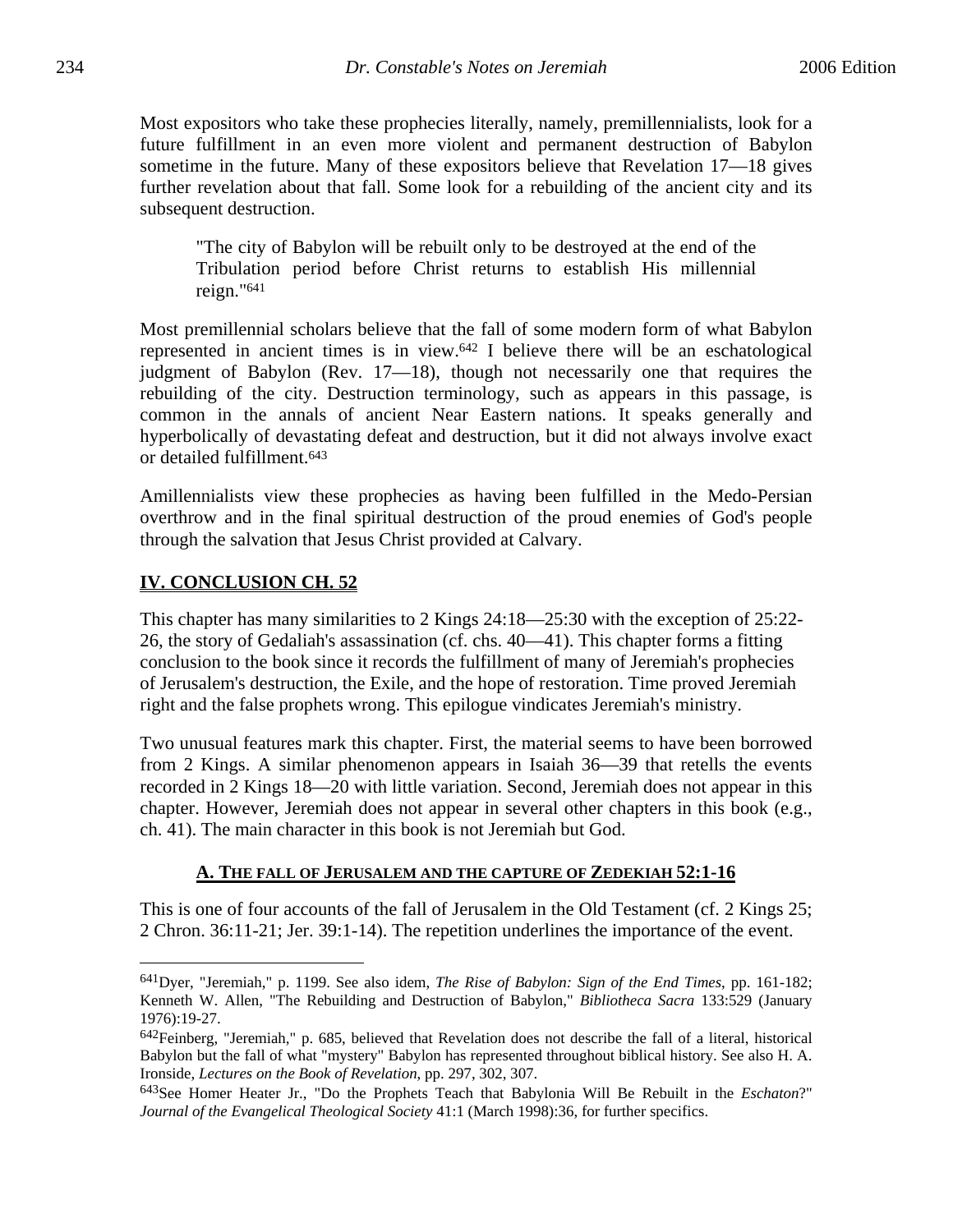- 52:1 Zedekiah (Mattaniah, 2 Kings 24:17) was the last king of the Davidic dynasty to rule over Judah from Jerusalem. He was 21 years old when he began reigning in 597 B.C. Nebuchadnezzar selected him to rule after Zedekiah's nephew Jehoiachin proved unfaithful (2 Kings 24:17). Zedekiah ruled as Nebuchadnezzar's vassal for 11 years until the destruction of Jerusalem in 586 B.C. His mother, the queen mother, was Hamutal, the daughter of a certain Jeremiah of Libnah. The queen mother exercised considerable authority and enjoyed great prestige in ancient Near Eastern countries, which accounts for her mention here (cf. 13:18).
- 52:2 Zedekiah was one of Judah's evil kings, in Yahweh's estimation, like Jehoiakim (609-598 B.C.). Jehoiachin, Jehoiakim's immediate successor, was also a wicked king, but the writer probably did not mention Jehoiachin because he only ruled for three months (cf. 22:24-30).
- 52:3 The Lord brought hardships on Judah and Jerusalem during Jehoiakim's evil reign because of Judah's iniquity until He sent the king out of His presence into Babylon (cf. 2 Chron. 36:3). To compound Judah's troubles further, Zedekiah rebelled against Nebuchadnezzar sometime before 588 B.C., the ninth year of Zedekiah's reign (2 Kings 24:29). Because God wanted Zedekiah to submit to Nebuchadnezzar, Zedekiah's rebellion was more significantly against Yahweh.
- 52:4-5 Consequently, Nebuchadnezzar besieged Jerusalem with his army in 588 B.C. (32:24; 39:1; 2 Kings 25:1-7; Ezek. 24:1). The siege lasted until 586 B.C.
- 52:6 The people in Jerusalem ran out of food on the ninth day of the fourth month of 586 B.C. (38:9; 39:2; 2 Kings 25:3).
- 52:7 Shortly after that the Chaldeans broke into Jerusalem (39:2). The soldiers tried to flee by night by way of a concealed gate near the king's garden. They headed east for the Arabah (39:4-7).
- 52:8 However, the Chaldeans caught up with Zedekiah and his soldiers in the plains of Jericho, and the soldiers abandoned their king either deliberately or out of necessity (21:7; 32:4; 34:21; 37:17; 38:23; Lam. 4:19-20).
- 52:9 The Chaldeans took Zedekiah captive to Riblah, north of Damascus, where Nebuchadnezzar sentenced him (39:5-7; 2 Kings 25:5-7).
- 52:10-11 Nebuchadnezzar executed Zedekiah's sons as he watched as well as Zedekiah's officials who were present (cf. 39:6; 41:1). He then blinded Zedekiah, bound him with bronze shackles, and brought him to Babylon where Zedekiah spent the rest of his life in prison.
- 52:12-14 In 586 B.C. Nebuzaradan, the captain of Nebuchadnezzar's bodyguard, came to Jerusalem and burned down the temple, the royal palace, and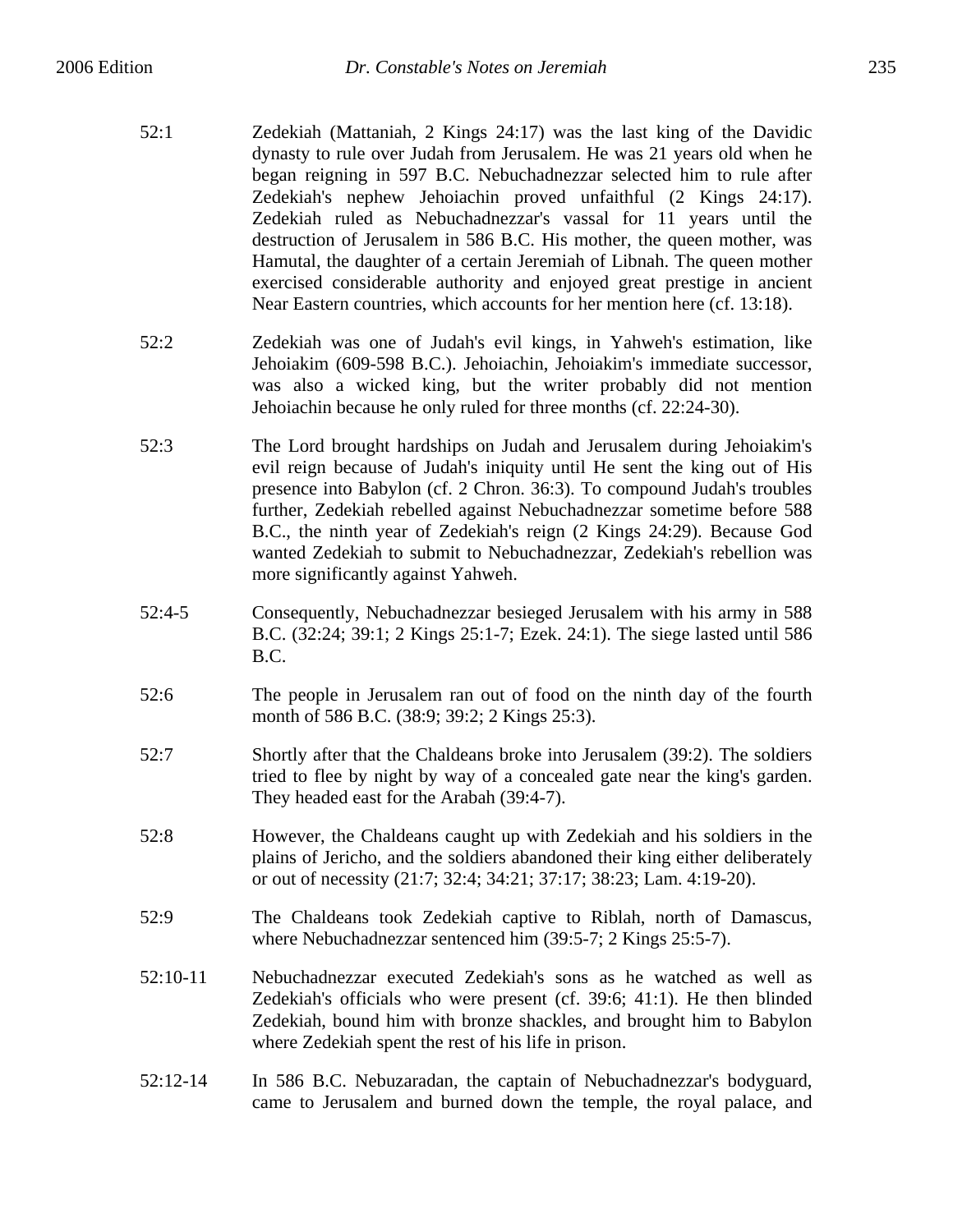every sizable building.644 The soldiers with Nebuzaradan also broke down the wall of the city to make it indefensible (cf. 1:10; 18:7; 31:28).

> "The people of Judah had been guilty of the unthinkable, rebellion against their Babylonian suzerain, and thus suffered the consequences of their foolishness."645

52:15-16 Nebuzaradan then took some of the poorest Judahites, the rest of the residents of Jerusalem, the deserters who had defected to the Babylonians, and the remaining craftsmen captive to Babylon. However, he left some of the poorest Judahites in the land to take care of the vineyards and fields.

### **B. THE SACKING OF THE TEMPLE 52:17-23**

This section reprises in more detail the destruction of the temple just described. Before the Babylonians burned the temple, they looted it. This was the second time they had done this, the first being in 597 B.C. (27:16; 2 Kings 24:13; cf. Jer. 27:19-22).

- 52:17-18 The Chaldeans broke up and took to Babylon the bronze pillars at the entrance to the temple (1 Kings 7:15-22), the wheeled stands for the priests to wash their tools in (1 Kings 7:27-36), the sea (reservoir) for the water in the courtyard with which the priest washed themselves (1 Kings 7:23-26; 2 Chron. 4:6), and the utensils used in the temple service (1 Kings 7:40, 45). The sea was about 15 feet in diameter, seven and a half feet high, and three inches thick. The wheeled stands and their bowls carried about 104 gallons of water each. Thus the amount of bronze in these items was considerable.
- 52:19 Nebuzaradan also took to Babylon the gold and silver utensils that remained in the temple (1 Kings 7:49-50).

Jeremiah had predicted that the Babylonians would take the remaining furnishings in the temple to Babylon (27:19-22), but the false prophet Hananiah had promised that the furnishings already taken would be returned (28:3). Jeremiah was right.

52:20-23 The bronze articles, including the twelve bulls that formed a base for the sea, were so heavy their weight was beyond calculating. The hollow pillars were 27 feet high, 12 feet in circumference, and about three inches thick. The capitals on top of each pillar were an additional seven and a half feet tall, and each capital had 200 bronze pomegranates (symbols of fertility) carved on it in two rows (1 Kings 7:20, 42).<sup>646</sup>

1

<sup>&</sup>lt;sup>644</sup>Evidently Nebuzaradan arrived in Jerusalem on the seventh of the month (2 Kings 25:8) and began burning the city on the tenth.

<sup>&</sup>lt;sup>645</sup>Keown, p. 380.

<sup>&</sup>lt;sup>646</sup>Since we do not know exactly what these capitals looked like, it is very difficult to understand how the writers of Jeremiah and Kings counted and explained the number of pomegranates on them.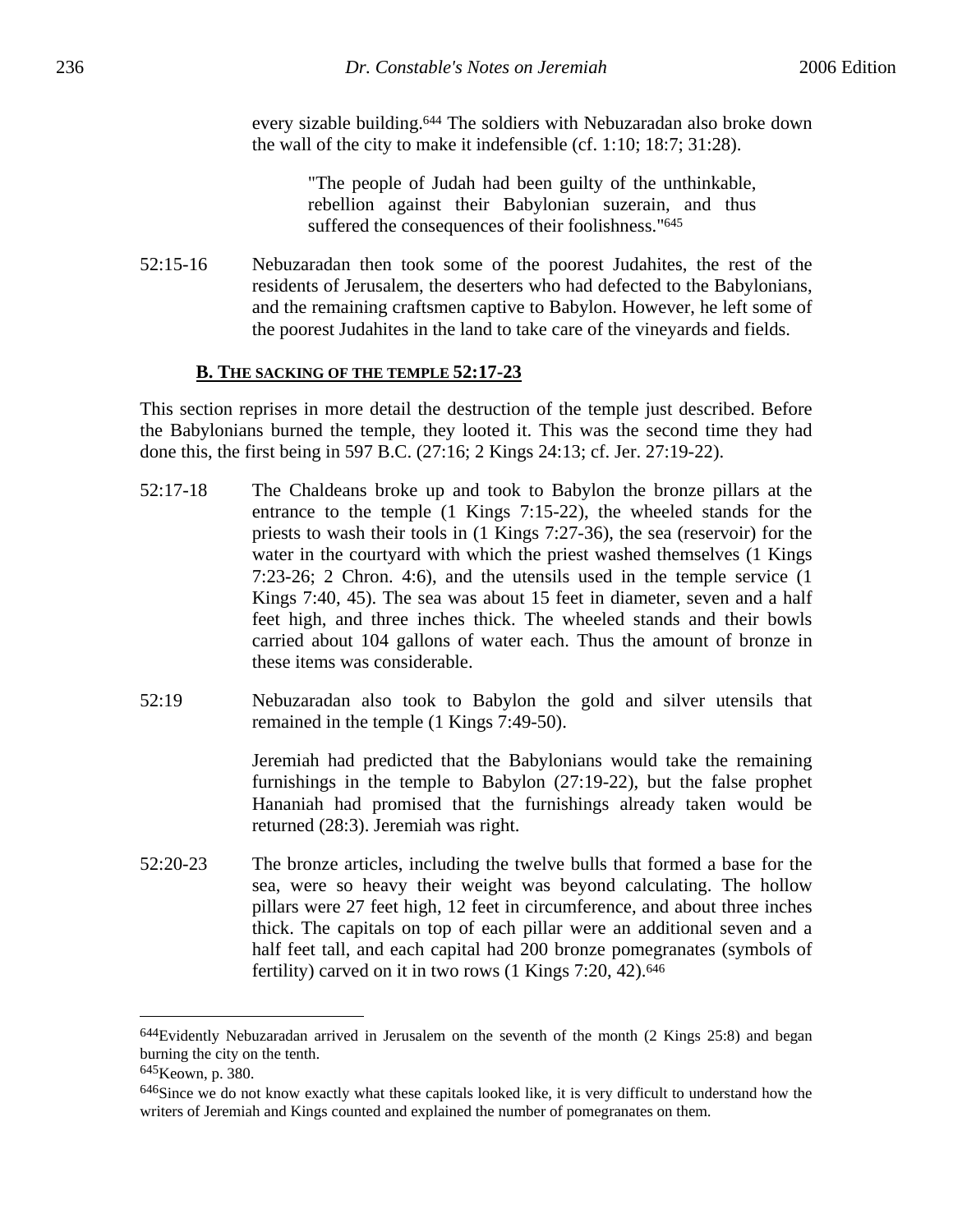## **C. THE NUMBERS DEPORTED TO BABYLON 52:24-30**

The number of exiles who went into captivity was important because it was with this group that the future of Israel lay. Their deportation also validated many of Jeremiah's prophecies that the people would go into captivity in Babylon.

52:24 Nebuzaradan took captive Seraiah, the chief priest, Zephaniah (29:24-32; 37:3), the priest who was second in authority, and three other temple officials. Seraiah's grandfather, Hilkiah, had been King Josiah's chief priest (1 Chron. 6:13-15). Seraiah's son was Ezra the reformer (Ezra 7:1). Seraiah's grandson, Joshua (Jeshua), by another son, Jehozadak, was the chief priest after the Exile when the returned Israelites rebuilt the temple (Ezra 5:2; Hag. 1:1).

> "The other priest named here, Zephaniah, seems by his high position to have been the one who had passed on a threat of 'the stocks and collar' to Jeremiah over this very question of the temple vessels a few years earlier [cf. 29:24-29]. On two subsequent occasions he had been part of a deputation from the king to consult the prophet over the siege of Jerusalem [21:1-2; 37:3-5]. But Jeremiah's call to surrender had seemed too radical, and now the city's leaders had to pay the price that Babylon put on their refusal."647

- 52:25 Nebuzaradan also took the minister of defense, seven of Zedekiah's advisors who had not escaped, another high-ranking army officer, and 60 other men in the city who were evidently important political prisoners.
- 52:26-27 Nebuzaradan took all these prisoners to Nebuchadnezzar at Riblah, and the king executed them there. This completed the deportation of the Judahites from their land.
- 52:28 Nebuchadnezzar carried three groups of Judahites into captivity. In 597 B.C. he deported 3,023 Jews. This number may be only the adult males, or only the adult males from Jerusalem, since in 2 Kings 14 and 16 the number taken is 10, 800.
- 52:29 Then in 586 B.C. he took an additional 832 Jews to Babylon. Again, adult males are probably in view.
- 52:30 The third group of 745 people (adult males) went to Babylon under Nebuzaradan's authority in 581 B.C.<sup>648</sup> This may have happened as the result of a punitive raid conducted after the assassination of Gedaliah. The

1

<sup>647</sup>Kidner, p. 160.

<sup>648</sup>The first group of exiles really went to Babylon in 605 B.C. (2 Kings 21:35; 2 Chron. 28:2-3; Dan. 1:1- 7). Why did the writer not mention that group? Perhaps he wanted to present only three deportations and not four since three signified a complete work of God to the Israelites. See Feinberg, "Jeremiah," p. 690, and Dyer, "Jeremiah," pp. 1205-6, for other explanations.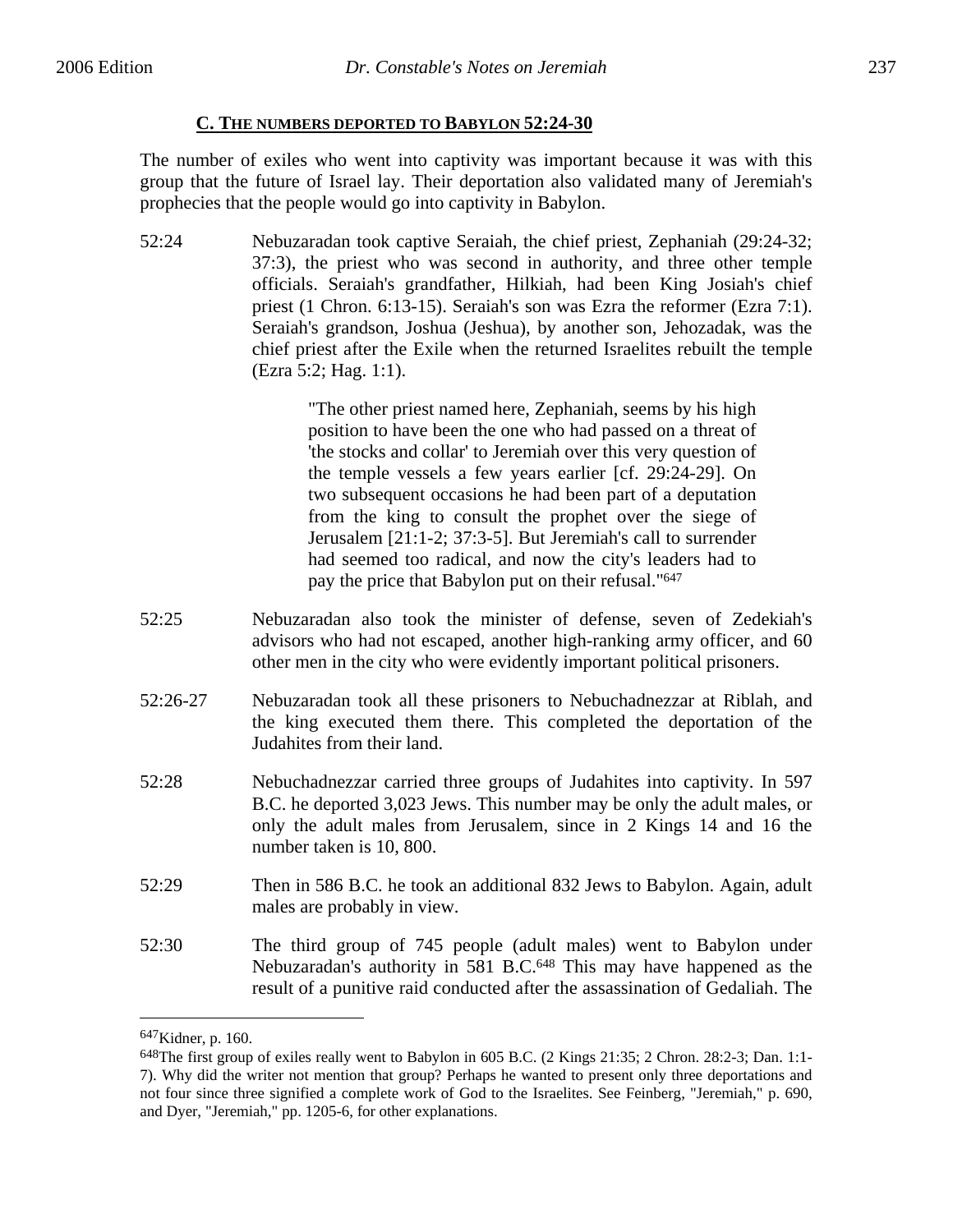total number of exiles counted here was 4,600 persons. This was a very small number of people.

> "Perhaps the editor wanted to make the point that Yahweh could build a new future out of a mere handful of people."649

### **D. THE RELEASE OF JEHOIACHIN FROM PRISON 52:31-34**

This section is an almost verbatim repetition of 2 Kings 25:27-30. It closes the book on a note of hope.

- 52:31 In 562 B.C. Nebuchadnezzar's son Evilmerodach (Awel-Marduk, lit. man of Marduk; 562-560 B.C.), who succeeded his father on the throne, favored King Jehoiachin. Jehoiachin had been in prison in Babylon since 597 B.C. Evilmerodach favored Jehoiachin by bringing him out of prison. Evilmerodach may have done this in his accession year since a new king often granted favors when he assumed his throne.
- 52:32 Evilmerodach was kind to Jehoiachin and gave him a special position among the other kings that the Babylonians had imprisoned. Evilmerodach regarded Jehoiachin as Judah's king.650 Evidently many of the Judean exiles did as well (cf. 22:24-30).
- 52:33-34 Jehoiachin left prison. He even took his meals with Evilmerodach and received a daily allowance for the rest of his life, probably to support his family. His personal experience was a foreview of the national experience of the Israelites.

"There is considerable theological significance in these four verses. The fact that Jehoiachin lived on long after the exile and that he was finally released from prison may have seemed like the first signs of the fulfilment [*sic*] of Jeremiah's promise of a day of restoration. To the last, the future of Israel is seen as lying with the exiles in Babylon and not with those in Egypt or in their old homeland."651

However, Jeremiah had prophesied that none of Jehoiachin's sons would rule over Judah (22:24-30). So while Evilmerodach's treatment of Jehoiachin was encouraging, the future would require a supernatural act of God to perpetuate the Davidic dynasty and produce Messiah.

"In its present context the chapter seems to say: the divine word both has been fulfilled—and will be fulfilled!"652

<sup>649</sup>Thompson, p. 783.

<sup>650</sup>See Pritchard, ed., p. 308.

<sup>651</sup>Thompson, p. 784.

<sup>652</sup>Bright, *Jeremiah*, p. 370.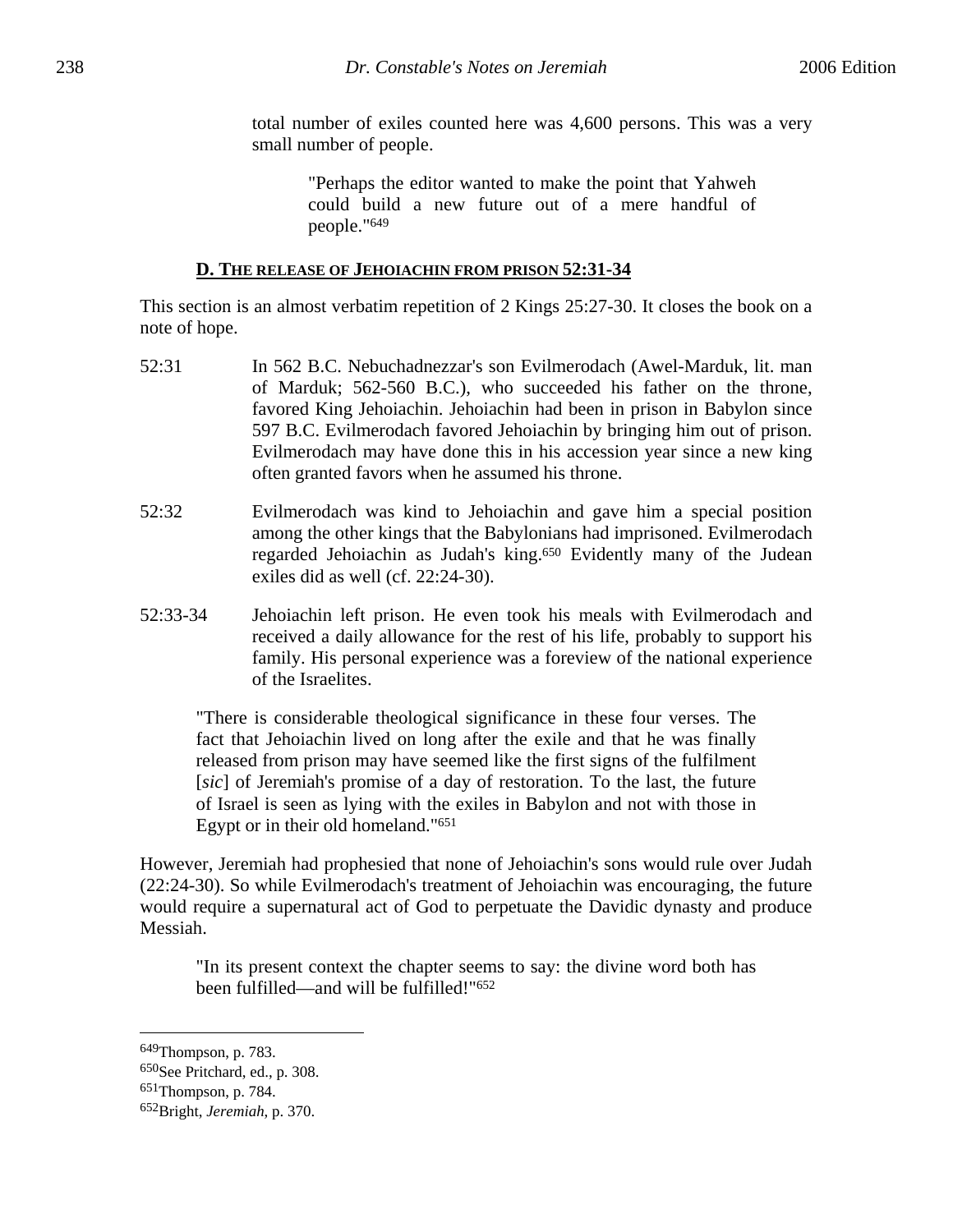

**CANAAN IN JEREMIAH'S TIMES**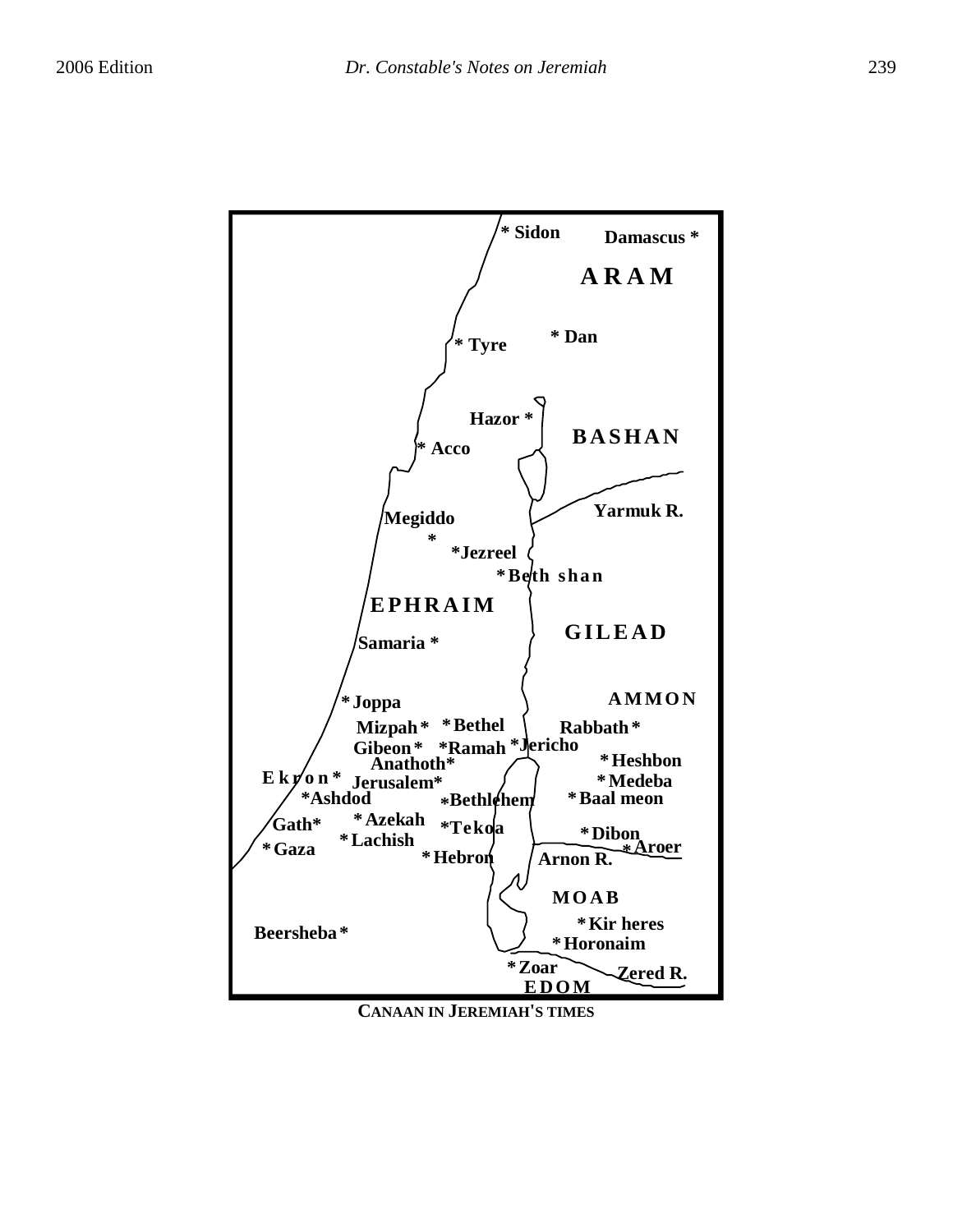

### **THE ANCIENT NEAR EAST IN JEREMIAH'S TIMES**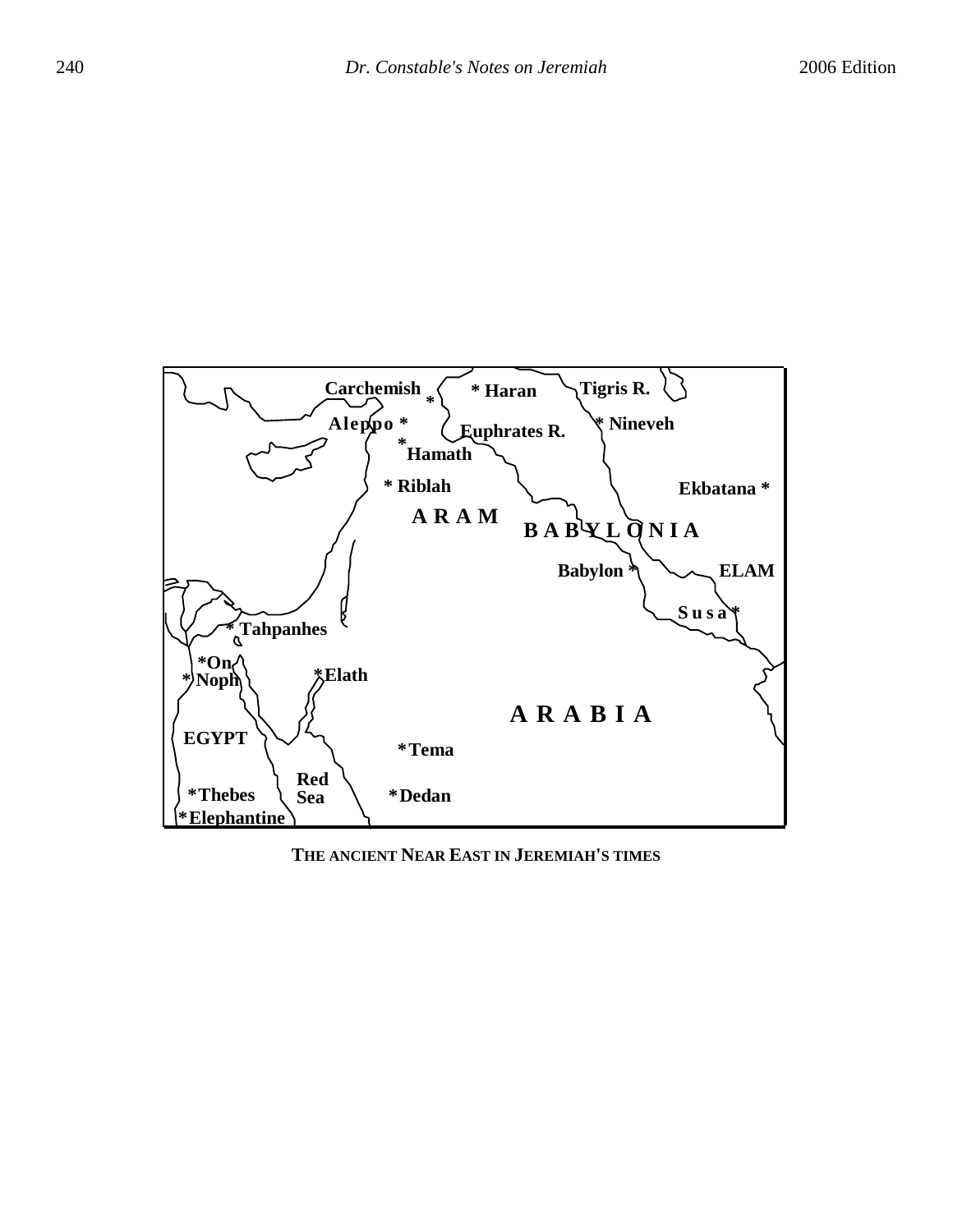# Bibliography

- Aharoni, Yohanan, and Michael Avi-Yonah. *The Macmillan Bible Atlas*. Revised ed. London: Collier Macmillan Publishers; and New York: Macmillan Publishers Co., 1977.
- Albright, William Foxwell. *The Archaeology of Palestine*. Revised ed. Baltimore: Penguin Books Inc., 1956.
- \_\_\_\_\_. "The Danish Excavations at Shiloh." *Bulletin of the American Schools of Oriental Research* 9, pp. 10-11.
- Allen, Kenneth W. "The Rebuilding and Destruction of Babylon." *Bibliotheca Sacra* 133:529 (January 1976):19-27.
- Archer, Gleason L., Jr. *A Survey of Old Testament Introduction*. Revised ed. Chicago: Moody Press, 1974.
- Auld, A Graeme. "Prophets and Prophecy in Jeremiah and Kings." *Zeitschrift für die Alttestamentliche Wissenschaft* 96:1 (1984):66-82.
- Bailey, K. E., and W. L. Holladay. "The 'Young Camel' and 'Wild Ass' in Jer. 2:23-25." *Vetus Testamentum* 18 (1968):256-60.
- Barker, Kenneth L. "Jeremiah's Ministry and Ours." *Bibliotheca Sacra* 127:507 (July 1970):223-31.
- Blaising, Craig A. "The Fulfillment of the Biblical Covenants." In *Progressive Dispensationalism*, pp. 174-211. By Craig A. Blaising and Darrell L. Bock. Wheaton: Victor Books, 1993.
- \_\_\_\_\_. "The Kingdom of God in the New Testament." In *Progressive Dispensationalism*, pp. 232-83. By Craig A. Blaising and Darrell L. Bock. Wheaton: Victor Books, 1993.

Bright, John. *A History of Israel*. Philadelphia: Westminster Press, 1959.

\_\_\_\_\_. *Jeremiah*. Anchor Bible series. Garden City, N.Y.: Doubleday, 1965.

Brueggemann, Walter A. "The Epistemological Crisis of Israel's Two Histories (Jer 9:22- 23)." In *Israelite Wisdom: Theological and Literary Essays in Honor of Samuel Terrien*, pp. 85-105. Edited by John G. Gammie, et al. New York: Scholars Press, Union Theological Seminary, 1978.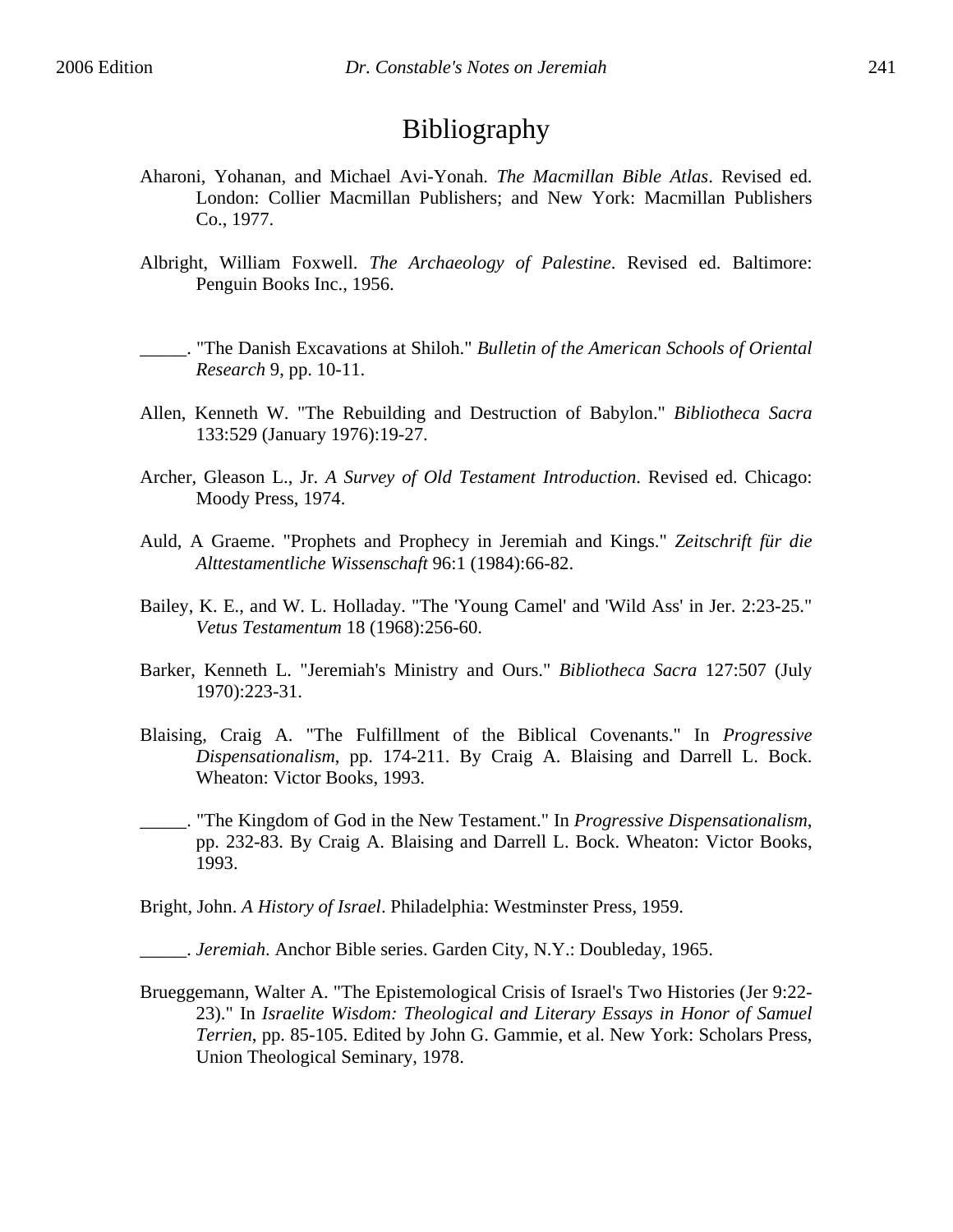- Carroll, Robert P. *Jeremiah.* Old Testament Library series. Philadelphia: Westminster Press, 1986.
- Chafer, Lewis Sperry. *Systematic Theology*. 8 vols. Dallas: Dallas Seminary Press, 1947- 48.
- Chisholm, Robert B., Jr. "Does God Deceive?" *Bibliotheca Sacra* 155:617 (January-March 1998):11-28.
- \_\_\_\_\_. *Handbook on the Prophets*. Grand Rapids: Baker Book House, 2002.
- \_\_\_\_\_. "A Theology of Jeremiah and Lamentations." In *A Biblical Theology of the Old Testament*, pp. 341-63. Edited by Roy B. Zuck. Chicago: Moody Press, 1991.
- Constable, Thomas L. *Talking to God: What the Bible Teaches about Prayer*. Grand Rapids: Baker Book House, 1995; reprint ed., Eugene, Oreg.: Wipf & Stock Publishers, 2005.
- \_\_\_\_\_. "What Prayer Will and Will Not Change." In *Essays in Honor of J. Dwight Pentecost*, pp. 99-113. Edited by Stanley D. Toussaint and Charles H. Dyer. Chicago: Moody Press, 1986.
- Cowley, A. *Aramaic Papyri of the Fifth Century B.C*. Oxford: Clarendon Press, 1923.
- Craigie, Peter C.; Page H. Kelley; and Joel F. Drinkard Jr. *Jeremiah 1—25*. Word Biblical Commentery series. Dallas: Word Books, 1991.
- Decker, Rodney J. "The Church's Relationship to the New Covenant." *Bibliotheca Sacra* 152:607 (July-September 1995):290-305.
- de Vaux, Roland. *Ancient Israel: Its Life and Institutions*. 2 vols. Translated by John McHugh. New York: McGraw-Hill, 1961.
- Dillard, Raymond B., and Tremper Longman III. *An Introduction to the Old Testament*. Grand Rapids: Zondervan Publishing House, 1994.
- Duhm, Berhard. *Das Buch Jeremia*. Kurzer Hand-Commentar zum Alten Testament. Tübingen/Leipzig, Germany: Mohr (Siebeck), 1901.
- Dyer, Charles H. "Jeremiah." In *The Bible Knowledge Commentary: Old Testament*, pp. 1123-1206. Edited by John F. Walvoord and Roy B. Zuck. Wheaton: Scripture Press Publications, Victor Books, 1985.
- \_\_\_\_\_. *The Rise of Babylon: Sign of the End Times*. Wheaton: Tyndale House Publishers, 1991.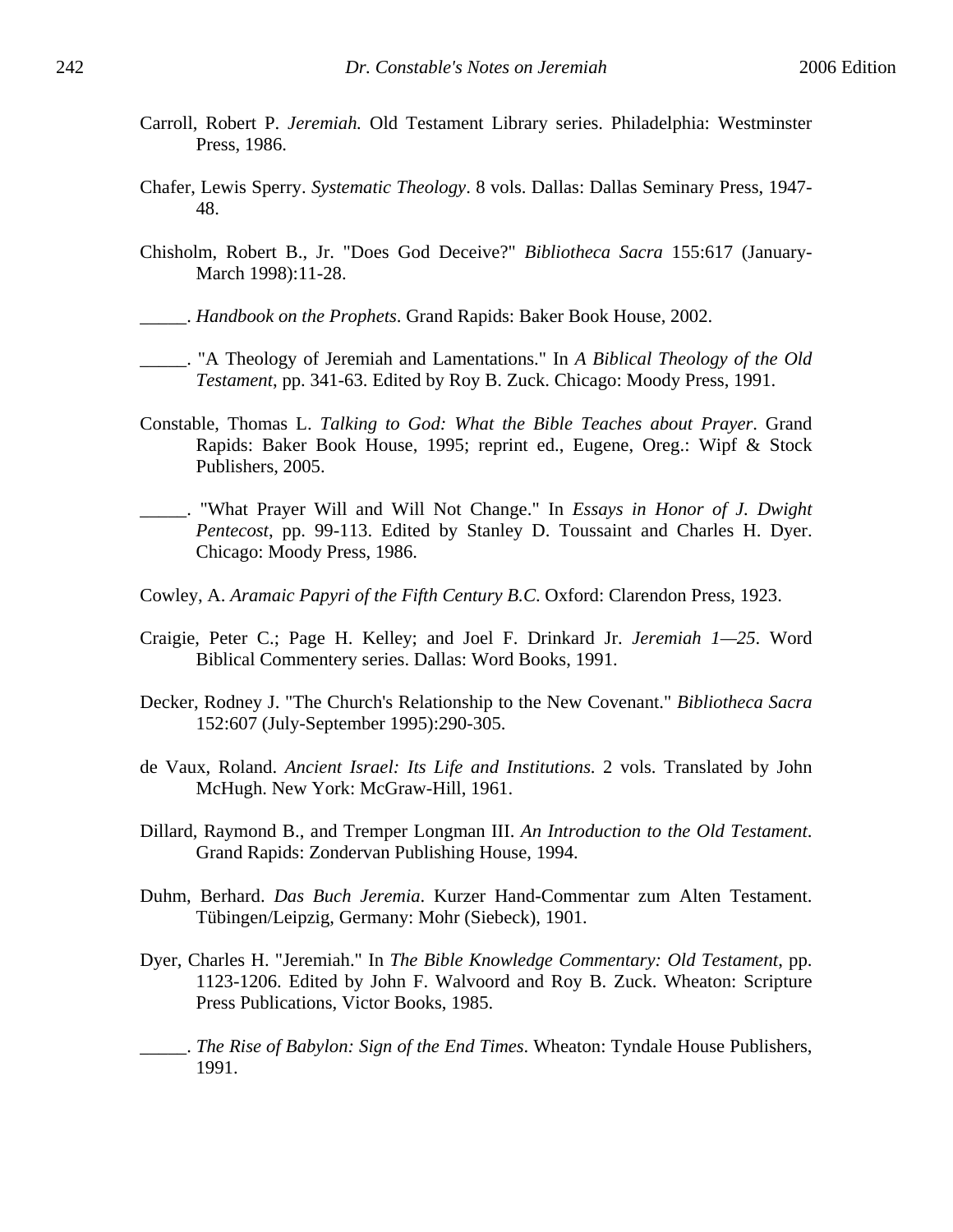- \_\_\_\_\_. "Waistbands, Water, and the Word of God: Where Did Jeremiah Bury His Girdle?" In *Integrity of Heart, Skillfulness of Hands: Biblical and Leadership Studies in Honor of Donald K. Campbell*, pp. 62-81. Edited by Charles H. Dyer and Roy B. Zuck. Chicago: Moody Press, 1994.
- Dyer, Charles H., and Eugene H. Merrill. *The Old Testament Explorer*. Nashville: Word Publishing, 2001. Reissued as *Nelson's Old Testament Survey*. Nashville: Thomas Nelson Publishers, 1999.
- Feinberg, Charles Lee. "Jeremiah." In *Isaiah-Ezekiel*. Vol. 6 of *The Expositor's Bible Commentary*. 12 vols. Edited by Frank E. Gaebelein and Richard P. Polcyn. Grand Rapids: Zondervan Publishing House, 1986.
- \_\_\_\_\_. "Jeremiah 31:22: Proverb, Promise, or Prophecy?" *Bibliotheca Sacra* 123:492 (October 1996): 315-24, and 124:493 (January 1967):16-21.
- Freeman, Hobart E. *An Introduction to the Old Testament Prophets*. Chicago: Moody Press, 1968.
- Fretheim, Terence. *The Suffering of God*. Philadelphia: Fortress Press, 1984.
- Goddard, Burton L. *Meet Jeremiah: A Devotional Commentary*. Grand Rapids: Kregel Publications, 1992.
- Graybill, John F. "Jeremiah." In *The Wycliffe Bible Commentary*, pp. 655-94. Edited by Charles F. Pfeiffer and Everett F. Harrison. Chicago: Moody Press, 1962.
- Green, A. R. W. *The Role of Human Sacrifice in the Ancient Near East*. Missoula, Mont.: Scholars Press, 1975.
- Harrison, R. K. *Introduction to the Old Testament*. Grand Rapids: Wm. B. Eerdmans Publishing Co., 1969.
- \_\_\_\_\_. *Jeremiah and Lamentations: An Introduction and Commentary*. Tyndale Old Testament Commentaries series. Leicester, Eng. and Downers Grove, Ill.: Inter-Varsity Press, 1973.
- Hays, J. Daniel. "The Cushites: A Black Nation in the Bible." *Bibliotheca Sacra* 153:612 (October-December 1996):396-409.
- Heater, Homer, Jr. "Do the Prophets Teach that Babylonia Will Be Rebuilt in the *Eschaton*?" *Journal of the Evangelical Theological Society* 41:1 (March 1998):23-43.

Henderson, E. *The Book of the Prophet Jeremiah*. Andover, Mass.: W. F. Draper, 1868.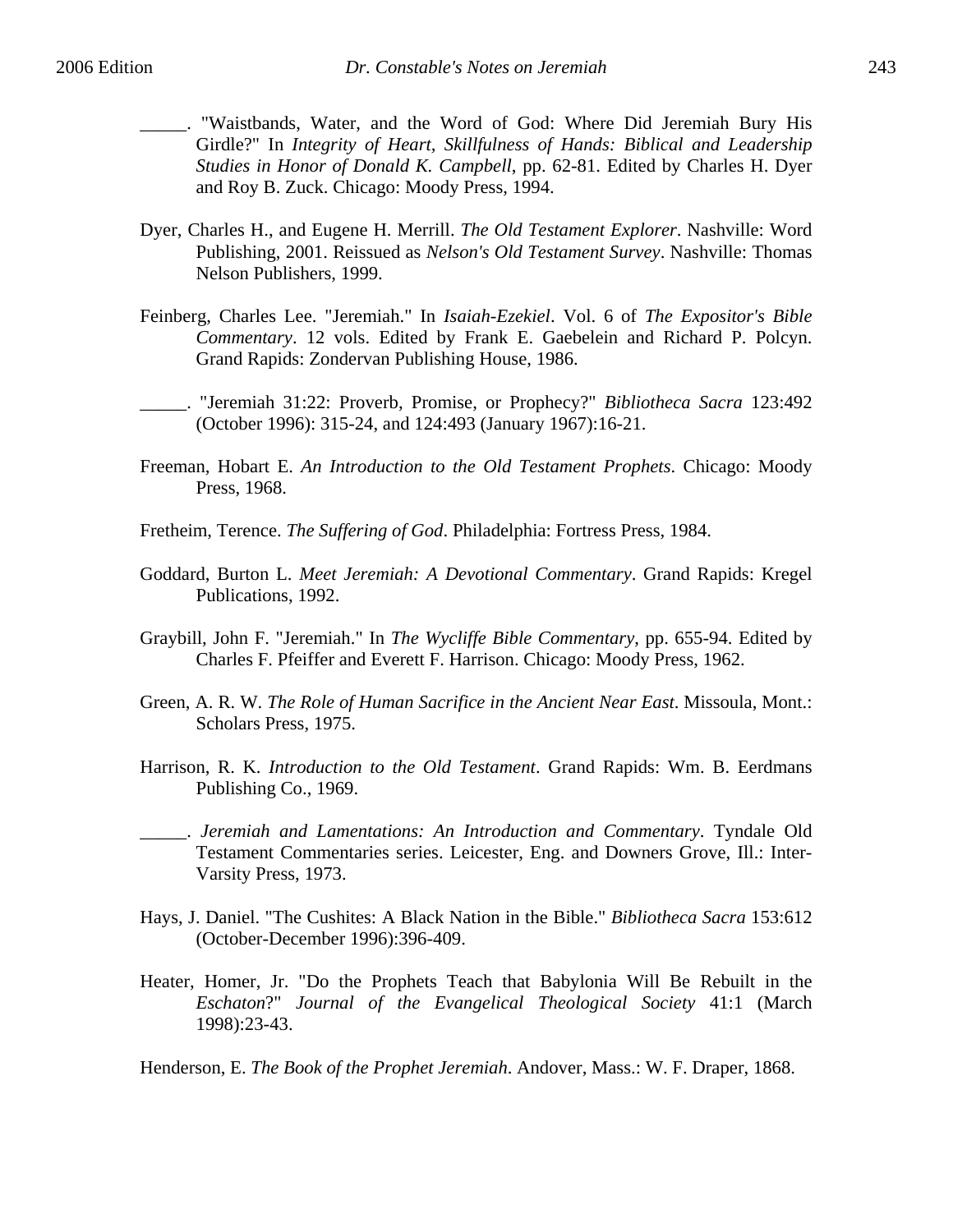- Hengstenberg, E. W. "The New Covenant." In *Classical Evangelical Essays in Old Testament Interpretation*, pp. 237-51. Compiled and edited by Walter C. Kaiser Jr. Grand Rapids: Baker Book House, 1972.
- Herodotus. 4 vols. With an English translation by A. D. Godley. The Loeb Classical Library. Cambridge: Harvard University Press, and London: William Heinemann, 1960.
- Hester, Dennis J., compiler. *The Vance Havner Quotebook*. Grand Rapids: Baker Book House, 1986.
- Hillers, D. R. *Treaty-Curses and the Old Testament Prophets*. Biblica et orientalia 16. Rome: Pontifical Biblical Institute, 1964.
- Holladay, W. L. *Jeremiah*. 2 vols. Hermeneia series. Philadelphia and Minneapolis: Augsburg Fortress Press, 1986, 1989.
- *The Interpreter's Dictionary of the Bible*. S.v. "Stocks," by M. Greenberg, 4:443.
- Ironside, Harry A. *Lectures on the Book of Revelation*. New York: Loizeaux Brothers Publishers, 1930.
- Isbell, C. D. "2 Kings 22:3—23:24 and Jeremiah 36: A Stylistic Comparison." *Journal for the Study of the Old Testament* 8 (1978):33-45.
- Jensen, Irving L. *Jeremiah and Lamentations*. Everyman's Bible Commentary series. Chicago: Moody Press, 1966 (Jeremiah), 1972 (Lamentations).
- Johnston, R. H. "The Biblical Potter." *Biblical Archaeologist* 37:4 (1974):86-106.
- Josephus, Flavius. *The Works of Flavius Josephus*. Translated by William Whiston. *Antiquities of the Jews*. London: T. Nelson and Sons, 1866.
- Kaiser, Walter C., Jr. "Evidence from Jeremiah." In *A Case for Premillennialism: A New Consensus*, pp. 103-17. Edited by Donald K. Campbell and Jeffrey L. Townsend. Chicago: Moody Press, 1992.
- Kaminsky, Joel S. *Corporate Responsibility in the Hebrew Bible*. Sheffield, England: Sheffield Academic Press, 1995.
- Keil, Carl Friedrich. *The Prophecies of Jeremiah*. Translated by David Patrick. Biblical Commentary on the Old Testament. Reprint ed. 2 vols. Grand Rapids: Wm. B. Eerdmans Publishing Co., 1960.
- Keown, Gerald L.; Pamela J. Scalise; and Thomas G. Smothers. *Jeremiah 26—52*. Word Biblical Commentary series. Dallas: Word Books, 1995.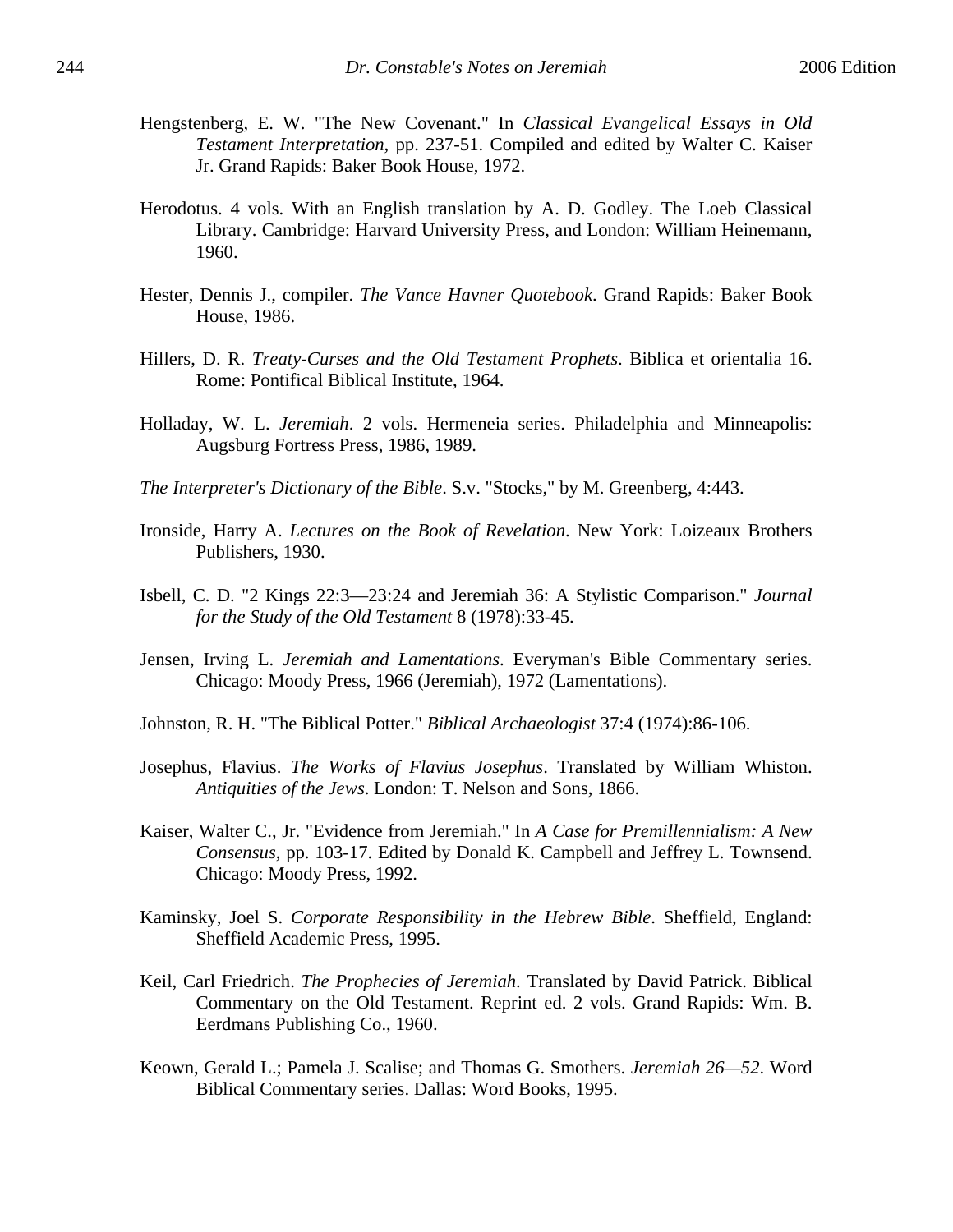- Kessler, M. "Form Critical Suggestions on Jer 36." *Catholic Biblical Quarterly* 28 (1966:389-401.
- \_\_\_\_\_. "Rhetoric in Jeremiah 50 and 51." *Semitics* 3 (1973):3-32.
- \_\_\_\_\_. "The Significance of Jer 36." *Zeitschrift für die Alttestamentliche Wissenschaft* 81 (1969):381-83.
- Kidner, Derek. *The Message of Jeremiah*. The Bible Speaks Today series. Leicester, Eng. and Downers Grove, Ill.: Inter-Varsity Press, 1987.
- King, P. J. *Jeremiah: An Archaeological Companion.* Louisville: Westminster John Knox, 1993.
- Kjaer, Hans. "The Excavation of Shiloh 1929." *Journal of the Palestine Oriental Society* 10:2-3 (1930):87-174.
- Lange, John Peter, ed. *A Commentary on the Holy Scriptures*. 25 vols. New York: Charles Scribner, 1865-80; reprint ed., Grand Rapids: Zondervan Publishing House, n. d. Vol. 6: *The Book of the Prophet Jeremiah Theologically and Homiletically Expounded*, by E. W. Eduard Naegelsback. Translated, enlarged, and edited by Samuel Ralph Asbury.
- Master, John R. "The New Covenant." In *Issues in Dispensationalism*, pp. 93-110. Edited by Wesley R. Willis and John R. Master. Chicago: Moody Press, 1994.
- McKane, William. "Jeremiah 13:12-14: A Problematic Proverb." In *Israelite Wisdom: Theological and Literary Essays in Honor of Samuel Terrien*, pp. 107-20. Edited by John G. Gammie, et al. New York: Scholars Press, Union Theological Seminary, 1978.
- Meier, S. A. *The Messenger in the Ancient Semitic World*. Harvard Semitic Monograph 45. Atlanta: Scholars Press, 1988.
- Merrill, Eugene H. *Kingdom of Priests: A History of Old Testament Israel*. Grand Rapids: Baker Book House, 1987.
- Morgan, G. Campbell. *Living Messages of the Books of the Bible*. 2 vols. New York: Fleming H. Revell Co., 1912.
- Mowinckel, Sigmund. *Zur Komposition des Buches Jeremia*. Kristiania: J. Dybwad, 1914.

*The New Bible Dictionary*, 1962 ed. S.v. "Archaeology," by D. J. Wiseman, pp. 60-76.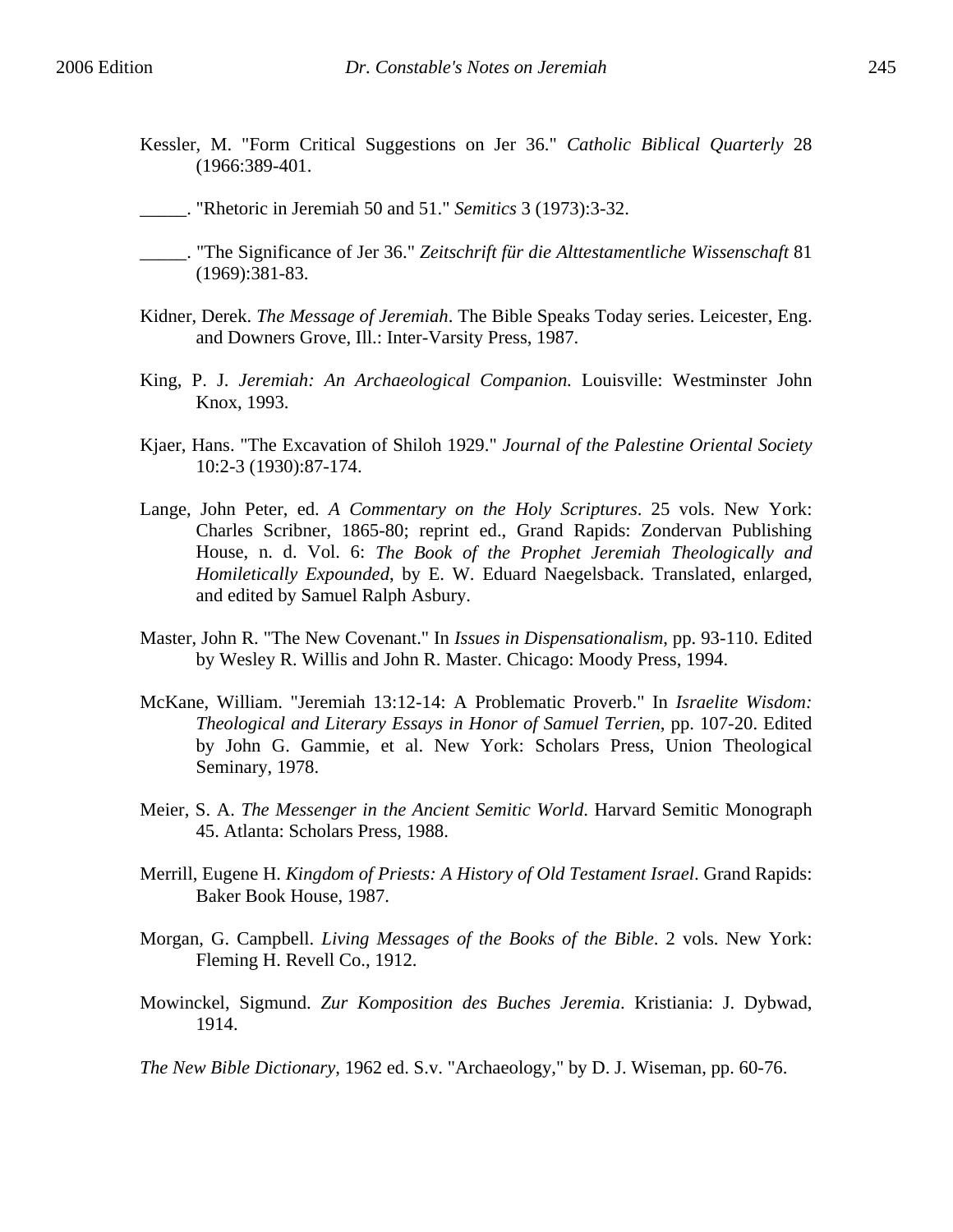\_\_\_\_\_. S.v. "Chaldaea, Chaldeans," by D. J. Wiseman, pp. 203-4.

- \_\_\_\_\_. S.v. "Slave, Slavery," by Kenneth A. Kitchen, pp. 1195-99.
- *The New Scofield Reference Bible*. Edited by Frank E. Gaebelein, William Culbertson, et al. New York: Oxford University Press, 1967.
- Paul, Shalom M. "Cuneiform Light on Jer. 9, 20." *Biblica* 49 (1968):373-76.
- Pentecost, J. Dwight. *Thy Kingdom Come*. Wheaton: Scripture Press Publications, Victor Books, 1990.
- Pritchard, James B. *Ancient Near Eastern Texts*. 2nd. ed. Princeton: Princeton University Press, 1955.
- Ryrie, Charles Caldwell. *The Basis of the Premillennial Faith*. Neptune, NJ: Loizeaux Brothers, 1953.
- Schaeffer, Francis A. *Death in the City*. Chicago: Inter-Varsity Press, 1969.
- Shea, William H. "Daniel 3: Extra-Biblical Texts and the Convocation on the Plain of Dura." *Andrews Univrsity Seminary Studies* 20 (Spring 1982):29-52.
- Sprinkle, Joe M. "Old Testament Perspectives on Divorce and Remarriage." *Journal of the Evangelical Theological Society* 40:4 (December 1997):542-43.
- Stuart, Douglas K. "The Prophetic Ideal of Government in the Restoration Era." In *Israel's Apostasy and Restoration: Essays in Honor of Roland K. Harrison*, pp. 283-92. Edited by Avraham Gileadi. Grand Rapids: Baker Book House, 1988.
- Swetnam, J. "Some Observations on the Background of *saddiq* in Jeremias 23:5a." *Biblica* 46:1 (1965):29-40.
- Thiele, Edwin R. *A Chronology of the Hebrew Kings*. Contemporary Evangelical Perspectives series. Grand Rapids: Zondervan Publishing House, 1977.
- Thompson, John Arthur. *The Book of Jeremiah*. International Commentary on the Old Testament series. Grand Rapids: Wm. B. Eerdmans Publishing Co., 1980.
- Thomson, W. H. *The Land and the Book; or, Biblical Illustrations Drawn from the Manners and Customs, the Scenes and Scenery of the Holy Land*. 2 vols. New York: Harper & Brothers, 1873.
- Tov, Emanuel. "The Literary History of the Book of Jeremiah in the Light of Its Textual History." In *Empirical Models for Biblical Criticism*, pp. 211-37. Edited by J. Tigay. Philadelphia: University of Pennsylvania Press, 1985.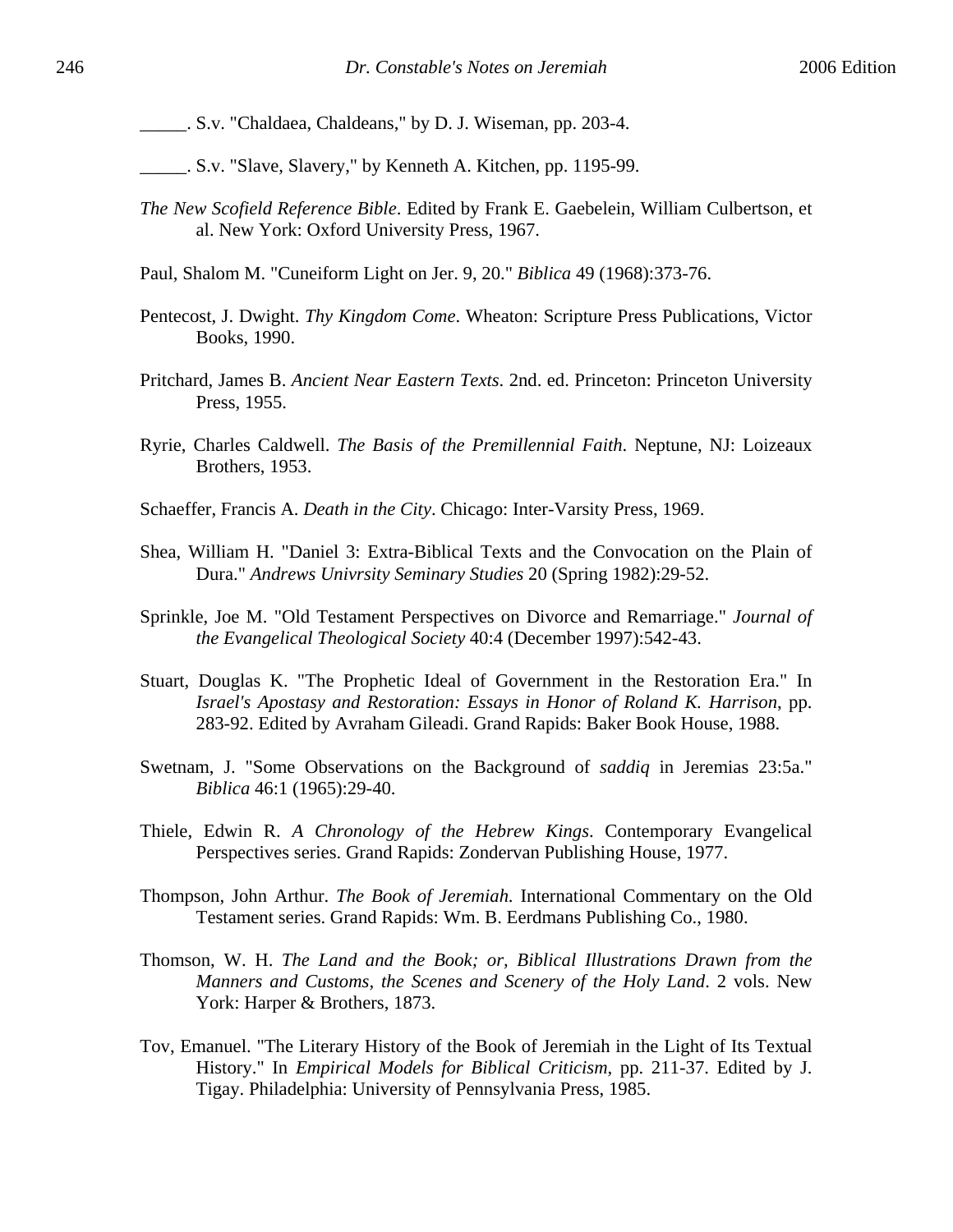- Ware, Bruce A. "The New Covenant and the People(s) of God." In *Dispensationalism, Israel and the Church: The Search for Definition*, pp. 68-97. Edited by Craig A. Blaising and Darrell L. Bock. Grand Rapids: Zondervan Publishing House, 1992.
- Walvoord, John F. "The New Covenant." In *Integrity of Heart, Skillfulness of Hands: Biblical and Leadership Studies in Honor of Donald K. Campbell*, pp. 186-200. Edited by Charles H. Dyer and Roy B. Zuck. Grand Rapids: Baker Book House, 1994.
- Watts, John D. W. "Babylonian Idolatry in the Prophets As a False Socio-Economic System." In *Israel's Apostasy and Restoration: Essays in Honor of Roland K. Harrison*, pp. 115-22. Edited by Avraham Gileadi. Grand Rapids: Baker Book House, 1988.
- Weinfeld, Moshe. "The Loyalty Oath in the Ancient Near East." *Ugarit-Forschungen* 8 (1976):379-414.
- Wiersbe, Warren W. "Jeremiah." In *The Bible Exposition Commentary/Prophets*, pp. 73- 150. Colorado Springs, Colo.: Cook Communications Ministries; and Eastbourne, England: Kingsway Communications Ltd., 2002.
- Wiseman, Donald J. *Chronicles of Chaldean Kings (626-556 B.C.) in the British Museum*. London: Trustees of the British Museum, 1956.
- Wittstruck, T. "The Influence of Treaty Curse Imagery on the Beast Imagery of Daniel 7." *Journal of Biblical Literature* 97 (1978):100-102.
- Wood, Fred M. *Fire in My Bones*. Nashville: Broadman Press, 1959.
- Wood, Leon J. *The Prophets of Israel*. Grand Rapids: Baker Book House, 1979.
- Workman, G. C. *The Text of Jeremiah*. Edinburgh: T. & T. Clark, 1889.
- Wright, George Ernest. "The Archaeology of Palestine." In *The Bible and the Ancient Near East*, pp. 73-112. Edited by G. E. Wright. London: Routledge and Kegan Paul, 1961.
- Yates, Gary E. "Narrative Parallelism and the 'Jehoiakim Frame': A Reading Strategy for Jeremiah 26—45." *Journal of the Evangelical Theological Society* 48:2 (June 2005):263-281.
- Young, Edward J. *The Book of Isaiah*. 3 vols. The New International Commentary on the Old Testament series. Grand Rapids: Wm. B. Eerdmans Publishing Co., 1965, 1969, 1972.